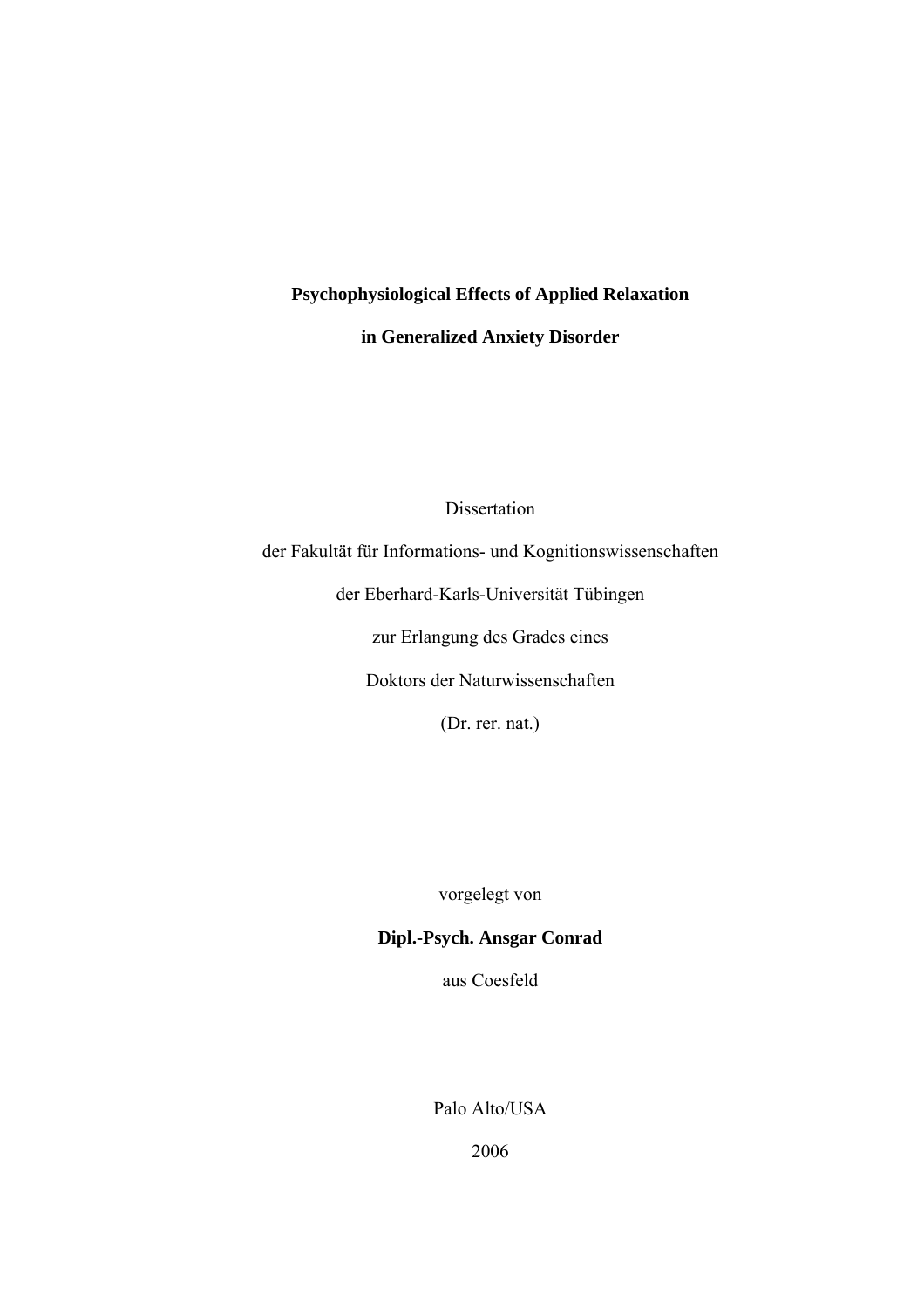Tag der mündlichen Qualifikation: 20.12.2006

Vorsitzender des Promotionsausschusses: Prof. Dr. Georg Carle Mitglied des Promotionsausschusses: Prof. Dr. Martin Hautzinger Mitglied des Promotionsausschusses: Prof. Dr. Walton Roth Mitglied des Promotionsausschusses: PD Dr. Philip Brömer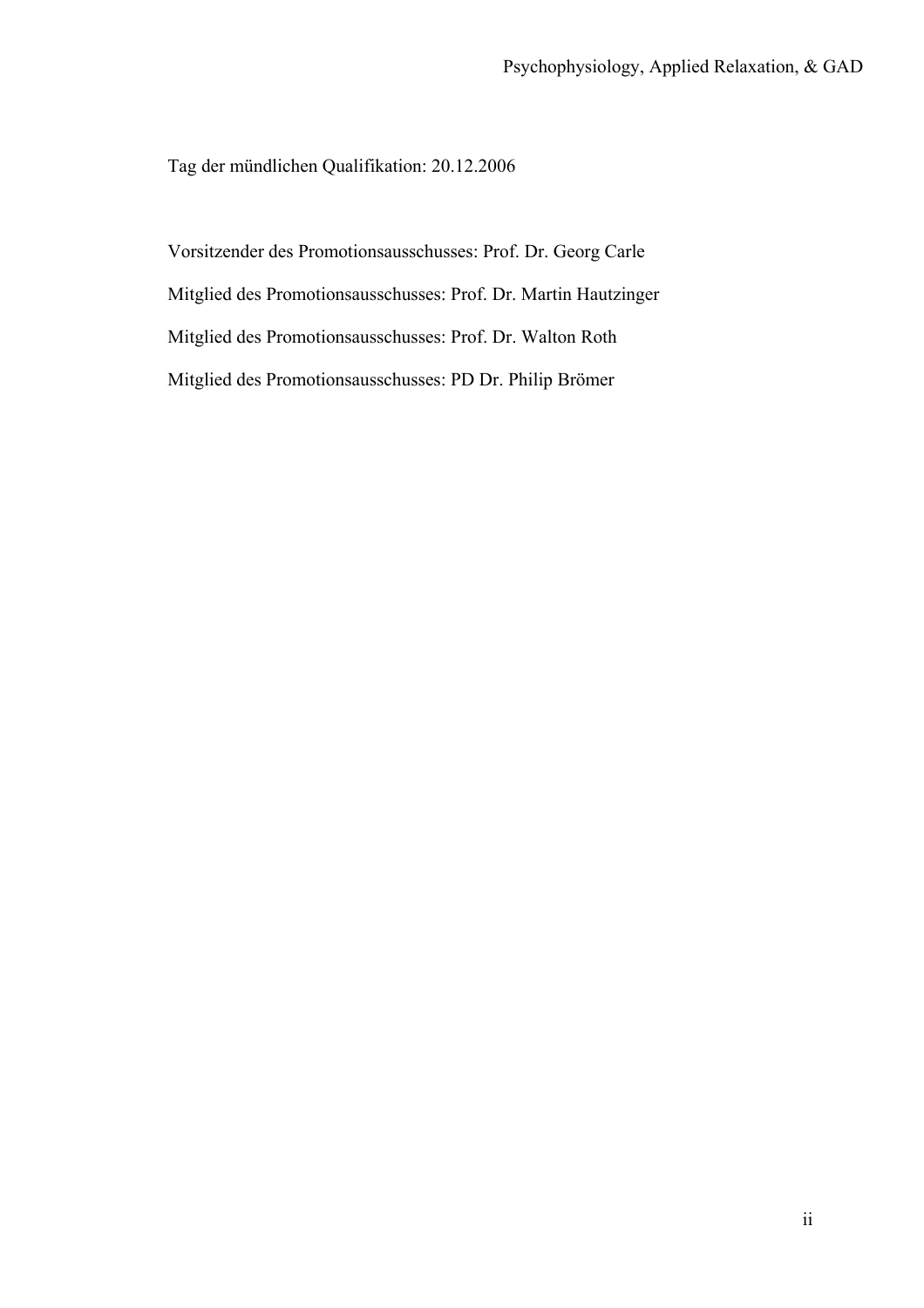Selbstständigkeitserklärung

Ich versichere hiermit, dass ich die vorliegende Arbeit selbstständig verfasst und keine anderen als die angegebenen Quellen oder Hilfsmittel benutzt habe.

Ansgar Conrad

Palo Alto, im September 2006

 $\mathcal{L}_\text{max}$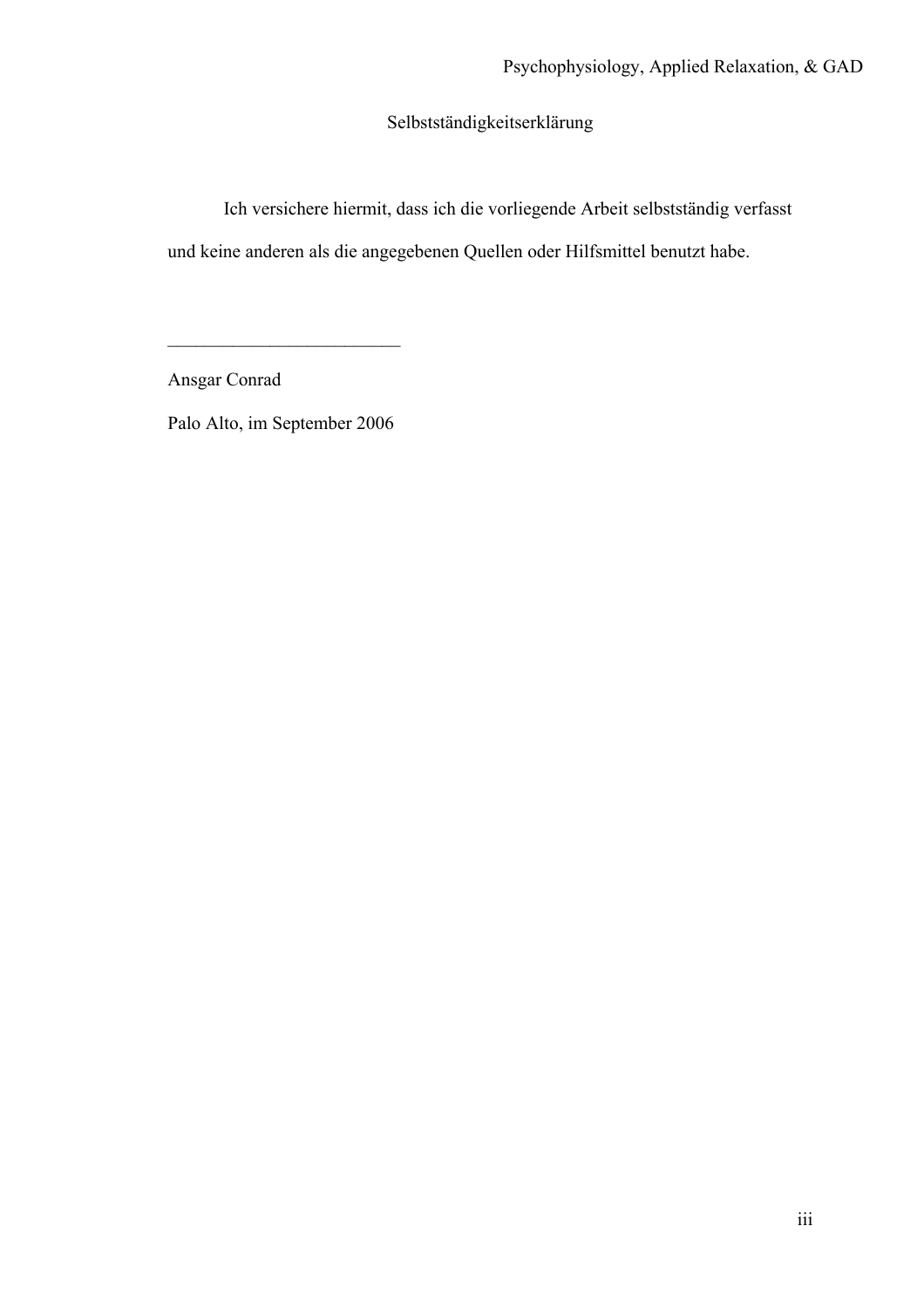#### Acknowledgements

This study was conducted at the Department of Psychiatry and Behavioral Sciences at the Stanford University School of Medicine and the Department of Veteran Affairs, Palo Alto Health Care System under the supervision of Walton T. Roth, M.D. I am grateful to Dr. Roth for giving me the opportunity to work in his research group and letting me profit from his expertise in the field of psychophysiology. Many thanks also to Linda Isaac, Eva Naumann, and Julia Altenburg for all their hard work in all phases of this project and their comments on prior versions of this manuscript. I could not have accomplished this project without the support of the student therapists of the Pacific Graduate School of Psychology - Stanford Consortium (Linda Sattler, Daniel Batiuchok, Lynda Vaterlaus, Danny Chenoweth). I would also like to thank my supervisor at the University of Tübingen, Prof. Dr. Martin Hautzinger, for supporting my intention to conduct research and write my Diplomarbeit (German equivalent to Master of Science degree thesis) and dissertation in collaboration with Stanford University.

A very big hug goes to my parents Gerhild and Manfred Conrad for all their love and support during my studies abroad. Finally, words alone cannot express the thanks I owe to Courtney Conrad, my wife, for her patience, forbearance, encouragement, and love.

This research was supported by grants of the National Institutes of Health (MH066953-01) and the Department of Veterans Affairs (ROT0042825) awarded to Dr. Roth.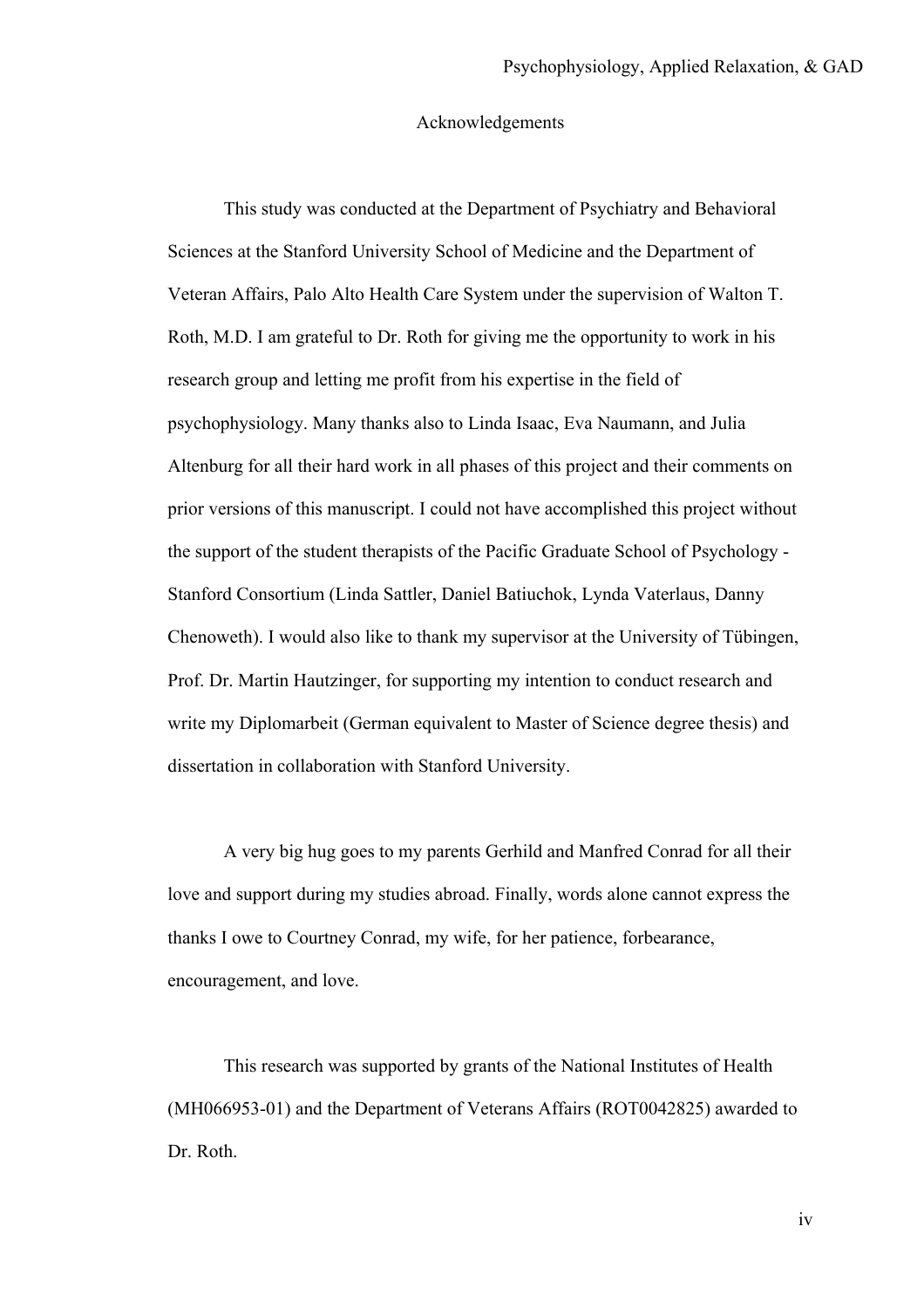## Table of contents

| Sample Size Considerations and Randomization Procedures17 |     |
|-----------------------------------------------------------|-----|
|                                                           |     |
|                                                           |     |
|                                                           |     |
|                                                           |     |
|                                                           |     |
|                                                           | .23 |
|                                                           |     |
|                                                           |     |
|                                                           |     |
|                                                           |     |
|                                                           |     |
|                                                           |     |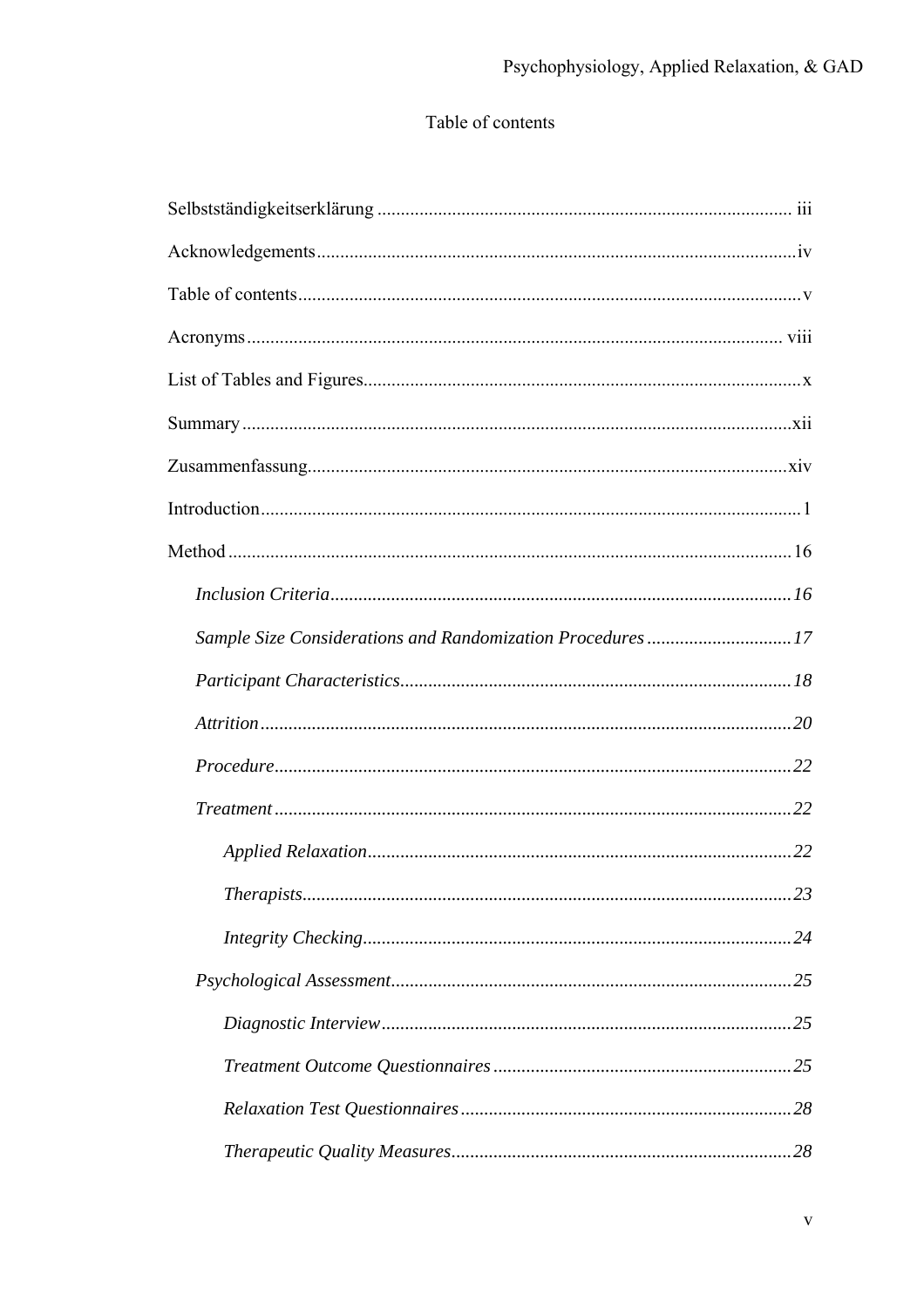| Treatment Expectancy and Therapeutic Relationship Measures35               |
|----------------------------------------------------------------------------|
|                                                                            |
|                                                                            |
|                                                                            |
| Effect Size Calculations and Adjustments for Multiple Tests 38             |
|                                                                            |
| Pre-Treatment Differences Between GAD Patients and Non-Anxious Controls 39 |
| Pre-Treatment Differences Between AR and WLC Participants45                |
| Pre-Treatment Differences Between GAD Completers and Dropouts  45          |
|                                                                            |
|                                                                            |
| Treatment Expectancy and Therapeutic Relationship Measures49               |
| Psychophysiological Change With Treatment in the Relaxation Tests 50       |
|                                                                            |
|                                                                            |
|                                                                            |
|                                                                            |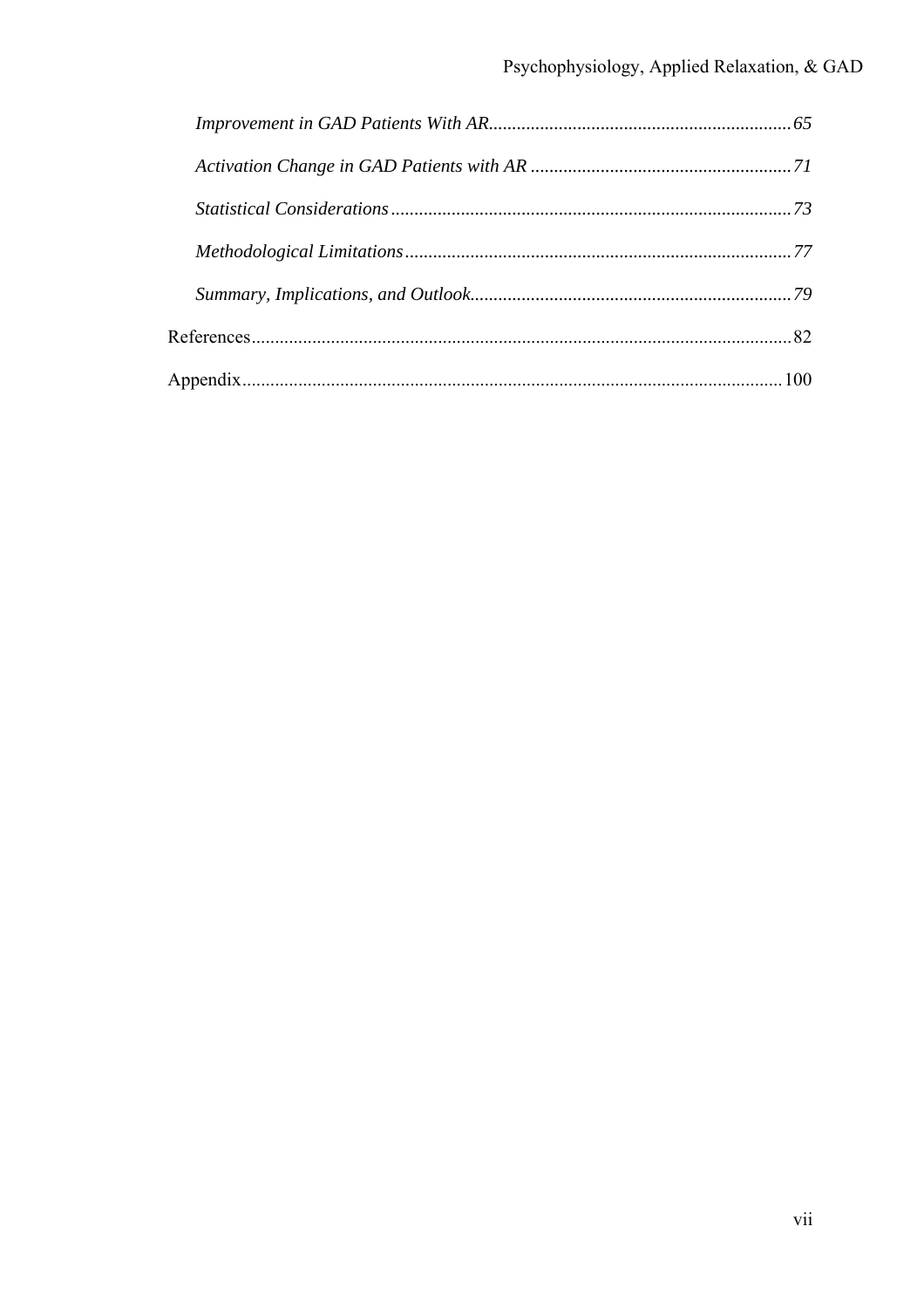#### Acronyms

- ADIS-IV = Anxiety Interview Schedule for *DSM-IV*
- ANCOVA = analysis of covariance
- $ANOVA =$  analysis of variance
- AR = Applied Relaxation
- $AR1 =$  first-order autoregressive variance covariance structure with homogenous

variances

- BAI = Beck Anxiety Inventory
- BDI = Beck Depression Inventory
- $BP = blood pressure$
- CBT = Cognitive-Behavior Therapy
- $CMQ =$  Customized Mood Questionnaire ( $s = short$ ,  $l = long$ )
- $CSAQ = Cognitive$  and Somatic Anxiety Questionnaire (c = cognitive subscale, s =

somatic subscale)

- $CT = Cognitive$  Therapy
- EMG = surface electromyogram
- $ES = effect size$
- GAD = Generalized Anxiety Disorder
- $HR = heart$  rate
- $HRV =$  heart rate variability
- MANOVA = multivariate analysis of variance
- $MRT$  = muscle relaxation therapy
- NAC = non-anxious control
- NSF = non-specific fluctuation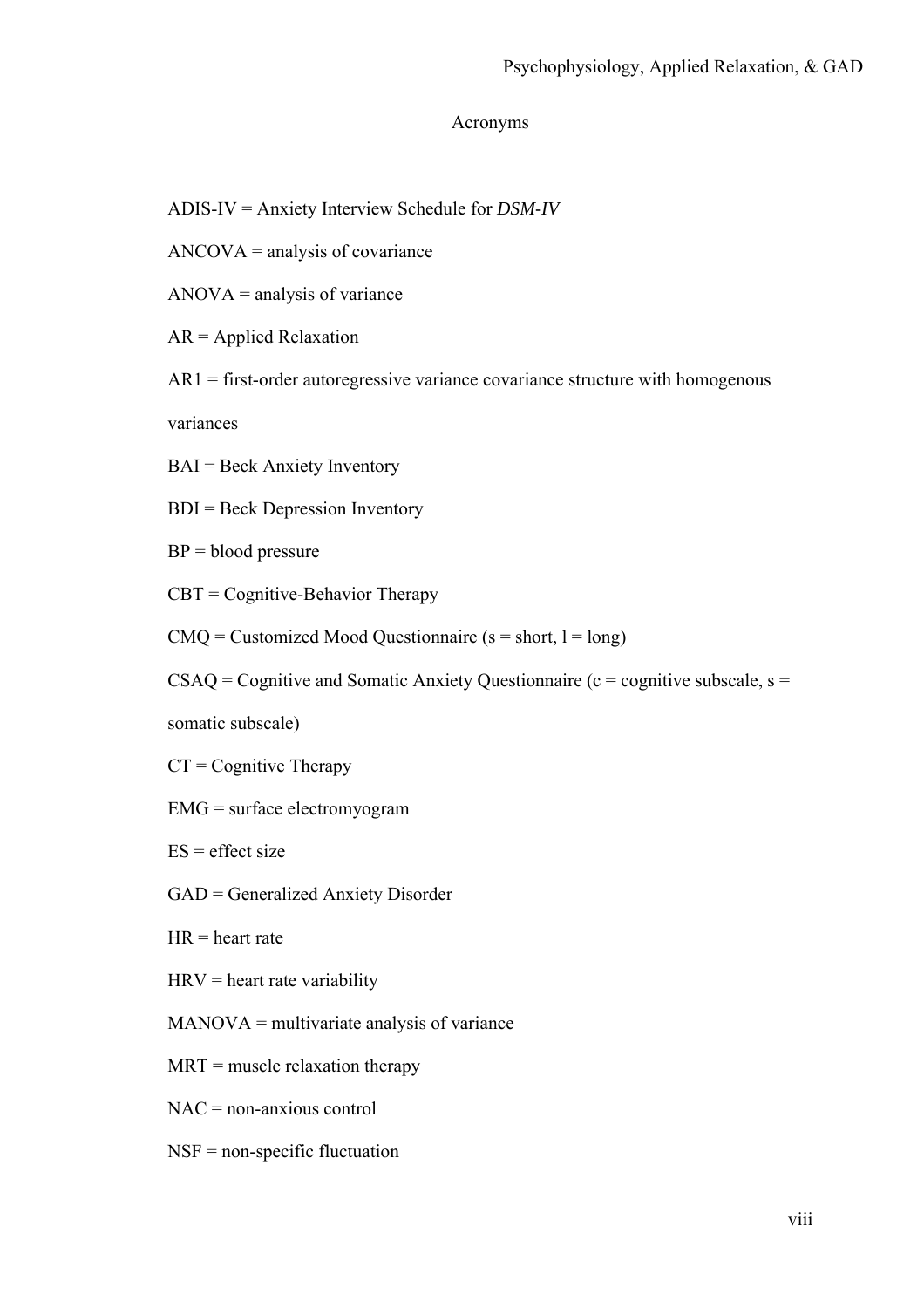- PD = Panic Disorder
- PMR = Progressive Muscle Relaxation
- PSS = Perceived Stress Scale
- PSWQ = Penn State Worry Questionnaire
- QS = quiet sitting segment of the Relaxation Test
- R = relaxation segment of the Relaxation Test
- $RI = Relationship Inventory$
- $RR =$  respiration rate
- RRAQ = Reaction to Relaxation and Arousal Questionnaire
- RRI = respiratory rate instability
- SAD = Social Anxiety Disorder
- SCL = skin conductance level
- $TV =$  tidal volume
- $TVI =$  tidal volume instability
- WAI = Working Alliance Inventory
- WLC = waiting list control
- WW-II = Why Worry Scale II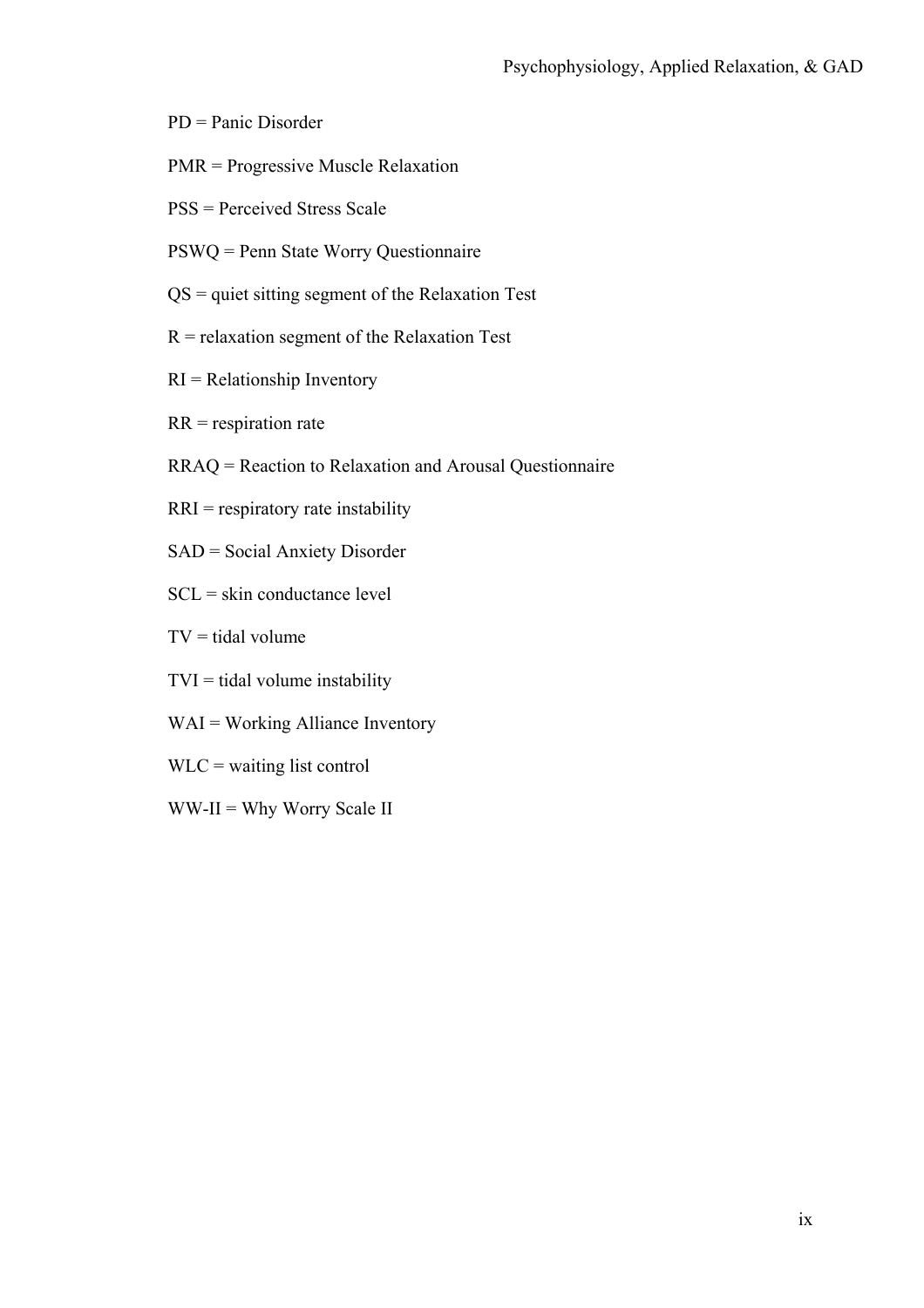#### List of Tables and Figures

|--|--|--|--|--|

Table 2 *Psychometric Measures at Pre-Treatment by Group .................................................40*

*Figure 1.* Means plus standard errors for anxiety, worry, relaxation, and sleepiness during the Relaxation Test (randomized order; speech [sp], at the beginning [b], during [d], and at the end [e] of quiet sitting [QS]; speech [sp], at the beginning [b], during [d], and at the end [e] of relaxation [R]) in Generalized Anxiety Disorder (GAD) patients and non-anxious controls (NAC) at pre-treatment.............................................................................................................41

*Figure 2*. Means plus standard errors for the left and right gastrocnemius EMG, heart rate (HR), and skin conductance level (SCL) during the Relaxation Test (randomized order; 1 min before speech [b], 2 min speech [s], 5 min quiet sitting [QS]; 1 min before speech [b], 2 min speech [s], 5 min relaxation [R]) in Generalized Anxiety Disorder (GAD) patients and nonanxious controls (NAC) at pre-treatment. ................................................................................42

*Figure 3*. Means plus standard errors for end-tidal  $pCO<sub>2</sub>$ , respiratory rate (RR), tidal volume (TV), and respiratory rate instability (RRI) during the Relaxation Test (randomized order; 1 min before speech [b], 2 min speech [s], 5 min quiet sitting [QS]; 1 min before speech [b], 2 min speech [s], 5 min relaxation [R]) in Generalized Anxiety Disorder (GAD) patients and nonanxious controls (NAC) at pre-treatment. ................................................................................44

*Figure 4*. Means plus standard errors for anxiety and worry before (Pre), during, and after (Post) treatment, and at follow-up (FU) in the Applied Relaxation (AR), waiting list control (WLC), and non-anxious control (NAC) groups. ......................................................................48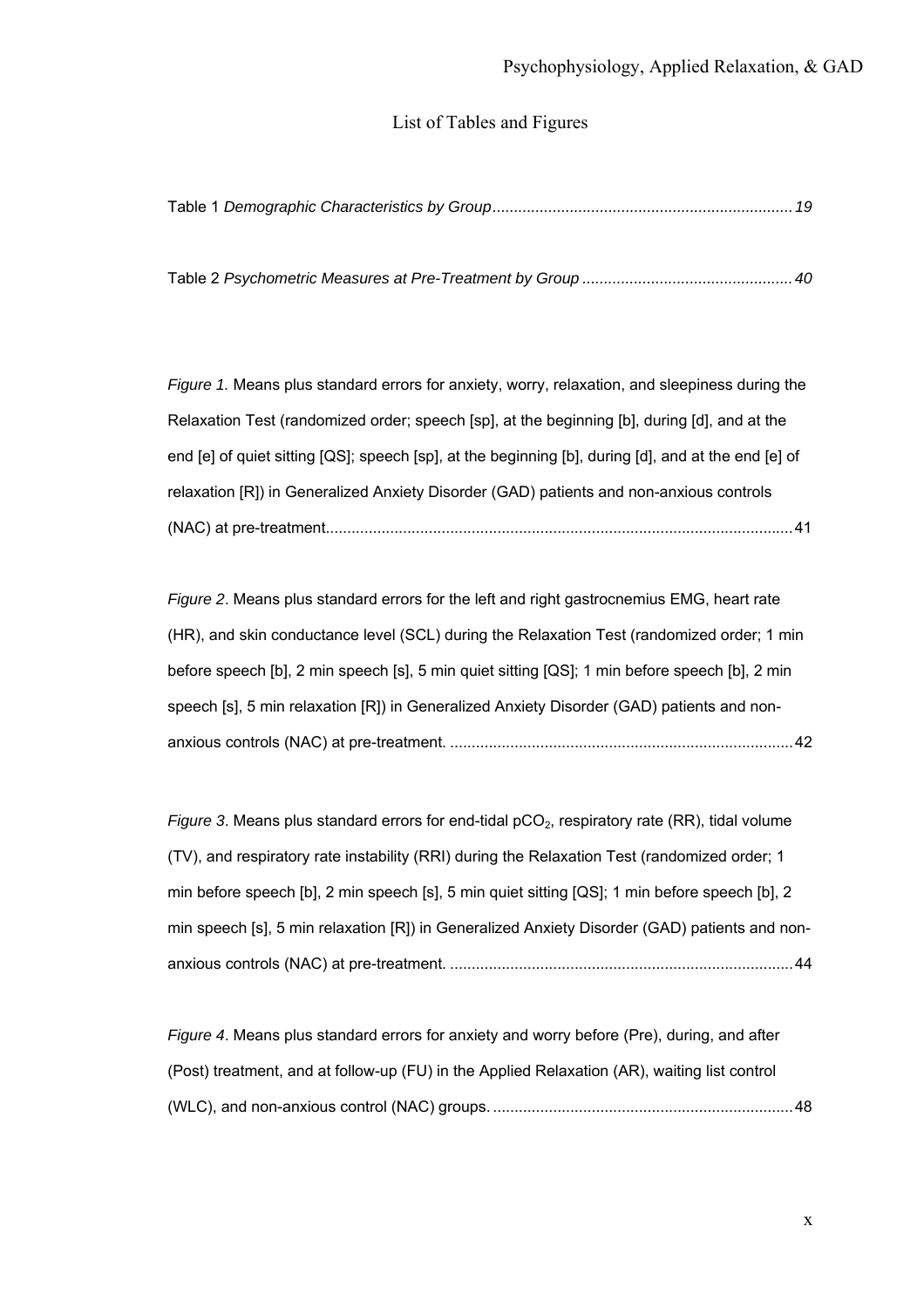*Figure 5*. Means plus standard errors for anxiety, relaxation, and worry during quiet sitting  $(QS)$  and relaxation  $(R)$  (sp = speech, b = at the beginning, e = at the end) before (Pre), during, and after (Post) treatment, and at follow-up (FU) in the Applied Relaxation (AR), waiting list control (WLC), and non-anxious control (NAC) groups. ........................................52

*Figure 6*. Means plus standard errors for the lateralis left gastrocnemius EMG during quiet sitting (QS) and relaxation (R) (sp = speech min 1, 1 = min 1, 5 = min 5) before (Pre), during, and after (Post) treatment, and at follow-up (FU) in the Applied Relaxation (AR), waiting list control (WLC), and non-anxious control (NAC) groups. ..........................................................54

*Figure 7.* Means plus standard errors for  $RSA_{TF}$  during quiet sitting (QS) and relaxation (R)  $(sp = speech min 1, 1 = min 1, 5 = min 5)$  before (Pre), during, and after (Post) treatment, and at follow-up (FU) in the Applied Relaxation (AR), waiting list control (WLC), and non-anxious control (NAC) groups. ..............................................................................................................55

*Figure 8*. Means plus standard errors for end-tidal pCO<sub>2</sub>, respiratory rate (RR), and tidal volume (TV) during quiet sitting (QS) and relaxation (R) (sp = speech min 1, 1 = min 1, 5 = min 5) before (Pre), during, and after (Post) treatment, and at follow-up (FU) in the Applied Relaxation (AR), waiting list control (WLC), and non-anxious control (NAC) groups..............56

*Figure 9*. Means plus standard errors for skin conductance level (SCL) during quiet sitting  $(QS)$  and relaxation  $(R)$  (sp = speech min 1, 1 = min 1, 5 = min 5) before (Pre), during, and after (Post) treatment, and at follow-up (FU) in the Applied Relaxation (AR), waiting list control (WLC), and non-anxious control (NAC) groups. ......................................................................57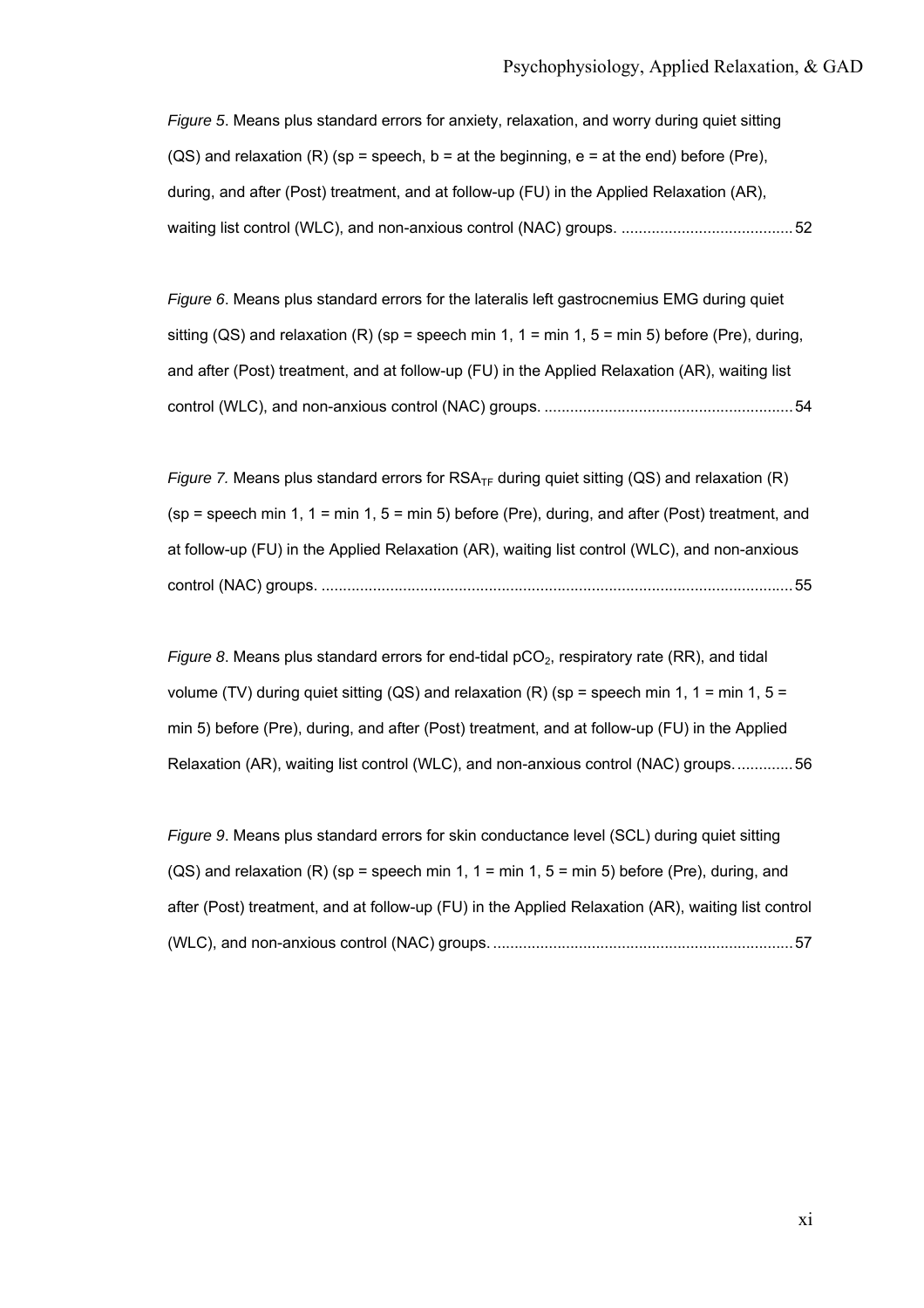#### Summary

Several authors have reported greater muscle tension in Generalized Anxiety Disorder (GAD) patients than in non-anxious controls, and muscle relaxation therapy (MRT) is as clinically effective in the treatment of GAD as Cognitive-Behavior Therapy. MRT assumes that GAD patients lack the ability to relax, but can learn this in therapy.

We tested these assumptions by recruiting 49 GAD patients and randomizing them to individualized 12-week Applied Relaxation (AR) treatment (Öst, 1987) or to a waiting list control (WLC) condition. Before, during, and after treatment participants underwent a Relaxation Test, in which for 5 min, in randomized order, they (a) just sat quietly (QS) and (b) sat quietly and tried to relax (R). The tests were preceded by a 2 min speaking period.

Before treatment, GAD patients were more anxious and worried during the laboratory assessment than non-anxious controls (*n* = 21), had higher heart rates and lower end-tidal  $pCO<sub>2</sub>$ , but did not differ in multi-channel electromyographic recordings. QS and R did not differ in most psychological and physiological measures: Thus, before training the intention to relax did not speed relaxation. AR patients showed greater improvement than the WLC group at the end of treatment (Cohen's  $d = 0.24 - 1.13$ ), and 53% of AR patients were considered significantly improved after treatment in the completer analysis. However, dropout rate was 28% for AR during treatment, and participants' improvement wore off at 6-week followup, leaving only 29% and 24% clinically improved in the completer and intention-to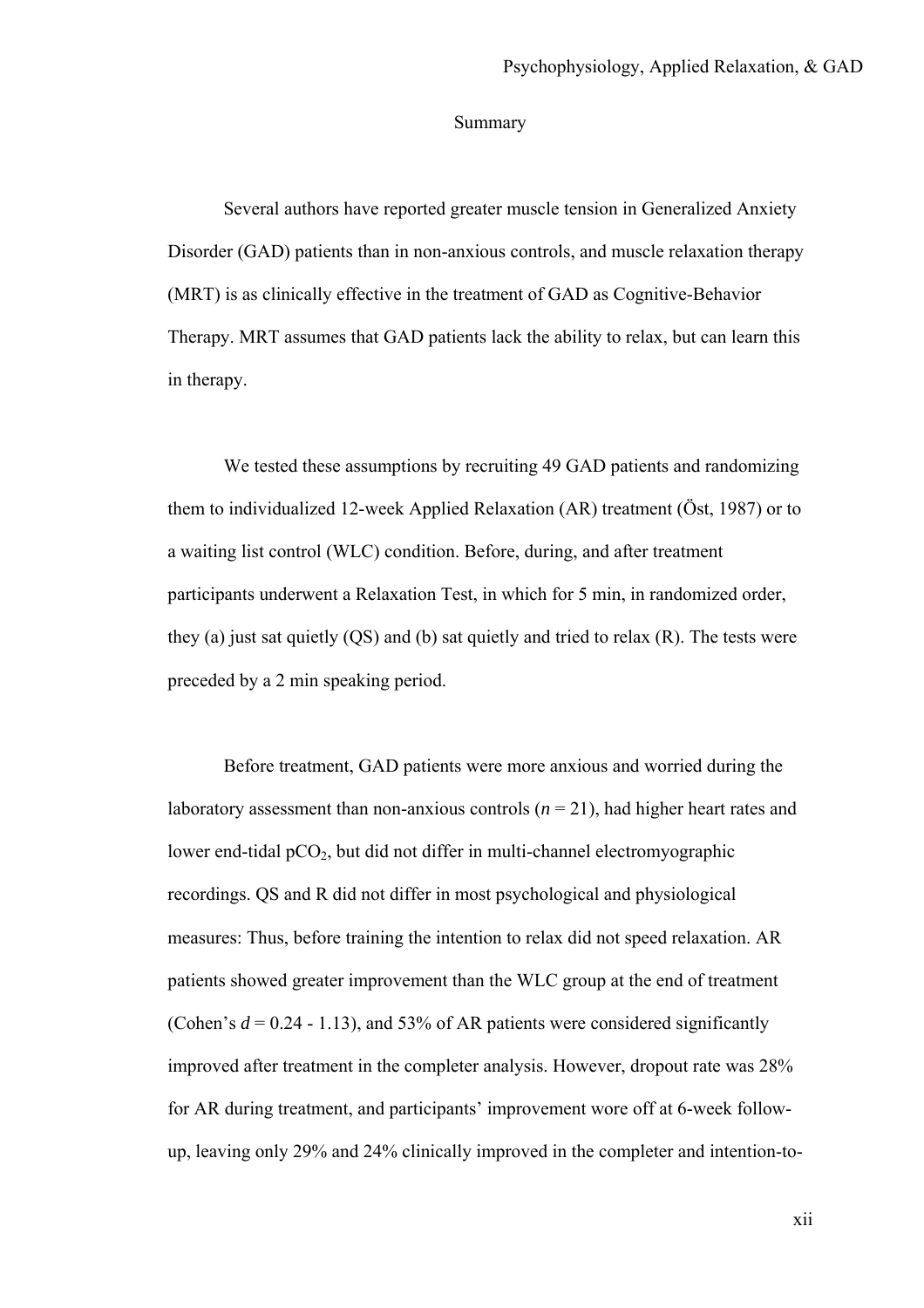treat analyses, respectively. Before treatment, anxiety was not associated with electromyographic or autonomic measures within the GAD group, and there was little evidence in the psychometric and physiological data of the Relaxation Test suggesting that AR patients learned to relax in therapy or that a reduction in anxiety and worry was associated with a decrease in activation.

We conclude that GAD is not necessarily characterized by chronic muscle tension. AR is at most moderately effective in reducing anxiety and worry in GAD patients but does not affect muscle tension or autonomic functioning. Since effective cognitive-behavioral and pharmacological treatments are available, MRT may not be the best option for patients meeting *DSM-IV* GAD criteria, which have evolved to deemphasize hyperarousal symptoms and to emphasize intrusive worry.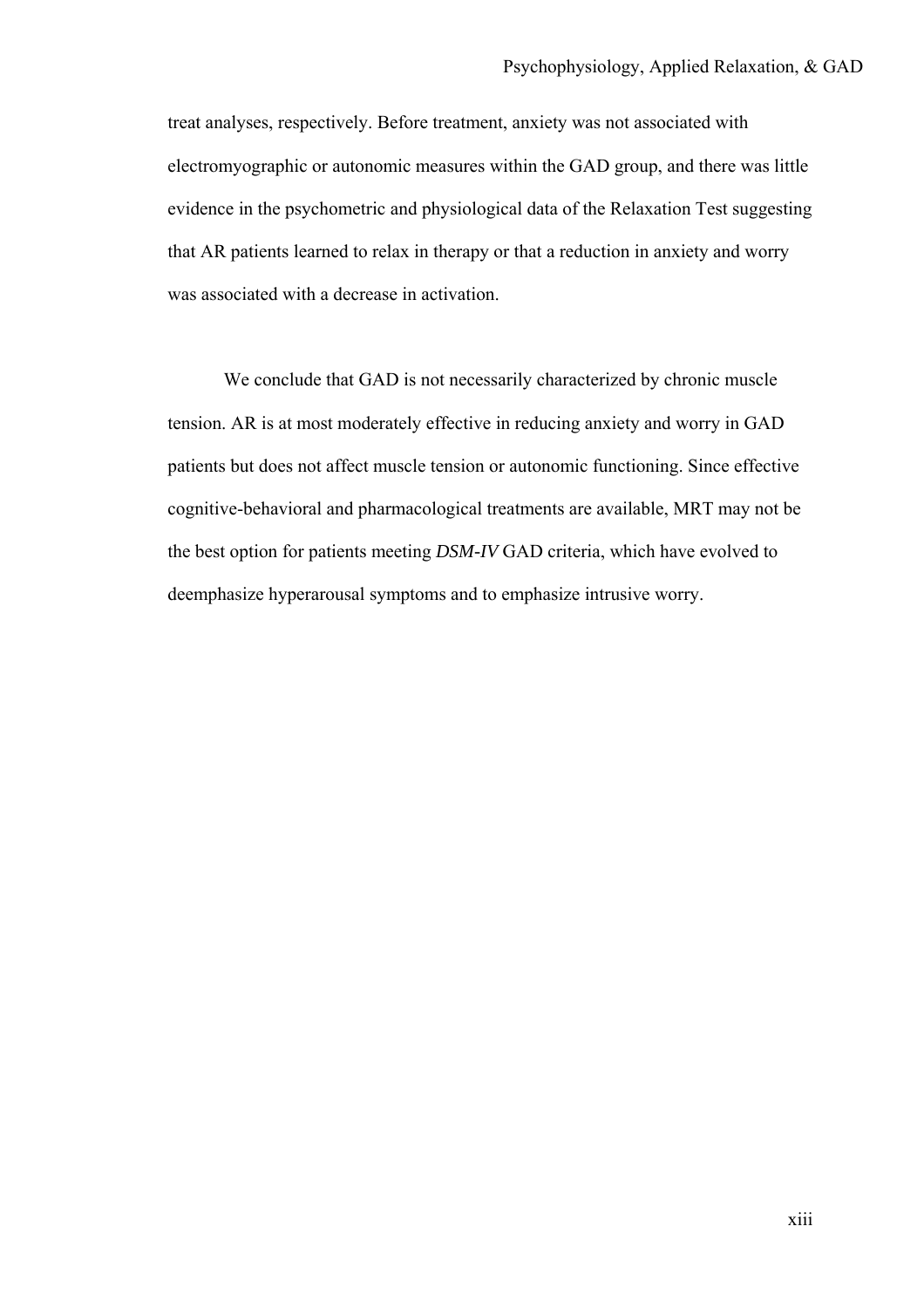#### Zusammenfassung

Verschiedene Studien dokumentieren erhöhte Muskelspannung bei Patienten mit der Diagnose Generalisierte Angststörung (GAS) und die Wirksamkeit der Progressiven Muskelentspannung (PME) bei GAS ist vergleichbar mit der der kognitiven Verhaltenstherapie. Annahmen der PME sind, dass GAS Patienten nicht die Fähigkeit besitzen, sich entspannen zu können, und diese in der Therapie erlernen.

In der vorliegenden Studie wurden diese Thesen untersucht. Wir randomisierten 49 GAS Patienten zu 12 wöchentlichen Stunden ambulanter Einzeltherapie (Angewandte Entspannung, AE, Öst, 1987) oder zu einer unbehandelten Kontrollgruppe. Wir testeten die Teilnehmer vor, während, und nach der Therapie mit einem Entspannungstest, bei dem die Teilnehmer instruiert wurden, in zufälliger Reihenfolge für 5 min (a) ruhig zu sitzen (RS) und (b) ruhig zu sitzen und sich zu entspannen (E). Vor jeder Bedingung wurden die Teilnehmer aufgefordert, einen 2 min langen Vortrag zu halten.

Während des Entspannungstests vor Beginn der Therapie beschrieben sich die GAS Patienten als ängstlicher und sorgenvoller als eine nicht-ängstliche Kontrollgruppe (*n* = 21) und wiesen eine erhöhte Herzfrequenz und einen reduzierten end-expiratorischen CO<sub>2</sub> Partialdruck auf. Die Gruppen unterschieden sich nicht in elektrischer Muskelaktivität, die in multiplen Kanälen gemessen wurde. Es zeigten sich keine Unterschiede zwischen RS und E in den meisten psychometrischen und physiologischen Kennwerten. Dies belegt, dass die Intention sich zu entspannen, Entspannung nicht schneller herbeiführt. AE führte zu einer bedeutsamen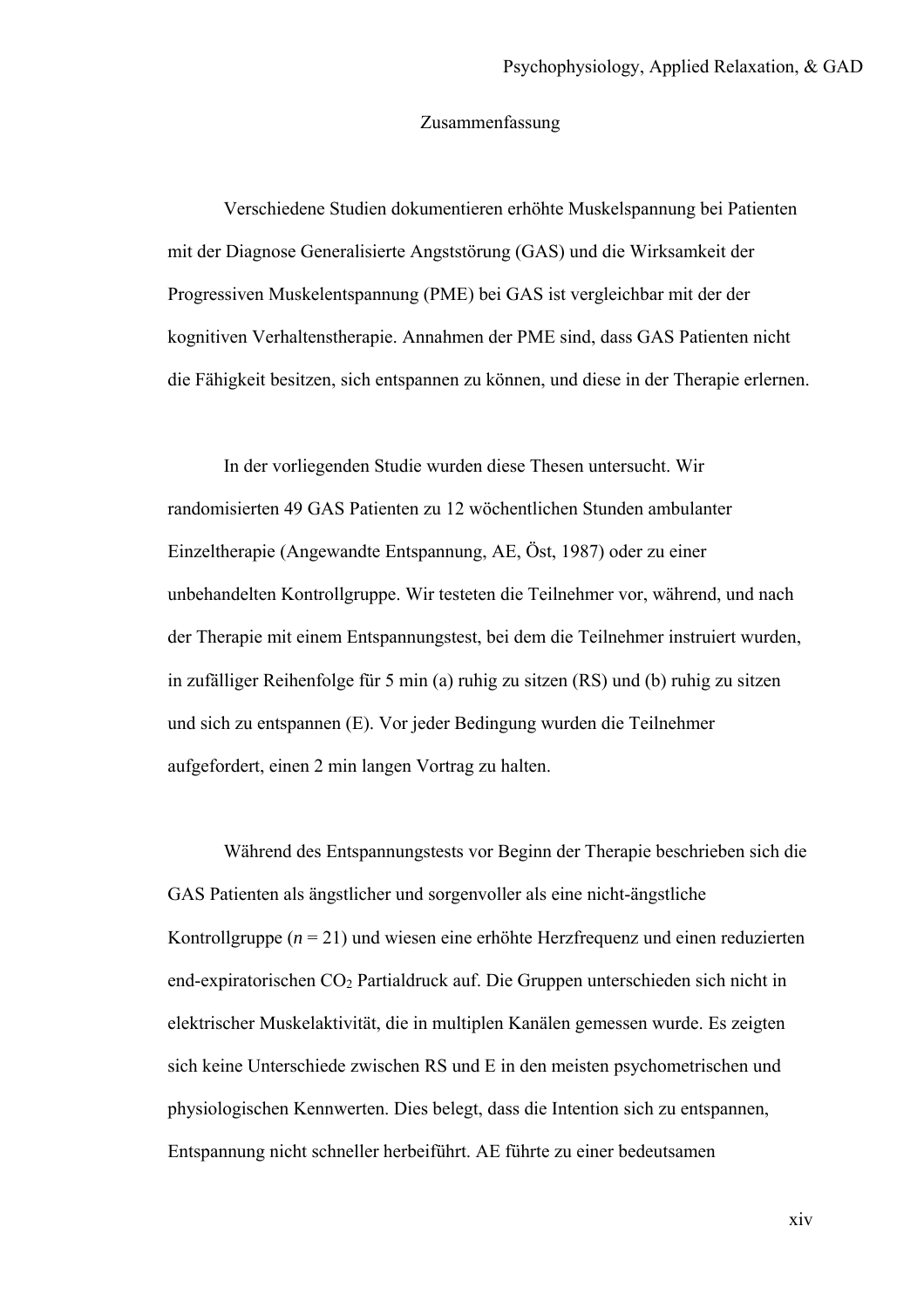Verbesserung gegenüber der unbehandelten Kontrollgruppe (Cohen's *d* = 0.24 - 1.13) und die Symptome von 53% der AE Patienten galten als klinisch relevant verbessert in der Completer Analyse. Allerdings brachen 28% der AE Patienten die Therapie ab und die erzielten Verbesserungen erwiesen sich in der Katamnese 6 Wochen nach Behandlungsende als nicht stabil. In der Nachuntersuchung galten die Verbesserungen von 29% in der Completer Analyse und 24% in der Intention-to-treat Analyse als klinisch relevant. Vor Beginn der Therapie waren Angstzustände innerhalb der GAS Patientengruppe nicht mit skelettmuskulärer Aktivität oder Kennwerten des autonomen Nervensystems assoziiert. Zudem fanden wir in den psychophysiologischen Daten des Relaxationstests nur wenige Indizien dafür, dass AE Patienten lernten sich zu entspannen, oder dass die Angstreduktion mit einer Reduktion der Aktivierung korrespondierte.

Zusammenfassend lässt sich sagen, dass die GAS nicht notwendigerweise durch chronisch erhöhte Muskelanspannung gekennzeichnet ist. Die Wirksamkeit der AE bei GAS kann höchstens als moderat beschrieben werden und hat keinen Einfluss auf die Skelettmuskulatur oder das autonome Nervensystem. Da es effektive kognitivbehaviorale und pharmakologische Behandlungsalternativen gibt, sollte reevaluiert werden, ob AE für Patienten, die anhand von *DSM-IV* mit GAS diagnostiziert wurden, geeignet ist, besonders, da die gegenwärtigen Kriterien Symptome der Hyperaktivation weniger beachten und unkontrollierbare Sorgen stärker in den Vordergrund stellen als vorherige Auflagen.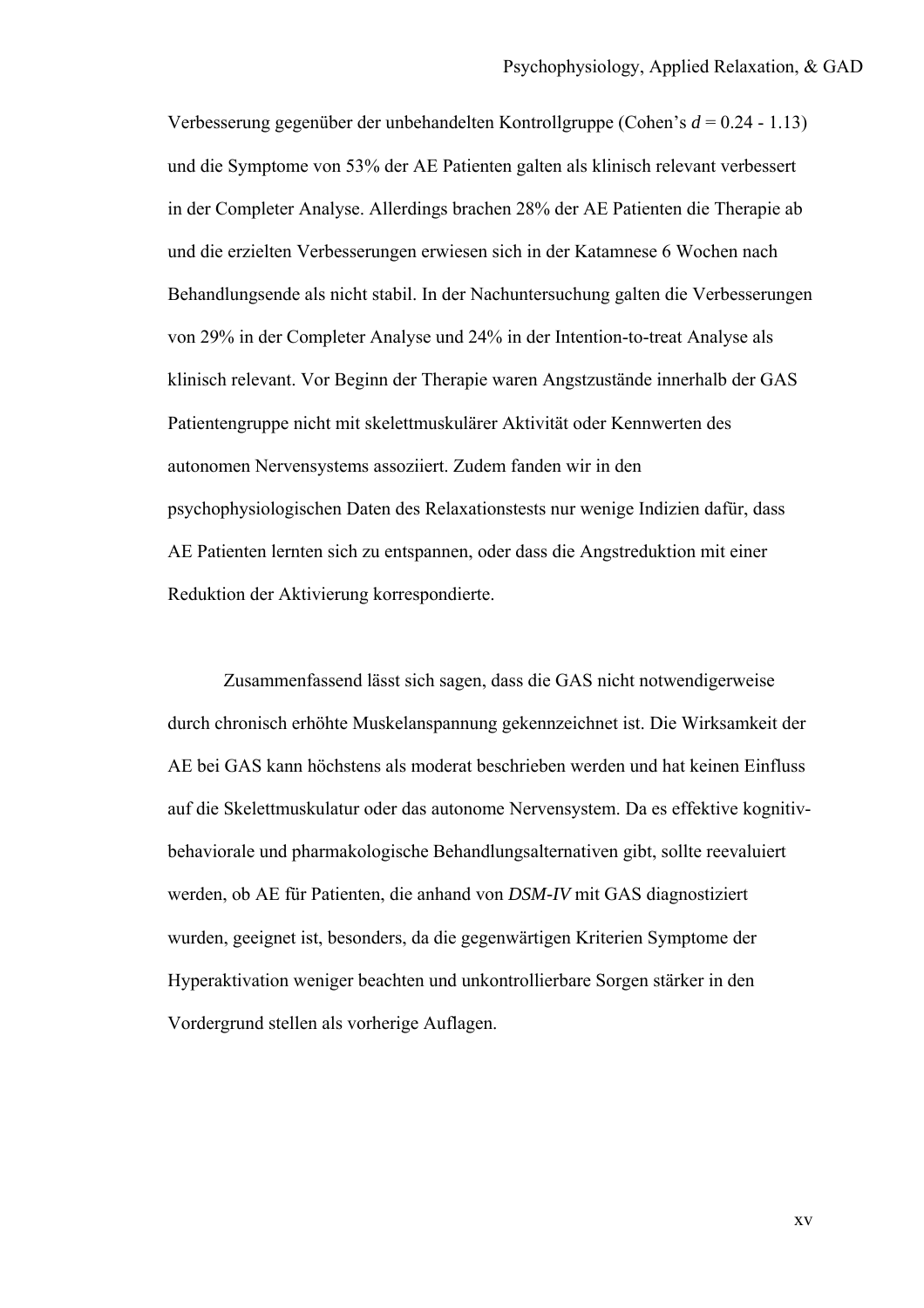#### Introduction

Muscle relaxation has been an important therapeutic technique in the modern treatment of anxiety disorders. Its origins lie with Edmund Jacobson (E. Jacobson, 1934a; 1934b; 1938; 1964; 1970), who developed Progressive Muscle Relaxation (PMR) based on the theory that a psychobiological state called *neuromuscular hypertension* is basis for a variety of negative emotional states and psychosomatic diseases (E. Jacobson, 1938). Jacobson asserted that relaxation of muscles would lead to relaxation of the mind, "because an emotional state fails to exist in the presence of complete relaxation of the peripheral parts involved" (E. Jacobson, 1938, p. 218). In other words, relaxation inhibits the generation of thoughts and emotions, and undoes the effects of neuromuscular hypertension on the body. Briefly, in PMR clients sit in a comfortable chair and the therapist instructs them in contracting and releasing different muscle groups. Clients practice tensing a muscle group until they recognize the feeling of even the slightest contraction, and then learn to release it. After they master relaxation while lying down, they are taught how to relax muscles in real-life situations, which requires *differential relaxation*, minimizing tension in the muscles needed for some activity while completely relaxing muscles not being used. Classical PMR was time-consuming. Jacobson (E. Jacobson, 1938) initially suggested 30 to 60 min treatments several times a week for up to more than a year.

Since then many abbreviated methods of PMR have been developed. These methods have been used either as complete treatments (e.g., Bernstein & Borkovec, 1973; Öst, 1987) or as one component among others in a treatment package (e.g., Wolpe, 1952a, 1952b, 1958). Several reviews and meta-analyses (e.g., Grawe,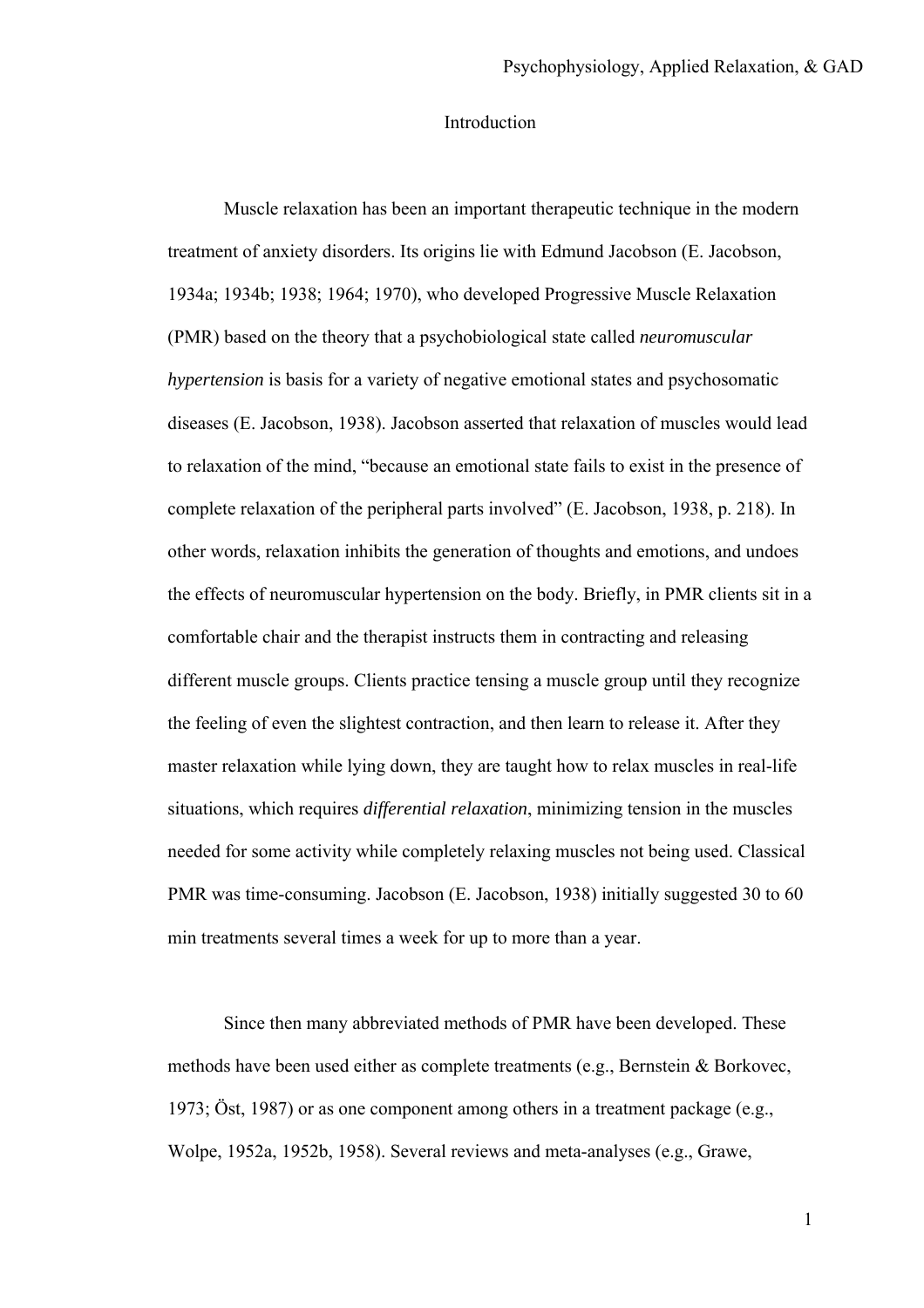Bernauer, & Donati, 1990; Hyman, Feldman, Harris, Levin, & Malloy, 1989; Jorm et al., 2004; King, 1980) attest to the clinical effectiveness of abbreviated muscle relaxation therapies  $(MRT)^1$  for anxiety disorders, particularly Generalized Anxiety Disorder (GAD), Panic Disorder (PD), and Dental Phobia, but also other medical conditions, such as hypertension, headache, insomnia, and back pain. In a recent systematic, keyword-driven (*relaxation* AND *anxiety* OR *panic* OR *phobia*) search of the National Library of Medicine's database, PubMed, (Conrad & Roth, in press) we found five controlled studies published after the reviews cited above, which assessed the clinical outcome of MRT in anxious patients. The diagnostic groups were Dental Phobia (two studies), Social Anxiety Disorder (SAD), GAD, and PD. MRT resulted in equivalent or superior outcomes to Cognitive Therapy (CT) or Cognitive-Behavior Therapy (CBT) in four of the five studies.

In conclusion, a considerable number of published studies have succeeded in showing that muscle relaxation is beneficial in anxiety disorders and a variety of medical conditions. The more it is surprising that in the last decade many researchers and practitioners have turned their attention to other pharmacological or cognitive treatments for anxiety. Some recent researchers have even considered muscle relaxation to be no more than a "psychological placebo" (Greist et al., 2002; Marks et al., 2000; Marks et al., 1993; Park et al., 2001), useful solely to calibrate the superiority of other treatments. Barlow, Allen, and Choate (2004) described relaxation training that focuses on coping with distress as being counterproductive, and recently removed it from their CBT packages for GAD and PD.

 $\overline{a}$ 

<sup>&</sup>lt;sup>1</sup> We define MRT as an abbreviated therapy based on Jacobson's original PMR, which included in its training procedure first tensing a muscle and then releasing that tension.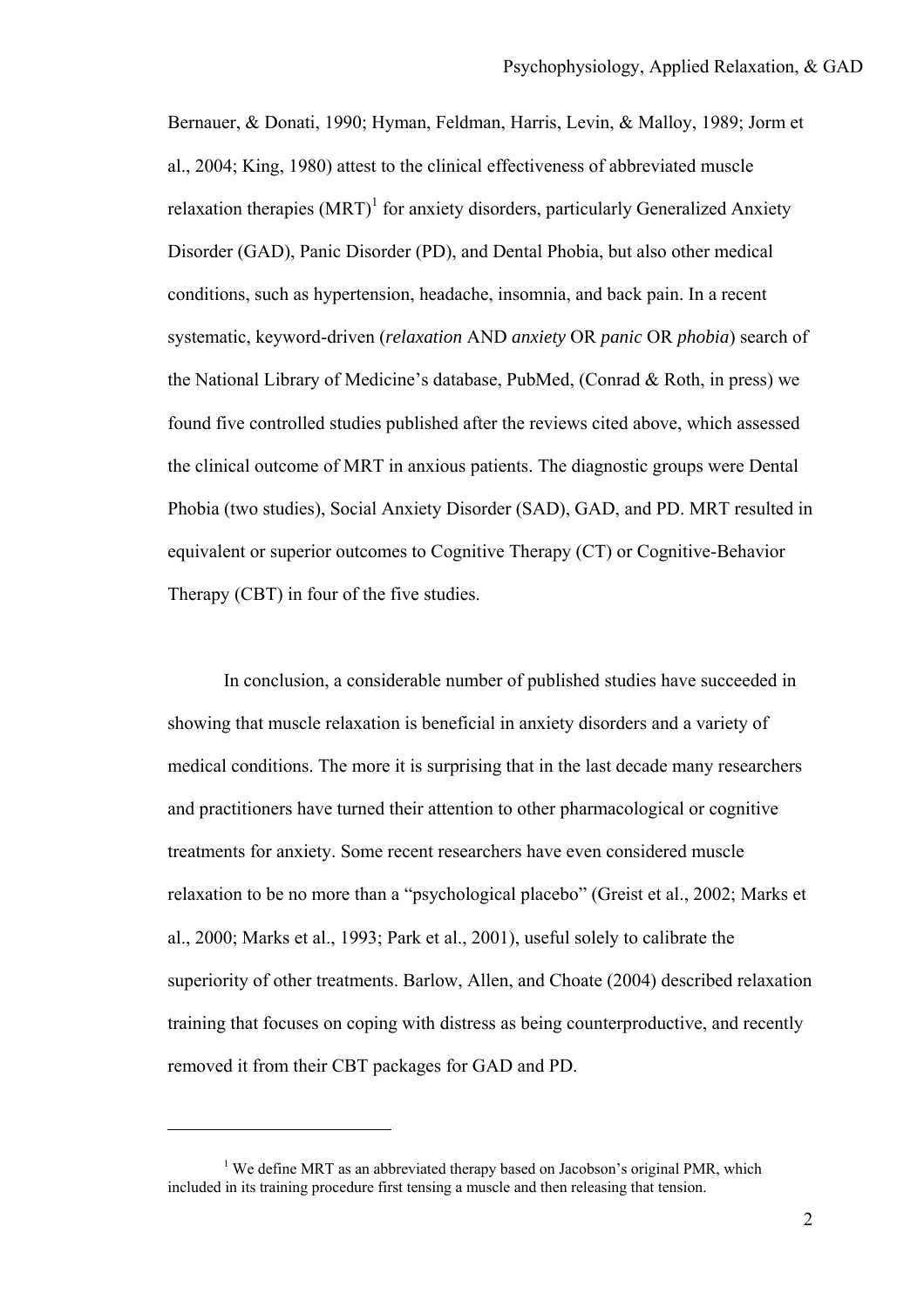One reason for the recent disinterest in MRT for anxiety disorders may be the lack of a sound rationale. The basic therapeutic claim of MRT is that tense, stressed, and anxious people can find relief from their distress and its physiological accompaniments by learning to reduce muscle tension. A modern theoretical rationale for MRT is that an important element of psychological distress is elicitation of a generalized stress activation response, comprising multiple central and peripheral physiological systems (e.g., Öst, 1987) . Learning to deactivate a single subsystem, the muscular system, will reduce activation in many other subsystems (e.g., Gellhorn & Kiely, 1972). Is this rationale plausible?

First, MRT assumes the existence of a generalized stress activation response with some consistency within and between individuals. Activation of the physiological component of this response should generally be linked to another system of emotional expression – the cognitive-language system. Stress activation of the muscular physiological subsystem would be expected to be generalized, resulting in a surface electromyogram (EMG) intercorrelated at multiple sites. This assumption has often been challenged (Alexander, 1975; Fridlund, Cottam, & Fowler, 1982; Fridlund, Fowler, & Pritchard, 1980; Fridlund, Hatfield, Cottam, & Fowler, 1986; Shedivy & Kleinman, 1977). If generalized activation at all exists, it has to be captured through recordings from multiple muscles.

Furthermore, Lacey and colleagues (e.g., Lacey, Bateman, & Vanlehn, 1953; Lacey  $& Van, 1952$  found in a series of experiments that the autonomic nervous system does not work as a single unit. Rather, subjects reacted to stressors with increases in some measures and decreases in others. He coined the term *relative*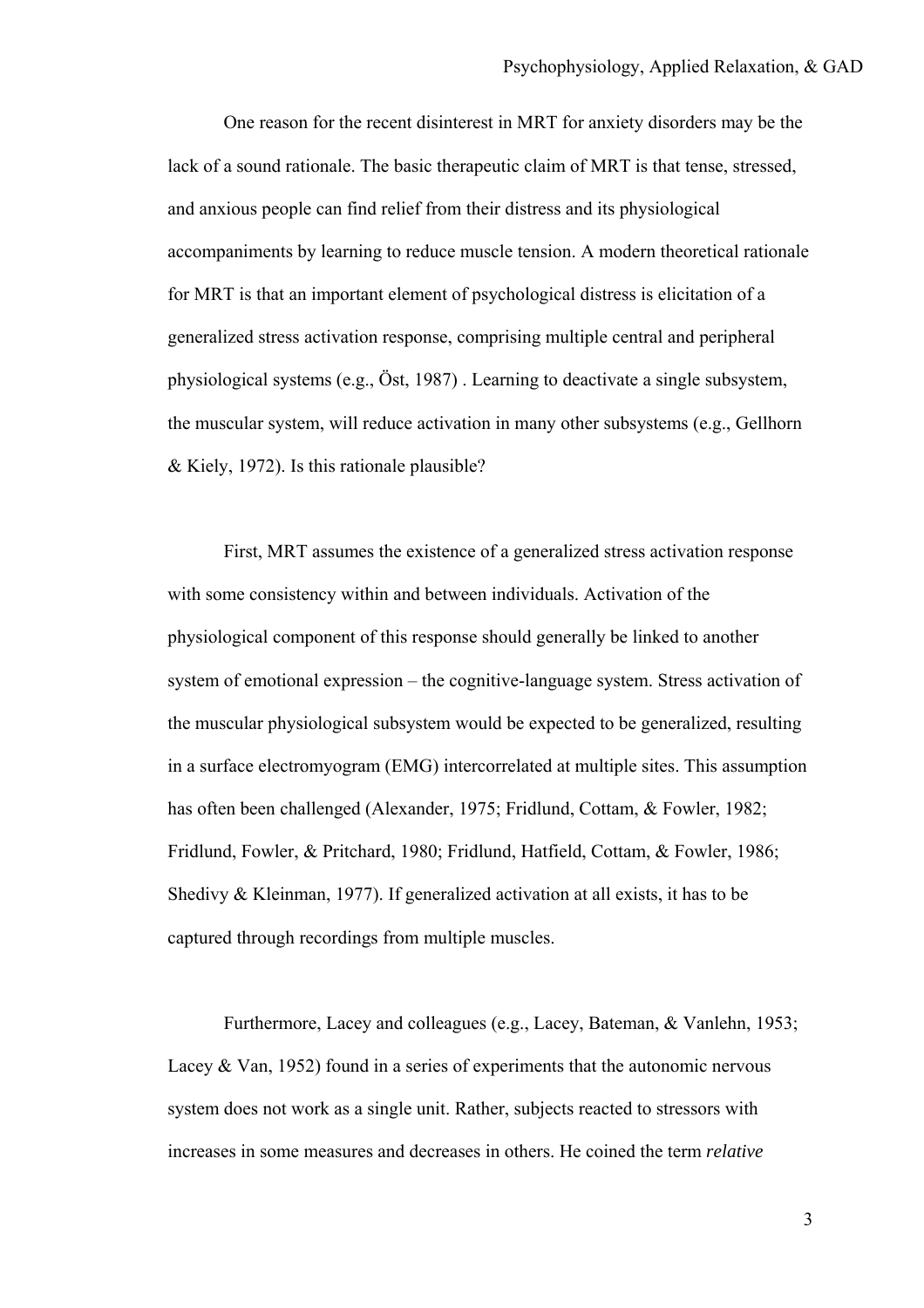*response specificity*, meaning that some individuals have a stereotyped response pattern to stress while others respond to stress with random patterns. If response patterns appeared repeatedly, the degree of activation of the different physiological measures varied significantly, but the rank order often remained the same.

Second, the rationale assumes that patients who can be treated successfully with MRT will initially have either more tonic muscle tension or exhibit increased muscle tension in response to stress than a non-distressed control group. This requires recruiting and testing a normal control group, since, unlike with psychological or clinical tests, the methods and procedures for muscle and autonomic tests are not standardized well enough for comparisons between studies. The tension should be greater at times when patients are having symptoms. For GAD this could be most of the time, as GAD is characterized by excessive worrying, which is more chronic than episodic. For PD the measurements ideally need to be made during attacks, which for natural attacks is technically difficult since ambulatory recording is necessary to capture them. The following paragraph reviews physiological studies of these two subgroups of anxious patients.

Tension of some kind and difficulty relaxing are implicit in the *DSM-IV* (American Psychiatric Association, 1994) definitions for GAD and PD. The criteria for GAD state that the patient may be *restlessness or feeling keyed up or on edge* and may experience *muscle tension* and *sleep disturbance*. Although one would expect that these criteria would entail vagal withdrawal and heightened sympathetic activation, tonically elevated blood pressure (BP), heart rate (HR), skin conductance level (SCL), or reduced heart rate variability (HRV) have not been consistently found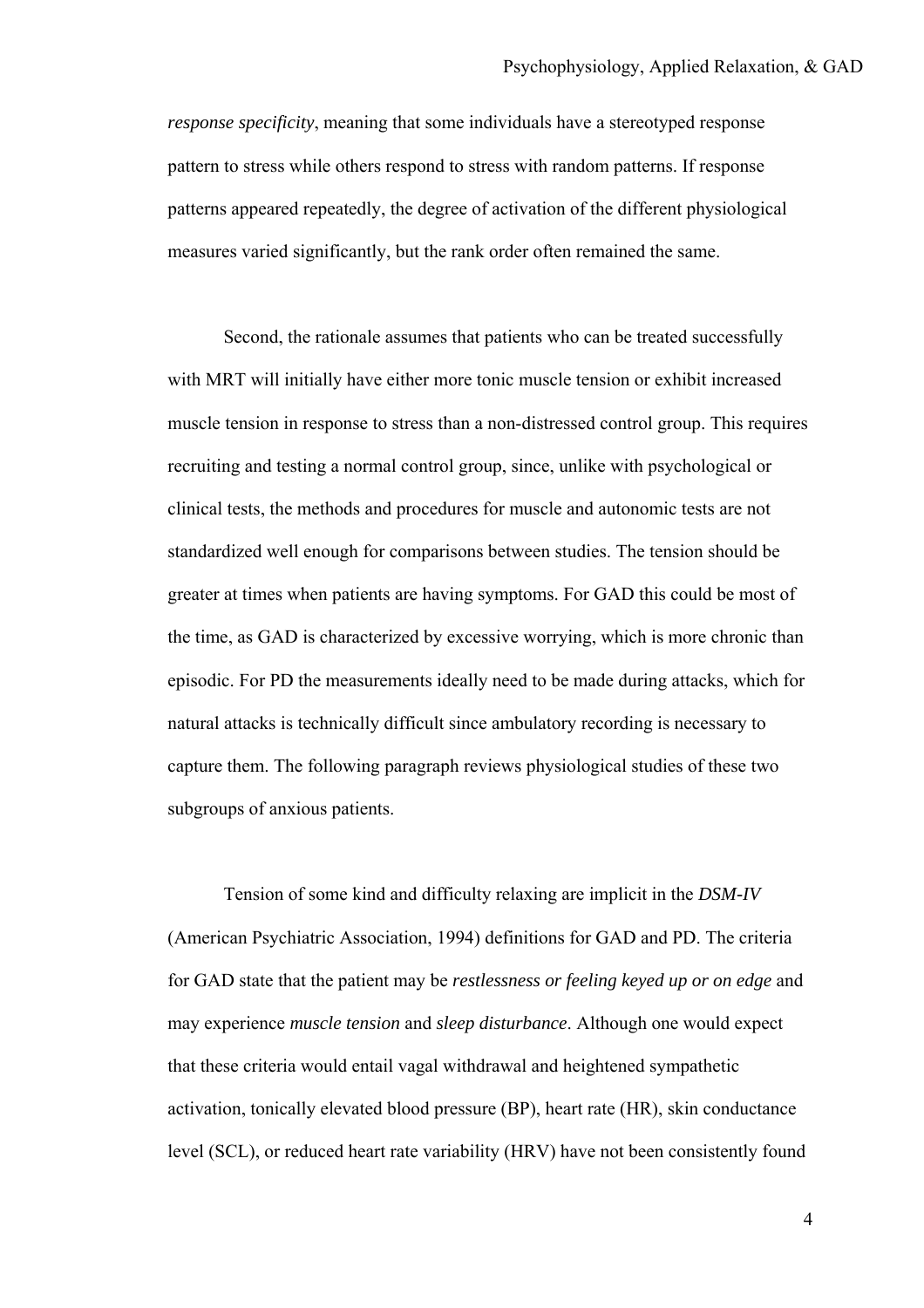in GAD (Hoehn-Saric, 1982; Hoehn-Saric, Hazlett, & McLeod, 1993; Hoehn-Saric & McLeod, 1988; Hoehn-Saric, McLeod, & Zimmerli, 1989; Kollai & Kollai, 1992; Lyonfields, Borkovec, & Thayer, 1995; Thayer, Friedman, & Borkovec, 1996; Wilhelm, Trabert, & Roth, 2001). Borkovec, Alcaine, and Behar (2004) explained this from an evolutionary perspective: Sympathetic activation occurs during threat perception to elicit the fight or flight response. During worry however, there is no actual threat because worry is cognitive, deals with the future or past events, and anticipated outcomes are highly unlikely. Escape is not possible and as a result worrying individuals freeze (sympathetic inhibition, increased muscle tone). Research supports this theory in that muscle tone appears to be more sensitive than electrodermal or cardiovascular variables in distinguishing GAD patients from controls. Several studies have reported that GAD patients show elevated tone in the frontalis and gastrocnemius muscles at rest and during tasks (Hazlett, McLeod, & Hoehn-Saric, 1994; Hoehn-Saric, Hazlett, Pourmotabbed, & McLeod, 1997; Hoehn-Saric & Masek, 1981; Hoehn-Saric et al., 1989)<sup>2</sup>. Hoehn-Saric and McLeod (2000) suggested that GAD patients show *diminished physiological flexibility*, referring to lower physiological responsiveness to laboratory stressors and a delayed return to baseline levels upon the removal of the stressor in this group. Ambulatory data confirmed their hypothesis in that GAD patients showed less HR and SCL variance than non-anxious controls over the course of a day, accompanied by higher psychic and somatic anxiety symptoms (Hoehn-Saric, McLeod, Funderburk, & Kowalski, 2004).

 $\overline{a}$ 

 $2$  Hoehn-Saric and Masek (1981) classified their patients as chronically anxious, but later revised that diagnosis to GAD (Hoehn-Saric & McLeod, 1988).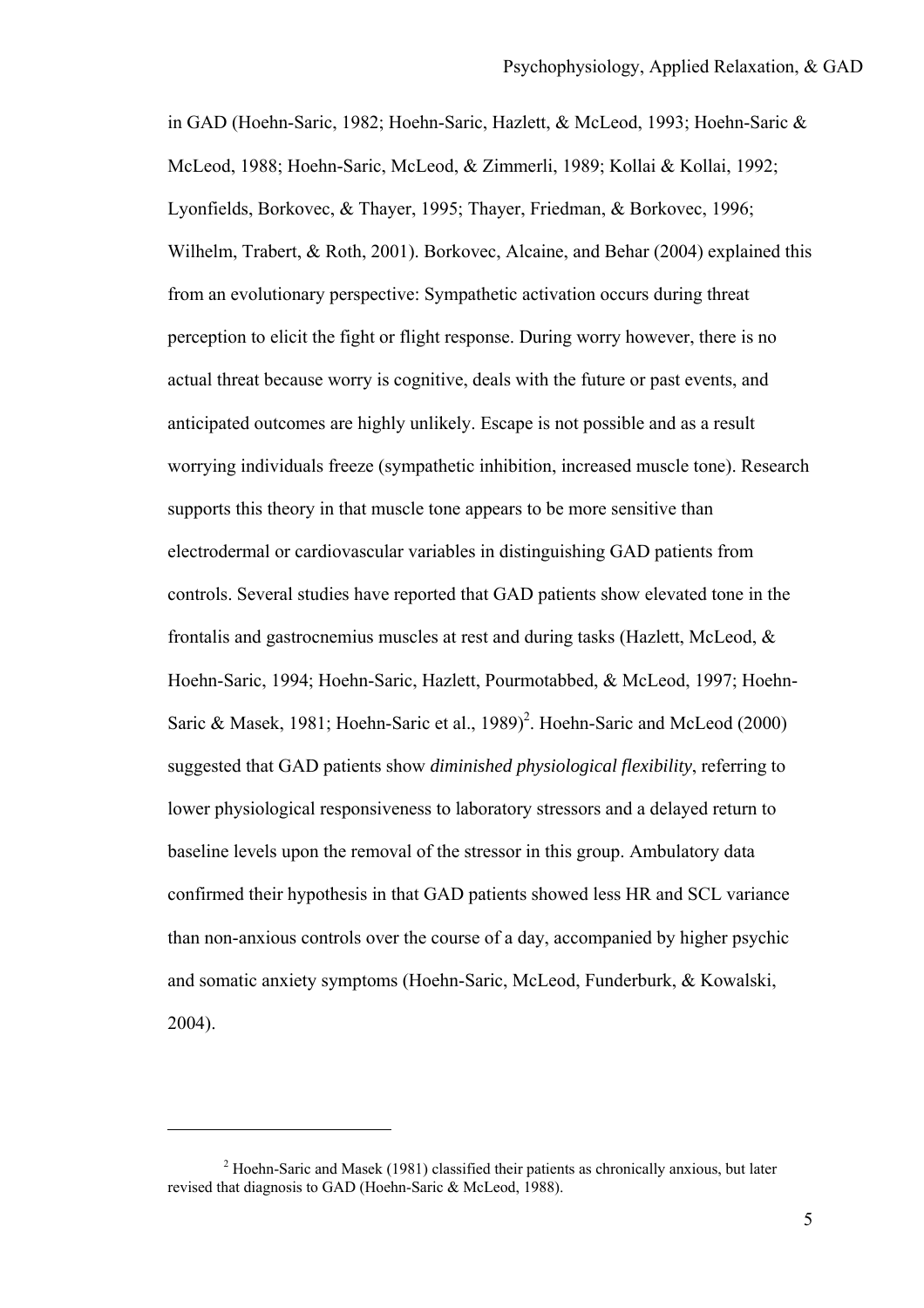The literature on physiological activation is more extensive for PD than for GAD. The *DSM-IV* definition of panic attacks lists many autonomic and respiratory symptoms. Panic patients have been reported to have elevated HRs and low frequency HRV at rest (H. Cohen et al., 2000; Holden & Barlow, 1986) and reduced interbeat interval and SCL variance throughout the day (Hoehn-Saric et al., 2004). Roth's group at Stanford University (Roth, Ehlers, Taylor, Margraf, & Agras, 1990; Roth et al., 1986; Roth, Wilhelm, & Trabert, 1998; Wilhelm, Gerlach, & Roth, 2001; Wilhelm, Trabert et al., 2001) found differences in end-tidal  $pCO<sub>2</sub>$ , tidal volumes (TVs), respiratory rates (RRs), minute volume instability, and numbers of sighs between PD and non-anxious controls. Only one study (Hoehn-Saric, McLeod, & Zimmerli, 1991) found higher frontalis muscle tension in PD than non-anxious controls during a baseline but electromyographic reactivity to a stressor was not different between the groups.

None of the above studies that employed electromyographic recordings adequately addressed reports of electrical silence at rest (DeVries, 1965; Fridlund et al., 1982; Ralston & Libet, 1953), making therapeutic reduction of muscle tone impossible. Furthermore, if there is a resting tone, EMG magnitude may not be able to faithfully quantify it because EMG level varies with electrode placement, tissue noise, noise voltage, and dermal resistance (Fridlund et al., 1982; Mercer, Bezodis, Delion, Zachry, & Rubley, 2006). Moreover, experimental subjects, particularly anxious ones, may generate EMG artifacts by blinking or swallowing, which can be picked up as muscle tension in integrated records of the frontalis EMG. Upon repeated testing, the same subjects may show less of such artifact, which could be falsely interpreted as a reduction in muscle tension.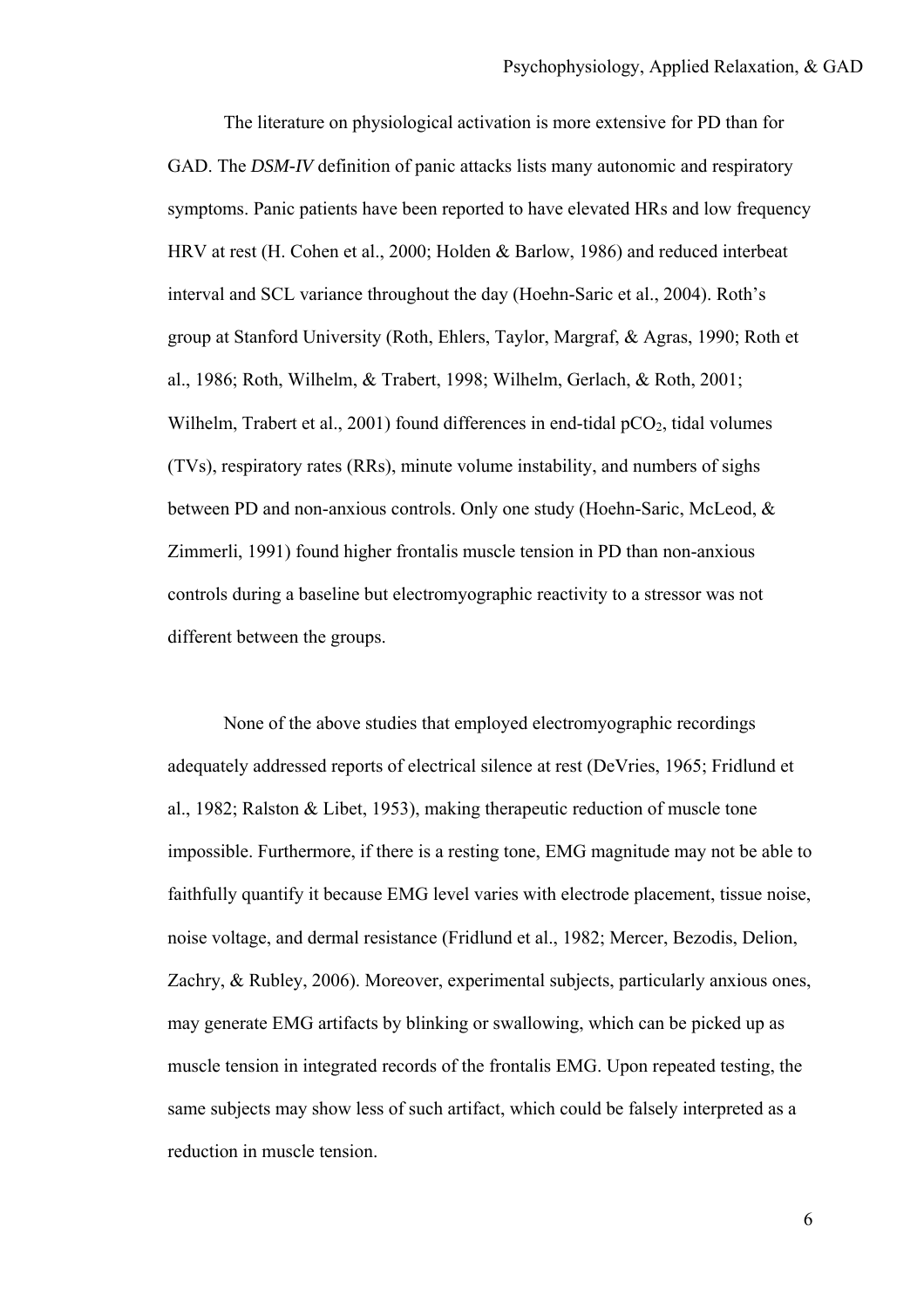Third, the rationale assumes that muscle relaxation in the periphery results in a centrally mediated shift of the bodily system towards a trophotropic response because the reduction of the skeletal muscle tone "leads to a loss in ergotropic tone of the hypothalamus, a diminution of hypothalamic-cortical discharges, and, consequently, to a dominance of the trophotropic system through reciprocal innervation" (Gellhorn & Kiely, 1972, p. 404). Davison (1966) among others has criticized this theory as an oversimplification inconsistent with the fact that animals (e.g., Solomon  $&$  Turner, 1962) and humans (e.g., Smith, Brown, Toman, & Goodman, 1947) can evidence distress and fear under total curarization, where muscles are completely without tone. Furthermore, several biofeedback studies have demonstrated that EMG biofeedback training fails to affect autonomic parameters such as HR, SCL, respiration, and skin temperature (e.g., Burish, Hendrix, & Frost, 1981; J. G. Carlson, Basilio, & Heaukulani, 1983; Jones & Evans, 1981), arguing against general deactivation. In addition, Gellhorn and Kiely's explanation does not mention pathways by which central, cognitive events could affect relaxation, either directly or indirectly by influencing peripheral systems. It is even conceivable that relaxation could be experienced in the cognitive realm without any somatic accompaniment or at least without muscular relaxation. That thoughts influence feelings of tension or calmness hardly needs demonstration. A popular psychological paradigm is examining the effects of imagining fearful situations on a variety of cognitive and somatic measures (e.g., Cuthbert et al., 2003; Lang, Davis, & Ohman, 2000). In Cuthbert et al.'s (2003) study, Post-Traumatic Stress Disorder, PD, SAD, and phobia patients and nonanxious controls responded to tone cues signaling previously memorized neutral or fearful descriptor sentences. Participants were more reactive to fear than neutral stimuli in HR, SCL, and corrugator EMG.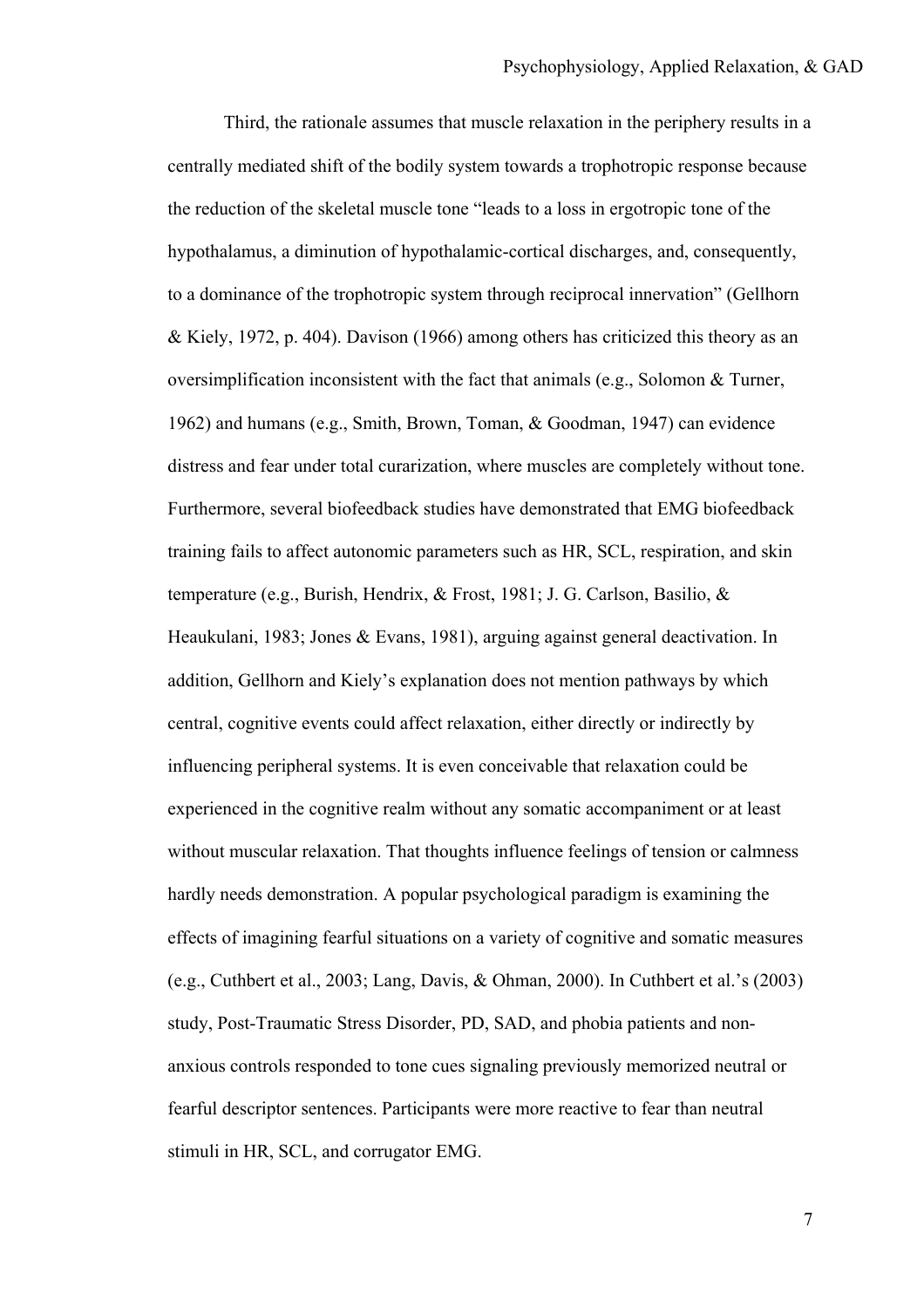Fourth, a reduction in muscle tension should cause the multiple aspects of the activation response - as well as expressions of emotion in non-physiological systems to decrease. Anxiety, symptoms, and muscle tension should all be high before therapy and in successfully treated patients, all low afterwards. Changes in muscle tension and measures of anxiety before and after therapy should be positively correlated. Although correlation is not causation, a lack of correlation would indicate that muscle tension is neither a cause nor an effect of anxiety. At what times and under what circumstances these measurements should be made depends on how the therapy is conceptualized. If muscle relaxation is a skill under voluntary control, measurements should be made when the patients report that they are deliberately exercising that skill. The skill may be demonstrable when the patient is not having symptoms, but that does not guarantee that it can be applied when the person is frightened or worried, and whether application at that time would reduce symptoms. On the other hand, it is possible that muscle relaxation can become a persistent habit, which is constantly present or appears automatically when needed, and requires intentional effort to suppress. In any case, if anxiety is intermittent, observations restricted to non-anxious periods are inadequate to test this assumption.

Fifth, muscle relaxation should become faster or deeper with practice. Otherwise, muscle relaxation is less a specific skill that is learned in therapy than an innate or previously learned voluntary response that can be evoked fully with proper motivation and attention.

Sixth, MRT should produce a substantial reduction in the distress and functional impairment associated with at least some kinds of anxiety. In other words,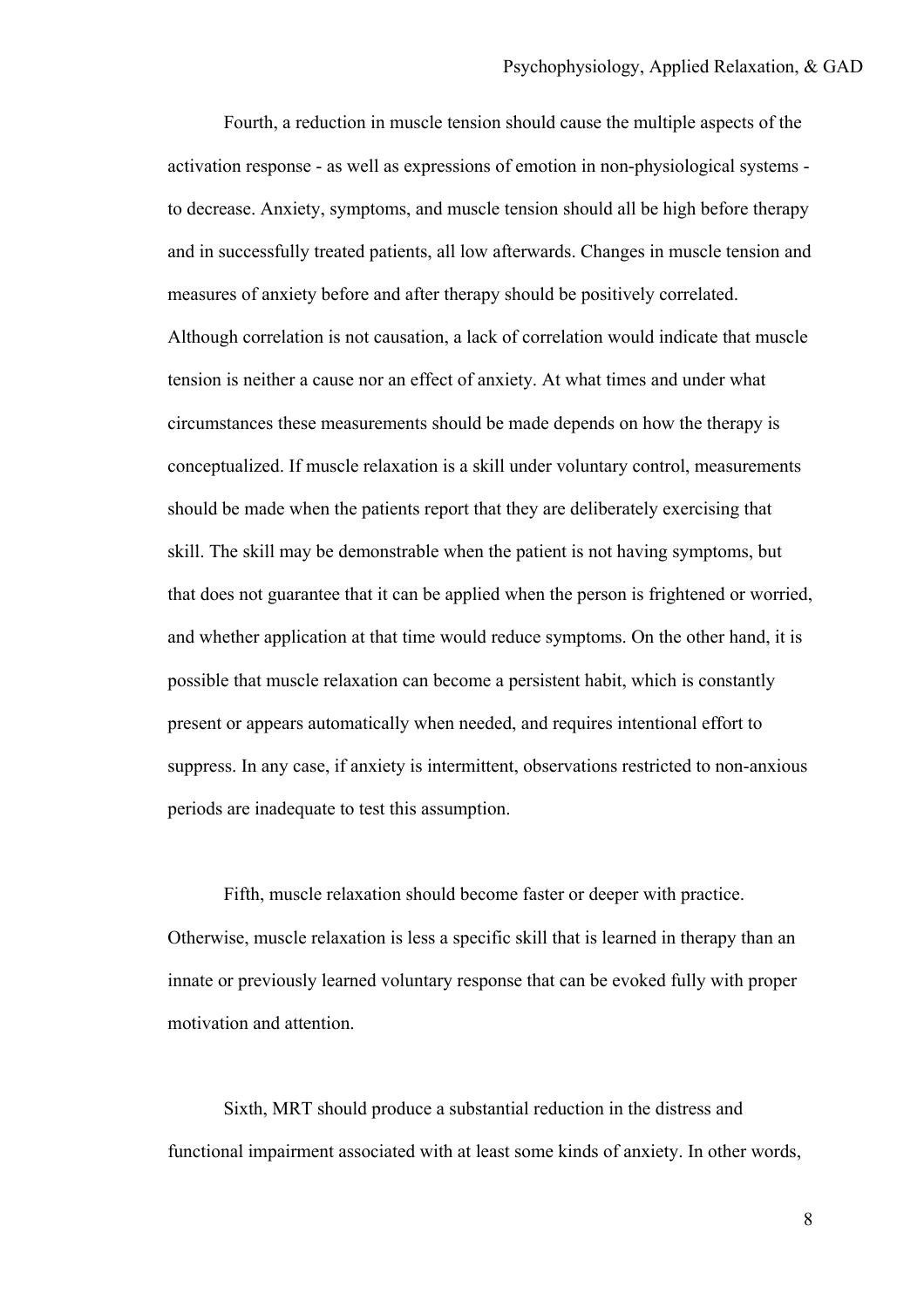the treatment results in not just a statistically significant change in some psychological test of anxiety, but in at least a moderate overall improvement in the person's life (for a discussion on clinical significance, see N. S. Jacobson, Follette, & Revenstorf, 1984).

Many of the muscle-related assumptions have rarely been tested physiologically because researchers and therapists often have been tempted to rely on self-report to assess activation and muscle tension. This is problematic because number of studies have found no relationship between self-reported and physiologically measured tension (e.g., Katkin, Morell, & Goldbond, 1982; Mauss, Levenson, McCarter, Wilhelm, & Gross, 2005; McLeod, Hoehn-Saric, & Stefan, 1986; Pennebaker, 1981, 1982; e.g., Shedivy & Kleinman, 1977; Tyrer, Lee, & Alexander, 1980).

Existing psychophysiological studies often cannot address the above questions convincingly because of their design or methodology. Physiological research on intentional muscle relaxation began with its founder, Edmund Jacobson (e.g., E. Jacobson, 1938), who asserted that training in his procedure led to decreases in EMG, BP, and HR. Unfortunately, from the standpoint of modern research methods, Jacobson's studies are deeply flawed (e.g., Mathews, 1971). For example, PMR training was not standardized, there were no waiting lists or placebo groups, results were not analyzed statistically, and *neuromuscular hypertension* is a poorly defined diagnosis, whose relationship to today's anxiety disorders is indeterminate. There is a vast and inconsistent literature on psychophysiological change with relaxation in healthy volunteers. Some studies suggest that MRT reduces general arousal. For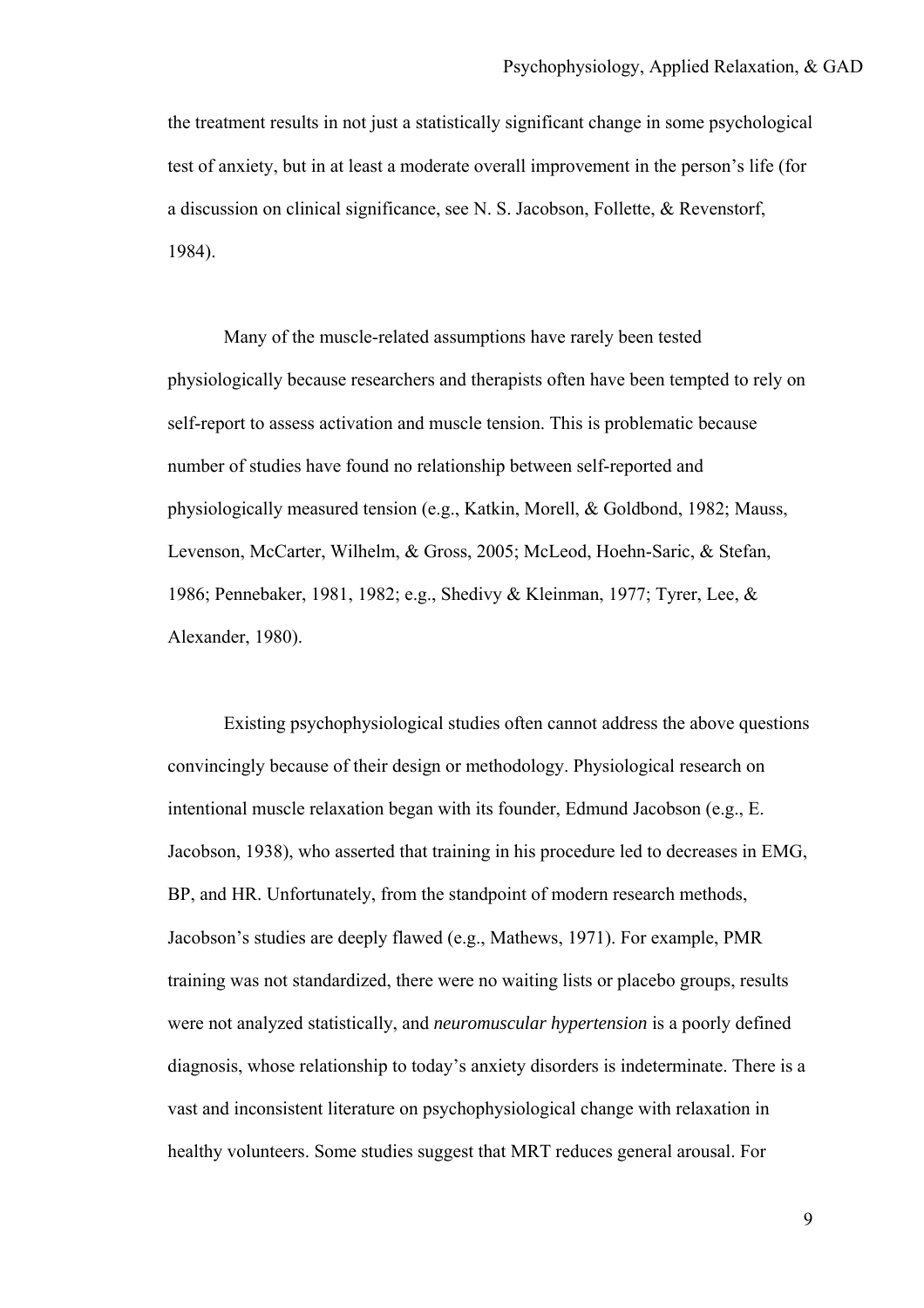example, relaxation training is associated with a reduction in frontalis and semispinalis capitis EMG (Burish et al., 1981; Haynes, Moseley, & McGowan, 1975; O'Connell & Yeaton, 1981; Reinking & Kohl, 1975), RR and HR, (Christoph, Luborsky, Kron, & Fishman, 1978; Fee & Girdano, 1978; Paul, 1969) and SCL (Davidson & Hiebert, 1971; Schandler & Grings, 1976). However, other researchers failed to find psychophysiological effects of relaxation training in healthy participants (e.g., Borkovec, Grayson, & Cooper, 1978; Borkovec & Krogh-Sides, 1979; Bowles, Smith, & Parker, 1979; Connor, 1974; e.g., Hillenberg & Collins, 1983; Lohaus, Klein-Hessling, Vogele, & Kuhn-Hennighausen, 2001; Shapiro & Lehrer, 1980). Lehrer concluded based on a series of studies in his laboratory that brief MRT "does not appear to reveal measurable physiological effects among subjects who are not extraordinarily anxious" (Lehrer, Schoicket, Carrington, & Woolfolk, 1980, p. 300).

More central to this study are investigations that have both treated anxious patients and taken physiological measurements. Research in this area is scarce. In a recent review (Conrad & Roth, in press) we found fewer than 20 studies that investigated the physiological effects of MRT in patients with an anxiety disorder.<sup>3</sup> Some authors found no physiological evidence of change (e.g., J. G. Beck, Stanley, Baldwin, Deagle, & Averill, 1994; Leboeuf & Lodge, 1980), while many other studies were methodologically flawed by not testing subjects psychophysiologically before training (Mathews & Gelder, 1969), not measuring EMG activity (Jerremalm, Jansson, & Öst, 1986a, 1986b; Lehrer, 1978; Michelson, Mavissakalian, & Marchione, 1985; Michelson et al., 1990; Öst, Jerremalm, & Jansson, 1984; Öst,

 $\overline{a}$ 

<sup>&</sup>lt;sup>3</sup> Physiological measurements are common in investigations of the effectiveness of exposure for specific phobia, where relaxation apparently can be a helpful adjunct. We briefly discussed recent well-designed specific phobia exposure studies in Conrad and Roth (in press).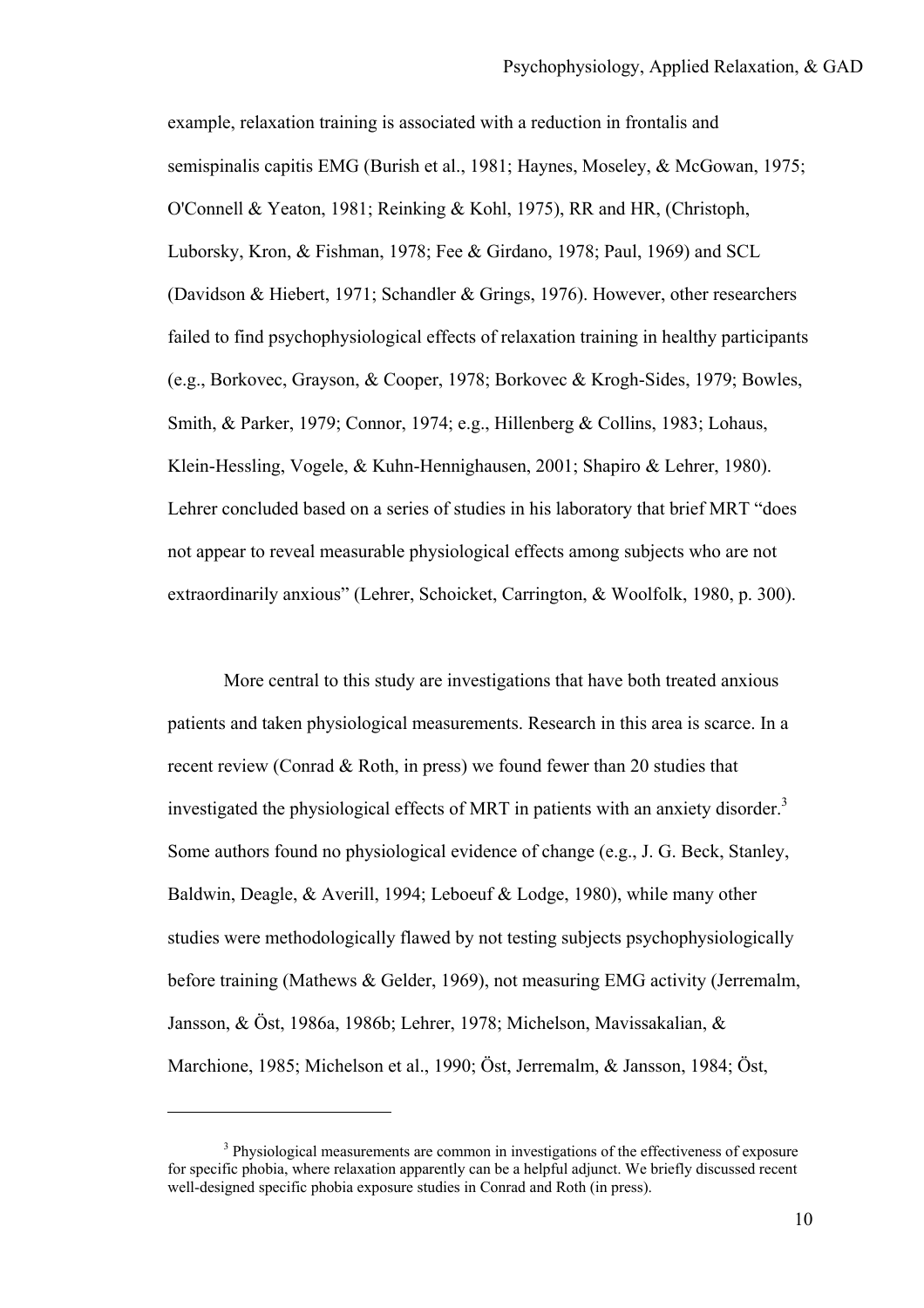Jerremalm, & Johansson, 1981; Öst, Johansson, & Jerremalm, 1982; Öst, Lindahl, Sterner, & Jerremalm, 1984; Öst, Sterner, & Fellenius, 1989) , not reporting how clinically important improvement was if it was found (Canter, Kondo, & Knott, 1975), using unstandardized diagnostic criteria (C. R. Carlson, Collins, Nitz, Sturgis, & Rogers, 1990; Lehrer, Woolfolk, Rooney, McCann, & Carrington, 1983), or providing a treatment package including multiple techniques (Barlow et al., 1984). In one of the few well designed studies, Miller (1978) recruited dental phobics for a comparison of the effects of frontalis EMG biofeedback, PMR, and a control therapy in which patients simply closed their eyes and tried to relax. Frontalis EMG measurements were collected just before dental work at an initial appointment, during each of the ten therapy sessions, and just before dental work at a second appointment. Results indicated linear trends of decreasing EMG activity with biofeedback and relaxation, but not for the control therapy, consistent with therapeutic reduction in psychological measures of state anxiety and dental fear. The design of this study is superior to many in employing a control therapy and measuring EMG at multiple training sessions so that the rate of progress could be observed. A limitation of the study is that EMG was measured at only one site.

Only one recent study of relaxation therapy in anxious patients conducted any kind of physiological assessment (Lundgren, Carlsson, & Berggren, 2006). Lundgren and colleagues measured HR, SCL, and frontalis EMG at baseline and during threatening situations (fearful video segments) in 127 dental phobics before and after eight weeks of treatment. Phobic patients were divided into subgroups based on the etiology of their fear and their psychophysiologic response style, and randomized to CT or MRT with frontalis EMG biofeedback. The treatments reduced dental fear, and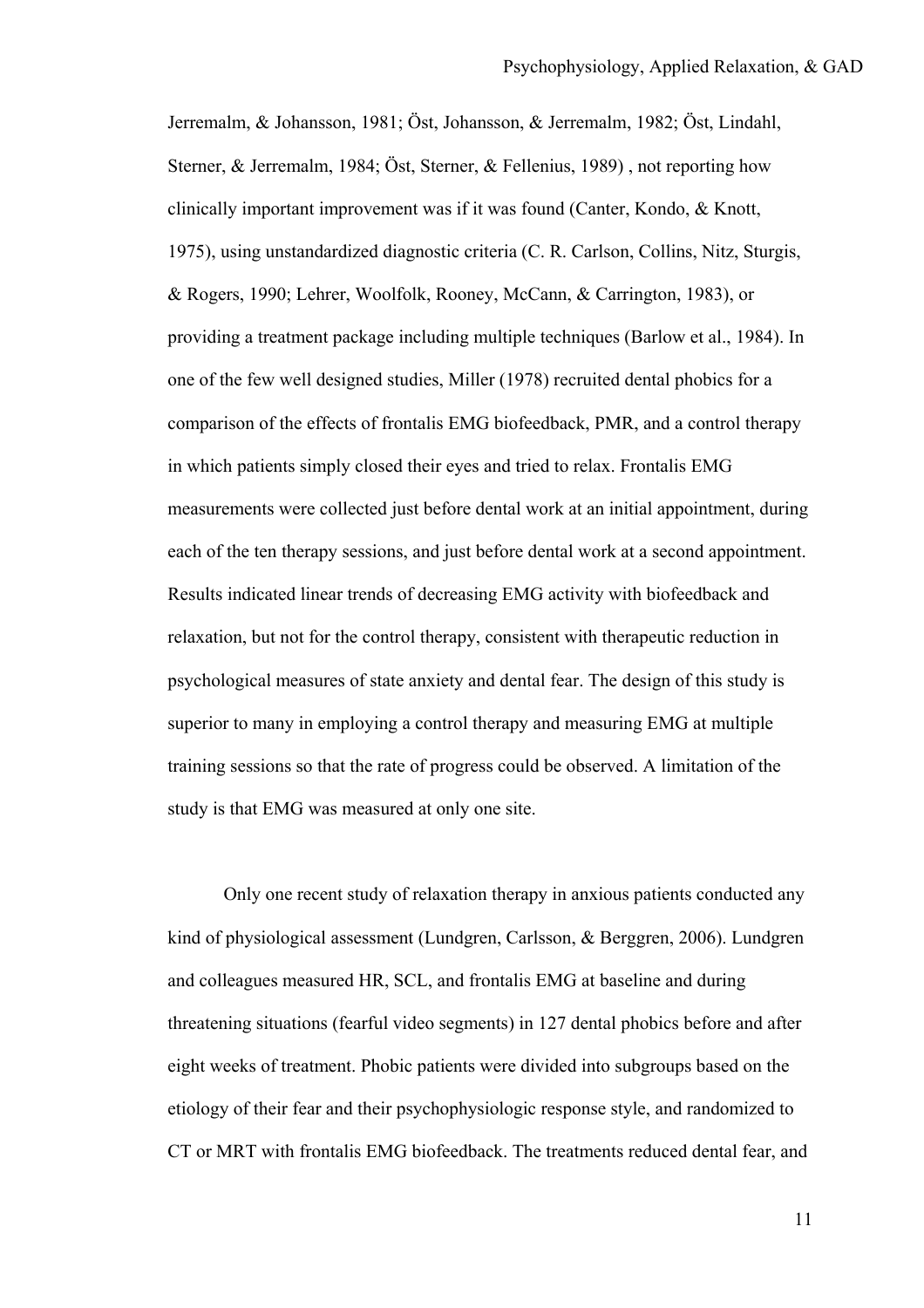there were overall time effects for the three physiological measures. Unfortunately, the authors did not report if the type of treatment (CT versus MRT-biofeedback) moderated physiological improvement, but focused on the treatment by etiology and treatment by response style interactions. Neither of these interactions was significant.

The theoretical formulations and empirical findings reviewed above do not give satisfactory answers about the extent to which self-reported tension and inability to relax are related to muscle tension, or the extent to which learning to relax muscles is a reasonable and efficient way to overcome this self-reported tension. Clearly, the tension and distress of anxiety involve more than the muscular system. Generalized stress activation involves cognitions, and to some extent the cognitive, physiological, and action tendencies associated with this activation can vary independently. Furthermore, patterns of physiological activation may depend on the action tendencies associated with specific emotional reactions.

More recent alternate explanations of why muscle relaxation works are similar to other contemporary explanations of psychotherapeutic change and imply that MRT is a therapeutic detour. Any improvement by MRT is entirely cognitively mediated in that patients learn new ways of thinking about their problems, which gives them an increased sense of control. During the relaxation procedure, patients are exposed to frightening thoughts and somatic sensations, which gradually abate. Having weekly contact with a trained, licensed health care provider raises the patients' confidence that their difficulties are surmountable. If indeed muscle relaxation works more cognitively than physiologically, the therapist might do better by paying less attention to muscle tension and more to dysfunctional beliefs and attitudes. Nevertheless, it is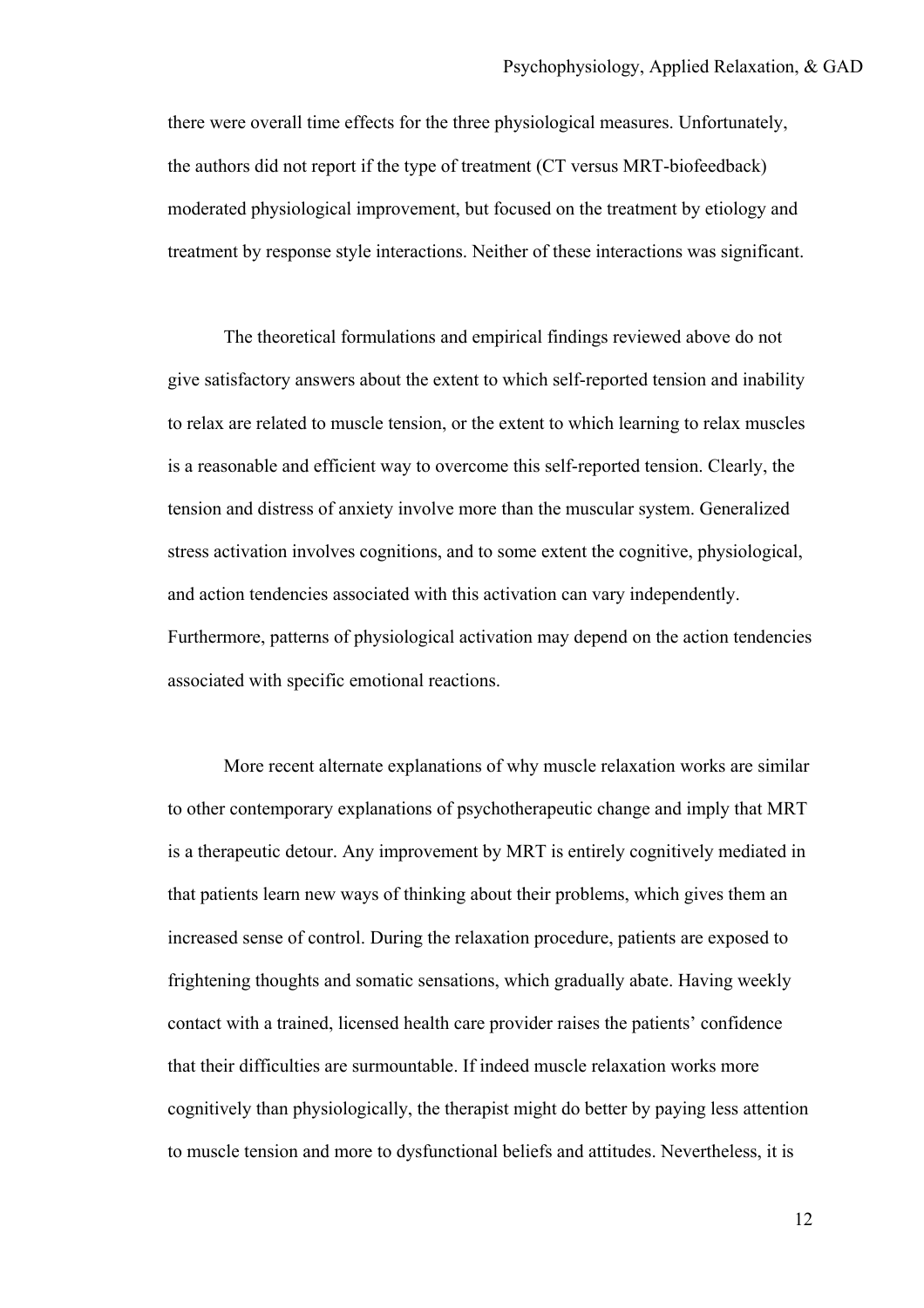still possible that for certain clients, directing attention to muscle tension is more effective in changing those beliefs than trying to modify them directly. In any case, we should not give up on the muscle relaxation option too readily, since some patients are resistant to cognitive therapy rationales and procedures, and some find exposure protocols frightening to undertake. Medication may be helpful in some patients, yet it is often ineffective or contraindicated because of adverse side-effects.

One could question why it matters *how* muscle relaxation works, if it is already known that it *does* work. One answer is that if there is no empirical support for the rationale currently given to patients, the informed therapist can hardly communicate conviction when giving that rationale. Furthermore, knowledge about how the therapy works may make it possible to better predict which patients and which disorders will be benefited. It should guide selection of the parameters of the therapy. For example, how many sessions of what length are required? Perhaps the customary 12 sessions of therapy in Öst's Applied Relaxation (AR) treatment protocol (1987) are unnecessary because physiological improvement levels off after 2 sessions.

Can research help here? Although it may be impossible to prove that changes in cognition are causes rather than effects of changes in anxiety (Roth, Wilhelm, & Pettit, 2005), we can imagine research results that would rule out a causal effect of muscle relaxation. For example, MRT does not work as advertised if EMG levels are completely uncorrelated with improvement in subjective distress or if muscle relaxation does not really cause muscles to relax. Better tests of the above assumptions are possible with proper attention to experimental methodology and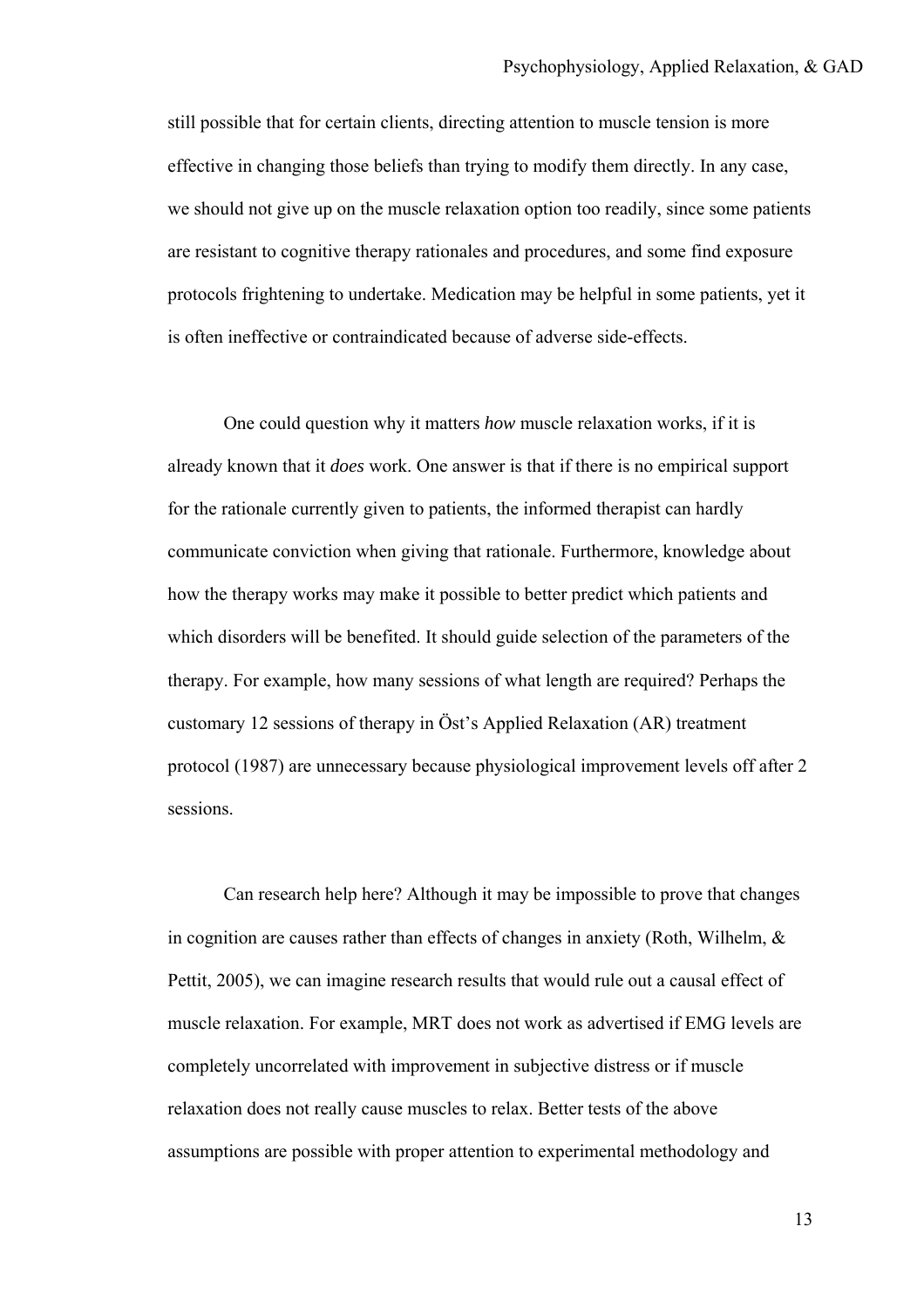design. Muscle tension and autonomic indicators of arousal need to be assessed before, during, and after MRT. Relaxation treatment protocols should be similar to those used successfully in recent clinical studies. Studies should use a randomized controlled design in which the treatment group is compared both to healthy controls and to a delayed or alternate therapy group. Technically adequate recording of multiple muscles is essential. Temporally parallel self-report and physiological measurements are necessary to answer questions about therapy mechanisms.

The purpose of the study reported here was to investigate and test the mechanisms of MRT in the treatment of anxiety disorders. More specifically, we aimed to investigate the psychophysiological effects of AR in GAD patients. We chose GAD as a treatment target for two reasons. First, the *DSM-IV* criteria of GAD include elevated muscle tension as a symptom. If MRT really works by reducing muscle tension, some degree of elevated muscle tension should be present at the start of therapy. Second, GAD is characterized by *chronic* excessive worrying and anxiety, which makes it more likely to capture the anxious state about which the patient is complaining in the consulting room and laboratory. This is not the case for patients with episodic anxiety such as PD, who may be quite calm when we interview and test them.

In accordance with the majority of recent psychophysiological GAD study results, we predicted that before treatment GAD patients would have significantly higher muscle tension but not more sympathetic activation than non-anxious controls. We hypothesized that before treatment, greater anxiety would be correlated with greater muscle tension within the GAD group. Based on a large number of successful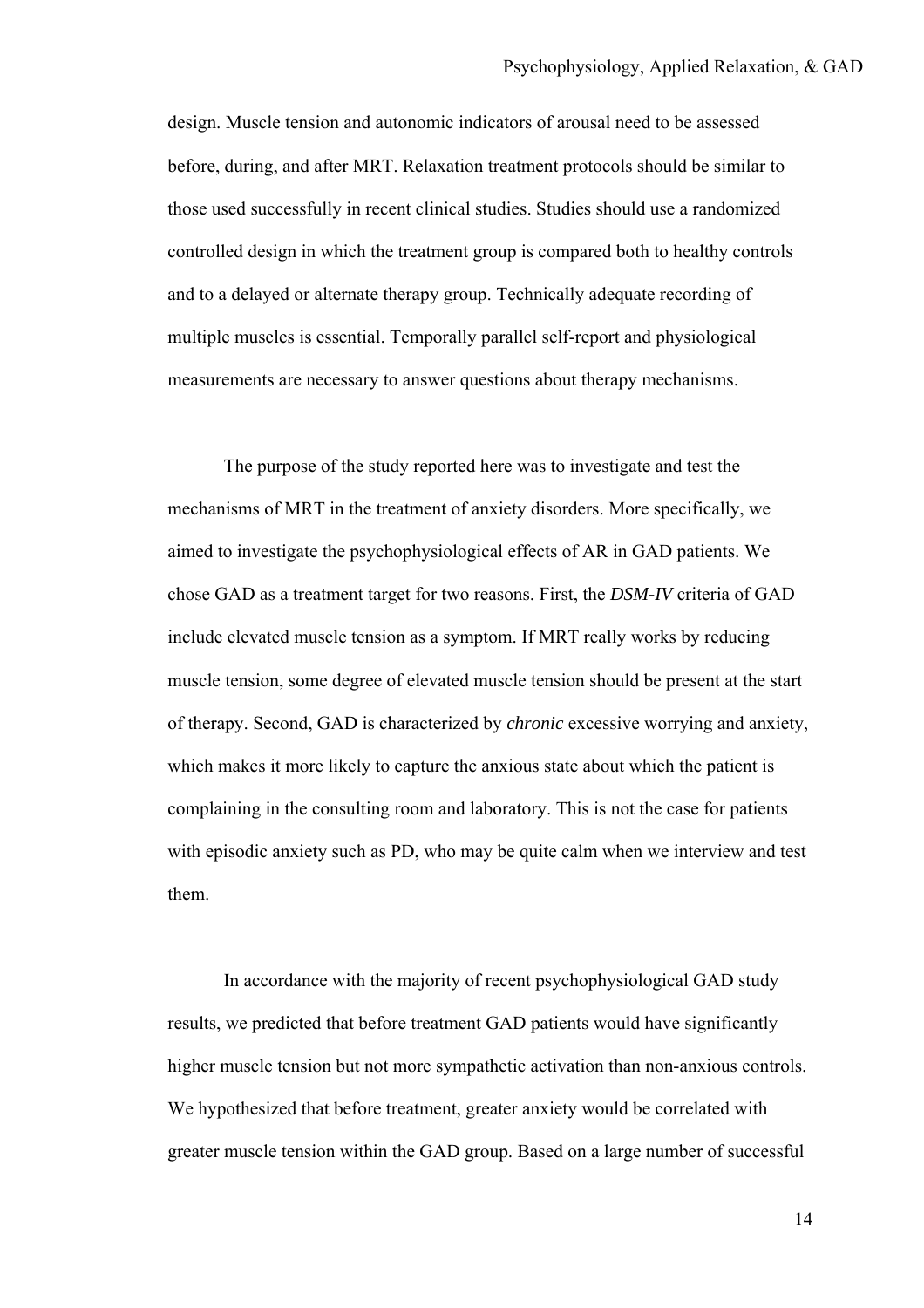treatment outcome studies, we expected AR to lead to a clinically significant reduction of anxiety and worry compared to waiting. Finally, since it has usually been assumed that AR works by learning to relax muscles, we hypothesized a positive relationship in the treatment group between physiological indicators of the ability to relax and reduction of anxiety. During each physiological assessment, we distinguished between instructions to sit quietly and instructions to relax in order to investigate whether relaxation is a conscious skill or an automatic response to lack of challenge and activity.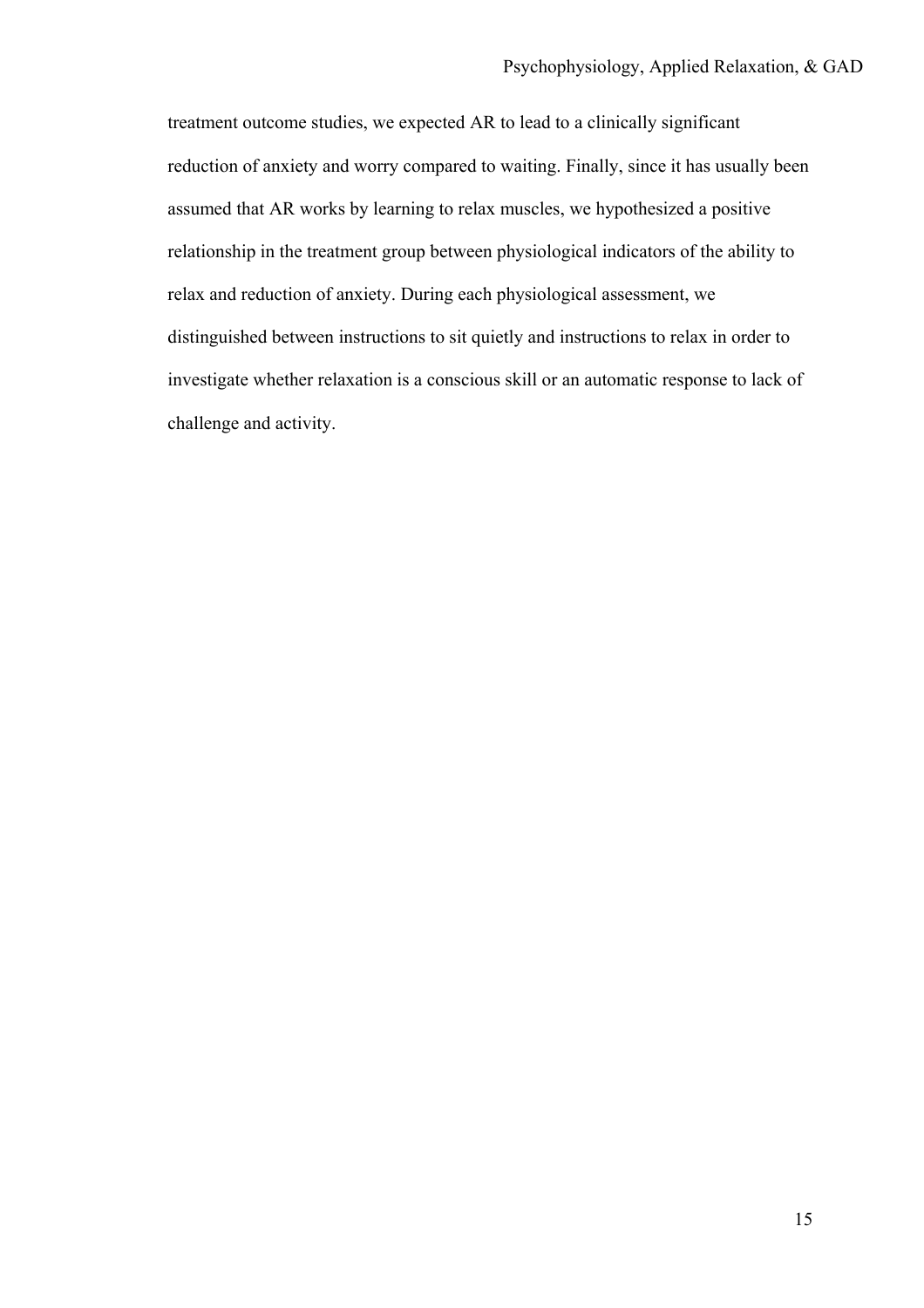#### Method

#### *Inclusion Criteria*

Participants were recruited by advertisements in the local media in the Peninsula and South Bay region of the San Francisco Bay Area. GAD patients were offered free psychological treatment for their participation in the study, while nonanxious controls (NACs) were offered \$180 (or a fraction thereof if they did not complete all assessments). The patient group had to meet *DSM-IV* criteria for GAD at the time of interview, and the diagnosis had to be designated as the most important source of current distress. Patients had to be willing to undergo a 12-week treatment protocol with the possibility that treatment would be delayed because of randomization to a waiting group. Potential participants were excluded if they had a history of Bipolar Disorder, psychosis, or delusional disorders, had substance abuse or dependence (including tobacco) or alcohol abuse or dependence within the last year, had a serious medical illness for which hospitalization was likely within three months, or had a history of heart disease, diabetes, significant asthma, emphysema or any other diseases that might affect the physiological systems. Participants of the NAC group were to be psychiatrically and physically healthy, and to match the patient group in gender and age. Participants were not to have a history of relaxation or meditation practice, and were asked to keep their medication stable during the trial. For benzodiazepines, participants were included only if they took stable doses of less than 1.5 mg/day in the preceding month to the assessment.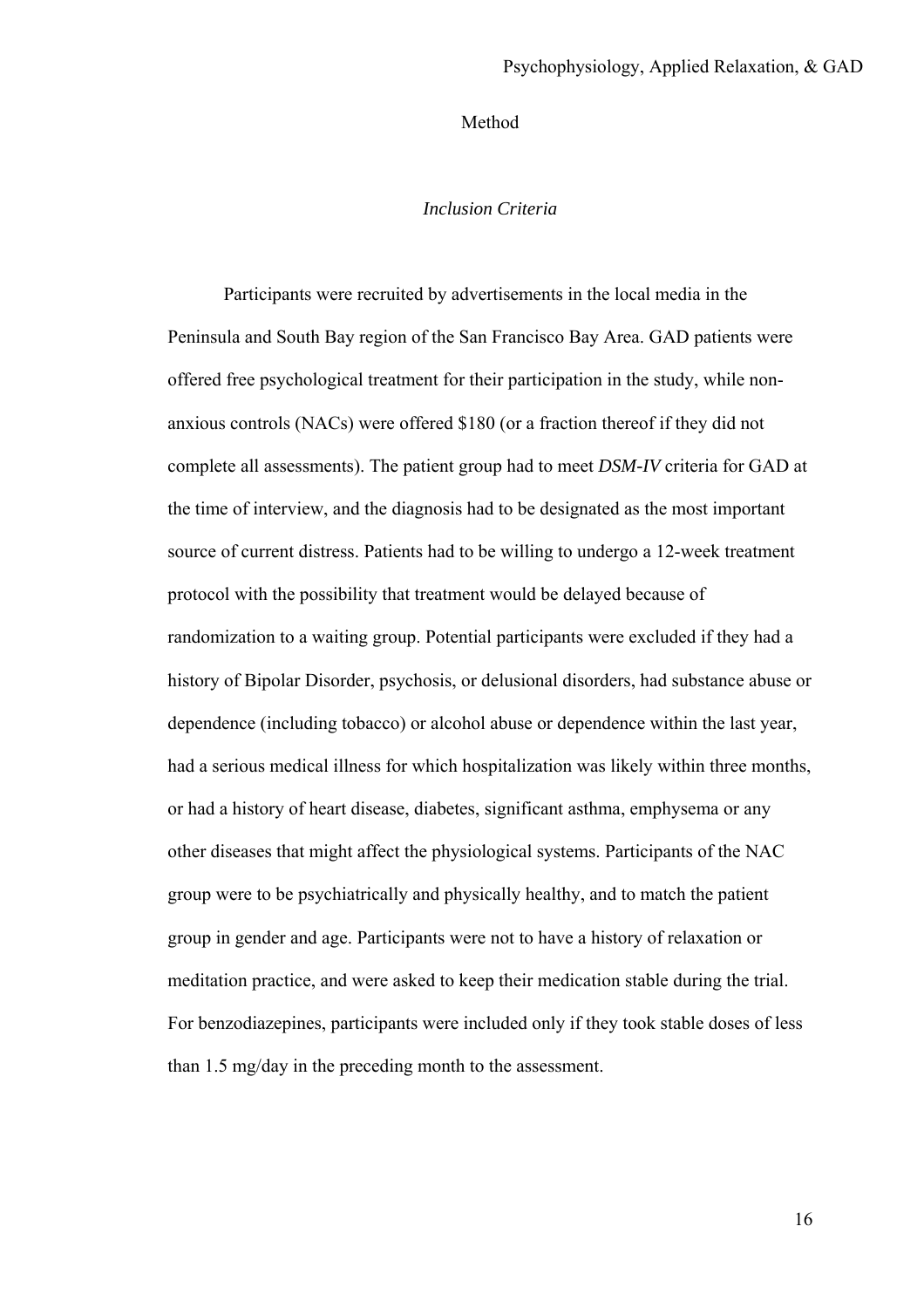#### *Sample Size Considerations and Randomization Procedures*

We chose our sample size to be adequate for testing the hypotheses that GAD patients would have greater muscle tension than non-anxious controls at pretreatment, and that treatment would lead to a greater reduction in anxiety than waiting.

Past studies most commonly have assessed frontalis muscle tension as the indicator of electromyographic differences between GAD patients and non-anxious controls (Hazlett et al., 1994; Hoehn-Saric et al., 1997; Hoehn-Saric & Masek, 1981; Hoehn-Saric et al., 1989). We assumed that the difference between our groups would be 6.20  $\mu$ V, the mean difference between groups of the former studies.<sup>4</sup> Following these studies, we assumed that the standard deviation in both GAD patients and controls would be 2.77 µV. Based on Kraemer and Thiemann's (1988) calculations for sample sizes in two group comparisons, the optimal sample size to detect this difference with a two-sided significance level of  $p = 0.05$  and with 90% power is 15 subjects in each group.

We did not have information on the difference in change in worry between patients who were randomized to AR or waiting list control (WLC), because recent GAD outcome studies (Borkovec & Costello, 1993; Öst & Breitholtz, 2000)<sup>5</sup> compared the effects of AR to other active treatments, such as CBT or CT. Hence, we

 $\overline{a}$ 

<sup>&</sup>lt;sup>4</sup> We did not include Hoehn-Saric and Masek's study (1981) in this analysis, because the authors computed frontalis EMG in µV-min. The other studies and the present investigation measured EMG in  $\mu$ V.

We did not include Borkovec et al. (2002) in this analysis because the authors had combined AR with self-control desensitization.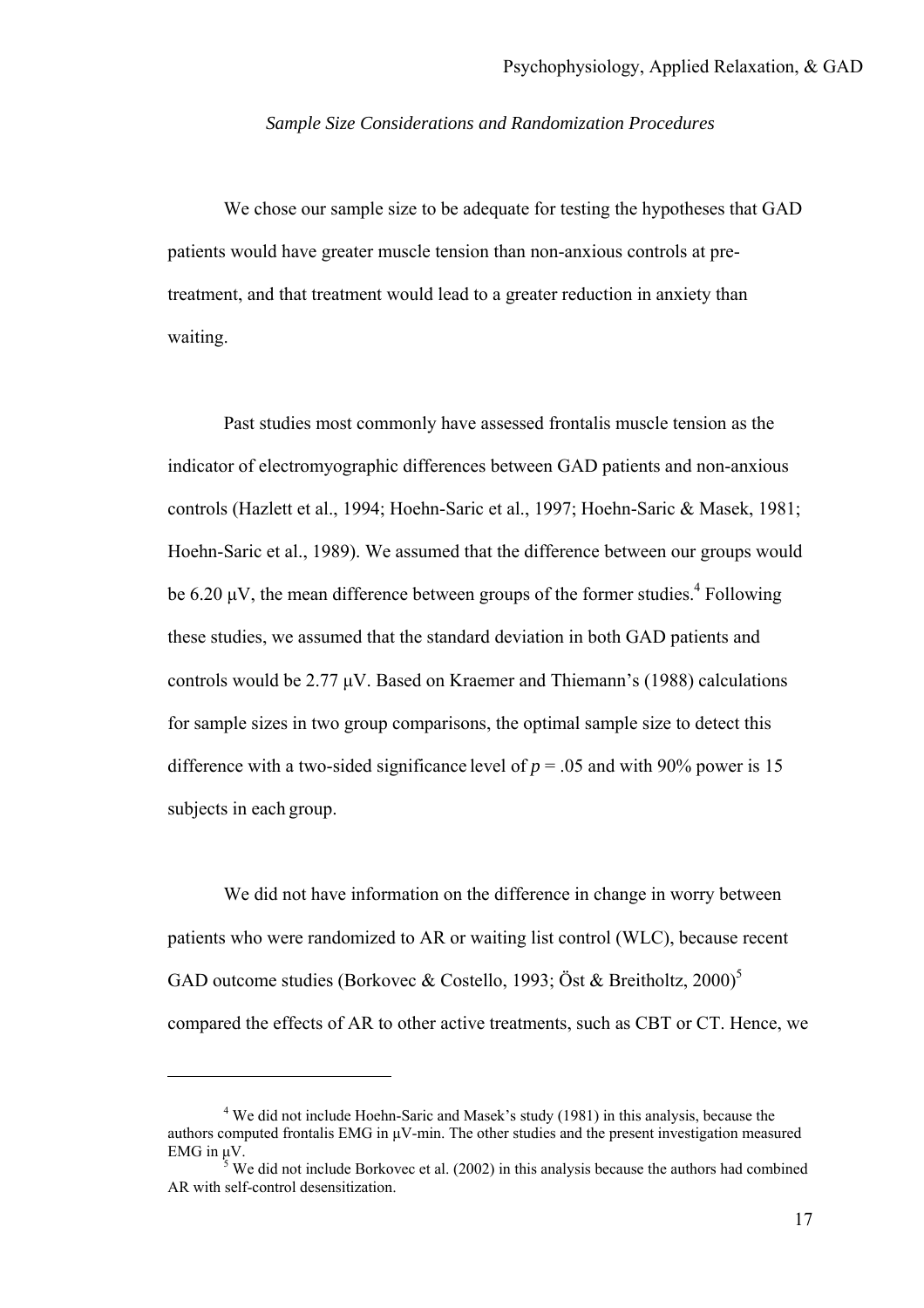calculated the mean difference in worry as measured by the Penn State Worry Questionnaire (Meyer, Miller, Metzger, & Borkovec, 1990) from pre- to posttreatment in patients who received AR in those studies. The estimated mean difference was 10.44 with a standard deviation of 9.93. Using the same parameters for significance level and estimated power as above, the suggested sample size to detect such difference is 16 subjects.

Based on these calculations and the assumption that we might lose up to 20% of the subjects during the study, we decided to recruit 40 GAD patients and 20 nonanxious controls. However, we committed to recruiting new participants until the sample size for each group at post-treatment was at least 15 and the groups were balanced for age and gender. For the GAD versus NAC analysis the participant ratio was 2:1, so that we had the same number of AR, WLC, and NAC participants. The GAD patients admitted into the study were randomly allocated to the AR or WLC condition in a 1:1 ratio based on a computerized random number generator. Randomization was constrained in that participants were stratified to match in age and gender if preliminary analyses indicated an imbalance.

#### *Participant Characteristics*

Two hundred and five people made inquiries about the study and completed the phone-screen. Sixty-five were interested but not eligible and 61 decided not to participate. Of the 79 individuals who participated in the initial assessment, 9 did not meet study criteria. Forty-nine patients with GAD and 21 non-anxious controls were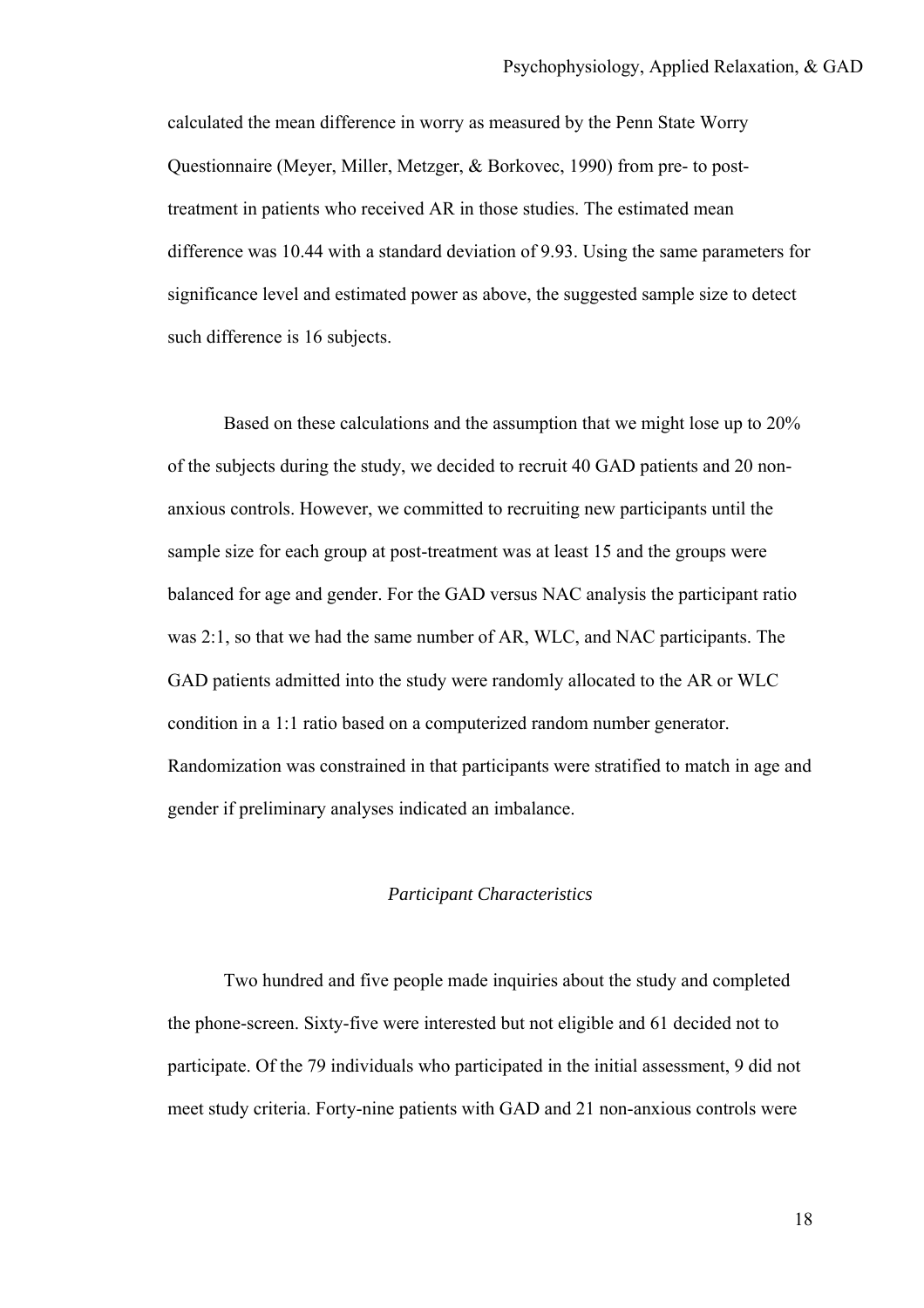finally entered into the study. As noted in Table 1, groups were successfully selected to not differ in age, gender, body mass, or fitness level and interest. The groups did

#### Table 1

|                               | GAD $(n = 49)$   | NAC $(n = 21)$                        | $\chi^2$ , t, or $z^a$ | $\boldsymbol{p}$ |
|-------------------------------|------------------|---------------------------------------|------------------------|------------------|
| Women                         | 57%              | $\chi^2 = 0.14$<br>62%                |                        | $p = .71$        |
| Age (years)                   | 45.31 (11.10)    | 43.05 (13.48)                         | $t = 0.73$             | $p = .47$        |
| BMI                           | 26.42 (4.82)     | 25.17 (3.97)                          | $t = 1.02$             | $p = .31$        |
| Fitness level $(1 – 4)^{b}$   |                  | $3.00(1.00, 4.00)$ $3.00(2.00, 4.00)$ | $z = -1.18$            | $p = .24$        |
| Fitness interest $(0 - 4)^c$  | 3.00(1.50, 3.00) | 3.00(2.00, 4.00)                      | $z = -1.51$            | $p = .13$        |
| Ethnicity                     |                  |                                       |                        |                  |
| Hispanic                      | 4%               | 10%                                   | $\gamma^2$ = 0.81      | $p = .37$        |
| Race                          |                  |                                       |                        |                  |
| Caucasian                     | 84%              | 57%                                   |                        |                  |
| African-American              | 2%               | 10%                                   |                        |                  |
| Asian                         | 10%              | 29%                                   |                        |                  |
| American Indian or            | 2%               | 5%                                    | $\chi^2$ = 7.25        | $p = .12$        |
| Alaska Native                 |                  |                                       |                        |                  |
| Native Hawaiian or            | 2%               | 0%                                    |                        |                  |
| <b>Other Pacific Islander</b> |                  |                                       |                        |                  |

*Demographic Characteristics by Group* 

*Note.* Values are expressed as percentage, mean (SD), or median  $(25<sup>th</sup>$  percentile,  $75<sup>th</sup>$ percentile). GAD = Generalized Anxiety Disorder; NAC = non-anxious control; BMI = Body Mass Index.

 $a \gamma^2$  (1, *N* = 70) from contingency tables. *t* values from independent-samples *t*–tests, denominators for *df* vary from 66 to 68 depending on the analysis. *z* values from Mann-Whitney U-tests. <sup>b</sup> 1 = not very active, 2 = weekend or vacation exerciser, 3 = active 1 to 2 times during week,  $4 =$  active 3 or more times during week.  $c$  0 = hate it, 2 = neutral,  $4 =$ love it.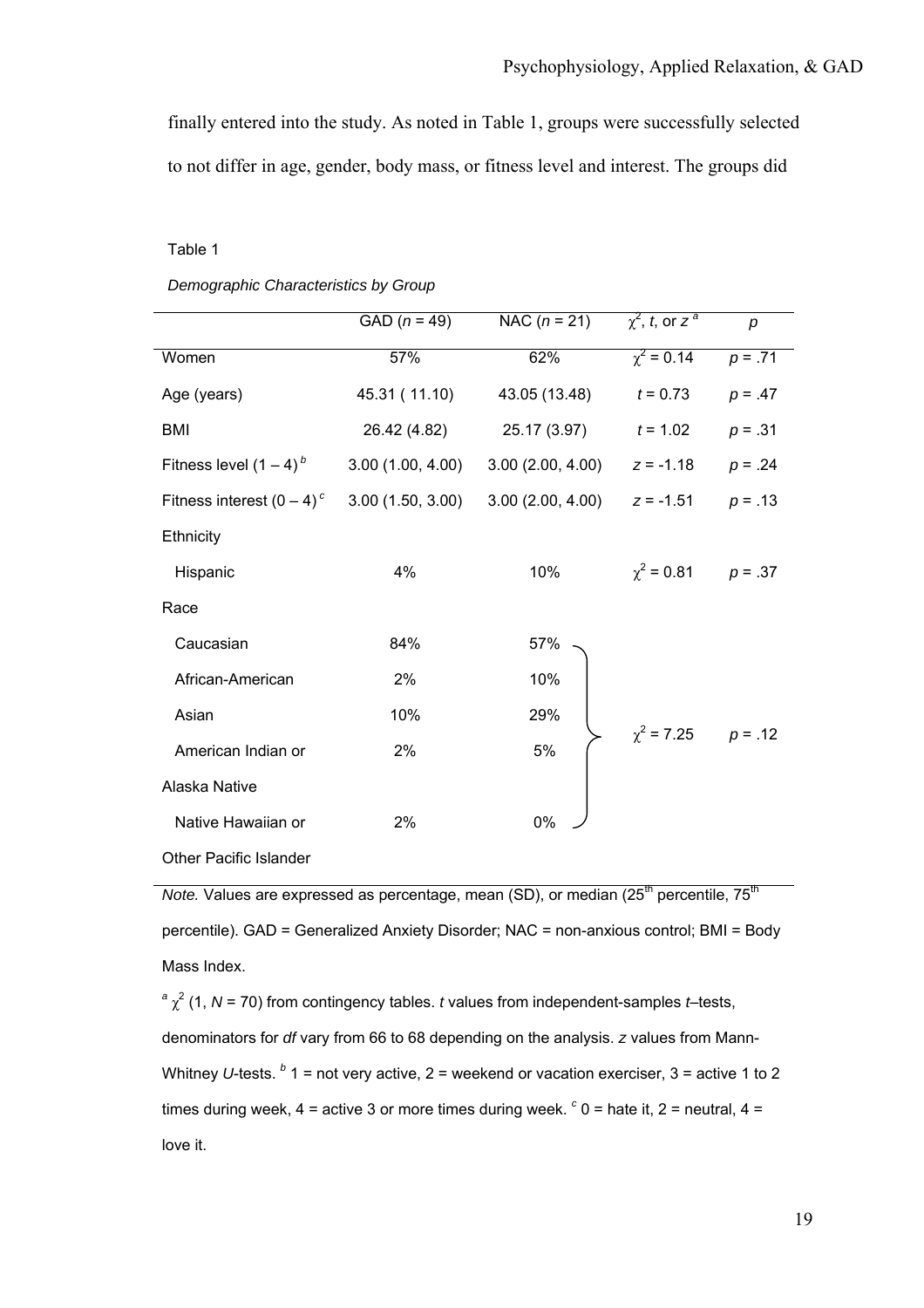not differ in ethnicity or race. Fifty-nine percent of GAD patients and 38% of nonanxious controls were taking medication and often had more than one prescription. Twenty percent of GAD patients were taking anxiolytics (8, benzodiazepines; 4, buspirone; 2, zolpidem) and 20% of patients had prescriptions of antidepressants (8, selective serotonin reuptake inhibitors; 2, bupropion; 1, trazadone). Thyroid medication was taken by 10% of GAD patients and 10% of non-anxious controls. Ten percent of GAD patients and 14% of non-anxious controls were taking lipid-lowering agents. Anti-hypertensives were taken by 20% of GAD patients and 19% of nonanxious controls. Cardiovascular data of 8% of GAD patients and 5% of non-anxious controls were excluded because they took beta-blockers. Twelve percent of GAD patients were excluded from the skin conductance analysis because they took antihistamines. Sixty-five percent of GAD patients had additional *DSM-IV* diagnoses (16, SAD; 8, Specific Phobia; 5, PD with Agoraphobia; 3, PD without Agoraphobia; 1, Post-Traumatic Stress Disorder; 7, Major Depressive Disorder; 4, Dysthymia; 1, Hypochondriasis).

There were no differences between AR and WLC groups in gender, age, ethnicity, race, body mass index, fitness level or interest, or medication.

#### *Attrition*

Of the 49 GAD patients admitted into the study, 5 participants decided not to participate after the pre-treatment assessment because they found the repeated psychophysiological evaluations too time-consuming and boring. The participants did not know their randomization at the time of discontinuation. (Two participants were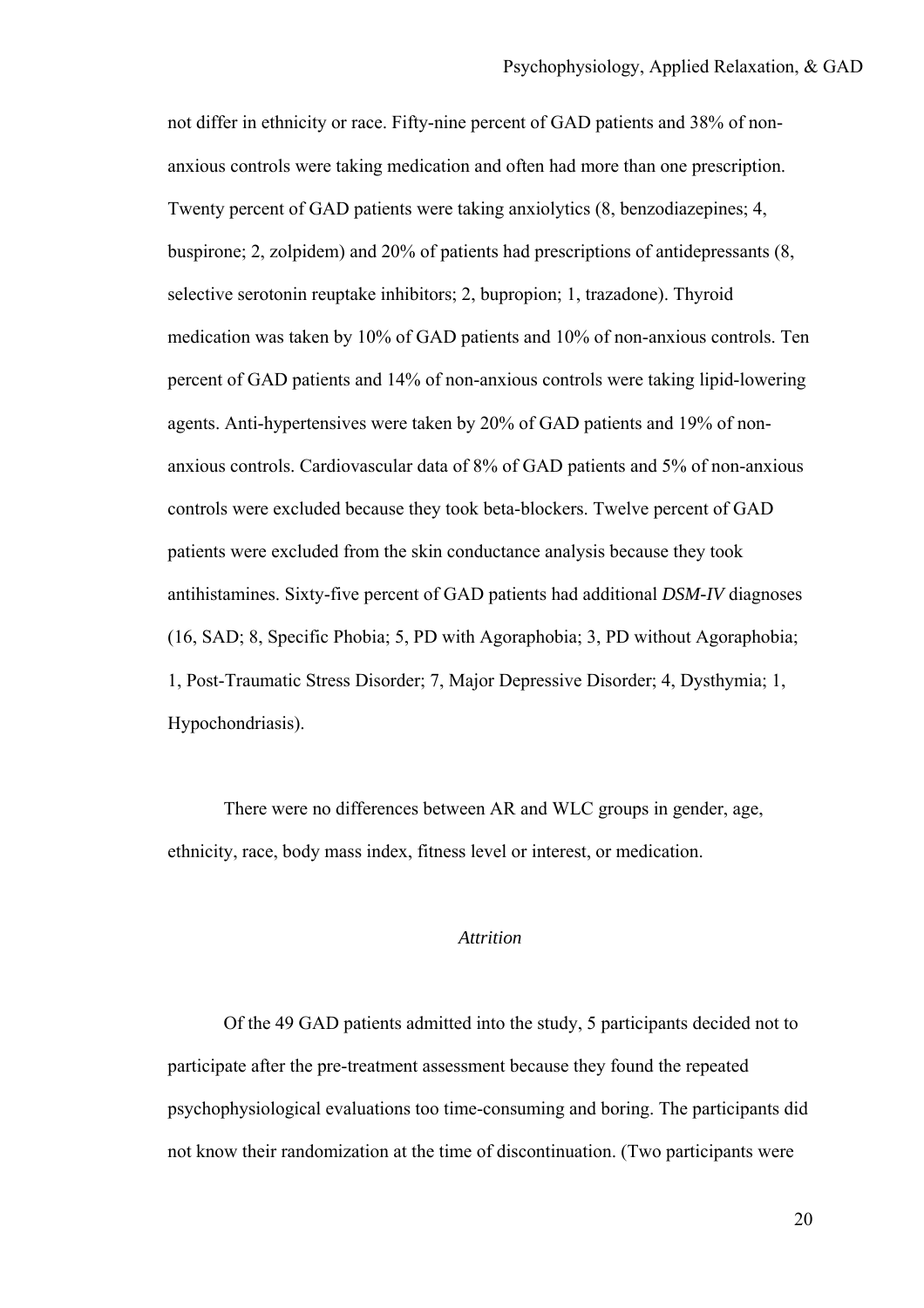randomized to AR, three to WLC.) One non-anxious control declined participation after the first laboratory visit for the same reason.

Over the course of the 12-week intervention, eight AR participants (28%) dropped out of the study. Four of them dropped out in the early stages of treatment (between Session 1 and 4) because they were not persuaded by the rationale of the treatment or lost interest. One participant had presented GAD symptomatology during the assessment, but his chief complaint during treatment was social anxiety. He was referred to another clinic after two sessions. One participant was only seen five times because he did not keep his weekly study appointments. Two participants stopped after seven sessions, one because she provided care for her husband whose situation had worsened, and the other for unknown reasons. Two WLC participants (10%) dropped out of the waiting condition after the second and fourth physiological assessment because they lost interest. One NAC participant (5%) started a new job and was unable to continue after the second physiological assessment.

One AR participant declined to undergo any further psychophysiological assessments after the completion of therapy, and three AR patients could not be reached for the follow-up assessment.

There were no differences between GAD completers and dropouts in gender, age, ethnicity, race, or medication. However, GAD dropouts had significantly higher body mass indices,  $t(46) = -2.24$ ,  $p = .03$ , and lower fitness levels,  $z = -2.12$ ,  $p = .03$ , although the self-reported interest in fitness was not different between groups.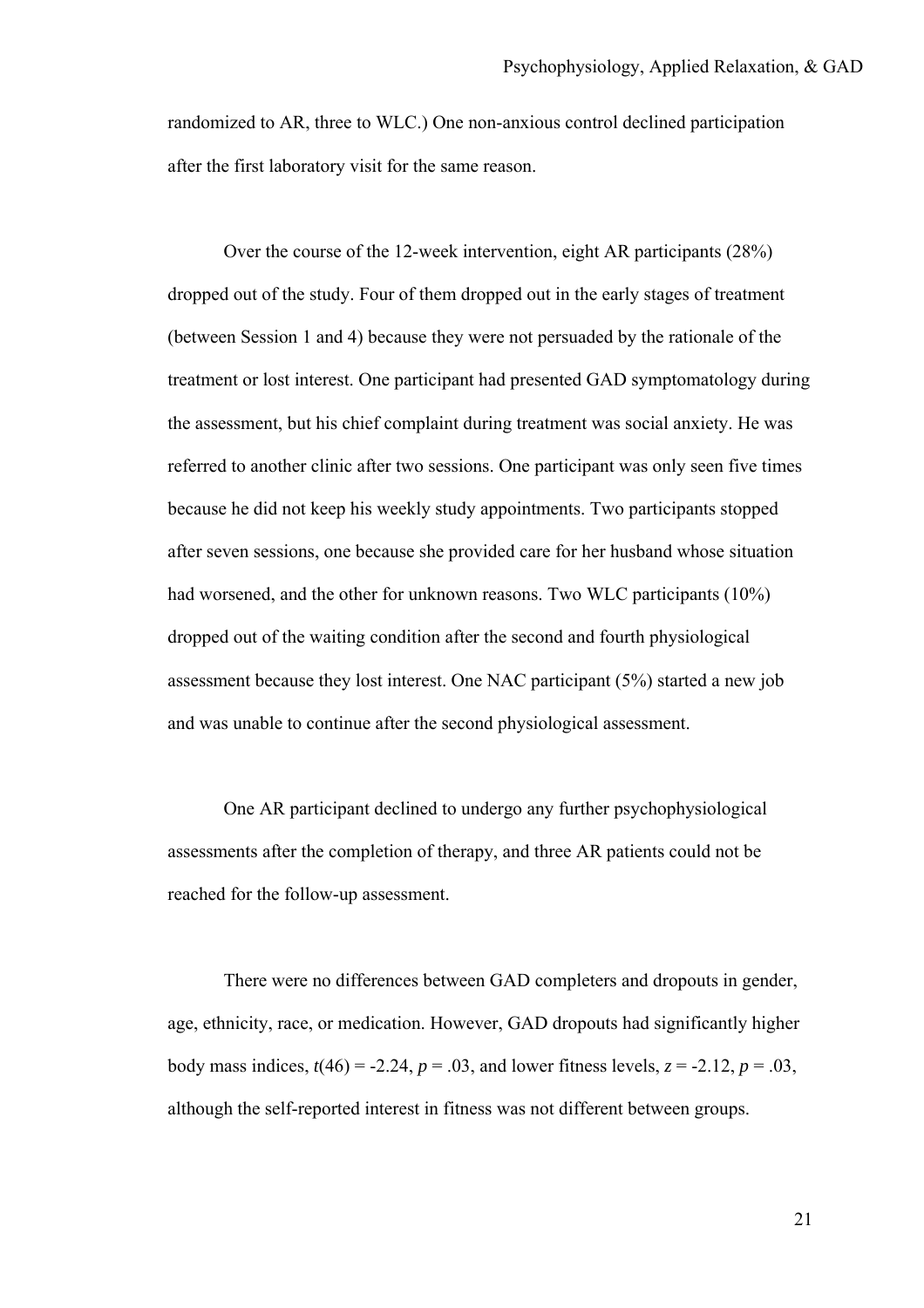### *Procedure*

Stanford University and VA Palo Alto Health Care System Institutional Review Boards granted study approval, and participants provided informed consent. At the initial visit, participants underwent a structured diagnostic interview, were tested physiologically with the Relaxation Test (see below) and completed questionnaires. Next, GAD patients were randomized to weekly relaxation therapy sessions for 12 weeks (AR) or the waiting condition (WLC). The AR group completed the Relaxation Test and questionnaires before Session 2, Session 5, Session 10, one week after Session 12, and seven weeks after Session 12 (6-week follow-up). The WLC group completed the first five Relaxation Tests and questionnaires at corresponding times, and then began AR.

# *Treatment*

# *Applied Relaxation*

The reader is referred to Öst (1987) for a detailed description of Applied Relaxation. In brief, AR is a therapy protocol that teaches clients to recognize anxiety early and to cope with it rather than being overwhelmed by it. For this study, therapy was standardized, consisting of 12 weekly sessions lasting for 50 to 60 min and homework. Patients were treated individually. In Session 1, the therapist explained the treatment rationale and gave homework assignments to self-observe and record early anxiety signals. The relaxation training started with the classic tension–release cycles in Session 2 and 3, but in Session 4, the therapist changed the instruction to do only the release part of the cycle. In Session 5, the therapist introduced cue-controlled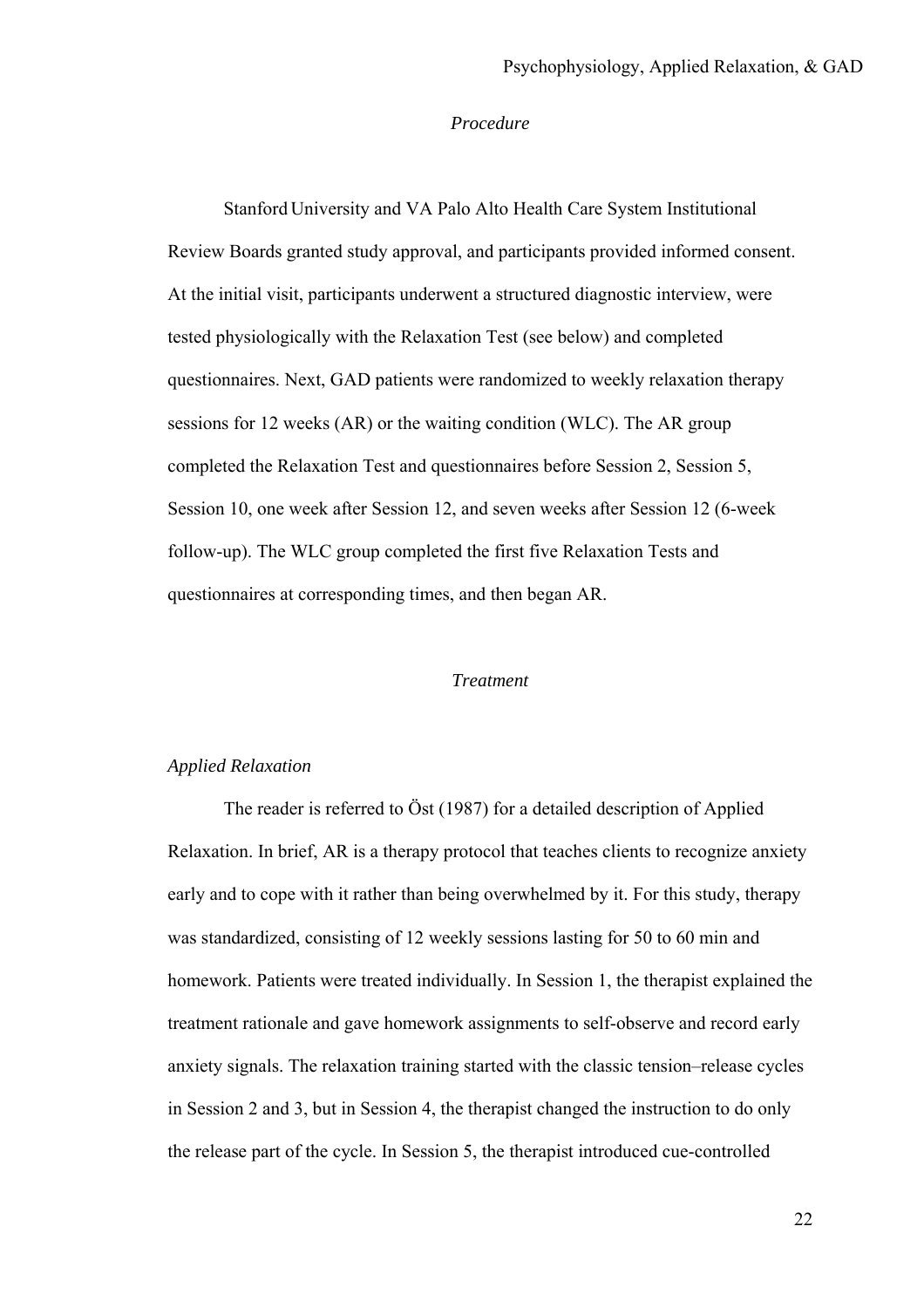relaxation, which links the self-instruction to relax and the state of being relaxed by conditioning. In Sessions 6 and 7, the client practiced relaxing in different situations without tensing muscles not used for posture or movement at the particular moment (differential relaxation). Rapid relaxation was taught in Session 8 with the goal of reducing the time taken to relax to 20 to 30 sec. Session 9 was used for a review of all techniques, before the therapist moved on to *in vivo* and *in sensu* application training in Session 10 and 11. Finally, Session 12 completed the treatment with maintenance instructions. Each therapy session was audiotaped for quality assurance.

Because therapy components build on each other, therapists were instructed not to skip over the contents of missed sessions but to combine the content of the missed session with that of the following session in order to remain on schedule. Sessions with a physiological assessment scheduled before them (Session 2, 5, 10) were exceptions in that after Session 1, 4, and 9 there had to be at least one week of practice before assessment took place.

# *Therapists*

Six clinical psychology graduate students (four women, two men) conducted the therapy. Before seeing clients, all therapists underwent structured training by the author, which included reviewing and discussing the plan of each session with the help of a detailed therapist manual by Lars-Göran Öst, role-playing, and listening to therapy tapes. During the recruitment and treatment phases of the study, weekly meetings were held to present and discuss each case in detail, provide supervision, and check adherence to protocol. Clients were randomized to therapists. Patient load

23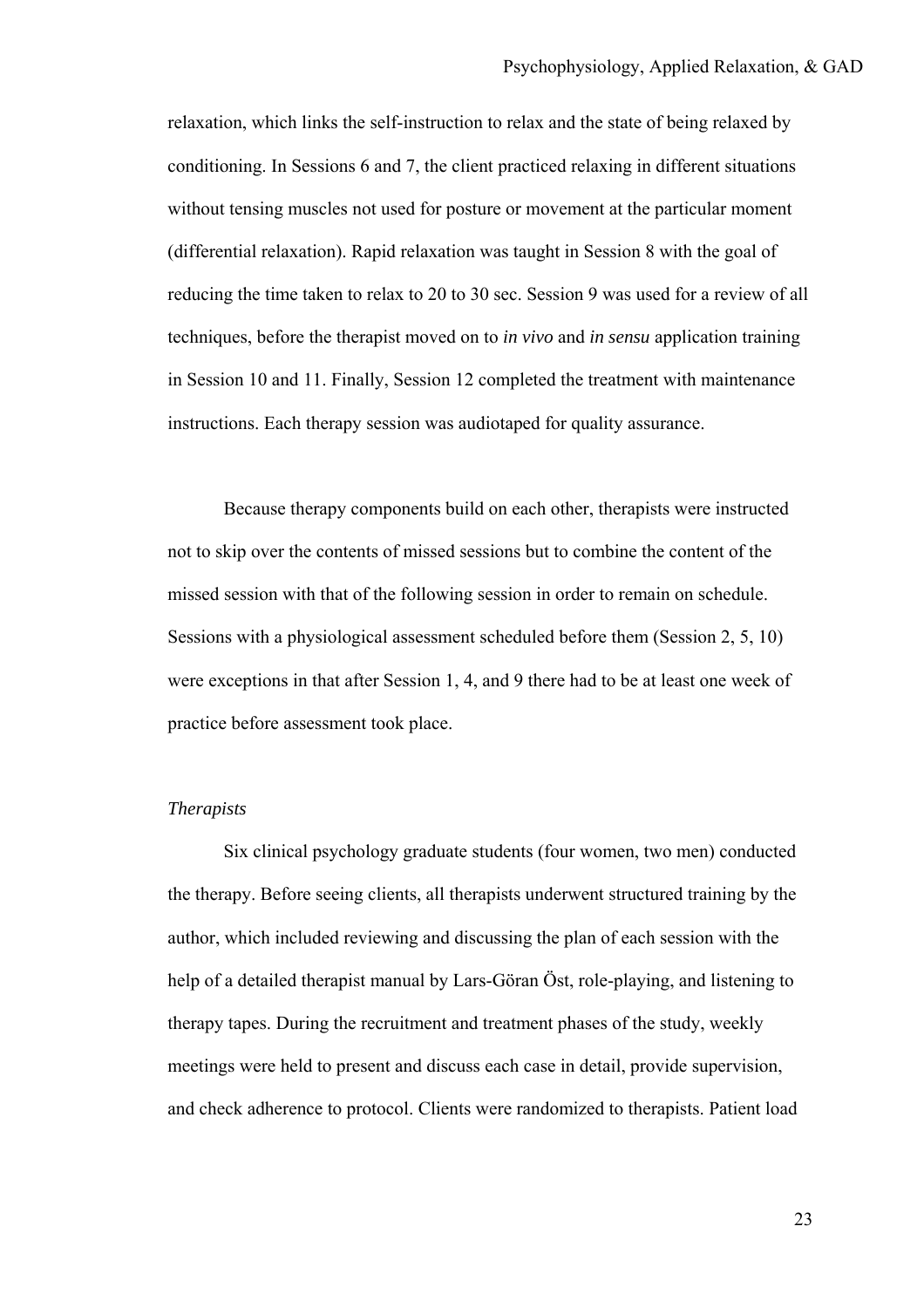varied among therapists: The female graduate students saw 1, 2, 5, and 7 clients, and the male 2 and 10 clients.

# *Integrity Checking*

An advanced clinical psychology graduate student listened to 17% of the therapy audiotapes (two tapes for each client randomly selected from Session 1 to 6 and Session 7 to 12) to assure that therapists followed the treatment manual. For each tape the student listened to the entire session and marked every therapist statement against a checklist of allowed and not allowed interventions. Therapeutic methods not to be used included cognitive techniques (e.g., logical analysis, decatastophizing, generation of alternative thoughts and beliefs), behavioral techniques (e.g., contingency contracting, reinforcement scheduling), person-centered therapy (e.g., congruence, unconditional positive regard, empathy, active listening, selfactualization), psychodynamic techniques (e.g., free association, dream analysis, transference, self-psychology), or systemic approaches (e.g., explaining mood and behavior in terms of ones role in the childhood and current family). Like Borkovec and colleagues (2002), a minor break was defined as one or two statements that were inappropriate for AR. A major break was more than two statements. Treatment deviations in this study were minimal, resulting in three minor and no major breaks. In the first break, a therapist responded to the patient's interest in psychodynamic theory and treatment. In the second, a therapist explained behavior in terms of family systems. In the third, a therapist responded to a patient's question about irrational beliefs by saying that they could be a trigger for tension.

24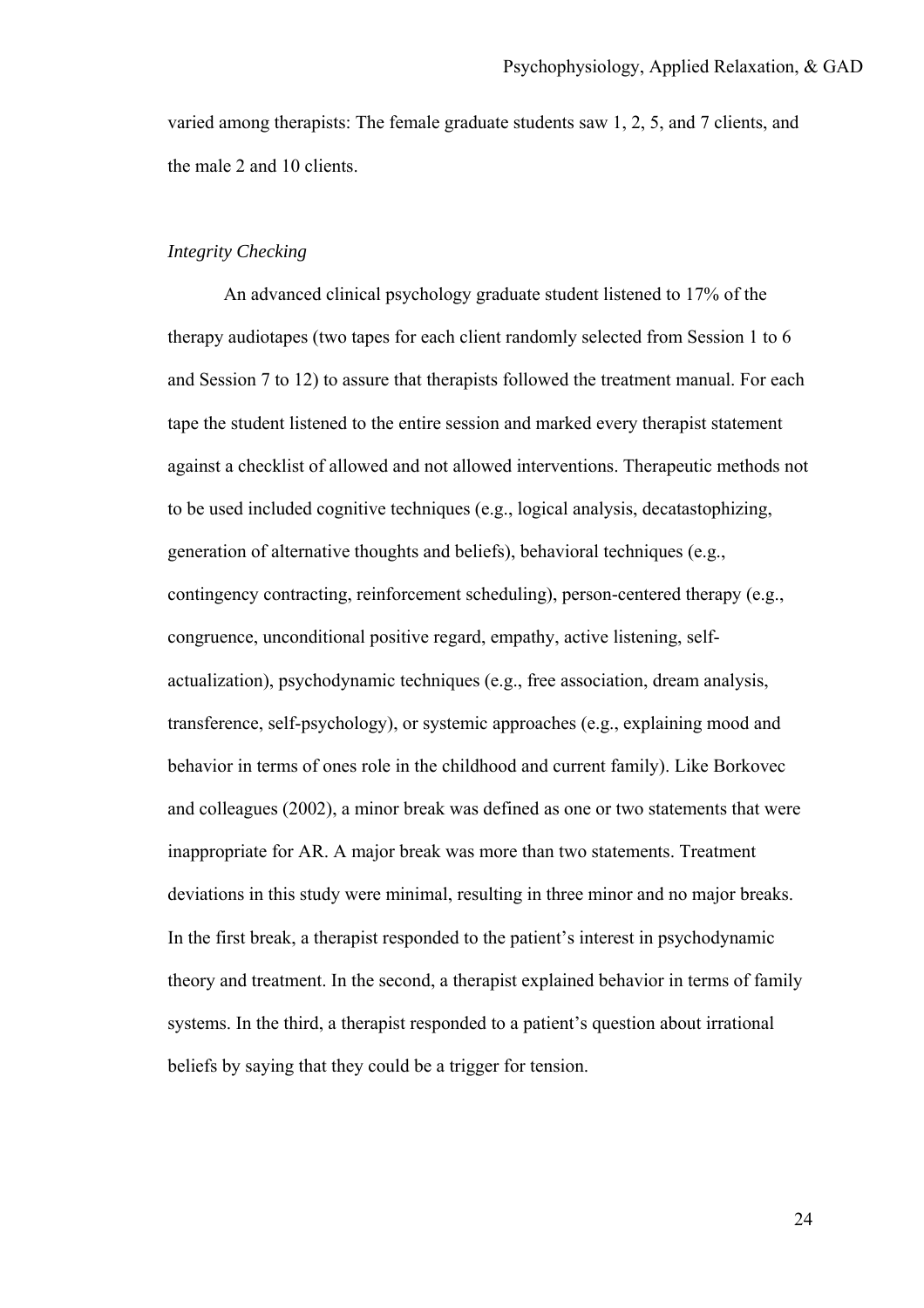# *Psychological Assessment*

# *Diagnostic Interview*

We employed a structured interview, the *Anxiety Interview Schedule for DSM-IV: Adult Version (ADIS-IV)* (DiNardo, Brown, & Barlow, 1994), to diagnose current episodes of anxiety, mood, somatoform, and substance use disorders. The ADIS-IV also contains screening questions for psychotic and conversion symptoms and for familial psychiatric history. Except for Axis II disorders, the ADIS-IV permits the use of the *DSM-IV* multi-axial system. The ADIS-IV was administered by the author or by trained clinical psychology graduate students. All interviews were audiotaped. A veteran psychiatrist and Stanford University professor (Walton T. Roth) served to control the quality of the interviews.

### *Treatment Outcome Questionnaires*

Participants completed the following questionnaires after each Relaxation Test with the instruction to consider how typical the symptoms were for them during their past week including the day of the assessment. The AR group completed the short version of the Customized Mood Questionnaire also before each therapy session. The reader is referred to the original articles or practitioners' guides of anxiety and depression questionnaires (Anthony, Orsillo, & Roemer, 2001; Nezu, Ronan, Meadows, & McClure, 2000) for more detailed information.

*Customized Mood Questionnaire - short (CMQ-s):* The CMQ-s consists of three items (anxiety, worry, relaxation) rated from 0 to 10.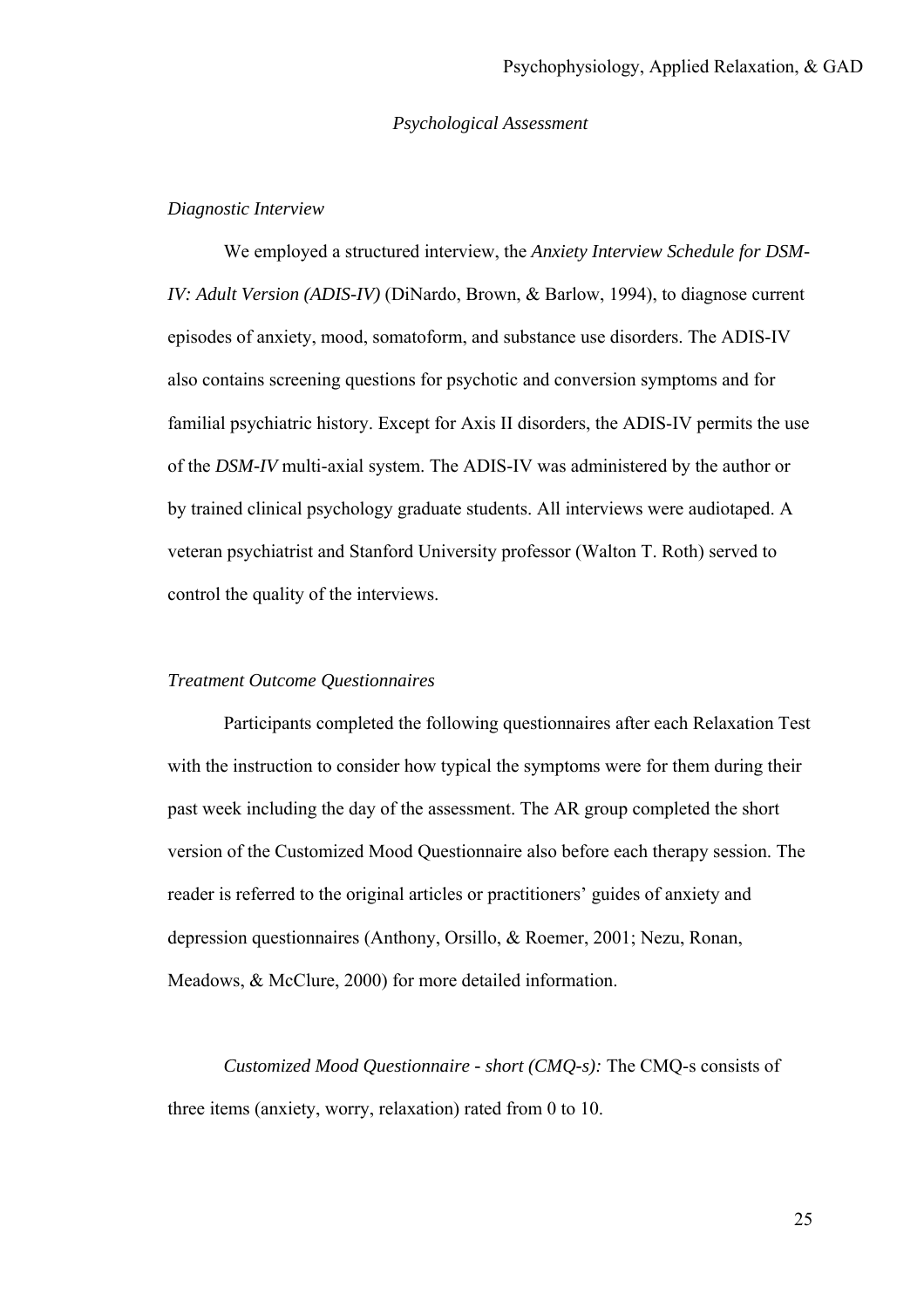*Beck Anxiety Inventory (BAI) (A. T. Beck, Epstein, Brown, & Steer, 1988):* The BAI is a 21-item instrument to measure anxiety on a scale from 0 to 3. Possible scores range from 0 to 63 with higher scores indicating higher anxiety. The BAI was specifically designed to discriminate anxiety from depression.

*Penn State Worry Questionnaire (PSWQ) (Meyer et al., 1990):* The PSWQ is a 16-item questionnaire assessing the excessiveness of worry on a scale from 1 to 5. Possible scores range from 16 to 80 with higher scores reflecting higher levels of worry.

*Perceived Stress Scale (PSS) (S. Cohen, Kamarck, & Mermelstein, 1983)*: The PSS measures global perception of stress. The short version is comprised of ten 5 point Likert-type items from 0 to 4. Scores range from 0 to 40 with higher scores indicating higher levels of perceived stress.

In addition, participants completed the subsequent questionnaires after the Relaxation Test during the initial, post-treatment and, follow-up assessments.

*Beck Depression Inventory (BDI) (A. T. Beck, Ward, Mendelson, Mock, & Erbaugh, 1961):* The BDI is the most widely used self-report instrument to measure depression. The BDI consists of 21 questions rated from 0 to 3. Scores range from 0 to 63 with higher scores indicating higher levels of depression. It can be completed in about 5 min.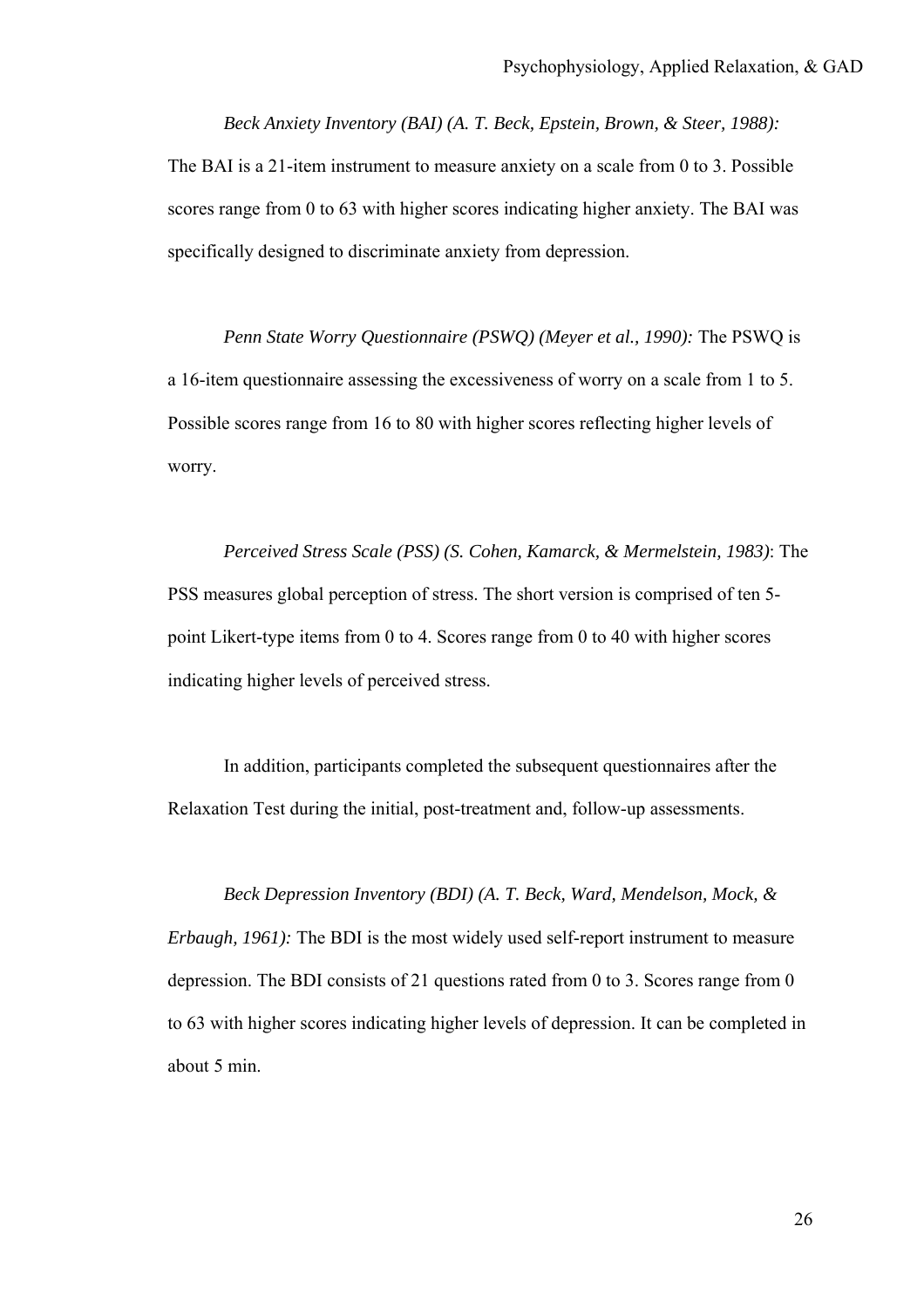*Cognitive and Somatic Anxiety Questionnaire (CSAQ) (Schwartz, Davidson, & Goleman, 2000):* The CSAQ is a 14-item instrument to measure anxiety on a scale from 1 to 5. It is comprised of two subscales to assess the *cognitive* and *somatic* components of anxiety (seven items each). Subscale scores range from 7 to 35 and the total score from 14 to 70 with higher scores indicating higher anxiety. This study considered the scores on both subscales.

*Reaction to Relaxation and Arousal Questionnaire (RRAQ) (Heide & Borkovec, 1984).* The brief version of the RRAQ consists of nine items scaled from 1 to 5, and assesses whether reactions such as apprehension or nervousness occur during periods of relaxation. Scores range from 9 to 45 with higher scores indicating more adverse reactions to relaxation exercises.

*Why Worry Scale II (WW-II) (Freeston, Rheaume, Letarte, Dugas, & Ladouceur, 1994):* The WW-II is a 25-item instrument assessing why people worry. Items are rated on a scale from 1 to 5, and allocated to five 5-item subscales (worrying aids in problem-solving, worrying motivates, worrying protects from negative emotion in the event of a negative outcome, worrying prevents negative outcomes, worrying is a positive personality trait). Subscale scores range from 5 to 25 and the total score from 25 to 125, with higher scores indicating more frequent cognitions underlying worry. Our analysis focused on the total score, exploring the subscales only for descriptive purposes.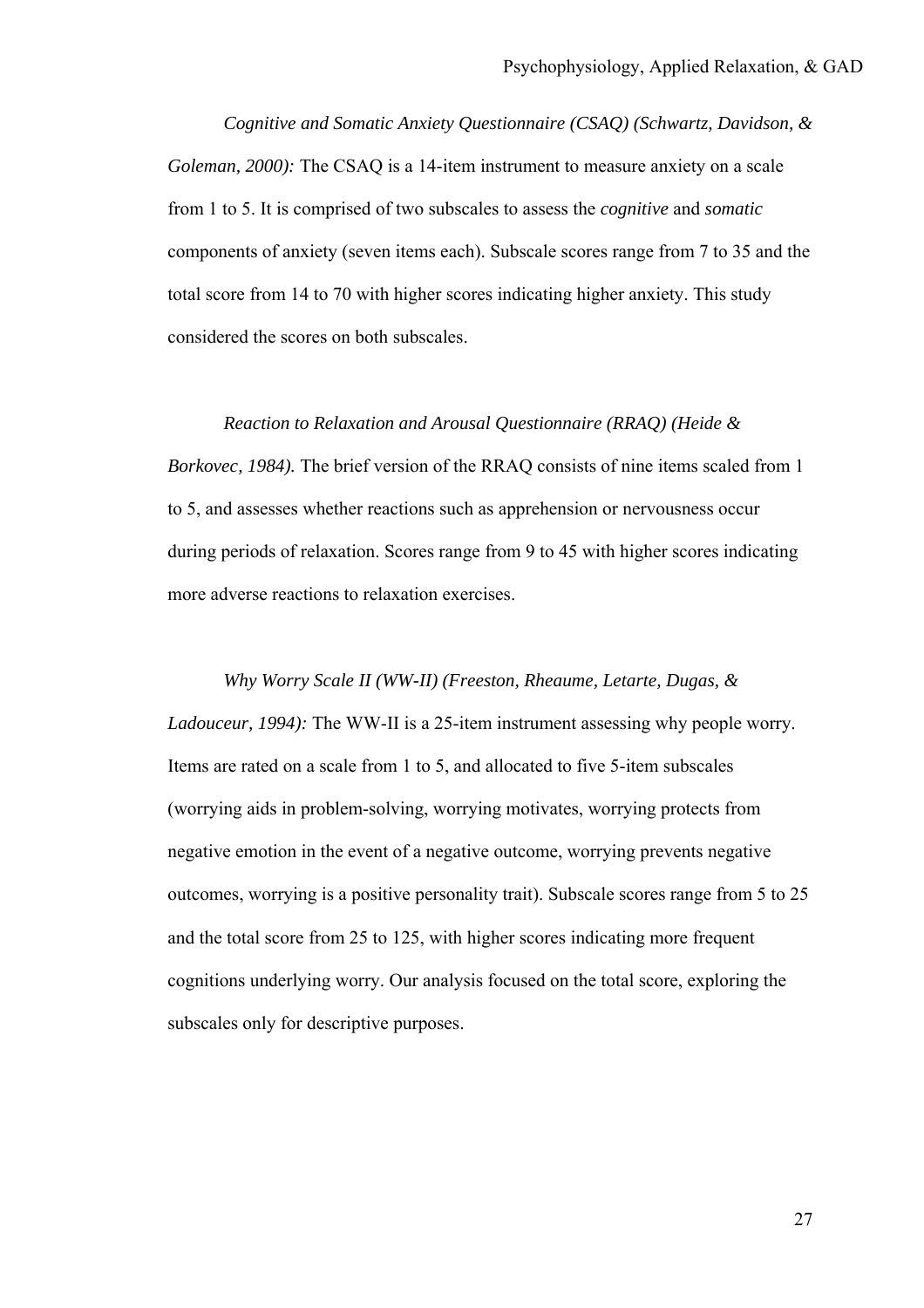### *Relaxation Test Questionnaires*

Several times during the Relaxation Test, participants completed a longer *Customized Mood Questionnaire (CMQ-l)* to assess their current state during different parts of the test. The CMQ-l consists of eight items, three primary outcome measures (anxiety, worry, relaxation) and five secondary outcome measures (boredom, distress, pleasantness, sadness, sleepiness) rated from 0 to 10.

# *Therapeutic Quality Measures*

Before completion of any of the therapeutic quality measures, clients were informed that the forms would be sealed upon completion and never seen by their therapist. Clients completed a credibility scale comprised of four individual 10-point Likert-type items from 0 to 9 and a 0 to 100% expectancy of improvement scale (Borkovec & Nau, 1972) at the end of the first therapy session. The following questionnaires were completed by the patient and therapist after Session 1, 4, 8, and 12.

*Relationship Inventory (RI) (Barrett-Lennard, 1986):* The therapist and client short versions of the RI consist of 40 items rated from  $-3$  to  $+3$ . Items are summarized in four subscales (*level of regard*, *empathy*, *unconditionality*, *congruence*; 10 items each) to describe the clients' perceptions of the therapists and the therapists' perceptions on how they relate with the clients. Each subscale ranged from  $-30$  to  $+30$ with higher scores indicating a better relationship.

*Working Alliance Inventory – Short Form (WAI) (Horvath & Greenberg, 1989):* The therapist and client versions of the WAI are 12-item instruments designed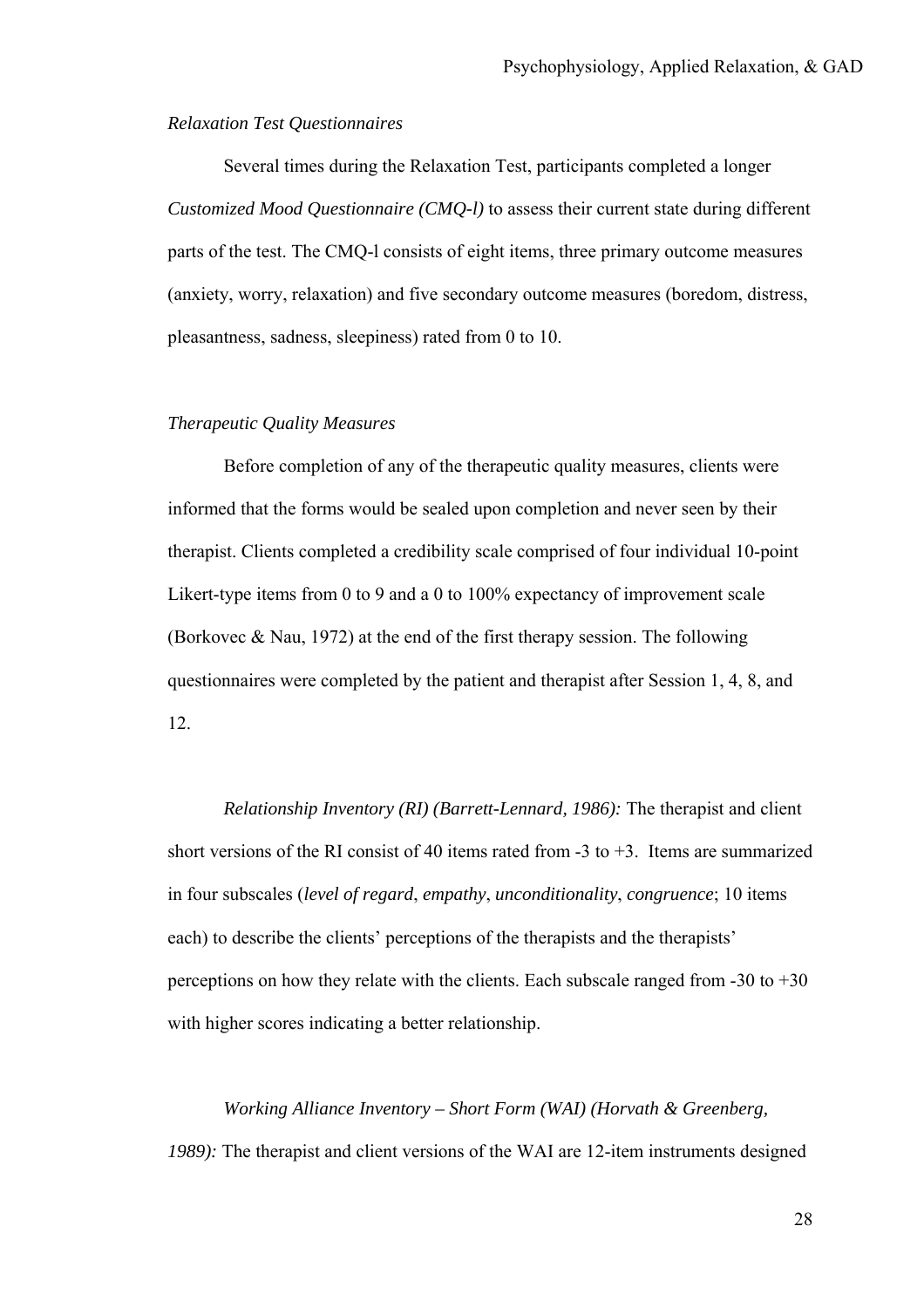to measure the agreement on the *task*s and *goals* of the treatment as well as the *bond* between patients and therapists. Each item is scaled from 1 to 7 and each subscale ranges from 4 to 28 with higher scores indicating a better working alliance.

#### *Physiological Assessment*

# *Relaxation Test*

For the Relaxation Test, subjects reported to our laboratory. Subjects sat upright in a comfortable chair in a large, sound-attenuated, temperature-controlled, and well-lit room. The experimenter observed the subjects through a one-way mirror and communicated with them via intercom. After the attachment of sensors, participants completed a respiration calibration procedure. Subjects plugged their nose, and completely inflated and deflated an 800 ml plastic bag fitted with a mouthpiece eight times. Next, participants were asked to speak for 2 min and to relax for 5 min (speech – relax, R) and to speak for 2 min and to sit quietly for 5 min (speech – quiet sitting, QS) in randomized order. During the speech segments, participants were asked to speak on two non-threatening topics in randomized order. The topics were to give directions from their home to the laboratory and to describe their last meal. Participants completed the CMQ-l several times during the Relaxation Test, reporting how they felt during the speeches and at the beginning, during, and at the end of R and QS.

# *Physiological Measures*

Multiple channels of physiological data were recorded with the Biopac MP150 system (Biopac Systems Inc., Goleta, CA).

29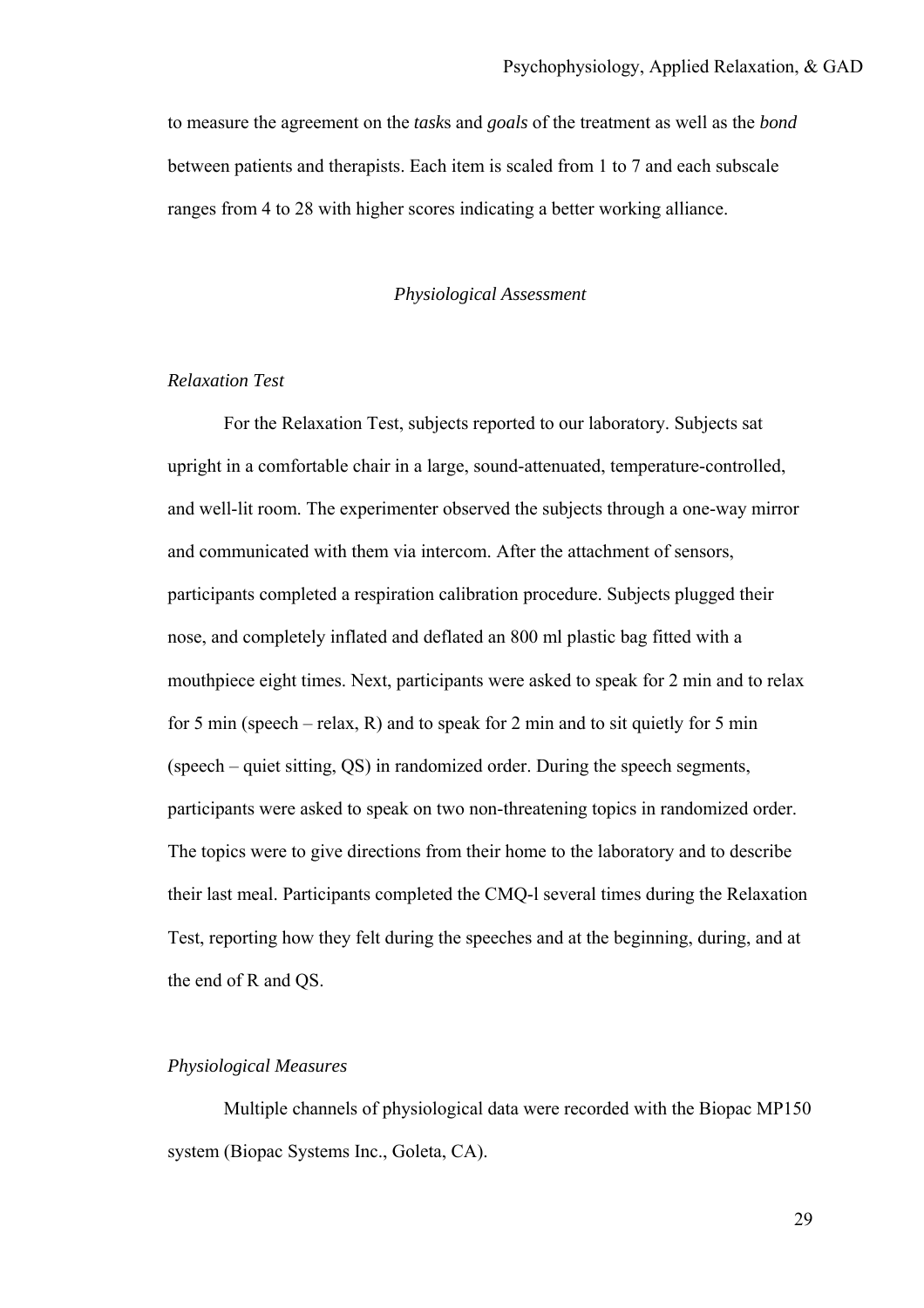1. Movement was recorded at 125 Hz with a tri-axial accelerometer that was placed underneath the seat cushion of the subjects' chair. The accelerometer was calibrated to measure units of gravity.

2. Surface EMGs were recorded at 1 KHz at six sites. Sensors were positioned over the lateral heads of the gastrocnemius muscles of the left and right leg, over the forearm flexors (flexor carpi radialis and flexor digitorum sublimis) of the left and right arm, and over the upper trapezius muscles and lateralis frontalis muscles on the nondominant side. Electrode placement followed standard conventions (Andreassi, 2000; Basmajian, Blumenstein, & Dismatsek, 1980; Fridlund & Cacioppo, 1986). For the frontalis muscles, small reusable shielded silver-silver chloride electrodes (EL254S, Biopac Systems, Inc., Goleta, CA) with a circular contact area of 4 mm diameter with double-sided adhesive collars (ADD204) and highly conductive electrolyte (GEL100) were used. The electrodes were placed 15 mm apart along the axis of the muscles. For the other five sites, disposable electrodes with a circular contact area of 1 cm diameter pre-gelled with the same electrolyte (EL503) were used. Electrodes were placed 4 cm apart along the axis of the muscles. Before attachment of the electrodes, the skin was abraded to reduce high contact impedance and tested with an impedance meter (Checktrode 1089 mk III, UFI, Moro Bay, CA). Electrode impedance was required to be less than 10 KΩ.

3. Skin conductance was recorded at 125 Hz with the constant voltage technique from two electrodes placed at the palmar surface of the middle phalanges of Digits 2 and 3 of the nondominant hand. Disposable electrodes with a circular contact area of 1 cm diameter pre-filled with isotonic gel (EL507) were used. If needed,

30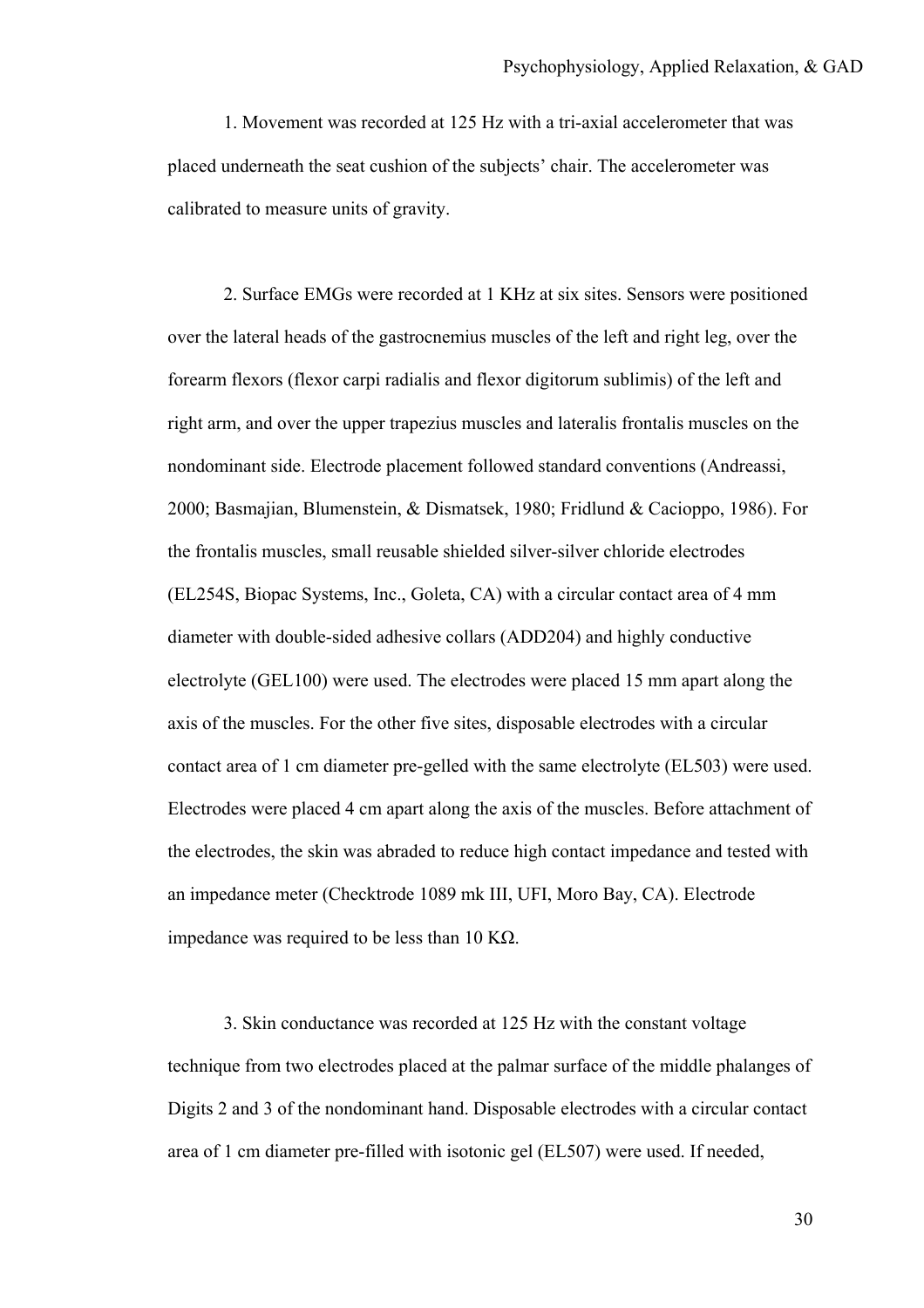additional isotonic gel (Gel 101) was applied to the center of the electrode. Participants were asked to wash their hands with non-antibacterial soap in preparation for the application of skin conductance electrodes. The time difference between attachment and recording was at least 20 min.

4. Expiratory  $pCO<sub>2</sub>$  was measured continuously by a calibrated infrared capnograph into which air was drawn with a flow rate of 150 ml/min through a 1.2 mm diameter plastic tube ending in a disposable dual nostril prong. A Puritan-Bennett/Datex CO<sub>2</sub> monitor (Puritan-Bennett Corporation, Los Angeles, CA) was used during the first 31 Relaxation Tests. All other physiological assessments employed a Nellcor capnograph (N-1000, Nellcor, Hayward, CA). The  $pCO<sub>2</sub>$ waveform was input to the MP system via a universal interface module and sampled at 125 Hz.

5. Respiratory patterns were estimated using a thoracic bellow (Lafayette Instrument, Inc., Lafayette, IN) connected to a pneumographic transducer (James Long Company, Inc., Caroga Lake, NY). The waveform was input to the MP system via a universal interface module and sampled at 125 Hz.

6. An electrocardiogram was recorded at 250 Hz from two disposable electrodes with a circular contact area of 1 cm diameter pre-gelled with highly conductive electrolyte (EL503). Electrodes were placed below the left and right collarbone. Prior to electrode attachment, participants' skin was prepared like for the EMG.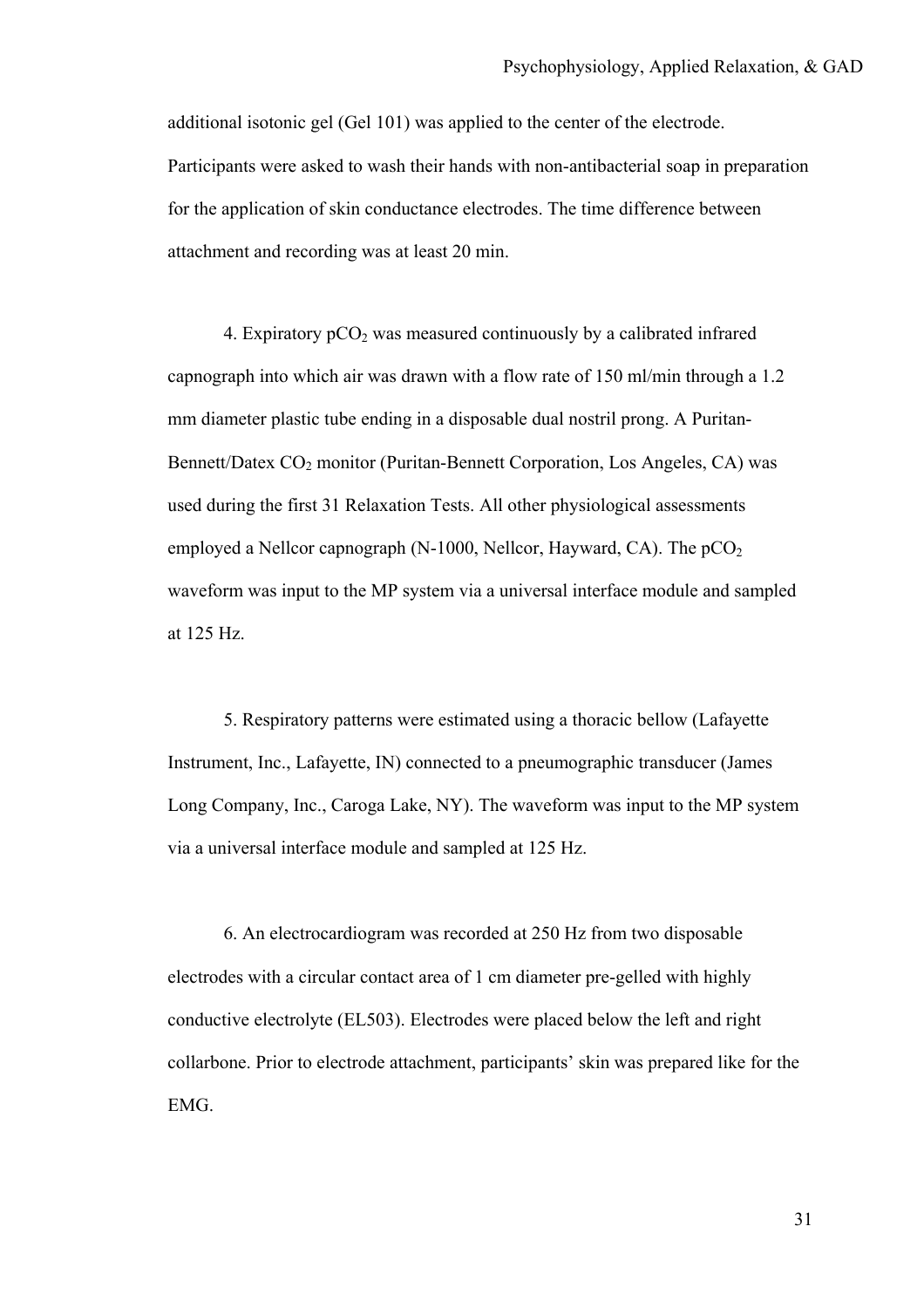#### *Physiological Data Reduction*

Physiological signals were analyzed offline and averaged for 1-min periods using an integrated suite of biosignal analysis programs written by the author in MATLAB 7.0 (Mathworks, Inc., Natick, MA). Some details of the analysis are these:

1. Accelerometer signals were resampled at 10 Hz. Motion was defined as the root mean square value of the absolute first derivative of the resampled data of the x, y, and z axes across a 1-sec period.

2. EMG signals were band-pass filtered from 20 to 500 Hz. Muscle activity was defined as the root mean square of the absolute filtered data across a 1-sec period. Movement artifacts were defined as values two standard deviations higher than the mean of the segment and were replaced by linearly interpolated values.

3. Skin conductance was resampled to 4 Hz and averaged across 1-sec segments after movement artifacts had been edited out. Non-specific fluctuations (NSFs) were defined as amplitude differences exceeding 0.02 µS between consecutive zero slopes (Vossel & Zimmer, 1990).

4. End-tidal  $pCO<sub>2</sub>$  was determined from the capnometry signal as the level at which  $pCO<sub>2</sub>$  stopped rising at the end of an expiration (final maximum). Expirations in which the  $pCO<sub>2</sub>$  waveform did not reach a distinct plateau were deleted and replaced by linearly interpolated values. The criterion for a distinct plateau was that in the last 0.25 sec of expiration values could not be more than 3 mmHg less than the final maximum.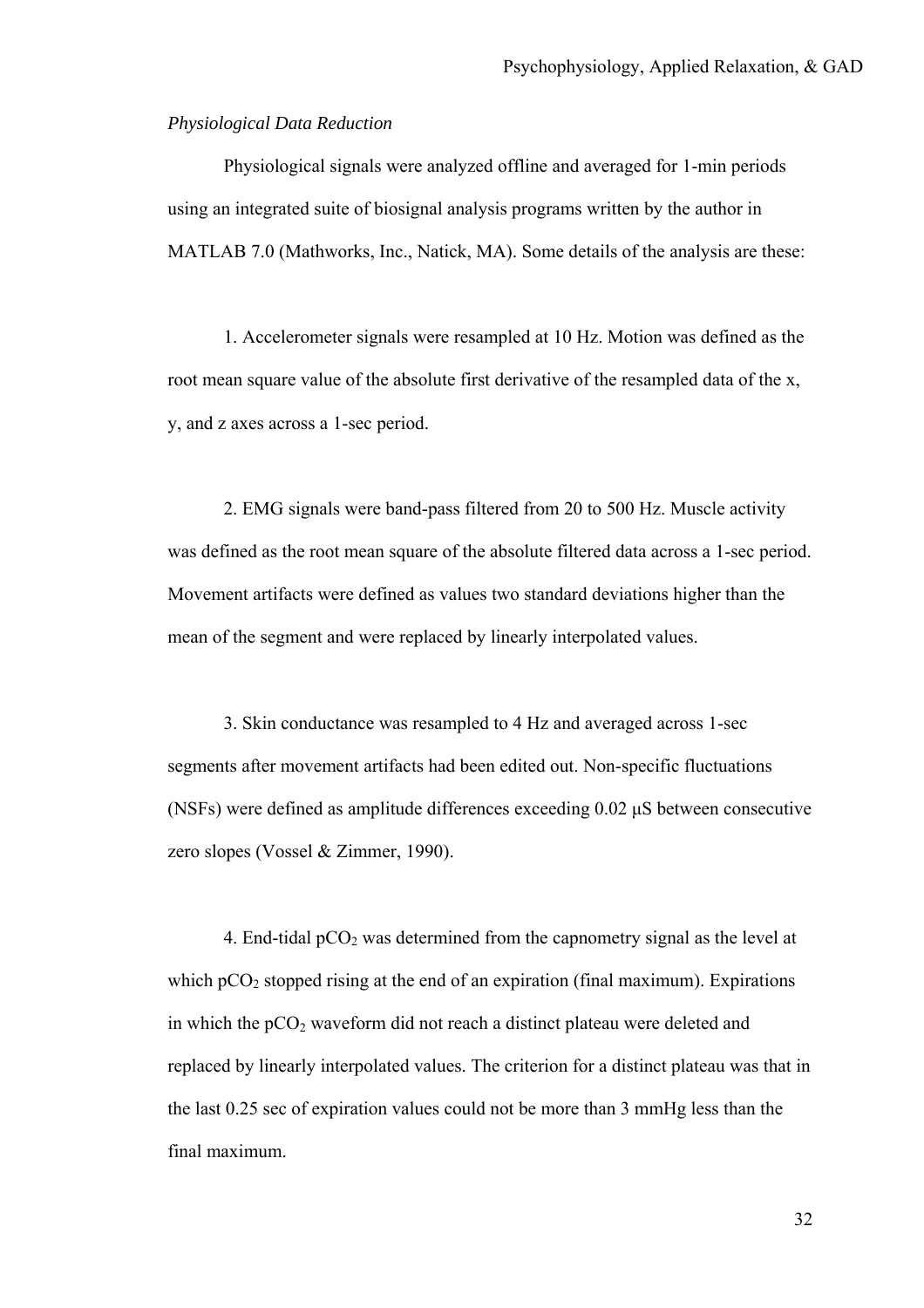5. TV was calculated as the amplitude difference between peaks and valleys of valid breaths. This was calibrated in ml using data from the inflations and deflation of the fixed volume plastic bag. RR was expressed in breaths per minute. Root mean square successive differences of respiratory rate and depth were computed as indicators of instability (respiratory rate instability [RRI], tidal volume instability  $[TVI]$ ).

6. HR was calculated by automatic detection of R-waves followed by the calculation of successive heart periods. Artifacts in the signal were edited by inspecting the electrocardiogram data stream on a beat-by-beat basis: R-waves that had been missed by the detection algorithm were marked, and falsely detected Rwaves were deleted. Respiratory sinus arrhythmia adjusted for confounds of respiratory rate and depth  $(RSA_{TF})$  was calculated from the transfer function based on the quotient of the cross-spectral density of heart period and lung volume and the power spectral density of lung volume at the at the peak respiratory frequency (Saul et al., 1991). RSA<sub>TF</sub> data were excluded if spectral coherence between TV- and RRinterval was below 0.5, because less coherence would indicate sources for RR-interval variation other than respiration (Rottenberg, Wilhelm, Gross, & Gotlib, 2002).

### *Statistical Analysis*

Following the recommendation of Bagiella, Sloan, and Heitjan (2000) for analyzing psychophysiological data, mixed-effects models fitted by maximum likelihood and assuming first-order autoregressive variance covariance structures with homogenous variances (AR1) were used to examine potential main effects or

33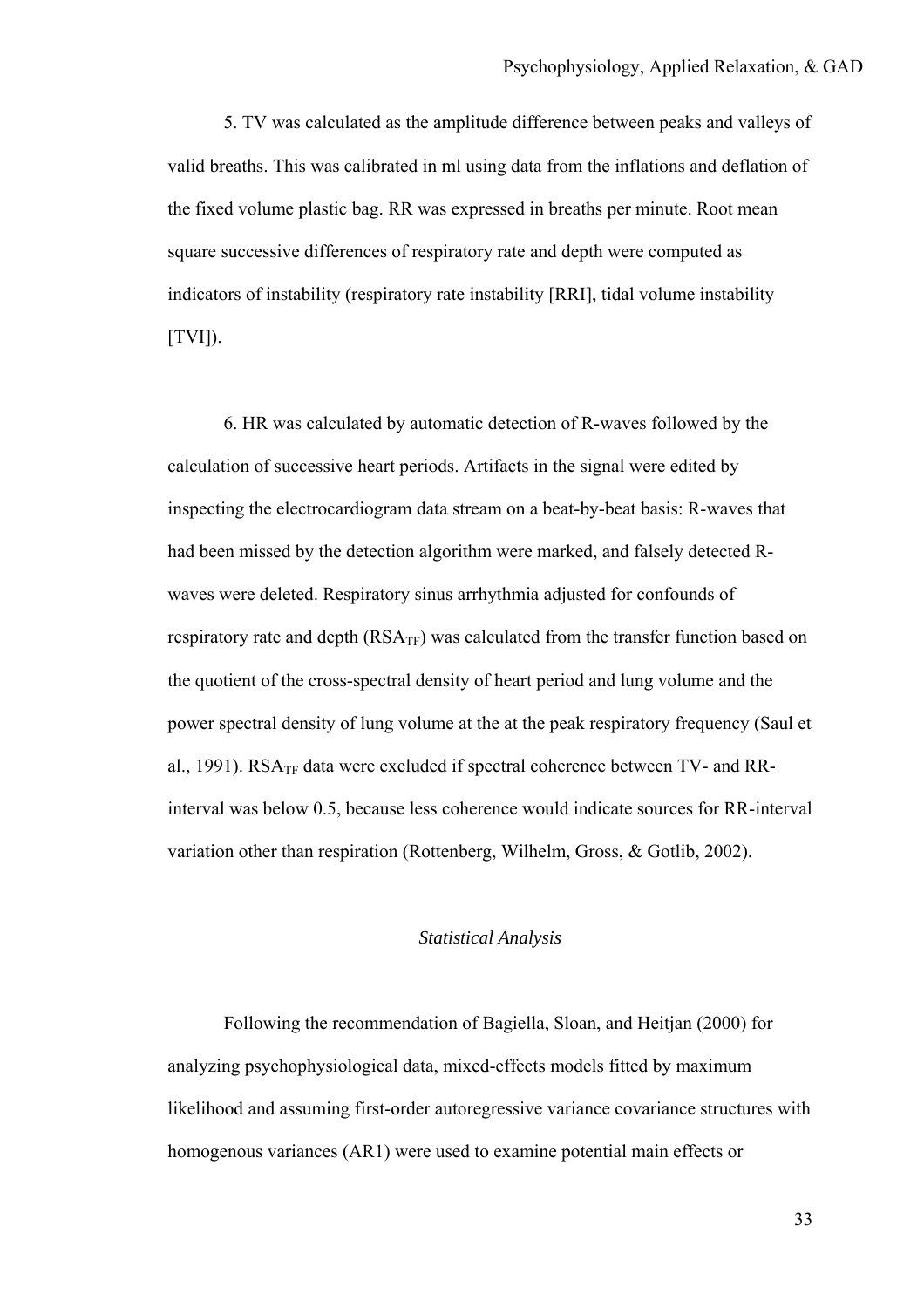interactions in any psychological or physiological variables that were tested repeatedly. Factors were entered as fixed effects, and each analysis was conducted for both the completer and the intention-to-treat groups. For the intention-to-treat analyses, the last observed values were carried forward for dropouts.

To minimize alpha inflation in the analyses involving multiple measures (treatment outcome, Relaxation Test, correlational analyses), a small number of variables for those tests were considered to be the primary measures for testing our hypotheses, and all other psychophysiological variables, secondary. The CMQ-s, BAI, PSWQ, and PSS served as primary measures for self-reported outcome. For the Relaxation Test, three items of the CMQ-l (anxiety, worry, relaxation) were considered primary measures for the psychometric assessment, while of the physiological recordings the six electromyographic sites were considered primary. In the correlational analyses, only tests involving EMG were considered primary.

# *Demographic, Clinical, and Control Measures*

Study participants were compared on several demographic, clinical, and control variables. Continuous measures were evaluated with independent-sample *t*tests. Differences in categorical variables were tested with Mann-Whitney *U*-tests or with  $\chi^2$  tests, depending on whether categories were ordered.

# *Pre-Treatment Measures*

First, GAD patients and non-anxious controls were compared on the clinical outcome measures with independent-samples *t*-tests. Next, the psychophysiological data of the Relaxation Tests were analyzed. The speech segments were intended to be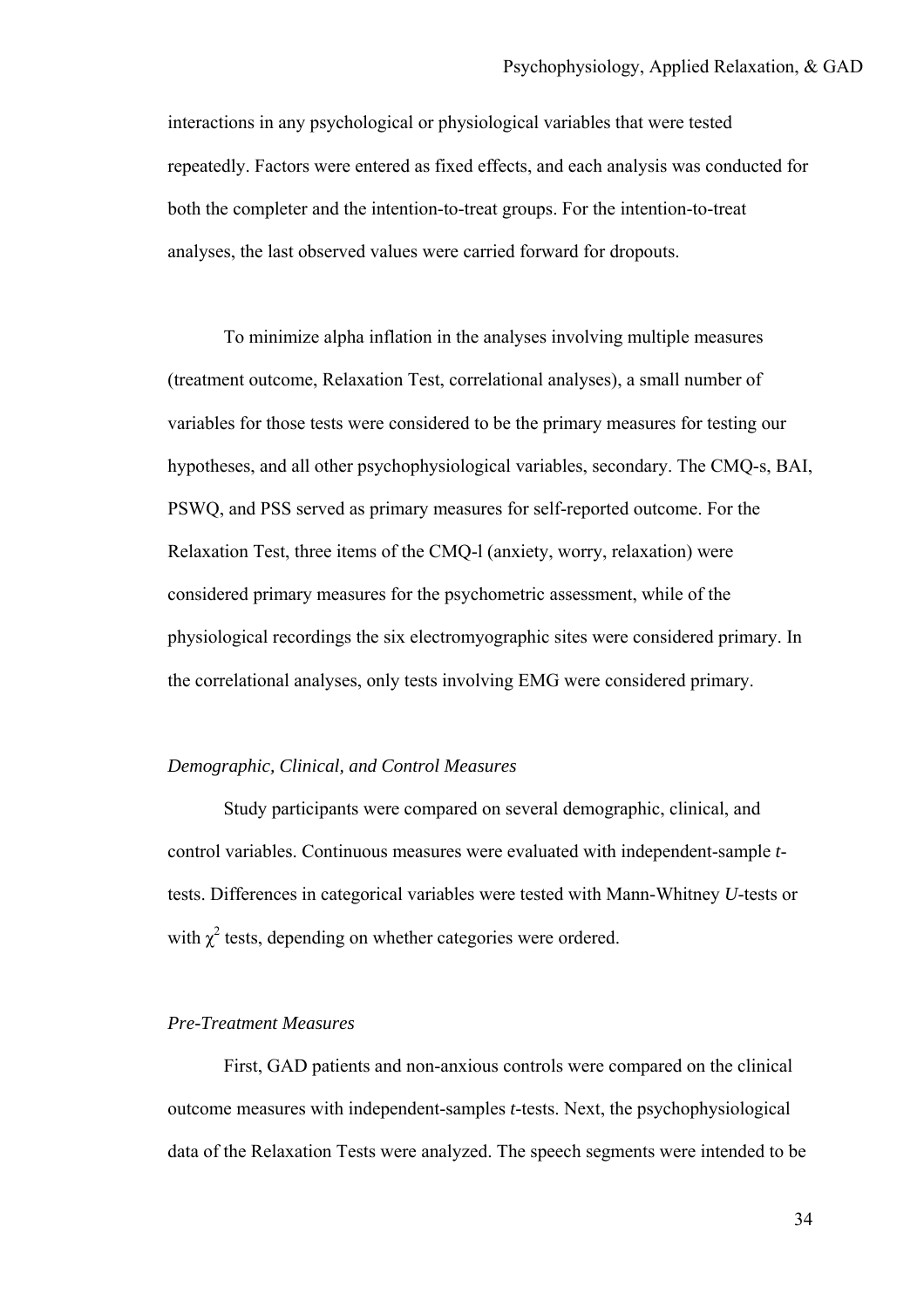benchmarks of moderate activation. The assumption that activation in the two groups was the same during the speech segments was tested with Group (GAD, NAC) x Condition (QS, R) mixed-effects models on individual items of the CMQ-l, and Group x  $Time<sup>6</sup>$  (min 1 before speech, min 1, 2 during speech) x Condition mixedeffects models on the physiological data. Respiratory and electromyographic data were excluded because they are confounded by speaking and movement and therefore unreliable. Group differences during R and QS were analyzed with mixed-effects models with the factors group, time (min 1, 2, 3, 4, 5 for the physiological data; 'at the beginning', 'during', 'at the end' for the CMQ-l), and condition.

# *Treatment Outcome Measures*

 $\overline{a}$ 

Treatment outcome was evaluated with Group (AR, WLC) x Progress (pretreatment, before session 2, 5, 10, post-treatment) mixed-effects models on the selfreported outcome measures. Clinically significant improvement was defined using one of Jacobson and colleagues' criteria (N. S. Jacobson et al., 1984): In order to be considered clinically improved, patients' self-report on the primary outcome measures had to fall within the range of the non-anxious controls' means +/- 2 standard deviations.

### *Treatment Expectancy and Therapeutic Relationship Measures*

Each of the subscales of the RI and the WAI administered at the end of Session 1, 4, 8, and 12 was analyzed using one-way repeated-measures mixed-effects model analyses conducted separately for AR participants and therapists.

<sup>&</sup>lt;sup>6</sup> In the following, we use *time* as a variable characterizing different minutes of the Relaxation Test and *progress* as a variable characterizing the different Relaxation Tests or therapy sessions.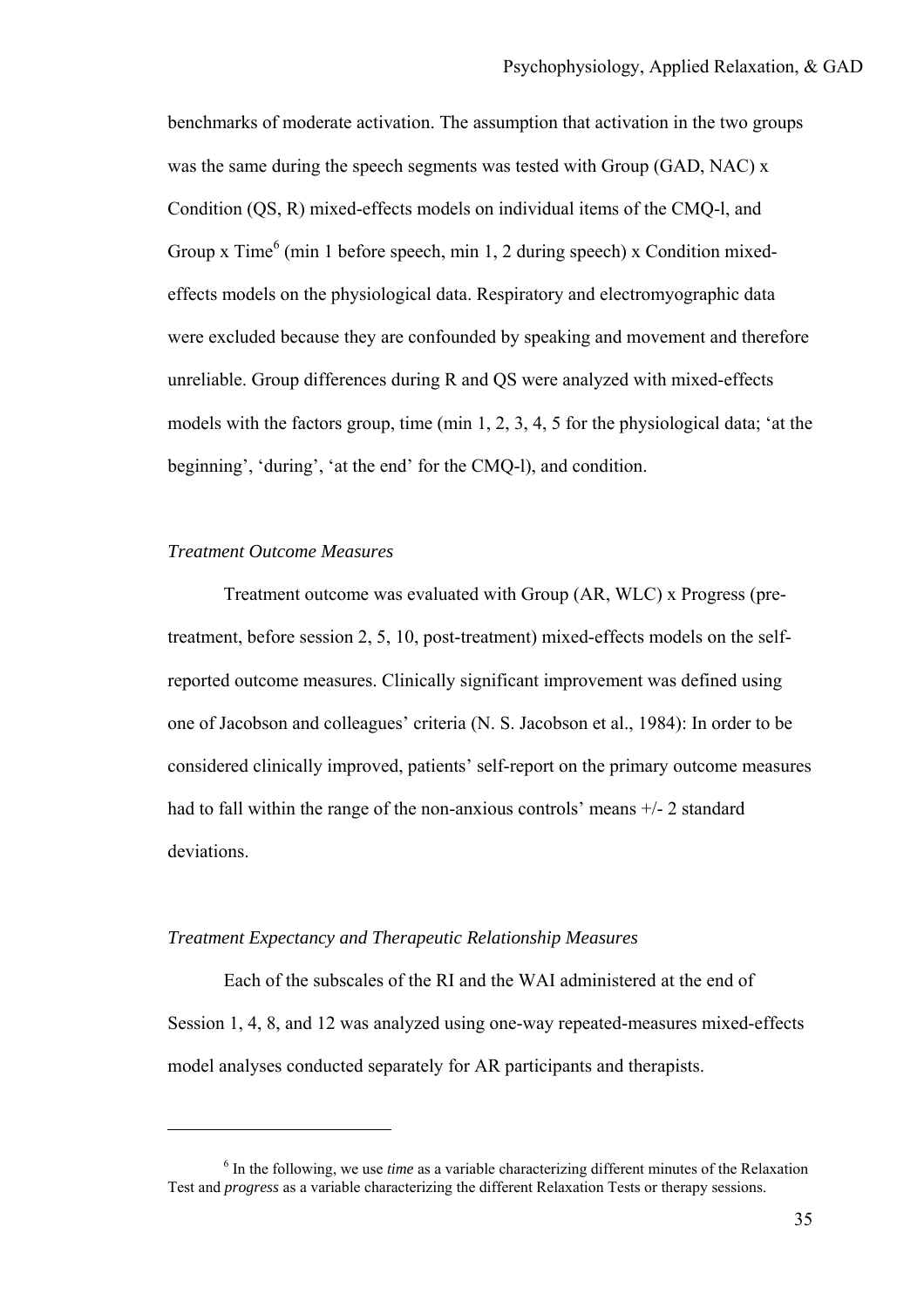# *Physiological Change with Treatment*

The psychometric and physiological data of the speech, R, and QS segments of the Relaxation Tests were evaluated analogously to the pre-treatment analysis of the laboratory data. For the speech segments, psychometric data were analyzed with Group (AR, WLC) x Condition (QS, R) x Progress (pre-treatment, before session 2, 5, 10, post-treatment) mixed-effects models. The QS and R conditions were analyzed by group, time (at the beginning, during, at the end), condition, and progress. Physiological data were analyzed with mixed-effects models with the factors group, time (for speech: min 1 before speech, min 1, 2 during speech; for QS and R: min 1, 2, 3, 4, 5), condition, and progress.

# *Follow-Up Outcome and Physiological Change*

Endstate functioning at 6-week follow-up was evaluated for the AR group with one-way repeated-measures (pre-treatment, before session 2, 5, 10, posttreatment, follow-up) mixed-effects models on the psychometric outcome measures. Clinically significant improvement at follow-up was evaluated using the same criteria as for the post-treatment assessment. Mixed-effects models with the factors time (for speech: min 1 before speech, min 1, 2 during speech; for QS and R conditions: min 1, 2, 3, 4, 5), condition (QS, R), and progress (pre-treatment, before session 2, 5, 10, post-treatment, follow-up) were computed for the physiological data of the Relaxation Test, while the psychometric data was analyzed with mixed-effects models with the factors condition and progress for speech, and time (at the beginning, during, at the end), condition, and progress for the QS and R segments. For all follow-up analyses, significant main or interaction effects for progress were followed up with repeated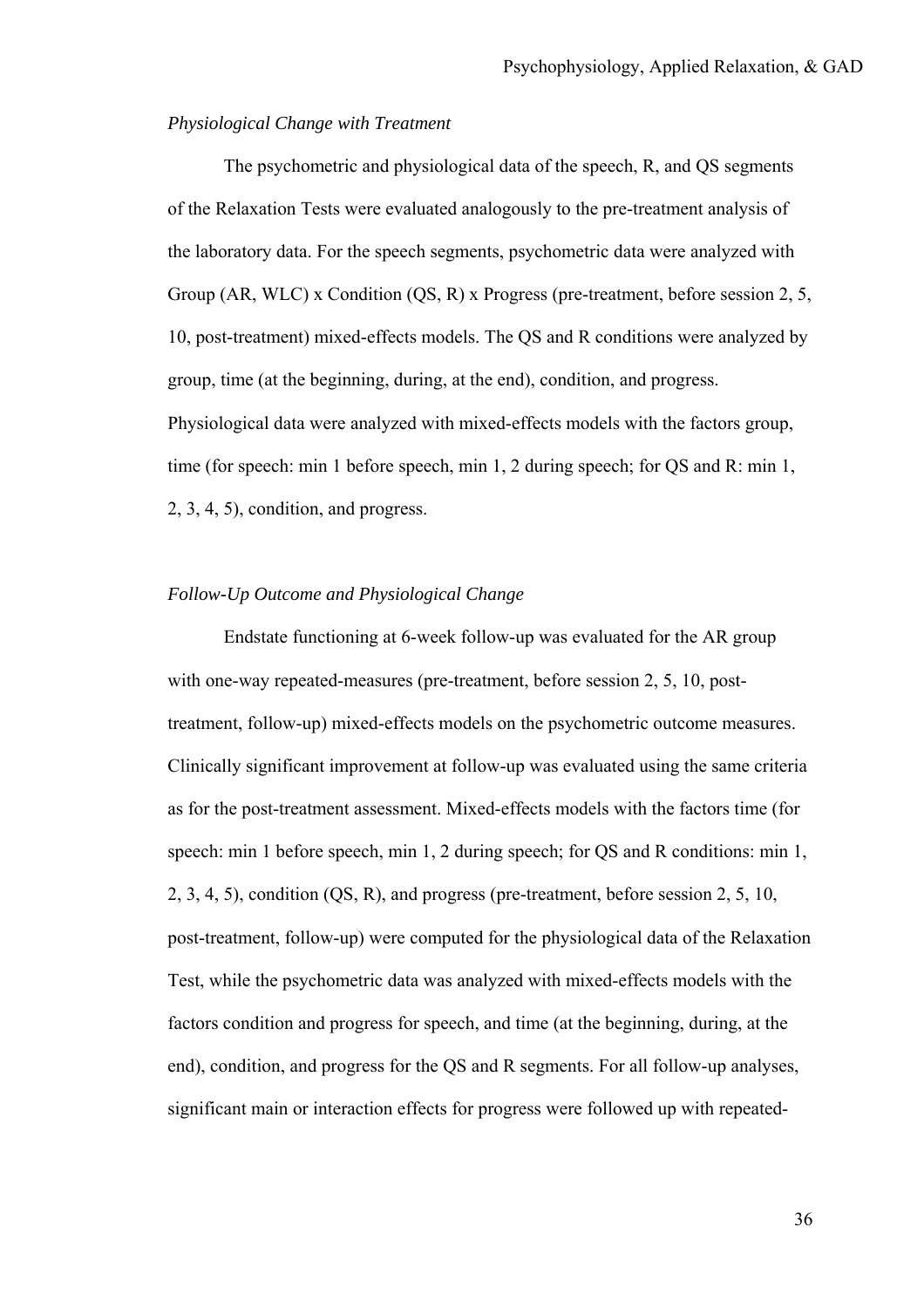measures mixed-effects models (time, condition, progress, depending on the dependent variable) of the data at post-treatment and follow-up.

# *Correlational Analyses*

 $\overline{a}$ 

The associations between physiological and psychic activation within pretreatment GAD and change of activation with treatment in the AR group were assessed with Spearman's rank correlations<sup>7</sup>. Subject-specific slopes and centered intercepts (for a discussion on the importance of centered intercepts in regression see Kraemer & Blasey, 2004) were computed separately for the QS and R segments of three psychometric (anxiety, relaxation, worry of the CMQ-l) and all physiological measures for the pre-treatment, post-treatment, and follow-up Relaxation Tests. For pre-treatment, bivariate correlations of the items of the CMQ-s (anxiety, worry, and relaxation) and the centered intercepts of the same items during the Relaxation Test with the centered intercepts of the physiological data during the Relaxation Test were computed for the QS and R segments.

To evaluate physiological change with treatment, change scores were established by subtracting post-treatment or follow-up values from the pre-treatment values. Each Relaxation Test measure had eight values, because change scores were calculated separately for intercepts and slopes, QS and R, and the pre-treatment/posttreatment and pre-treatment/follow-up comparisons. Similarly, change scores for the items of the CMQ-s were computed by subtracting post-treatment or follow-up values from the pre-treatment scores. The change scores of the six psychometric measures

 $7$  We chose the nonparametric equivalent to Pearson's Product Moment Correlation because we expected some of our data to contain outliers or to be not normally distributed, which confounds Pearson's coefficient.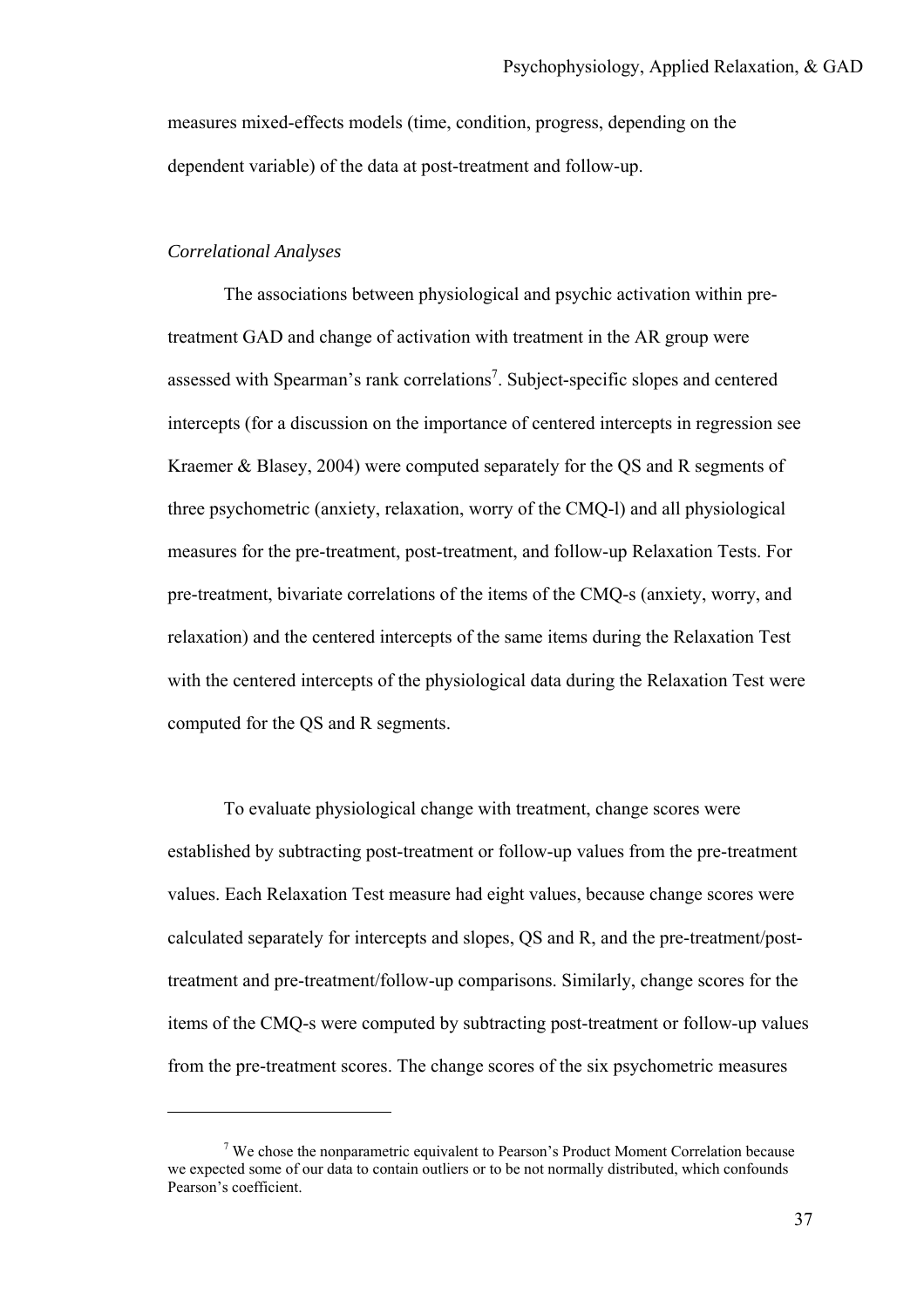(CMS-s items from the pre-treatment questionnaires and the Relaxation Test) were correlated with the change scores of the physiological measures. Eight correlation analyses were performed to investigate the associations between psychometric and physiological variables as measured by slopes and intercepts, during QS and R, and by comparing pre-treatment to post-treatment and follow-up.

### *Effect Size Calculations and Adjustments for Multiple Tests*

When appropriate, effect sizes (ESs) were calculated as Cohen's *d* (J. Cohen, 1988). For Group x Progress comparisons, subject-specific difference scores (e.g., pre- versus post-treatment) were computed. Then, the means and standard deviations of the differences were calculated per group and entered into Cohen's equation  $(d =$  $M_{\text{Group A}}$  -  $M_{\text{Group B}}$  /  $SD_{\text{pooled}}$ ). The criterion for statistical significance was  $p \leq .05$ , two-tailed. To reduce the possibility of Type I error in the analyses involving multiple outcome measures, the alpha level for the treatment outcome, Relaxation Test, and correlational analyses depended on the type of measure. For primary measures, the significance level was  $p \leq 0.05$ , two-tailed, for the secondary measures the probability was set at  $p < 0.01$ , two-tailed. SPSS 13.0 (SPSS Inc., Chicago, IL) was used for all computations.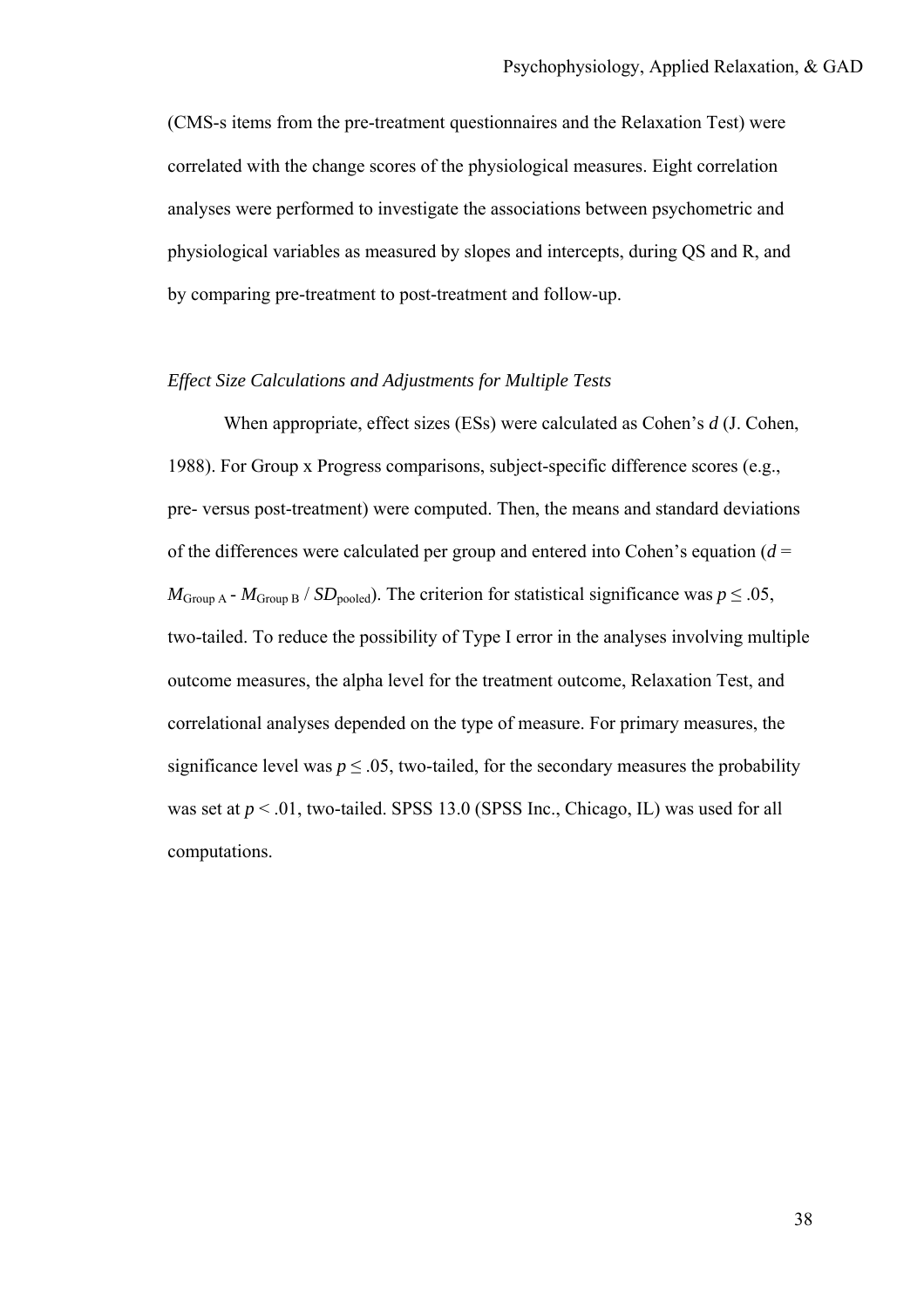Results

#### *Pre-Treatment Differences Between GAD Patients and Non-Anxious Controls*

During the week before the first assessment, GAD patients rated significantly higher on cognitive and somatic anxiety, worry, perceived stress, and depression than non-anxious controls. In addition, GAD patients were less relaxed and reacted more adverse to relaxation. Higher scores on the Why Worry Scale indicated that GAD patients accepted worrying as an important cognitive strategy more than did the nonanxious controls. Subscale scores were consistently higher in the GAD than the NAC group. The complete results of the corresponding independent-samples *t*-tests and the corresponding numbers, means, and standard deviations are presented in the appendix, and the statistics are summarized in Table 2.

During the speech segment of the first Relaxation Test, GAD patients were more anxious,  $F(1, 70) = 22.10$ ,  $p < .001$ , distressed,  $F(1, 70) = 16.62$ ,  $p < .001$ , sad,  $F(1, 70) = 10.00$ ,  $p = .002$ , and worried,  $F(1, 70) = 23.56$ ,  $p < .001$ , and less relaxed,  $F(1, 70) = 7.65$ ,  $p = .007$ , than non-anxious controls. There were no differences between groups in boredom, pleasantness, and sleepiness. During QS and R segments, GAD patients were more anxious,  $F(1, 74.28) = 26.91$ ,  $p < .001$ , distressed,  $F(1, 74.28)$ 74.97) = 12.01, *p* = .001, sad, *F*(1, 73.07) = 10.50, *p* < .001, sleepy, *F*(1, 77.75) = 7.15,  $p = .009$ , and worried,  $F(1, 73.76) = 24.95$ ,  $p < .001$ , and felt less pleasant,  $F(1, 73.76) = 24.95$ 75.86) = 9.32,  $p < .001$ , or relaxed,  $F(1, 75.60) = 13.82$ ,  $p < .001$ . Relaxation,  $F(2, 15.60) = 13.82$  $309.79$ ) = 3.15,  $p = .04$ , boredom,  $F(2, 312.88) = 5.21$ ,  $p = .006$ , and sleepiness,  $F(2, 12.88) = 5.21$  $310.77$ ) = 13.31,  $p < .001$ , increased over time in both groups. The results of the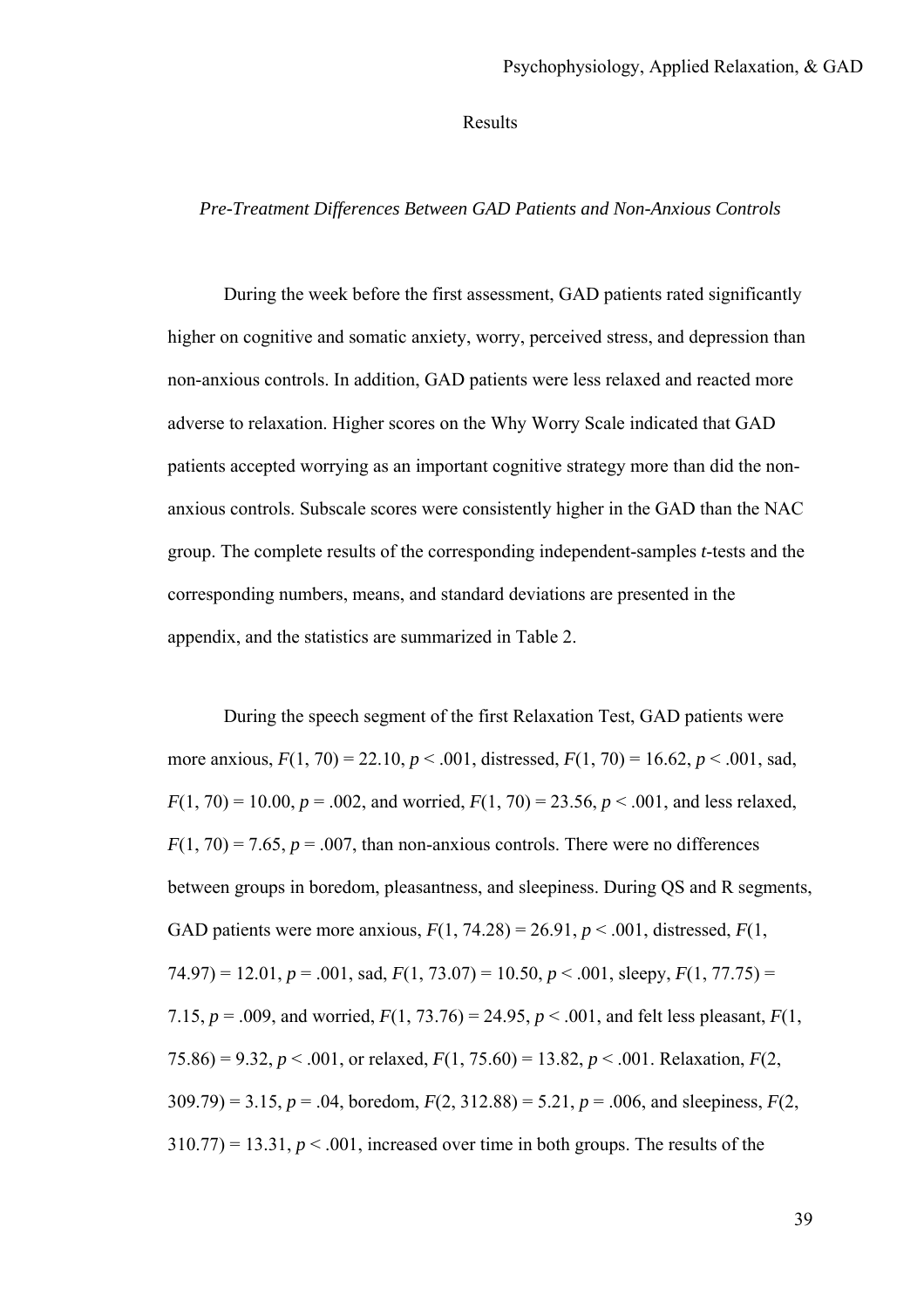corresponding mixed-effects models and the numbers, means, and standard deviations are presented in the appendix. Figure 1 depicts ratings on anxiety, worry, relaxation, and sleepiness.

#### Table 2

*Psychometric Measures at Pre-Treatment by Group* 

|                       | $GAD (n = 49)$ | NAC $(n = 21)$ | $t^a$       | p          |
|-----------------------|----------------|----------------|-------------|------------|
| Primary measures      |                |                |             |            |
| <b>CMQ-s: Anxiety</b> | 7.12(1.74)     | 1.19(1.69)     | $t = 13.18$ | p < .001   |
| CMQ-s: Worry          | 7.06(2.06)     | 1.19(1.72)     | $t = 11.47$ | p < .001   |
| CMQ-s: Relaxation     | 2.82(1.80)     | 7.14(2.10)     | $t = -8.76$ | p < .001   |
| BAI                   | 21.08 (13.08)  | 2.24(3.90)     | $t = 9.18$  | p < .001   |
| <b>PSWQ</b>           | 65.13 (8.54)   | 27.38 (6.09)   | $t = 18.29$ | p < .001   |
| <b>PSS</b>            | 24.30 (4.61)   | 6.42(4.34)     | $t = 14.46$ | p < .001   |
| Secondary measures    |                |                |             |            |
| <b>BDI</b>            | 14.98 (6.64)   | 1.10(1.55)     | $t = 13.79$ | p < .001   |
| <b>CSAI-c</b>         | 22.47 (5.91)   | 7.90 (1.95)    | $t = 15.42$ | p < .001   |
| <b>CSAI-s</b>         | 19.35 (5.58)   | 8.71(2.19)     | $t = 11.44$ | p < .001   |
| <b>RRA</b>            | 27.16 (6.71)   | 12.10 (3.53)   | $t = 12.25$ | p < .001   |
| WW-II                 | 48.24 (16.16)  | 35.95 (14.01)  | $t = 3.03$  | $p = .003$ |

*Note.* Values are expressed as mean (SD). GAD = Generalized Anxiety Disorder; NAC = non-anxious control; CMQ-s = Customized Mood Questionnaire – short version; BAI = Beck Anxiety Inventory; PSWQ = Penn State Worry Questionnaire, PSS = Perceived Stress Scale; BDI = Beck Depression Inventory; CSAI = Cognitive and Somatic Anxiety Questionnaire (c = cognitive subscale, s = somatic subscale); RRA = Reaction to Relaxation and Arousal Questionnaire; WW-II = Why Worry Scale 2.

*<sup>a</sup> t* values from independent-samples *t*–tests, denominators for *df* vary from 58.67 to 68 depending on the analysis.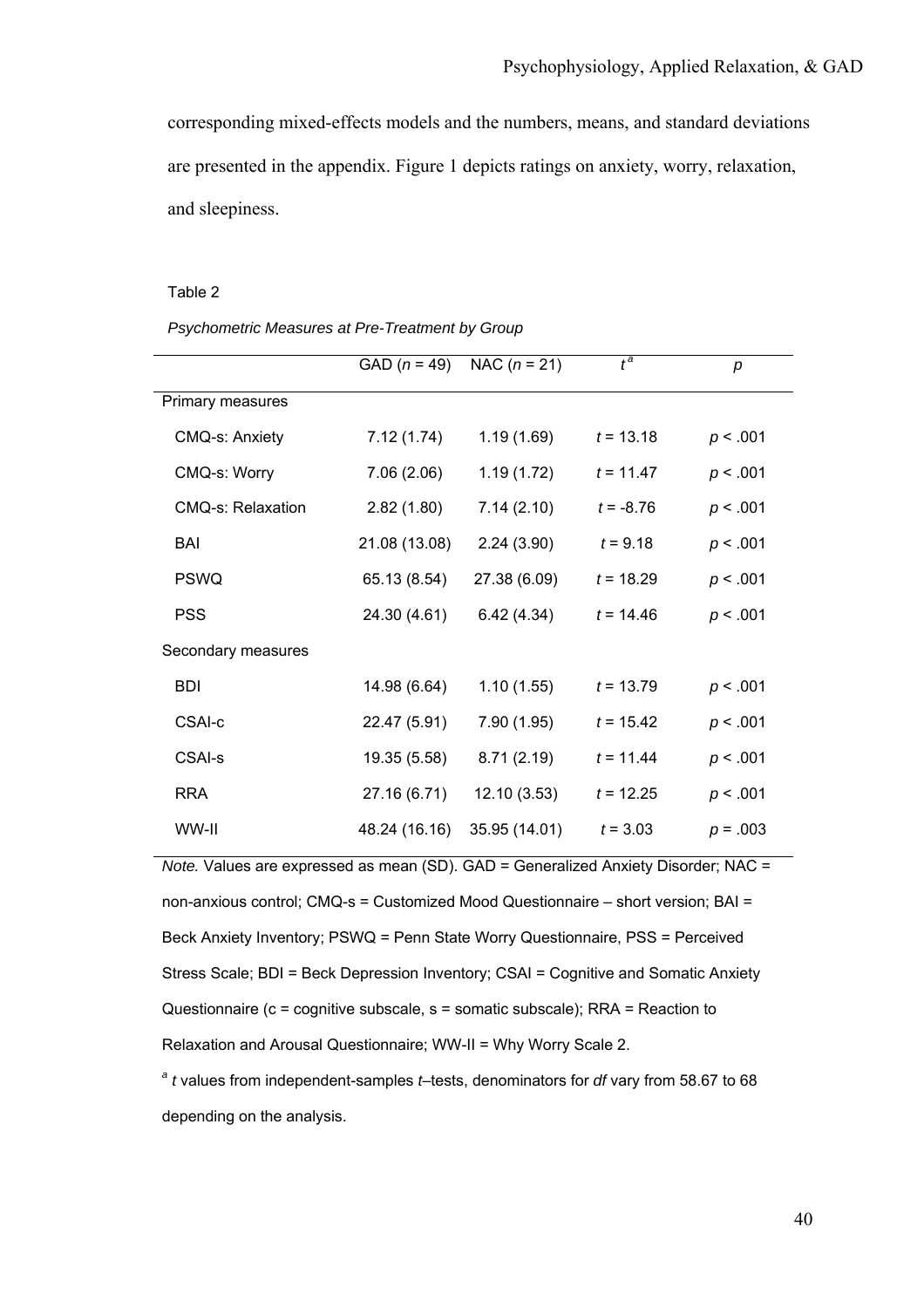

*Figure 1.* Means plus standard errors for anxiety, worry, relaxation, and sleepiness during the Relaxation Test (randomized order; speech [sp], at the beginning [b], during [d], and at the end [e] of quiet sitting [QS]; speech [sp], at the beginning [b], during [d], and at the end [e] of relaxation [R]) in Generalized Anxiety Disorder (GAD) patients and non-anxious controls (NAC) at pre-treatment.

During the minute before speech and the speech, GAD patients and nonanxious controls did not differ in movement as measured by the accelerometer. GAD patients had significantly higher HRs than non-anxious controls,  $F(1, 67.83) = 8.72$ , *p = .*004. There were significant time effects for SCL, *F*(2, 304.21) = 5.26, *p = .*006, and NSF,  $F(2, 299.32) = 41.03$ ,  $p < .001$ , with SCL shaping an inverse U-curve with the maximum at min 1 of the speech and NSF declining from min 1 to 2 of the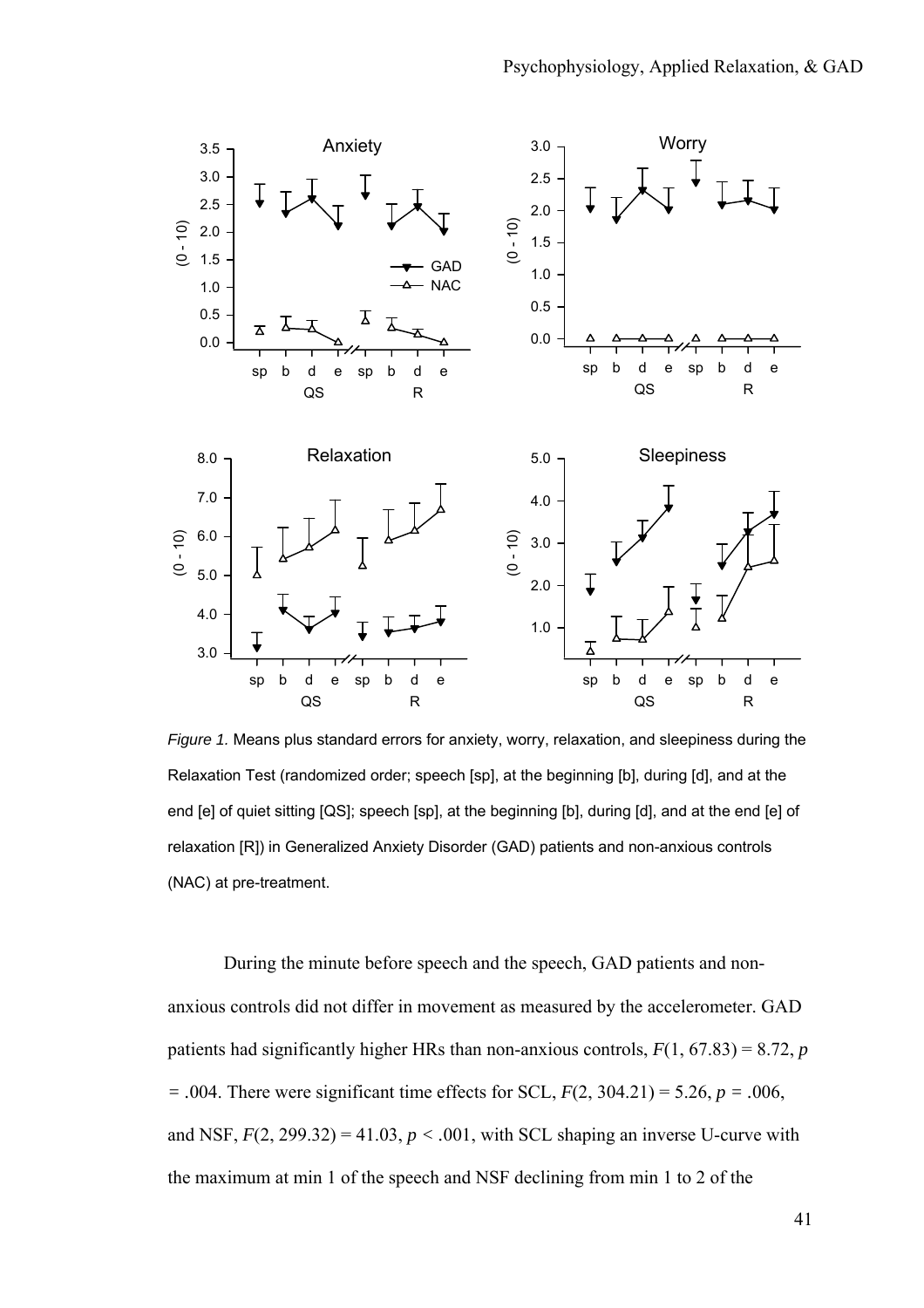speech. The results of the corresponding mixed-effects models and the numbers, means, and standard deviations are presented in the appendix.



*Figure 2.* Means plus standard errors for the left and right gastrocnemius EMG, heart rate (HR), and skin conductance level (SCL) during the Relaxation Test (randomized order; 1 min before speech [b], 2 min speech [s], 5 min quiet sitting [QS]; 1 min before speech [b], 2 min speech [s], 5 min relaxation [R]) in Generalized Anxiety Disorder (GAD) patients and nonanxious controls (NAC) at pre-treatment.

The groups did not differ in movement during QS and R segments. There were no significant group differences in muscle tension, although there were trends towards higher gastrocnemius activation (left:  $p = .05$ ; right:  $p = .05$ ) in the GAD patients (see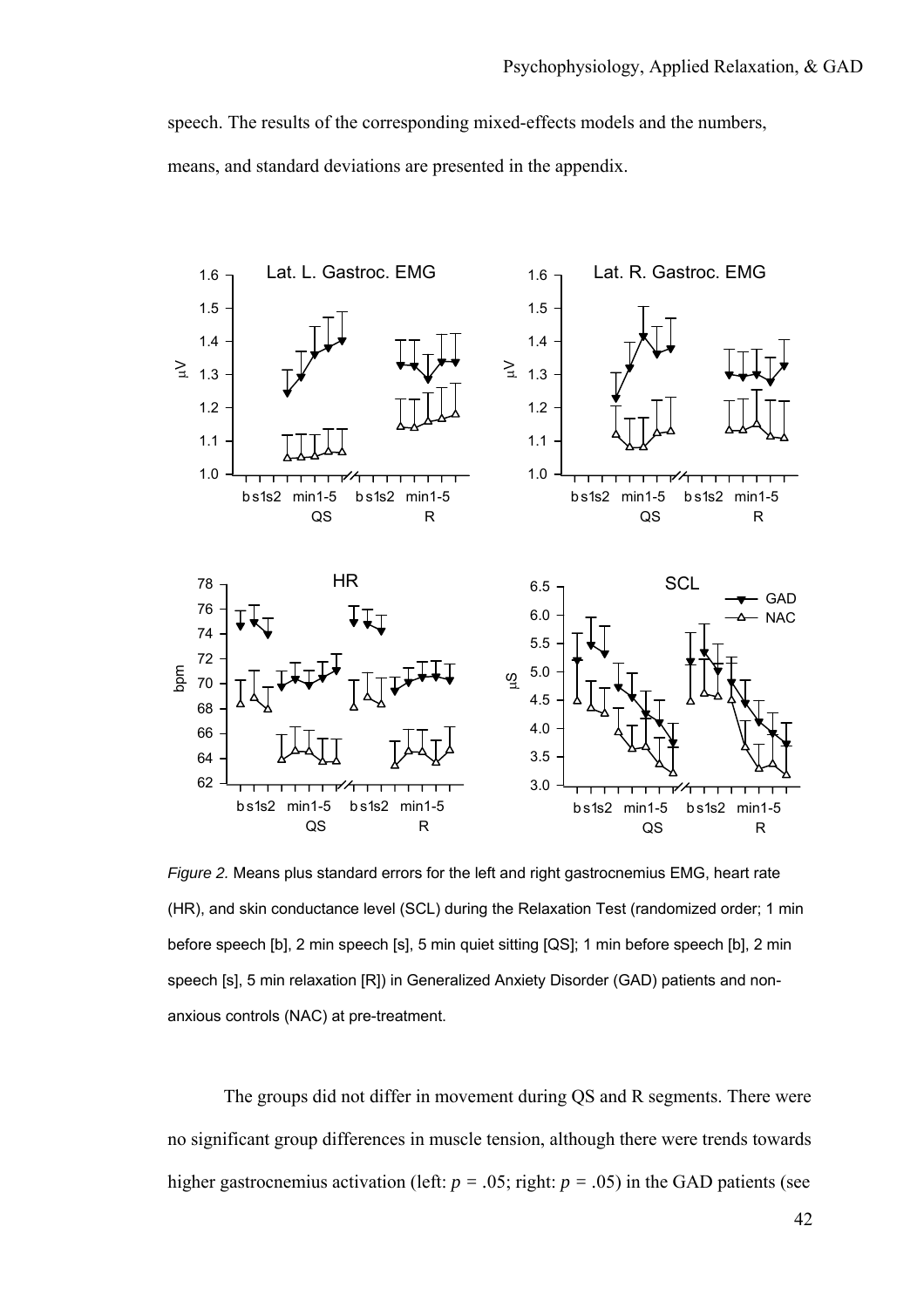Figure 2). There were significant time effects for the forearm flexor muscles indicating deactivation over time (left: *F*[4, 573.65] = 3.91; *p = .*004, right: *F*[4,  $562.57$ ] = 2.69,  $p = .03$ ). Frontalis muscle tension, however, increased over time,  $F(4)$ , 554.19) = 3.92,  $p = .004$ . Forehead muscle tension was higher during QS than R,  $F(1)$ ,  $602.27$ ) = 5.98,  $p = .01$ . Non-anxious controls had significantly lower HRs than GAD patients,  $F(1, 67.13) = 10.22$ ,  $p = .002$  (see Figure 2). These group differences were not reflected in  $RSA_{TF}$ . (For  $RSA_{TF}$ , there were no differences in coherence between groups, and only  $4\%$  of  $RSA_{TF}$  values had to be excluded because of coherence below 0.5.) End-tidal pCO<sub>2</sub> increased over time,  $F(4, 574.17) = 7.43$ ,  $p < .001$ , and successfully distinguished GAD patients from non-anxious controls,  $F(1, 84.25) =$ 10.05,  $p = .002$ , in that GAD patients had lower end-tidal  $pCO<sub>2</sub>$  concentrations (see Figure 3). RR and TV (see Figure 3) may explain the  $CO<sub>2</sub>$  finding: During QS, GAD patients had higher RRs than non-anxious controls, while TVs were similar. During R, GAD patients lowered their breathing rates to that of non-anxious controls but compensated this with increased respiratory depth. GAD patients had lower RRI than non-anxious controls,  $F(1, 94.32) = 7.50$ ,  $p = .007$ , and RRI was lower in the R than the QS condition,  $F(1, 285.19) = 7.55$ ,  $p = .006$ . The Group x Time x Condition interaction for RRI was the result of RRI decreasing in GAD patients but not nonanxious controls during the R condition,  $F(4, 510.90) = 3.85$ ,  $p = .004$  (see Figure 3). Overall, TVI decreased over time,  $F(4, 478.28) = 4.39$ ,  $p = .002$ , while RR increased,  $F(4, 565.55) = 3.40, p = .009$ . SCLs and NSFs decreased over time (SCL: *F*[4, 546.60] = 30.85,  $p < .001$ ; NSF:  $F[4, 441.80] = 41.52$ ,  $p < .001$ ), and SCLs were consistently but not significantly lower in non-anxious controls than GAD patients (see Figure 2). There were more NSFs during QS than during R,  $F(1, 211.57) = 7.30$ ,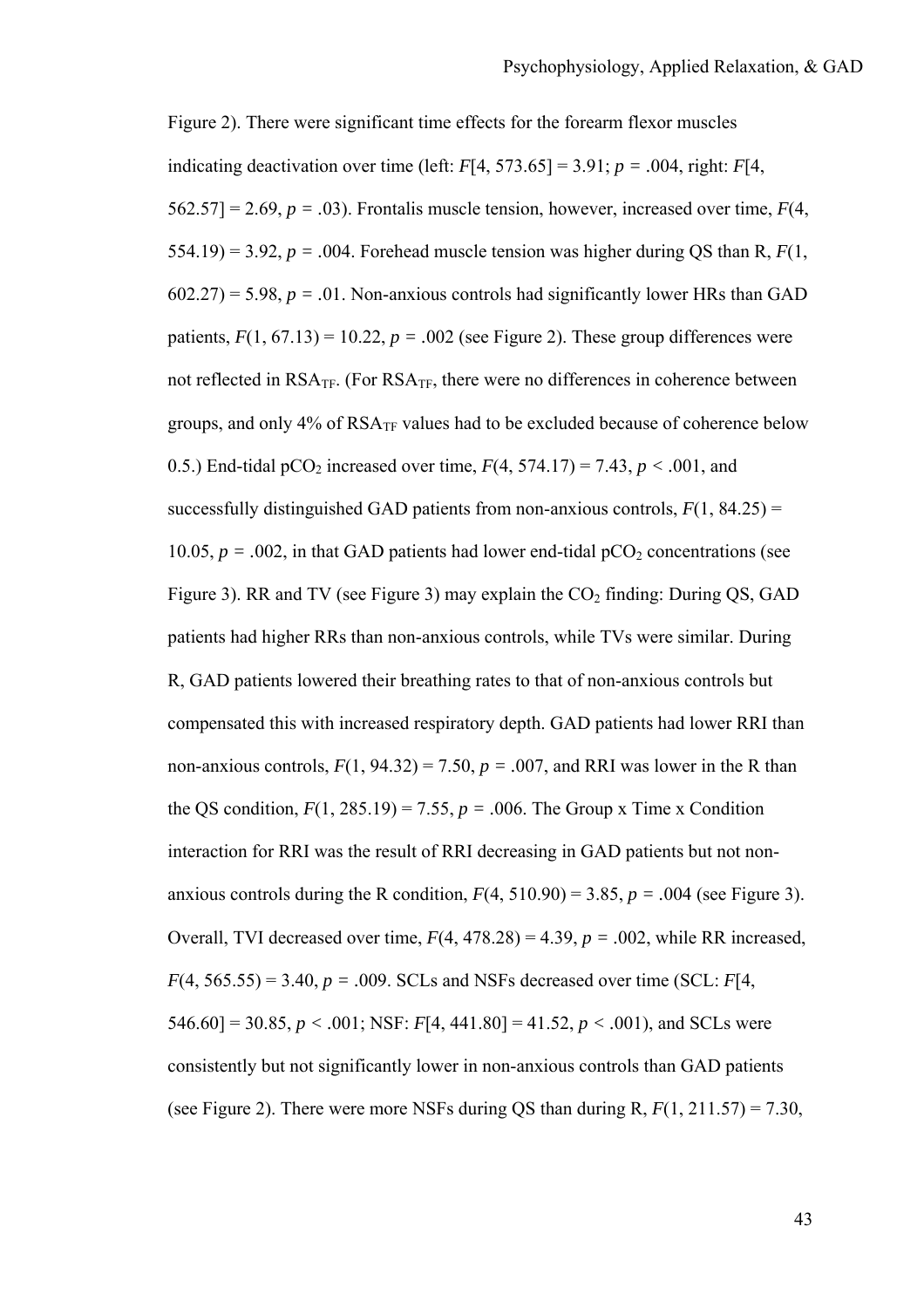$p = .007$ . The results of the corresponding mixed-effects models and the numbers, means, and standard deviations are presented in the appendix.



*Figure 3.* Means plus standard errors for end-tidal pCO2, respiratory rate (RR), tidal volume (TV), and respiratory rate instability (RRI) during the Relaxation Test (randomized order; 1 min before speech [b], 2 min speech [s], 5 min quiet sitting [QS]; 1 min before speech [b], 2 min speech [s], 5 min relaxation [R]) in Generalized Anxiety Disorder (GAD) patients and nonanxious controls (NAC) at pre-treatment.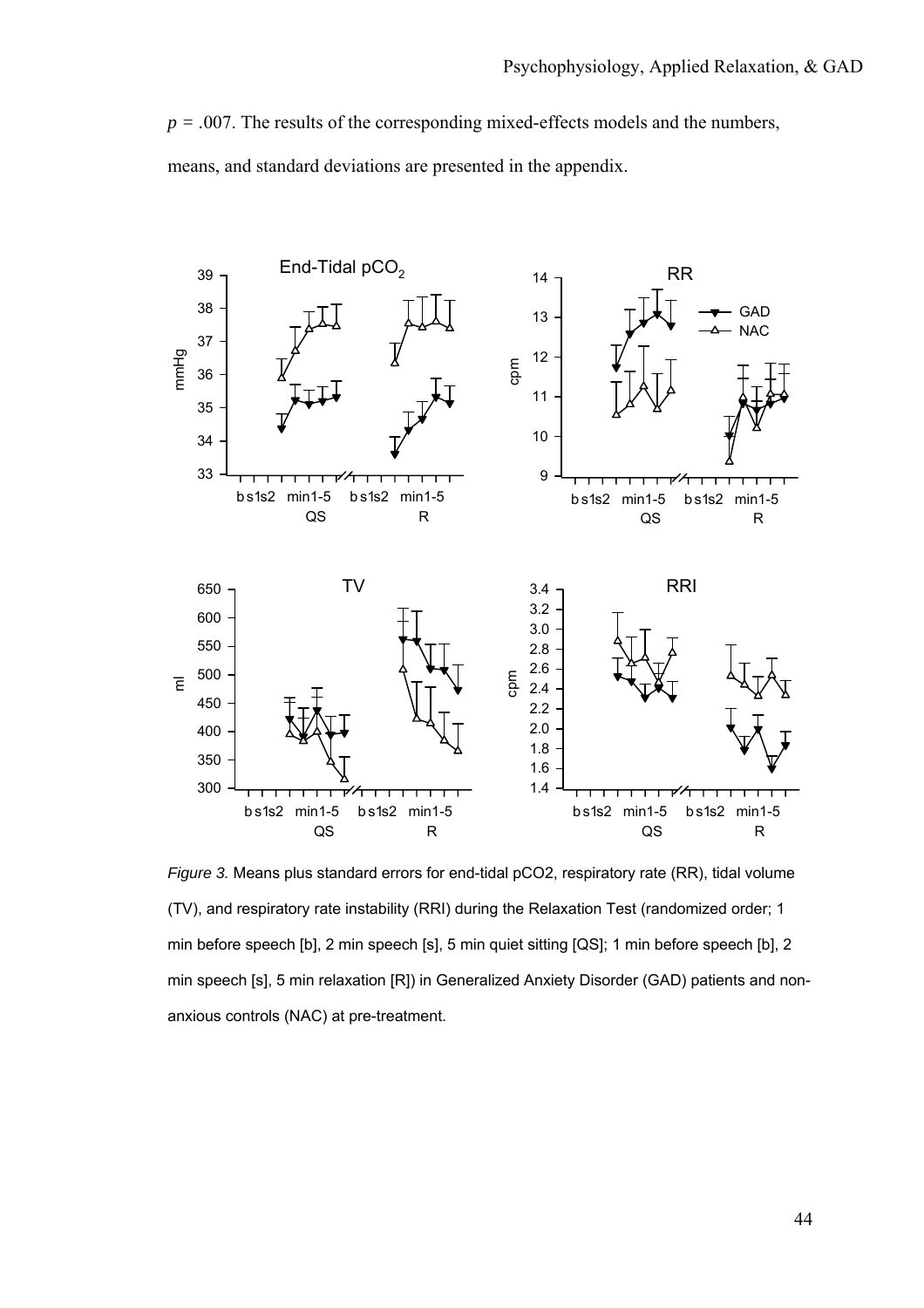### *Pre-Treatment Differences Between AR and WLC Participants*

At baseline, the AR and WLC groups did not differ on any of the clinical outcome variables. During the pre-treatment Relaxation Test, the WLC group scored higher on anxiety than the AR group during the beginning of QS and R, while the scores were similar at the end of QS and R,  $F(2, 213.32) = 3.37$ ,  $p = .04$ . The group and Group x Time effects for worry (Group:  $F[1, 51.81] = 5.81$ ,  $p = .02$ ; Group x Time:  $F[2, 212.75] = 3.60$ ,  $p = .03$ ) during QS and R were explained by higher levels of worry in the WLC than AR group. Worry ratings rose and fell in the WLC group from the beginning to the end of QS and R, while the scores remained constant in the AR group. For the physiological measures, there was a Group x Condition interaction for accelerometry during QS and R,  $F(1, 294.82) = 7.10$ ,  $p = .008$ , with AR participants exhibiting more movement during QS than R, and vice versa in the WLC group. The results of the mixed-effects models and the numbers, means, and standard deviations are presented in the appendix.

# *Pre-Treatment Differences Between GAD Completers and Dropouts*

There were no differences between GAD completers and dropouts in the clinical outcome measures at baseline, nor did the groups differ on any psychophysiological measure during the pre-treatment Relaxation Test or, when applicable, on any therapeutic relationship measure during the first treatment session.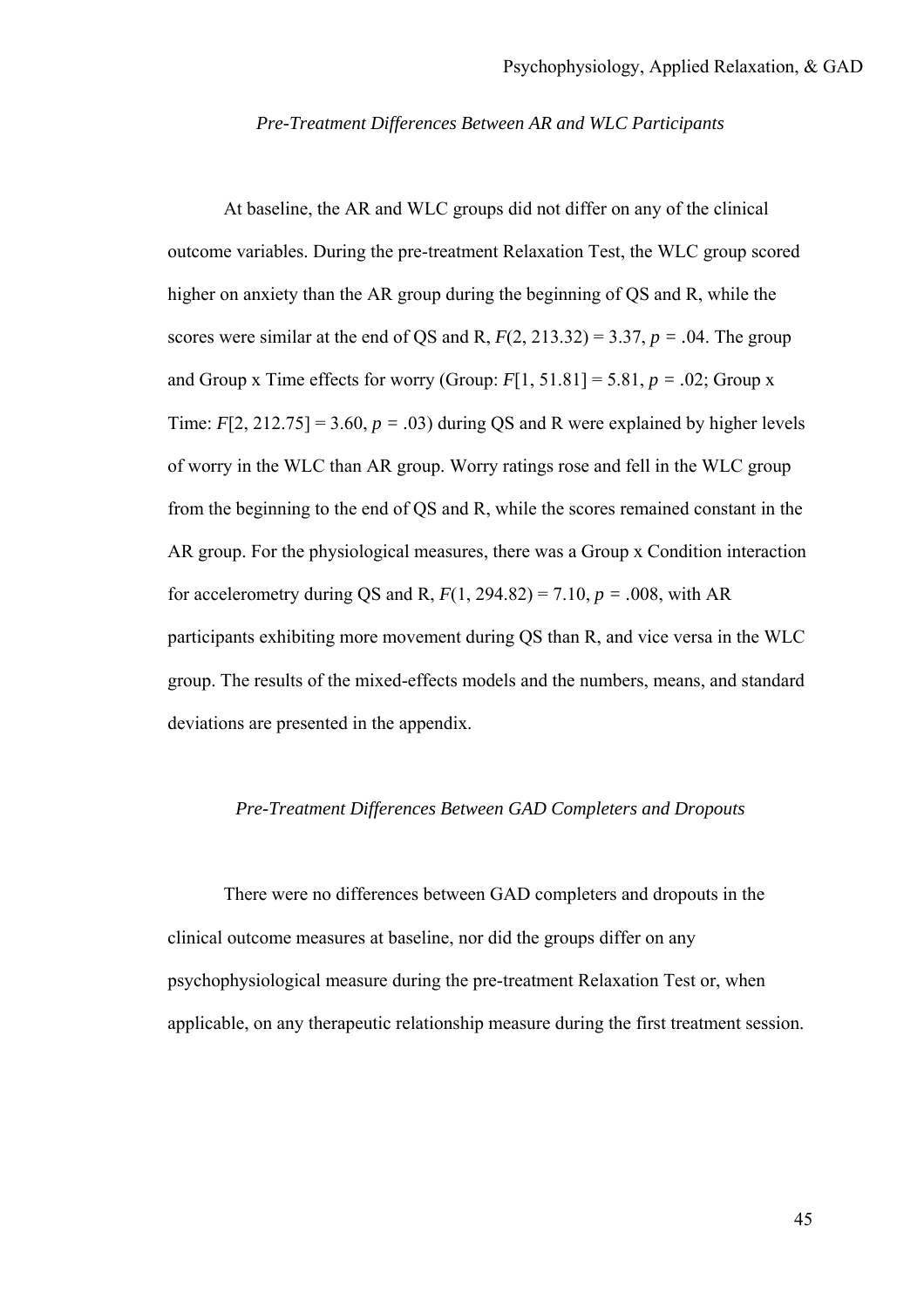### *Correlational Analyses at Pre-Treatment*

Bivariate correlations of the items of the CMQ-s (anxiety, worry, and relaxation) and the centered intercepts of the same items during the Relaxation Test with the centered intercepts of the physiological data during the Relaxation Test were computed for the QS and R segments, and are presented in the appendix. For the centered intercepts of the electromyographic measures, 1 and 2 out of 36 possible correlations were significant during R and QS, respectively. The two significant associations during QS indicated that less muscle tension was associated with more anxiety and worry. Out of 54 correlations, 2 and 2 centered intercepts of secondary physiological measures were associated with centered intercepts of the psychometric measures during the R and QS segments, respectively.

Very tolerant criteria were used to adjust for multiple testing. None of the correlations would have been significant if the alpha levels were corrected with traditional conservative (e.g., Bonferroni, 1936) or liberal (e.g., Hochberg, 1988) techniques. The probability for finding at least one significant correlation by chance in each table was  $1 - (1 - .05)^{36} = 84\%$  for the primary and  $1 - (1 - .01)^{54} = 42\%$  for the secondary physiological measures (see Shaffer, 1995, for critical comments on this formula). The high likelihood of Type I error and the fact that some of the relationships found were not in the expected direction suggest that the significant correlations were due to chance.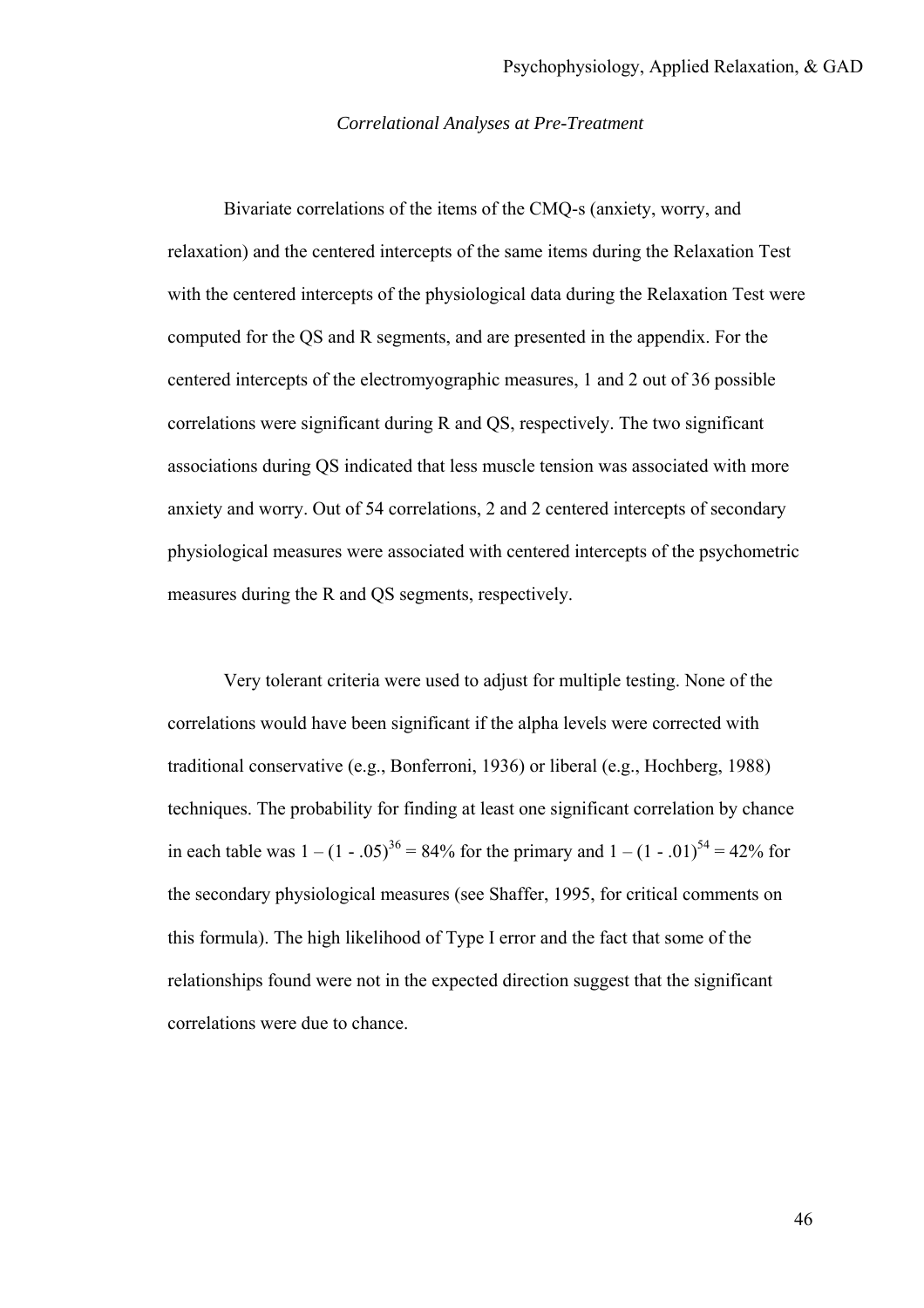#### *Post-Treatment Improvement*

For the completer analysis, the Group x Progress mixed-effects models on the primary and secondary outcome measures indicated significant progress effects for all primary and three of the five secondary outcome measures, all with change in the direction of improvement. For the primary outcome measures, significant Group x Progress interactions for self-ratings of anxiety,  $F(4, 139.56) = 2.99$ ,  $p = .02$ , worry,  $F(4, 137.03) = 2.58$ ,  $p = .04$ , and perceived stress,  $F(4, 137.87) = 4.59$ ,  $p = .002$ , indicated that the AR group improved significantly more than the WLC group. Selfratings of relaxation and scores of the BAI and PSWQ moved in the same direction, but were statistically nonsignificant. ESs for the primary outcome measures of the AR versus WLC comparison of the pre-treatment/post-treatment differences scores ranged from 0.25 to 1.13.

The pattern of more improvement over time in the AR than in the WLC group applied to all secondary outcome measures with the exception of depression. Scores on the BDI were lower at post-treatment than at the initial interview in both groups, but did not differ between them. There was a Group x Progress interaction for adverse reactions to relaxation,  $F(1, 31.73) = 7.67$ ,  $p = .009$ , in that these reactions decreased more with treatment progress in the AR group than in the WLC group. The differential decrease in reasons for worrying approached significance,  $F(1, 29.89) =$ 6.74,  $p = .01$ . ESs for the secondary outcome measures of the AR versus WLC comparison of the pre-treatment/post-treatment differences scores ranged from 0.03 to 0.95.

47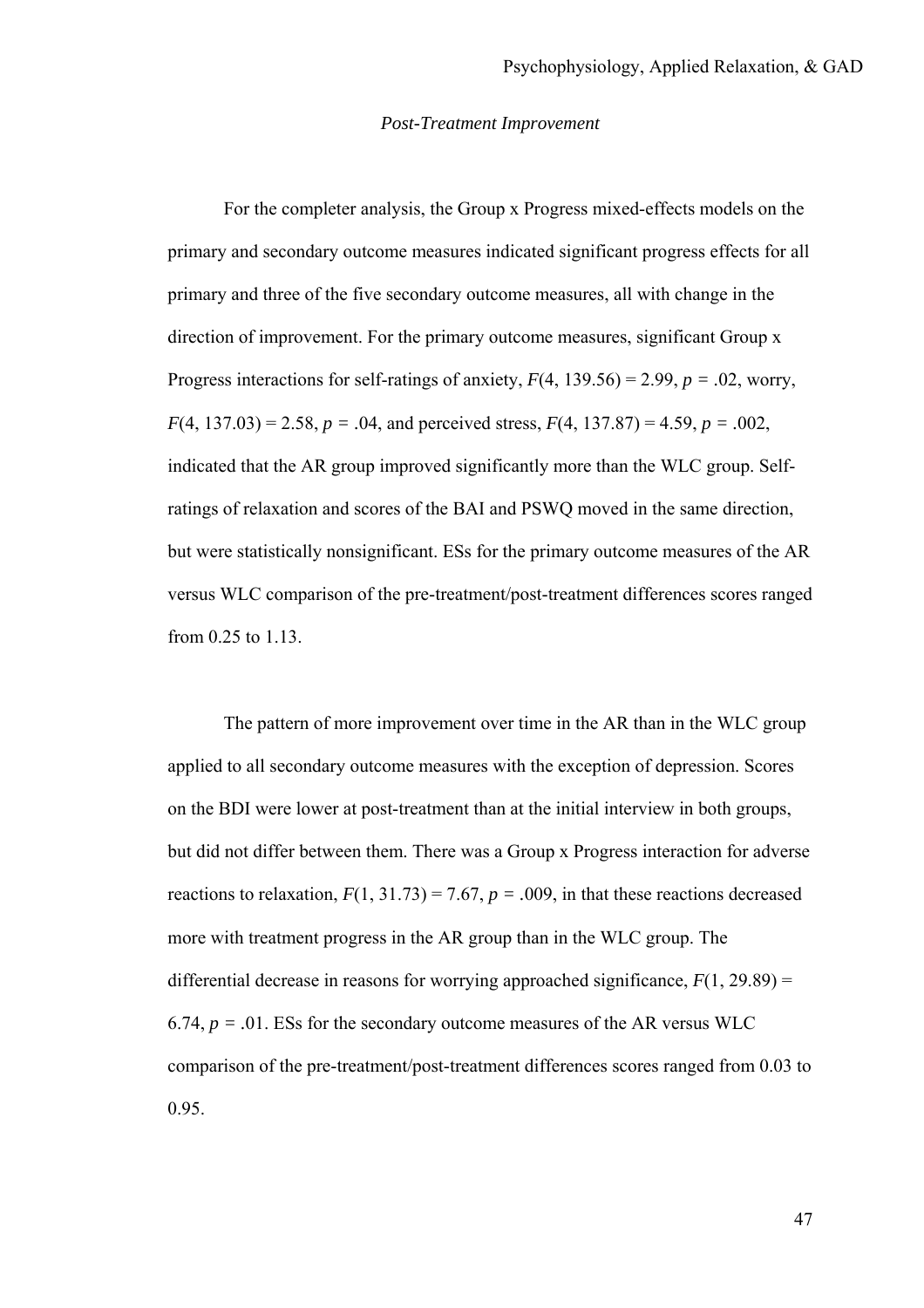Fifty-three percent of AR patients compared to 7% of WLC participants met criteria for clinically significant improvement at post-treatment. The intention-to-treat analysis had fewer significant results because values of dropouts were carried forward. Only 36% of AR patients compared to 5% of WLC patients were considered clinically improved after treatment. There were time effects for five of the six primary and three of the five secondary outcome measures, but only perceived stress declined more over time in AR than WLC patients,  $F(1, 171.46) = 4.05$ ,  $p = .004$ . ESs for primary measures ranged from 0.24 to 0.67, for secondary measures from -0.06 to 0.67. Figure 4 displays self-ratings of anxiety and worry (CMQ-s) for the AR, WLC, and NAC groups from pre-treatment to follow-up. The results of the corresponding mixed-effects models for treatment improvement, effect sizes, and the numbers, means, and standard deviations are presented in the appendix.



*Figure 4.* Means plus standard errors for anxiety and worry before (Pre), during, and after (Post) treatment, and at follow-up (FU) in the Applied Relaxation (AR), waiting list control (WLC), and non-anxious control (NAC) groups.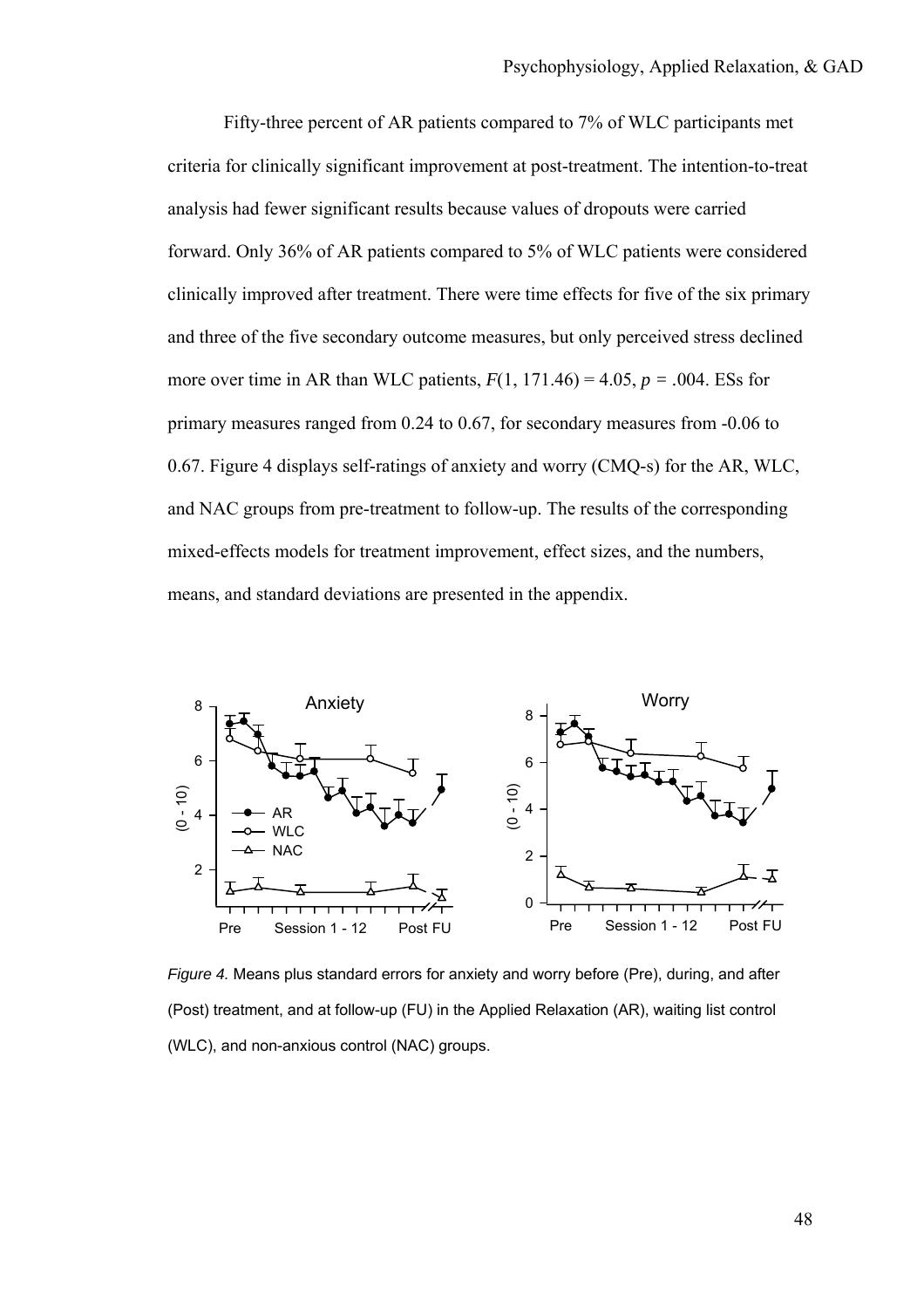### *Treatment Expectancy and Therapeutic Relationship Measures*

 Expectancy and credibility measures at the end of the first session indicated that AR patients had moderately high treatment expectancy  $(M = 67.00, SD = 23.50,$ on a scale from 0 to 100), found the treatment logical ( $M = 7.24$ ,  $SD = 1.56$ , on a scale from 0 to 9), but were less confident that the treatment would alleviate their symptoms ( $M = 5.64$ ,  $SD = 1.82$ , on a scale from 0 to 9) or help with other problems such as panic attacks ( $M = 5.83$ ,  $SD = 2.01$ , on a scale from 0 to 9). The participants were moderately confident in recommending the treatment to friends with similar problems ( $M = 6.42$ ,  $SD = 1.50$ , on a scale from 0 to 9).

One-way repeated-measures mixed-effects model analyses on each of the eight factors of the RI (ratings on *regard*, *empathy*, *unconditionality*, and *congruence* by clients and therapists) administered at the end of Session 1, 4, 8, and 12 indicated significant progress effects on the clients' perception of the therapists' *empathy*, *F*(3, 60.74) = 3.05, *p* = .04, and *congruence*, *F*(3, 59.26) = 2.92, *p* = .04, and the therapists' ratings of their *empathy* towards the client,  $F(3, 56.04) = 4.17$ ,  $p = .01$ . In these cases (as well as in the other nonsignificant cases) the quality of the relationship increased over time. Similarly, each subscale of the WAI (ratings by clients and therapists on agreement on the *tasks* and *goals* of treatment, and on the *bonds* between client and therapist) increased with progress in treatment, although the same type of analysis yielded significant results only for the therapists' ratings on the *bonds* with the clients,  $F(3, 55.41) = 8.78, p < .001$ .

49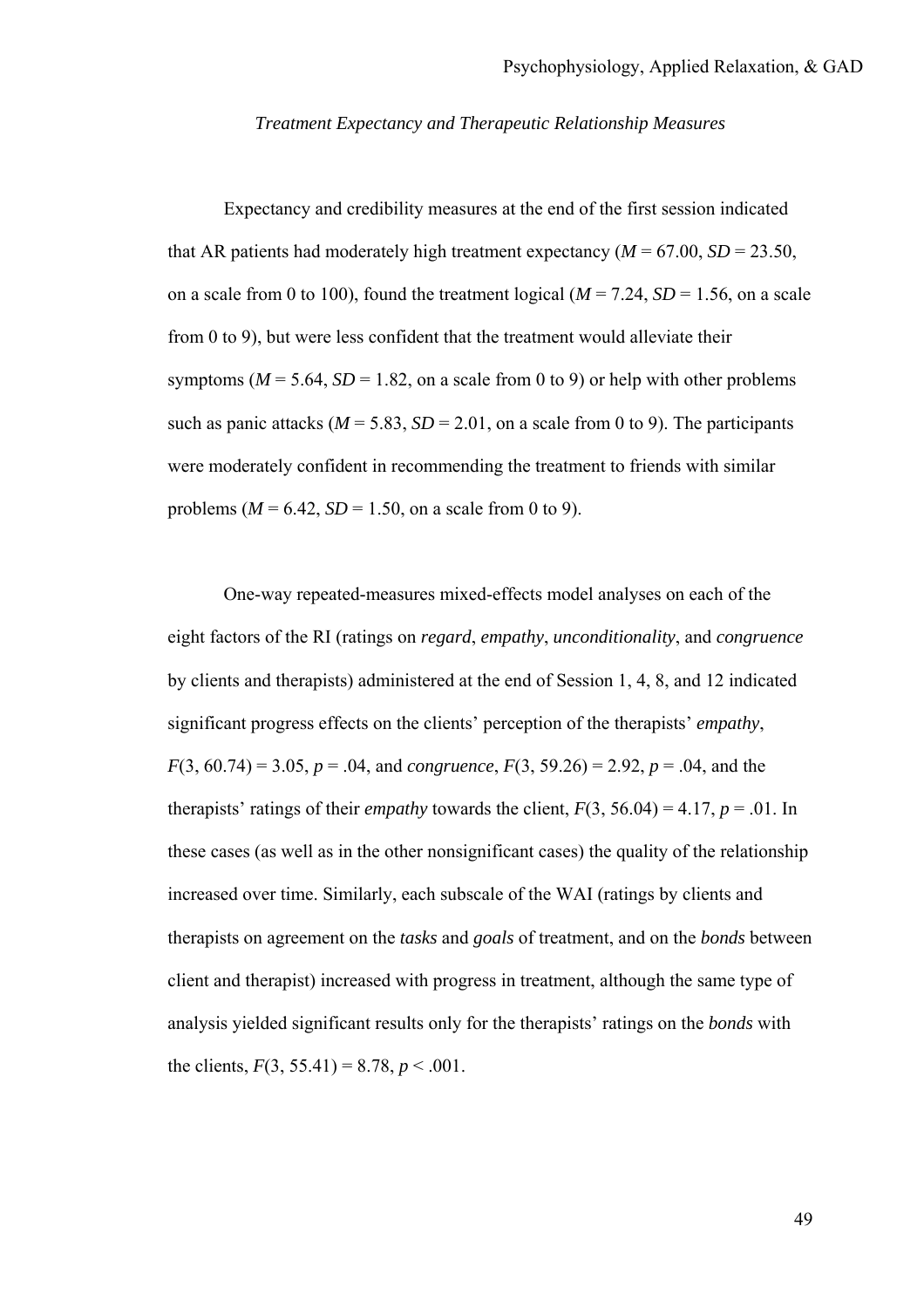The intention-to-treat analyses yielded the same pattern, with all patient and therapist ratings in the RI and WAI increasing over time. There were only two significant time effects: In the RI, the clients' perception of *unconditionality* of the therapist increased over time,  $F(3, 75.13) = 2.89$ ,  $p = .04$ , and in the WAI the therapists reported stronger *bonds* with patients with progress in treatment,  $F(3, 76.06) = 6.38, p < .001$ .

In the completer and intention-to-treat analyses, the therapists' *congruence*, *empathy*, *level of regard*, and *unconditionality* was consistently rated higher by the therapists than the clients, suggesting that the therapists saw their relationship with the clients as more positive than the clients did. No such differences were evident for the WAI. The results of the mixed-effects models and the numbers, means, and standard deviations are presented in the appendix.

# *Psychophysiological Change With Treatment in the Relaxation Tests*

The completer analysis of the psychometric data of the speech segments of the five Relaxation Tests from pre-treatment to post-treatment did not reveal any significant effects for progress but one significant Group x Progress interaction, with relaxation during speech increasing with progress in the study in the AR group. Ratings of the WLC group did not change from the first to the fourth Relaxation Test, and then declined,  $F(4, 294.90) = 2.64$ ,  $p = .03$ . In addition, participants were less likely to worry during the speech if it was followed by QS than if it was followed by R,  $F(1, 331.72) = 6.29, p = .01$ .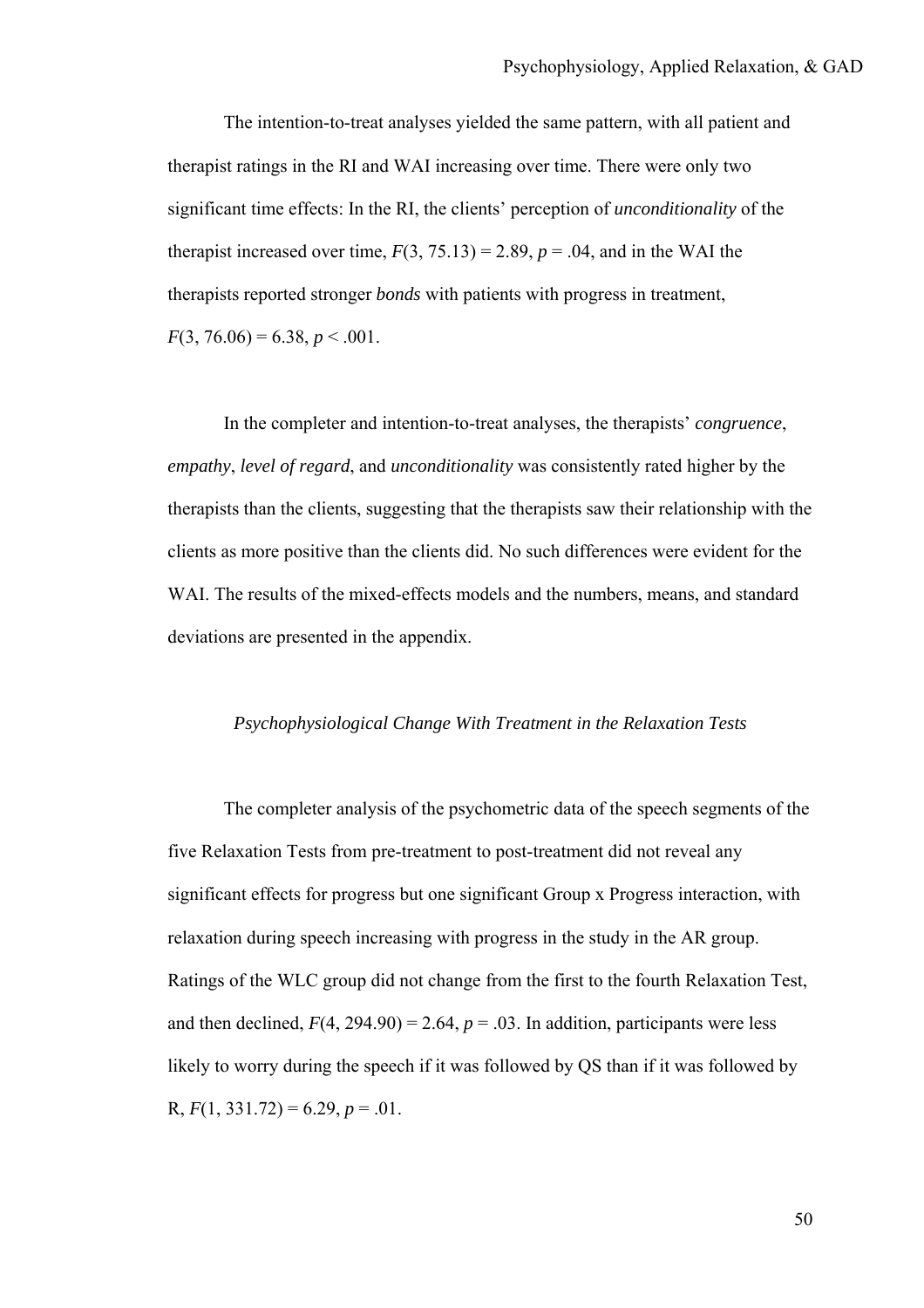The R and QS segments of the Relaxation Tests showed significant time effects for six of eight outcome measures, indicating that towards the end of each laboratory assessment participants felt less anxious,  $F(2, 946.92) = 4.04$ ,  $p = .02$ , and worried,  $F(2, 1030.56) = 3.37$ ,  $p = .03$ , more relaxed,  $F(2, 956.18) = 15.31$ ,  $p < .001$ , and pleasant,  $F(2, 1026.47) = 5.84$ ,  $p = .003$ , but also more bored,  $F(2, 1012.31) =$ 20.36,  $p < .001$ , and sleepy,  $F(2, 998.25) = 76.33$ ,  $p < .001$ , than at the beginning. Participants in the WLC group were generally sleepier than their AR counterparts,  $F(1, 88.20) = 17.26$ ,  $p < .001$ . A Group x Time interaction indicated that sleepiness in the WLC group increased faster than in the AR participants,  $F(2, 998.25) = 5.95$ ,  $p =$ .003. Generally, participants rated themselves as more anxious, *F*(1, 1100.25) = 4.43,  $p = .04$ , and bored,  $F(1, 1051.62) = 12.80$ ,  $p < .001$ , during the QS than the R condition. Only one of the psychometric measures that were rated repeatedly during the Relaxation Tests indicated that AR participants progressed differently than the WLC group with therapy: There was a significant Group x Progress interaction for the self-rating of relaxation,  $F(4, 302.96) = 2.95$ ,  $p = .02$ , with AR participants rating themselves more relaxed as treatment progressed, while, similar to the speech segment, ratings of the WL group did not change from the first to the fourth Relaxation Test, and then declined. Figure 5 depicts the self-ratings of anxiety, relaxation, and worry from the CMQ-l during the Relaxation Tests from pre-treatment to follow-up.

The intention-to-treat analyses had similar, yet fewer significant results. The results of the mixed-effects models and the numbers, means, and standard deviations are presented in the appendix.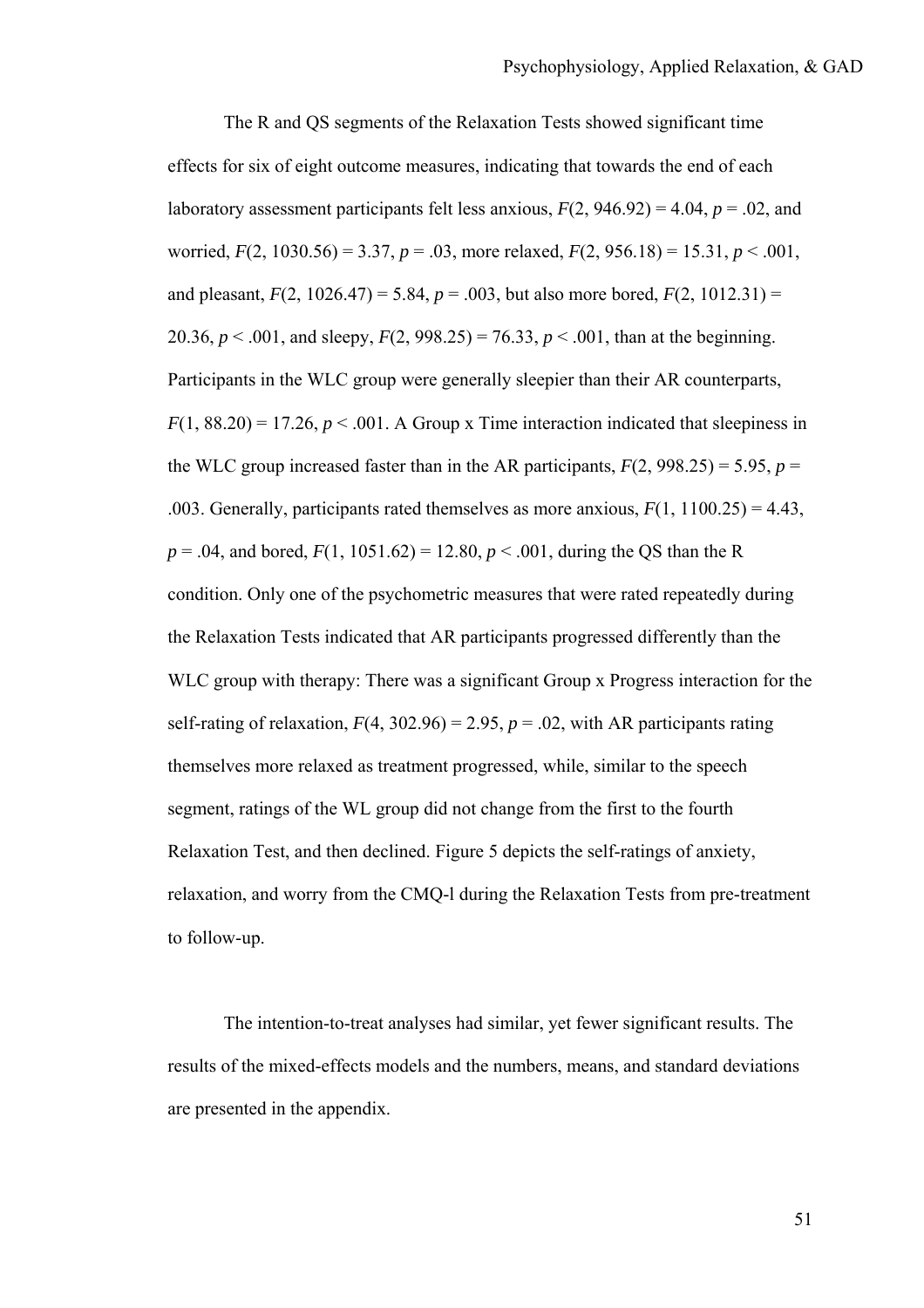

waiting list control (WLC), and non-anxious control (NAC) groups.

The mixed-effects analyses of the speech segments of the physiological data indicated that movement during speech decreased over time,  $F(2, 1054.97) = 7.37$ ,  $p <$ .001, and progress,  $F(4, 325.95) = 3.60$ ,  $p = .007$ , in both groups during the five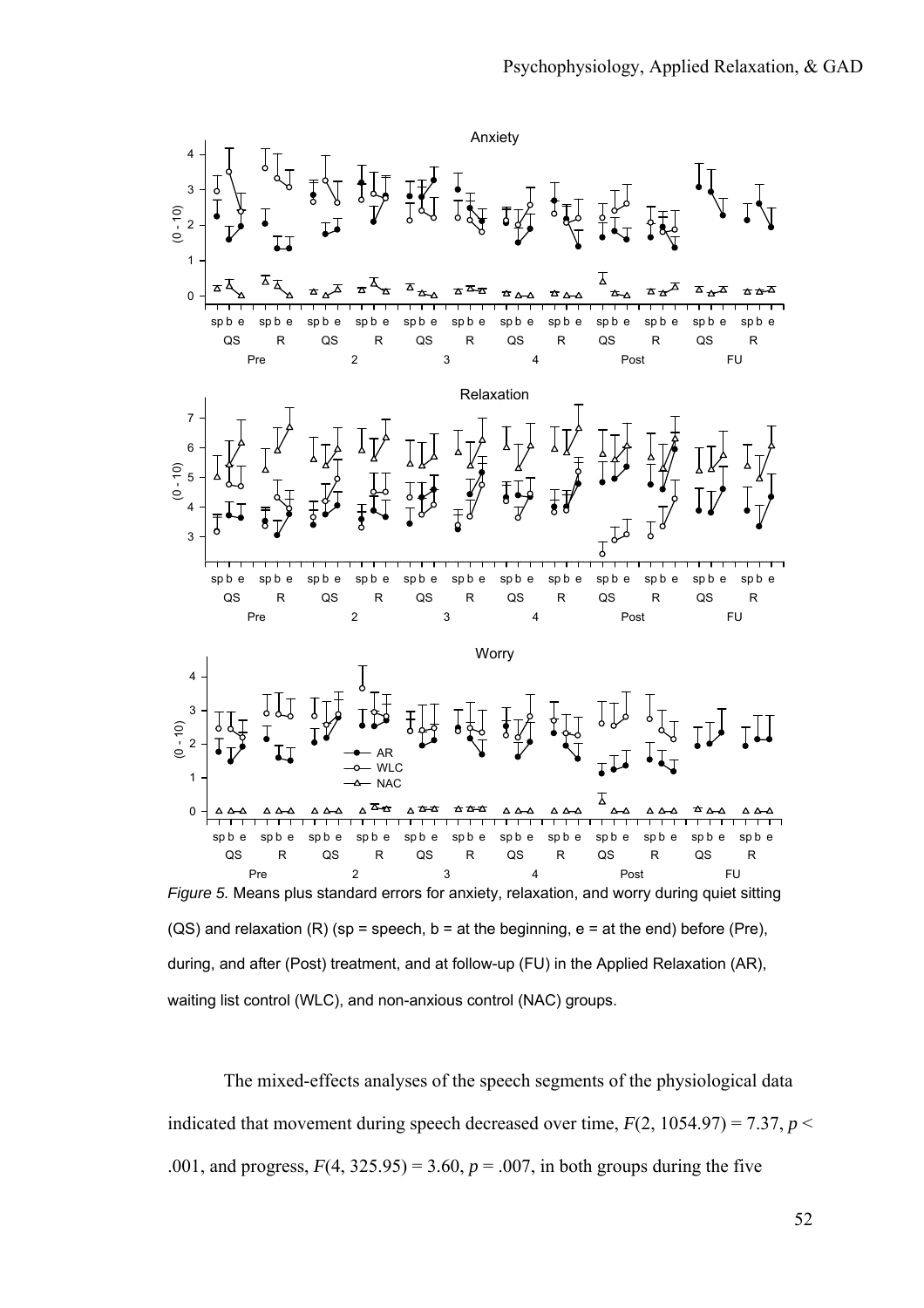Relaxation Tests. There were time effects for the electrodermal measures during the speech section with SCLs forming an inverted U with the highest values during the first minute of the speech,  $F(2, 889.08) = 5.69$ ,  $p = .003$ , and NSFs decreasing over time,  $F(2, 815.74) = 29.84$ ,  $p < .001$ . Values of the electrodermal measures during speech changed with progress in treatment. SCLs declined from pre-treatment to posttreatment,  $F(4, 469.24) = 4.60$ ,  $p = .001$ . A Time x Progress interaction term for NSF indicated that the differences in fluctuations between minutes within a Relaxation Test got smaller as the numbers of NSFs across sessions dropped,  $F(8, 908.62) =$ 3.17, *p* = .001. Besides that, NSFs were higher during QS than during R, *F*(1,  $1026.79$  = 7.28,  $p = 0.007$ , and were generally higher in WLC than AR participants during min 1 but ended at similar levels by min 3,  $F(2, 815.74) = 5.21$ ,  $p = .006$ .

Movement during the QS and R segments in the five Relaxation Tests was not generally different between AR and WLC, but a significant Group x Condition x Progress was largely caused by more movement of the AR group in the QS than the R condition during the first two Relaxation Tests, while the WLC group had higher accelerometry values during the R than the QS conditions of the same tests, *F*(4,  $893.51$ ) = 4.02,  $p = 0.003$ . Furthermore, the WLC group showed more movement during the third laboratory assessment in the QS than the R condition.

There were time effects for five of the six electromyographic measures, but with inconsistent trends. Activity of the left and right gastrocnemius (left: *F*[4, 1719.04] = 5.22,  $p < .001$ ; right:  $F[4, 1696.45] = 2.98$ ,  $p = .02$ ) and the nondominant lateral frontalis muscles,  $F(4, 1529.64) = 19.85$ ,  $p < .001$ , increased over time, while the left and right forearm flexors indicated relaxation (left,  $F[4, 1701.89] = 16.02$ ,  $p \le$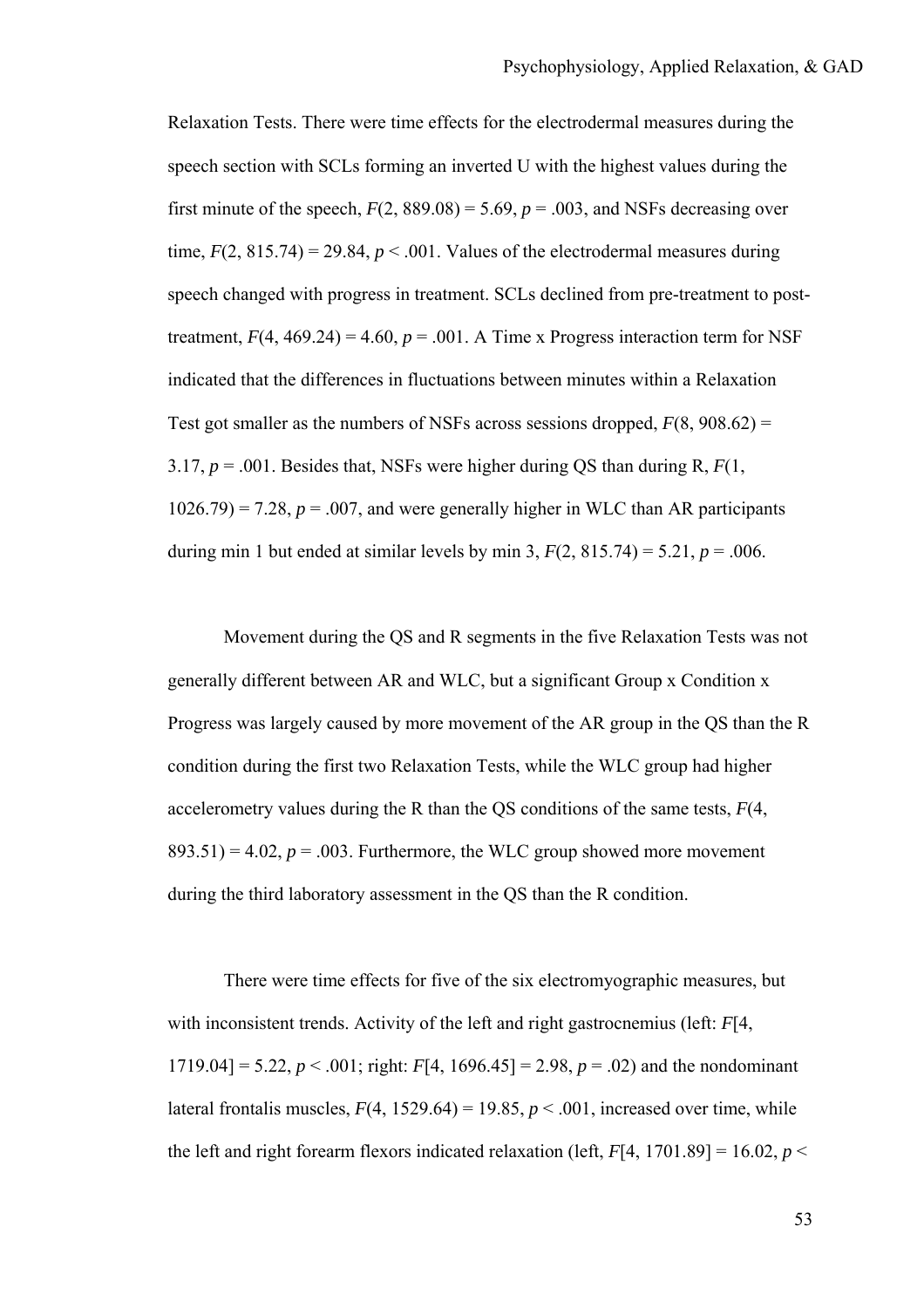.001; right:  $F[4, 1671.15] = 12.71$ ,  $p < .001$ ). More consistent, four of the six EMG measures had higher values during QS than R (right gastrocnemius EMG: *F*[1, 1305.72] = 4.18, *p* = .04; left forearm EMG: *F*[1, 1413.19] = 29.11, *p* < .001; right forearm EMG: *F*[1, 1575.96] = 17.09, *p* < .001; frontalis EMG: *F*[1, 1169.82] = 41.21,  $p < .001$ ). Frontalis EMG levels dropped with progress in the study, but not more in the AR than the WLC group,  $F(4, 344.23) = 3.26$ ,  $p = .01$ . In contrast, the left gastrocnemius EMG exhibited a reduction in muscle activity in the AR group with Progress, while electromyographic recordings were constant in the waiting group,  $F(4, 386.40) = 2.78$ ,  $p = .03$  (see Figure 6). There was a Group x Condition effect for the left forearm EMG, with the AR group exhibiting higher muscle tension than the WLC group during QS, while the groups did not differ in the R condition, *F*(1,  $1413.19$ ) = 5.78,  $p = .02$ .



*Figure 6.* Means plus standard errors for the lateralis left gastrocnemius EMG during quiet sitting (QS) and relaxation  $(R)$  (sp = speech min 1, 1 = min 1, 5 = min 5) before (Pre), during, and after (Post) treatment, and at follow-up (FU) in the Applied Relaxation (AR), waiting list control (WLC), and non-anxious control (NAC) groups.

Of the cardiovascular measures, HR increased over time, *F*(4, 1334.37) = 5.02,  $p < 0.001$ . There was a marginal Group x Progress interaction for  $RSA_{TF}$  (see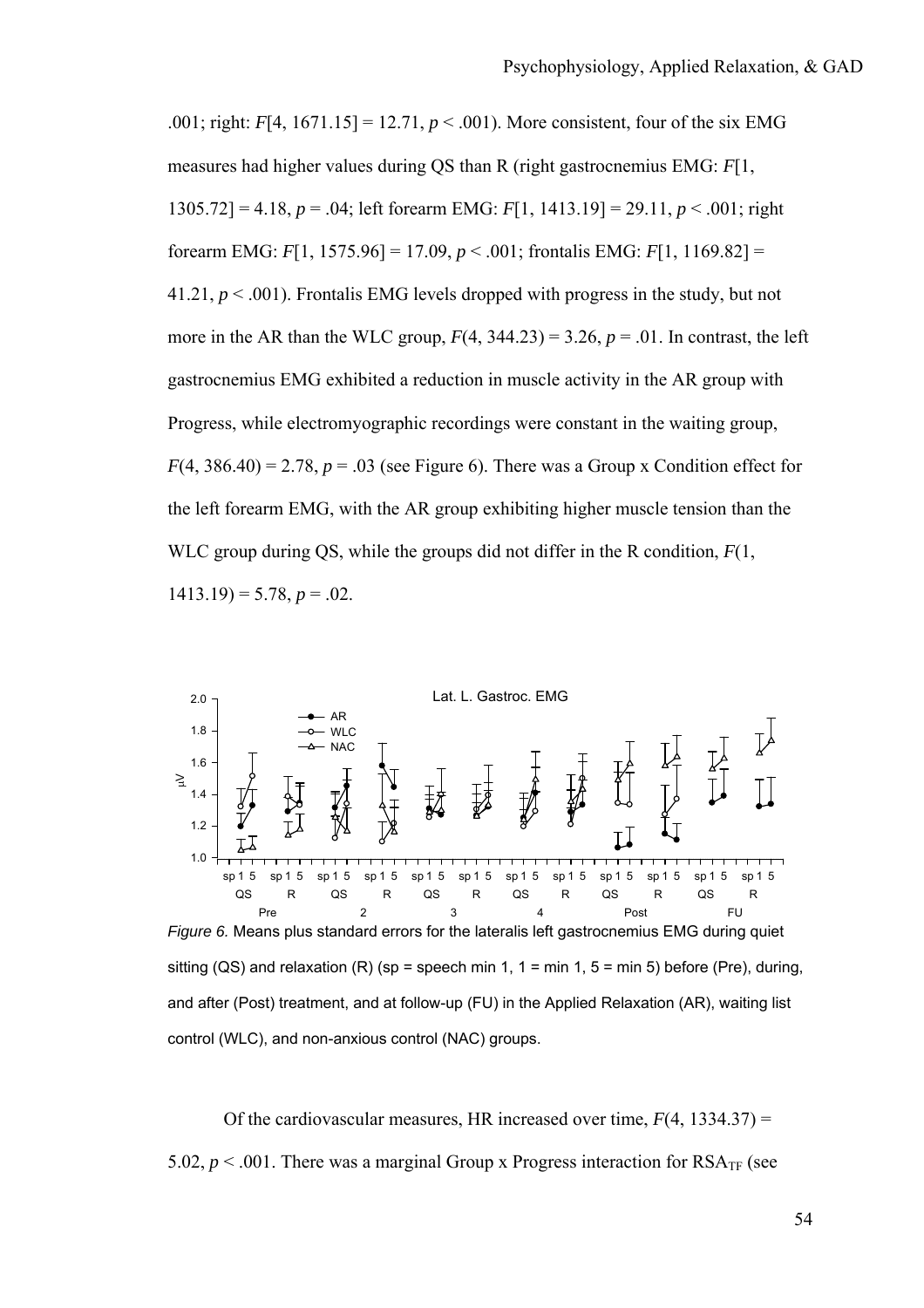Figure 7),  $F(4, 249.37) = 3.19$ ,  $p = .01$ , indicating that vagal tone during the QS and R segments increased with progress in the AR group but did not change in the WLC group. Three percent of all  $RSA_{TF}$  data had to be excluded because the coherence of the spectral data was below 0.5, and the coherence did not differ between groups. There was a time effect for coherence,  $F(4, 1273.73) = 7.04$ ,  $p < .001$ , with coherence increasing from min 1 to 5.



 $(sp = s^{\text{th}})$  = speech min 1, 1 = min 1, 5 = min 5) before (Pre), during, and after (Post) treatment, and at follow-up (FU) in the Applied Relaxation (AR), waiting list control (WLC), and non-anxious control (NAC) groups.

There were time effects for all respiratory variables: From min 1 to 5 end-tidal pCO2, *F*(4, 1703.86) = 49.70, *p* < .001, and RR, *F*(4, 1673.33) = 45.47, *p* < .001, increased while RRI,  $F(4, 1517.03) = 6.24, p < .001$ , TV,  $F(4, 1637.16) = 15.17, p < .001$ .001, and TVI,  $F(4, 1328.46) = 18.97$ ,  $p < .001$ , decreased. RR,  $F(1, 1546.83) =$ 107.65,  $p < .001$ , and RRI,  $F(1, 1421.38) = 35.26$ ,  $p < .001$ , were higher during OS than R, while TV was higher during the R condition,  $F(1, 1485.20) = 36.54$ ,  $p < .001$ . Only two measures indicated change with progress:  $CO<sub>2</sub>$  increased from pre-treatment to post-treatment,  $F(4, 331.40) = 10.08$ ,  $p < .001$ . Similarly, there was an increase in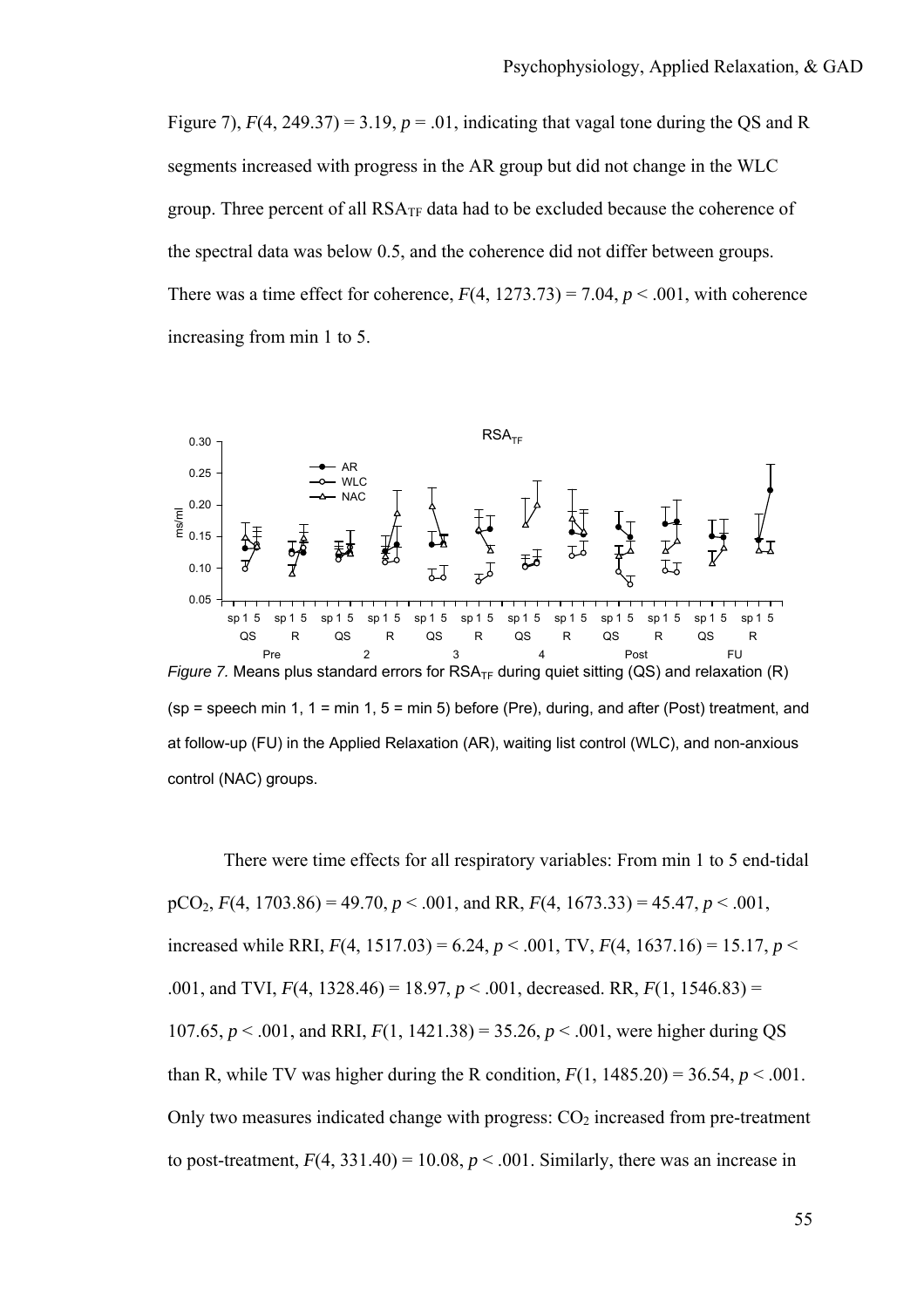RR,  $F(4, 303.49) = 4.51$ ,  $p = .001$ . The Group x Progress interaction for TV,  $F(4, 309.34) = 3.38, p = .01$ , was caused by deep breaths in the AR group during the fourth Relaxation Test. End-tidal  $pCO<sub>2</sub>$ , RR, and TV are depicted in Figure 8.



volume (TV) during quiet sitting (QS) and relaxation (R) (sp = speech min 1, 1 = min 1, 5 = min 5) before (Pre), during, and after (Post) treatment, and at follow-up (FU) in the Applied Relaxation (AR), waiting list control (WLC), and non-anxious control (NAC) groups.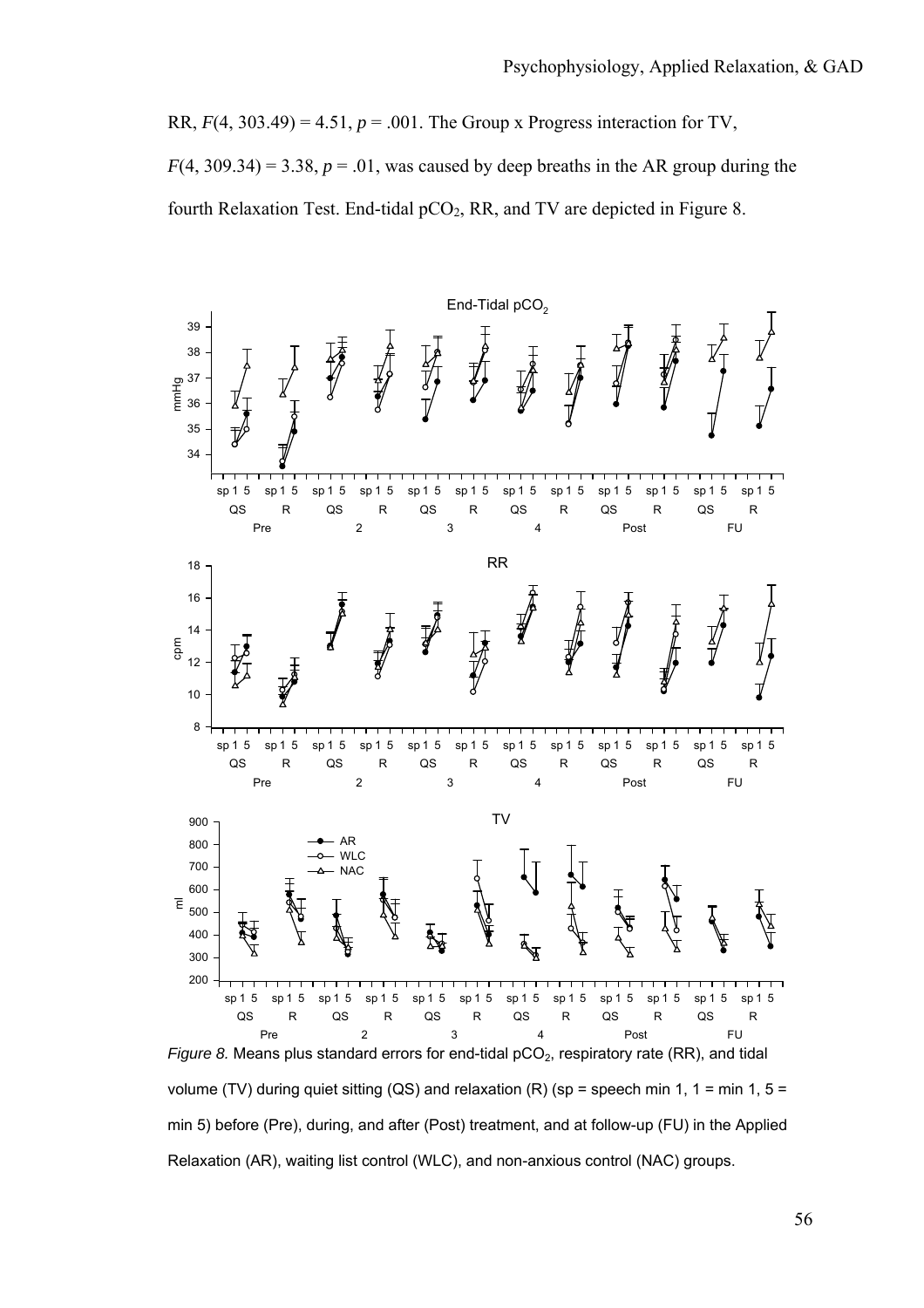Overall, the electrodermal measures indicated a decline from min 1 to 5 (SCL: *F*[4, 1301.23] = 64.18; *p* < .001; NSF: *F*[4, 1300.11] = 29.15, *p* < .001). For NSFs, this decline got smaller from assessment 1 to 5,  $F(16, 1352.05) = 2.28$ ,  $p = .003$ . There were more NSFs during QS than R,  $F(1, 1157.62) = 7.97$ ,  $p < .001$ . A Group x Progress interaction for SCL was due to the fact that SCL was lower in the AR than the WLC group at pre-treatment, while the groups did not differ at post-treatment,  $F(4, 548.10) = 4.19, p < .001$  (see Figure 9).



 $(QS)$  and relaxation  $(R)$  (sp = speech min 1, 1 = min 1, 5 = min 5) before (Pre), during, and after (Post) treatment, and at follow-up (FU) in the Applied Relaxation (AR), waiting list control (WLC), and non-anxious control (NAC) groups.

 As for the psychometric data, the intention-to-treat analysis yielded the same pattern of results as the completer analysis, but had fewer significant results due to the carrying forward of values for participants who discontinued the study. The results of the mixed-effects models and the numbers, means, and standard deviations are presented in the appendix.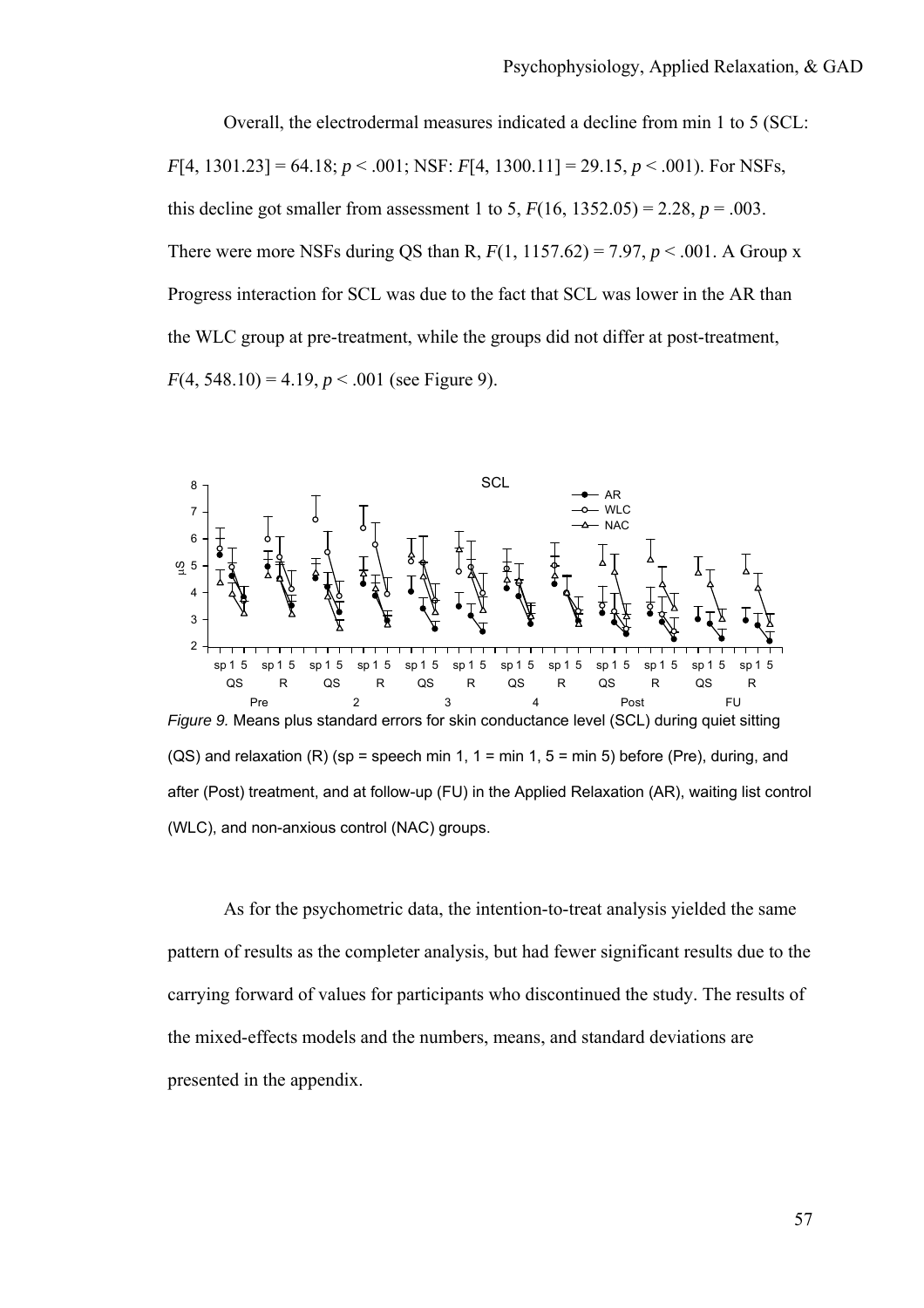#### *Follow-Up Improvement*

 Functioning at follow-up was assessed with repeated-measures mixed-effects models for the AR group on the outcome measures and the psychophysiological measures of the Relaxation Test. When there was a significant main or interaction effect term involving progress, a separate analysis with only the post-treatment and follow-up assessments was performed. The completer analyses of the outcome measures indicated significant progress effects for all primary and three of five secondary measures. The follow-up analysis showed a significant effect of progress only for the self-rating for anxiety  $F(1, 16.89) = 4.87$ ,  $p = .04$ , which was rated worse during the follow-up than the post-treatment assessment (see Figure 4). There was a trend towards ratings of worse worry during follow-up than post-treatment (see Figure 4), but the analysis was not significant (*p = .*06). Results for the intention-to-treat analysis were nearly identical. At follow-up, 29% of AR and 0% of WLC participants met criteria for clinically significant improvement in the completer analysis, and 24% and 0% in the intention-to-treat analysis.

 The completer and intention-to-treat analyses of the psychometric data of the speech segment of the Relaxation Test indicated only that the self-rating of anxiety varied with progress (see Figure 5). Anxiety during speech increased from the first to the second assessment, and then declined from the second to the fifth (post-treatment) Relaxation Test. The follow-up analysis examining post-treatment and follow-up showed a significant progress effect in the completer but not in the intention-to-treat data,  $F(1, 60.45) = 6.51$ ,  $p = .01$ . Anxiety during speech was rated higher during follow-up than during the post-treatment assessment. There were no main or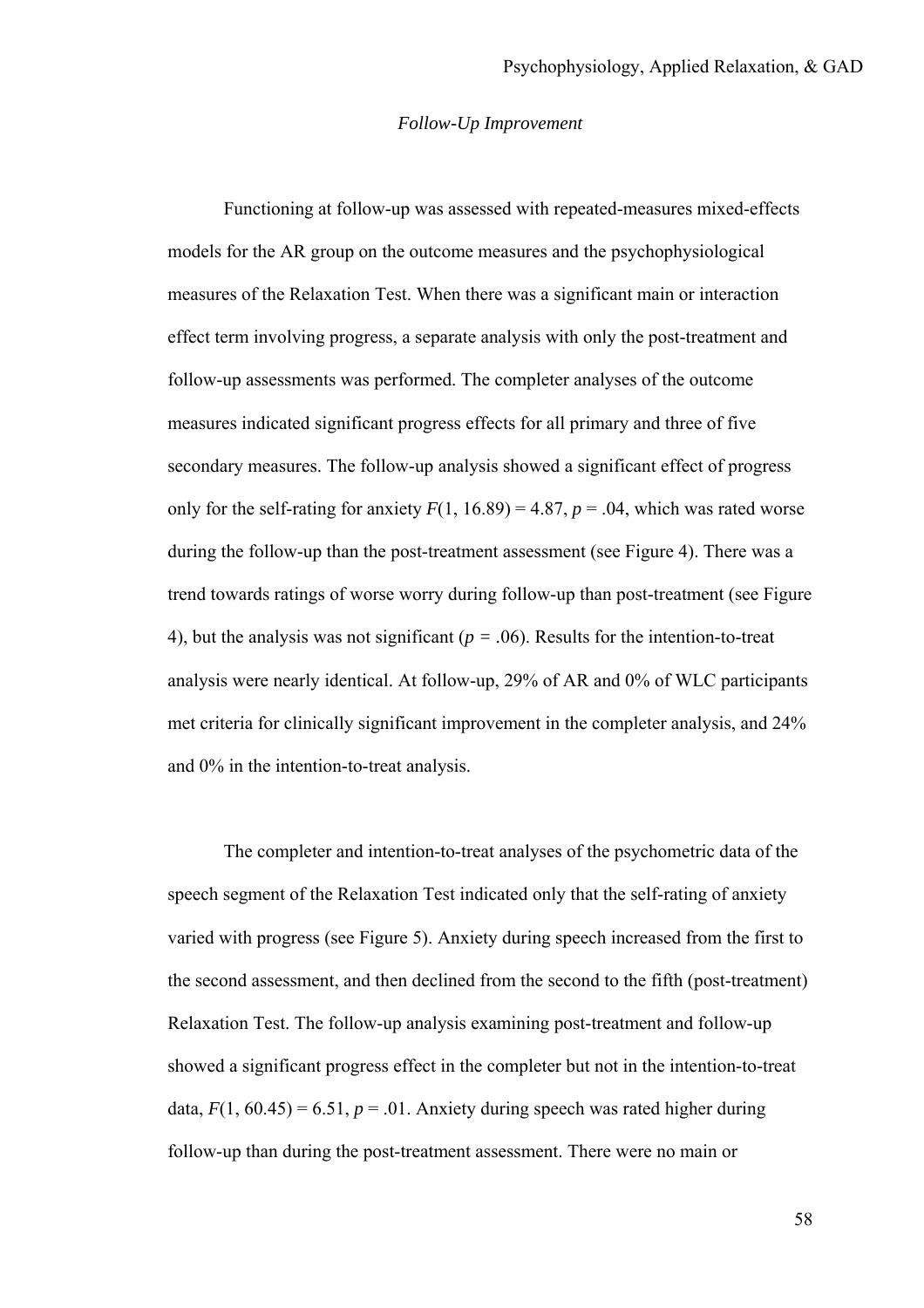interaction effects for progress during QS and R in the completer or intention-to-treat analyses.

 There was a significant progress effect for SCL in the speech segments of the Relaxation Tests in the completer but not the intention-to-treat analysis. This effect was caused by a decline of SCL across sessions (see Figure 9). The follow-up analysis found no SCL differences between post-treatment and follow-up. The completer analysis of the QS and R segments of the Relaxation Test indicated that frontalis EMG and SCL declined with progress in the AR group, while end-tidal  $pCO<sub>2</sub>$ increased. The significant progress effect for TVI was caused by large values during the fourth Relaxation Test. None of these measures changed from post-treatment to follow-up. The intention-to-treat analyses yielded similar but fewer significant results. Progress effects were significant only for end-tidal  $pCO<sub>2</sub>$  and SCL. The results of the mixed-effects models and the numbers, means, and standard deviations are presented in the appendix.

# *Correlational Analyses for Treatment Progress*

For the outcome analysis, change scores of anxiety, worry, and relaxation of the primary outcome measures and psychometric data of the Relaxation Test were correlated with the change scores of the physiological measures of the Relaxation Test. For the data of the Relaxation Tests, change scores were calculated using the subject-specific slopes and intercepts. The change scores were calculated for the QS and R segments of the Relaxation Tests, and change was estimated from pre- to posttreatment, and pre-treatment to follow-up. The resulting eight correlation tables are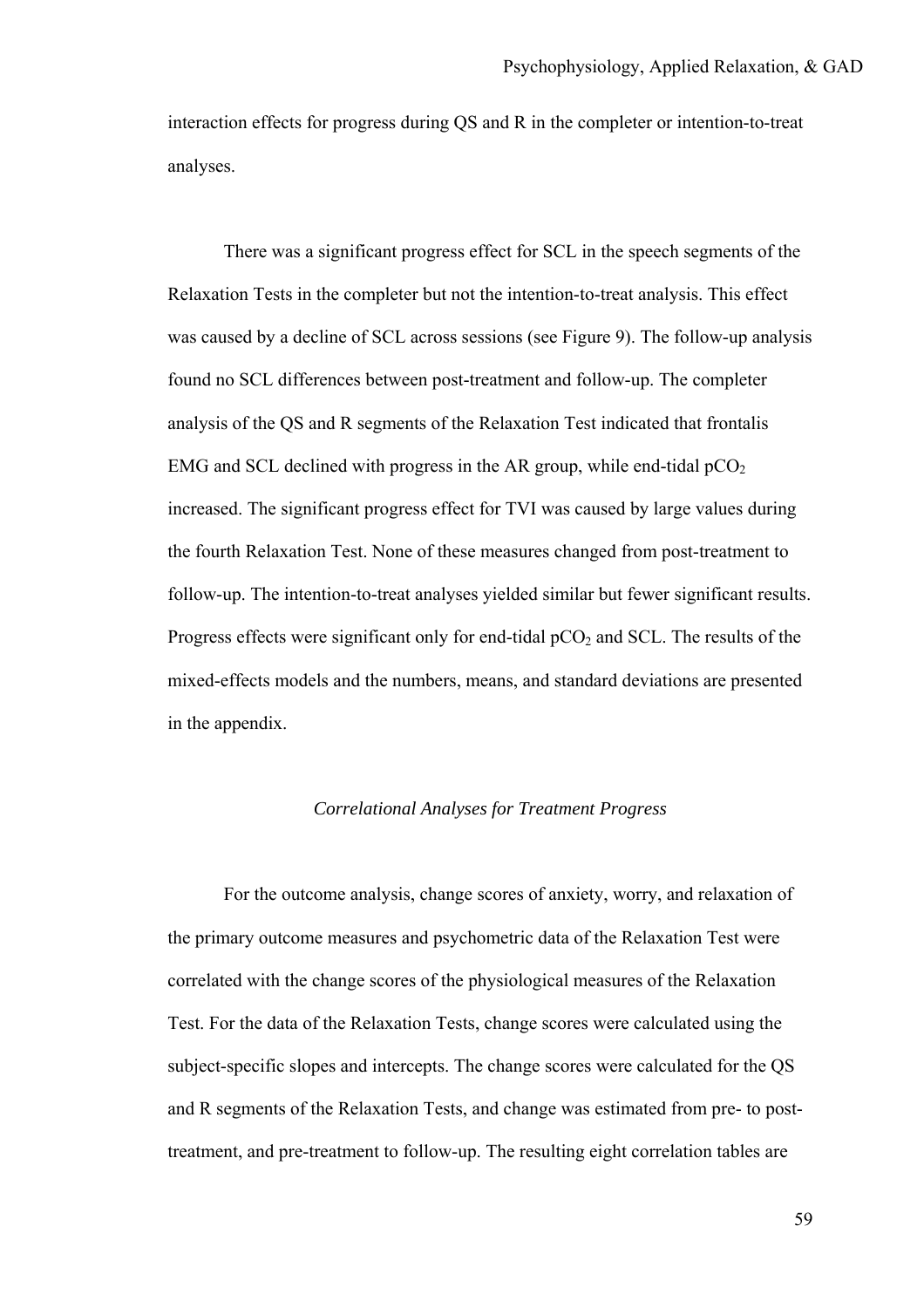presented in the appendix. Similar to pre-treatment correlations, few associations between physiological and psychometric data were found. For example, in the slope analysis of pre- to post-treatment change during the R segment of the Relaxation Test, only 3 of the 36 correlations involving electromyographic data and none of the 54 correlations involving secondary physiological measures were significant. In the intercept analysis, only 3 of the 36 correlations involving electromyographic data and 1 of the 54 correlations involving secondary physiological measures indicated that physiological change was related to self-reported change, with 2 of the 4 correlations suggesting that physiological deactivation was associated with an increase in anxiety.

Similarly, there were only few significant associations between physiological and psychological change in the other correlation tables. Like for pre-treatment, none of the correlations would have reached significance if traditional adjustments for multiple testing (e.g., Bonferroni, 1936; Hochberg, 1988) had been made.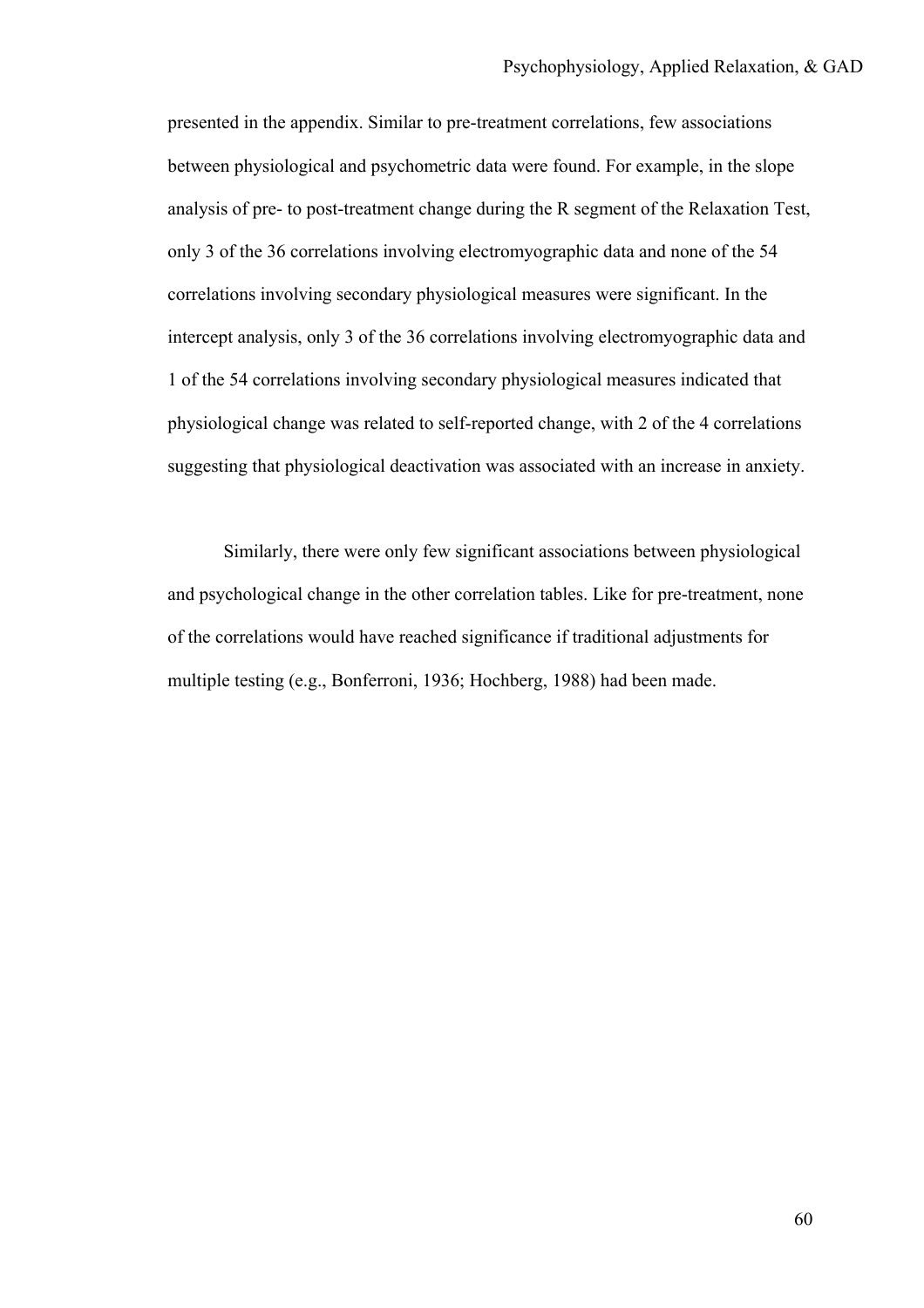#### Discussion

The aim of the study was to investigate whether GAD patients exhibit more anxiety, worry, muscle tension, and autonomic activation than non-anxious controls, whether these symptoms are related, and whether muscle relaxation therapy could relieve them. These questions are important, because MRT alone or as part of CBT treatment packages is a commonly prescribed non-pharmacological treatment option for GAD and other anxiety disorders, but one whose mechanisms are unknown. Elucidating them will either justify the assumed rationale of the therapy or undermine it, bringing the future of this treatment method into question. Learning the mechanisms of MRT should help researchers and clinicians decide whether MRT is indicated for some or any anxiety patients. The study is different from many prior investigations of MRT in GAD in that it specifically targets dismantling the effective components of MRT.

## *Activation in GAD patients*

Our pre-treatment analysis did not support the hypothesis that muscle tension is greater in GAD patients than non-anxious controls. We found that self-report measures of cognitive and somatic anxiety, worry, relaxation, perceived stress, and depression successfully distinguished the groups but that during the first laboratory assessment none of the six electromyographic electrodes placed in various locations did so. Instead, cardiopulmonary measures distinguished GAD versus NAC: GAD patients had significantly higher HRs and lower end-tidal  $pCO<sub>2</sub>$  than non-anxious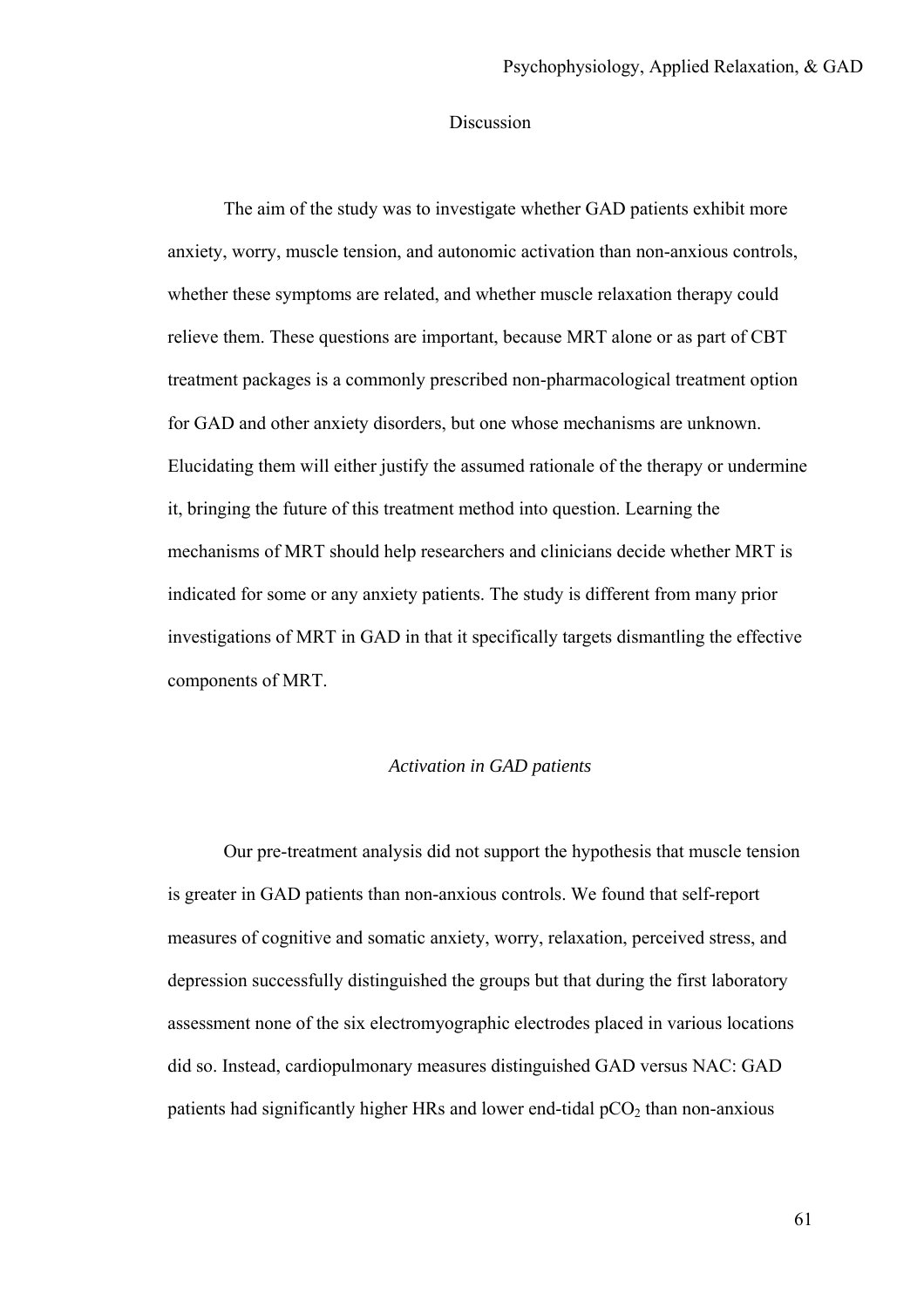controls, indicating more sympathetic and less parasympathetic activity in the chronically anxious group.

The negative electromyographic findings can be interpreted in two different ways. Either GAD patients do not have greater muscle tension than non-anxious controls although they feel less relaxed as measured by self-report, or muscle tension is present only during worrying periods and our GAD patients did not worry during the laboratory assessment. The latter alternative is unlikely for two reasons: First, we chose a population with chronic anxiety who say they worried "on more days than not" (American Psychiatric Association, 1994, p. 435). Secondly, self-reported values of the CMQ-l indicated that our participants indeed worried more during testing than their non-anxious counterparts.

The question arises whether the physiological differences in HR and end-tidal  $pCO<sub>2</sub>$  were simply a reaction to laboratory testing or were representative of the participant's chronic daily anxiety and worry. The reactions to a novel laboratory environment may vary in participants with and without anxiety disorders, and simple recordings may capture these reactive states rather than any sustained differences between groups due to chronic anxiety (Wilhelm & Roth, 2001). To address this problem, we included a speech segment in the Relaxation Test to provide comparable benchmark activation in all participants (Roth et al., 1998). Participants were asked to speak for 2 min about a non-threatening topic each time before they sat quietly or relaxed. We used the last minute before the speech as a measure of anticipatory anxiety in the analysis and included it in the factor time (min 1 before speech, min 1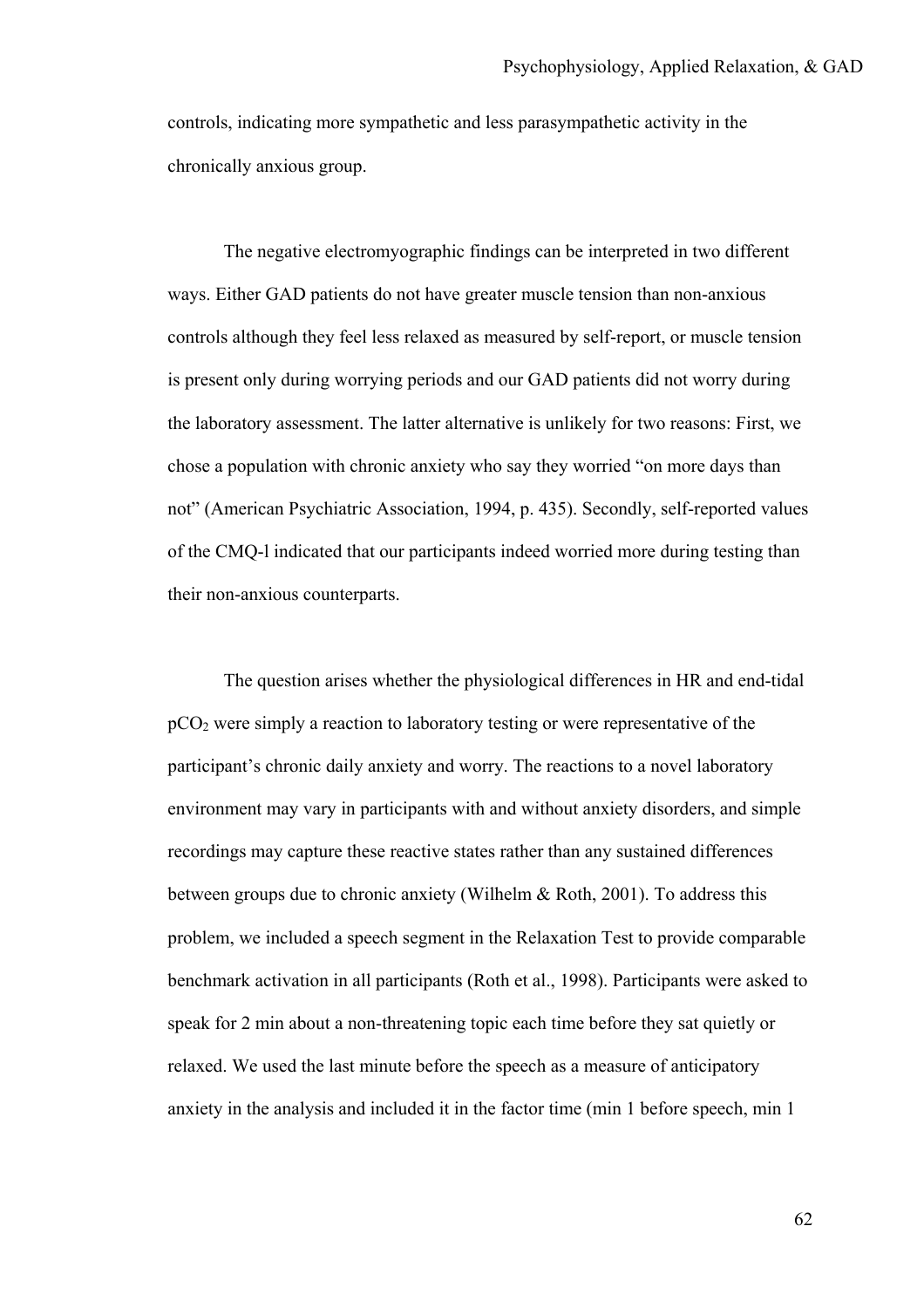and 2 during speech) of the repeated-measures mixed-effects models of the speech segments.

During the benchmark speech segments, GAD patients were more anxious, worried, distressed, and sad, and less relaxed than their non-anxious counterparts, and exhibited higher HRs. Thus, we were unable to find a neutral baseline where the diagnosis of GAD had no effect. The differences during the speech segments were the same as during the QS and R segments of the Relaxation Test, indicating that they were not a reaction to speaking but were either due to being tested in a laboratory in general or to tonic trait-like differences between groups.

A sub-analysis indicated that higher activation in GAD during speech, relaxation, and quiet sitting was not moderated by a secondary diagnosis of SAD: There were no differences between GAD patients with SAD and other GAD patients in any psychometric or physiological measures.

Electromyographic measurements cannot be confidently compared across studies because they may depend on the physiological apparatus and procedures. However, we could not find any obvious methodological or procedural discrepancies that would explain why our results contradict the literature of greater EMG in GAD patients than in non-anxious controls (e.g., Hazlett et al., 1994; Hoehn-Saric et al., 1997; Hoehn-Saric & Masek, 1981; Hoehn-Saric et al., 1989). Those authors used sound physiological methodology, and described their procedures and results in detail. The latest three studies (Hazlett et al., 1994; Hoehn-Saric et al., 1997; Hoehn-Saric et al., 1989) differed from ours only in that the authors restricted the analyses to females.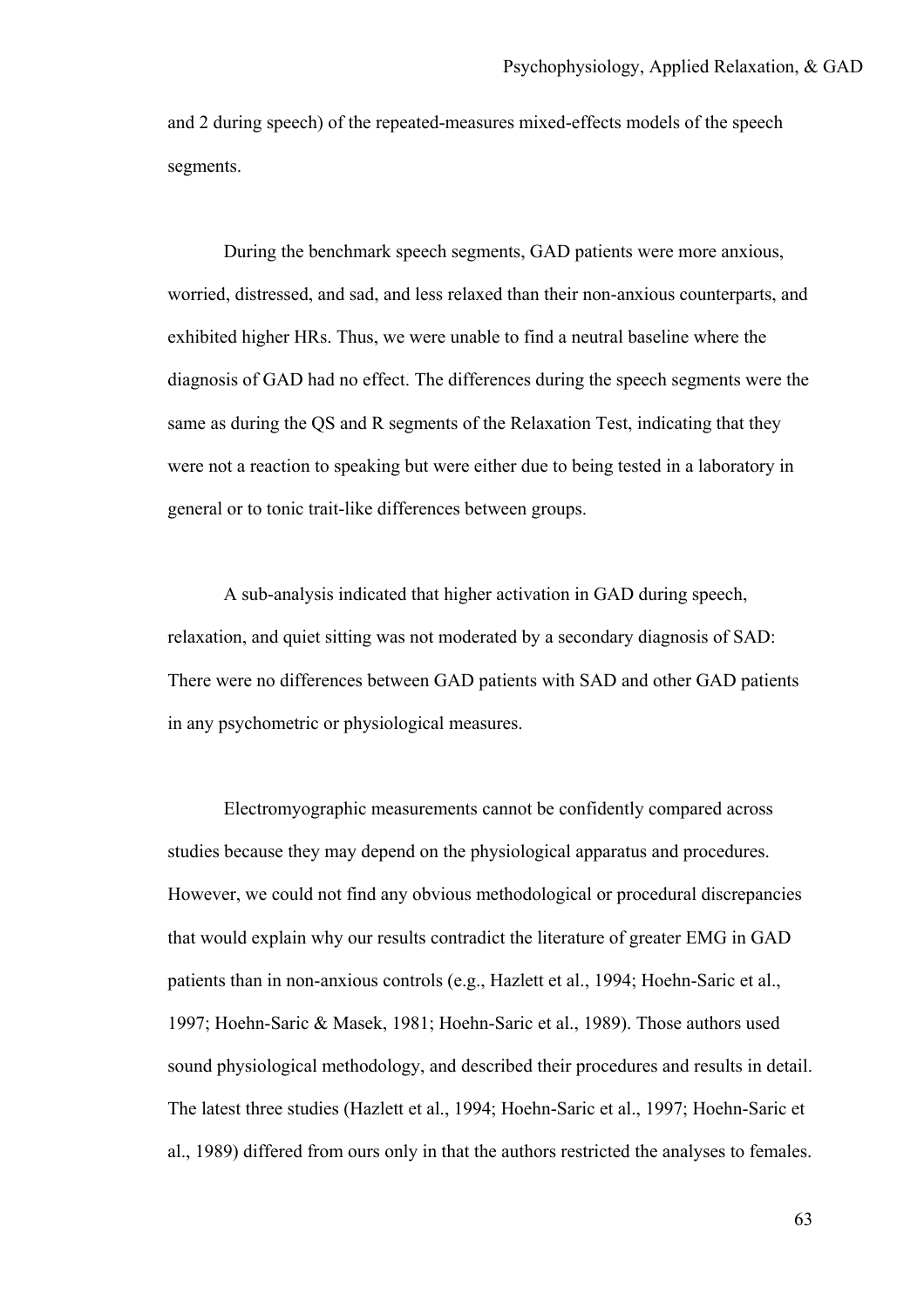However, Hoehn-Saric and Masek (1981) found no significant gender differences in GAD patients. Likewise, a sub-analysis of our dataset indicated that electromyographic data from five of the six measurement sites did not differ between male and female GAD patients at pre-treatment. Only the left forearm flexor EMG indicated higher muscle tension in chronically anxious women than men.

Our pre-treatment Relaxation Test also explored relaxation in other ways. We found only weak physiological evidence that in untrained individuals the instruction to relax resulted in more relaxation then the instruction to sit quietly. Only one of the primary (lateralis frontalis EMG) and two of the secondary measures (RRI, NSF) were lower during R than QS; the other measures were not different.

We monitored the process of relaxation by asking participants how they felt at the beginning, during, and at the end of each trial, and by averaging each 5 min recording in 1 min segments. Results were inconsistent to whether participants became more relaxed over time: Of the psychometric measures during the Relaxation Test, participants endorsed being more relaxed, bored, and sleepy over time, while measures of anxiety and distress did not change. Of the physiological measures, a decrease in left and right forearm EMG, electrodermal activity, and TVI, and an increase in  $pCO<sub>2</sub>$  suggested relaxation over time, but inconsistent with that, activity of the frontalis muscle and RR increased over time.

 Consistent with a number of studies (e.g., Mauss et al., 2005; McLeod et al., 1986; Shedivy & Kleinman, 1977), we found that physiological activation within untrained GAD patients was unrelated to self-reported anxiety, worry, and relaxation,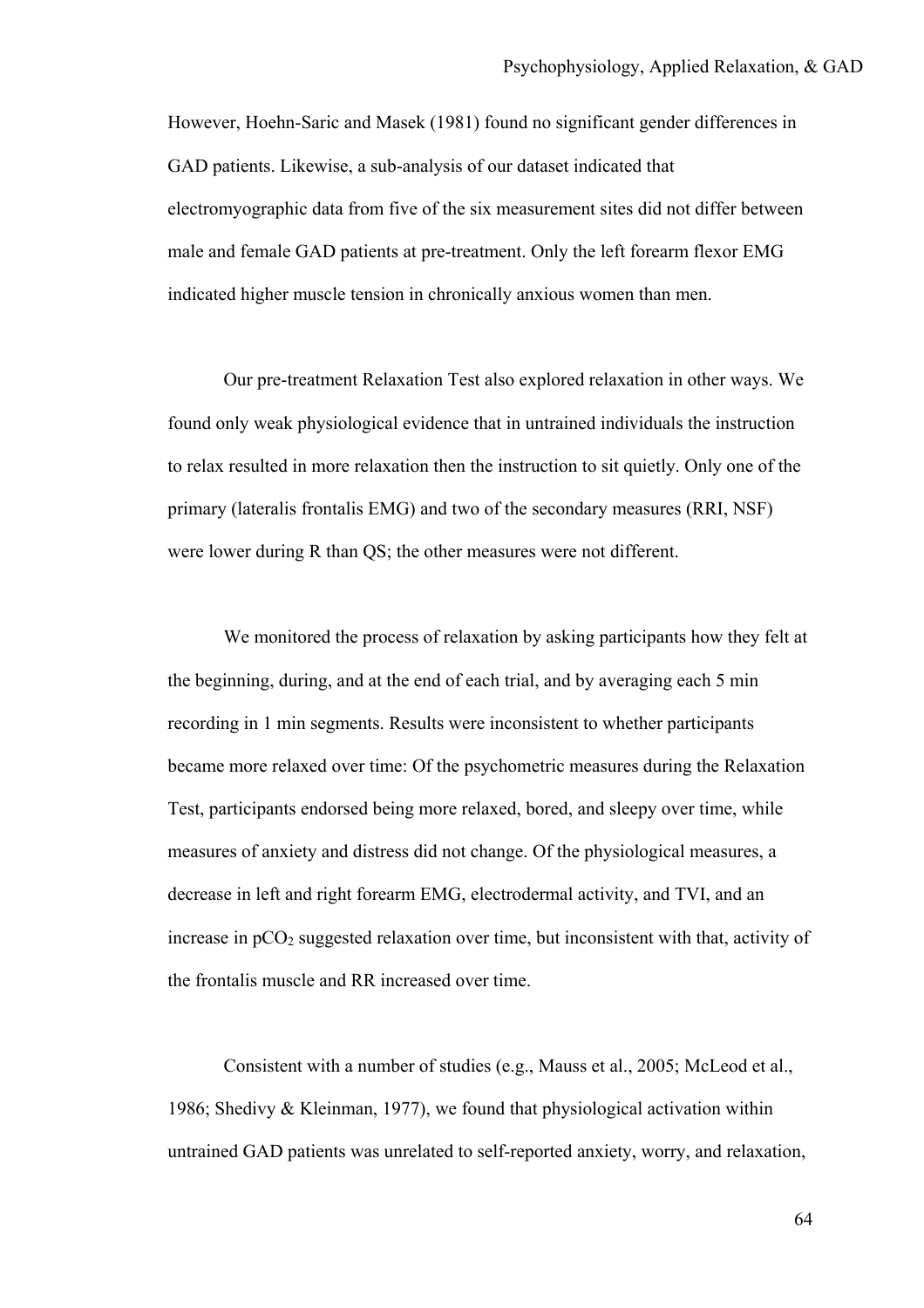regardless of whether the psychometric data were collected during the Relaxation Test or as part of the pre-treatment assessment battery. Thus, greater anxiety is not related to greater muscle tension within GAD, although one would expect MRT to lead to a larger anxiety reduction in GAD patients with higher anxiety than in patients with lower anxiety at baseline.

## *Improvement in GAD Patients With AR*

We expected that MRT would result in greater symptomatic improvement than waiting, and indeed there was significantly more improvement in the AR than in WLC in 50% of the primary outcome measures in the completer analysis at posttreatment. Cohen's *d* ranged from 0.03 to 1.13, and 53% of AR participants were considered clinically significantly improved by Jacobson et al.'s standards (1984). However, the validity of these results can be questioned because of the high dropout rate in the study (although dropouts did not differ from completers in demographic, clinical, or control measures). Twenty-eight percent of the AR participants dropped out during the intervention, resulting in smaller treatment effect estimates in the intention-to-treat analysis (ESs:  $-0.06 - 0.67$ ). In addition, some of the moderate treatment gains of the AR group had worn off at follow-up, suggesting that some patients were no longer able to relax successfully after losing contact with the therapist.

In our hands, AR was not as successful as it had been in other recent GAD studies (Arntz, 2003; Borkovec & Costello, 1993; Borkovec et al., 2002; Öst & Breitholtz, 2000). For example, Borkovec and colleagues (2002) found 57% of GAD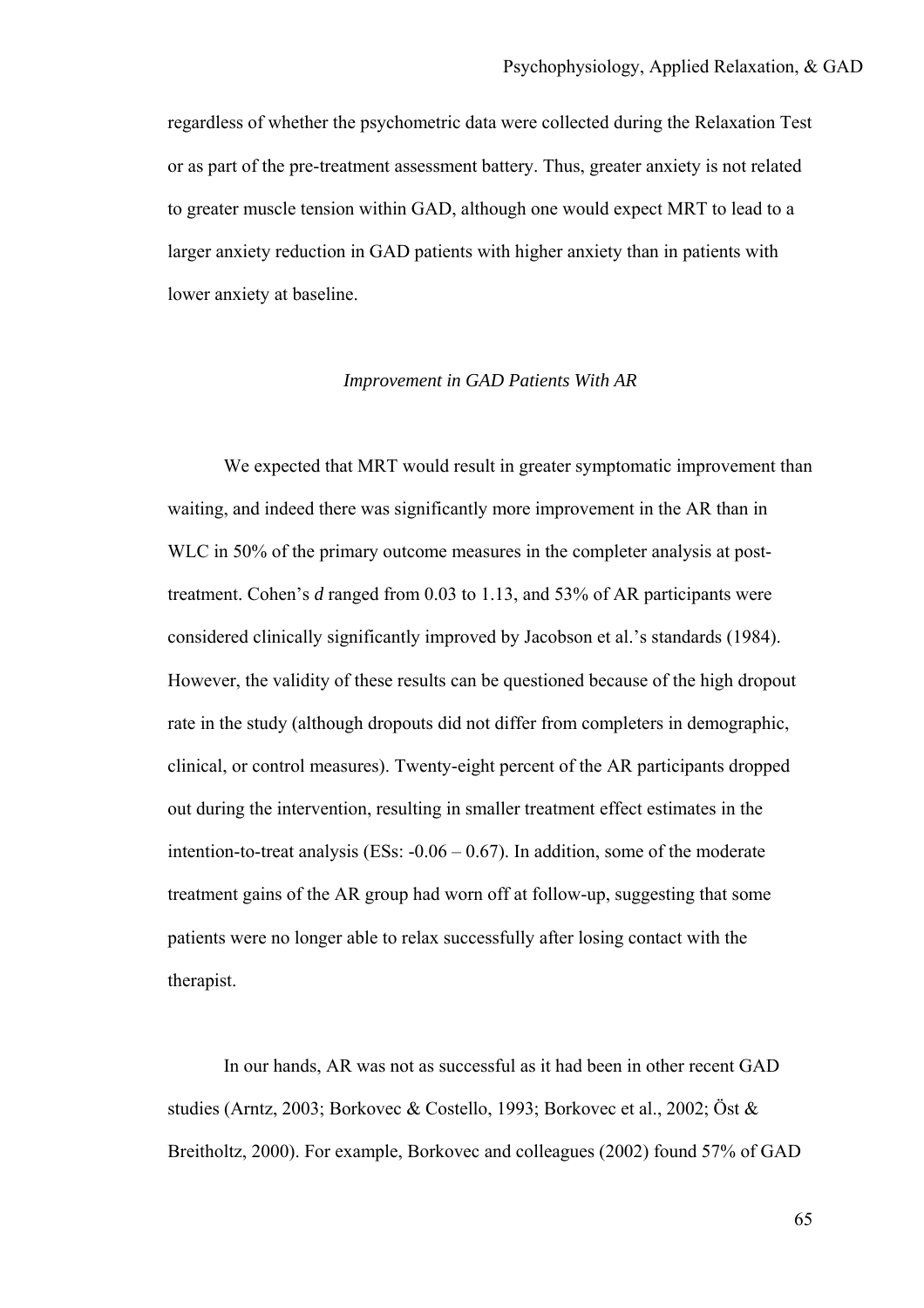patients who were treated with AR plus self-control desensitization, to be within one standard deviation of the mean of non-anxious samples. In our study, only 12% of AR patients in the completer and 7% in the intention-to-treat analysis met this stringent criterion. Several dissimilarities between the current and the other recent outcome studies may account for these differences. Having many psychophysiological tests during the treatment put an additional burden on our patients. Their study appointments were rigidly scheduled so that these tests could take place at constant time intervals. We were strict in demanding that treatment lasted 12 weeks and that patients were tested initially, after 2, 5, and 10 weeks, at post-treatment, and at 6 week follow-up. This inflexibility may have contributed to the high dropout.

Our study differs from the recent randomized trials in that we did not employ clinical outcome measures rated by independent assessors but only self-reported outcome. A disadvantage of this is that we cannot compare our results with those of studies that used common clinician-administered tests, such as the Hamilton Anxiety Rating Scale, which has been called "the gold standard for pharmacological treatment outcome studies for GAD" (Turk, Heimberg, & Mennin, 2004, p. 238). One of our primary questionnaire outcome measures, the BAI, emphasizes somatic symptoms of panic rather than the more cognitively oriented *DSM-IV* GAD symptoms of worry and intrusive thoughts. Not surprisingly, validating samples of GAD patients ( $M = 18.83$ ,  $SD = 9.08$ ) scored lower on the BAI than PD patients ( $M = 28.81$ ,  $SD = 13.46$ ) (A. T. Beck et al., 1988). Perhaps for this reason, our GAD patients did not score high on the BAI before treatment ( $M = 21.08$ ,  $SD = 13.08$ ), and their BAIs did not show significant Group x Progress interactions at post-treatment (although there were progress effects in the AR group in the follow-up analyses). The CSAI may be a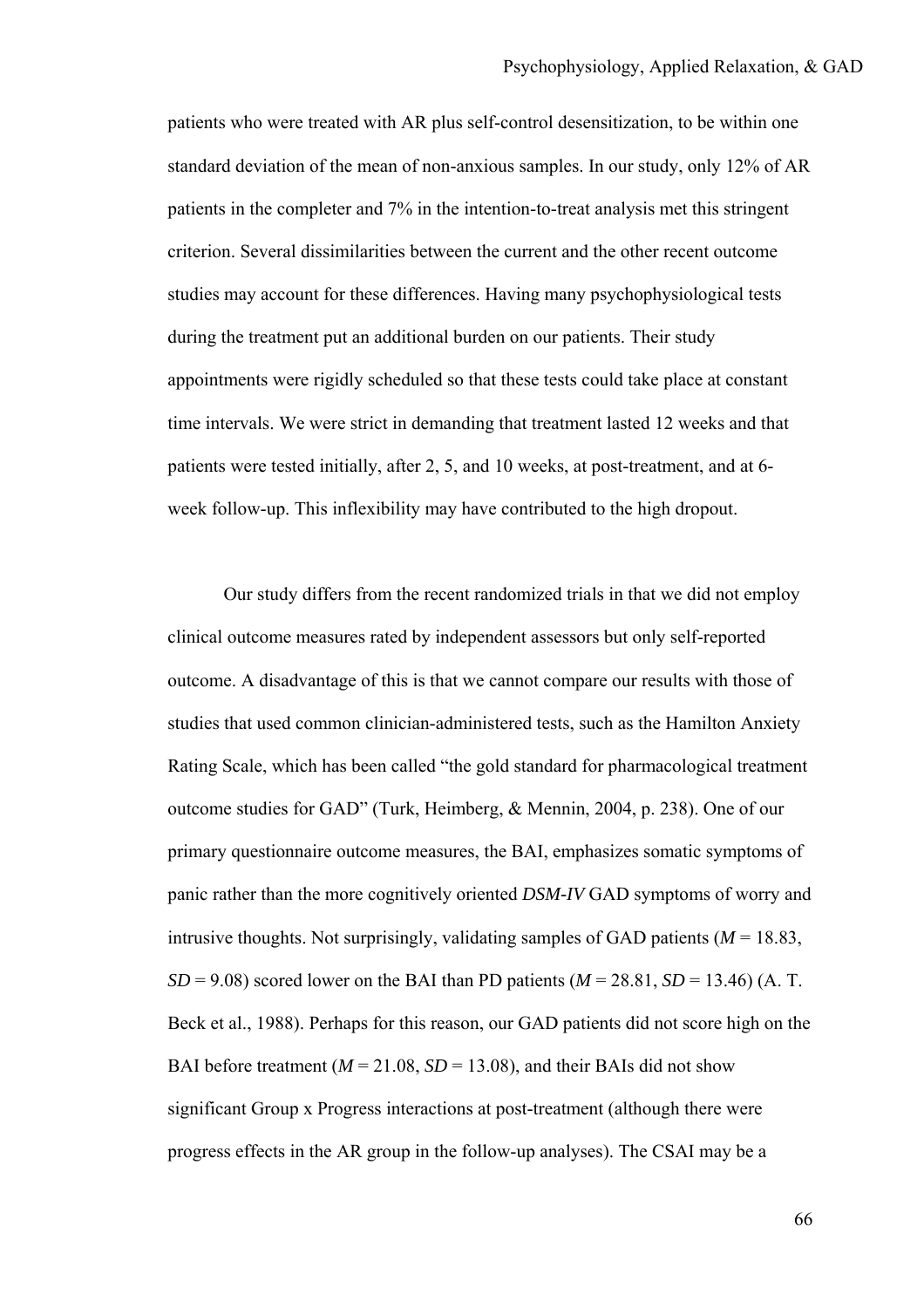better indicator of worry since it distinguishes cognitive from somatic anxiety, and in future GAD studies the CSAI should be a candidate for the primary outcome measure.

A more general conceptual issue is that we chose an interval of one week as a time frame for all questionnaires during the planning stages of the study. This was deemed necessary not only to standardize assessment, but also to be able to evaluate improvement at specific times during and after treatment. For example, it would not make sense to administer a questionnaire one week after treatment with a reference frame of one month and to consider this assessment post-treatment. We accepted that altering the time frame of a questionnaire might slightly compromise its reliability and validity. However, we did not notice how one item of the PSWQ needed to be changed. Item 12 of the PSWQ asks how typical the statement "I have been a worrier all my life." is. This item became illogical when the questionnaire was changed to read "How typical has this statement been for you during the last week?" If participants contrary to the wording adopted a longer time frame for this question, the PSWQ total score would have changed less over therapy. Nevertheless, the mean difference in the PSWQ between AR and NAC at post-treatment was 25.68. One item could make a maximum difference of only 4 points.

Another possible explanation for our weak treatment effect is the inexperience of our therapists. Five of the six graduate students were second or third year students; only one was in her final year. We did not enter therapist as a factor into the outcome analysis, because the patient loads varied between therapists due to school schedules. However, we explored the data descriptively and did not find evidence suggesting that treatment success differed between therapists or was moderated by experience (as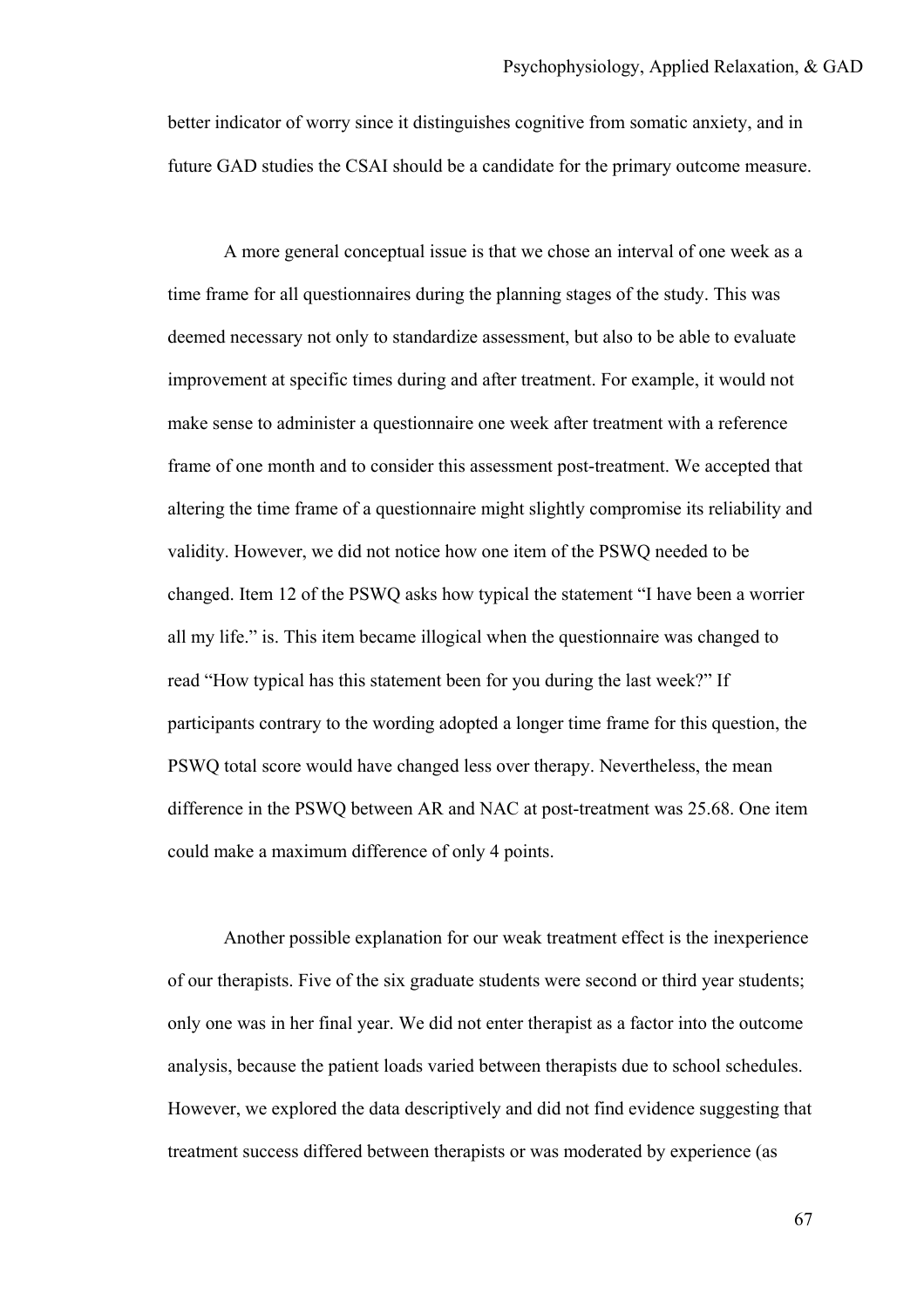measured in years in the graduate program). Although therapists were inexperienced, they were carefully trained, and integrity checks of the treatment sessions suggested that they delivered the treatment properly. If there are differences between graduate students and experienced professional therapists, they are unlikely to be in the specifics of how muscle relaxation was taught.

We cannot rule out that our inexperienced therapists differed from experienced therapists in nonspecific treatment factors, such as therapeutic alliance and therapist's competence (e.g., Chatoor & Krupnick, 2001; Lohr, DeMaio, & McGlynn, 2003). For example, our analysis of the therapeutic process indicated that therapists rated some measures of the therapeutic relationship as more positive than the clients did, possibly a sign of naiveté on the part of the inexperienced therapists. It is unlikely, nonetheless, that solely nonspecific factors are responsible for treatment success in AR, because AR compares in its effectiveness for GAD to CBT (e.g., Borkovec & Costello, 1993; Borkovec et al., 2002), a treatment that is "quite effective as well as specific in its effects" (Borkovec et al., 2002, p. 295) in GAD patients. However, Grawe, Donati, and Bernauer (2001) suggested that nonspecific and specific treatment factors interact and that active ingredients of a treatment are not potent if the nonspecific factors do not provide a strong therapeutic foundation. If true, our results have to be interpreted with care considering that our therapists may not have managed to create similar therapeutic alliances to those of experienced therapists.

We have some evidence that our patients would have preferred a cognitive rather than a physiological intervention. Although not measured systematically, during supervision therapists mentioned that clients kept inquiring about cognitive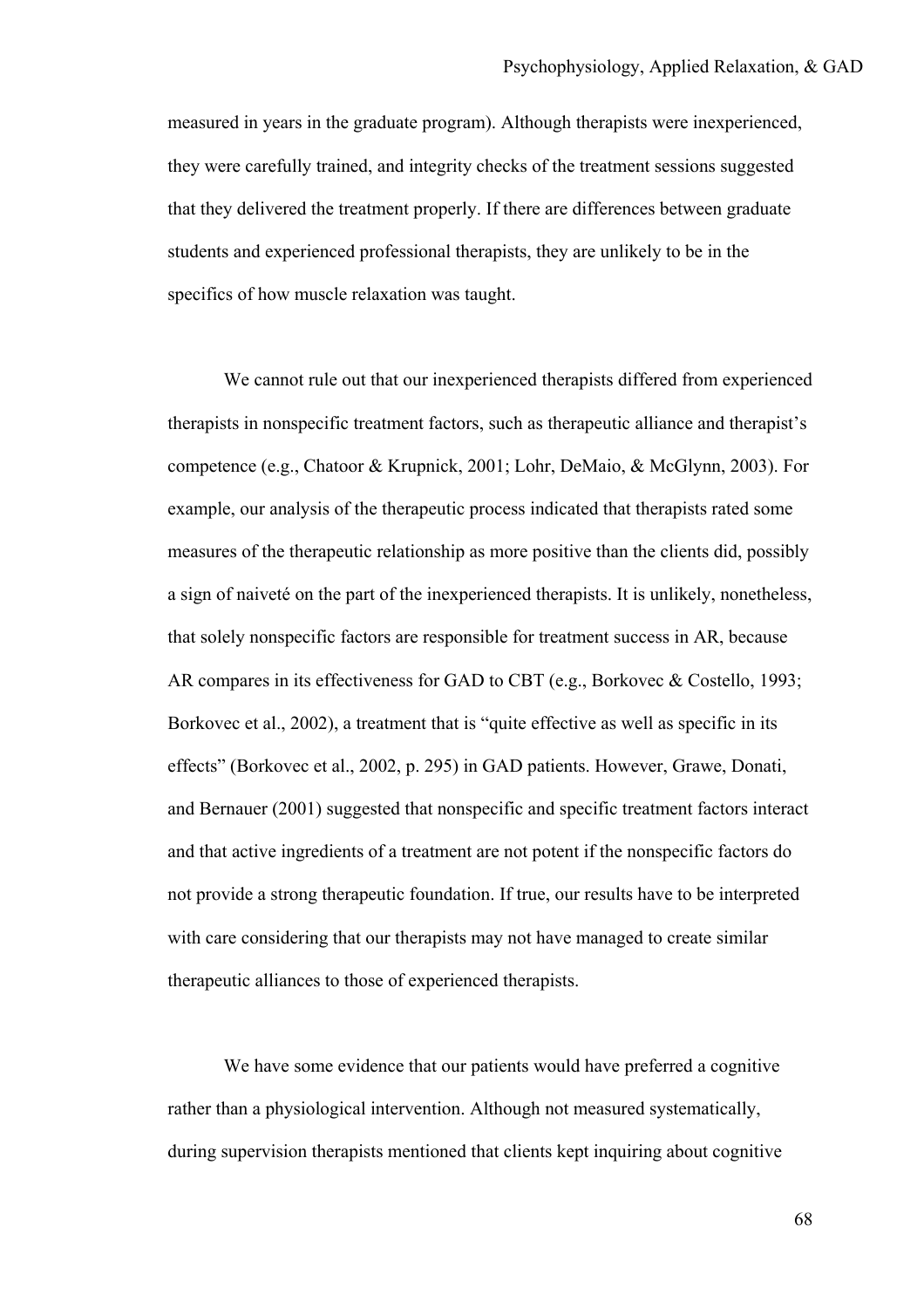strategies to reduce worry, in spite of the therapists' emphasis on how muscle relaxation can reduce worry. *DSM-IV* diagnosed GAD patients may be less bothered by physiological symptoms than anxiety researchers think.

A reexamination of the literature that tested the clinical effectiveness of AR in GAD patients revealed that our study was one of the first that selected GAD patients by *DSM-IV* criteria. Of the four most recent studies on GAD and AR (Arntz, 2003; Borkovec & Costello, 1993; Borkovec et al., 2002; Öst & Breitholtz, 2000), only one (Borkovec et al., 2002) used *DSM-IV* criteria while the others recruited patients using the *DSM-III-R* (American Psychiatric Association, 1987) GAD diagnosis. In addition, Borkovec et al.'s study differed from ours in combining AR with self-control desensitization.

Patient selection criteria may have influenced the effectiveness of AR in GAD as the diagnosis of GAD evolved over the different editions of the *DSM*. GAD became narrower with more emphasis on the uncontrollability of worry in an attempt to improve specificity. While chronic anxiety was not separated from episodic anxiety (e.g., panic) in the first two editions of the *DSM* (Mennin, Heimberg, & Turk, 2004), GAD in *DSM-III* (American Psychiatric Association, 1980) was defined as persistent anxiety for one month or more during which an unspecified number of symptoms in three of four clusters (motor tension, autonomic hyperactivity, apprehensive expectation, vigilance) were present. Apprehensive expectation became a more central feature of GAD in *DSM-III-R*, and two or more spheres of anxiety and worry, that were different from those typical of other disorders, had to be present for at least six months (Barlow, Blanchard, Vermilyea, Vermilyea, & DiNardo, 1986). In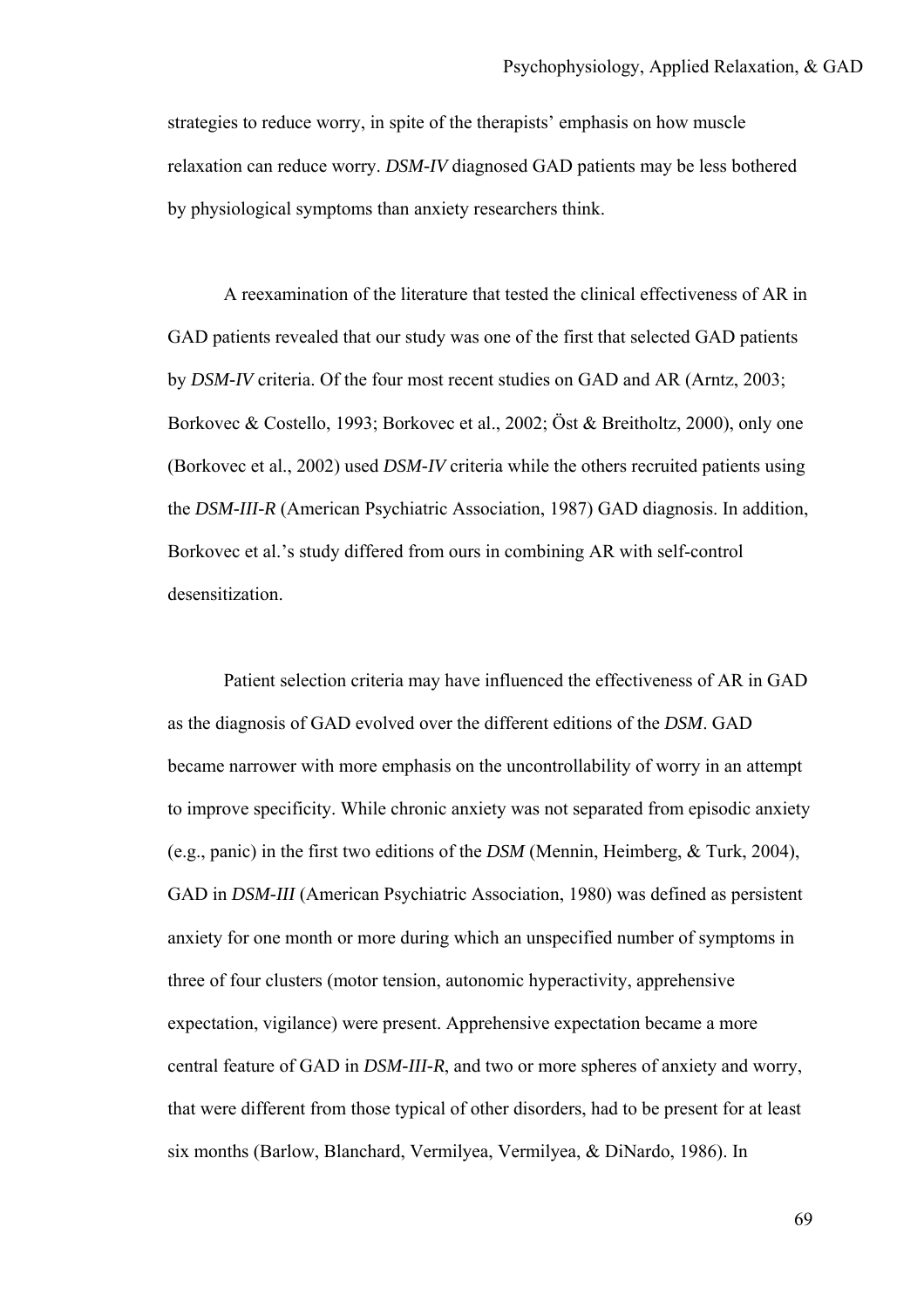addition, 6 of 18 symptoms of three remaining clusters (motor tension, autonomic hyperactivity, vigilance) had to be frequently present during anxiety. *DSM-IV* extended the requirements to that the excessive anxiety and worry had to be difficult to control. Many of the symptoms of autonomic hyperactivity were dropped because *DSM-III-R* defined GAD patients endorsed these symptoms infrequently and inconsistently (Marten et al., 1993). In *DSM-IV*, GAD patients have to endorse only three or more of six symptoms (restlessness, being easily fatigued, difficulty concentrating, irritability, muscle tension, sleep disturbance).

We suspect that the current GAD criteria have defined a subtype of chronic anxiety that is atypical for the disorder as a whole. On a biological level, the *DSM-IV* GAD subtype may be atypical in having greater activation of regions of the frontal cortex reflecting worried thinking and less activation of the amygdala and autonomic nervous system as a result of cortical inhibition. AR may have proven to be less useful in our study because our participants were recruited using *DSM-IV* GAD criteria and exhibited excessive worry as a salient symptom. In contrast, older studies were more likely to recruit participants with somatic activation for whom MRT may be more indicated. Inconsistent, however, with *DSM-IV* GAD patients not being autonomically aroused, our *DSM-IV* GAD patients had chronically elevated HRs, even after we controlled for factors that are known to influence HR, such as age, gender, medication, fitness, and movement. This result demonstrates that at least some *DSM-IV* diagnosed GAD patients exhibit signs of autonomic hyperarousal.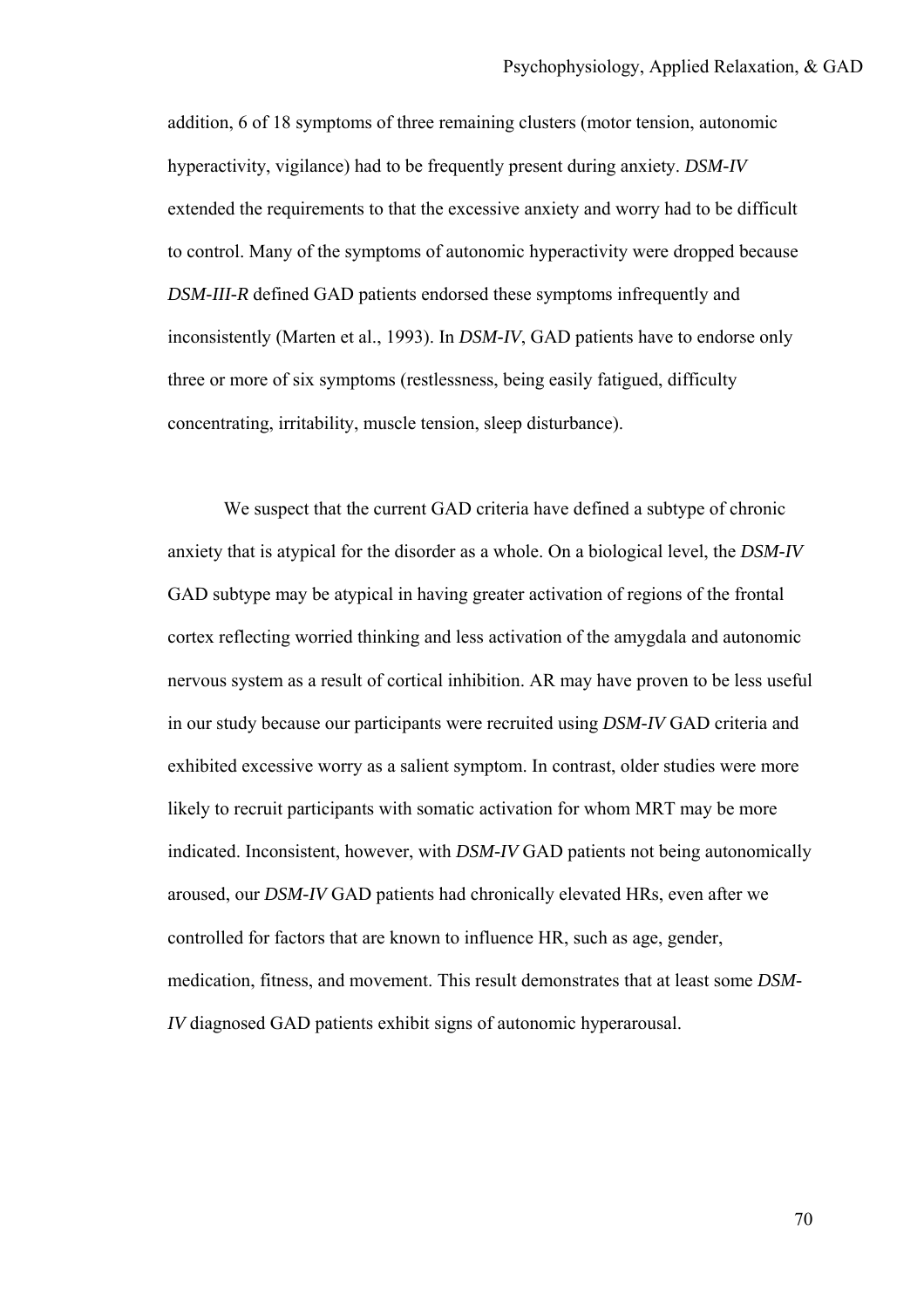#### *Activation Change in GAD Patients with AR*

 We hypothesized that muscle tension would initially be high in GAD and progress in treatment would go hand in hand with a reduction in muscle tension. However, we did not find more muscle tension during the initial laboratory assessments in GAD patients than in non-anxious controls, so we cannot speak of MRT normalizing muscle tension. Patients nevertheless may have learned a skill, which they could apply during daily life when muscle tension rises above the levels observed in our laboratory. Although it is not a prerequisite to show that individuals can learn to relax their muscles, the treatment did reduce overall anxiety and worry in that improvement was greater in the AR than the WLC group.

The psychometric data from the repeated Relaxation Tests suggested that in some ways AR patients had a different time course of change over therapy than their WLC counterparts. As therapy progressed, the AR completers rated themselves overall more relaxed while WLC group did not rate itself changed from the first to the fourth Relaxation Test and then rated itself as less relaxed. There were no significant interactions involving group, time, and progress, indicating that the AR group was unable to relax faster with training than the waiting group. The fact that anxiety during the speech segments at follow-up was higher than at post-treatment in the AR group may be yet another indicator of the AR effects trailing off from post-treatment to follow-up.

The analysis of the physiological data was inconsistent as well. In the completer analysis, electromyographic levels in four of the six muscle sites, RR, RRI,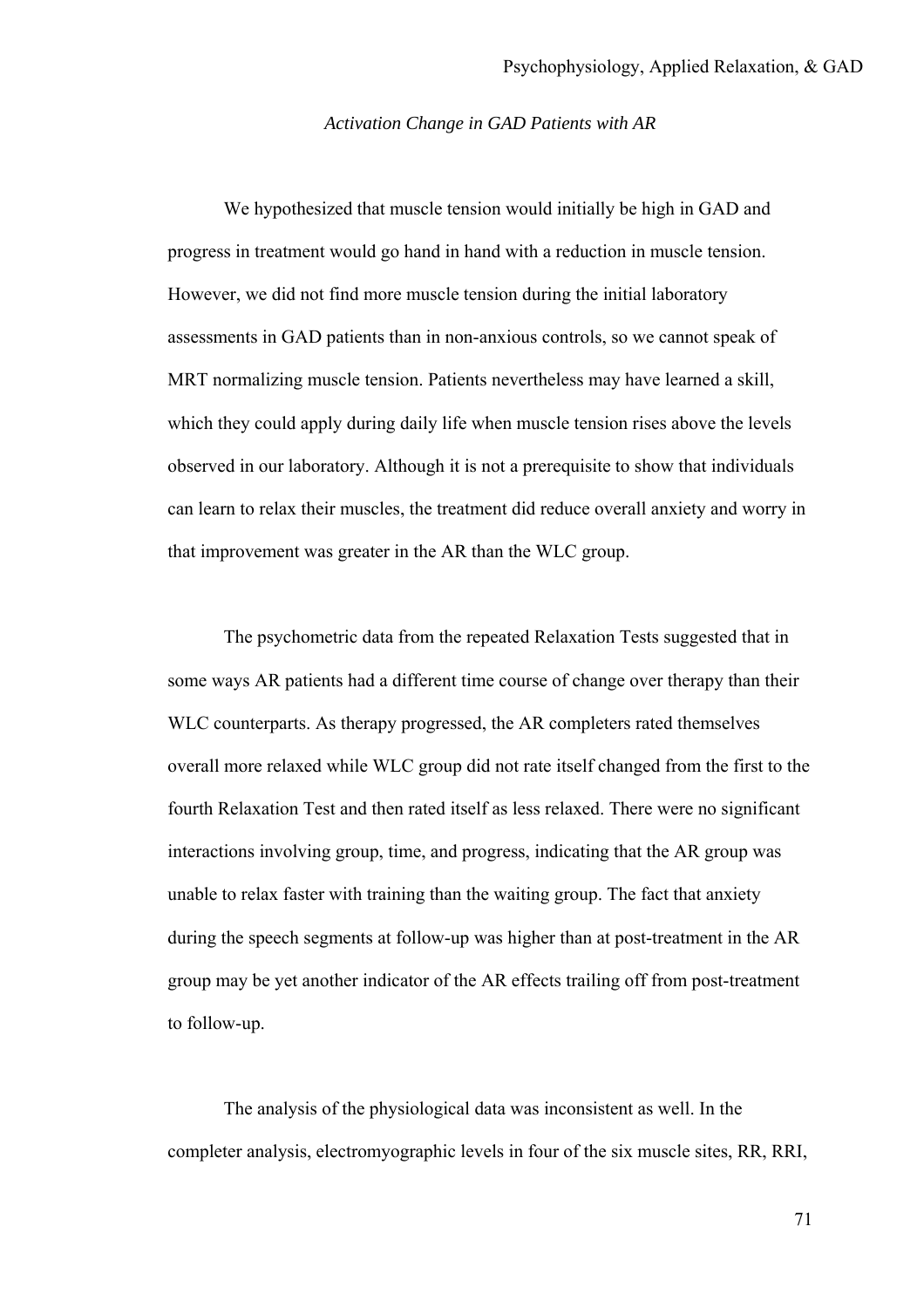and NSF were higher during QS than R, indicating that the instruction to relax generally led to more deactivation. However, these were not different between the AR and WLC group, and therefore cannot be attributed to relaxation training. Similarly, frontalis muscle activity dropped over the course of the six physiological assessments but not differentially by group. End-tidal  $pCO<sub>2</sub>$  increased from pre-treatment to posttreatment. A possible explanation is that GAD patients were hyperventilating during the first assessments in the laboratory because they were anxious, and that repeated exposure to the laboratory lowered this anxiety. However, inconsistent with the  $CO<sub>2</sub>$ findings, there were no progress effects for anxiety and worry in the AR group during the Relaxation Test, even though relaxation increased. Furthermore, HR, the second measure that differentiated GAD patients from non-anxious controls at baseline, did not change over physiological assessments in the GAD group.

 Three physiological measures changed more in the AR group than in the waiting group as therapy progressed. There was a reduction in muscle activity in the left gastrocnemius EMG in the AR group while electromyographic recordings remained constant in the waiting group. The same interaction was marginally significant for  $RSA_{TF}$ , an indicator of parasympathetic tone. SCL was lower in the AR than the WLC group at pre-treatment, while the groups did not differ at posttreatment.

Overall, these results are weak evidence that AR patients learned a skill during therapy that can be measured psychophysiologically. Neither EMG data nor measures of autonomic activation consistently showed that AR patients were able to reduce activation more over time, progress, or differentially by condition than the WLC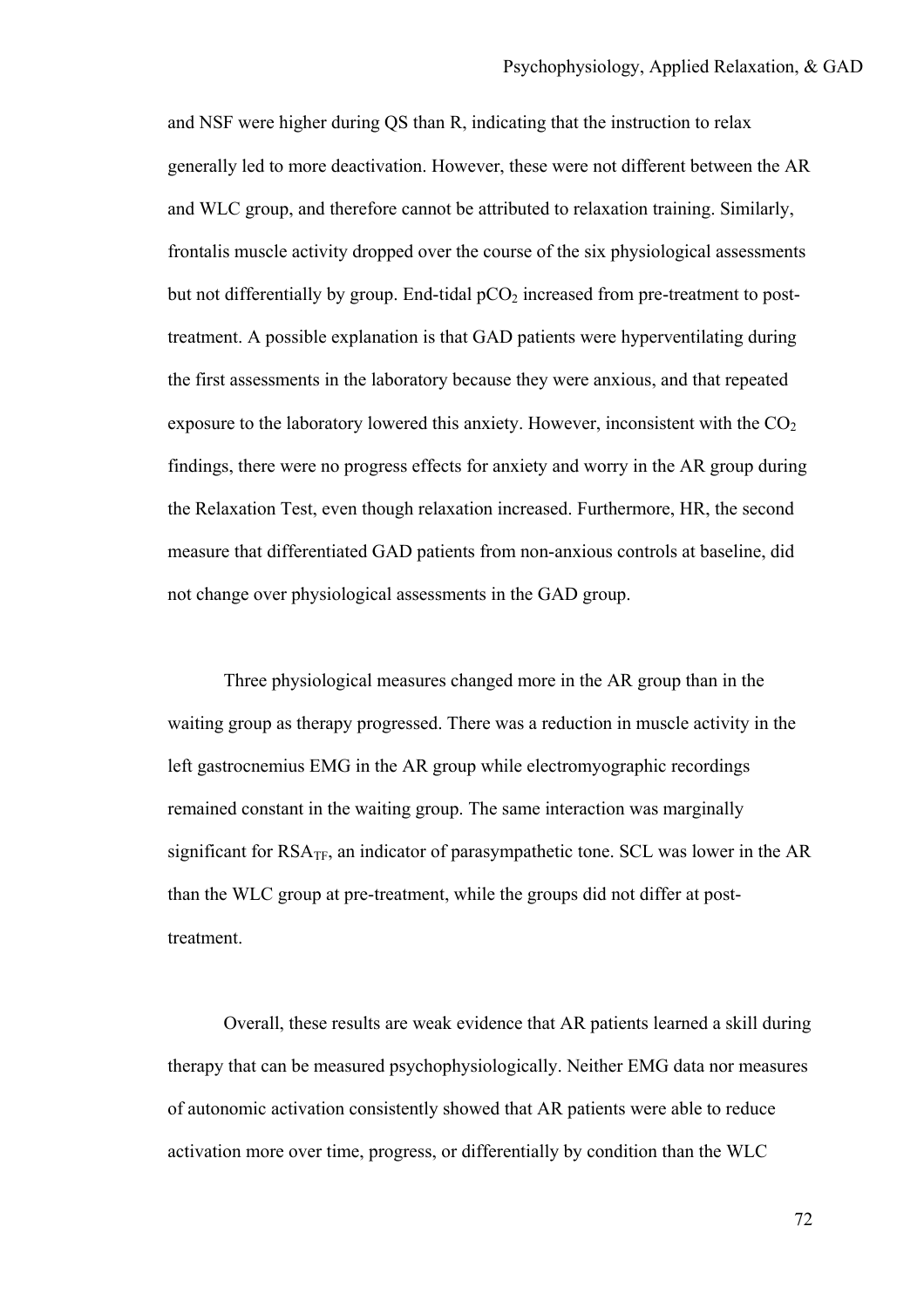group. There were even many counterintuitive results. For example, HR and frontalis EMG increased with time, although one would expect these measures to decrease in the transition from speaking to QS and R.

Our correlational data supported the notion that psychological change was not associated with physiological change. There were few associations between change in overall outcome and psychometric data of the Relaxation Tests and physiological change during the Relaxation Tests, and the direction of the associations was inconsistent. Furthermore, there were not many more significant correlations than were expected by chance. We did not analyze the associations between and within psychological and physiological measures as exhaustively as had been done previously (e.g., Fridlund et al., 1982; Fridlund et al., 1986) because these relationships lay outside the hypotheses in which we were interested.

## *Statistical Considerations*

It is always possible that different analysis methods would have led to slightly different conclusions. We chose to analyze the repeated-measures data with mixedeffects models because these models are advantageous to the multivariate or repeatedmeasures analysis of variance (ANOVA) in at least two ways (Bagiella et al., 2000): First, mixed effects models handle missing data more effectively because they are fitted by maximum likelihood. Second, mixed effects models allow for the specification of variance-covariance matrices. In contrast, multivariate analysis of variance (MANOVA) automatically assumes that the variance-covariance matrix is unstructured, whereas repeated-measures ANOVA uses compound symmetry.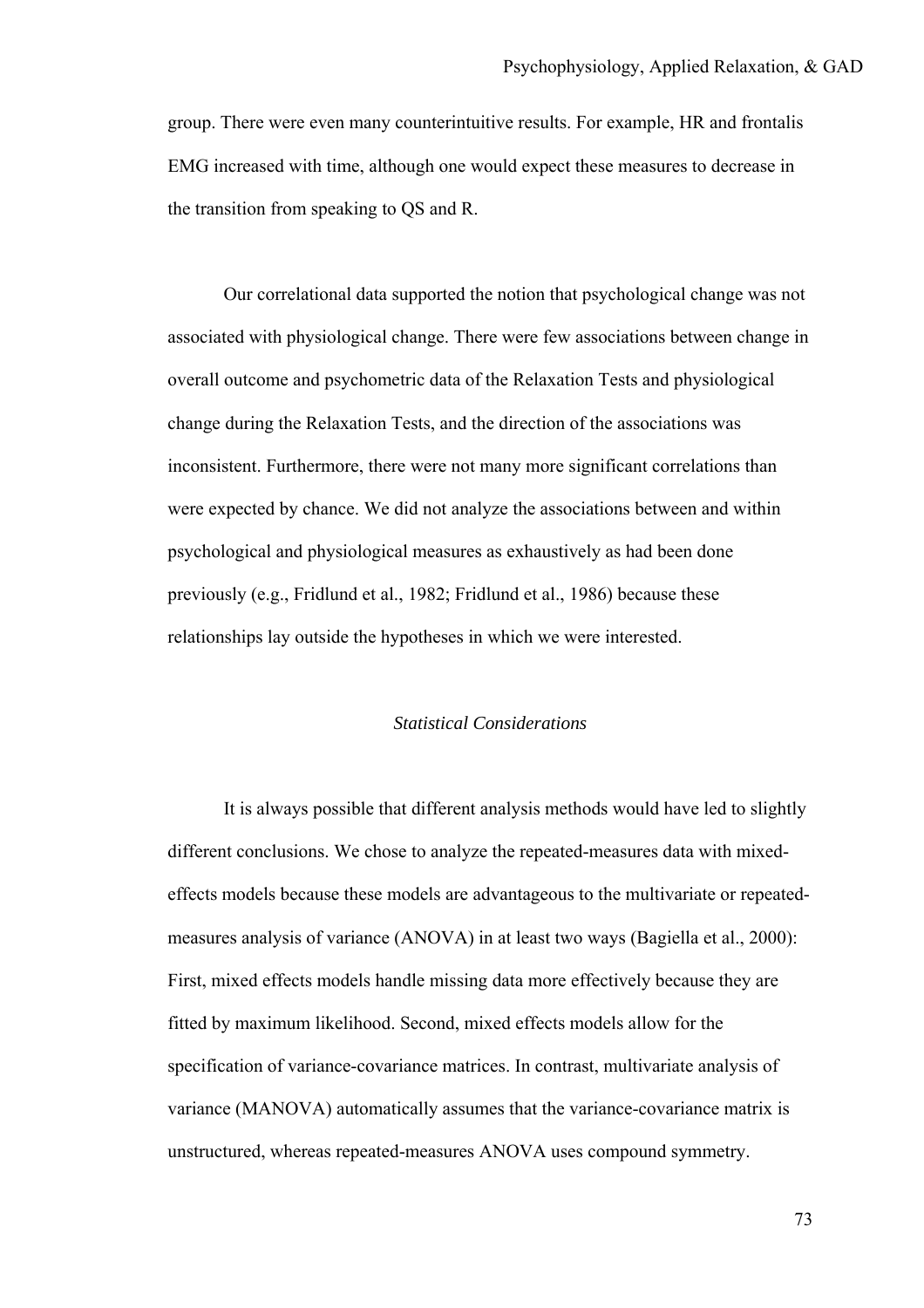The present dataset incorporated multiple repeated factors that were unequally spaced in time (e.g., time  $=$  min 1 to min 5; progress  $=$  pre-treatment to follow-up). Consequently, we first selected an unstructured variance-covariance matrix in SPSS 13.0 for the analyses in order not to make any assumptions about correlations of adjacent and distant elements of the variance-covariance matrix. Unfortunately, the models did not converge because too many iterations were needed. Next, we chose the second most appropriate option, which is AR1. For this matrix, we assume that the correlation between two adjacent elements is ρ, between two elements separated by a third  $\rho^2$ , and so on. A limitation of this approach is that the AR1 variance-covariance matrix option can only estimate the correlations between elements. For example, AR1 assumes that the correlation between min 4 and 5 of the R condition in the first Relaxation Test is  $\rho$ , the same value as the correlation between min 5 of R and min 1 of QS.

Alternatively, we could have chosen the compound symmetry variance covariance matrix. This matrix assumes constant variances and covariances among elements. In the planning stages of the study, this was only our third choice for theoretical reasons: We expected higher correlations between adjacent elements than elements that were further apart. For example, we expected anxiety scores in the GAD group between Session 1 and 2 to be more closely related to each other than scores from Session 1 and 12. Post-hoc, we found empirical evidence for this assumption in that the information criteria for model selection (we used the -2 restricted log likelihood information criterion from the SPSS 13.0 mixed-effects models output) were consistently smaller (and therefore better) with the AR1 than with the compound symmetry variance-covariance option.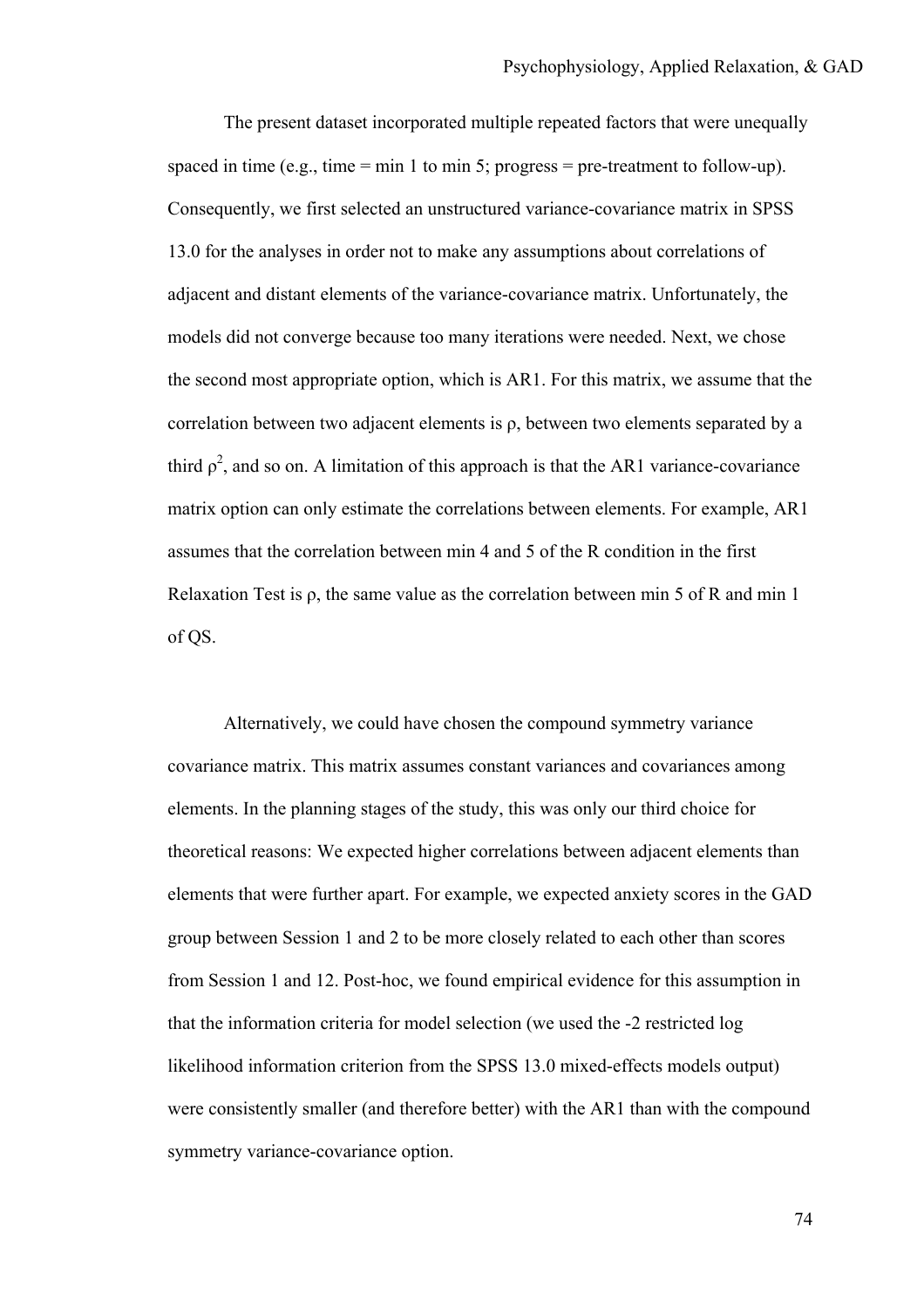We decided not to use covariates in our analyses, because we had no a-priori information indicating a need for covariates. This very conservative approach to data analysis protects the results from being complicated by needless variables, especially in the face of the many dependent variables that were tested separately. One way to avoid Type I error is to test many dependent variables simultaneously with multivariate procedures, such as MANOVA. We did not use this approach because (a) multivariate procedures make many assumptions that are harder to satisfy than their univariate counterparts (Norman  $&$  Streiner, 2000) and (b) it was not always clear which variables are related to each other conceptually and should therefore be included in a single analysis. For example, should the six EMG measures be entered into one analysis even though previous research has convincingly shown that there is no general tension factor (e.g., Fridlund et al., 1982; Fridlund et al., 1986)? In addition, using multivariate procedures in some domains but not others would have been confusing.

We also acknowledge that *regression to the mean* may confound the results of repeated measures analyses, even if no baseline differences are found. It has been suggested that the analysis of covariance (ANCOVA) of the post-treatment scores with pre-treatment values as a covariate is a superior approach to repeated measures ANOVA if certain assumptions are met (Vickers, 2001; Vickers & Altman, 2001). For the psychometric outcome, the analysis is straightforward: Pre-treatment would serve as the covariate, with the other four assessments being repeated measures. (This analysis did not produce notable differences.) However, the situation is more complex for the psychophysiological data during the Relaxation Test. For example, should one use the QS or R segment as a covariate in such model? We could not enter all data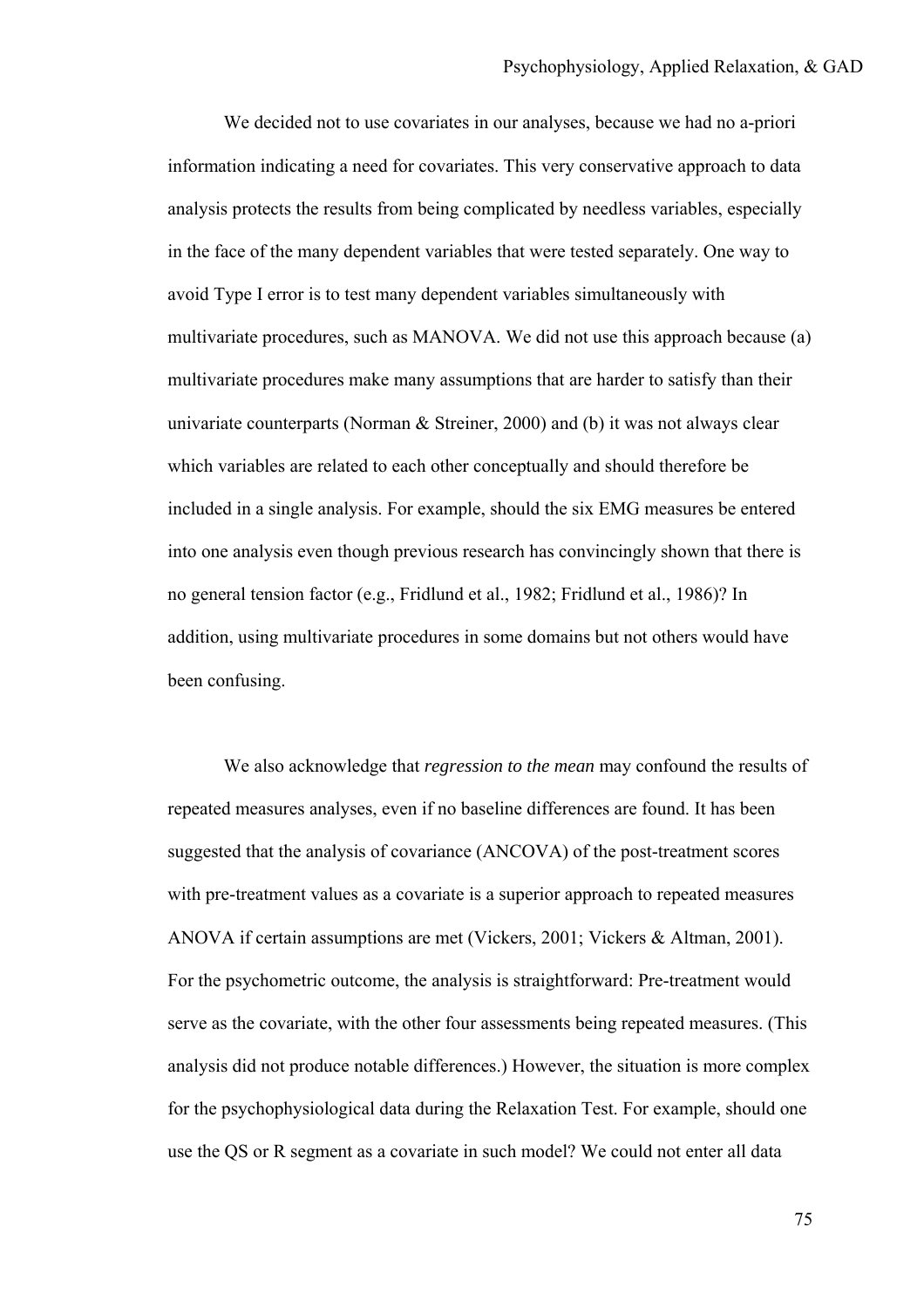from the pre-treatment assessment, because covariates should not be used if differences are expected a priori (e.g., height between boys and girls at certain ages). In our case, we expected differences between speech and QS and R. Our preliminary analyses indicated that such ANCOVAs became unstable with the choice of certain covariates.

Yet another approach would have been to eliminate the repeated measures factors by creating subject-specific slopes and intercepts, and testing differences between groups on those regression parameters (individual growth curve analysis, Norman & Streiner, 2000). We partially employed this approach in the correlational analyses but refrained from it in the mixed-effects model analyses because we would have tested slopes and intercepts separately, although they may interact. For the correlational analyses, we considered canonical correlation for our dataset because that allows for the investigation of two sets of dependent variables. Unfortunately, our dataset was too small: It has been suggested that canonical correlations should contain between 20 to 60 times as many cases as variables with a sample size of at least 50 (Barcikowski & Stevens, 1975; Stevens, 1986).

In conclusion, there was no single ideal way to analyze such a multifaceted data set. Every choice offered benefits but had drawbacks. Complex analyses are not that well understood and make many assumptions, some of which may be difficult to meet. Psychophysiological experiments measure many variables, which increase the probability of Type I error. We chose our statistical tests to be as simple as possible, but we remind the reader to keep in mind the number of statistical tests made when evaluating our conclusions.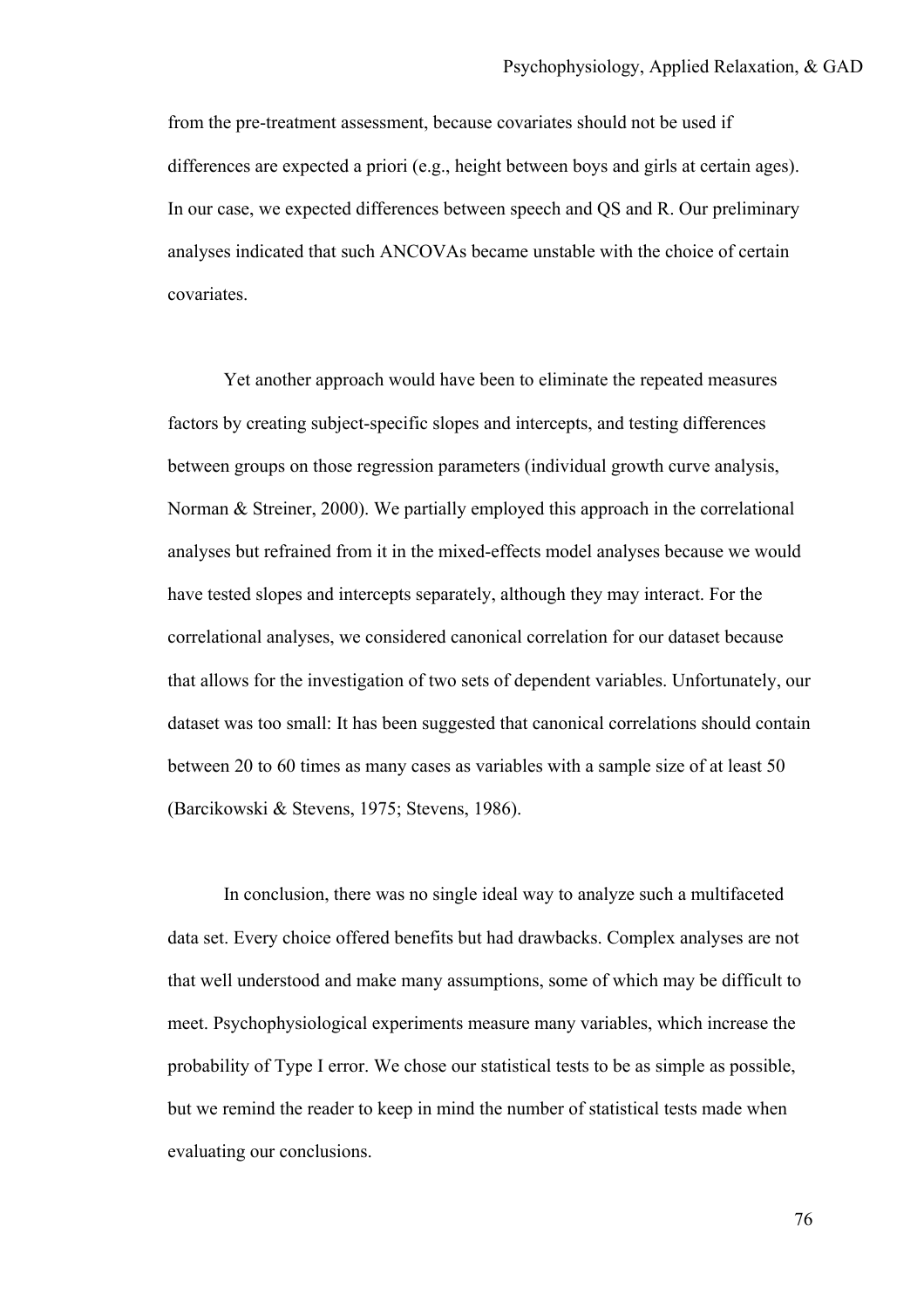Statistical power needs to be considered whenever hypothesized differences fail to reach significance. This study was adequately powered to tell us whether frontalis muscle tension differs between GAD patients and non-anxious controls at rest in a laboratory setting, and whether AR leads to a decrease in worry in GAD patients. We are less certain about the correlational analyses. We did not perform a pilot study before this project (for cautionary notes regarding the use of pilot studies for power calculations, see Kraemer, Mintz, Noda, Tinklenberg, & Yesavage, 2006). Hence, the conclusions from the correlational analysis are based on the idea that associations are unlikely to be clinically relevant if they are not significant in a GAD  $(n = 49)$  or AR  $(n = 29)$  sample of this size.<sup>8</sup>

## *Methodological Limitations*

Several limitations of the study need to be mentioned. It is unclear whether participants rated themselves on mental or on bodily tension or both in the Customized Mood Questionnaires because we did not distinguish these constructs. Over the course of the study, it became clear that this differentiation could have added valuable information because people associate tension and relaxation with the mind or the body to varying degrees. As a result, we have created and are now using a Tension and Relaxation questionnaire (Roth et al., submitted) that assesses in detail how much mental and physical tension participants have had over the last two months. A second limitation to the study is that we did not include a worry period in the laboratory assessment. During the Relaxation Test, we only asked participants to sit quietly and

 $\overline{a}$ 

<sup>&</sup>lt;sup>8</sup> The number of cases in a correlation could be considerably smaller than 49 and 29 in the GAD and AR group, respectively, because of dropout, exclusion due to medication, or missing data (particularly in correlations involving follow-up data). The correlation tables with the corresponding *n*s are presented in the appendix.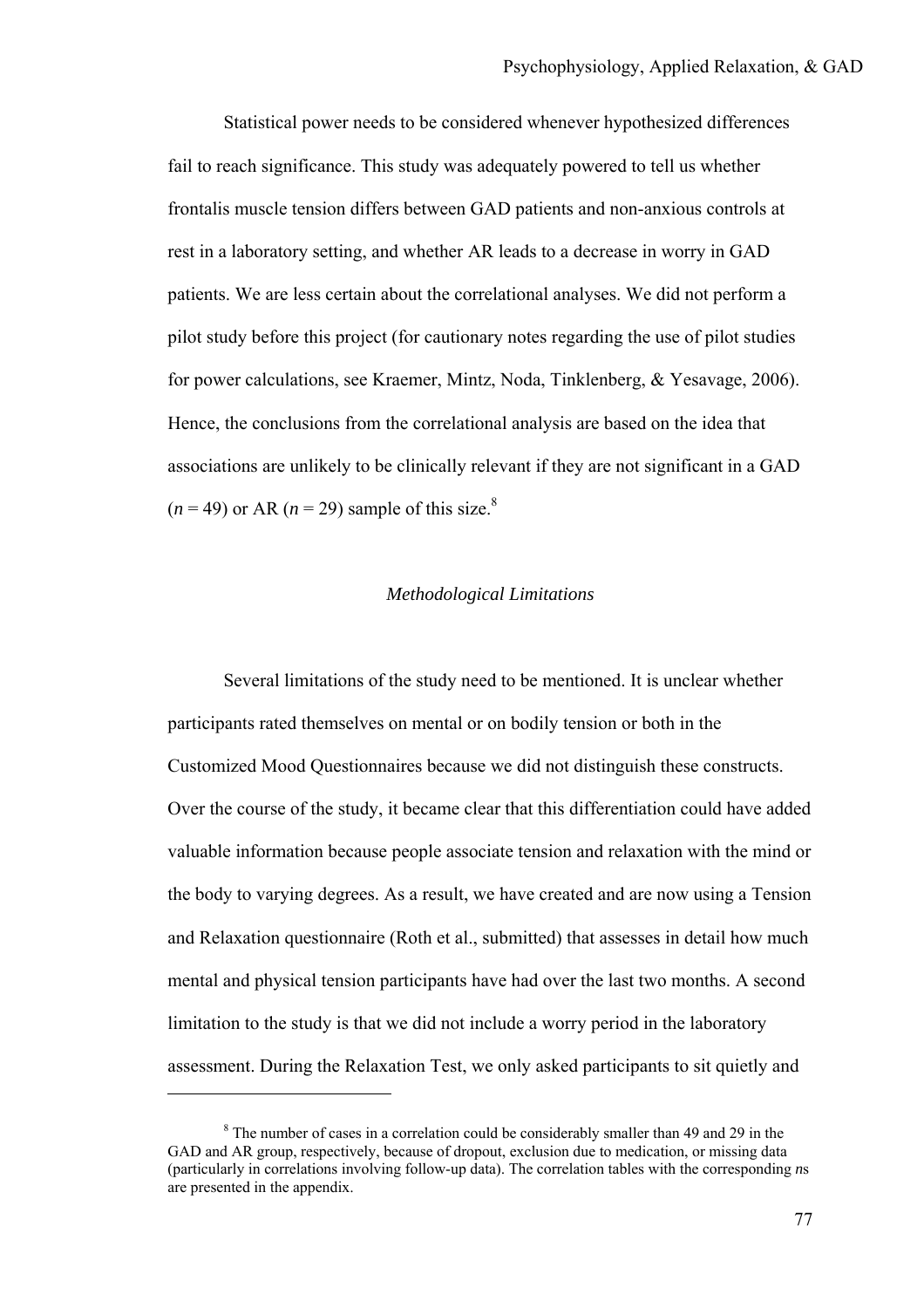to relax. During the design of the study, we did not feel the need to induce worry in our participants because we assumed that untreated GAD patients would automatically worry during the laboratory assessment due to the chronic nature of GAD. However, having physiological data from GAD patients during worry and during recovery from worry (in QS and R) would have allowed us to examine the effects of MRT from yet another angle.

Our physiological data is confounded by medication use. We minimized pharmacological effects by excluding cardiovascular and electrodermal data of participants who were taking beta-blockers and antihistamines. Furthermore, we only included participants in the study who were on stable doses of medication. Nonetheless, we cannot be certain that these drugs did not affect the physiological measurements. Finally, the follow-up period in this study only lasted six weeks, when it is becoming more and more usual to reevaluate participants 6, 12, 24, and even 60 months after treatment completion.

Comparing AR only to a waiting condition may be misunderstood as a limitation. The waiting list design is not suitable for studies investigating whether a treatment offers more than nonspecific treatment effects, because conclusions can only be drawn about how the active treatment compares to a group that is in contact with study personnel but does not receive therapy. From a research perspective, a waiting control design was appropriate for this study, because we intended primarily to investigate the mechanisms of AR. Evaluating once again AR's clinical effectiveness in GAD was secondary. A drawback of the waiting list design is that some patients do not receive effective treatment until later. We monitored our waiting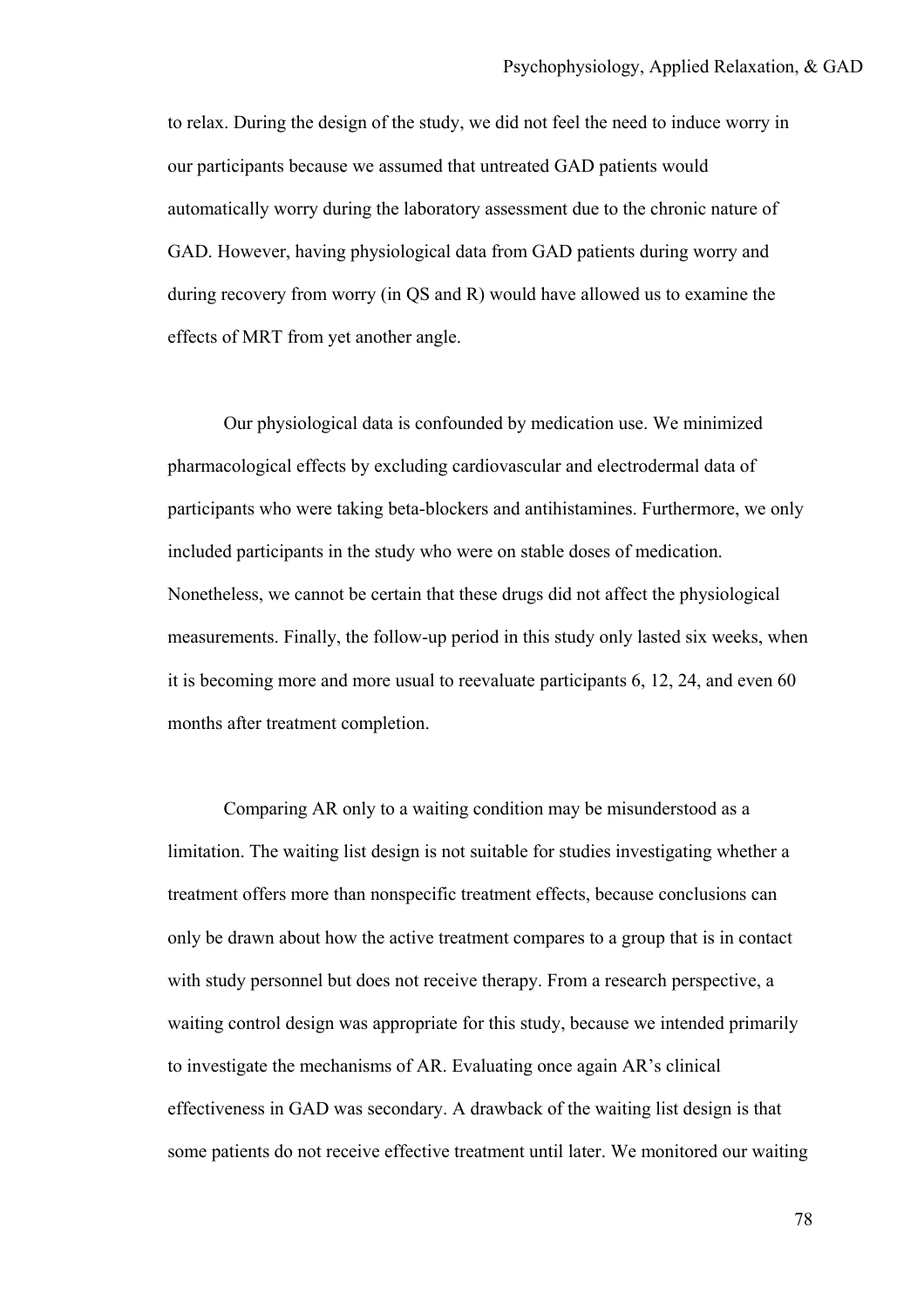list patients with the plan to withdraw them from the study and offer them a standard treatment if their symptoms worsened, which fortunately never occurred with our subjects. In addition, our WLC group did not complete the follow-up assessment, but was able to start treatment immediately after the fifth Relaxation Test.

## *Summary, Implications, and Outlook*

 In summary, we found that AR is at most modestly effective in the treatment of patients with a *DSM-IV* diagnosis of GAD. Electromyographic recordings do not initially distinguish GAD patients from non-anxious controls, and there is little evidence that GAD patients learn to relax muscles over the course of therapy. Within untreated GAD patients, anxiety is not related to physiological activation, and psychological improvement with treatment is not associated with physiological change.

We must bear in mind that MRT might still be useful in anxiety disorders, even though it does not reduce muscular tone. PD patients, for example, usually do not have increased muscular tone, but have been helped by MRT (e.g., Arntz & van den Hout, 1996; Carlbring, Ekselius, & Andersson, 2003). MRT training courses are often taken as stress-reduction technique similar to yoga and mindfulness-meditation and like them may work on a psychological rather than a physiological level.

However, our study does not give strong support to the idea that MRT works by teaching individuals an ability to profoundly relax their muscles. The physiologically oriented rationale of MRT seems unjustified, and other possibilities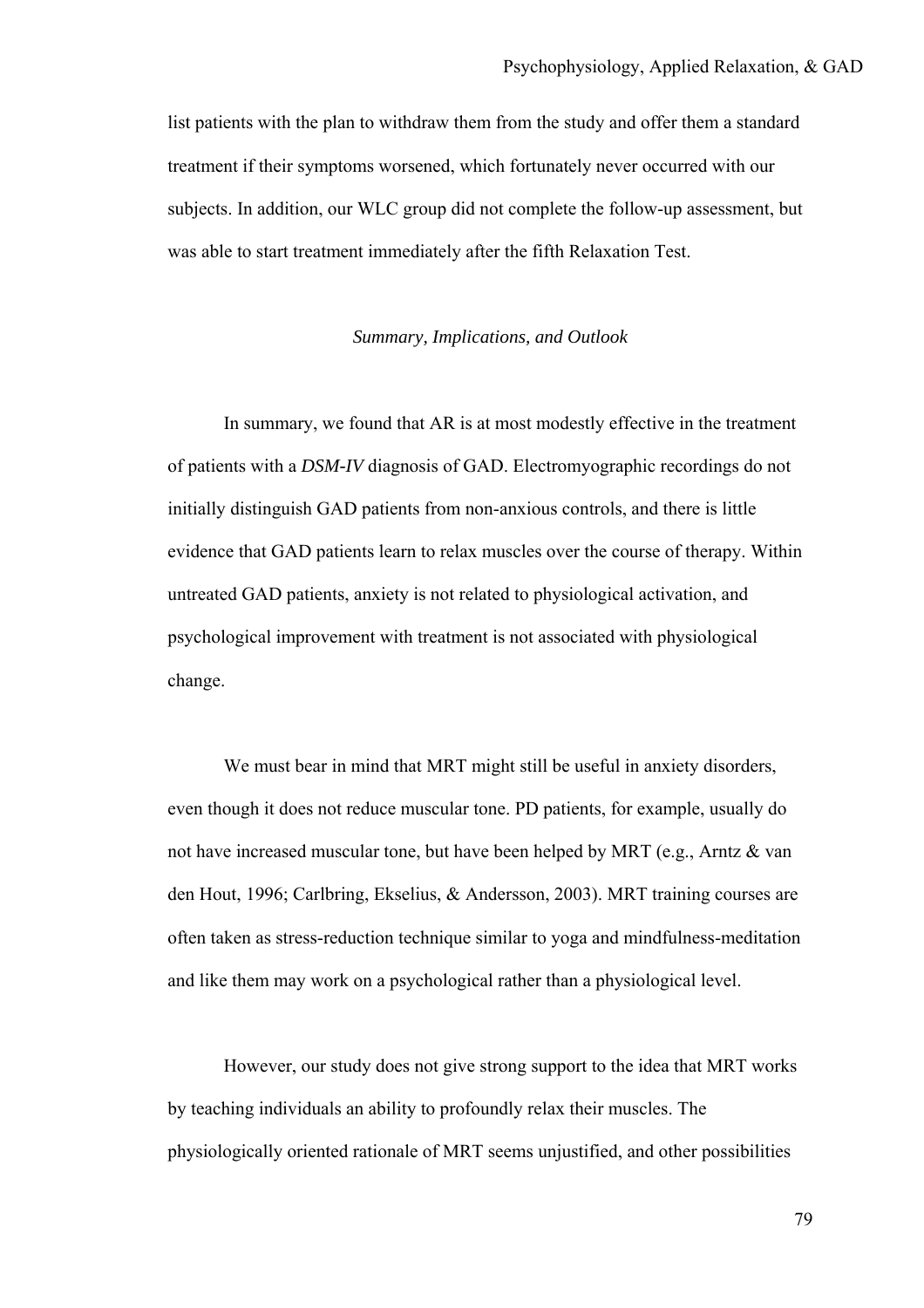have to be considered: MRT may work through cognitive change, for example by changing dysfunctional beliefs about worry or making the patient think that anxiety and the bodily changes that accompany it are understandable and controllable. Data from the Why Worry Scale supports these assumptions. After treatment, the GAD patients found worry to be less helpful for problem solving, less motivating, and less of a positive personality trait. In addition, the beliefs that worry prevents negative outcomes or protects from negative emotions in the event of a negative outcome were less strong after AR therapy. There are also other possible mechanisms of change. For example, MRT may work through exposure to worry in the therapeutic situation.

A broader implication of the study is that MRT may not be the best choice for GAD because (a) therapists provide a rationale that has no empirical basis and (b) its effectiveness is modest, at least when administered by professionals without extensive patient experience. The latter is especially unfortunate, as we had previously assumed that "the cost of MRT should be less than that of cognitive or emotion-oriented methods because MRT can be applied in standardized ways requiring less therapist training" (Conrad & Roth, in press). Cognitive therapy seems more relevant to the kind of GAD as diagnosed by *DSM-IV* than MRT, because worry and intrusive thoughts are more cognitive than somatic.

An unexpected byproduct of this work is the discovery that many chronic anxiety patients have become diagnostic "orphans", who fall outside the purview of most psychological and pharmaceutical research, and consequently whose treatment with medication is prejudiced as "off label" because the current GAD criteria have defined a cognitive subtype of chronic anxiety that covers only some sufferers. We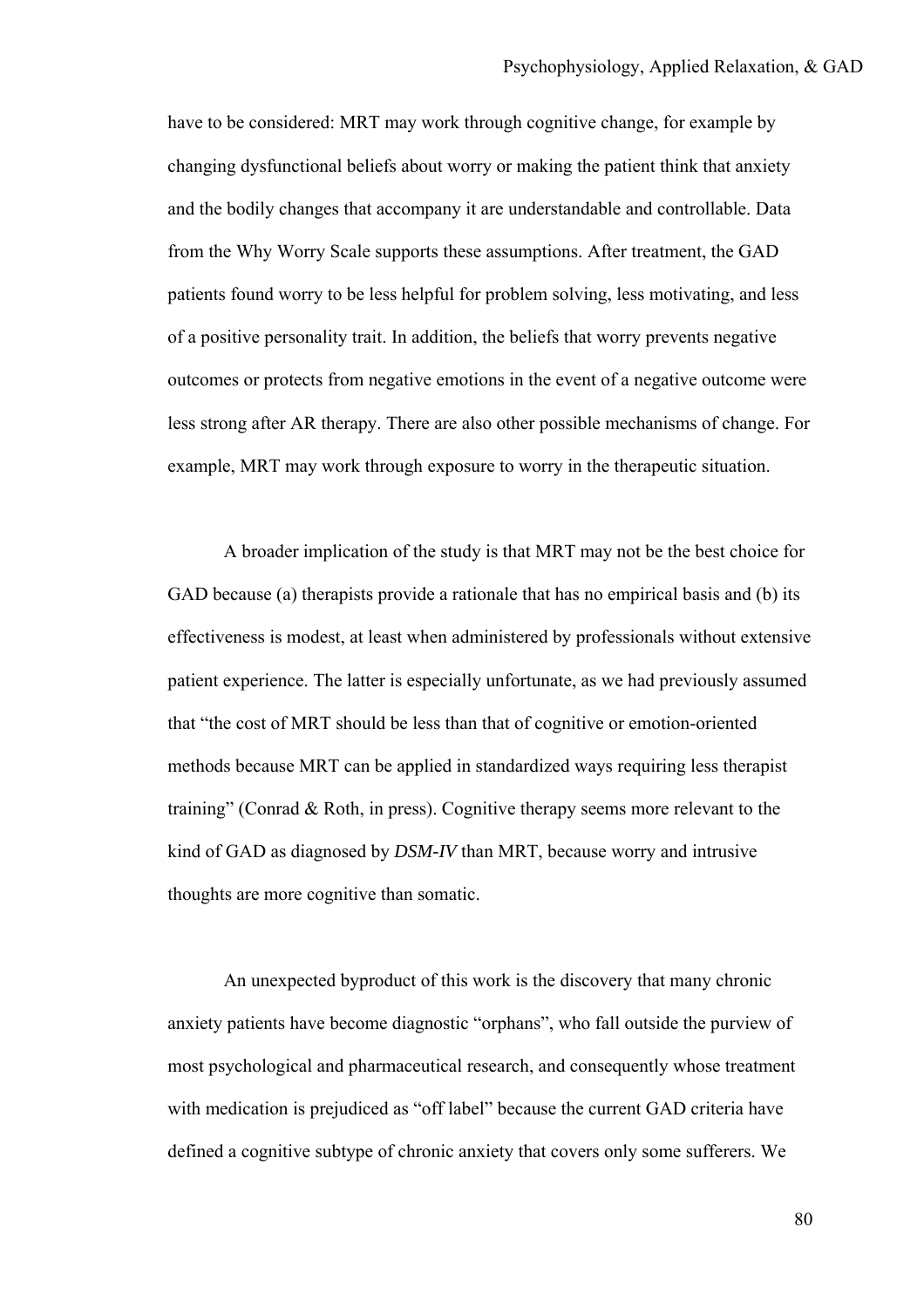have been investigating the wider spectrum of chronic anxiety by comparing the psychophysiological characteristics of *DSM-IV* GAD patients, volunteers who describe themselves as chronically *tense*, and non-anxious controls. Initial results indicate that this broader group of tense individuals is characterized by chronic autonomic activation (Roth et al., submitted), possibly indicating that physiologically oriented treatments aimed at somatic deactivation, for example  $CO<sub>2</sub>$  biofeedback (Meuret, Wilhelm, Ritz, & Roth, 2003; Meuret, Wilhelm, & Roth, 2004) and MRT, would be more suitable for this group than for *DSM-IV* diagnosed GAD patients. Research like this may lead to a reconfiguring of diagnostic categories in *DSM-V* that will enfranchise this currently undiagnosable group.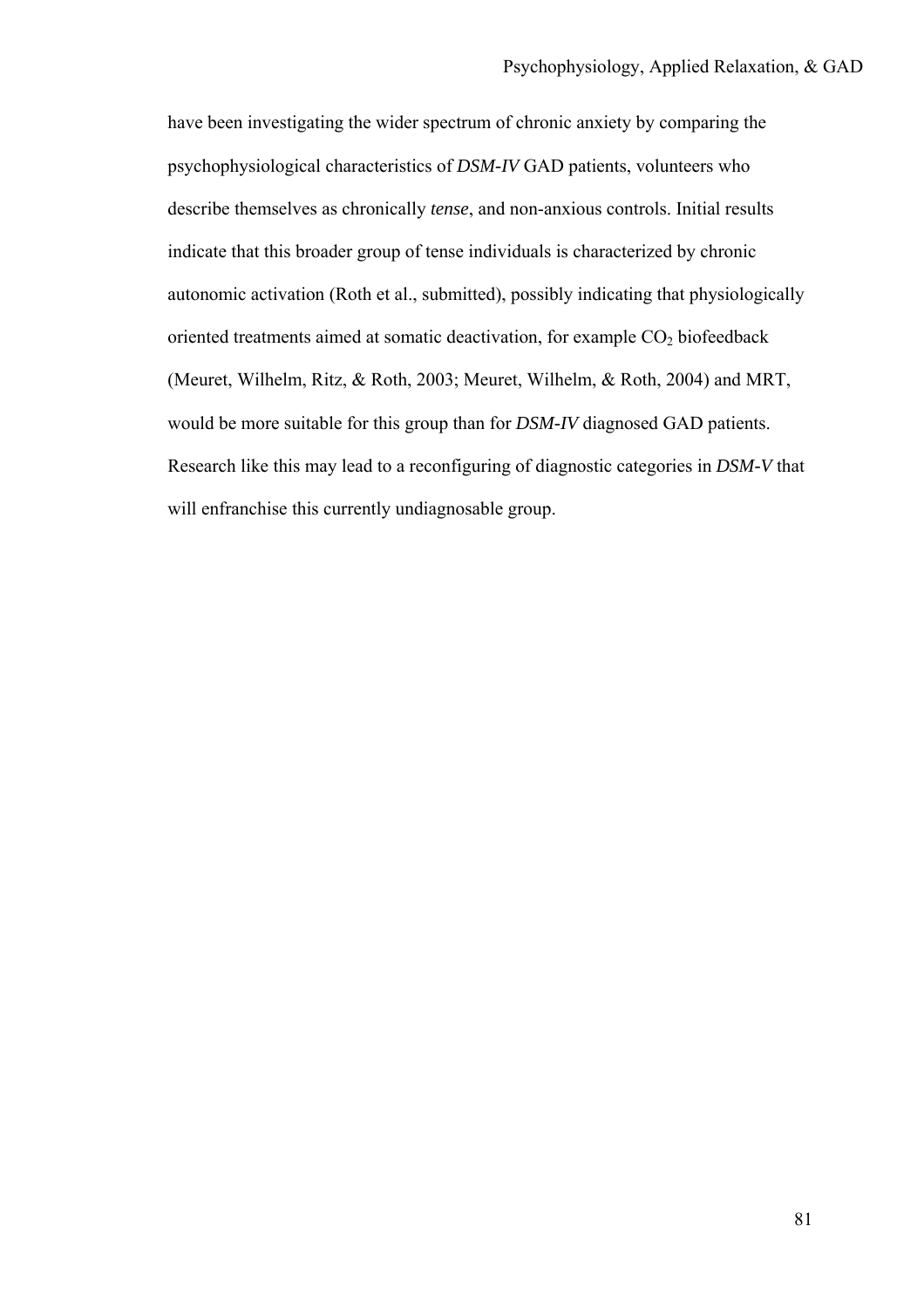#### References

- Alexander, A. B. (1975). An experimental test of assumptions relating to the use of electromyographic biofeedback as a general relaxation training technique. *Psychophysiology, 12*(6), 656-662.
- American Psychiatric Association. (1980). *Diagnostic and statistical manual of mental disorders* (3rd ed.). Washington D. C.: Author.
- American Psychiatric Association. (1987). *Diagnostic and statistical manual of mental disorders* (3rd-R ed.). Washington D. C.: Author.
- American Psychiatric Association. (1994). *Diagnostic and statistical manual of mental disorders* (4th ed.). Washington D. C.: Author.
- Andreassi, J. L. (2000). *Psychophysiology: Human behavior and physiological response*. Mahwah, NJ: Lawrence Erlbaum Associates.
- Anthony, M. M., Orsillo, S. M., & Roemer, L. (2001). *Practitioner's guide to empirically based measures of anxiety*. New York: Kluwer Academic/Plenum Publishers.
- Arntz, A. (2003). Cognitive therapy versus applied relaxation as treatment of generalized anxiety disorder. *Behaviour Research and Therapy, 41*(6), 633- 646.
- Arntz, A., & van den Hout, M. (1996). Psychological treatments of panic disorder without agoraphobia: Cognitive therapy versus applied relaxation. *Behaviour Research and Therapy, 34*(2), 113-121.
- Bagiella, E., Sloan, R. P., & Heitjan, D. F. (2000). Mixed-effects models in psychophysiology. *Psychophysiology, 37*(1), 13-20.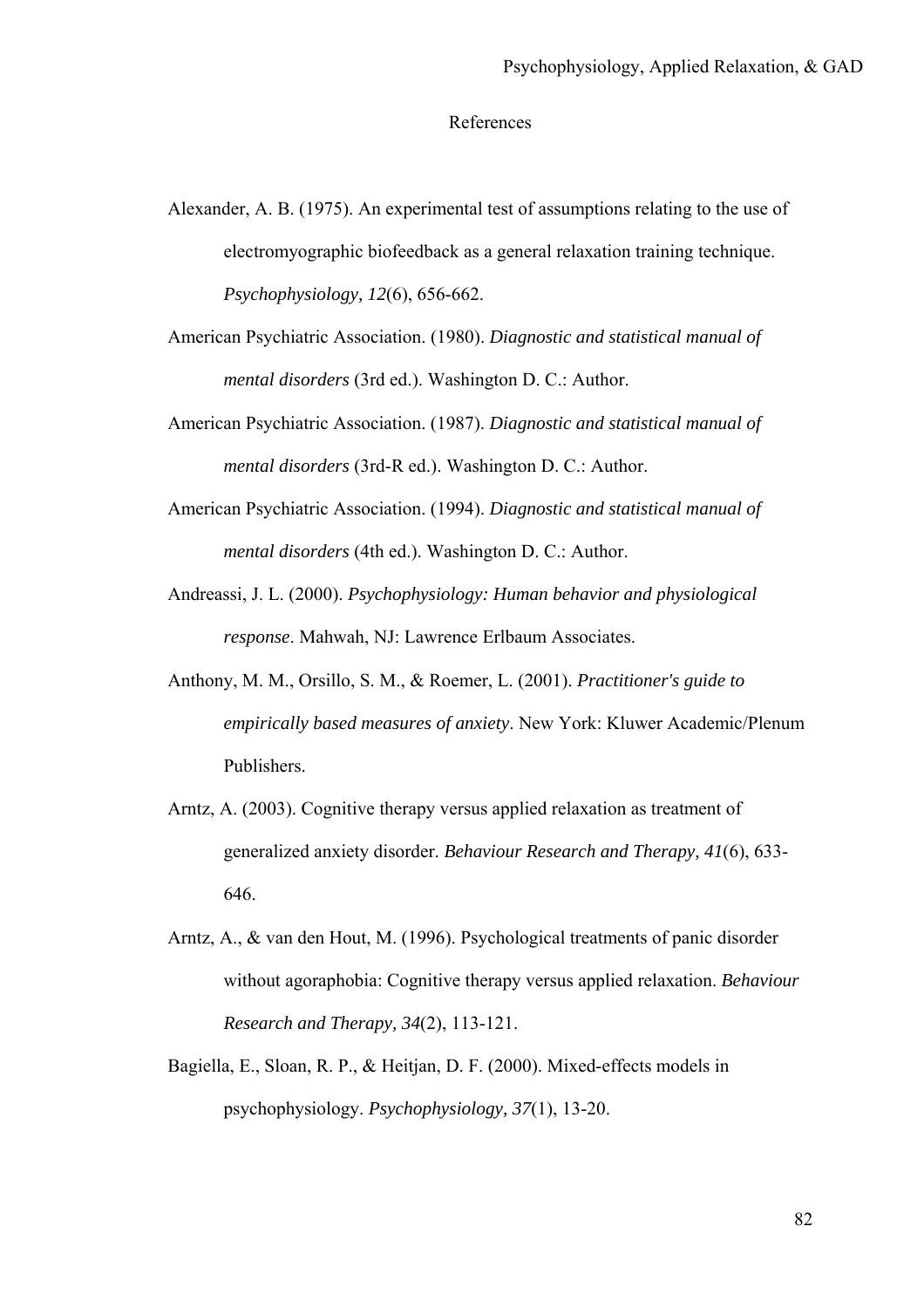- Barcikowski, R., & Stevens, J. P. (1975). A Monte Carlo study of the stability of canonical correlations, canonical weights, and canonical variate-variable correlations. *Multivariate Behavioral Research, 10*, 353-364.
- Barlow, D. H., Allen, L. B., & Choate, M. L. (2004). Toward a unified treatment for emotional disorders. *Behavior Therapy, 35*, 205-230.
- Barlow, D. H., Blanchard, E. B., Vermilyea, J. A., Vermilyea, B. B., & DiNardo, P. A. (1986). Generalized anxiety and generalized anxiety disorder: Description and reconceptualization. *American Journal of Psychiatry, 143*(1), 40-44.
- Barlow, D. H., Cohen, A. S., Waddell, M. T., Vermilyea, B. B., Klosko, J. S., Blanchard, E. B., et al. (1984). Panic and generalized anxiety disorders: Nature and treatment. *Behavior Therapy, 15*, 431-449.
- Barrett-Lennard, G. T. (1986). The relationship inventory now: Issues and advances in theory, method, and use. In L. S. Greenberg & W. Pinsof (Eds.), *The psychotherapeutic process: A research handbook*. New York, NY: Guilford Press.
- Basmajian, J. V., Blumenstein, R., & Dismatsek, M. (1980). *Electrode placement in EMG biofeedback*. Baltimore, MD: Williams & Wilkins.
- Beck, A. T., Epstein, N., Brown, G., & Steer, R. (1988). An inventory for measuring clinical anxiety: Psychometric properties. *Journal of Consulting and Clinical Psychology, 56*, 893-897.
- Beck, A. T., Ward, C. H., Mendelson, M., Mock, J., & Erbaugh, J. (1961). An inventory for measuring depression. *Archives of General Psychiatry, 41*, 561- 571.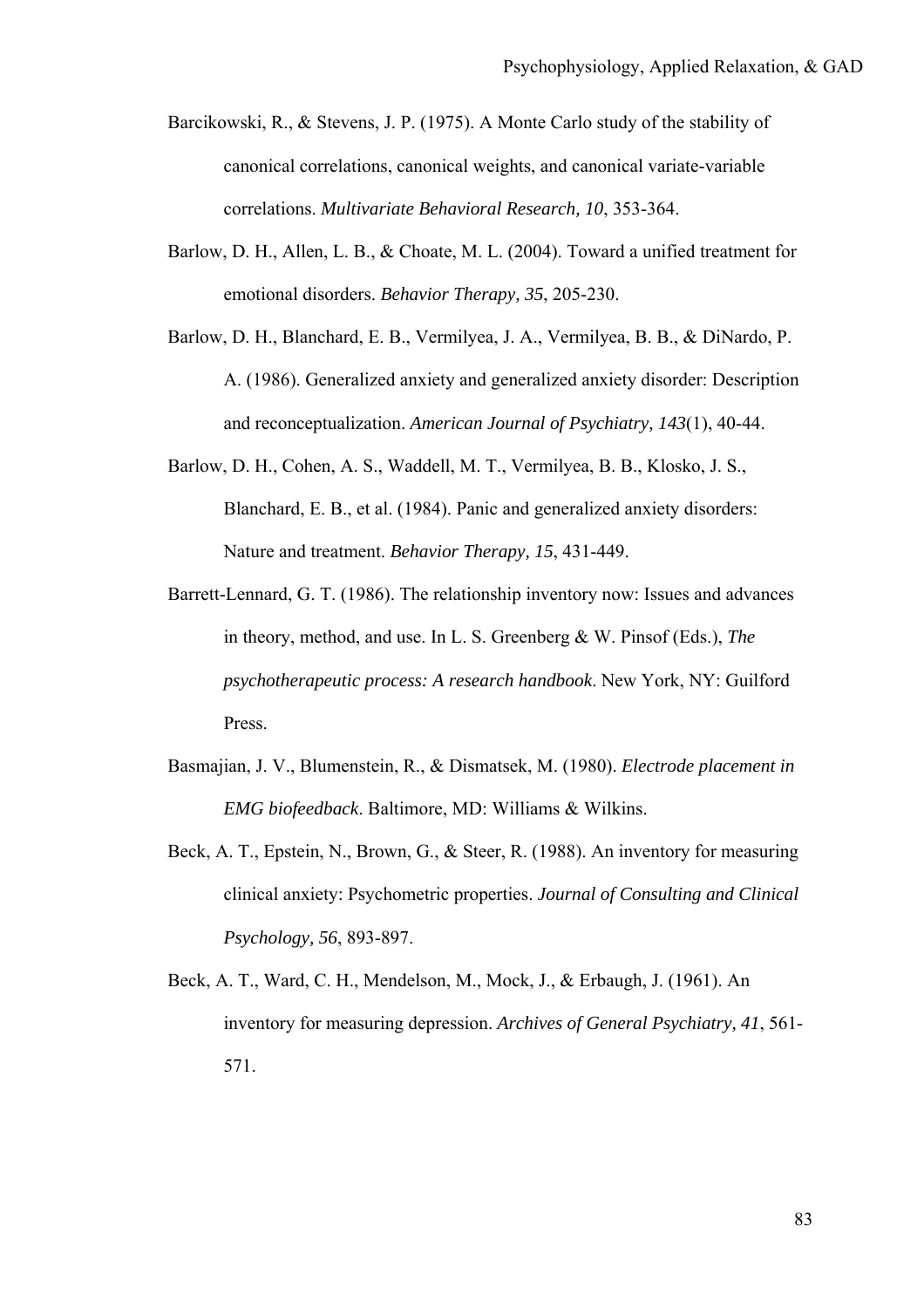Beck, J. G., Stanley, M. A., Baldwin, L. E., Deagle, E. A., 3rd, & Averill, P. M. (1994). Comparison of cognitive therapy and relaxation training for panic disorder. *Journal of Consulting and Clinical Psychology, 62*(4), 818-826.

- Bernstein, D. A., & Borkovec, T. D. (1973). *Progressive relaxation training: A manual for the helping professions*. Champaign, IL: Research Press.
- Bonferroni, C. E. (1936). Teoria statistica delle classi e calcolo delle probabilità. *Pubblicazioni del R Istituto Superiore di Scienze Economiche e Commerciali di Firenze, 8*, 3-62.
- Borkovec, T. D., Alcaine, O. M., & Behar, E. (2004). Avoidance theory of worry and generalized anxiety disorder. In R. G. Heimberg, C. L. Turk & D. S. Mennin (Eds.), *Generalized anxiety disorder: Advances in research and practice*. New York: Guilford Press.
- Borkovec, T. D., & Costello, E. (1993). Efficacy of applied relaxation and cognitivebehavioral therapy in the treatment of generalized anxiety disorder. *Journal of Consulting and Clinical Psychology, 61*(4), 611-619.
- Borkovec, T. D., Grayson, J. B., & Cooper, K. M. (1978). Treatment of general tension: Subjective and physiological effects of progressive relaxation. *Journal of Consulting and Clinical Psychology, 46*(3), 518-528.
- Borkovec, T. D., & Krogh-Sides, J. (1979). Critical procedural variables related to the physiological effects of progressive relaxation: A review. *Behaviour Research and Therapy, 17*(2), 119-125.
- Borkovec, T. D., & Nau, S. D. (1972). Credibility of analogue therapy rationales. *Journal of Behavior Therapy and Experimental Psychiatry, 3*, 257-260.
- Borkovec, T. D., Newman, M. G., Pincus, A. L., & Lytle, R. (2002). A component analysis of cognitive-behavioral therapy for generalized anxiety disorder and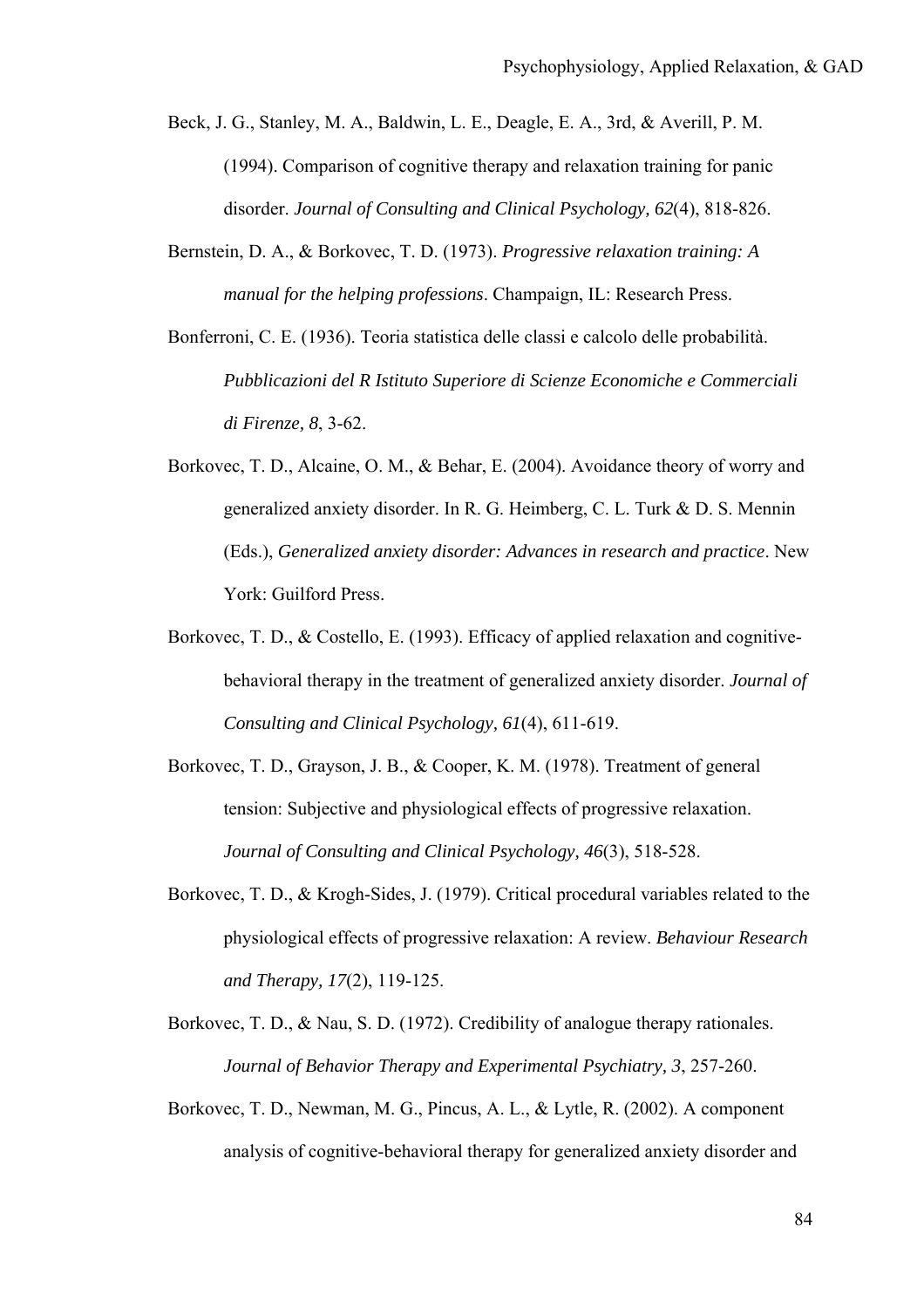the role of interpersonal problems. *Journal of Consulting and Clinical Psychology, 70*(2), 288-298.

- Bowles, C., Smith, J., & Parker, K. (1979). EMG biofeedback and progressive relaxation training: A comparative study of two groups of normal subjects. *Western Journal of Nursing Research, 1*(3), 179-189.
- Burish, T. G., Hendrix, E. M., & Frost, R. O. (1981). Comparison of frontal EMG biofeedback and several types of relaxation instructions in reducing multiple indices of arousal. *Psychophysiology, 18*(5), 594-602.
- Canter, A., Kondo, C. Y., & Knott, J. R. (1975). A comparison of EMG feedback and progressive muscle relaxation training in anxiety neurosis. *British Journal of Psychiatry, 127*, 470-477.
- Carlbring, P., Ekselius, L., & Andersson, G. (2003). Treatment of panic disorder via the Internet: A randomized trial of CBT vs applied relaxation. *Journal of Behavior Therapy and Experimental Psychiatry, 34*(2), 129-140.
- Carlson, C. R., Collins, F. L., Jr., Nitz, A. J., Sturgis, E. T., & Rogers, J. L. (1990). Muscle stretching as an alternative relaxation training procedure. *Journal of Behavior Therapy and Experimental Psychiatry, 21*(1), 29-38.
- Carlson, J. G., Basilio, C. A., & Heaukulani, J. D. (1983). Transfer of EMG training: Another look at the general relaxation issue. *Psychophysiology, 20*, 530-536.
- Chatoor, I., & Krupnick, J. (2001). The role of non-specific factors in treatment outcome of psychotherapy studies. *European Child And Adolescent Psychiatry, 10 Suppl 1*, I19-25.
- Christoph, P., Luborsky, L., Kron, R., & Fishman, H. (1978). Blood pressure, heart rate and respiratory responses to a single session of relaxation: A partial replication. *Journal of Psychosomatic Research, 22*(6), 493-501.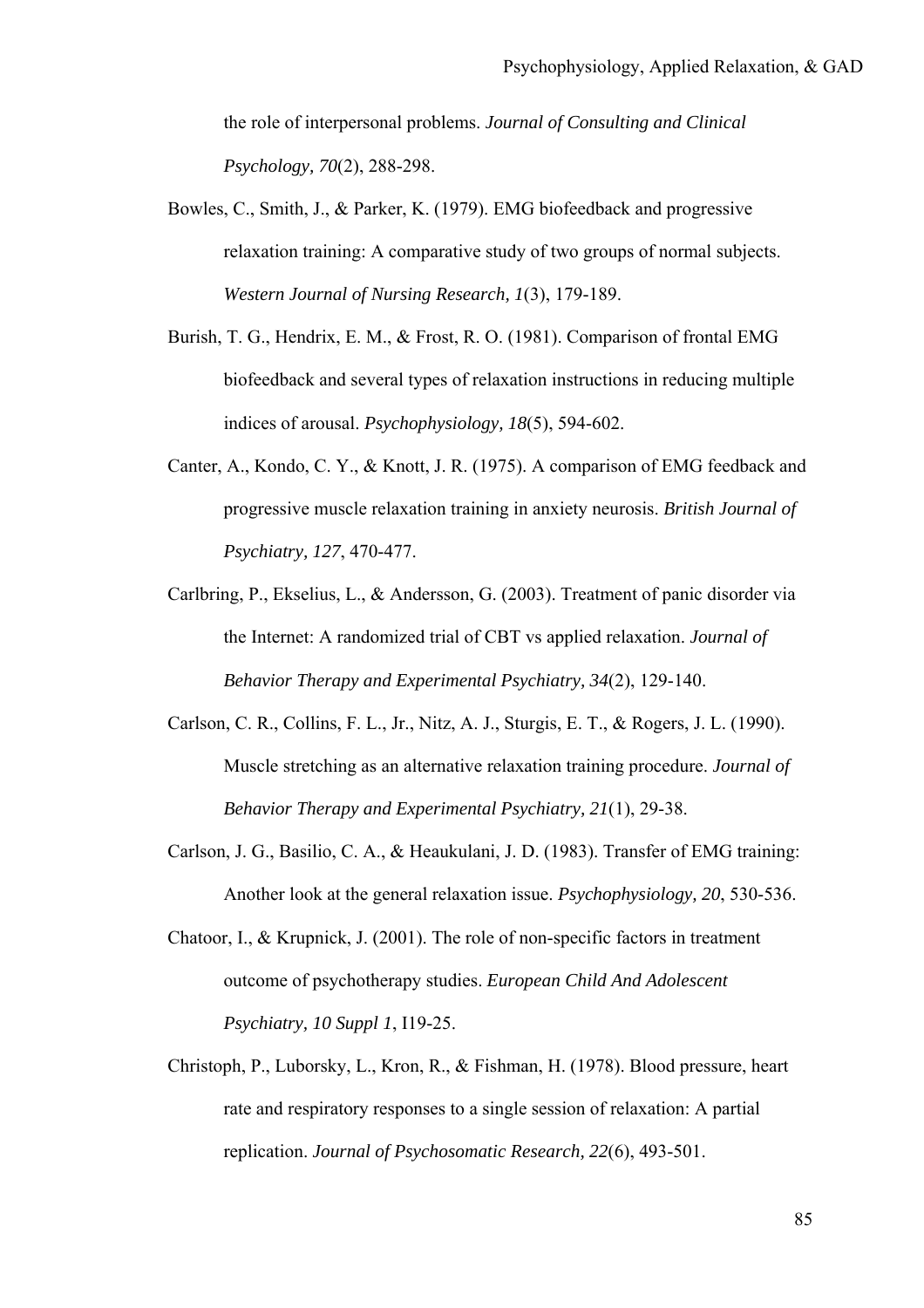- Cohen, H., Benjamin, J., Geva, A. B., Matar, M. A., Kaplan, Z., & Kotler, M. (2000). Autonomic dysregulation in panic disorder and in post-traumatic stress disorder: Application of power spectrum analysis of heart rate variability at rest and in response to recollection of trauma or panic attacks. *Psychiatry Research, 96*(1), 1-13.
- Cohen, J. (1988). *Statistical power analysis for the behavioral sciences* (2nd ed.). Hillsdale, NJ: Lawrence Earlbaum Associates.
- Cohen, S., Kamarck, T., & Mermelstein, R. (1983). A global measure of perceived stress. *Journal of Health and Social Behavior, 24*, 385-396.
- Connor, W. H. (1974). Effects of brief relaxation training on autonomic response to anxiety-evoking stimuli. *Psychophysiology, 11*(5), 591-599.
- Conrad, A., & Roth, W. T. (in press). Muscle relaxation therapy for anxiety disorders: It works but how? *Journal of Anxiety Disorders*.
- Cuthbert, B. N., Lang, P. J., Strauss, C., Drobes, D., Patrick, C. J., & Bradley, M. M. (2003). The psychophysiology of anxiety disorder: Fear memory imagery. *Psychophysiology, 40*(3), 407-422.
- Davidson, P. O., & Hiebert, S. F. (1971). Relaxation training, relaxation instruction, and repeated exposure to a stressor film. *Journal of Abnormal Psychology, 78*(2), 154-159.
- Davison, G. C. (1966). Anxiety under total curarization: Implications for the role of muscular relaxation in the desensitization of neurotic fears. *Journal of Nervous and Mental Disease, 143*(5), 443-448.
- DeVries, H. A. (1965). Muscle tonus in postural muscles. *American Journal of Physical Medicine, 44*, 275-291.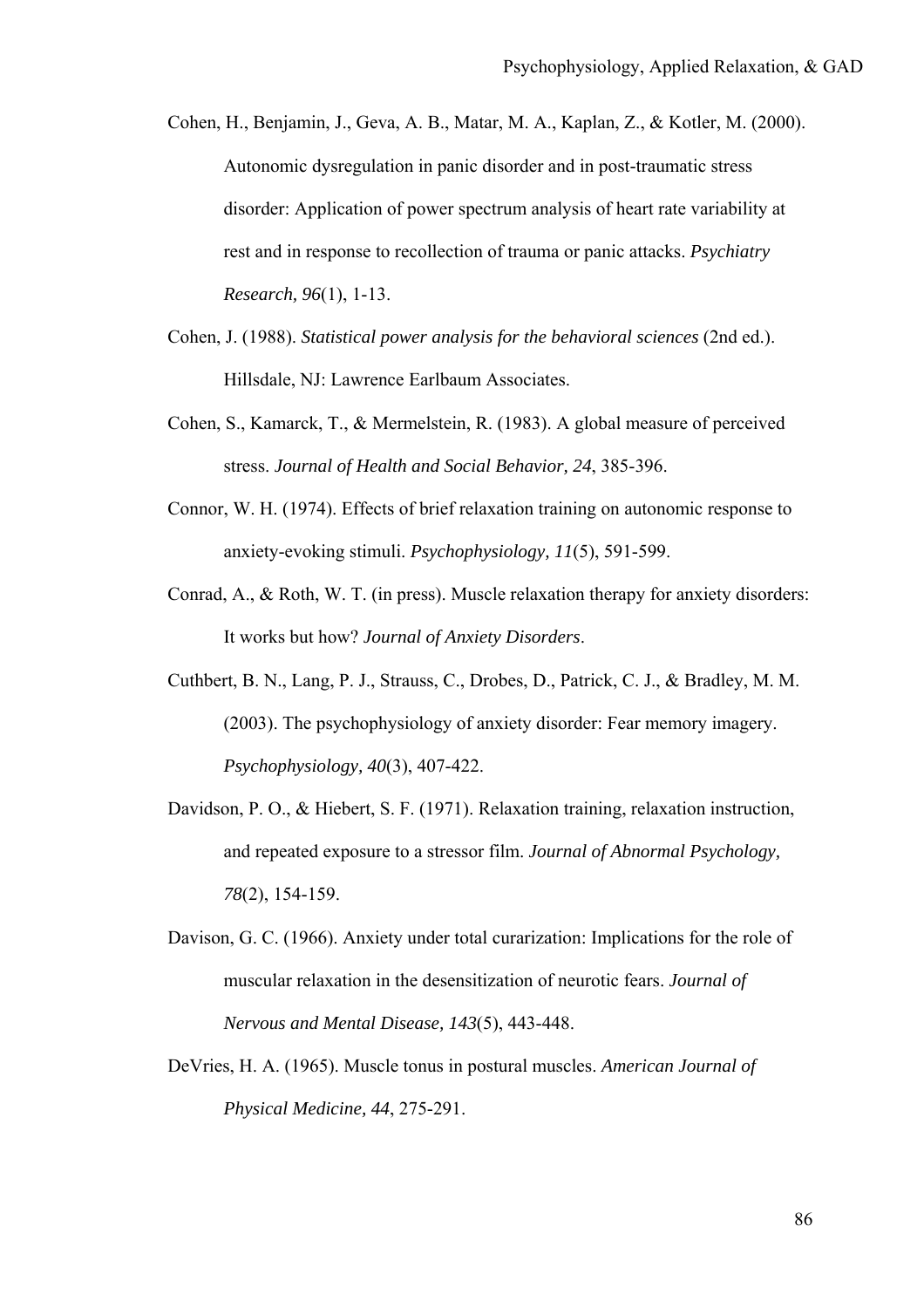- DiNardo, P. A., Brown, T. A., & Barlow, D. H. (1994). *Anxiety disorders interview schedule for DSM-IV: Adult version (ADIS-IV)*. Albany, NY: Graywind Publications Inc.
- Fee, R. A., & Girdano, D. A. (1978). The relative effectiveness of three techniques to induce the trophotropic response. *Biofeedback and Self-Regulation, 3*(2), 145- 157.
- Freeston, M. H., Rheaume, J., Letarte, H., Dugas, M. J., & Ladouceur, R. (1994). Why do people worry? *Personality and Individual Differences, 17*, 791-802.
- Fridlund, A. J., & Cacioppo, J. T. (1986). Guidelines for human electromyographic research. *Psychophysiology, 23*(5), 567-589.
- Fridlund, A. J., Cottam, G. L., & Fowler, S. C. (1982). In search of the general tension factor: Tensional patterning during auditory stimulation. *Psychophysiology, 19*, 136-145.
- Fridlund, A. J., Fowler, S. C., & Pritchard, D. A. (1980). Striate muscle tensional patterning in frontalis EMG biofeedback. *Psychophysiology, 17*(1), 47-55.
- Fridlund, A. J., Hatfield, M. E., Cottam, G. L., & Fowler, S. C. (1986). Anxiety and striate-muscle activation: Evidence from electromyographic pattern analysis. *Journal of Abnormal Psychology, 95*(3), 228-236.
- Gellhorn, E., & Kiely, W. F. (1972). Mystical states of consciousness: Neurophysiological and clinical aspects. *Journal of Nervous and Mental Disease, 154*, 399-405.
- Grawe, K., Bernauer, F., & Donati, R. (1990). Psychotherapie im Vergleich. Haben wirklich alle einen Preis verdient? *Psychotherapie, Psychosomatik, und Medizinische Psychologie, 40*(3-4), 102-114.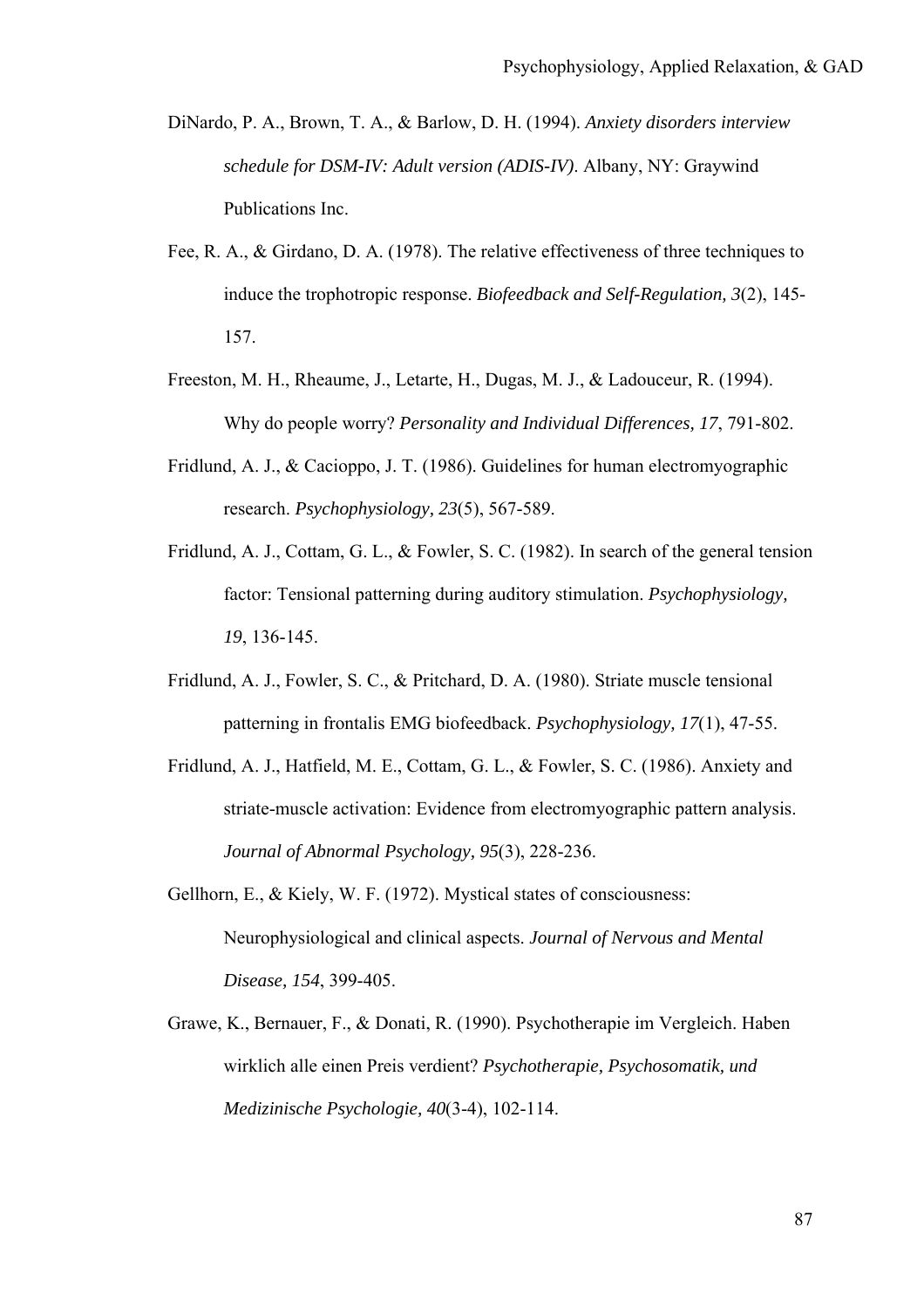- Grawe, K., Donati, R., & Bernauer, F. (2001). *Psychotherapie im Wandel: Von der Konfession zur Profession* (5th ed.). Göttingen: Hogrefe.
- Greist, J. H., Marks, I. M., Baer, L., Kobak, K. A., Wenzel, K. W., Hirsch, M. J., et al. (2002). Behavior therapy for obsessive-compulsive disorder guided by a computer or by a clinician compared with relaxation as a control. *Journal of Clinical Psychiatry, 63*(2), 138-145.
- Haynes, S. N., Moseley, D., & McGowan, W. T. (1975). Relaxation training and biofeedback in the reduction of frontalis muscle tension. *Psychophysiology, 12*(5), 547-552.
- Hazlett, R. L., McLeod, D. R., & Hoehn-Saric, R. (1994). Muscle tension in generalized anxiety disorder: Elevated muscle tonus or agitated movement? *Psychophysiology, 31*(2), 189-195.
- Heide, F. J., & Borkovec, T. D. (1984). Relaxation-induced anxiety: Mechanisms and theoretical implications. *Behaviour Research and Therapy, 22*(1), 1-12.
- Hillenberg, J. B., & Collins, F. L., Jr. (1983). The importance of home practice for progressive relaxation training. *Behaviour Research and Therapy, 21*(6), 633- 642.
- Hochberg, Y. (1988). A sharper Bonferroni procedure for multiple tests of significance. *Biometrika, 75*, 800-802.
- Hoehn-Saric, R. (1982). Comparison of generalized anxiety disorder with panic disorder patients. *Psychopharmacological Bulletin, 18*(4), 104-108.
- Hoehn-Saric, R., Hazlett, R. L., & McLeod, D. R. (1993). Generalized anxiety disorder with early and late onset of anxiety symptoms. *Comprehensive Psychiatry, 34*(5), 291-298.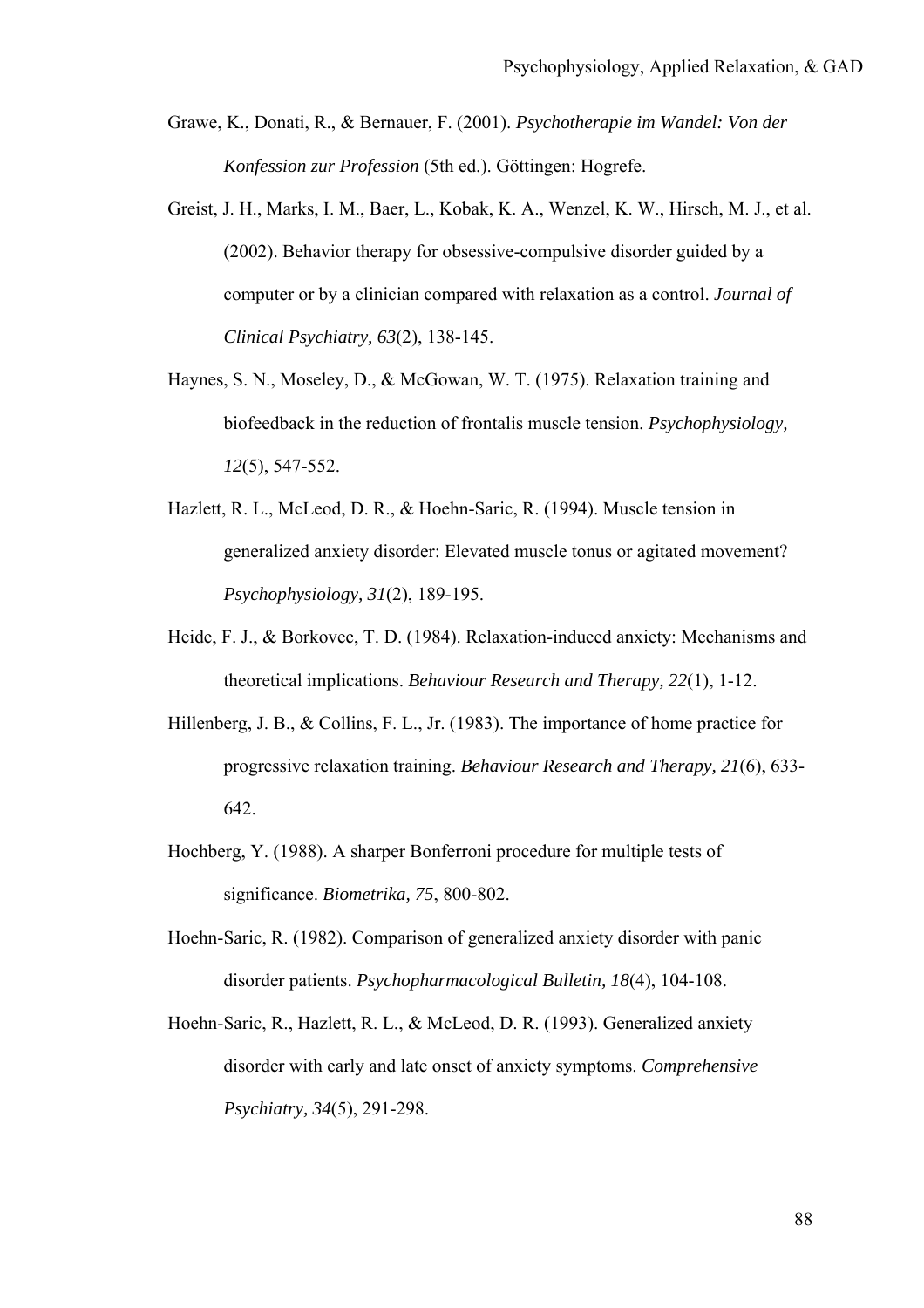- Hoehn-Saric, R., Hazlett, R. L., Pourmotabbed, T., & McLeod, D. R. (1997). Does muscle tension reflect arousal? Relationship between electromyographic and electroencephalographic recordings. *Psychiatry Research, 71*(1), 49-55.
- Hoehn-Saric, R., & Masek, B. J. (1981). Effects of naloxone on normals and chronically anxious patients. *Biological Psychiatry, 16*(11), 1041-1050.
- Hoehn-Saric, R., & McLeod, D. R. (1988). The peripheral sympathetic nervous system. Its role in normal and pathologic anxiety. *Psychiatric Clinics of North America, 11*(2), 375-386.
- Hoehn-Saric, R., & McLeod, D. R. (2000). Anxiety and arousal: Physiological changes and their perception. *Journal of Affective Disorders, 61*(3), 217-224.
- Hoehn-Saric, R., McLeod, D. R., Funderburk, F., & Kowalski, P. (2004). Somatic symptoms and physiologic responses in generalized anxiety disorder and panic disorder: An ambulatory monitor study. *Archives of General Psychiatry, 61*(9), 913-921.
- Hoehn-Saric, R., McLeod, D. R., & Zimmerli, W. D. (1989). Somatic manifestations in women with generalized anxiety disorder. Psychophysiological responses to psychological stress. *Archives of General Psychiatry, 46*(12), 1113-1119.
- Hoehn-Saric, R., McLeod, D. R., & Zimmerli, W. D. (1991). Psychophysiological response patterns in panic disorder. *Acta Psychiatrica Scandinavica, 83*(1), 4- 11.
- Holden, A. E., & Barlow, D. H. (1986). Heart rate and heart rate variability recorded in vivo in agoraphobics and nonphobics. *Behavior Therapy, 17*, 26-42.
- Horvath, A. O., & Greenberg, L. S. (1989). Development and validation of the working alliance inventory. *Journal of Counseling Psychology, 36*, 223-233.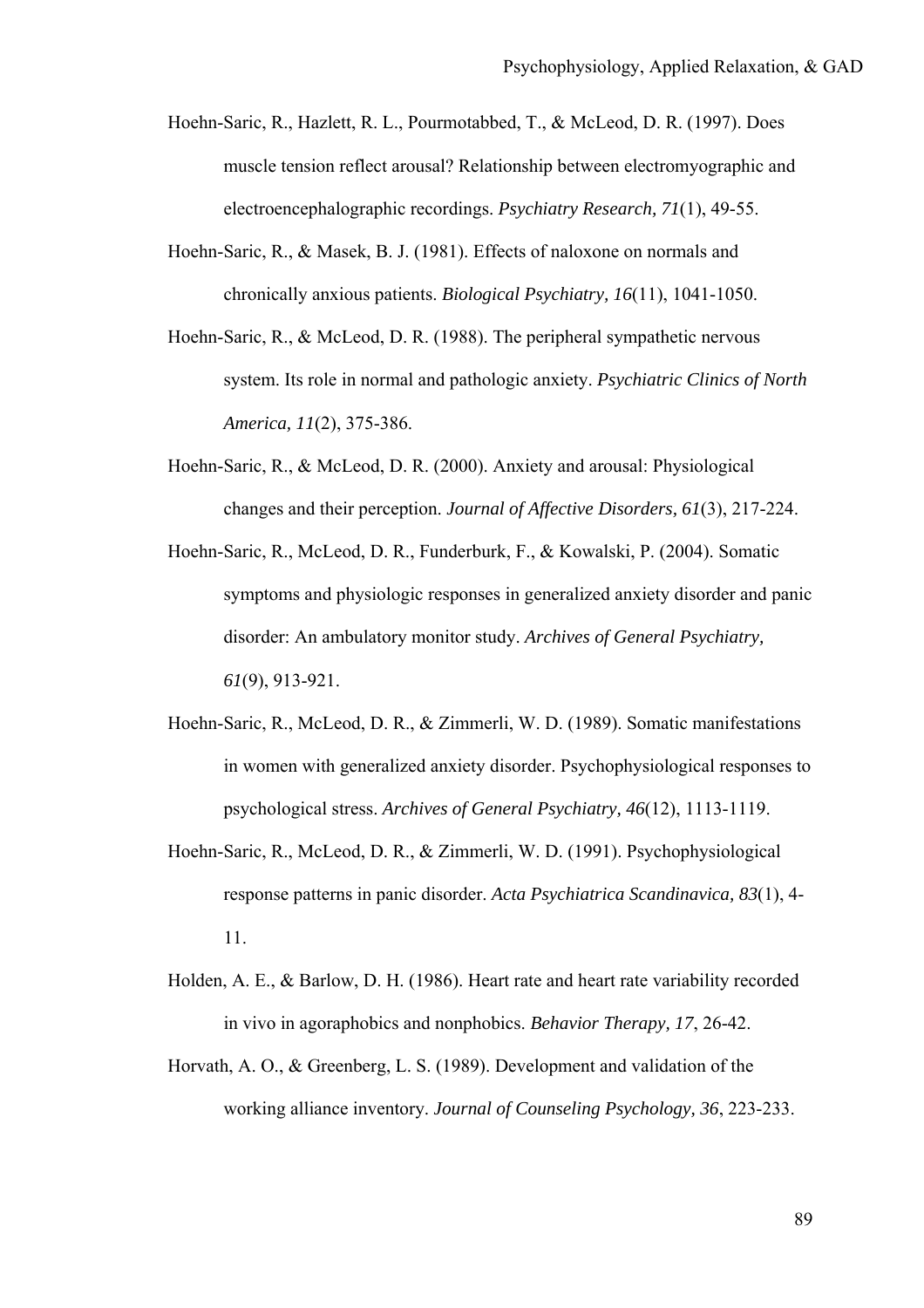- Hyman, R. B., Feldman, H. R., Harris, R. B., Levin, R. F., & Malloy, G. B. (1989). The effects of relaxation training on clinical symptoms: A meta-analysis. *Nursing Research, 38*(4), 216-220.
- Jacobson, E. (1934a). Electrical measurements concerning muscular contraction (tonus) and the cultivation of relaxation in man: Relaxation times of individuals. *American Journal of Physiology, 108*, 573-580.
- Jacobson, E. (1934b). Electrical measurements concerning muscular contraction (tonus) and the cultivation of relaxation in man: Studies on arm flexors. *American Journal of Physiology, 107*, 230-248.
- Jacobson, E. (1938). *Progressive relaxation* (2nd ed.). Chicago: University of Chicago Press.
- Jacobson, E. (1964). *Anxiety and tension control: A physiologic approach*. Philadelphia: Lippincott.
- Jacobson, E. (1970). *Modern treatment of tense patients*. Springfield, IL: Charles C. Thomas.
- Jacobson, N. S., Follette, W. C., & Revenstorf, D. (1984). Psychotherapy outcome research: Methods for reporting variability and evaluating clinical significance. *Behavior Therapy*(15), 336-352.
- Jerremalm, A., Jansson, L., & Öst, L. G. (1986a). Cognitive and physiological reactivity and the effects of different behavioral methods in the treatment of social phobia. *Behaviour Research and Therapy, 24*(2), 171-180.
- Jerremalm, A., Jansson, L., & Öst, L. G. (1986b). Individual response patterns and the effects of different behavioral methods in the treatment of dental phobia. *Behaviour Research and Therapy, 24*(5), 587-596.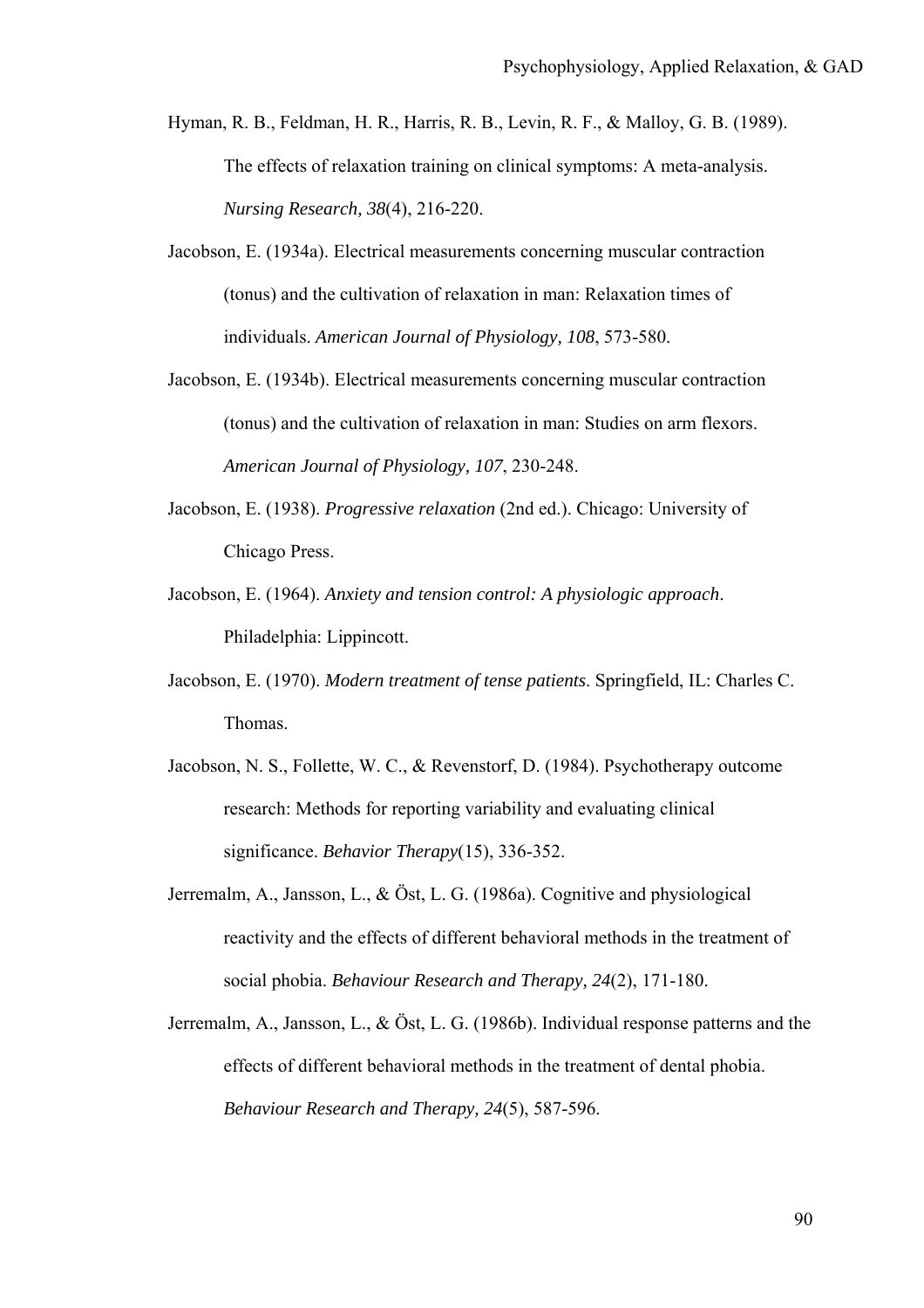- Jones, G. E., & Evans, P. A. (1981). Effectiveness of frontalis feedback training in producing general body relaxation. *Biological Psychiatry, 12*(4), 313-320.
- Jorm, A. F., Christensen, H., Griffiths, K. M., Parslow, R. A., Rodgers, B., & Blewitt, K. A. (2004). Effectiveness of complementary and self-help treatments for anxiety disorders. *Medical Journal of Australia, 181*(7 Suppl), S29-46.
- Katkin, E. S., Morell, M. A., & Goldbond, S. (1982). Individual differences in heart beat discrimination. *Psychophysiology, 19*, 160-166.
- King, N. J. (1980). Abbreviated progressive relaxation. In M. Hersen, R. M. Eisler & P. M. Miller (Eds.), *Progress in behavior modification* (pp. 147-182). New York: Academic Press.
- Kollai, M., & Kollai, B. (1992). Cardiac vagal tone in generalized anxiety disorder. *British Journal of Psychiatry, 161*, 831-835.
- Kraemer, H. C., & Blasey, C. M. (2004). Centering in regression analyses: A strategy to prevent errors in statistical inference. *International Journal of Methods in Psychiatric Research, 13*(3), 141-151.
- Kraemer, H. C., Mintz, J., Noda, A., Tinklenberg, J., & Yesavage, J. A. (2006). Caution regarding the use of pilot studies to guide power calculations for study proposals. *Archives of General Psychiatry, 63*(5), 484-489.
- Kraemer, H. C., & Thiemann, S. (1988). *How many subjects? Statistical power analysis in research*. Newbury Park, CA: Sage Publications.
- Lacey, J. I., Bateman, D. E., & Vanlehn, R. (1953). Autonomic response specificity: An experimental study. *Psychosomatic Medicine, 15*(1), 8-21.
- Lacey, J. I., & Van, L. R. (1952). Differential emphasis in somatic response to stress: An experimental study. *Psychosomatic Medicine, 14*(2), 71-81.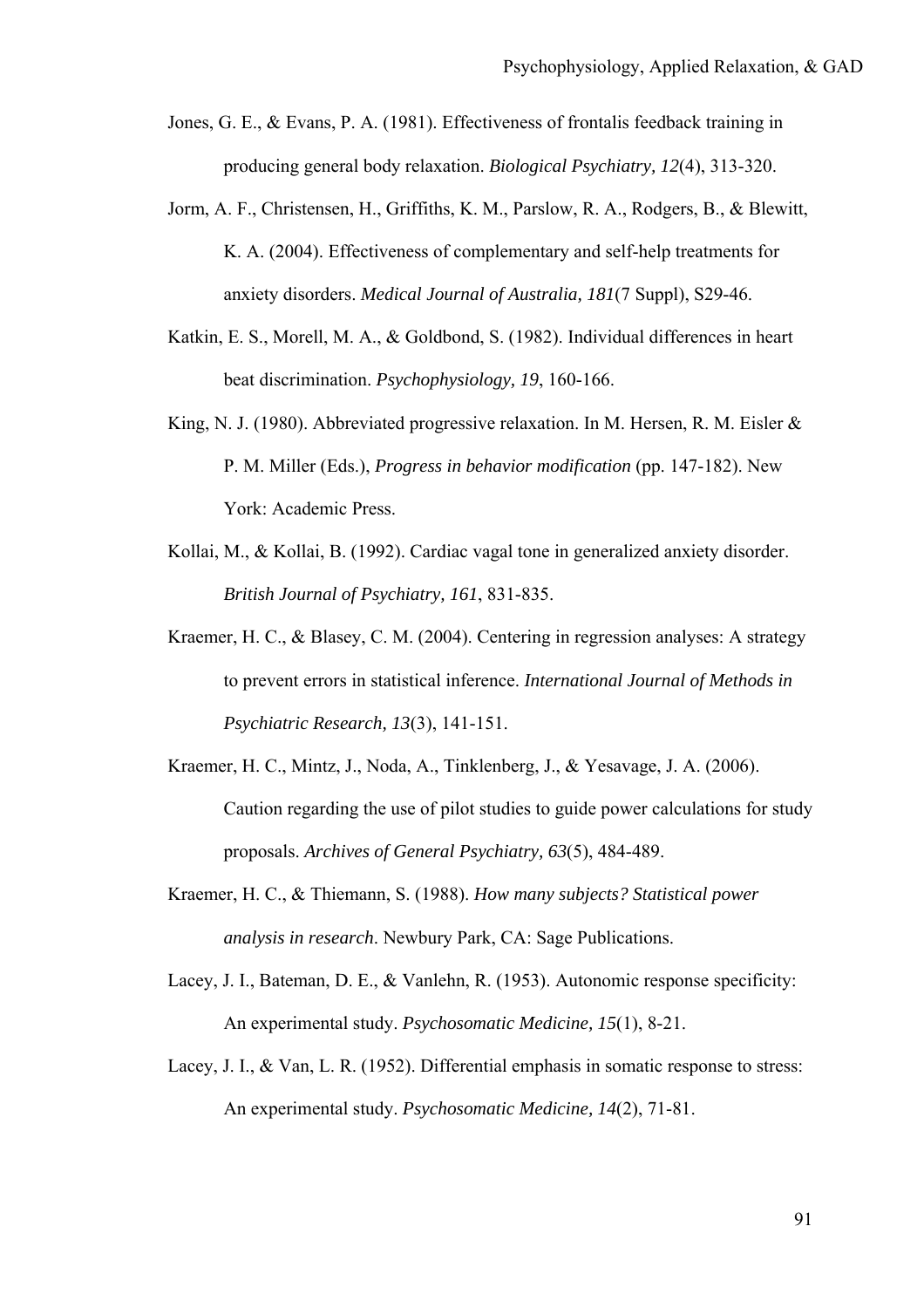- Lang, P. J., Davis, M., & Ohman, A. (2000). Fear and anxiety: Animal models and human cognitive psychophysiology. *Journal of Affective Disorders, 61*(3), 137-159.
- Leboeuf, A., & Lodge, J. (1980). A comparison of frontalis EMG feedback training and progressive relaxation in the treatment of chronic anxiety. *British Journal of Psychiatry, 137*, 279-284.
- Lehrer, P. M. (1978). Psychophysiological effects of progressive relaxation in anxiety neurotic patients and of progressive relaxation and alpha feedback in nonpatients. *Journal of Consulting and Clinical Psychology, 46*(3), 389-404.
- Lehrer, P. M., Schoicket, S., Carrington, P., & Woolfolk, R. L. (1980). Psychophysiological and cognitive responses to stressful stimuli in subjects practicing progressive relaxation and clinically standardized meditation. *Behaviour Research and Therapy, 18*(4), 293-303.
- Lehrer, P. M., Woolfolk, R. L., Rooney, A. J., McCann, B., & Carrington, P. (1983). Progressive relaxation and meditation. A study of psychophysiological and therapeutic differences between two techniques. *Behaviour Research and Therapy, 21*(6), 651-662.
- Lohaus, A., Klein-Hessling, J., Vogele, C., & Kuhn-Hennighausen, C. (2001). Psychophysiological effects of relaxation training in children. *British Journal of Health Psychology, 6*(Pt 2), 197-206.
- Lohr, J. M., DeMaio, C., & McGlynn, F. D. (2003). Specific and nonspecific treatment factors in the experimental analysis of behavioral treatment efficacy. *Behavior Modification, 27*(3), 322-368.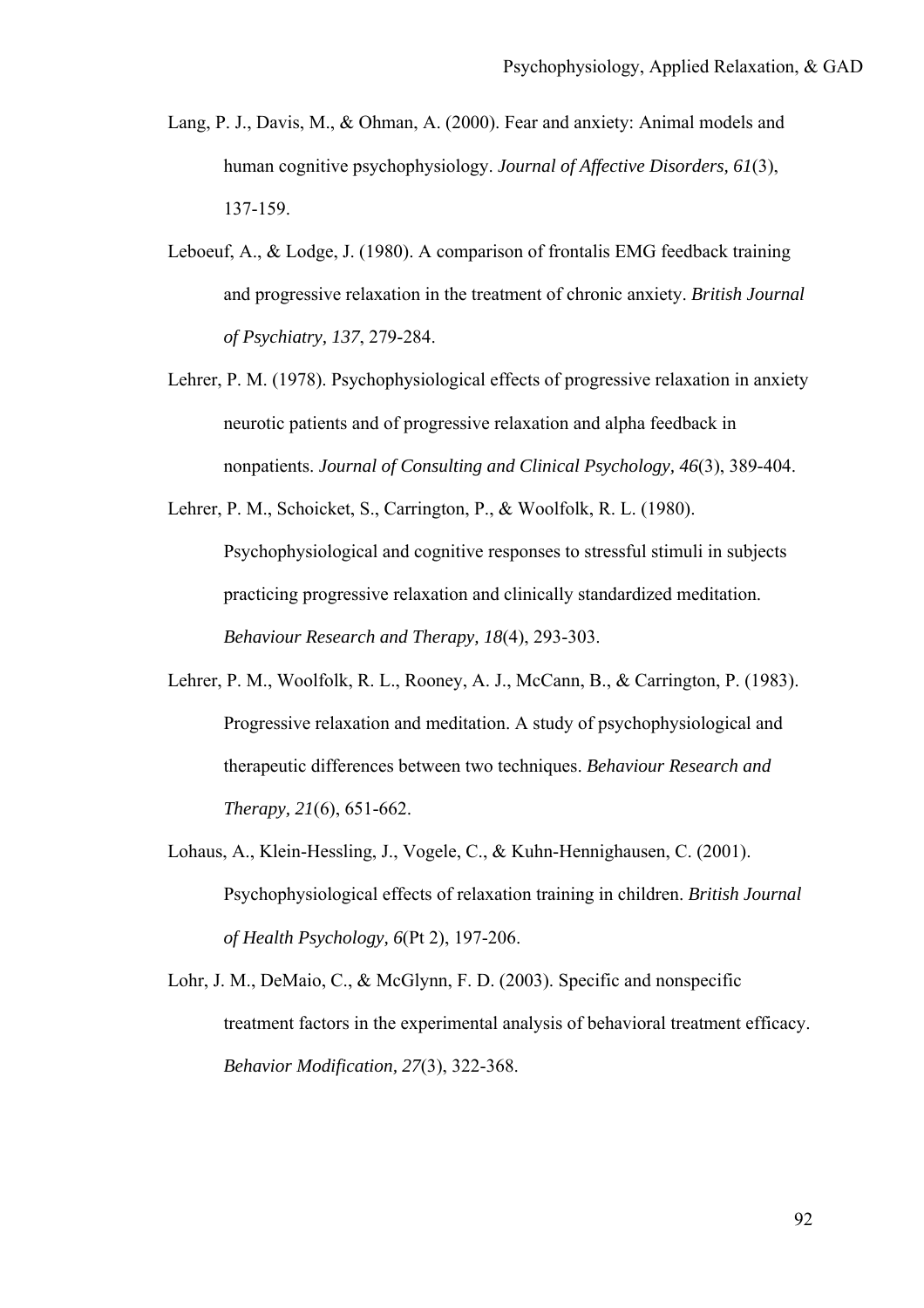- Lundgren, J., Carlsson, S. G., & Berggren, U. (2006). Relaxation versus cognitive therapies for dental fear--a psychophysiological approach. *Health Psychology, 25*(3), 267-273.
- Lyonfields, J. D., Borkovec, T. D., & Thayer, J. F. (1995). Vagal tone in generalized anxiety disorder and the effects of aversive imagery and worrysome thinking. *Behavior Therapy, 26*, 457-466.
- Marks, I. M., O'Dwyer, A., Meehan, O., Greist, J. H., Baer, L., & McGuire, P. (2000). Subjective imagery in obsessive-compulsive disorder before and after exposure therapy. Pilot randomized controlled trial. *British Journal of Psychiatry, 176*, 387-391.
- Marks, I. M., Swinson, R. P., Basoglu, M., Kuch, K., Noshirvani, H., O'Sullivan, G., et al. (1993). Alprazolam and exposure alone and combined in panic disorder with agoraphobia. A controlled study in London and Toronto. *British Journal of Psychiatry, 162*, 776-787.
- Marten, P. A., Brown, T. A., Barlow, D. H., Borkovec, T. D., Shear, M. K., & Lydiard, R. B. (1993). Evaluation of the ratings comprising the associated symptom criterion of DSM-III-R generalized anxiety disorder. *Journal of Nervous and Mental Disease, 181*(11), 676-682.
- Mathews, A. M. (1971). Psychophysiological approaches to the investigation of desensitization and related procedures. *Psychological Bulletin, 76*(2), 73-91.
- Mathews, A. M., & Gelder, M. G. (1969). Psycho-physiological investigations of brief relaxation training. *Journal of Psychosomatic Research, 13*(1), 1-12.
- Mauss, I. B., Levenson, R. W., McCarter, L., Wilhelm, F. H., & Gross, J. J. (2005). The tie that binds? Coherence among emotion experience, behavior, and physiology. *Emotion, 5*(2), 175-190.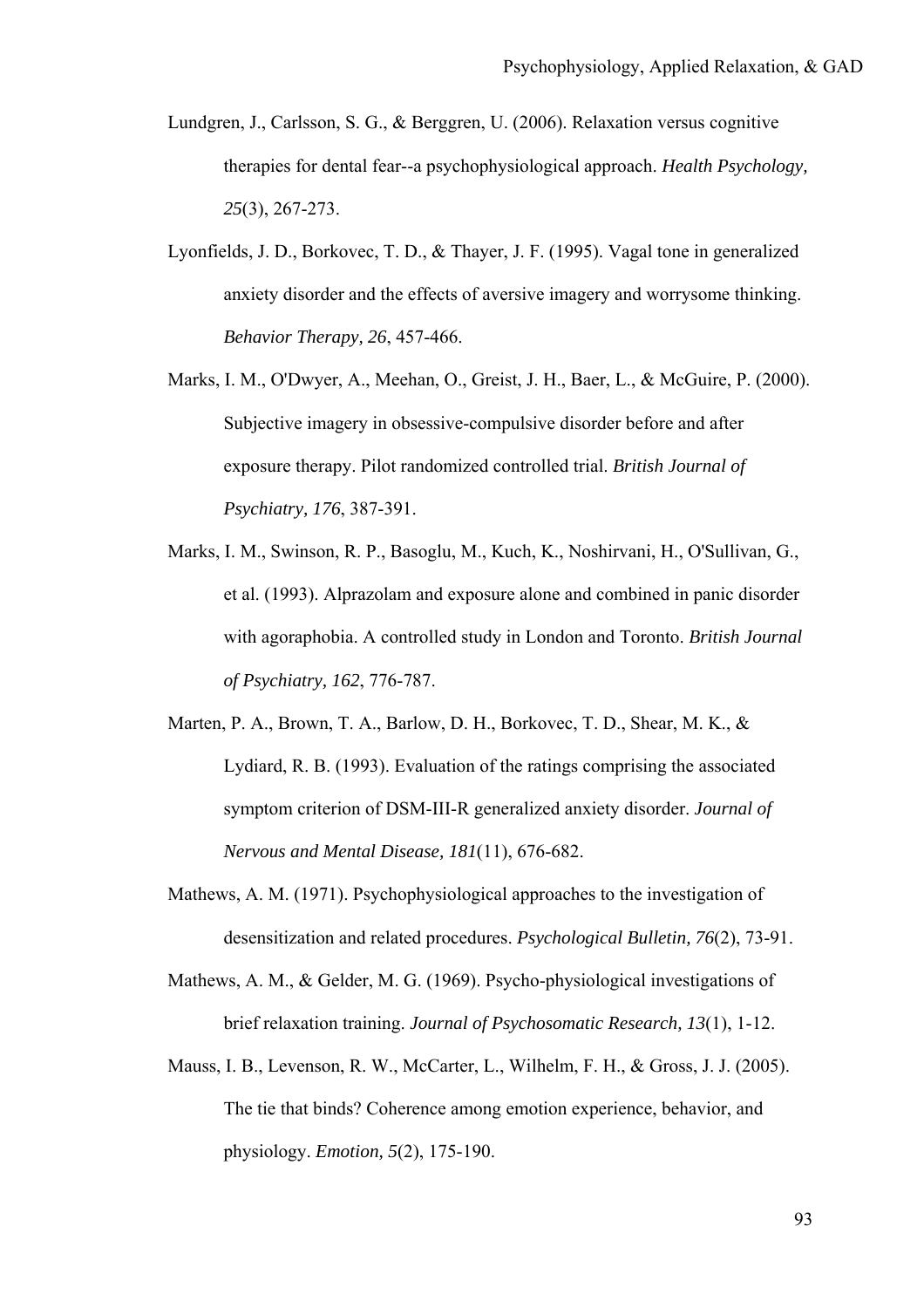- McLeod, D. R., Hoehn-Saric, R., & Stefan, R. L. (1986). Somatic symptoms of anxiety: Comparison of self-report and physiological measures. *Biological Psychiatry, 21*(3), 301-310.
- Mennin, D. S., Heimberg, R. G., & Turk, C. L. (2004). Clinical presentation and diagnostic features. In R. G. Heimberg, C. L. Turk & D. S. Mennin (Eds.), *Generalized anxiety disorder: Advances in research and practice*. New York: Guilford Press.
- Mercer, J. A., Bezodis, N., Delion, D., Zachry, T., & Rubley, M. D. (2006). EMG sensor location: Does it influence the ability to detect differences in muscle contraction conditions? *Journal of Electromyography and Kinesiology, 16*(2), 198-204.
- Meuret, A. E., Wilhelm, F. H., Ritz, T., & Roth, W. T. (2003). Breathing training for treating panic disorder. Useful intervention or impediment? *Behavior Modification, 27*(5), 731-754.
- Meuret, A. E., Wilhelm, F. H., & Roth, W. T. (2004). Respiratory feedback for treating panic disorder. *Journal of Clinical Psychology, 60*(2), 197-207.
- Meyer, T. J., Miller, M. L., Metzger, R. L., & Borkovec, T. D. (1990). Development and validation of the Penn State Worry Questionnaire. *Behaviour Research and Therapy, 28*(6), 487-495.
- Michelson, L., Mavissakalian, M., & Marchione, K. (1985). Cognitive and behavioral treatments of agoraphobia: Clinical, behavioral, and psychophysiological outcomes. *Journal of Consulting and Clinical Psychology, 53*(6), 913-925.
- Michelson, L., Mavissakalian, M., Marchione, K., Ulrich, R. F., Marchione, N., & Testa, S. (1990). Psychophysiological outcome of cognitive, behavioral and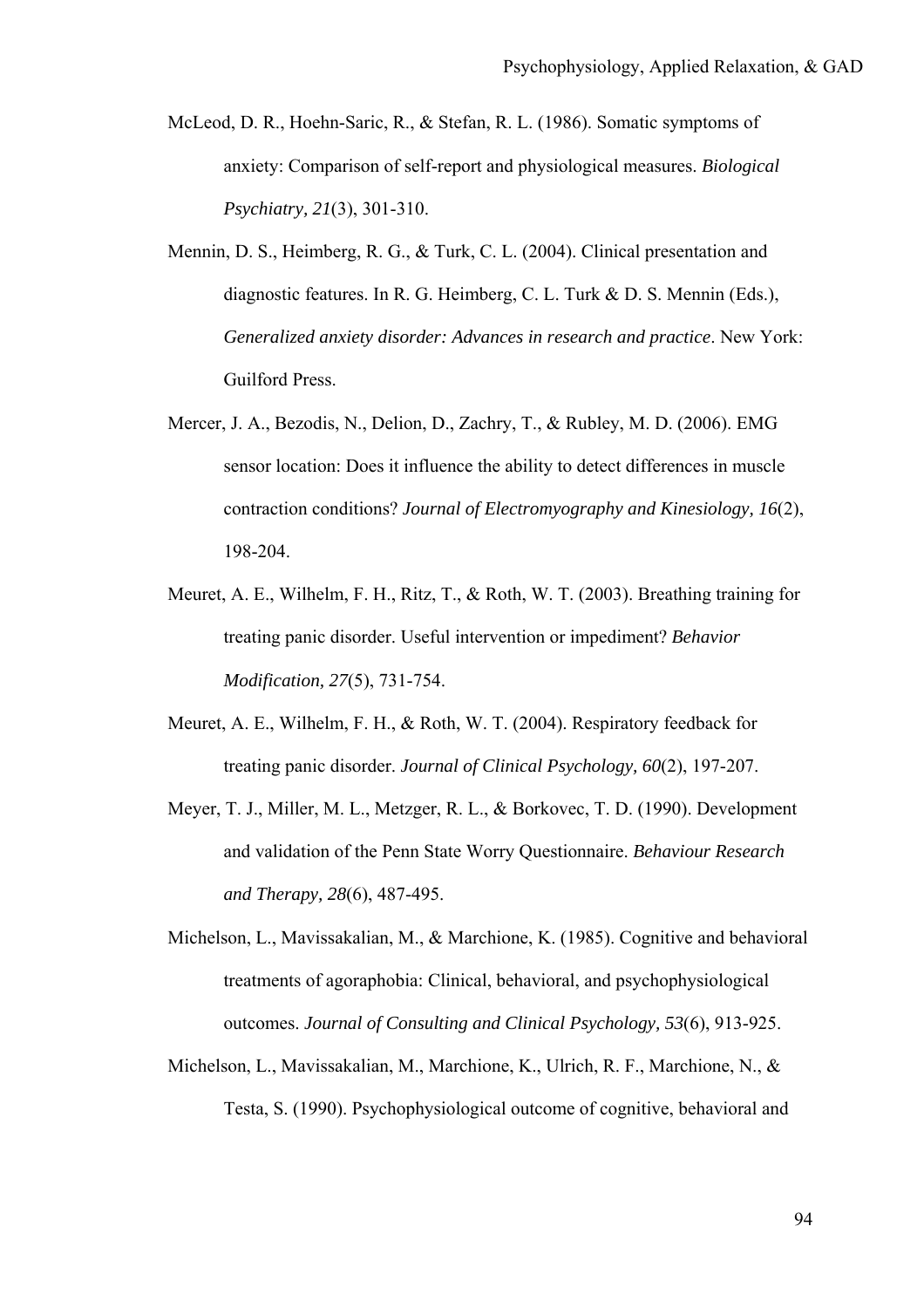psychophysiologically-based treatments of agoraphobia. *Behaviour Research and Therapy, 28*(2), 127-139.

- Miller, M. P., Murphy, P. J., Miller, T. P., Awan, N. A., Miller, R. R., Specht, K., et al. (1978). Comparison of electromyographic feedback and progressive relaxation training in treating circumscribed anxiety stress reactions. *Journal of Consulting and Clinical Psychology, 46*(6), 1291-1298.
- Nezu, A. M., Ronan, G. F., Meadows, E. A., & McClure, K. S. (2000). *Practitioner's guide to empirically based measures of depression*. New York: Kluwer Academic/Plenum Publishers.
- Norman, R. G., & Streiner, D. L. (2000). *Biostatistics: The bare essentials*. Lewiston, NY: B.C. Decker, Inc.
- O'Connell, M. F., & Yeaton, S. P. (1981). Generalized muscle changes during EMG relaxation training. *Psychophysiology, 18*(1), 56-61.
- Öst, L. G. (1987). Applied relaxation: Description of a coping technique and review of controlled studies. *Behaviour Research and Therapy, 25*(5), 397-409.
- Öst, L. G., & Breitholtz, E. (2000). Applied relaxation vs cognitive therapy in the treatment of generalized anxiety disorder. *Behaviour Research and Therapy, 38*(8), 777-790.
- Öst, L. G., Jerremalm, A., & Jansson, L. (1984). Individual response patterns and the effects of different behavioral methods in the treatment of agoraphobia. *Behaviour Research and Therapy, 22*(6), 697-707.
- Öst, L. G., Jerremalm, A., & Johansson, J. (1981). Individual response patterns and the effects of different behavioral methods in the treatment of social phobia. *Behaviour Research and Therapy, 19*(1), 1-16.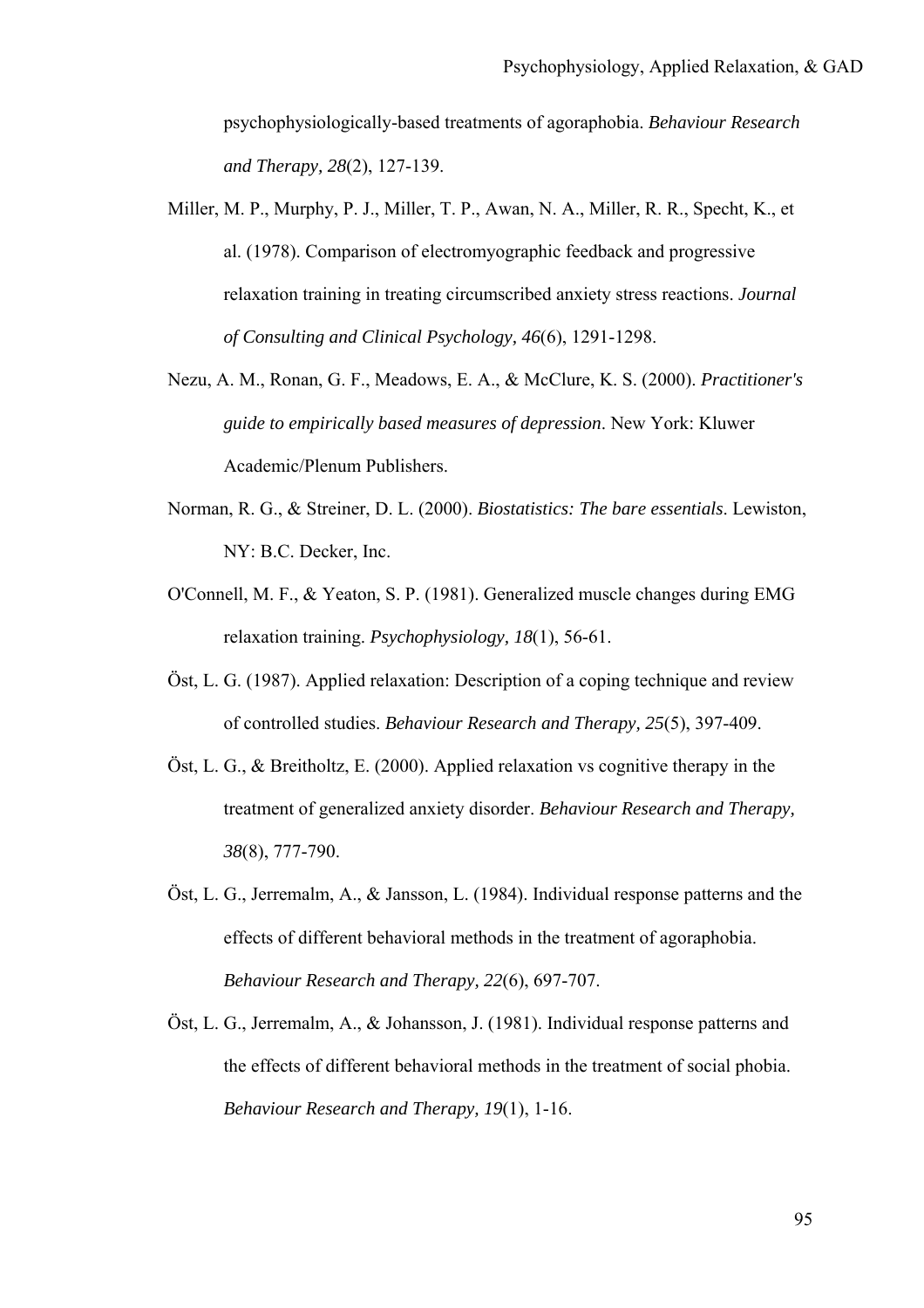- Öst, L. G., Johansson, J., & Jerremalm, A. (1982). Individual response patterns and the effects of different behavioral methods in the treatment of claustrophobia. *Behaviour Research and Therapy, 20*(5), 445-460.
- Öst, L. G., Lindahl, I. L., Sterner, U., & Jerremalm, A. (1984). Exposure in vivo vs applied relaxation in the treatment of blood phobia. *Behaviour Research and Therapy, 22*(3), 205-216.
- Öst, L. G., Sterner, U., & Fellenius, J. (1989). Applied tension, applied relaxation, and the combination in the treatment of blood phobia. *Behaviour Research and Therapy, 27*(2), 109-121.
- Park, J. M., Mataix-Cols, D., Marks, I. M., Ngamthipwatthana, T., Marks, M., Araya, R., et al. (2001). Two-year follow-up after a randomized controlled trial of self- and clinician-accompanied exposure for phobia/panic disorders. *British Journal of Psychiatry, 178*, 543-548.
- Paul, G. L. (1969). Physiological effects of relaxation training and hypnotic suggestion. *Journal of Abnormal Psychology, 74*(4), 425-437.
- Pennebaker, J. W. (1981). Stimulus characteristics influencing estimation of heart rate. *Psychophysiology, 18*, 540-548.
- Pennebaker, J. W. (1982). *The psychology of physical symptoms*. New York: Springer Verlag.
- Ralston, H. J., & Libet, B. (1953). The question of tonus in skeletal muscle. *American Journal of Physical Medicine, 32*, 85-92.
- Reinking, R. H., & Kohl, M. L. (1975). Effects of various forms of relaxation training on physiological and self-report measures of relaxation. *Journal of Consulting and Clinical Psychology, 43*(5), 595-600.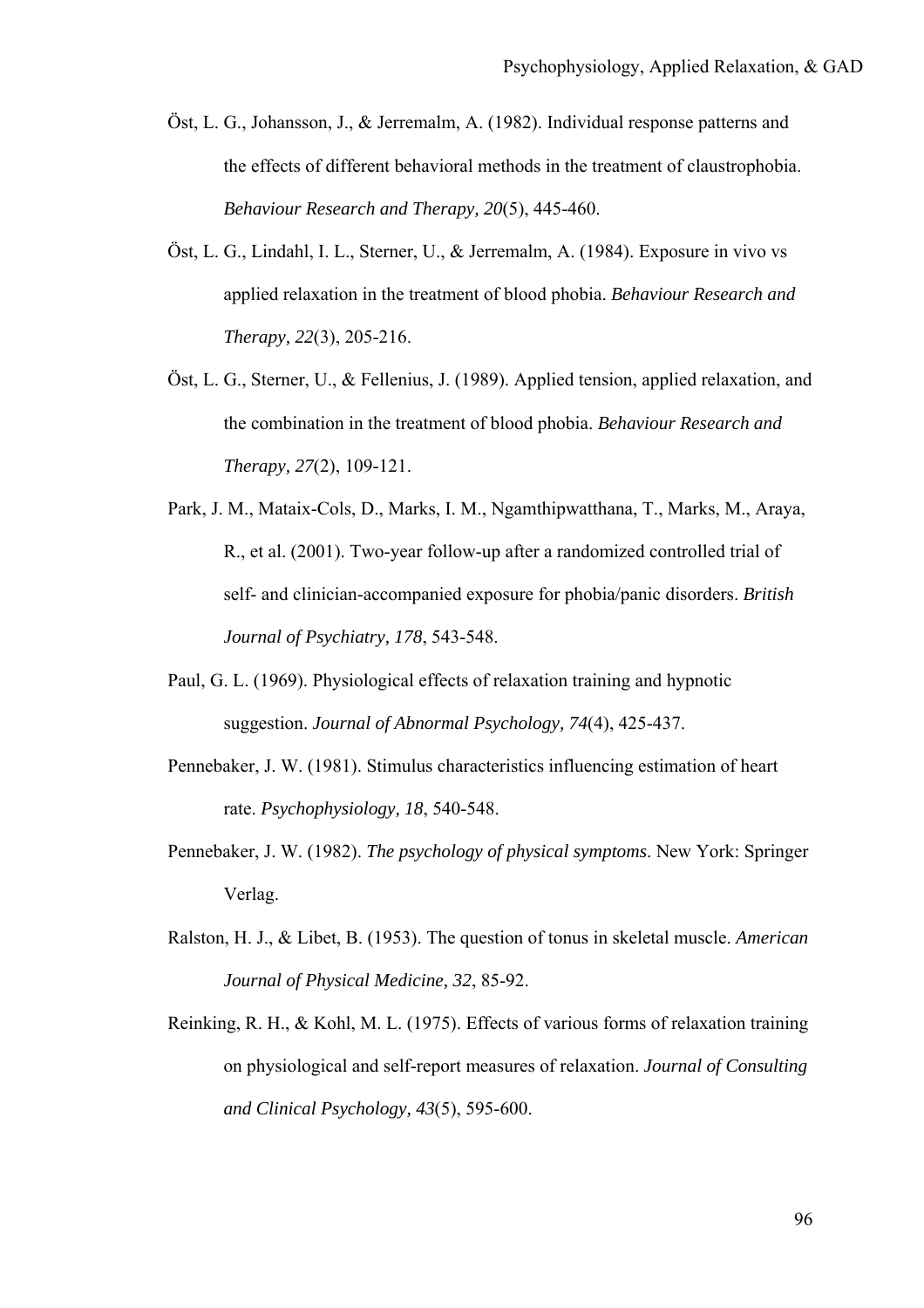- Roth, W. T., Doberenz, S., Mueller, A., Wollburg, E., Conrad, A., Taylor, C. B., et al. (submitted). Generalized anxiety disorder: Whom are we missing? *American Journal of Psychiatry*.
- Roth, W. T., Ehlers, A., Taylor, C. B., Margraf, J., & Agras, W. S. (1990). Skin conductance habituation in panic disorder patients. *Biological Psychiatry, 27*(11), 1231-1243.
- Roth, W. T., Telch, M. J., Taylor, C. B., Sachitano, J. A., Gallen, C. C., Kopell, M. L., et al. (1986). Autonomic characteristics of agoraphobia with panic attacks. *Biological Psychiatry, 21*(12), 1133-1154.
- Roth, W. T., Wilhelm, F. H., & Pettit, D. (2005). Are current theories of panic falsifiable? *Psychological Bulletin, 131*(2), 171-192.
- Roth, W. T., Wilhelm, F. H., & Trabert, W. (1998). Autonomic instability during relaxation in panic disorder. *Psychiatry Research, 80*(2), 155-164.
- Rottenberg, J., Wilhelm, F. H., Gross, J. J., & Gotlib, I. H. (2002). Respiratory sinus arrhythmia as a predictor of outcome in major depressive disorder. *Journal of Affective Disorders, 71*(1-3), 265-272.
- Saul, J. P., Berger, R. D., Albrecht, P., Stein, S. P., Chen, M. H., & Cohen, R. J. (1991). Transfer function analysis of the circulation: Unique insights into cardiovascular regulation. *American Journal of Physiology, 261*(4 Pt 2), H1231-1245.
- Schandler, S. L., & Grings, W. W. (1976). An examination of methods for producing relaxation during short-term laboratory sessions. *Behaviour Research and Therapy, 14*(6), 419-426.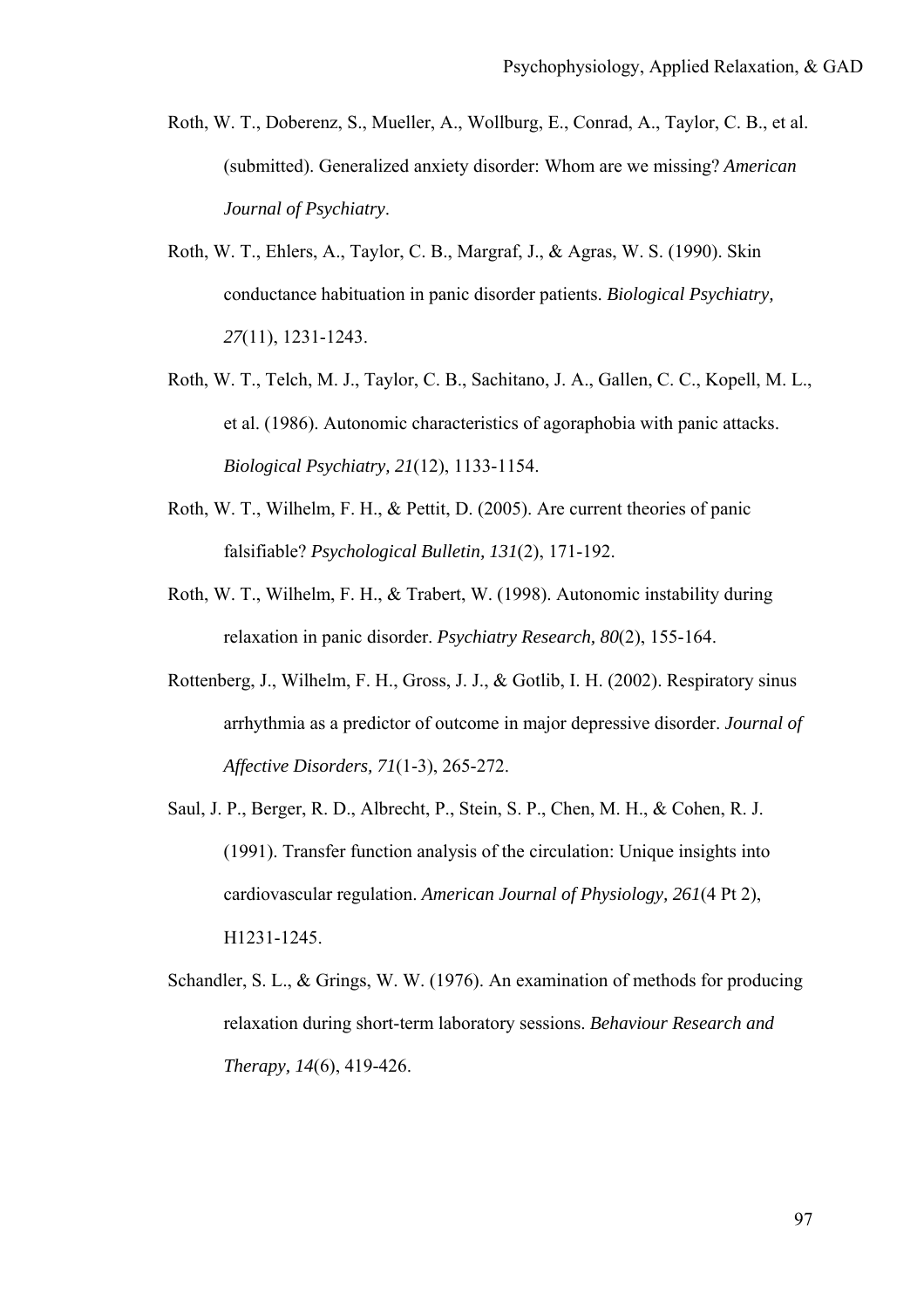- Schwartz, G. E., Davidson, R. J., & Goleman, D. J. (2000). Cognitive somatic anxiety questionnaire (CSAQ). In C. K & F. J (Eds.), *Measures for clinical practice: A sourcebook*. New York: Free Press.
- Shaffer, J. P. (1995). Multiple hypothesis testing. *Annual Review of Psychology, 46*, 561-584.
- Shapiro, S., & Lehrer, P. M. (1980). Psychophysiological effects of autogenic training and progressive relaxation. *Biofeedback and Self-Regulation, 5*(2), 249-255.
- Shedivy, D. I., & Kleinman, K. M. (1977). Lack of correlation between frontalis EMG and either neck EMG or verbal ratings of tension. *Psychophysiology, 14*(2), 182-186.
- Smith, S. M., Brown, H. O., Toman, J. E. P., & Goodman, L. S. (1947). The lack of cerebral effects of d-tubocurarine. *Anesthesiology, 8*, 1-14.
- Solomon, R. L., & Turner, L. H. (1962). Discriminative classical conditioning in dogs paralyzed by curare can later control discriminative avoidance responses in the normal state. *Psychological Review, 69*, 202-219.
- Stevens, J. P. (1986). *Applied multivariate statistics for the social sciences*. Hillsdale, NJ: Erlbaum.
- Thayer, J. F., Friedman, B. H., & Borkovec, T. D. (1996). Autonomic characteristics of generalized anxiety disorder and worry. *Biological Psychiatry, 39*(4), 255- 266.
- Turk, C. L., Heimberg, R. G., & Mennin, D. S. (2004). Assessment. In R. G. Heimberg, C. L. Turk & D. S. Mennin (Eds.), *Generalized anxiety disorder: Advances in research and practice*. New York: Guilford Press.
- Tyrer, P., Lee, I., & Alexander, J. (1980). Awareness of cardiac function in anxious, phobic and hypochondriacal patients. *Psychological Medicine, 10*, 171-174.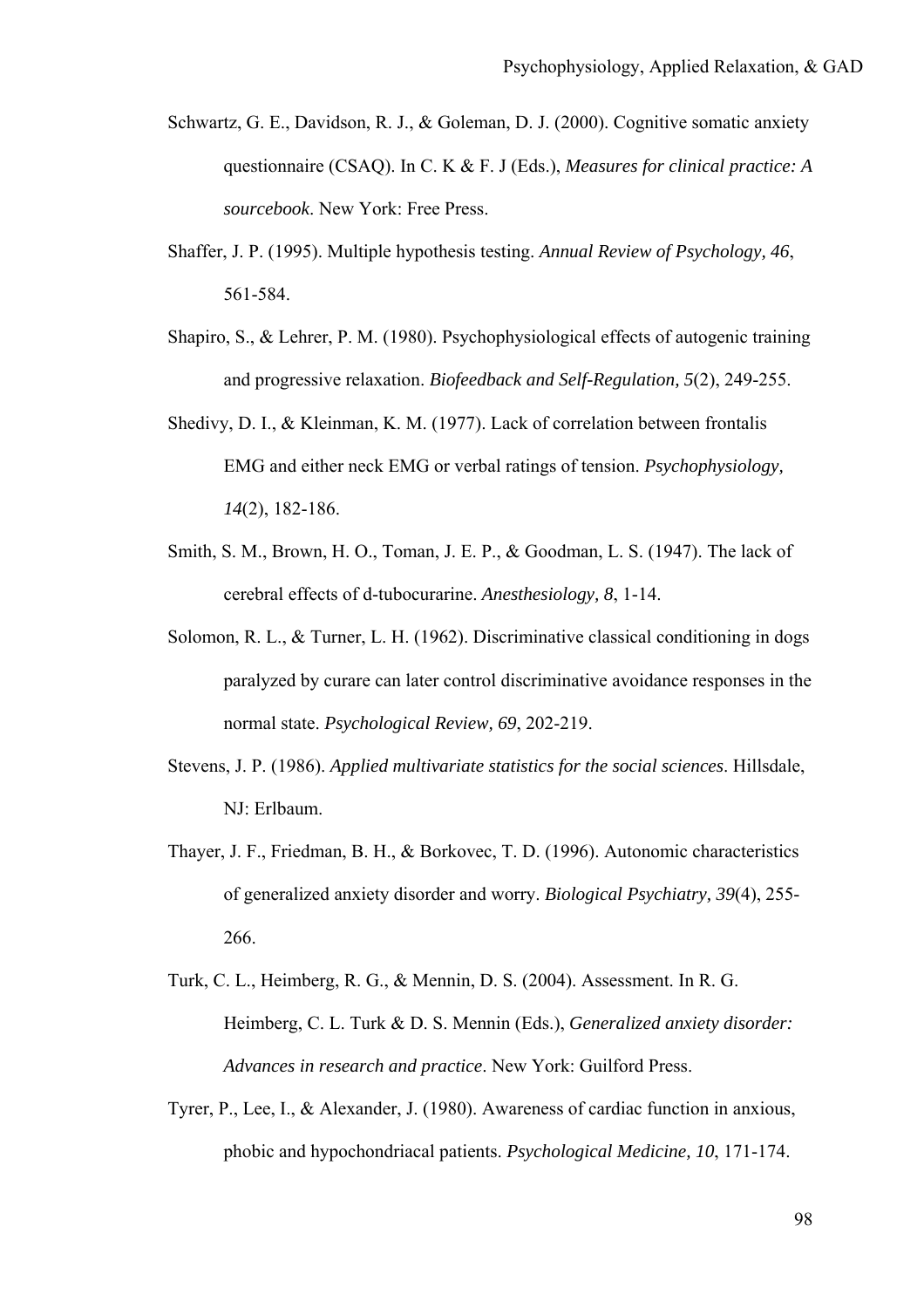- Vickers, A. J. (2001). The use of percentage change from baseline as an outcome in a controlled trial is statistically inefficient: A simulation study. *BMC Medical Research Methodology, 1*, 6.
- Vickers, A. J., & Altman, D. G. (2001). Statistics notes: Analyzing controlled trials with baseline and follow up measurements. *British Medical Journal, 323*(7321), 1123-1124.
- Vossel, G., & Zimmer, H. (1990). Psychometric properties of non-specific electrodermal response frequency for a sample of male students. *International Journal of Psychophysiology, 10*(1), 69-73.
- Wilhelm, F. H., Gerlach, A. L., & Roth, W. T. (2001). Slow recovery from voluntary hyperventilation in panic disorder. *Psychosomatic Medicine, 63*(4), 638-649.
- Wilhelm, F. H., & Roth, W. T. (2001). The somatic symptom paradox in DSM-IV anxiety disorders: Suggestions for a clinical focus in psychophysiology. *Biological Psychology, 57*(1-3), 105-140.
- Wilhelm, F. H., Trabert, W., & Roth, W. T. (2001). Physiologic instability in panic disorder and generalized anxiety disorder. *Biological Psychiatry, 49*(7), 596- 605.
- Wolpe, W. (1952a). Experimental neurosis as a learned behavior. *British Journal of Psychology, 43*, 243.
- Wolpe, W. (1952b). The formation of negative habits: A neurophysiological view. *Psychological Review, 59*, 290-404.
- Wolpe, W. (1958). *Psychotherapy by reciprocal inhibition*. Stanford, CA: Stanford University Press.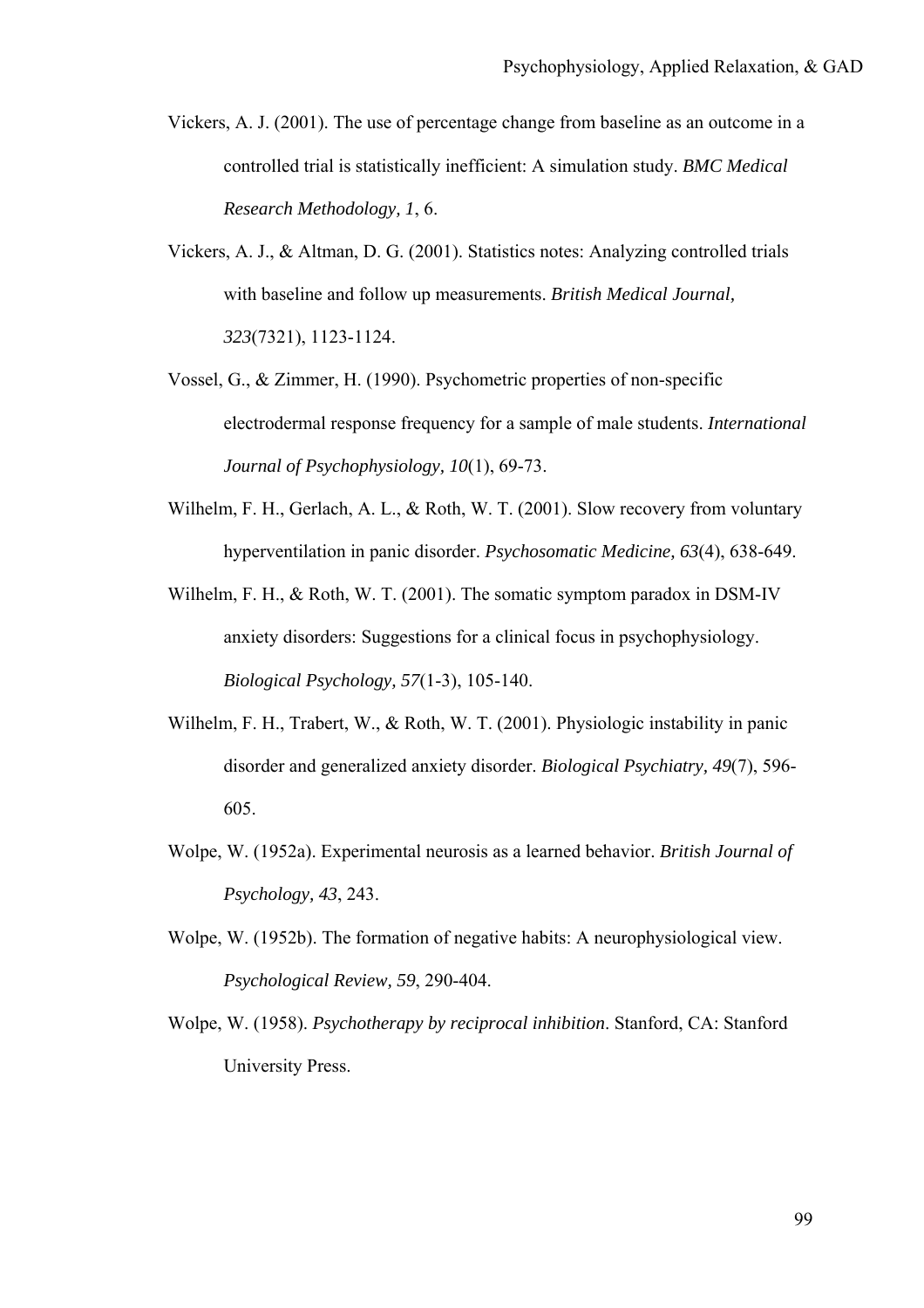## Appendix

| Table A1 Numbers, Means, and Standard Deviations of the Main Outcome Measures at Pre-Treatment, Session 2, 5, 10, Post-Treatment, and Follow-Up                    |
|--------------------------------------------------------------------------------------------------------------------------------------------------------------------|
|                                                                                                                                                                    |
| Table A2 Numbers, Means, and Standard Deviations of Anxiety During the Relaxation Test at Pre-Treatment, Session 2, 5, 10, Post-Treatment, and Follow-             |
| Table A3 Numbers, Means, and Standard Deviations of Worry During the Relaxation Test at Pre-Treatment, Session 2, 5, 10, Post-Treatment, and Follow-               |
| Table A4 Numbers, Means, and Standard Deviations of Relaxation During the Relaxation Test at Pre-Treatment, Session 2, 5, 10, Post-Treatment, and                  |
| Table A5 Numbers, Means, and Standard Deviations of Boredom During the Relaxation Test at Pre-Treatment, Session 2, 5, 10, Post-Treatment, and                     |
| Table A6 Numbers, Means, and Standard Deviations of Distress During the Relaxation Test at Pre-Treatment, Session 2, 5, 10, Post-Treatment, and                    |
| Table A7 Numbers, Means, and Standard Deviations of Pleasantness During the Relaxation Test at Pre-Treatment, Session 2, 5, 10, Post-Treatment, and                |
| Table A8 Numbers, Means, and Standard Deviations of Sadness During the Relaxation Test at Pre-Treatment, Session 2, 5, 10, Post-Treatment, and                     |
|                                                                                                                                                                    |
| Table A9 Numbers, Means, and Standard Deviations of Sleepiness During the Relaxation Test at Pre-Treatment, Session 2, 5, 10, Post-Treatment, and                  |
| Table A10 Numbers, Means, and Standard Deviations of the Accelerometer During the Relaxation Test at Pre-Treatment, Session 2, 5, 10, Post-Treatment,              |
|                                                                                                                                                                    |
| Table A11 Numbers, Means, and Standard Deviations of the Spectral Coherence During the Relaxation Test at Pre-Treatment, Session 2, 5, 10, Post-                   |
|                                                                                                                                                                    |
| Table A12 Numbers, Means, and Standard Deviations of the Lateralis Right Gastrocnemius EMG During the Relaxation Test at Pre-Treatment, Session 2,                 |
|                                                                                                                                                                    |
| Table A13 Numbers, Means, and Standard Deviations of the Lateralis Left Gastrocnemius EMG During the Relaxation Test at Pre-Treatment, Session 2, 5,               |
| Table A14 Numbers, Means, and Standard Deviations of the Right Forearm EMG During the Relaxation Test at Pre-Treatment, Session 2, 5, 10, Post-                    |
|                                                                                                                                                                    |
| Table A15 Numbers, Means, and Standard Deviations of the Left Forearm EMG During the Relaxation Test at Pre-Treatment, Session 2, 5, 10, Post-                     |
|                                                                                                                                                                    |
| Table A16 Numbers, Means, and Standard Deviations of the Upper Trapezius EMG (Non-Dominant Side) During the Relaxation Test at Pre-Treatment,                      |
|                                                                                                                                                                    |
| Table A17 Numbers, Means, and Standard Deviations of the Lateralis Frontalis EMG (Non-Dominant Side) During the Relaxation Test at Pre-Treatment,                  |
|                                                                                                                                                                    |
| Table A18 Numbers, Means, and Standard Deviations of Heart Rate During the Relaxation Test at Pre-Treatment, Session 2, 5, 10, Post-Treatment, and                 |
|                                                                                                                                                                    |
| Table A19 Numbers, Means, and Standard Deviations of Transfer-Function Respiratory Sinus Arrhythmia During the Relaxation Test at Pre-Treatment,                   |
|                                                                                                                                                                    |
| Table A20 Numbers, Means, and Standard Deviations of end-tidal pCO <sub>2</sub> During the Relaxation Test at Pre-Treatment, Session 2, 5, 10, Post-Treatment, and |
|                                                                                                                                                                    |
| Table A21 Numbers, Means, and Standard Deviations of Respiratory Rate During the Relaxation Test at Pre-Treatment, Session 2, 5, 10, Post-Treatment,               |
|                                                                                                                                                                    |
| Table A22 Numbers, Means, and Standard Deviations of Respiratory Rate Instability During the Relaxation Test at Pre-Treatment, Session 2, 5, 10, Post-             |
| Table A23 Numbers, Means, and Standard Deviations of Tidal Volume During the Relaxation Test at Pre-Treatment, Session 2, 5, 10, Post-Treatment, and               |
|                                                                                                                                                                    |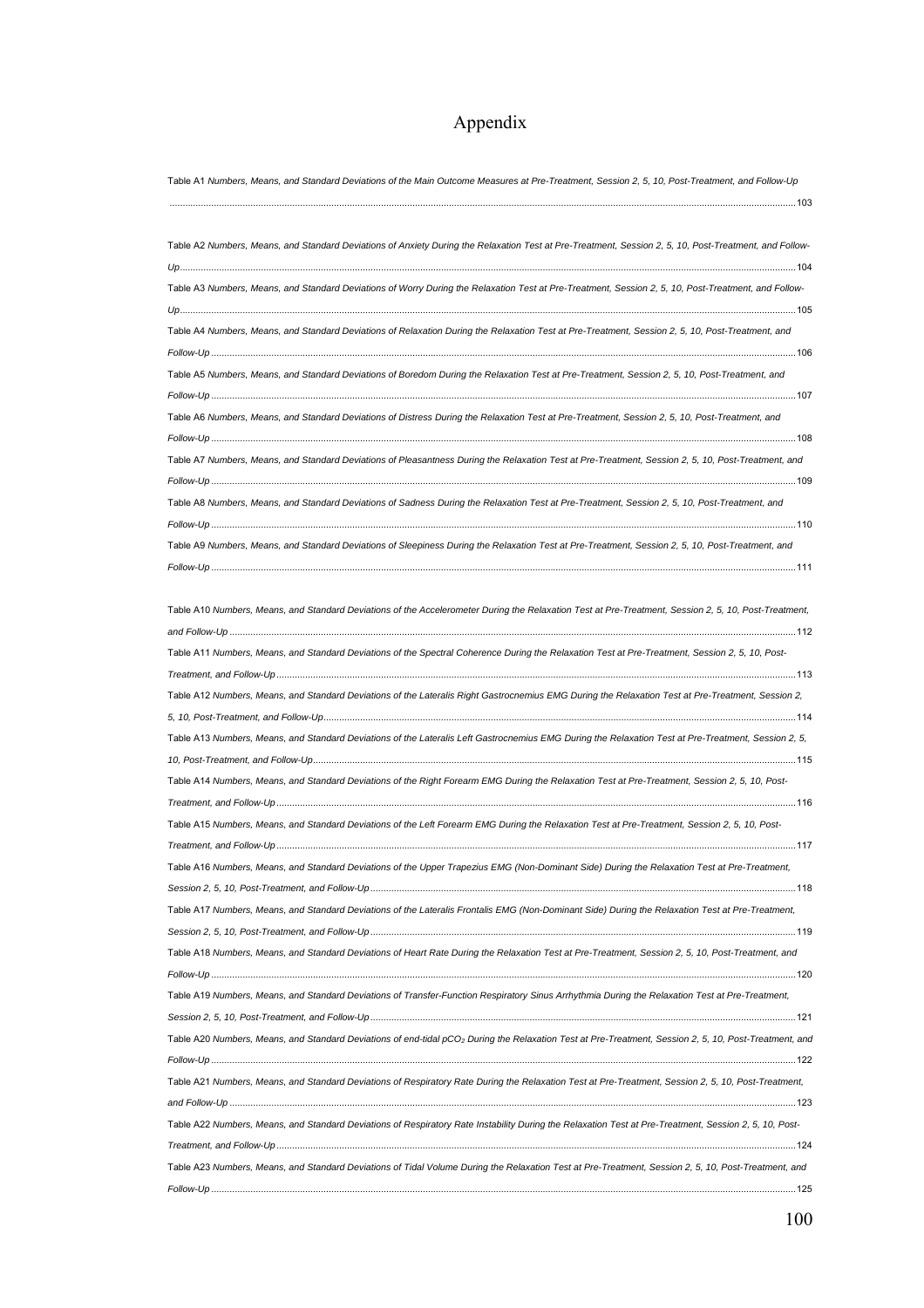| Table A24 Numbers, Means, and Standard Deviations of Tidal Volume Instability During the Relaxation Test at Pre-Treatment, Session 2, 5, 10, Post-                                                                                                                                                                                                        |
|-----------------------------------------------------------------------------------------------------------------------------------------------------------------------------------------------------------------------------------------------------------------------------------------------------------------------------------------------------------|
| $\textit{Treatment, and Follow Up\hspace{1.5em} \hspace{1.5em} \hspace{1.5em} \hspace{1.5em} \hspace{1.5em} \hspace{1.5em} \hspace{1.5em} \hspace{1.5em} \hspace{1.5em} \hspace{1.5em} \hspace{1.5em} \hspace{1.5em} \hspace{1.5em} \hspace{1.5em} \hspace{1.5em} \hspace{1.5em} \hspace{1.5em} \hspace{1.5em} \hspace{1.5em} \hspace{1.5em} \hspace{1.5$ |
| Table A25 Numbers, Means, and Standard Deviations of Skin Conductance During the Relaxation Test at Pre-Treatment, Session 2, 5, 10, Post-Treatment,                                                                                                                                                                                                      |
|                                                                                                                                                                                                                                                                                                                                                           |
| Table A26 Numbers, Means, and Standard Deviations of Non-Specific Fluctuations During the Relaxation Test at Pre-Treatment, Session 2, 5, 10, Post-                                                                                                                                                                                                       |
|                                                                                                                                                                                                                                                                                                                                                           |

Table A27 *Numbers, Means, and Standard Deviations of the Therapeutic Quality Measures After Session 1, 4, 8, and 12 of Applied Relaxation Participants and Therapists*.........................................................................................................................................................................................................................129

| Table A28 Results of Independent Samples t-Tests (Generalized Anxiety Disorder, Non-Anxious Control) of the Psychometric Outcome Data at Pre-             |
|-----------------------------------------------------------------------------------------------------------------------------------------------------------|
| Treatment                                                                                                                                                 |
| Table A29 Results of Independent Samples t-Tests (Applied Relaxation, Waiting List Control) of the Psychometric Outcome Data at Pre-Treatment130          |
|                                                                                                                                                           |
|                                                                                                                                                           |
| Table A32 Results of the Mixed-Effects Models of the Completer Analysis of the Psychometric Outcome Data at Pre-Treatment, Before Session 2, 5, 10,       |
|                                                                                                                                                           |
| Table A33 Results of the Mixed-Effects Models of the Intention-To-Treat Analysis of the Psychometric Outcome Data at Pre-Treatment, Before Session 2, 5,  |
|                                                                                                                                                           |
|                                                                                                                                                           |
| Table A35 Results of the Mixed-Effects of the Psychometric Data of the Speech Segments of the Relaxation Test at Pre-Treatment (Generalized Anxiety       |
|                                                                                                                                                           |
| Table A36 Results of the Mixed-Effects Models of the Psychometric Data of the Quiet Sitting and Relaxation Segments of the Relaxation Test at Pre-        |
|                                                                                                                                                           |
| Table A37 Results of the Mixed-Effects of the Psychometric Data of the Speech Segments of the Relaxation Test at Pre-Treatment (Applied Relaxation,       |
|                                                                                                                                                           |
| Table A38 Results of the Mixed-Effects Models of the Psychometric Data of the Quiet Sitting and Relaxation Segments of the Relaxation Test at Pre-        |
|                                                                                                                                                           |
| Table A39 Results of the Mixed-Effects Models of the Completer Analysis of the Psychometric Data of the Speech Segments of the Relaxation Test at Pre-    |
|                                                                                                                                                           |
| Table A40 Results of the Mixed-Effects Models of the Completer Analysis of the Psychometric Data of the Quiet Sitting and Relaxation Segments of the      |
|                                                                                                                                                           |
| Table A41 Results of the Mixed-Effects Models of the Intention-To-Treat Analysis of the Psychometric Data of the Speech Segments of the Relaxation Test   |
|                                                                                                                                                           |
| Table A42 Results of the Mixed-Effects Models of the Intention-To-Treat Analysis of the Psychometric Data of the Quiet Sitting and Relaxation Segments of |
|                                                                                                                                                           |
| Table A43 Results of the Mixed-Effects Models of the Completer Analysis of the Psychometric Data of the Quiet Sitting and Relaxation Segments of the      |
|                                                                                                                                                           |
| Table A44 Results of the Mixed-Effects Models of the Completer Analysis of the Psychometric Data of the Quiet Sitting and Relaxation Segments of the      |
|                                                                                                                                                           |
| Table A45 Results of the Mixed-Effects Models of the Intention-To-Treat Analysis of the Psychometric Data of the Quiet Sitting and Relaxation Segments of |
|                                                                                                                                                           |
| Table A46 Results of the Mixed-Effects Models of the Intention-To-Treat Analysis of the Psychometric Data of the Quiet Sitting and Relaxation Segments of |
|                                                                                                                                                           |
| Table A47 Results of the Mixed-Effects Models of the Physiological Data of the<br>of the Relaxation Test at Pre-Treatment (Generalized                    |

| Table At I Results of the Mixed-Lifects Models of the Frivsloidgical Data of the Speech Segments of the Relaxation Test at Fie-Treatment   Seneralized |  |
|--------------------------------------------------------------------------------------------------------------------------------------------------------|--|
|                                                                                                                                                        |  |
| Table A48 Results of the Mixed-Effects Models of the Physiological Data of the Quiet Sitting and Relaxation Segments of the Relaxation Test at Pre-    |  |
|                                                                                                                                                        |  |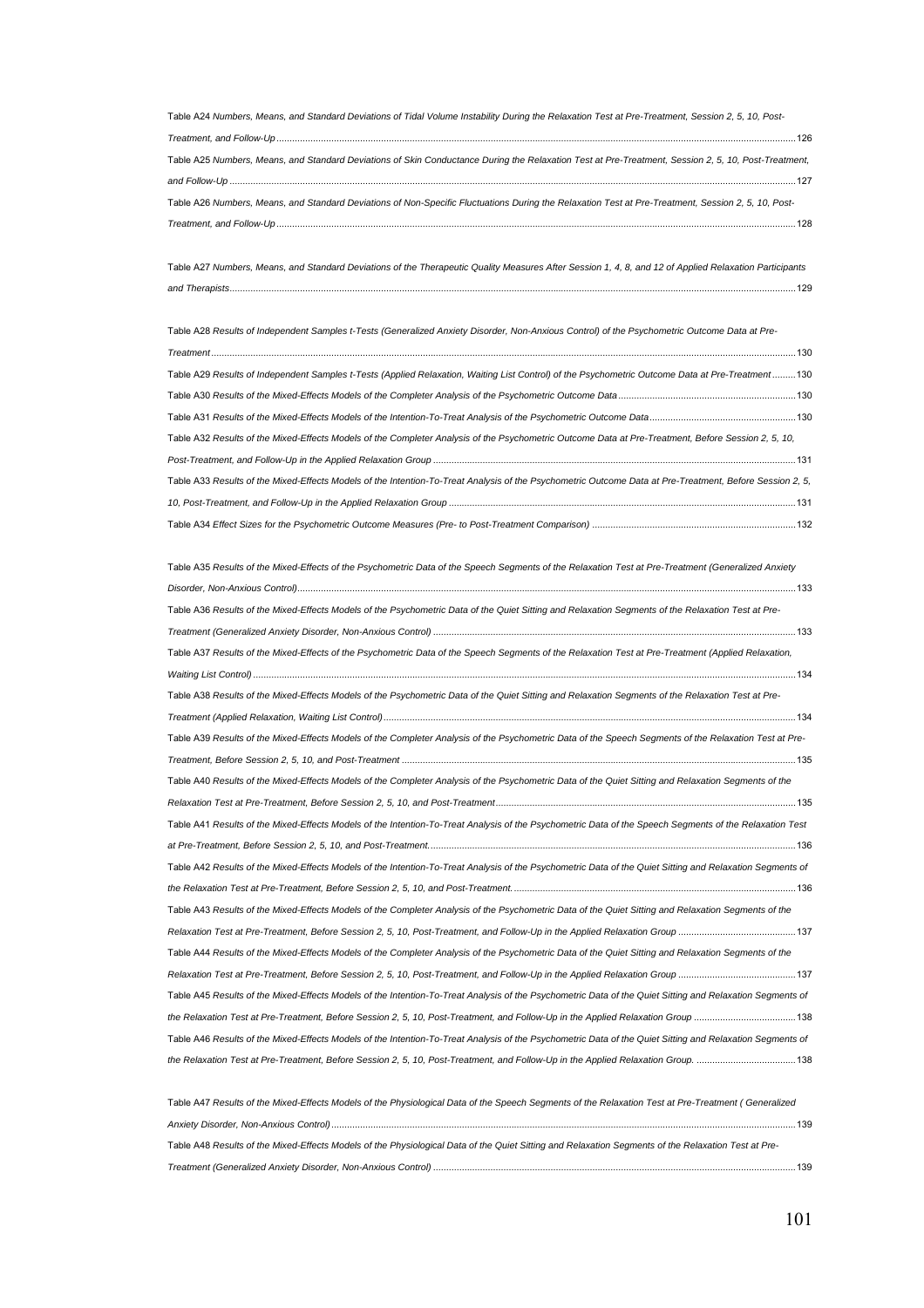| Table A49 Results of the Mixed-Effects Models of the Physiological Data of the Speech Segments of the Relaxation Test at Pre-Treatment (Applied                                                                                                                                                                  |      |
|------------------------------------------------------------------------------------------------------------------------------------------------------------------------------------------------------------------------------------------------------------------------------------------------------------------|------|
|                                                                                                                                                                                                                                                                                                                  |      |
| Table A50 Results of the Mixed-Effects Models of the Physiological Data of the Quiet Sitting and Relaxation Segments of the Relaxation Test at Pre-                                                                                                                                                              |      |
|                                                                                                                                                                                                                                                                                                                  |      |
| Table A51 Results of the Mixed-Effects Models of the Completer Analysis of the Physiological Data of the Speech Segments of the Relaxation Test at Pre-                                                                                                                                                          |      |
|                                                                                                                                                                                                                                                                                                                  |      |
| Table A52 Results of the Mixed-Effects Models of the Completer Analysis of the Physiological Data of the Quiet Sitting and Relaxation Segments of the                                                                                                                                                            |      |
|                                                                                                                                                                                                                                                                                                                  |      |
| Table A53 Results of the Mixed-Effects Models of the Intention-To-Treat Analysis of the Physiological Data of the Speech Segments of the Relaxation Test                                                                                                                                                         |      |
|                                                                                                                                                                                                                                                                                                                  |      |
| Table A54 Results of the Mixed-Effects Models of the Intention-To-Treat Analysis of the Physiological Data of the Quiet Sitting and Relaxation Segments of                                                                                                                                                       |      |
|                                                                                                                                                                                                                                                                                                                  |      |
| Table A55 Results of the Mixed-Effects Models of the Completer Analysis of the Physiological Data of the Speech Segments of the Relaxation Test at Pre-                                                                                                                                                          |      |
|                                                                                                                                                                                                                                                                                                                  |      |
| Table A56 Results of the Mixed-Effects Models of the Completer Analysis of the Physiological Data of the Quiet Sitting and Relaxation Segments of the                                                                                                                                                            |      |
|                                                                                                                                                                                                                                                                                                                  |      |
| Table A57 Results of the Mixed-Effects Models of the Intention-To-Treat Analysis of the Physiological Data of the Speech Segments of the Relaxation Test                                                                                                                                                         |      |
|                                                                                                                                                                                                                                                                                                                  |      |
| Table A58 Results of the Mixed-Effects Models of the Intention-to-Treat Analysis of the Physiological Data of the Quiet Sitting and Relaxation Segments of                                                                                                                                                       |      |
|                                                                                                                                                                                                                                                                                                                  |      |
| Table A59 Results of the Mixed-Effects Models of the Completer Analysis on the Therapeutic Quality Data in Applied Relaxation Patients and Therapists 149<br>Table A60 Results of the Mixed-Effects Models of the Intention-To-Treat Analysis on the Therapeutic Quality Data in Applied Relaxation Patients and |      |
|                                                                                                                                                                                                                                                                                                                  |      |
| Table A61 Bivariate Correlations of the Psychometric and Physiological Measures (Intercepts) During Relaxation at Pre-Treatment in the Generalized                                                                                                                                                               |      |
|                                                                                                                                                                                                                                                                                                                  |      |
| Table A62 Bivariate Correlations of the Psychometric and Physiological Measures (Intercepts) During Quiet Sitting at Pre-Treatment in the Generalized                                                                                                                                                            |      |
|                                                                                                                                                                                                                                                                                                                  |      |
| Table A63 Bivariate Correlations of the Psychometric and Physiological Measures (Intercepts) During Relaxation From Pre-to Post-Treatment in the Applied                                                                                                                                                         |      |
|                                                                                                                                                                                                                                                                                                                  |      |
| Table A64 Bivariate Correlations of the Psychometric and Physiological Measures (Intercepts) During Quiet Sitting From Pre-to Post-Treatment in the                                                                                                                                                              |      |
| Applied Relaxation Group                                                                                                                                                                                                                                                                                         | .151 |
| Table A65 Bivariate Correlations of the Psychometric and Physiological Measures (Slopes) During Relaxation From Pre-to Post-Treatment in the Applied                                                                                                                                                             |      |
|                                                                                                                                                                                                                                                                                                                  |      |
| Table A66 Bivariate Correlations of the Psychometric and Physiological Measures (Slopes) During Quiet Sitting From Pre-to Post-Treatment in the Applied                                                                                                                                                          |      |
|                                                                                                                                                                                                                                                                                                                  |      |
| Table A67 Bivariate Correlations of the Psychometric and Physiological Measures (Intercepts) During Relaxation From Pre-Treatment to Follow-Up in the                                                                                                                                                            |      |
|                                                                                                                                                                                                                                                                                                                  |      |
| Table A68 Bivariate Correlations of the Psychometric and Physiological Measures (Intercepts) During Quiet Sitting From Pre-Treatment to Follow-Up in the                                                                                                                                                         |      |
|                                                                                                                                                                                                                                                                                                                  |      |
| Table A69 Bivariate Correlations of the Psychometric and Physiological Measures (Slopes) During Relaxation From Pre-Treatment to Follow-Up in the                                                                                                                                                                |      |
|                                                                                                                                                                                                                                                                                                                  |      |
| Table A70 Bivariate Correlations of the Psychometric and Physiological Measures (Slopes) During Quiet Sitting From Pre-Treatment to Follow-Up in the                                                                                                                                                             |      |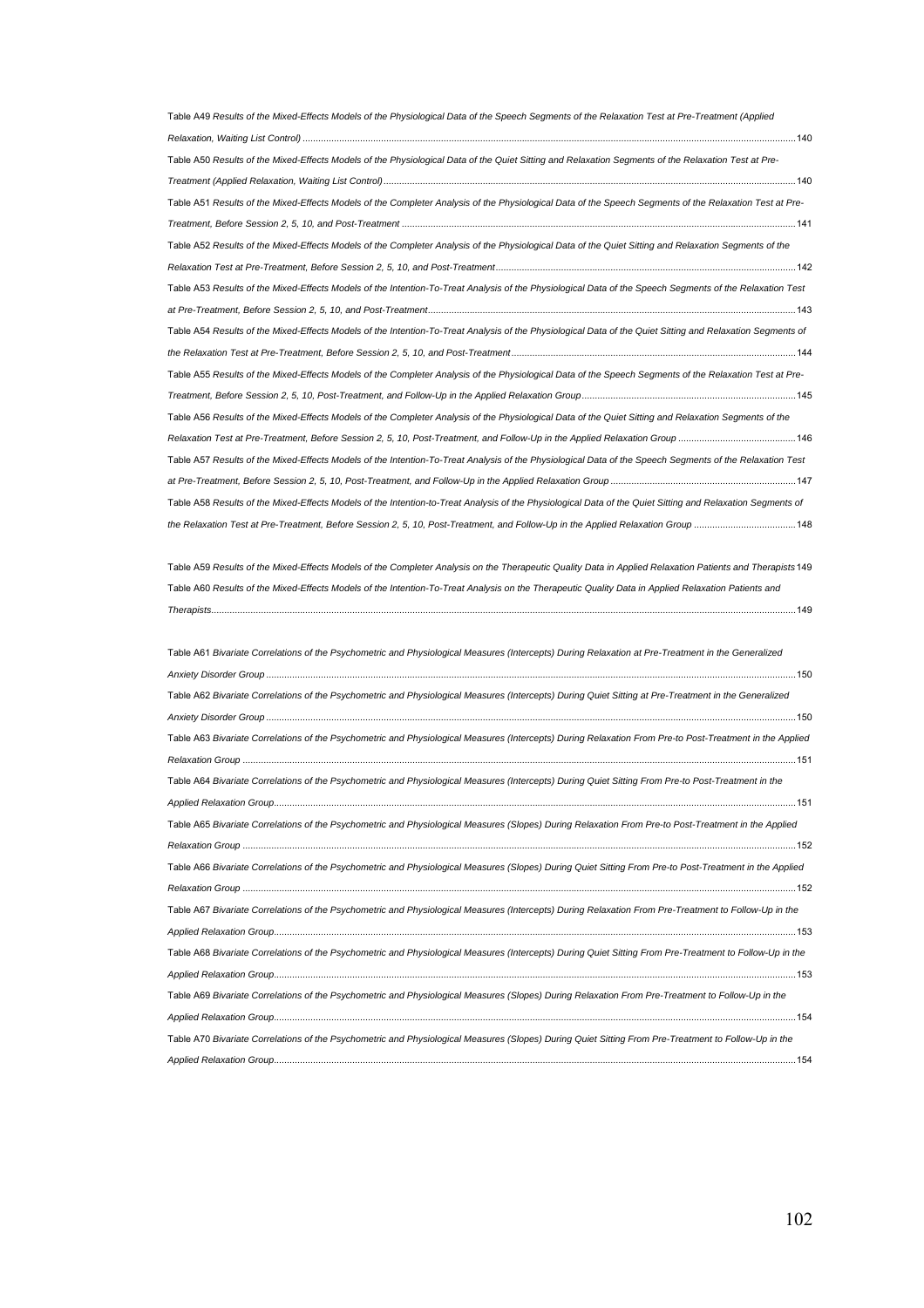| Table A1                                                                                                                               |  |
|----------------------------------------------------------------------------------------------------------------------------------------|--|
| Numbers, Means, and Standard Deviations of the Main Outcome Measures at Pre-Treatment, Session 2, 5, 10, Post-Treatment, and Follow-Up |  |

|                                          |    |       |       |    | Pre-Treatment |       |    |            |       |    |       |       |    | Before Session 2 |      |    |            |      |    |       |       |    | Before Session 5 |      |    |            |      |
|------------------------------------------|----|-------|-------|----|---------------|-------|----|------------|-------|----|-------|-------|----|------------------|------|----|------------|------|----|-------|-------|----|------------------|------|----|------------|------|
|                                          |    | AR    |       |    | <b>WLC</b>    |       |    | <b>NAC</b> |       |    | AR    |       |    | <b>WLC</b>       |      |    | <b>NAC</b> |      |    | AR    |       |    | <b>WLC</b>       |      |    | <b>NAC</b> |      |
|                                          | n  | м     | SD    |    |               | SD    |    |            | SD    |    | M     | SD    |    |                  | SD   |    | М          | SD   |    |       | SD    |    | м                | SD   |    | M          | SD   |
| Primary measures                         |    |       |       |    |               |       |    |            |       |    |       |       |    |                  |      |    |            |      |    |       |       |    |                  |      |    |            |      |
| Self-rating of anxiety                   | 29 | 7.34  | 1.74  | 20 | 6.80          | 1.74  |    | 1.19       | 1.69  | 24 | 6.96  | 1.76  |    | 6.35             | 2.23 | 20 | 1.35       | 1.66 |    | 5.43  | 1.99  |    | 6.06             | 2.26 | 18 | 1.17       | 1.15 |
| Self-rating of worry                     | 29 | 7.28  | 2.12  | 20 | 6.75          | 1.97  |    | .19        | 1.72  | 24 | 7.08  | 1.77  |    | 6.88             | 2.20 | 20 | 0.65       | 1.27 |    | 5.38  | 2.25  |    | 6.38             | 2.47 | 18 | 0.61       | 0.85 |
| Self-rating of relaxation                | 29 | 2.90  | 1.59  | 20 | 2.70          | 2.11  |    | 7.14       | 2.10  | 24 | 3.17  | 2.06  | 16 | 3.19             | 1.60 | 20 | 6.85       | 2.66 | 21 | 4.29  | 1.98  |    | 3.69             | 2.12 | 18 | 7.22       | 2.73 |
| BAI                                      | 29 | 23.24 | 16.04 | 20 | 17.95         | 5.98  | 21 | 2.24       | 3.90  | 24 | 22.58 | 14.73 | 17 | 16.41            | 7.69 | 20 | 1.35       | 1.76 | 21 | 18.48 | 14.72 |    | 14.19            | 7.69 | 18 | 1.28       | 2.99 |
| PSWQ                                     | 28 | 65.79 | 9.25  | 20 | 64.20         | 7.56  | 21 | 27.38      | 6.09  | 24 | 66.25 | 7.05  | 16 | 65.06            | 7.95 | 20 | 29.50      | 9.45 |    | 61.71 | 10.00 |    | 62.38            | 7.86 | 18 | 28.83      | 7.80 |
| <b>PSS</b>                               | 27 | 24.85 | 4.65  | 19 | 23.53         | 4.57  | 19 | 6.42       | 4.34  | 23 | 26.17 | 5.13  | 17 | 22.29            | 5.51 |    | 9.37       | 5.80 |    | 22.62 | 5.77  |    | 23.06            | 5.93 | 17 | 6.18       | 5.15 |
| Secondary measures                       |    |       |       |    |               |       |    |            |       |    |       |       |    |                  |      |    |            |      |    |       |       |    |                  |      |    |            |      |
| <b>BDI</b>                               | 29 | 15.69 | 7.03  | 20 | 13.95         | 6.05  |    | .10        | 1.55  | 24 | 16.63 | 7.64  | 17 | 14.53            | 6.46 | 20 | 1.80       | 2.42 | 21 | 13.81 | 7.97  | 16 | 15.25            | 7.72 | 17 | 1.59       | 2.03 |
| CSAI - cognitive subscale                | 29 | 22.45 | 6.05  | 20 | 22.50         | 5.84  |    | 7.90       | 1.95  |    |       |       |    |                  |      |    |            |      |    |       |       |    |                  |      |    |            |      |
| CSAI - somatic subscale                  | 29 | 19.72 | 5.68  | 20 | 18.80         | 5.53  |    | 8.71       | 2.19  |    |       |       |    |                  |      |    |            |      |    |       |       |    |                  |      |    |            |      |
| <b>RRA</b>                               | 29 | 27.34 | 7.00  | 20 | 26.90         | 6.42  |    | 12.10      | 3.53  |    |       |       |    |                  |      |    |            |      |    |       |       |    |                  |      |    |            |      |
| WW-II - total                            | 29 | 50.52 | 16.42 | 20 | 44.95         | 15.60 | 21 | 35.95      | 14.01 |    |       |       |    |                  |      |    |            |      |    |       |       |    |                  |      |    |            |      |
| WW-II - aids in problem-solving subscale | 29 | 11.00 | 4.03  | 20 | 10.15         | 4.61  |    | 7.90       | 3.81  |    |       |       |    |                  |      |    |            |      |    |       |       |    |                  |      |    |            |      |
| WW-II - motivates subscale               | 29 | 11.24 | 4.04  | 20 | 10.85         | 4.60  | 21 | 7.95       | 3.81  |    |       |       |    |                  |      |    |            |      |    |       |       |    |                  |      |    |            |      |
| WW-II - protects from neg. emotions in   |    |       |       |    |               |       |    |            |       |    |       |       |    |                  |      |    |            |      |    |       |       |    |                  |      |    |            |      |
| the event of a neg. outcome subscale     | 29 | 9.79  | 4.08  | 20 | 8.70          | 3.73  |    | 6.33       | 2.29  |    |       |       |    |                  |      |    |            |      |    |       |       |    |                  |      |    |            |      |
| WW-II - prevents neg. outcomes subscale  | 29 | 8.59  | 3.17  | 20 | 6.95          | 2.46  | 21 | 6.62       | 2.44  |    |       |       |    |                  |      |    |            |      |    |       |       |    |                  |      |    |            |      |
| WW-II - pos. personality trait subscale  | 29 | 9.90  | 3.92  | 20 | 8.30          | 3.89  | 21 | 7.14       | 3.44  |    |       |       |    |                  |      |    |            |      |    |       |       |    |                  |      |    |            |      |

(*continued*)

|                                          |    |           |       |    | Before Session 10 |       |    |            |      |              |           |       |    | Post-Treatment |           |    |            |           |    |       | Follow-Up |    |            |      |
|------------------------------------------|----|-----------|-------|----|-------------------|-------|----|------------|------|--------------|-----------|-------|----|----------------|-----------|----|------------|-----------|----|-------|-----------|----|------------|------|
|                                          |    | <b>AR</b> |       |    | <b>WLC</b>        |       |    | <b>NAC</b> |      |              | <b>AR</b> |       |    | <b>WLC</b>     |           |    | <b>NAC</b> |           |    | AR    |           |    | <b>NAC</b> |      |
|                                          |    |           | SD    |    |                   | SD    | n  | М          | SD   | $\mathsf{n}$ | м         | SD    | n  | М              | <b>SD</b> | n  | M          | <b>SD</b> | n  | М     | SD        | n  | М          | SD   |
| Primary measures                         | 18 | 4.28      | 2.27  | 16 | 6.06              | 2.08  | 18 | 1.17       | 1.62 | 17           | 3.71      | 2.05  | 15 | 5.53           | 2.10      | 18 | 1.39       | 1.94      | 14 | 4.93  | 2.20      | 19 | 0.95       | 1.47 |
| Self-rating of anxiety                   | 18 | 4.56      | 2.62  | 16 | 6.25              | 2.41  | 18 | 0.44       | 0.98 |              | 3.41      | 2.67  | 15 | 5.73           | 2.02      | 18 | 1.11       | 2.27      | 14 | 4.86  | 2.93      | 19 | 1.00       | 1.80 |
| Self-rating of worry                     | 18 | 4.67      | 1.94  | 16 | 3.19              | 1.94  | 18 | 6.72       | 2.49 |              | 4.88      | 1.93  | 15 | 2.60           | 1.99      |    | 6.83       | 2.15      | 14 | 4.71  | 2.81      | 19 | 5.95       | 2.55 |
| Self-rating of relaxation                | 18 | 11.61     | 10.14 | 16 | 15.56             | 10.11 | 18 | 1.28       | 2.40 | 17           | 11.59     | 12.11 | 15 | 12.13          | 6.86      | 18 | 1.22       | 1.93      |    | 17.00 | 13.95     | 19 | 2.05       | 3.49 |
| BAI                                      | 18 | 56.67     | 10.34 | 16 | 60.63             | 8.45  | 18 | 28.61      | 9.49 |              | 53.29     | 12.83 | 15 | 59.00          | 10.45     | 18 | 27.61      | 8.68      |    | 47.93 | 12.23     | 19 | 31.53      | 7.31 |
| <b>PSWQ</b>                              | 18 | 21.56     | 6.65  | 16 | 22.44             | 6.41  | 18 | 6.50       | 4.46 |              | 19.35     | 7.63  | 15 | 22.93          | 4.73      | 18 | 6.39       | 5.10      | 14 | 19.14 | 7.94      |    | 8.47       | 6.09 |
| <b>PSS</b>                               |    |           |       |    |                   |       |    |            |      |              |           |       |    |                |           |    |            |           |    |       |           |    |            |      |
| Secondary measures                       | 18 | 11.44     | 8.26  | 16 | 12.56             | 7.31  | 18 | 1.11       | 1.75 |              | 11.59     | 7.37  | 15 | 12.67          | 8.37      | 18 | 0.83       | 1.69      | 14 | 12.50 | 6.25      | 19 | 1.42       | 2.01 |
| <b>BDI</b>                               |    |           |       |    |                   |       |    |            |      |              | 18.47     | 6.92  | 13 | 21.00          | 6.04      | 16 | 8.31       | 1.82      | 14 | 18.71 | 6.70      |    | 8.06       | 1.66 |
| CSAI - cognitive subscale                |    |           |       |    |                   |       |    |            |      |              | 16.35     | 3.98  |    | 18.00          | 6.78      | 16 | 8.94       | 2.08      |    | 17.93 | 6.49      |    | 9.50       | 2.79 |
| CSAI - somatic subscale                  |    |           |       |    |                   |       |    |            |      | 17           | 19.65     | 8.38  | 13 | 26.85          | 5.83      | 16 | 13.06      | 4.92      |    | 21.14 | 10.22     | 19 | 13.21      | 5.51 |
| <b>RRA</b>                               |    |           |       |    |                   |       |    |            |      | 16           | 43.25     | 11.08 | 13 | 46.92          | 17.16     |    | 38.00      | 14.41     |    | 43.54 | 12.76     |    | 33.06      | 9.87 |
| WW-II - total                            |    |           |       |    |                   |       |    |            |      | 16           | 9.00      | 2.85  |    | 10.38          | 4.01      | 16 | 8.13       | 3.81      |    | 8.92  | 3.64      | 18 | 7.39       | 3.11 |
| WW-II - aids in problem-solving subscale |    |           |       |    |                   |       |    |            |      | 16           | 9.75      | 2.74  | 13 | 10.92          | 4.33      | 16 | 8.50       | 3.43      | 13 | 10.85 | 3.24      | 18 | 7.44       | 3.11 |
| WW-II - motivates subscale               |    |           |       |    |                   |       |    |            |      | 16           | 9.00      | 3.50  | 13 | 9.69           | 5.25      | 16 | 6.88       | 3.10      | 13 | 8.08  | 3.75      | 18 | 5.83       | 1.10 |
| WW-II - protects from neg. emotions in   |    |           |       |    |                   |       |    |            |      |              |           |       |    |                |           |    |            |           |    |       |           |    |            |      |
| the event of a neg. outcome subscale     |    |           |       |    |                   |       |    |            |      | 16           | 7.31      | 2.33  | 13 | 7.38           | 2.06      | 16 | 6.81       | 2.90      | 13 | 7.62  | 2.57      | 18 | 5.78       | 1.40 |
| WW-II - prevents neg. outcomes subscale  |    |           |       |    |                   |       |    |            |      | 16           | 8.19      | 2.29  | 13 | 8.54           | 4.10      | 16 | 7.69       | 3.00      |    | 8.08  | 3.04      |    | 6.61       | 2.43 |
| WW-II - pos. personality trait subscale  |    |           |       |    |                   |       |    |            |      |              | 18.47     | 6.92  |    | 21.00          | 6.04      | 16 | 8.31       | 1.82      |    | 18.71 | 6.70      | 18 | 8.06       | 1.66 |

Note. Dash indicates that data were not obtained for that cell. AR = Applied Relaxation; WLC = waiting list control; NAC = non-anxious control; BAI = Beck Anxiety Inventory; PSWQ = Penn State Worry Questionnaire; PSS = Per Depression Inventory; CSAI = Cognitive and Somatic Anxiety Questionnaire; RRA = Reaction to Relaxation and Arousal Questionnaire; WW-II = Why Worry Scale.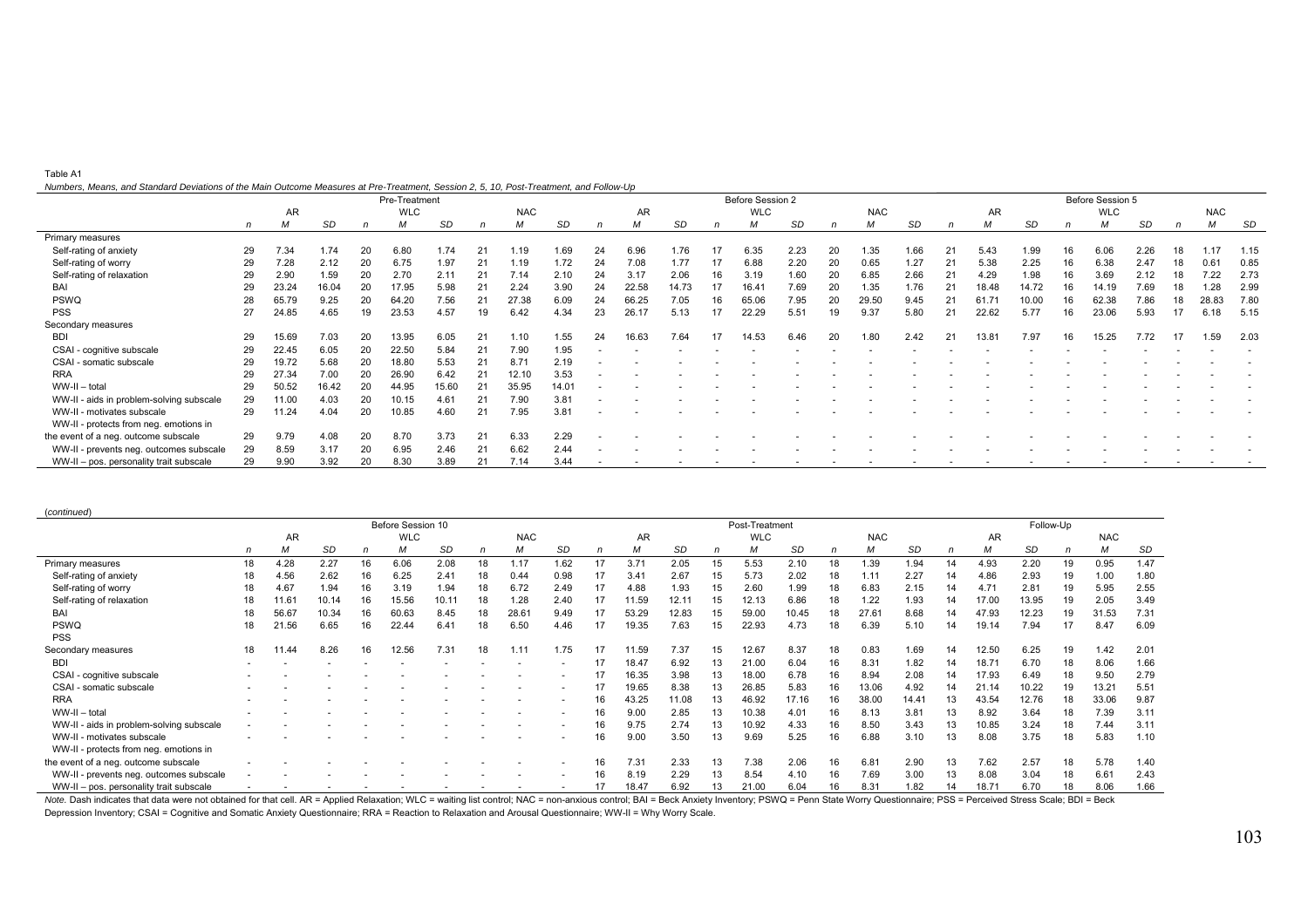|    |    |      |      |    |               |      |    | Numbers, Means, and Standard Deviations of Anxiety During the Relaxation Test at Pre-Treatment, Session 2, 5, 10, Post-Treatment, and Follow-Up |      |    |      |      |    |                  |       |    |               |      |    |      |      |    |                  |      |    |            |      |
|----|----|------|------|----|---------------|------|----|-------------------------------------------------------------------------------------------------------------------------------------------------|------|----|------|------|----|------------------|-------|----|---------------|------|----|------|------|----|------------------|------|----|------------|------|
|    |    |      |      |    | Pre-Treatment |      |    |                                                                                                                                                 |      |    |      |      |    | Before Session 2 |       |    |               |      |    |      |      |    | Before Session 5 |      |    |            |      |
|    |    | AR   |      |    | <b>WLC</b>    |      |    | <b>NAC</b>                                                                                                                                      |      |    | AR   |      |    | <b>WLC</b>       |       |    | <b>NAC</b>    |      |    | AR.  |      |    | <b>WLC</b>       |      |    | <b>NAC</b> |      |
|    | n  | м    | SD   | n  | м             | SD   | n  | М                                                                                                                                               | SD   | n  | М    | SD   | n  | м                | SD    | n  | М             | SD   | n  | м    | SD   |    | м                | SD   | n  | м          | SD   |
| QS |    |      |      |    |               |      |    |                                                                                                                                                 |      |    |      |      |    |                  |       |    |               |      |    |      |      |    |                  |      |    |            |      |
| sp | 29 | 2.24 | 2.59 | 20 | 2.95          | 2.04 |    | 0.19                                                                                                                                            | 0.51 | 26 | 2.85 | 2.17 |    | 2.65             | 2.29  | 20 | 0.10          | 0.31 | 21 | 2.81 | .99  | 16 | 2.13             | 2.00 | 18 | 0.22       | 0.55 |
| b. | 24 | .58  | 1.93 | 16 | 3.50          | 2.71 | 19 | 0.26                                                                                                                                            | 0.93 | 23 | 1.74 | 1.63 | 16 | 3.25             | 2.91  | 18 | 0.00          | 0.00 | 19 | 2.79 | 2.12 | 15 | 2.40             | 2.61 | 16 | 0.06       | 0.25 |
|    | 29 | 2.17 | 2.39 | 20 | 3.25          | 2.38 |    | 0.24                                                                                                                                            | 0.77 | 26 | 2.31 | 2.20 |    | 3.41             | 2.69  | 20 | 0.15          | 0.49 | 21 | 3.52 | 2.18 | 16 | 2.63             | 2.31 | 18 | 0.00       | 0.00 |
| e  | 24 | .96  | 2.29 | 16 | 2.38          | 2.13 | 19 | 0.00                                                                                                                                            | 0.00 | 23 | .87  | 1.52 | 16 | 2.63             | 2.47  | 18 | 0.17          | 0.71 | 19 | 3.26 | .73  | 15 | 2.20             | 2.24 | 16 | 0.00       | 0.00 |
| R  |    |      |      |    |               |      |    |                                                                                                                                                 |      |    |      |      |    |                  |       |    |               |      |    |      |      |    |                  |      |    |            |      |
| sp | 29 | 2.03 | 2.29 | 20 | 3.60          | 2.54 |    | 0.38                                                                                                                                            | 0.92 | 26 | 3.19 | 2.58 |    | $2.7^{\circ}$    | 90. ا | 20 | 0.15          | 0.37 | 21 | 3.00 | 2.21 | 15 | 2.20             | .93  | 18 | 0.11       | 0.32 |
| b  | 24 | .33  | 1.74 | 16 | 3.31          | 2.85 | 19 | 0.26                                                                                                                                            | 0.81 | 23 | 2.09 | 2.21 | 16 | 2.88             | 2.53  | 18 | 0.33          | 0.77 | 19 | 2.47 | .90  | 15 | 2.13             | 2.17 | 16 | 0.19       | 0.40 |
|    | 29 | .90  | 1.95 | 20 | 3.30          | 2.13 |    | 0.14                                                                                                                                            | 0.48 | 26 | 2.65 | 2.30 |    | 2.7'             | 2.37  | 20 | 0.15          | 0.49 | 21 | 2.67 | 2.22 | 16 | 2.19             | .76  | 18 | 0.11       | 0.32 |
| e  | 24 | 1.33 | 1.69 | 16 | 3.06          | 1.98 | 19 | 0.00                                                                                                                                            | 0.00 | 23 | 2.83 | 2.50 | 16 | 2.75             | 2.59  | 18 | $0.1^{\circ}$ | 0.32 | 19 | 2.11 | i.56 | 15 | 1.80             | 1.52 | 16 | 0.13       | 0.34 |

| (continued) |    |      |      |    |                   |      |    |            |      |    |      |      |    |                |      |    |            |      |    |      |      |           |            |      |
|-------------|----|------|------|----|-------------------|------|----|------------|------|----|------|------|----|----------------|------|----|------------|------|----|------|------|-----------|------------|------|
|             |    |      |      |    | Before Session 10 |      |    |            |      |    |      |      |    | Post-Treatment |      |    |            |      |    |      |      | Follow-Up |            |      |
|             |    | AR   |      |    | <b>WLC</b>        |      |    | <b>NAC</b> |      |    | AR   |      |    | <b>WLC</b>     |      |    | <b>NAC</b> |      |    | AR   |      |           | <b>NAC</b> |      |
|             | n  | М    | SD   | n  | м                 | SD   | n  | м          | SD   | n  | М    | SD   | n  | м              | -SD  | n  | М          | SD   | n  |      | SD   | n         | м          | SD   |
| QS          | 19 | 2.05 | .75  | 16 | 2.13              | .54  | 18 | 0.06       | 0.24 | 17 | 1.65 | 1.77 | 15 | 2.20           | 1.57 | 18 | 0.39       | .20  | 15 | 3.07 | 2.66 | 19        | 0.16       | 0.50 |
| sp          | 18 | .50  | .82  | 16 | 2.00              | 1.79 | 17 | 0.00       | 0.00 | 17 | 1.82 | 1.63 | 15 | 2.40           | 2.26 | 17 | 0.06       | 0.24 | 15 | 2.93 | 2.49 | 19        | 0.05       | 0.23 |
| b           | 19 | .79  | 1.51 | 16 | 2.50              | .79  | 18 | 0.00       | 0.00 | 17 | .71  | .05  | 15 | 2.60           | 2.06 | 18 | 0.00       | 0.00 | 15 | 2.67 | 2.02 | 19        | 0.05       | 0.23 |
|             | 18 | .89  | 1.84 | 16 | 2.56              | 2.03 | 17 | 0.00       | 0.00 | 17 | .59  | . 37 | 15 | 2.60           | 2.16 | 17 | 0.00       | 0.00 | 15 | 2.27 | 1.87 | 19        | 0.16       | 0.50 |
| е           |    |      |      |    |                   |      |    |            |      |    |      |      |    |                |      |    |            |      |    |      |      |           |            |      |
| R.          | 19 | 2.68 | 2.29 | 16 | $2.3^{\circ}$     | .54  | 18 | 0.06       | 0.24 | 17 | 1.65 | .62  | 15 | 2.07           | 1.79 | 18 | 0.11       | 0.32 | 15 | 2.13 | .85  | 19        | 0.11       | 0.32 |
| sp          | 18 | 2.17 | 1.58 | 16 | 2.06              | 2.08 | 17 | 0.00       | 0.00 | 17 | 1.94 | .82  | 15 | .80            | 1.66 | 17 | 0.06       | 0.24 | 15 | 2.60 | 2.16 | 19        | 0.11       | 0.32 |
| b           | 19 | .79  | 1.84 | 16 | 2.13              | .86  | 18 | 0.00       | 0.00 | 17 | .94  | 1.75 | 15 | .93            | 1.79 | 18 | 0.22       | 0.55 | 15 | 2.27 | .75  | 19        | 0.16       | 0.50 |
|             | 18 | .39  | 2.00 | 16 | 2.19              | 2.23 | 17 | 0.00       | 0.00 | 17 | . 35 | .32  | 15 | . 87           | 2.10 | 17 | 0.24       | 0.56 | 15 | .93  | 2.19 | 19        | 0.16       | 0.50 |
| е           | 19 | 2.05 | .75  | 16 | 2.13              | 54،، | 18 | 0.06       | 0.24 | 17 | 1.65 | 1.77 | 15 | 2.20           | 1.57 | 18 | 0.39       | 1.20 | 15 | 3.07 | 2.66 | 19        | 0.16       | 0.50 |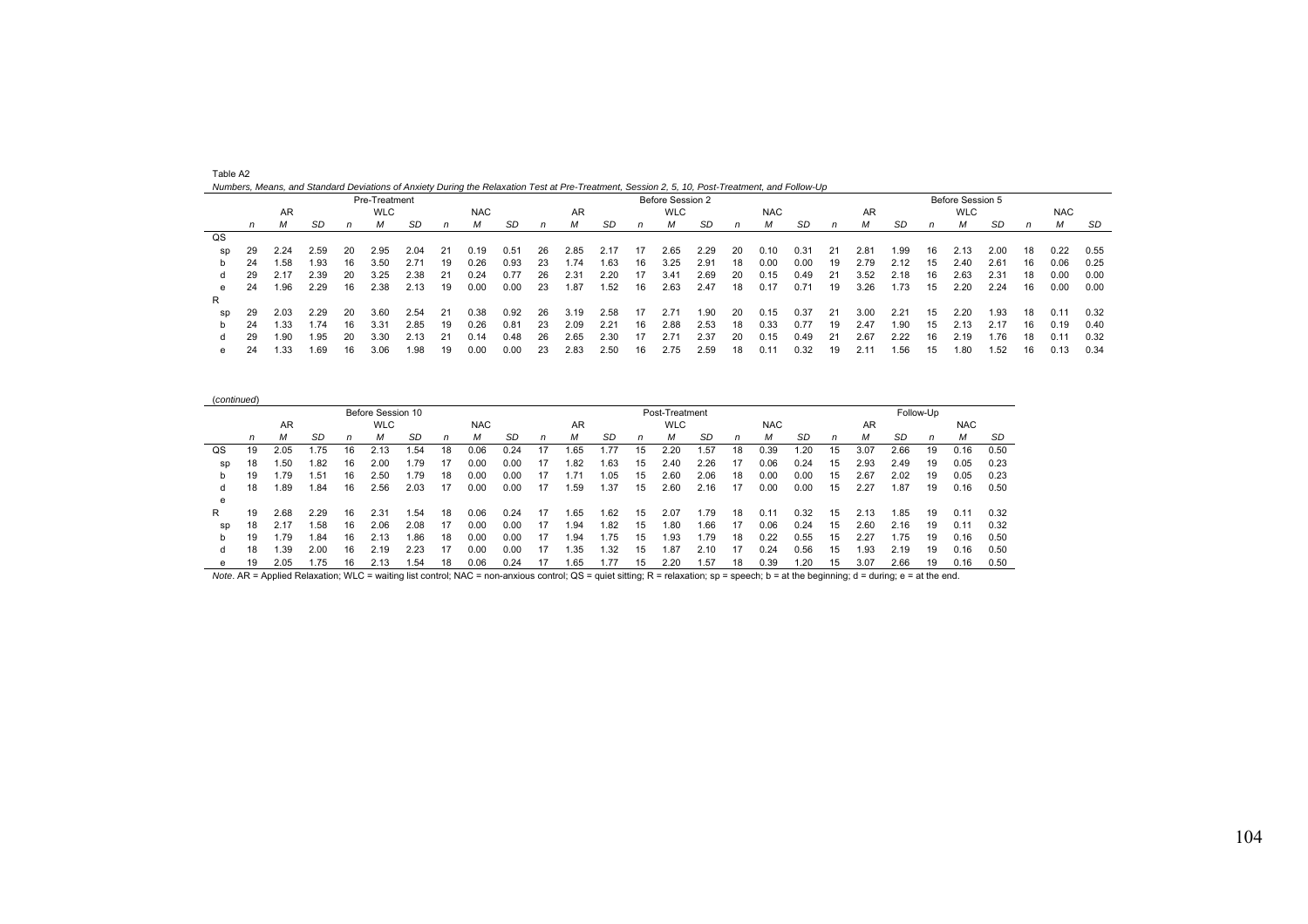|                |    |      |      |    | Pre-Treatment |      |    |            |      |    |      |      |    | Before Session 2 |      |    |            |      |    |      |      |    | Before Session 5 |      |    |            |      |
|----------------|----|------|------|----|---------------|------|----|------------|------|----|------|------|----|------------------|------|----|------------|------|----|------|------|----|------------------|------|----|------------|------|
|                |    | AR   |      |    | <b>WLC</b>    |      |    | <b>NAC</b> |      |    | AR.  |      |    | <b>WLC</b>       |      |    | <b>NAC</b> |      |    | AR   |      |    | <b>WLC</b>       |      |    | <b>NAC</b> |      |
|                | n  | М    | SD   | n  | м             | SD   | n  | м          | SD   | n  | М    | SD   | n  | М                | SD   | n  | м          | SD   | n  | М    | SD   | n  | м                | SD   | n  | м          | SD   |
| $_{\text{QS}}$ |    |      |      |    |               |      |    |            |      |    |      |      |    |                  |      |    |            |      |    |      |      |    |                  |      |    |            |      |
| sp             | 29 | .76  | 2.21 | 20 | 2.45          | 2.26 | 21 | 0.00       | 0.00 | 26 | 2.04 | 2.14 | 17 | 2.82             | 2.30 | 20 | 0.00       | 0.00 | 21 | 2.38 | 1.63 | 16 | 2.38             | 2.39 | 18 | 0.00       | 0.00 |
|                | 23 | .48  | 2.02 | 16 | 2.44          | 2.10 | 19 | 0.00       | 0.00 | 23 | 2.17 | 2.12 | 16 | 2.56             | 2.83 |    | 0.00       | 0.00 | 19 | .95  | 1.81 | 15 | 2.40             | 2.97 | 16 | 0.06       | 0.25 |
|                | 29 | .76  | 2.06 | 20 | 3.15          | 2.54 | 21 | 0.00       | 0.00 | 26 | 2.35 | 2.21 | 17 |                  | 2.57 | 19 | 0.00       | 0.00 |    | 2.14 | 2.15 | 16 | 2.75             | 2.98 | 18 | 0.06       | 0.24 |
| е              | 24 | .92  | 2.12 | 16 | 2.19          | 2.10 | 19 | 0.00       | 0.00 | 23 | 2.78 | 2.61 | 16 | 2.88             | 2.73 | 17 | 0.00       | 0.00 | 19 | 2.11 | 2.16 | 15 | 2.47             | 2.83 | 16 | 0.06       | 0.25 |
| R              |    |      |      |    |               |      |    |            |      |    |      |      |    |                  |      |    |            |      |    |      |      |    |                  |      |    |            |      |
| SD             | 29 | 2.14 | 2.18 | 20 | 2.90          | 2.55 | 21 | 0.00       | 0.00 | 26 | 2.54 | 2.58 | 17 | 3.65             | 2.80 | 20 | 0.00       | 0.00 | 21 | 2.48 | 2.52 | 16 | 2.38             | 2.58 | 18 | 0.06       | 0.24 |
|                | 24 | .58  | .84  | 16 | 2.88          | 2.58 | 19 | 0.00       | 0.00 | 23 | 2.52 | 2.19 | 16 | 2.94             | 2.41 | 18 | 0.11       | 0.47 | 19 | 2.16 | 2.09 | 15 | 2.47             | 2.97 | 16 | 0.06       | 0.25 |
|                | 29 | 1.41 | .74  | 20 | 3.25          | 2.24 | 21 | 0.00       | 0.00 | 26 | 2.38 | 2.04 | 17 | 3.06             | 2.84 | 20 | 0.00       | 0.00 | 21 | .62  | .86  | 16 | 2.63             | 2.70 | 18 | 0.06       | 0.24 |
| е              | 24 | 1.50 | .91  | 16 | 2.81          | 2.17 | 19 | 0.00       | 0.00 | 23 | 2.70 | 2.36 | 16 | 2.81             | 2.66 | 17 | 0.06       | 0.24 | 19 | 1.68 | 1.95 | 15 | 2.33             | 2.64 | 16 | 0.06       | 0.25 |

| いい |       |      |                   |      |                                 |      |      |  |  |  |  |  |  |                                                                                                                          |  |      |      |             |      |
|----|-------|------|-------------------|------|---------------------------------|------|------|--|--|--|--|--|--|--------------------------------------------------------------------------------------------------------------------------|--|------|------|-------------|------|
|    | sp 29 | 1.76 |                   |      | 2.21 20 2.45 2.26 21            |      | 0.00 |  |  |  |  |  |  | 0.00    26    2.04    2.14    17    2.82    2.30    20    0.00    0.00    21    2.38    1.63    16    2.38    2.39    18 |  |      |      | 0.00 0.00   |      |
|    | b 23  |      | 1.48 2.02         | - 16 | 2.44 2.10                       | - 19 | 0.00 |  |  |  |  |  |  | 0.00 23 2.17 2.12 16 2.56 2.83 17 0.00 0.00 19 1.95 1.81 15 2.40 2.97 16 0.06                                            |  |      |      |             | 0.25 |
|    | d 29  | 1.76 | 2.06              | - 20 | 3.15 2.54 21                    |      | 0.00 |  |  |  |  |  |  | 0.00    26    2.35    2.21    17    2.71    2.57    19    0.00    0.00    21    2.14    2.15    16    2.75               |  | 2.98 | - 18 | 0.06        | 0.24 |
|    |       |      |                   |      |                                 |      |      |  |  |  |  |  |  | e 24 1.92 2.12 16 2.19 2.10 19 0.00 0.00 23 2.78 2.61 16 2.88 2.73 17 0.00 0.00 19 2.11 2.16 15 2.47 2.83 16 0.06 0.25   |  |      |      |             |      |
|    |       |      |                   |      |                                 |      |      |  |  |  |  |  |  |                                                                                                                          |  |      |      |             |      |
|    |       |      |                   |      | sp 29 2.14 2.18 20 2.90 2.55 21 |      |      |  |  |  |  |  |  | 0.00 0.00 26  2.54  2.58  17  3.65  2.80  20  0.00  0.00  21  2.48  2.52  16  2.38  2.58  18                             |  |      |      | $0.06$ 0.24 |      |
|    |       |      | b 24 1.58 1.84 16 |      | 2.88 2.58 19                    |      | 0.00 |  |  |  |  |  |  | 0.00 23 2.52 2.19 16 2.94 2.41 18 0.11 0.47 19 2.16 2.09 15 2.47 2.97 16                                                 |  |      |      | $0.06$ 0.25 |      |
|    |       |      |                   |      | d 29 1.41 1.74 20 3.25 2.24 21  |      | 0.00 |  |  |  |  |  |  | 0.00    26    2.38    2.04    17    3.06    2.84    20    0.00    0.00    21    1.62    1.86    16    2.63    2.70    18 |  |      |      | 0.06        | 0.24 |
|    |       |      | e 24 1.50 1.91 16 |      | 2.81 2.17 19                    |      |      |  |  |  |  |  |  | 0.00 0.00 23 2.70 2.36 16 2.81 2.66 17 0.06 0.24 19 1.68 1.95 15 2.33 2.64 16                                            |  |      |      | $0.06$ 0.25 |      |
|    |       |      |                   |      |                                 |      |      |  |  |  |  |  |  |                                                                                                                          |  |      |      |             |      |

| (continued)    |    |      |      |    |                   |      |              |            |      |    |      |      |              |                |      |    |            |      |              |      |      |           |            |      |
|----------------|----|------|------|----|-------------------|------|--------------|------------|------|----|------|------|--------------|----------------|------|----|------------|------|--------------|------|------|-----------|------------|------|
|                |    |      |      |    | Before Session 10 |      |              |            |      |    |      |      |              | Post-Treatment |      |    |            |      |              |      |      | Follow-Up |            |      |
|                |    | AR   |      |    | <b>WLC</b>        |      |              | <b>NAC</b> |      |    | AR   |      |              | <b>WLC</b>     |      |    | <b>NAC</b> |      |              | AR   |      |           | <b>NAC</b> |      |
|                | n  | M    | SD   | n  | М                 | SD   | $\mathsf{n}$ | М          | SD   | n  | М    | SD   | $\mathsf{n}$ | М              | SD   | n  | М          | SD   | $\mathsf{n}$ | М    | SD   | n         | М          | SD   |
| $_{\text{QS}}$ |    |      |      |    |                   |      |              |            |      |    |      |      |              |                |      |    |            |      |              |      |      |           |            |      |
| sp             | 19 | 2.53 | 2.41 | 16 | 2.25              | .84  | 18           | 0.00       | 0.00 | 17 | .12  | .32  | 15           | 2.60           | 2.56 | 18 | 0.28       | .18  | 15           | 1.93 | 2.22 | 19        | 0.05       | 0.23 |
| b              | 18 | .61  | 1.88 | 16 | 2.19              |      | 17           | 0.00       | 0.00 | 17 | .24  | .79  | 15           | 2.53           | 2.67 | 17 | 0.00       | 0.00 | 15           | 2.00 | 2.48 | 18        | 0.00       | 0.00 |
|                | 19 | 2.26 | 2.49 | 16 | 2.69              | 2.21 | 18           | 0.00       | 0.00 | 17 | .29  | .83  | 15           | 2.73           | 2.71 | 18 | 0.00       | 0.00 | 15           | 2.27 | 2.69 | 18        | 0.06       | 0.24 |
| е              | 18 | 2.06 | 2.53 | 16 | 2.81              | 2.61 | 17           | 0.00       | 0.00 | 17 | .35  | 1.90 | 15           | 2.80           | 2.96 | 17 | 0.00       | 0.00 | 15           | 2.33 | 2.77 | 18        | 0.00       | 0.00 |
| R              |    |      |      |    |                   |      |              |            |      |    |      |      |              |                |      |    |            |      |              |      |      |           |            |      |
| SD             | 19 | 2.32 | 1.92 | 16 | 2.69              | 2.27 | 18           | 0.00       | 0.00 | 17 | .53  | 2.15 | 15           | 2.73           | 2.87 | 18 | 0.00       | 0.00 | 15           | 1.93 | 2.22 | 19        | 0.00       | 0.00 |
| b              | 18 | .94  | 1.70 | 16 | 2.31              | 2.30 | 17           | 0.00       | 0.00 | 17 | .41  | .66  | 15           | 2.40           | 2.35 | 17 | 0.00       | 0.00 | 15           | 2.13 | 2.77 | 19        | 0.00       | 0.00 |
|                | 19 | .95  | 1.84 | 16 | 2.31              | 2.06 | 18           | 0.00       | 0.00 | 17 | .88  | 2.26 | 15           | 2.20           | 2.18 | 18 | 0.00       | 0.00 | 15           | 2.33 | 2.44 | 19        | 0.00       | 0.00 |
| е              | 18 | .56  | 1.98 | 16 | 2.25              | 2.21 | 17           | 0.00       | 0.00 |    | .18، | .47  | 15           | 2.13           | 2.10 |    | 0.00       | 0.00 | 15           | 2.13 | 2.80 | 19        | 0.00       | 0.00 |

SD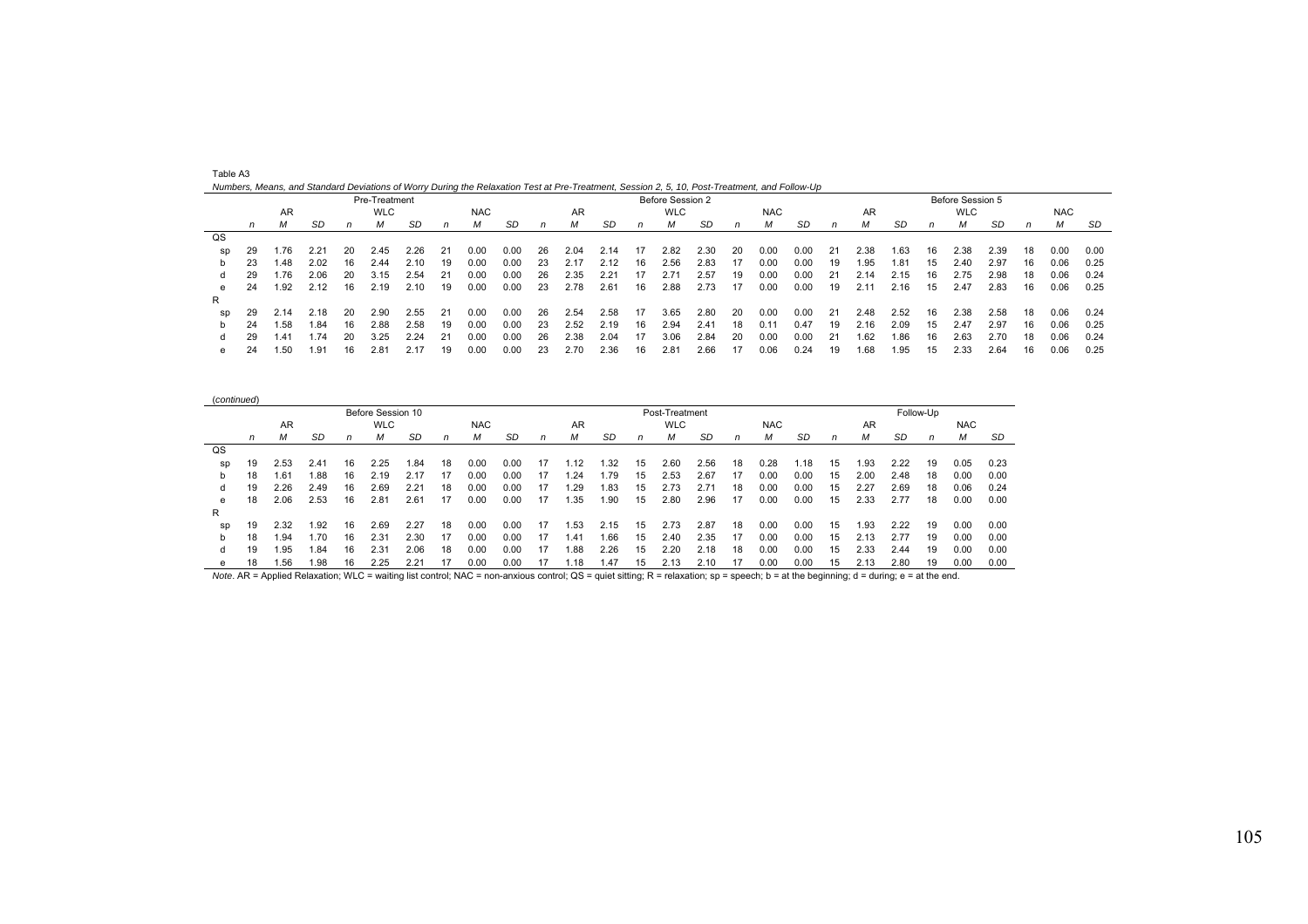|    |    |      |      |    | Pre-Treatment |      |    | Numbers, Means, and Standard Deviations of Relaxation During the Relaxation Test at Pre-Treatment, Session 2, 5, 10, Post-Treatment, and Follow-Up |      |    |           |      |    | Before Session 2 |      |    |            |           |    |      |      |    | Before Session 5 |           |    |            |      |
|----|----|------|------|----|---------------|------|----|----------------------------------------------------------------------------------------------------------------------------------------------------|------|----|-----------|------|----|------------------|------|----|------------|-----------|----|------|------|----|------------------|-----------|----|------------|------|
|    |    | AR   |      |    | <b>WLC</b>    |      |    | <b>NAC</b>                                                                                                                                         |      |    | <b>AR</b> |      |    | <b>WLC</b>       |      |    | <b>NAC</b> |           |    | AR   |      |    | <b>WLC</b>       |           |    | <b>NAC</b> |      |
|    | n  | м    | SD   | n  | м             | SD   | n  | М                                                                                                                                                  | SD   | n  | м         | SD   | n  | м                | SD   | n  | м          | <b>SD</b> | n  | М    | SD   | n  | М                | <b>SD</b> | n  | М          | SD   |
| QS |    |      |      |    |               |      |    |                                                                                                                                                    |      |    |           |      |    |                  |      |    |            |           |    |      |      |    |                  |           |    |            |      |
| sp | 29 | 3.17 | 2.62 | 20 | 3.15          | 2.70 | 21 | 5.00                                                                                                                                               | 3.36 | 26 | 3.38      | 2.61 | 17 | 3.65             | 2.26 | 20 | 5.60       | 3.42      | 21 | 3.43 | 2.46 | 16 | 4.31             | 2.09      | 18 | 5.44       | 3.45 |
|    | 24 | 3.71 | 2.31 | 16 | 4.75          | 2.70 | 19 | 5.42                                                                                                                                               | 3.55 | 23 | 3.74      | 2.26 | 16 | 4.19             | 2.37 | 18 | 5.39       | 3.05      | 19 | 4.32 | 2.29 | 15 | 3.73             | 2.15      | 16 | 5.38       | 3.18 |
|    | 29 | 3.48 | 2.35 | 20 | 3.85          | 2.03 | 21 | 5.71                                                                                                                                               | 3.48 | 26 | 3.81      | 2.45 |    | 4.59             | 2.35 | 20 | 5.85       | 2.96      |    | 4.43 | 2.36 | 16 | 4.13             | .93       | 18 | 5.17       | 3.31 |
| e  | 24 | 3.63 | 2.36 | 16 | 4.69          | 2.75 | 19 | 6.16                                                                                                                                               | 3.44 | 23 | 4.04      | 2.29 | 16 | 4.94             | 2.67 | 18 | 5.94       | 3.11      | 19 | 4.58 | 2.17 | 15 | 4.07             | 2.02      | 16 | 5.69       | 3.14 |
| R  |    |      |      |    |               |      |    |                                                                                                                                                    |      |    |           |      |    |                  |      |    |            |           |    |      |      |    |                  |           |    |            |      |
| sp | 29 | 3.52 | 2.53 | 20 | 3.35          | 2.46 | 21 | 5.24                                                                                                                                               | 3.35 | 26 | 3.58      | 2.61 |    | 3.29             | 2.26 | 20 | 5.90       | 3.32      | 21 | 3.24 | 2.26 | 16 | 3.38             | 2.19      | 18 | 5.83       | 3.20 |
|    | 24 | 3.04 | 2.46 | 16 | 4.31          | 2.44 | 19 | 5.89                                                                                                                                               | 3.46 | 23 | 3.87      | 2.40 | 16 | 4.50             | 2.63 |    | 5.61       | 2.99      | 19 | 4.42 | 2.24 | 15 | 3.67             | 2.26      | 16 | 5.38       | 3.28 |
|    | 29 | 3.48 | 2.29 | 20 | 3.90          | 2.07 | 21 | 6.14                                                                                                                                               | 3.31 | 26 | 3.62      | 2.53 |    | 4.71             | 2.37 | 20 | 6.30       | 2.77      |    | 4.81 | 2.04 | 16 | 4.13             | 2.31      | 18 | 6.06       | 3.23 |
| e  | 24 | 3.75 | 2.56 | 16 | 3.94          | 2.46 | 19 | 6.68                                                                                                                                               | 2.91 | 23 | 3.65      | 2.77 | 16 | 4.50             | 2.56 |    | 6.33       | 2.66      | 19 | 5.16 | 2.39 | 15 | 4.73             | 2.89      | 16 | 6.25       | 3.02 |

| (continued)    |    |      |      |    |                   |      |    |            |      |    |      |      |    |                |      |    |            |      |    |      |      |           |            |      |
|----------------|----|------|------|----|-------------------|------|----|------------|------|----|------|------|----|----------------|------|----|------------|------|----|------|------|-----------|------------|------|
|                |    |      |      |    | Before Session 10 |      |    |            |      |    |      |      |    | Post-Treatment |      |    |            |      |    |      |      | Follow-Up |            |      |
|                |    | AR   |      |    | <b>WLC</b>        |      |    | <b>NAC</b> |      |    | AR   |      |    | <b>WLC</b>     |      |    | <b>NAC</b> |      |    | AR   |      |           | <b>NAC</b> |      |
|                | n  | М    | SD   | n  | м                 | SD   | n  | М          | SD   | n  | М    | SD   | n  | М              | SD   | n  | М          | SD   | n  | М    | SD   | n         | м          | SD   |
| $_{\text{QS}}$ |    |      |      |    |                   |      |    |            |      |    |      |      |    |                |      |    |            |      |    |      |      |           |            |      |
| sp             | 19 | 4.32 | 2.38 | 16 | 4.19              | 2.20 | 18 | 6.00       | 3.07 | 17 | 4.82 | 2.90 | 15 | 2.40           | .68  | 18 | 5.78       | 3.52 | 15 | 3.87 | 2.97 | 19        | 5.21       | 3.46 |
| b              | 18 | 4.39 | 2.12 | 16 | 3.63              | 1.54 | 17 | 5.29       | 3.46 | 17 | 4.94 | 2.41 | 15 | 2.87           | .81  | 17 | 5.59       | 3.48 | 15 | 3.80 | 2.86 | 19        | 5.26       | 3.43 |
| d              | 19 | 4.16 | 2.63 | 16 | 3.88              | 1.67 | 18 | 5.72       | 3.12 | 17 | 5.18 | .94  | 15 | 3.07           | .94  | 18 | 5.67       | 3.27 | 15 | 4.13 | 3.02 | 19        | 5.32       | 3.45 |
| e              | 18 | 4.33 | 2.70 | 16 | 4.44              | 2.22 | 17 | 6.06       | 3.17 | 17 | 5.35 | 2.74 | 15 | 3.07           | 2.05 | 17 | 6.06       | 3.21 | 15 | 4.60 | 3.00 | 19        | 5.74       | 3.62 |
| R              |    |      |      |    |                   |      |    |            |      |    |      |      |    |                |      |    |            |      |    |      |      |           |            |      |
| sp             | 19 | 4.00 | 2.54 | 16 | 3.81              | 1.72 | 18 | 5.94       | 3.21 | 16 | 4.75 | 2.82 | 15 | 3.00           | .93  | 18 | 5.67       | 3.51 | 15 | 3.87 | 3.14 | 19        | 5.37       | 3.22 |
| b              | 18 | 4.00 | 2.38 | 16 | 3.88              | 2.19 | 17 | 5.82       | 3.24 | 17 | 4.59 | 2.53 | 15 | 3.33           | 2.64 | 17 | 5.29       | 3.48 | 15 | 3.33 | 2.82 | 19        | 4.95       | 3.46 |
| d              | 19 | 4.63 | 2.45 | 16 | 4.75              | .95  | 18 | 6.39       | 3.09 | 17 | 5.71 | 2.39 | 15 | 4.20           | 2.60 | 18 | 5.72       | 3.14 | 15 | 4.20 | 2.88 | 19        | 5.37       | 3.20 |
| е              | 18 | 4.78 | 3.04 | 16 | 5.19              | 1.94 | 17 | 6.65       | 3.37 | 17 | 5.94 | 2.38 | 15 | 4.27           | 2.49 |    | 6.29       | 3.14 | 15 | 4.33 | 3.06 | 19        | 6.05       | 2.99 |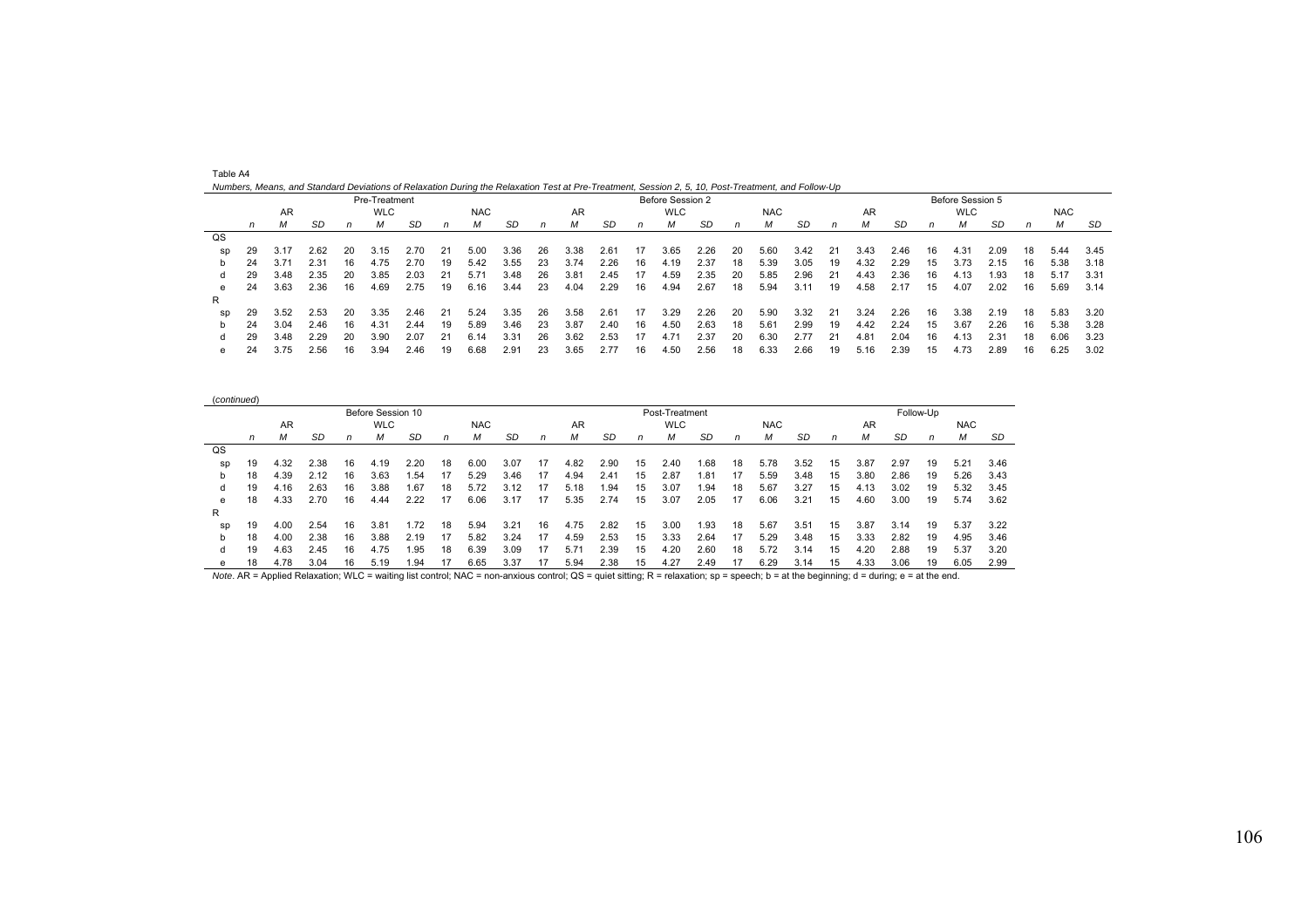|    |     |      |       |    |               |      |    | Numbers, Means, and Standard Deviations of Boredom During the Relaxation Test at Pre-Treatment, Session 2, 5, 10, Post-Treatment, and Follow-Up |      |    |      |      |    |                  |      |    |            |      |    |      |      |    |                  |       |    |            |      |
|----|-----|------|-------|----|---------------|------|----|-------------------------------------------------------------------------------------------------------------------------------------------------|------|----|------|------|----|------------------|------|----|------------|------|----|------|------|----|------------------|-------|----|------------|------|
|    |     |      |       |    | Pre-Treatment |      |    |                                                                                                                                                 |      |    |      |      |    | Before Session 2 |      |    |            |      |    |      |      |    | Before Session 5 |       |    |            |      |
|    |     | AR   |       |    | <b>WLC</b>    |      |    | <b>NAC</b>                                                                                                                                      |      |    | AR   |      |    | <b>WLC</b>       |      |    | <b>NAC</b> |      |    | AR   |      |    | <b>WLC</b>       |       |    | <b>NAC</b> |      |
|    | n   | М    | SD    | n  | м             | SD   |    |                                                                                                                                                 | SD   | n  | М    | SD   | n  | м                | SD   | n  | М          | SD   | n  | м    | SD   | n  | М                | SD    | n  | M          | SD   |
| QS |     |      |       |    |               |      |    |                                                                                                                                                 |      |    |      |      |    |                  |      |    |            |      |    |      |      |    |                  |       |    |            |      |
| sp | -29 | .10  | . .54 | 20 | .15           |      | 21 | 0.90                                                                                                                                            | 2.30 | 26 | .38  | 1.86 |    |                  | .57  | 20 | 0.70       | .26  | 21 | 2.10 | 2.61 | 16 | 2.00             | . 71  |    | 0.94       | 1.78 |
|    | 24  | .25  | .65   | 16 | ⊦.88          | 2.87 | 19 | 00. ا                                                                                                                                           | 2.40 | 23 | .96  | 2.40 | 16 | 2.94             | 2.77 | 18 | 0.00       | i.97 | 19 | 2.26 | 2.51 | 15 | 2.87             | 2.61  | 16 | 0.56       | 1.41 |
| d  | 29  | 2.03 | .86   | 20 | 2.70          | 3.44 | 21 | .48                                                                                                                                             | 2.64 | 26 | 2.42 | 2.63 | 17 | 3.18             | 2.70 | 20 | .20        | 2.14 | 21 |      | 2.61 | 16 | 3.3'             | 2.75  | 18 | .00        | 1.97 |
| e  | 24  | .54  | .69   | 16 | 2.81          | 3.75 | 19 | .11                                                                                                                                             | 2.51 | 23 | 2.61 | 2.73 | 16 | 3.19             | 2.86 | 18 | .50        | 2.53 | 19 | 2.58 | 2.36 | 15 | 3.33             | 2.72  | 16 | .19        | 2.14 |
| R  |     |      |       |    |               |      |    |                                                                                                                                                 |      |    |      |      |    |                  |      |    |            |      |    |      |      |    |                  |       |    |            |      |
| sp | 29  | .28  | 79ء   | 20 | .15           | .84، | 21 | .33                                                                                                                                             | 2.54 | 26 | 2.23 | 1.82 |    | 2.06             | 2.33 | 20 | 1.30       | 2.36 | 21 | 1.62 | 1.75 | 16 |                  | ، 78. | 18 | 0.72       | 1.02 |

 b 24 1.25 1.70 16 1.94 2.89 19 1.42 2.69 23 1.78 2.28 16 1.63 2.09 18 1.00 2.38 19 1.84 2.54 15 2.60 2.20 16 0.69 1.78 d 29 1.69 1.71 20 2.35 3.20 21 1.29 2.51 26 1.88 2.27 17 1.82 2.24 20 1.05 2.35 21 2.62 2.96 16 3.00 2.63 18 0.72 1.67 e 24 1.63 1.81 15 2.33 3.13 19 1.32 2.69 23 1.87 2.20 16 1.63 2.03 18 1.33 2.61 19 2.53 2.70 15 3.07 2.89 16 1.00 2.07

| Table A5                                                                                                                                        |  |  |
|-------------------------------------------------------------------------------------------------------------------------------------------------|--|--|
| Numbers, Means, and Standard Deviations of Boredom During the Relaxation Test at Pre-Treatment, Session 2, 5, 10, Post-Treatment, and Follow-Up |  |  |

| (continued)    |    |      |            |    |                   |      |    |                 |      |    |      |      |              |                |      |    |               |      |              |      |      |           |            |      |
|----------------|----|------|------------|----|-------------------|------|----|-----------------|------|----|------|------|--------------|----------------|------|----|---------------|------|--------------|------|------|-----------|------------|------|
|                |    |      |            |    | Before Session 10 |      |    |                 |      |    |      |      |              | Post-Treatment |      |    |               |      |              |      |      | Follow-Up |            |      |
|                |    | AR   |            |    | <b>WLC</b>        |      |    | <b>NAC</b>      |      |    | AR   |      |              | <b>WLC</b>     |      |    | <b>NAC</b>    |      |              | AR   |      |           | <b>NAC</b> |      |
|                | n  | М    | SD         | n  | M                 | SD   | n  | М               | SD   | n  | м    | SD   | $\mathsf{n}$ | м              | SD   | n  | М             | SD   | $\mathsf{n}$ | м    | SD   | n         | М          | SD   |
| $_{\text{QS}}$ |    |      |            |    |                   |      |    |                 |      |    |      |      |              |                |      |    |               |      |              |      |      |           |            |      |
| sp             | 19 | 1.63 | .80        | 16 | 1.69              | .66  | 18 | 1.00            | .94  |    | 1.41 | 1.80 | 15           | .80            | 2.11 | 18 | 0.78          | .26  | 15           | 2.07 | 2.37 | 19        | 0.79       | 1.40 |
| b              | 18 | .50  | 2.12       | 16 | 2.69              | 2.41 | 17 | $^{\prime}$ .18 | 2.04 | 17 | 2.06 | 2.36 | 15           | 2.80           | 2.68 | 17 | 0.47          | 0.80 | 15           | 2.13 | 2.59 | 19        | 0.63       | 0.96 |
|                | 19 | 2.21 | 2.23       | 16 | 3.25              | 2.52 | 18 | .67             | 2.25 | 17 | 2.71 | 2.78 | 15           | 3.07           | 2.71 | 18 | 0.72          | .02  | 15           | 2.47 | 2.61 | 19        | 0.95       | 1.54 |
| e              | 18 | 2.33 | 2.25       | 16 | 3.75              | 2.79 | 17 | 71،،            | 2.34 | 17 | 3.24 | 2.99 | 15           | 3.47           | 3.07 | 17 | .24           | 2.25 | 15           | 2.60 | 2.87 | 19        | 1.47       | 2.61 |
| R              |    |      |            |    |                   |      |    |                 |      |    |      |      |              |                |      |    |               |      |              |      |      |           |            |      |
| sp             | 19 | 1.74 | 2.00       | 16 | 2.00              | .86  | 18 | .22             | 48،، | 17 | 1.41 | 2.09 | 15           | 2.33           | 2.29 | 18 | 0.72          | . 18 | 15           | .60  | 2.06 | 19        | 0.68       | 1.00 |
| b              | 18 | 1.50 | 2.09       | 16 | 3.44              | 3.12 | 17 | .35             | .80  | 17 | .71  | 2.11 | 15           | 2.27           | 2.25 | 17 | 0.47          | 0.80 | 15           | .27  | 2.22 | 19        | 0.53       | 0.77 |
|                | 19 | 1.53 | <b>98.</b> | 16 | 3.69              | 3.52 | 18 | 39،،            | . 97 | 17 | 2.00 | 2.29 | 15           | 2.73           | 2.40 | 18 | 0.61          | 0.92 | 15           | . 47 | 2.23 | 19        | 0.74       | 1.15 |
| е              | 18 | .28  | i.87       | 16 | 3.88              | 3.91 | 17 | .65             | 2.42 |    | . 94 | 2.30 | 15           | 3.27           | 2.87 | 17 | $0.7^{\circ}$ | .49  | 15           | .47  | 96،، | 19        | 0.89       | 1.70 |

*Note.* AR = Applied Relaxation; WLC = waiting list control; NAC = non-anxious control; QS = quiet sitting; R = relaxation; sp = speech; b = at the beginning; d = during; e = at the end.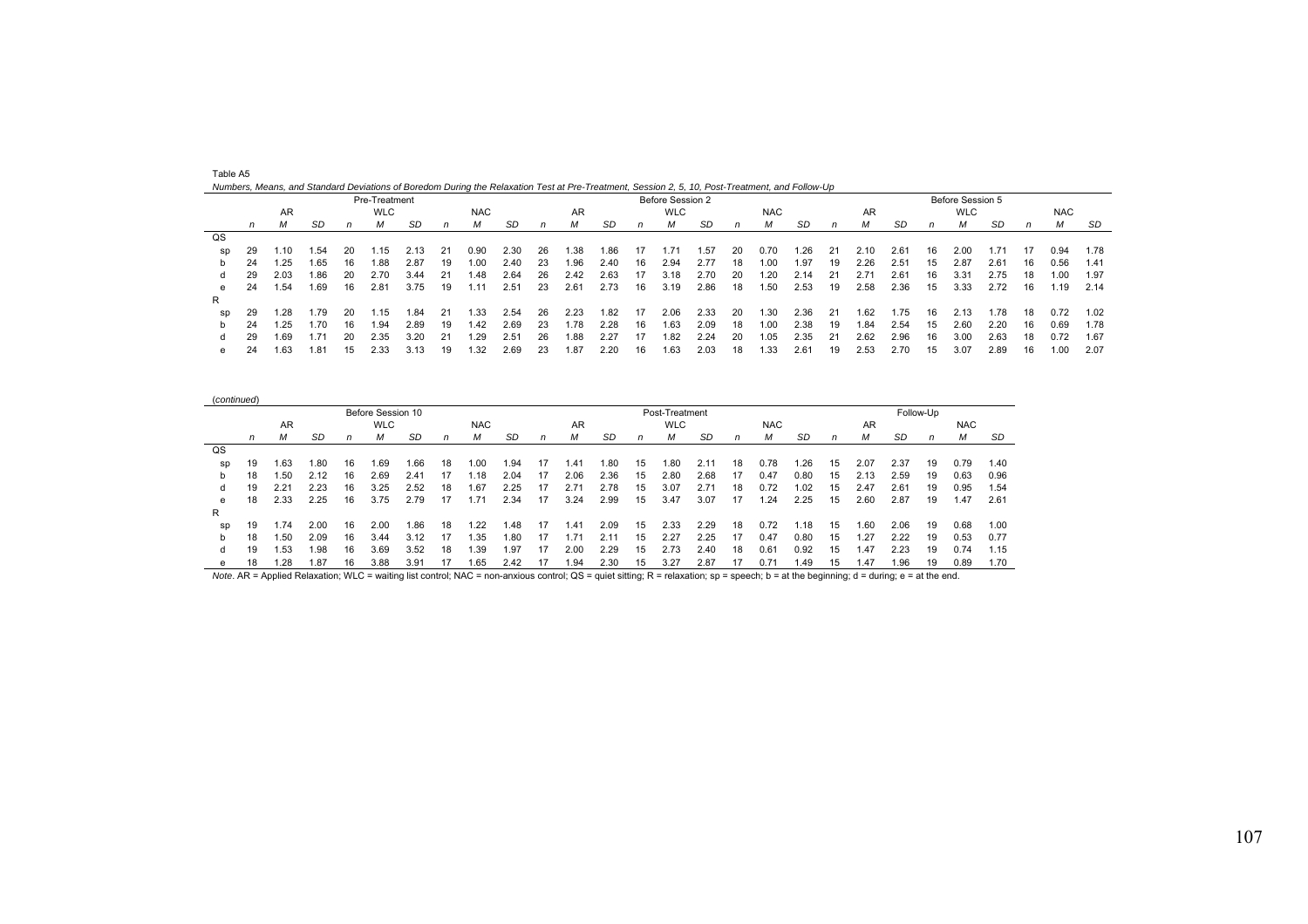|    |    |                   |       |    |               |      |    |            | Numbers, Means, and Standard Deviations of Distress During the Relaxation Test at Pre-Treatment, Session 2, 5, 10, Post-Treatment, and Follow-Up |    |           |      |    |                  |      |    |            |      |    |      |       |    |                  |      |    |            |      |
|----|----|-------------------|-------|----|---------------|------|----|------------|--------------------------------------------------------------------------------------------------------------------------------------------------|----|-----------|------|----|------------------|------|----|------------|------|----|------|-------|----|------------------|------|----|------------|------|
|    |    |                   |       |    | Pre-Treatment |      |    |            |                                                                                                                                                  |    |           |      |    | Before Session 2 |      |    |            |      |    |      |       |    | Before Session 5 |      |    |            |      |
|    |    | AR.               |       |    | <b>WLC</b>    |      |    | <b>NAC</b> |                                                                                                                                                  |    | <b>AR</b> |      |    | <b>WLC</b>       |      |    | <b>NAC</b> |      |    | AR   |       |    | <b>WLC</b>       |      |    | <b>NAC</b> |      |
|    | n  | м                 | SD    | n  | м             | SD   | n  | м          | SD                                                                                                                                               | n  | м         | SD   | n  | м                | SD   | n  | М          | -SD  | n  | М    | SD    | n  | М                | SD   | n  | М          | SD   |
| QS |    |                   |       |    |               |      |    |            |                                                                                                                                                  |    |           |      |    |                  |      |    |            |      |    |      |       |    |                  |      |    |            |      |
| SD | 29 | i .55             | 2.15  | 20 | 1.65          | 1.66 | 21 | 0.05       | 0.22                                                                                                                                             | 26 | 58.،      | 1.92 | 16 | 88، ا            | 1.63 | 20 | 0.20       | 0.89 | 21 | .52  | .44   | 16 | 1.63             | 2.03 | 18 | 0.56       | 1.34 |
|    | 24 | .21               | 1.91  | 16 | 2.38          | 2.36 | 19 | 0.37       | 1.61                                                                                                                                             | 23 | 1.26      | 1.66 | 16 | 2.00             | 2.22 | 18 | 0.11       | 0.47 | 19 | 1.63 | .64   | 15 | 1.87             | 2.39 | 16 | 0.38       | 1.09 |
| a  | 29 | 1.31              | 1.81  | 20 | 2.35          | 2.06 | 21 | 0.33       | 1.53                                                                                                                                             | 26 | 1.77      | 1.92 | 17 | 2.18             | .94  | 20 | 0.15       | 0.49 | 21 | 1.43 | 40. ا | 16 | 2.44             | 2.37 | 18 | 0.50       | 1.47 |
| e  | 24 | .17               | 1.93  | 16 | 2.06          | 1.88 | 19 | 0.37       | 1.61                                                                                                                                             | 23 | 2.00      | 2.02 | 16 | . 69             | 1.82 | 18 | 0.11       | 0.47 | 19 | 1.63 | 1.71  | 15 | 2.07             | 1.98 | 16 | 0.69       | 1.89 |
| R  |    |                   |       |    |               |      |    |            |                                                                                                                                                  |    |           |      |    |                  |      |    |            |      |    |      |       |    |                  |      |    |            |      |
| sp | 29 | 1.17              | . .71 | 20 | 2.20          | 1.91 | 21 | 0.19       | 0.68                                                                                                                                             | 26 | 1.62      | 1.92 | 17 | 2.18             | 1.78 | 20 | 0.05       | 0.22 | 21 | 1.76 | 2.02  | 15 | 1.53             | 1.64 | 18 | 0.56       | 1.54 |
|    | 24 | $\overline{0.04}$ | 1.60  | 16 | 2.38          | 2.73 | 19 | 0.11       | 0.46                                                                                                                                             | 23 | 1.48      | 1.97 | 16 | 2.63             | 2.55 | 18 | 0.00       | 0.00 | 19 | .58  | .84   | 15 | 1.40             | 1.92 | 16 | 0.19       | 0.40 |
| d  | 29 | .14               | 64،،  | 20 | 2.40          | 2.35 | 21 | 0.10       | 0.44                                                                                                                                             | 26 | 1.92      | 1.92 | 17 | 2.47             | 2.40 | 20 | 0.00       | 0.00 | 21 | 1.43 | .63   | 16 | 1.63             | 1.86 | 18 | 0.44       | 1.25 |
| e  | 24 | .21               | . 91  | 16 | 1.63          | 1.54 | 19 | 0.11       | 0.46                                                                                                                                             | 23 | 2.13      | 2.14 | 16 | 2.13             | 2.22 | 18 | 0.00       | 0.00 | 19 | 1.63 | .86   | 15 | .20              | 1.61 | 16 | 0.50       | 1.32 |

| (continued) |    |      |           |    |                   |      |    |            |      |    |      |      |    |                |           |    |            |      |              |      |      |           |            |      |
|-------------|----|------|-----------|----|-------------------|------|----|------------|------|----|------|------|----|----------------|-----------|----|------------|------|--------------|------|------|-----------|------------|------|
|             |    |      |           |    | Before Session 10 |      |    |            |      |    |      |      |    | Post-Treatment |           |    |            |      |              |      |      | Follow-Up |            |      |
|             |    | AR   |           |    | <b>WLC</b>        |      |    | <b>NAC</b> |      |    | AR   |      |    | <b>WLC</b>     |           |    | <b>NAC</b> |      |              | AR   |      |           | <b>NAC</b> |      |
|             | n  | М    | <b>SD</b> | n  | М                 | SD   | n  | М          | SD   | n  | М    | SD   | n  | м              | <b>SD</b> | n  | М          | SD   | $\mathsf{n}$ | М    | SD   | n         | М          | SD   |
| QS          |    |      |           |    |                   |      |    |            |      |    |      |      |    |                |           |    |            |      |              |      |      |           |            |      |
| sp          | 19 | 1.42 | 1.50      | 16 | .56               | 1.71 | 18 | 0.17       | 0.71 | 17 | . 12 | 1.27 | 15 | 40. ا          | 1.76      | 18 | 0.28       | 0.83 | 15           | .67  | 2.06 | 19        | 0.21       | 0.71 |
| b           | 18 | .33  | 1.94      | 16 | .75               | 88.1 | 17 | 0.12       | 0.49 | 17 | . 12 | .45  | 15 | .87            | 1.96      | 17 | 0.12       | 0.49 | 15           | .47  | 1.77 | 19        | 0.26       | 0.93 |
| d           | 19 | 1.37 | 1.71      | 16 | .94               | 1.98 | 18 | 0.11       | 0.47 | 17 | 0.94 | .14  | 15 | 2.07           | 1.71      | 18 | 0.17       | 0.71 | 15           | . 33 | i.88 | 19        | 0.26       | 0.93 |
| e           | 18 | .39  | 1.94      | 16 | .94               | 2.24 | 17 | 0.12       | 0.49 | 17 | 0.82 | .19  | 15 | 2.20           | 1.82      | 17 | 0.18       | 0.73 | 15           | .33  | 2.09 | 19        | 0.37       | 1.38 |
| R           |    |      |           |    |                   |      |    |            |      |    |      |      |    |                |           |    |            |      |              |      |      |           |            |      |
| SD          | 19 | 1.58 | 2.12      | 16 | .88               | 1.86 | 18 | 0.11       | 0.47 | 17 | .00  | .12  | 15 | 2.13           | 2.61      | 18 | 0.22       | 0.94 | 15           | .47  | 2.07 | 19        | 0.21       | 0.92 |
| b.          | 18 | 1.06 | 1.39      | 16 | 81.،              | 2.29 | 17 | 0.24       | 0.97 | 17 | 1.47 | 1.74 | 15 | 2.07           | 2.28      | 17 | 0.18       | 0.73 | 15           | 1.73 | 2.55 | 19        | 0.16       | 0.50 |

 d 19 1.11 1.41 16 1.31 1.70 18 0.22 0.94 17 1.71 1.79 15 1.93 2.34 18 0.17 0.71 15 1.60 2.16 19 0.21 0.71 e 18 0.83 1.29 16 1.25 1.61 17 0.24 0.97 17 1.18 1.33 15 1.93 2.46 17 0.24 0.97 15 1.40 2.38 19 0.32 0.95

Table A6

*Note*. AR = Applied Relaxation; WLC = waiting list control; NAC = non-anxious control; QS = quiet sitting; R = relaxation; sp = speech; b = at the beginning; d = during; e = at the end.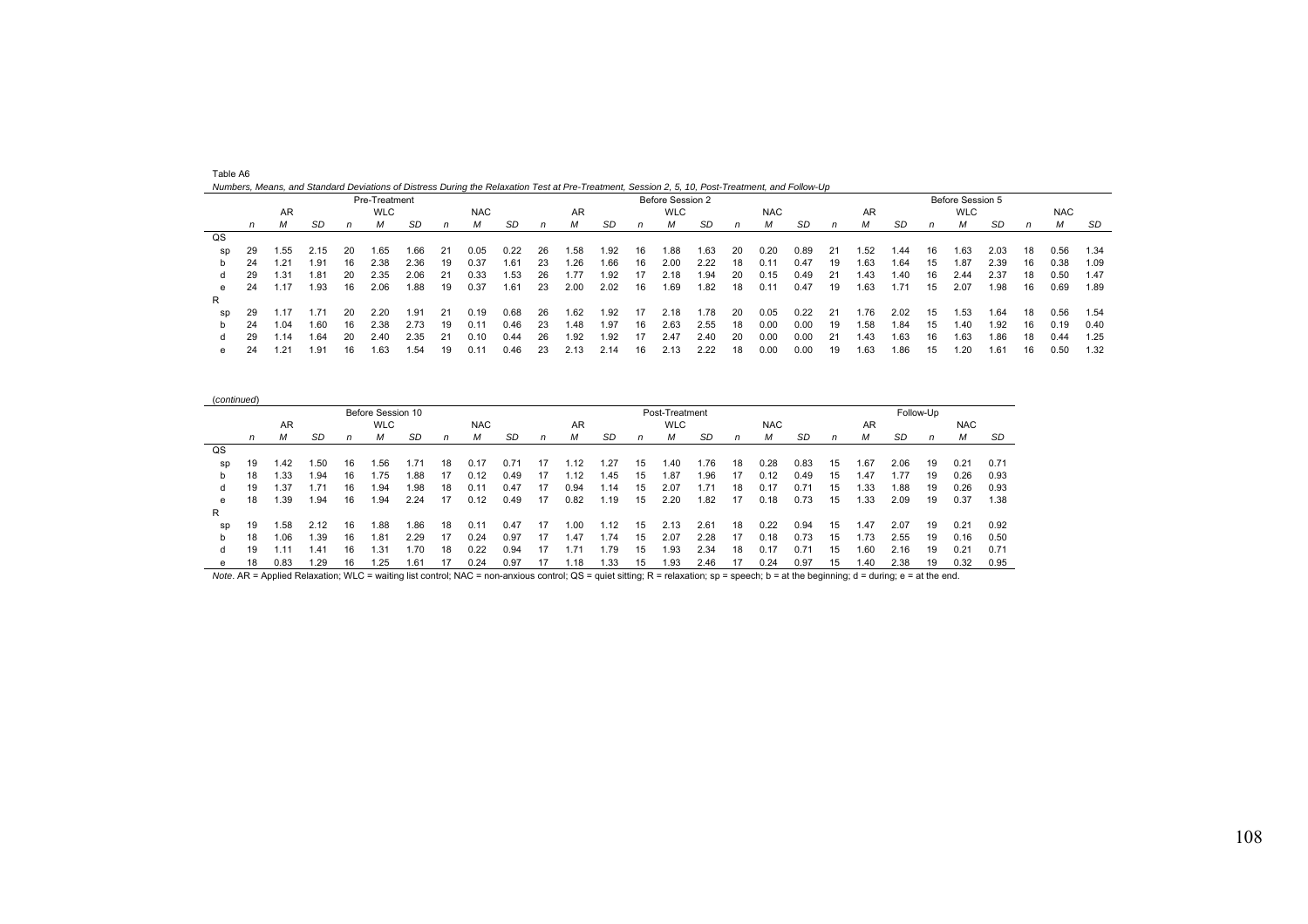|    |    |      | Numbers, Means, and Standard Deviations of Pleasantness During the Relaxation Test at Pre-Treatment, Session 2, 5, 10, Post-Treatment, and Follow-Up |    |               |      |    |            |      |    |      |      |    |                  |      |    |            |      |    |      |      |    |                  |      |    |            |      |
|----|----|------|------------------------------------------------------------------------------------------------------------------------------------------------------|----|---------------|------|----|------------|------|----|------|------|----|------------------|------|----|------------|------|----|------|------|----|------------------|------|----|------------|------|
|    |    |      |                                                                                                                                                      |    | Pre-Treatment |      |    |            |      |    |      |      |    | Before Session 2 |      |    |            |      |    |      |      |    | Before Session 5 |      |    |            |      |
|    |    | AR   |                                                                                                                                                      |    | <b>WLC</b>    |      |    | <b>NAC</b> |      |    | AR   |      |    | <b>WLC</b>       |      |    | <b>NAC</b> |      |    | AR   |      |    | <b>WLC</b>       |      |    | <b>NAC</b> |      |
|    | n  | м    | SD                                                                                                                                                   |    | м             | SD   | n  | м          | SD   | n  | м    | SD   | n  | м                | SD   | n  | М          | SD   | n  | М    | SD   | n  | М                | SD   | n  | М          | SD   |
| QS |    |      |                                                                                                                                                      |    |               |      |    |            |      |    |      |      |    |                  |      |    |            |      |    |      |      |    |                  |      |    |            |      |
| sp | 29 | 2.79 | 2.26                                                                                                                                                 | 20 | 3.30          | 2.49 | 21 | 4.38       | 3.77 | 26 | 2.85 | 2.36 |    | 3.29             | 2.59 | 20 | 4.85       | 3.51 | 21 | 3.38 | 2.60 | 16 | 4.06             | 2.54 | 18 | 5.00       | 3.58 |
|    | 24 | 3.04 | 2.63                                                                                                                                                 | 16 | $3.3^{\circ}$ |      | 18 | 4.33       | 3.58 | 23 | 3.04 | 2.29 | 16 | 3.50             | 2.16 | 18 | 4.72       | 3.34 | 19 | 3.95 | 2.61 | 15 | 2.93             | 1.87 | 16 | 5.06       | 3.23 |
|    | 29 | 2.97 | 2.73                                                                                                                                                 | 20 | 2.80          | 2.19 | 20 | 4.50       | 3.61 | 26 | 2.73 | 2.27 | 17 | 3.65             | 2.47 | 20 | 5.05       | 3.41 | 21 | 3.76 | 2.96 | 16 | 3.19             | 1.80 | 18 | 5.44       | 3.22 |
| е  | 24 | 3.13 | 2.71                                                                                                                                                 | 16 | 3.19          | 2.71 | 19 | 4.37       | 3.45 | 23 | 3.13 | 2.30 | 16 | 3.56             | 2.68 | 18 | 4.78       | 3.44 | 19 | 4.21 | 2.92 | 15 | 3.13             | 1.68 | 16 | 5.19       | 3.19 |
| R  |    |      |                                                                                                                                                      |    |               |      |    |            |      |    |      |      |    |                  |      |    |            |      |    |      |      |    |                  |      |    |            |      |
| sp | 29 | 3.1  | 2.67                                                                                                                                                 | 20 | 3.55          | 2.28 | 21 | 4.57       | 3.52 | 26 | 2.77 | 2.69 | 17 | 3.00             | 2.03 | 20 | 4.55       | 3.28 | 21 | 3.24 | 2.55 | 16 | 3.13             | 2.06 | 18 | 5.28       | 3.43 |
| b  | 24 | 2.96 | 2.37                                                                                                                                                 | 16 | 2.88          | 2.31 | 19 | 4.84       | 3.42 | 23 | 3.35 | 2.37 | 16 | 3.69             | 2.12 | 18 | 4.61       | 3.47 | 19 | 3.63 | 2.34 | 15 | 3.47             | 2.03 | 16 | 5.13       | 3.30 |

 d 29 2.79 2.46 20 3.10 2.13 21 5.24 3.40 26 3.04 2.46 17 4.00 2.32 20 5.35 3.51 21 3.81 2.64 16 3.44 1.90 18 5.61 3.24 e 24 2.92 2.72 16 3.31 2.44 19 5.11 3.51 23 3.30 2.53 16 3.75 2.41 18 5.06 3.49 19 4.21 2.72 15 3.93 2.34 16 5.50 3.22

| Table A7                                                                                                                                             |  |  |  |
|------------------------------------------------------------------------------------------------------------------------------------------------------|--|--|--|
| Numbers, Means, and Standard Deviations of Pleasantness During the Relaxation Test at Pre-Treatment, Session 2, 5, 10, Post-Treatment, and Follow-Up |  |  |  |

| (continued)    |    |           |      |    |                   |      |              |            |      |    |      |      |    |                |      |    |            |      |    |      |      |              |            |      |
|----------------|----|-----------|------|----|-------------------|------|--------------|------------|------|----|------|------|----|----------------|------|----|------------|------|----|------|------|--------------|------------|------|
|                |    |           |      |    | Before Session 10 |      |              |            |      |    |      |      |    | Post-Treatment |      |    |            |      |    |      |      | Follow-Up    |            |      |
|                |    | <b>AR</b> |      |    | <b>WLC</b>        |      |              | <b>NAC</b> |      |    | AR   |      |    | <b>WLC</b>     |      |    | <b>NAC</b> |      |    | AR   |      |              | <b>NAC</b> |      |
|                | n  | М         | SD   | n  | М                 | SD   | $\mathsf{n}$ | м          | SD   | n  | М    | SD   | n  | М              | SD   | n  | М          | SD   | n  | м    | SD   | $\mathsf{n}$ |            | SD   |
| $_{\text{QS}}$ |    |           |      |    |                   |      |              |            |      |    |      |      |    |                |      |    |            |      |    |      |      |              |            |      |
| SD             | 19 | 3.58      | 2.63 | 16 | 3.31              | 1.92 | 18           | 5.50       | 3.35 | 17 | 4.35 | 2.78 | 15 | 2.93           | 1.67 | 18 | 5.22       | 3.75 | 15 | 4.00 | 2.95 | 19           | 5.11       | 3.48 |
| b              | 18 | 3.72      | 2.19 | 16 | 4.13              | 2.03 | 17           | 5.06       | 3.58 | 17 | 4.18 | 2.83 | 15 | 2.60           | .72  |    | 5.00       | 3.87 | 15 | 4.07 | 2.87 | 19           | 5.00       | 3.40 |
| d              | 19 | 3.68      | 2.40 | 16 | 4.06              | 2.17 | 18           | 5.22       | 3.46 | 17 | 4.29 | 2.85 | 15 | 2.80           | .93  | 18 | 5.1'       | 3.71 | 15 | 4.20 | 2.91 | 19           | 4.95       | 3.49 |
| e              | 18 | 4.00      | 2.54 | 16 | 3.88              | 2.58 | 17           | 5.29       | 3.55 | 17 | 4.24 | 2.91 | 15 | 2.93           | .87  | 17 | 5.29       | 3.80 | 15 | 4.33 | 2.87 | 19           | 5.11       | 3.51 |
| R              |    |           |      |    |                   |      |              |            |      |    |      |      |    |                |      |    |            |      |    |      |      |              |            |      |
| sp             | 19 | 3.58      | 2.39 | 16 | 3.63              | 1.93 | 18           | 4.56       | 3.47 | 17 | 4.29 | 2.73 | 15 | 2.47           | .46  | 18 | 5.50       | 3.33 | 15 | 3.60 | 2.87 | 19           | 4.53       | 3.58 |
| b              | 18 | 3.56      | 2.28 | 16 | 3.94              | 2.38 | 17           | 5.41       | 3.47 | 17 | 4.12 | 3.00 | 15 | 2.67           | .84  | 17 | 5.24       | 3.44 | 14 | 3.86 | 2.98 | 19           | 4.74       | 3.54 |
| d              | 19 | 3.74      | 2.70 | 16 | 4.31              | 2.21 | 18           | 5.67       | 3.48 | 17 | 4.65 | 2.83 | 15 | 3.13           | 2.23 | 18 | 5.44       | 3.36 | 15 | 4.53 | 3.20 | 19           | 5.11       | 3.26 |
| е              | 18 | 4.11      | 2.83 | 16 | 4.44              | 2.66 |              | 5.76       | 3.65 |    | 5.06 | 2.66 | 15 | 3.13           | 2.23 |    | 5.65       | 3.48 | 15 | 6.40 | 1.77 | 19           | 5.26       | 3.19 |

*Note.* AR = Applied Relaxation; WLC = waiting list control; NAC = non-anxious control; QS = quiet sitting; R = relaxation; sp = speech; b = at the beginning; d = during; e = at the end.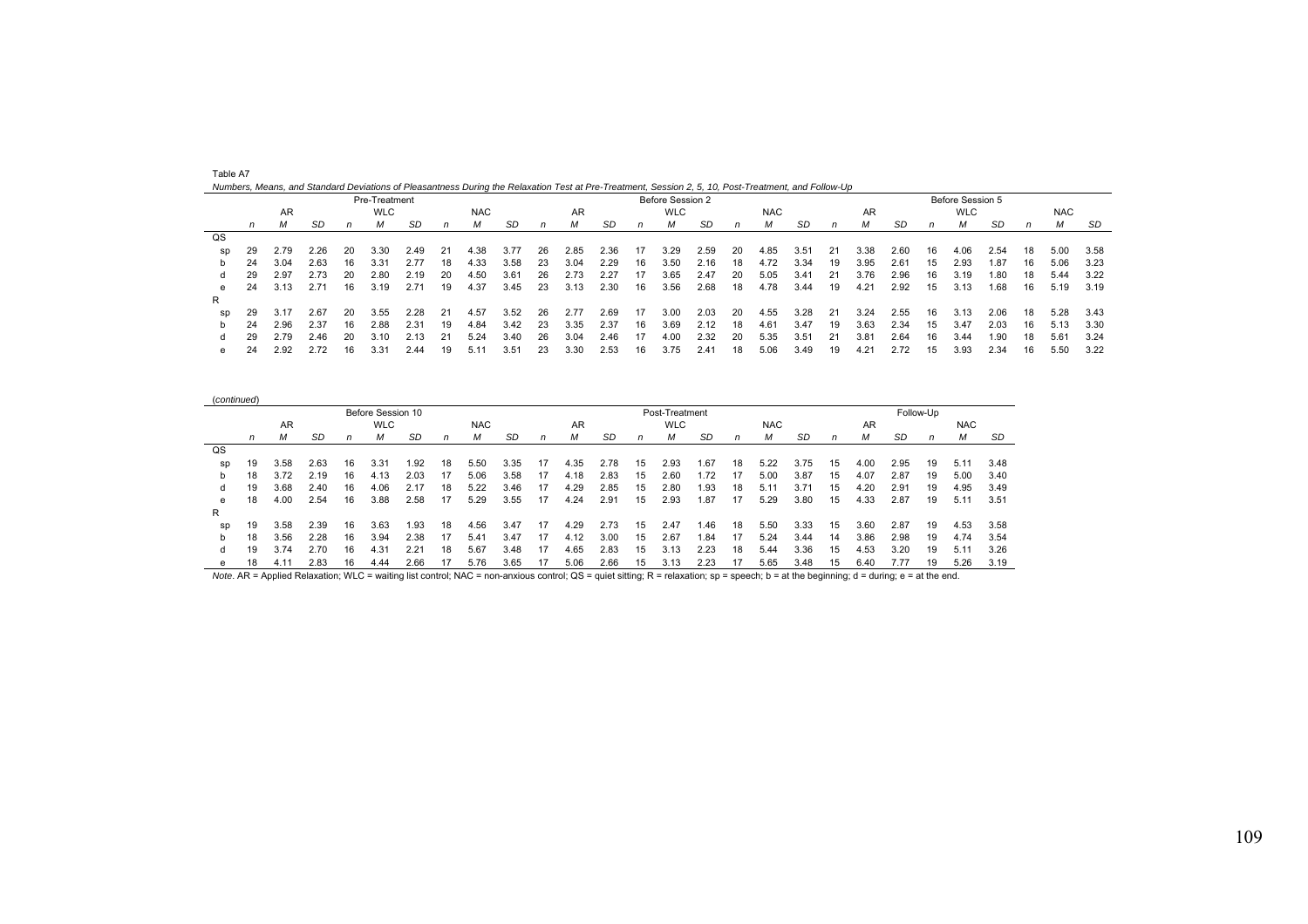|    |    | <u>numbers, means, and clanuard Deviations or cauness Danny the Neiaxation Test at Fie-Treatment, Cession 2, O, TO, Fost-Treatment, and Follow-Op</u> |      |    |               |      |    |            |      |    |      |      |    |                  |      |    |            |      |     |      |      |    |                  |      |    |            |      |
|----|----|-------------------------------------------------------------------------------------------------------------------------------------------------------|------|----|---------------|------|----|------------|------|----|------|------|----|------------------|------|----|------------|------|-----|------|------|----|------------------|------|----|------------|------|
|    |    |                                                                                                                                                       |      |    | Pre-Treatment |      |    |            |      |    |      |      |    | Before Session 2 |      |    |            |      |     |      |      |    | Before Session 5 |      |    |            |      |
|    |    | AR                                                                                                                                                    |      |    | <b>WLC</b>    |      |    | <b>NAC</b> |      |    | AR   |      |    | <b>WLC</b>       |      |    | <b>NAC</b> |      |     | AR   |      |    | <b>WLC</b>       |      |    | <b>NAC</b> |      |
|    | n  | М                                                                                                                                                     | SD   | n  | м             | SD   | n  | м          | SD   | n  | М    | SD   | n  | м                | SD   | n  | М          | SD   | n   | М    | SD   | n  | М                | SD   |    | М          | SD   |
| QS |    |                                                                                                                                                       |      |    |               |      |    |            |      |    |      |      |    |                  |      |    |            |      |     |      |      |    |                  |      |    |            |      |
| SD | 29 | 1.28                                                                                                                                                  | 1.69 | 20 | 0.85          | 1.50 | 21 | 0.00       | 0.00 | 25 | 1.72 | 1.95 | 17 | .53              | 1.70 | 20 | 0.00       | 0.00 | -21 | 1.33 | 49.ا | 16 | 1.56             | 2.39 | 18 | 0.00       | 0.00 |
|    | 24 | 1.33                                                                                                                                                  | 1.95 | 16 | 1.25          | 1.88 | 19 | 0.00       | 0.00 | 23 | 1.83 | 2.25 | 16 | 1.81             | 1.91 | 18 | 0.11       | 0.47 | 19  | 1.68 | 1.70 | 15 | 2.07             | 2.58 | 16 | 0.00       | 0.00 |
| d  | 29 | 1.62                                                                                                                                                  | 2.01 | 20 | 0.85          | 1.42 | 21 | 0.00       | 0.00 | 26 | 2.35 | 2.68 | 17 | i.71             | 1.61 | 20 | 0.10       | 0.45 | -21 | 1.71 | 1.87 | 16 | 2.31             | 2.55 | 18 | 0.00       | 0.00 |
| e  | 24 | 1.63                                                                                                                                                  | 2.04 | 16 | 0.94          | 1.44 | 19 | 0.00       | 0.00 | 23 | 2.65 | 2.62 | 16 | 1.94             | 2.11 | 18 | 0.11       | 0.47 | 19  | 2.00 | 2.29 | 15 | 2.27             | 2.74 | 16 | 0.00       | 0.00 |
| R  |    |                                                                                                                                                       |      |    |               |      |    |            |      |    |      |      |    |                  |      |    |            |      |     |      |      |    |                  |      |    |            |      |
| sp | 29 | 0.86                                                                                                                                                  | 1.57 | 20 | 0.80          | 1.24 | 21 | 0.00       | 0.00 | 26 | 1.46 | 2.08 | 17 | 1.65             | 1.90 | 20 | 0.05       | 0.22 | -21 | 1.62 | .94  | 16 | 1.38             | 1.96 | 18 | 0.00       | 0.00 |
|    | 24 | 0.96                                                                                                                                                  | 1.83 | 16 | 1.06          | 1.57 | 19 | 0.00       | 0.00 | 23 | 1.83 | 2.29 | 16 | .56              | 1.67 | 18 | 0.17       | 0.51 | 19  | 2.00 | 2.16 | 15 | 2.27             | 2.84 | 16 | 0.06       | 0.25 |
| n  | 29 | .10                                                                                                                                                   | i.78 | 20 | 0.75          | 1.12 | 21 | 0.00       | 0.00 | 26 | 2.04 | 2.39 | 17 | .59              | 1.73 | 20 | 0.15       | 0.49 | -21 | 1.67 | .98  | 16 | 2.13             | 2.68 | 18 | 0.06       | 0.24 |
| e  | 24 | 0.88                                                                                                                                                  | 1.73 | 16 | 0.88          | 1.20 | 19 | 0.00       | 0.00 | 23 | 2.48 | 2.73 | 16 | 2.00             | 1.93 |    | 0.12       | 0.49 | 19  | 1.79 | .99  | 15 | 1.93             | 2.69 | 16 | 0.06       | 0.25 |

| Numbers, Means, and Standard Deviations of Sadness During the Relaxation Test at Pre-Treatment, Session 2, 5, 10, Post-Treatment, and Follow-Up |               |              |                  |              |            |
|-------------------------------------------------------------------------------------------------------------------------------------------------|---------------|--------------|------------------|--------------|------------|
|                                                                                                                                                 | Pre-Treatment |              | Before Session 2 |              |            |
|                                                                                                                                                 | $\frac{1}{2}$ | $\mathbf{N}$ |                  | $\mathbf{N}$ | $\sqrt{2}$ |

Table A8

| (continued) |    |       |      |    |                   |       |              |            |      |    |      |      |    |                |      |    |            |      |    |           |      |           |            |      |
|-------------|----|-------|------|----|-------------------|-------|--------------|------------|------|----|------|------|----|----------------|------|----|------------|------|----|-----------|------|-----------|------------|------|
|             |    |       |      |    | Before Session 10 |       |              |            |      |    |      |      |    | Post-Treatment |      |    |            |      |    |           |      | Follow-Up |            |      |
|             |    | AR    |      |    | <b>WLC</b>        |       |              | <b>NAC</b> |      |    | AR   |      |    | <b>WLC</b>     |      |    | <b>NAC</b> |      |    | <b>AR</b> |      |           | <b>NAC</b> |      |
|             | n  | М     | SD   | n  | М                 | SD    | $\mathsf{n}$ | М          | SD   | n  | М    | SD   | n  | м              | SD   | n  | М          | SD   | n  | М         | SD   | n         | М          | SD   |
| QS          |    |       |      |    |                   |       |              |            |      |    |      |      |    |                |      |    |            |      |    |           |      |           |            |      |
| sp          | 19 | .58   | .92  | 16 | .69               | 2.06  | 18           | 0.00       | 0.00 | 17 | 1.06 | .25  | 15 | .00            | .41  | 18 | 0.00       | 0.00 | 15 | .33       | .95  | 19        | 0.21       | 0.71 |
| b           | 18 | .28   | .81  | 16 | .50               | 90. ا | 17           | 0.OO       | 0.00 |    | .24  |      | 15 | .27            | .67  |    | 0.00       | 0.00 | 15 | .33       | 2.19 | 19        | 0.05       | 0.23 |
|             | 19 | 37، ، | .86  | 16 | .56               | .82   | 18           | 0.17       | 0.71 | 17 | 1.18 | .59  | 15 | .40            | .84  | 18 | 0.06       | 0.24 | 15 | 67،،      | 2.38 | 19        | 0.05       | 0.23 |
| e           | 18 | 1.44  | .92  | 16 | .44               | i.67  | 17           | 0.00       | 0.00 | 17 | .29  | .79  | 15 | .27            | .83  | 17 | 0.00       | 0.00 | 15 | .60       | 2.29 | 19        | 0.05       | 0.23 |
| R           |    |       |      |    |                   |       |              |            |      |    |      |      |    |                |      |    |            |      |    |           |      |           |            |      |
| sp          | 19 | .89   | .91  | 16 | .81               | 2.17  | 18           | 0.00       | 0.00 | 17 | 1.12 | . 54 | 15 | .20            | .57  | 18 | 0.00       | 0.00 | 15 | 0.93      | . 33 | 19        | 0.37       | 1.61 |
| b           | 18 | .56   | 1.65 | 16 | .56               | 1.86  | 17           | 0.00       | 0.00 | 17 | .24  | 1.60 | 15 | .53            | 2.10 | 17 | 0.00       | 0.00 | 15 | .53       | 2.39 | 19        | 0.21       | 0.71 |
|             | 19 | .63   | .74  | 16 | .25               | .48   | 18           | 0.00       | 0.00 | 17 | .59  | 1.84 | 15 | .40            | .92  | 18 | 0.00       | 0.00 | 15 | .53       | 2.53 | 19        | 0.05       | 0.23 |
| е           | 18 | 1.44  | 1.69 | 16 | i.13              | 1.31  | 17           | 0.00       | 0.00 |    | .35  | 1.84 | 15 | 1.33           | .95  | 17 | 0.00       | 0.00 | 15 | 1.60      | 2.50 | 19        | 0.05       | 0.23 |

*Note.* AR = Applied Relaxation; WLC = waiting list control; NAC = non-anxious control; QS = quiet sitting; R = relaxation; sp = speech; b = at the beginning; d = during; e = at the end.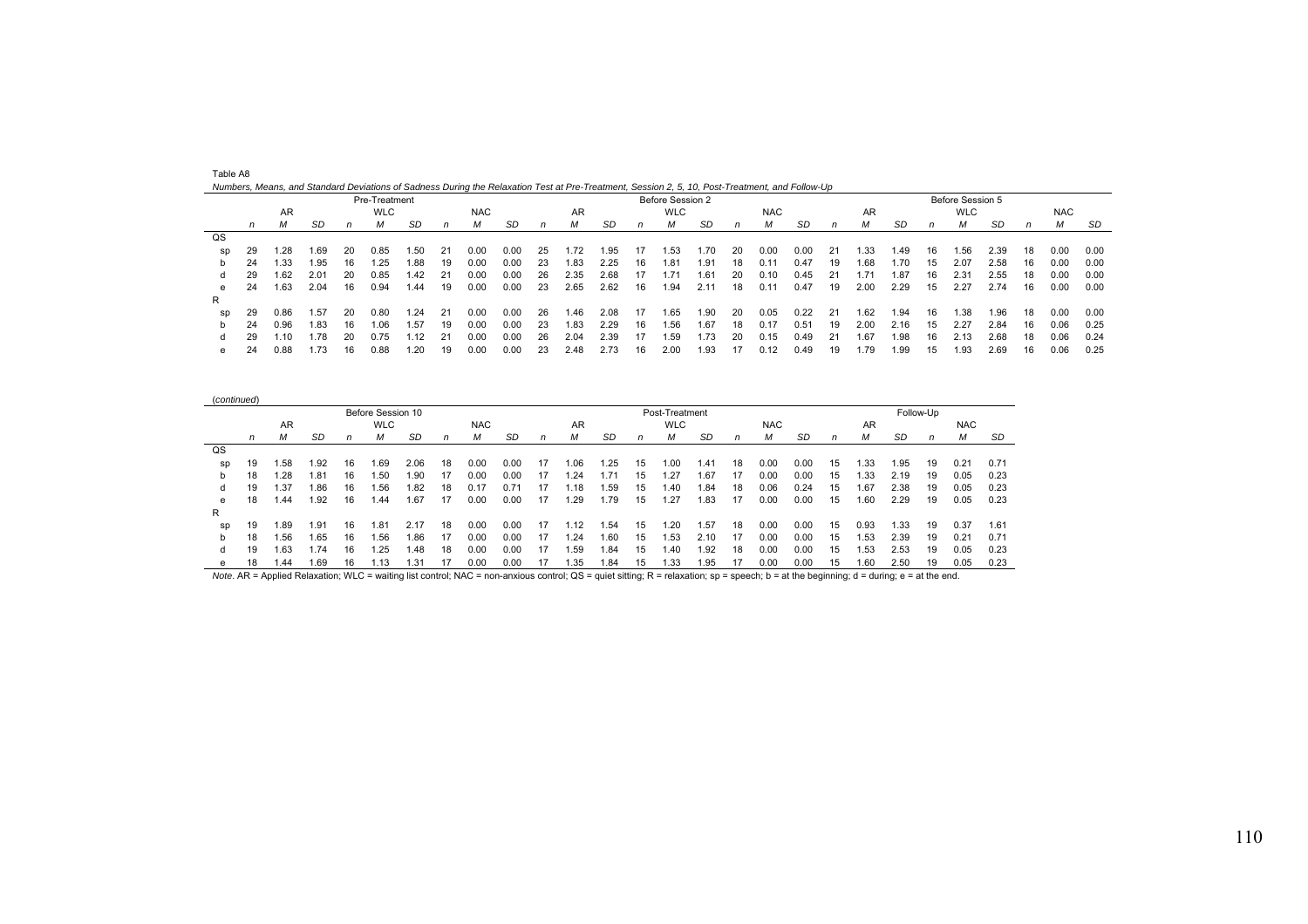|    |    |      |      |    | Pre-Treatment |      |    |            |      |    |      |      |    | Before Session 2 |      |    |            |      |    |      |      |    | Before Session 5 |      |    |            |      |
|----|----|------|------|----|---------------|------|----|------------|------|----|------|------|----|------------------|------|----|------------|------|----|------|------|----|------------------|------|----|------------|------|
|    |    | AR   |      |    | <b>WLC</b>    |      |    | <b>NAC</b> |      |    | AR   |      |    | <b>WLC</b>       |      |    | <b>NAC</b> |      |    | AR   |      |    | <b>WLC</b>       |      |    | <b>NAC</b> |      |
|    | n  | М    | SD   | n  |               | SD   | n  | М          | SD   | n  | м    | SD   | n  | М                | SD   | n  | м          | SD   | n  | М    | -SD  | n  | М                | SD   | n  | М          | SD   |
| QS |    |      |      |    |               |      |    |            |      |    |      |      |    |                  |      |    |            |      |    |      |      |    |                  |      |    |            |      |
| sp | 29 | .62، | 2.58 | 20 | 2.25          | 2.99 | 21 | 0.43       | 1.12 | 26 | 2.46 | 2.67 | 17 | 2.24             | 2.70 | 20 | 0.95       | 1.93 | 21 | 2.52 | 2.42 | 16 | 3.63             | 3.28 | 18 | 1.28       | 2.78 |
|    | 24 | 2.04 | 2.61 | 16 | 3.38          | 3.14 | 19 | 0.74       | 2.31 | 23 | 2.43 | 2.50 | 16 | 3.69             | 2.68 | 18 | .50        | 2.57 | 19 | 2.53 | 2.27 | 15 | 4.60             | 3.00 | 16 | 1.44       | 2.76 |
| α  | 29 | 2.62 | 2.58 | 20 | 3.90          | 2.94 | 21 | 0.71       | 2.19 | 26 | 3.23 | 2.60 | 17 | 4.24             | 2.77 | 20 | .45        | 2.78 |    | 3.24 | 2.98 | 16 | 5.00             | 2.66 | 18 | 1.50       | 2.94 |
| e  | 24 | 3.04 | 2.93 | 16 | 5.06          | 3.47 | 19 | . 37       | 2.61 | 23 | 3.65 | 2.69 | 16 | 5.06             | 3.07 | 18 | .78        | 2.88 | 19 | 3.32 | 2.91 | 15 | 5.73             | 2.91 | 16 | 1.81       | 3.21 |
| R  |    |      |      |    |               |      |    |            |      |    |      |      |    |                  |      |    |            |      |    |      |      |    |                  |      |    |            |      |
| sp | 29 | 59،، | 2.44 | 20 | .80           | 2.84 | 21 | .00        | 2.10 | 26 | .77  | 2.25 |    | 2.29             | 3.00 | 20 | 0.00       | 2.03 | 21 | 2.48 | 2.36 | 16 | 3.25             | 2.77 | 18 | 0.39       | 0.70 |
|    | 24 | .75  | 2.59 | 15 | 3.67          | 3.54 | 19 | .21        | 2.42 | 23 | 2.48 | 2.84 | 16 | 3.50             | 2.80 | 18 | 2.00       | 3.16 | 19 | 2.53 | 2.41 | 15 | 4.40             | 3.09 | 16 | 0.81       | 1.83 |
|    | 29 | 2.34 | 2.48 | 20 | 4.65          | 3.45 | 21 | 2.43       | 3.54 | 26 | 3.04 | 2.65 | 17 | 4.88             | 2.76 | 20 | .50        | 2.56 | 21 | 3.67 | 2.83 | 16 | 5.50             | 2.94 | 18 | 1.00       | 2.03 |
| e  | 24 | 2.79 | 2.92 | 16 | 5.06          | 3.57 | 19 | 2.58       | 3.76 | 23 | 3.35 | 2.87 | 16 | 5.13             | 2.96 | 18 | .67        | 2.91 | 19 | 3.26 | 2.75 | 15 | 6.07             | 3.08 | 16 | 1.25       | 2.18 |

| (continued) |    |      |      |    |                   |      |    |            |      |    |      |      |    |                |      |    |            |      |    |      |      |           |            |      |
|-------------|----|------|------|----|-------------------|------|----|------------|------|----|------|------|----|----------------|------|----|------------|------|----|------|------|-----------|------------|------|
|             |    |      |      |    | Before Session 10 |      |    |            |      |    |      |      |    | Post-Treatment |      |    |            |      |    |      |      | Follow-Up |            |      |
|             |    | AR   |      |    | <b>WLC</b>        |      |    | <b>NAC</b> |      |    | AR   |      |    | <b>WLC</b>     |      |    | <b>NAC</b> |      |    | AR   |      |           | <b>NAC</b> |      |
|             | n  | М    | SD   | n  | м                 | SD   | n  | м          | SD   | n  | М    | SD   | n  | М              | SD   | n  | М          | SD   | n  | М    | SD   | n         | м          | SD   |
| QS          |    |      |      |    |                   |      |    |            |      |    |      |      |    |                |      |    |            |      |    |      |      |           |            |      |
| sp          | 19 | 2.32 | 2.43 | 16 | 3.50              | 3.16 | 18 | . . 11     | .53  |    | . 53 | 2.24 | 15 | 2.93           | 2.40 | 18 | 0.94       | 0.94 | 15 | 2.47 | 2.47 | 19        | 0.95       | 1.61 |
| b           | 18 | 2.56 | 2.43 | 16 | 4.63              | 3.14 | 17 | .47        | .77  | 17 | 2.18 | 2.43 | 15 | 3.87           | 2.75 | 17 | 0.71       | 0.92 | 15 | 2.40 | 2.80 | 19        | 0.95       | 1.39 |
| d           | 19 | 2.95 | 2.90 | 16 | 5.38              | 2.78 | 18 | 2.17       | 2.87 | 17 | 2.94 | 2.79 | 15 | 4.67           | 2.47 | 18 |            | .13  | 15 | 3.27 | 2.60 | 19        | 1.68       | 2.14 |
| е           | 18 | 2.89 | 3.23 | 16 | 6.13              | 2.83 | 17 | 2.35       | 3.44 | 17 | 3.12 | 3.10 | 15 | 5.13           | 2.88 | 17 | .76        | .95  | 15 | 3.40 | 2.80 | 19        | 1.89       | 2.73 |
| R           |    |      |      |    |                   |      |    |            |      |    |      |      |    |                |      |    |            |      |    |      |      |           |            |      |
| sp          | 19 | 2.42 | 2.14 | 16 | 4.00              | 3.18 | 18 | 2.06       | 2.73 | 17 | 53،، | 2.21 | 15 | 3.47           | 2.80 | 18 | 0.72       | .07  | 15 | 2.47 | 2.80 | 19        | 0.84       | 1.38 |
| b           | 18 | 2.78 | 2.05 | 16 | 4.44              | 3.27 | 17 | 3.24       | 3.05 | 17 | 2.29 | 2.52 | 15 | 3.80           | 3.19 | 17 | 1.00       | .37  | 15 | 2.13 | 2.95 | 19        | 0.79       | 0.98 |
| d           | 19 | 3.74 | 2.42 | 16 | 5.31              | 3.05 | 18 | 3.83       | 3.43 | 17 | 3.29 | 3.00 | 15 | 4.87           | 2.80 | 18 | . 33       | .85  | 15 | 3.33 | 2.87 | 19        | 26. ا      | 1.41 |
| е           | 18 | 3.94 | 2.71 | 16 | 5.75              | 2.82 | 17 | 4.35       | 4.03 | 17 | 3.18 | 2.70 | 15 | 5.53           | 2.85 |    | 1.82       | 2.83 | 15 | 3.87 | 3.44 | 19        | 2.00       | 2.67 |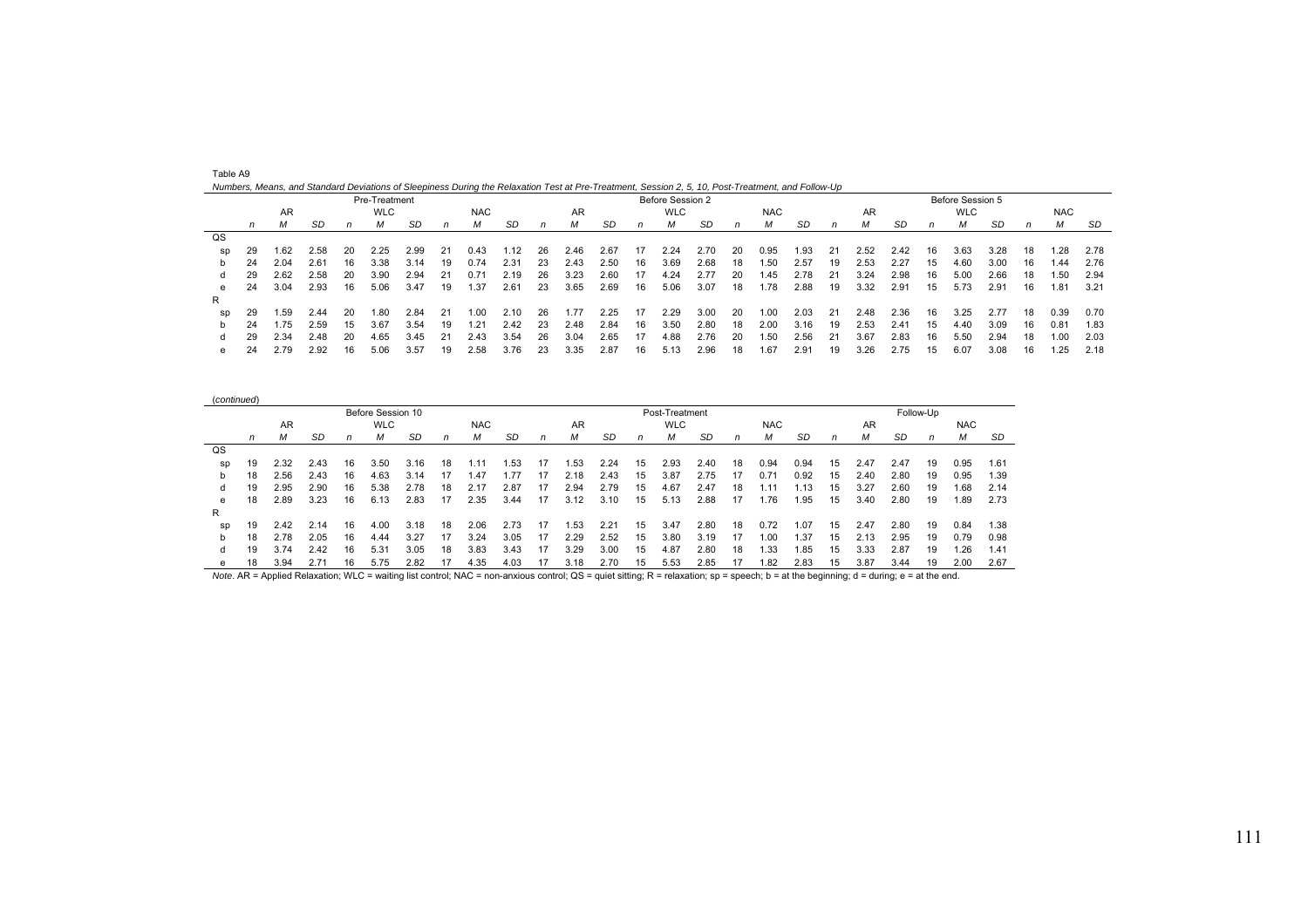| Table A10                                                                                                                                                 |
|-----------------------------------------------------------------------------------------------------------------------------------------------------------|
|                                                                                                                                                           |
| Numbers, Means, and Standard Deviations of the Accelerometer During the Relaxation Test at Pre-Treatment, Session 2, 5, 10, Post-Treatment, and Follow-Up |

|                  | Transfers, Mcana, and Olandard Deviations of the Accelerometer Damig the Relaxation Test at Fie-Heathem, Ocssion 2, 0, 10, 1 Ost-Heathem, and I oliow-Op<br>Pre-Treatment |        |        |    |            |        |    |                 |        |    |        |        |    | Before Session 2   |        |    |            |        |     |        |        |     | Before Session 5 |        |    |            |        |
|------------------|---------------------------------------------------------------------------------------------------------------------------------------------------------------------------|--------|--------|----|------------|--------|----|-----------------|--------|----|--------|--------|----|--------------------|--------|----|------------|--------|-----|--------|--------|-----|------------------|--------|----|------------|--------|
|                  |                                                                                                                                                                           | AR     |        |    | <b>WLC</b> |        |    | <b>NAC</b>      |        |    | AR     |        |    | <b>WLC</b>         |        |    | <b>NAC</b> |        |     | AR     |        |     | <b>WLC</b>       |        |    | <b>NAC</b> |        |
|                  |                                                                                                                                                                           | м      | SD     |    | М          | SD     |    | М               | SD     |    | М      | SD     | n  | м                  | SD     |    | м          | SD     |     | М      | SD     |     | M                | SD     |    | М          | SD     |
| QS               |                                                                                                                                                                           |        |        |    |            |        |    |                 |        |    |        |        |    |                    |        |    |            |        |     |        |        |     |                  |        |    |            |        |
| bsp min1         | 29                                                                                                                                                                        | 0.0032 | 0.0028 | 20 | 0.0044     | 0.0047 |    | 0.0039          | 0.0036 | 26 | 0.0035 | 0.0048 |    | 0.0054             | 0.0063 |    | 0.003      | 0.0046 |     | 0.0028 | 0.0025 |     | 0.003            | 0.0019 | 18 | 0.0037     | 0.0043 |
| sp min           | 29                                                                                                                                                                        | 0.0031 | 0.0029 | 20 | 0.0038     | 0.0039 |    | 0.0033          | 0.0035 | 26 | 0.0031 | 0.0038 |    | 0.0033             | 0.0032 |    | 0.0032     | 0.0035 |     | 0.0024 | 0.0019 |     | 0.0030           | 0.0021 | 18 | 0.0026     | 0.0017 |
| sp min2          | 29                                                                                                                                                                        | 0.0033 | 0.0036 | 20 | 0.004      | 0.0042 |    | 0.0034          | 0.0033 | 26 | 0.0029 | 0.0031 | 14 | 0.0033             | 0.0027 | 20 | 0.0031     | 0.0032 |     | 0.0024 | 0.0019 |     | 0.0030           | 0.0022 | 18 | 0.0029     | 0.0024 |
| min1             | 29                                                                                                                                                                        | 0.0022 | 0.0014 | 20 | 0.0019     | 0.0006 |    | 0.0020          | 0.0015 | 26 | 0.0019 | 0.0013 |    | 0.002 <sup>1</sup> | 0.0018 | 20 | 0.0022     | 0.0018 |     | 0.0017 | 0.0003 |     | 0.0026           | 0.0027 | 18 | 0.0019     | 0.0010 |
| min2             | 29                                                                                                                                                                        | 0.0024 | 0.0019 | 20 | 0.0018     | 0.0005 |    | 0.0020          | 0.0015 | 26 | 0.0018 | 0.0013 |    | 0.001              | 0.0004 | 20 | 0.0024     | 0.0027 |     | 0.0016 | 0.0003 |     | 0.0027           | 0.0030 | 18 | 0.0021     | 0.0021 |
| min3             | 29                                                                                                                                                                        | 0.0022 | 0.0014 | 20 | 0.0019     | 0.0006 |    | 0.0018          | 0.0010 | 26 | 0.0021 | 0.0021 |    | 0.001              | 0.0003 |    | 0.0025     | 0.0030 |     | 0.0018 | 0.0007 |     | 0.0029           | 0.0032 | 18 | 0.0021     | 0.0020 |
| min4             | 29                                                                                                                                                                        | 0.0023 | 0.0021 | 20 | 0.0018     | 0.0004 |    | 0.0018          | 0.0012 | 26 | 0.0022 | 0.0023 |    | 0.0019             | 0.0008 | 20 | 0.0022     | 0.0019 |     | 0.001  | 0.0004 |     | 0.0025           | 0.0021 | 18 | 0.0021     | 0.0024 |
| min <sub>5</sub> | 29                                                                                                                                                                        | 0.0023 | 0.0018 | 20 | 0.0019     | 0.0005 |    | 0.0018          | 0.001  | 26 | 0.0020 | 0.0015 | 17 | 0.0018             | 0.0004 | 20 | 0.0022     | 0.0021 |     | 0.0018 | 0.0005 | 16  | 0.0024           | 0.0020 | 18 | 0.0020     | 0.0017 |
| R                |                                                                                                                                                                           |        |        |    |            |        |    |                 |        |    |        |        |    |                    |        |    |            |        |     |        |        |     |                  |        |    |            |        |
| bsp min1         | 29                                                                                                                                                                        | 0.0031 | 0.0031 | 20 | 0.0047     | 0.0056 | 21 | 0.0036          | 0.0037 | 26 | 0.0031 | 0.0031 | 17 | 0.0046             | 0.0054 | 20 | 0.0035     | 0.0032 | -21 | 0.0029 | 0.0032 | 16. | 0.0029           | 0.0024 | 18 | 0.0033     | 0.0027 |
| sp min1          | 29                                                                                                                                                                        | 0.0031 | 0.0036 | 20 | 0.0046     | 0.0048 |    | $0.003^{\cdot}$ | 0.0031 | 26 | 0.0032 | 0.0041 | 17 | 0.0033             | 0.0030 | 20 | 0.0028     | 0.0031 |     | 0.0025 | 0.0020 |     | 0.0024           | 0.0016 | 18 | 0.0029     | 0.0021 |
| sp min2          | 28                                                                                                                                                                        | 0.0032 | 0.0034 | 20 | 0.0045     | 0.0046 | 18 | 0.0030          | 0.0026 | 26 | 0.0030 | 0.0034 | 16 | 0.0035             | 0.0036 |    | 0.0029     | 0.0027 |     | 0.0026 | 0.0024 |     | 0.0027           | 0.0024 | 16 | 0.0025     | 0.0018 |
| min1             | 29                                                                                                                                                                        | 0.0018 | 0.0008 | 20 | 0.0024     | 0.0021 |    | 0.0017          | 0.0008 | 25 | 0.0020 | 0.0007 |    | 0.0022             | 0.0020 |    | 0.0020     | 0.0013 |     | 0.0019 | 0.0014 |     | 0.002            | 0.0016 | 18 | 0.0019     | 0.0014 |
| min2             | 29                                                                                                                                                                        | 0.0018 | 0.0006 | 20 | 0.0024     | 0.0019 |    | 0.0018          | 0.0015 | 25 | 0.0017 | 0.0004 |    | 0.002              | 0.0020 | 20 | 0.0018     | 0.0009 |     | 0.0018 | 0.001  | 16  | 0.0020           | 0.0012 | 18 | 0.0021     | 0.0016 |
| min3             | 29                                                                                                                                                                        | 0.0019 | 0.0009 | 20 | 0.0022     | 0.0015 |    | 0.0019          | 0.0018 | 25 | 0.0019 | 0.0008 |    | 0.002 <sup>1</sup> | 0.0019 | 20 | 0.0018     | 0.0009 |     | 0.0019 | 0.0013 |     | 0.0019           | 0.0011 | 18 | 0.0021     | 0.0017 |
| min4             |                                                                                                                                                                           | 0.0018 | 0.0008 | 20 | 0.0022     | 0.0018 |    | 0.0019          | 0.0017 | 25 | 0.0019 | 0.0010 |    | 0.0022             | 0.0019 | 20 | 0.0019     | 0.0013 |     | 0.0018 | 0.0009 |     | 0.0019           | 0.0011 | 18 | 0.0021     | 0.0020 |
| min5             | 28                                                                                                                                                                        | 0.0018 | 0.0010 | 20 | 0.0023     | 0.0022 |    | 0.0019          | 0.0017 | 24 | 0.0020 | 0.0013 |    | 0.0022             | 0.0019 | 20 | 0.0020     | 0.0013 |     | 0.0017 | 0.0005 | 16  | 0.0020           | 0.0013 | 18 | 0.0021     | 0.0016 |

| (continued)      |    |        |        |    |                   |           |                                              |        |        |              |                    |        |    |                |                    |    |                 |                 |    |                    |           |    |            |        |
|------------------|----|--------|--------|----|-------------------|-----------|----------------------------------------------|--------|--------|--------------|--------------------|--------|----|----------------|--------------------|----|-----------------|-----------------|----|--------------------|-----------|----|------------|--------|
|                  |    |        |        |    | Before Session 10 |           |                                              |        |        |              |                    |        |    | Post-Treatment |                    |    |                 |                 |    |                    | Follow-Up |    |            |        |
|                  |    | AR     |        |    | <b>WLC</b>        |           | <b>NAC</b><br>AR<br><b>NAC</b><br><b>WLC</b> |        |        |              |                    |        |    |                |                    |    |                 |                 |    | AR                 |           |    | <b>NAC</b> |        |
|                  | n  | м      | SD     | n  | М                 | <b>SD</b> | n                                            | М      | SD     | n            | М                  | SD     | n  |                | <b>SD</b>          | n  | М               | SD              | n  | М                  | SD        | n  | M          | SD     |
| $_{\text{QS}}$   |    |        |        |    |                   |           |                                              |        |        |              |                    |        |    |                |                    |    |                 |                 |    |                    |           |    |            |        |
| bsp min          |    | 0.0022 | 0.001  | 16 | .0037             | 0.0031    | 18                                           | 0.0047 | 0.0063 | 17           | 0.002 <sup>1</sup> | 0.0009 | 15 | 0.0019         | 0.0003             | 18 | 0.0037          | 0.0039          | 14 | 0.0025             | 0.0008    | 18 | 0.0023     | 0.0012 |
| sp min1          | 19 | 0.0019 | 0.0007 | 16 | 0.0033            | 0.0027    | 18                                           | 0.0033 | 0.0028 | -11          | 0.0020             | 0.0006 | 15 | 0.0021         | 0.0009             |    | 0.0028          | 0.0020          |    | 0.0027             | 0.0017    | 18 | 0.0019     | 0.0006 |
| sp min2          | 19 | 0.0019 | 0.0007 | 15 | 0.0036            | 0.0032    | 18                                           | 0.0033 | 0.0025 | 1.           | 0.0019             | 0.0006 | 15 | 0.0020         | 0.0007             | 18 | 0.0031          | 0.0032          |    | 0.0025             | 0.0012    | 18 | 0.0019     | 0.0005 |
| min1             |    | 0.0017 | 0.0007 | 16 | 0.0025            | 0.0020    | 18                                           | 0.0027 | 0.0023 | 17           | 0.0017             | 0.0005 | 15 | 0.0017         | 0.0005             |    | 0.0022          | 0.0016          | 14 | 0.0022             | 0.0008    | 18 | 0.0017     | 0.0006 |
| min2             | 19 | 0.0016 | 0.0004 | 15 | 0.0023            | 0.0018    |                                              | 0.0026 | 0.0018 | 17           | 0.001              | 0.0005 | 15 | 0.0017         | 0.0006             |    | 0.0020          | 0.0014          |    | 0.0022             | 0.0010    | 18 | 0.0016     | 0.0003 |
| min3             | 19 | 0.0016 | 0.0004 | 15 | 0.0024            | 0.0018    |                                              | 0.0026 | 0.0017 | 17           | 0.0018             | 0.0008 | 15 | 0.0016         | 0.0004             | 18 | 0.0021          | 0.0015          | 14 | 0.0024             | 0.0014    | 18 | 0.0016     | 0.0002 |
| min4             |    | 0.0016 | 0.0004 | 15 | 0.0024            | 0.0017    |                                              | 0.0029 | 0.0023 | 17           | 0.001              | 0.0005 | 15 | 0.0016         | 0.0002             |    | 0.0021          | 0.0015          |    | 0.0024             | 0.0015    | 18 | 0.0016     | 0.0003 |
| min <sub>5</sub> | 19 | 0.0016 | 0.0004 | 15 | 0.0026            | 0.0019    |                                              | 0.0027 | 0.0019 | 17           | 0.0017             | 0.0005 | 15 | 0.0017         | 0.0006             | 18 | $0.002^{\circ}$ | 0.0015          | 14 | 0.0020             | 0.0007    | 18 | 0.0022     | 0.0027 |
| R                |    |        |        |    |                   |           |                                              |        |        |              |                    |        |    |                |                    |    |                 |                 |    |                    |           |    |            |        |
| bsp min          | 19 | 0.0021 | 0.0008 | 16 | 0.0030            | 0.0019    | 18                                           | 0.0044 | 0.0045 | 17           | 0.002 <sup>2</sup> | 0.0007 | 15 | 0.0018         | 0.0003             | 18 | 0.0042          | 0.0046          | 14 | 0.0026             | 0.0018    | 18 | 0.0028     | 0.0028 |
| sp min1          |    | 0.0019 | 0.0006 | 16 | 0.0034            | 0.0025    |                                              | 0.0034 | 0.0025 | $\mathbf{1}$ | 0.002 <sup>1</sup> | 0.0008 | 15 | 0.0018         | 0.0006             |    | 0.0035          | 0.0028          |    | 0.0022             | 0.0009    | 18 | 0.0025     | 0.0024 |
| sp min2          | 19 | 0.0019 | 0.0007 | 16 | 0.0035            | 0.0028    | 18                                           | 0.0035 | 0.0033 | 17           | 0.0020             | 0.0007 | 15 | 0.0018         | 0.0004             | 18 | 0.0033          | 0.0025          | 14 | 0.0022             | 0.0007    | 17 | 0.0022     | 0.0017 |
| min1             |    | 0.0019 | 0.0008 | 16 | 0.0026            | 0.0020    | 18                                           | 0.0027 | 0.0022 | -17          | 0.0019             | 0.0008 | 15 | 0.0015         | 0.0001             |    | 0.0028          | $0.002^{\circ}$ | 14 | 0.0019             | 0.0005    | 18 | 0.0020     | 0.0014 |
| min2             | 19 | 0.0017 | 0.0007 | 16 | 0.0028            | 0.0023    | 18                                           | 0.0027 | 0.0023 | $\mathbf{1}$ | 0.0018             | 0.0005 | 15 | 0.0015         | 0.0001             |    | 0.0028          | 0.0024          |    | 0.0020             | 0.0007    | 18 | 0.0018     | 0.0011 |
| min3             | 19 | 0.0017 | 0.0007 | 16 | 0.0025            | 0.0020    | 18                                           | 0.0027 | 0.0023 | $\mathbf{1}$ | 0.0018             | 0.0006 | 15 | 0.0015         | 0.000 <sub>1</sub> | 18 | 0.0029          | 0.0024          | 14 | 0.002              | 0.0010    | 18 | 0.0019     | 0.0011 |
| min4             | 19 | 0.0017 | 0.0008 | 16 | 0.0025            | 0.0018    | 18                                           | 0.0025 | 0.0020 | 17           | 0.001              | 0.0005 | 15 | 0.0016         | 0.0002             | 18 | 0.0029          | 0.0023          | 14 | 0.002 <sup>2</sup> | 0.0009    | 18 | 0.0020     | 0.0012 |
| min5             |    | 0.0019 | 0.0011 | 16 | 0.0023            | 0.0015    |                                              | 0.0027 | 0.0021 |              | 0.0018             | 0.0005 | 15 | 0.0016         | 0.0003             |    | 0.0025          | 0.0020          |    | 0.0020             | 0.0007    | 18 | 0.0021     | 0.0016 |

*Note.* AR = Applied Relaxation; WLC = waiting list control; NAC = non-anxious control; QS = quiet sitting; R = relaxation; bsp = before speech; sp = speech.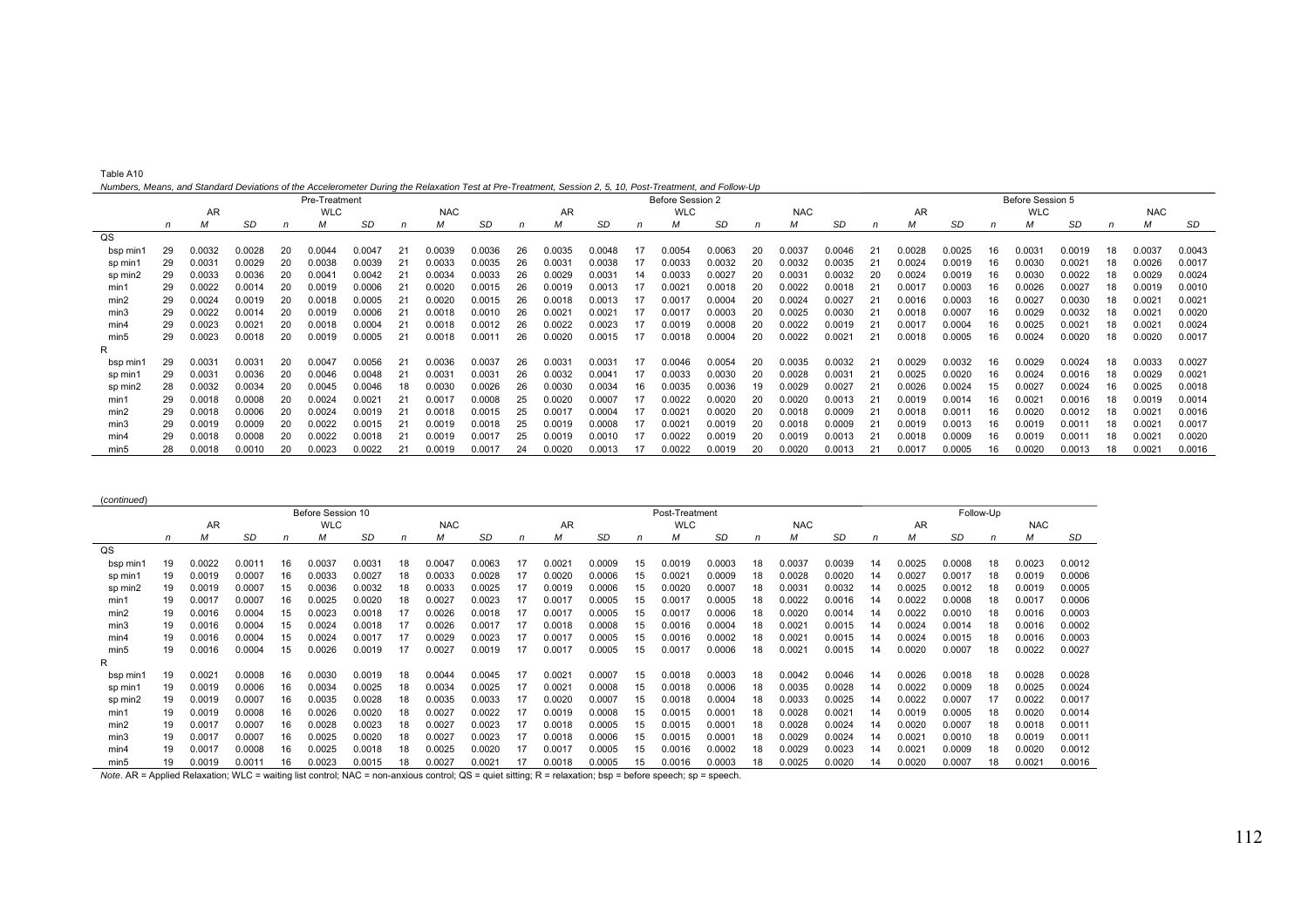|      | numbers, means, and clandard Deviations of the opectral conclements Danny the Helaxation Test at Fie-Treatment, Cession 2, O, To, Fost-Heatment, and Follow-Op-<br>Pre-Treatment |      |      |    |      |      |    |      |      |    |      |      |    | Before Session 2 |      |    |            |      |    |      |      |    | Before Session 5 |      |    |            |      |
|------|----------------------------------------------------------------------------------------------------------------------------------------------------------------------------------|------|------|----|------|------|----|------|------|----|------|------|----|------------------|------|----|------------|------|----|------|------|----|------------------|------|----|------------|------|
|      | <b>WLC</b><br><b>NAC</b><br>AR                                                                                                                                                   |      |      |    |      |      |    |      |      |    | AR   |      |    | <b>WLC</b>       |      |    | <b>NAC</b> |      |    | AR   |      |    | <b>WLC</b>       |      |    | <b>NAC</b> |      |
|      | n                                                                                                                                                                                | М    | SD   | n  | м    | SD   | n  | м    | SD   | n  | м    | SD   | n  | м                | SD   | n  | М          | SD   | n  | м    | SD   | n  | м                | SD   | n  | M          | SD   |
| QS   |                                                                                                                                                                                  |      |      |    |      |      |    |      |      |    |      |      |    |                  |      |    |            |      |    |      |      |    |                  |      |    |            |      |
| min1 | 27                                                                                                                                                                               | 0.67 | 0.30 | 17 | 0.73 | 0.24 | 16 | 0.65 | 0.26 | 23 | 0.69 | 0.21 | 15 | 0.71             | 0.22 | 19 | 0.69       | 0.26 | 17 | 0.61 | 0.28 | 14 | 0.66             | 0.28 | 15 | 0.56       | 0.31 |
| min2 | 28                                                                                                                                                                               | 0.68 | 0.28 | 17 | 0.70 | 0.23 | 17 | 0.59 | 0.31 | 23 | 0.76 | 0.27 | 15 | 0.68             | 0.27 | 19 | 0.72       | 0.28 | 17 | 0.68 | 0.31 | 14 | 0.73             | 0.24 | 15 | 0.62       | 0.33 |
| min3 | 28                                                                                                                                                                               | 0.79 | 0.19 | 17 | 0.72 | 0.27 | 17 | 0.75 | 0.26 | 23 | 0.71 | 0.23 | 15 | 0.69             | 0.30 | 19 | 0.72       | 0.29 | 17 | 0.68 | 0.35 | 14 | 0.75             | 0.25 | 15 | 0.69       | 0.33 |
| min4 | 28                                                                                                                                                                               | 0.78 | 0.21 |    | 0.70 | 0.24 | 17 | 0.72 | 0.29 | 23 | 0.76 | 0.26 | 15 | 0.75             | 0.16 | 19 | 0.72       | 0.28 | 17 | 0.67 | 0.28 | 14 | 0.71             | 0.25 | 15 | 0.67       | 0.33 |
| min5 | 27                                                                                                                                                                               | 0.66 | 0.28 | 16 | 0.78 | 0.16 | 15 | 0.70 | 0.24 | 21 | 0.73 | 0.25 | 14 | 0.78             | 0.18 | 15 | 0.78       | 0.21 | 16 | 0.79 | 0.22 | 14 | 0.70             | 0.20 | 13 | 0.69       | 0.30 |
| R    |                                                                                                                                                                                  |      |      |    |      |      |    |      |      |    |      |      |    |                  |      |    |            |      |    |      |      |    |                  |      |    |            |      |
| min1 | 27                                                                                                                                                                               | 0.67 | 0.28 | 17 | 0.74 | 0.21 | 18 | 0.61 | 0.22 | 23 | 0.67 | 0.21 | 16 | 0.68             | 0.25 | 19 | 0.67       | 0.20 | 17 | 0.70 | 0.26 | 13 | 0.64             | 0.29 | 15 | 0.65       | 0.28 |
| min2 | 27                                                                                                                                                                               | 0.73 | 0.24 | 17 | 0.72 | 0.24 | 18 | 0.65 | 0.33 | 23 | 0.71 | 0.22 | 16 | 0.77             | 0.19 | 19 | 0.70       | 0.28 | 17 | 0.70 | 0.24 | 13 | 0.68             | 0.26 | 15 | 0.77       | 0.21 |
| min3 | 27                                                                                                                                                                               | 0.69 | 0.22 |    | 0.80 | 0.19 | 18 | 0.73 | 0.24 | 23 | 0.68 | 0.26 | 16 | 0.77             | 0.22 | 19 | 0.72       | 0.24 | 17 | 0.75 | 0.24 | 13 | 0.67             | 0.20 | 15 | 0.68       | 0.25 |
| min4 | 26                                                                                                                                                                               | 0.65 | 0.30 |    | 0.75 | 0.18 | 18 | 0.72 | 0.30 | 22 | 0.77 | 0.20 | 16 | 0.73             | 0.19 | 19 | 0.72       | 0.24 | 17 | 0.71 | 0.29 | 13 | 0.58             | 0.30 | 15 | 0.78       | 0.15 |
| min5 | 25                                                                                                                                                                               | 0.74 | 0.22 |    | 0.72 | 0.22 |    | 0.76 | 0.20 | 19 | 0.76 | 0.23 | 15 | 0.71             | 0.25 | 15 | 0.72       | 0.31 | 15 | 0.74 | 0.25 | 12 | 0.64             | 0.28 | 13 | 0.68       | 0.28 |

| Table A11                                                                                                                                                      |  |
|----------------------------------------------------------------------------------------------------------------------------------------------------------------|--|
| Numbers, Means, and Standard Deviations of the Spectral Coherence During the Relaxation Test at Pre-Treatment, Session 2, 5, 10, Post-Treatment, and Follow-Up |  |

| (continued)      |    |      |      |    |                   |           |    |            |      |    |      |      |                   |                |      |              |            |      |    |      |      |           |            |      |
|------------------|----|------|------|----|-------------------|-----------|----|------------|------|----|------|------|-------------------|----------------|------|--------------|------------|------|----|------|------|-----------|------------|------|
|                  |    |      |      |    | Before Session 10 |           |    |            |      |    |      |      |                   | Post-Treatment |      |              |            |      |    |      |      | Follow-Up |            |      |
|                  |    | AR   |      |    | <b>WLC</b>        |           |    | <b>NAC</b> |      |    | AR   |      |                   | <b>WLC</b>     |      |              | <b>NAC</b> |      |    | AR   |      |           | <b>NAC</b> |      |
|                  | n  | м    | SD   | n  | M                 | <b>SD</b> | n  | М          | SD   | n  | м    | SD   | n                 | M              | SD   | $\mathsf{n}$ | M          | SD   | n  | М    | SD   | n         | М          | SD   |
| QS               |    |      |      |    |                   |           |    |            |      |    |      |      |                   |                |      |              |            |      |    |      |      |           |            |      |
| min1             |    | 0.66 | 0.21 | 13 | 0.54              | 0.33      | 13 | 0.48       | 0.35 | 16 | 0.74 | 0.24 | 12                | 0.66           | 0.21 | 15           | 0.60       | 0.22 | 14 | 0.58 | 0.28 | 17        | 0.70       | 0.23 |
| min2             |    | 0.73 | 0.22 | 13 | 0.66              | 0.29      | 13 | 0.62       | 0.34 | 16 | 0.78 | 0.25 | 12                | 0.76           | 0.16 | 15           | 0.78       | 0.16 | 14 | 0.68 | 0.24 | 17        | 0.79       | 0.17 |
| min3             |    | 0.79 | 0.18 | 13 | 0.79              | 0.23      | 13 | 0.73       | 0.29 | 16 | 0.73 | 0.21 | $12 \overline{ }$ | 0.78           | 0.19 | 15           | 0.78       | 0.17 | 14 | 0.68 | 0.28 |           | 0.75       | 0.20 |
| min4             |    | 0.67 | 0.29 | 13 | 0.74              | 0.18      | 13 | 0.70       | 0.28 | 16 | 0.79 | 0.16 | 12                | 0.67           | 0.19 | 15           | 0.76       | 0.19 | 14 | 0.71 | 0.21 |           | 0.78       | 0.21 |
| min <sub>5</sub> | 17 | 0.60 | 0.36 | 13 | 0.70              | 0.27      | 11 | 0.58       | 0.38 | 16 | 0.75 | 0.23 |                   | 0.77           | 0.28 | 14           | 0.74       | 0.27 | 14 | 0.73 | 0.19 | 16        | 0.72       | 0.24 |
| R                |    |      |      |    |                   |           |    |            |      |    |      |      |                   |                |      |              |            |      |    |      |      |           |            |      |
| min1             | 16 | 0.57 | 0.30 | 14 | 0.61              | 0.24      | 14 | 0.59       | 0.26 | 16 | 0.67 | 0.23 | 12                | 0.63           | 0.26 | 15           | 0.64       | 0.19 | 14 | 0.67 | 0.18 | 17        | 0.67       | 0.18 |
| min2             | 16 | 0.59 | 0.27 | 14 | 0.67              | 0.26      | 14 | 0.66       | 0.26 | 16 | 0.81 | 0.17 | 12                | 0.70           | 0.25 | 15           | 0.68       | 0.25 | 14 | 0.63 | 0.29 | 17        | 0.73       | 0.24 |
| min3             | 16 | 0.72 | 0.27 | 14 | 0.69              | 0.24      | 14 | 0.65       | 0.28 | 16 | 0.78 | 0.20 | 12                | 0.73           | 0.18 | 15           | 0.77       | 0.26 | 14 | 0.76 | 0.18 | 17        | 0.71       | 0.26 |
| min4             | 16 | 0.79 | 0.17 | 14 | 0.64              | 0.29      | 14 | 0.59       | 0.31 | 16 |      | 0.24 | 12                | 0.79           | 0.17 | 15           | 0.78       | 0.24 | 14 | 0.66 | 0.23 |           | 0.76       | 0.24 |
| min <sub>5</sub> | 16 | 0.76 | 0.25 | 14 | 0.69              | 0.23      | 12 | 0.63       | 0.34 | 16 | 0.77 | 0.19 |                   | 0.78           | 0.17 | 15           | 0.71       | 0.29 | 12 | 0.73 | 0.26 | 15        | 0.84       | 0.15 |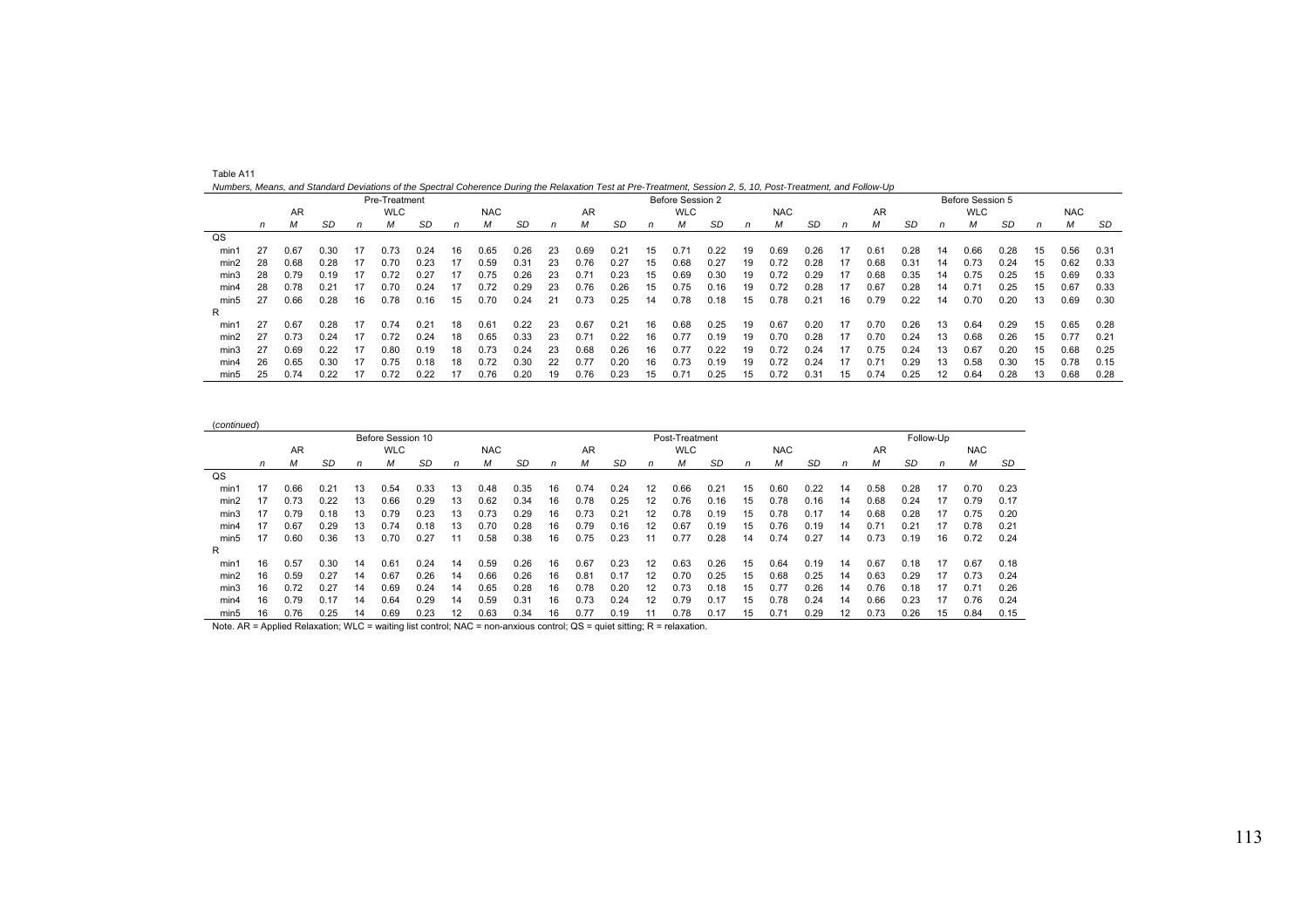| Numbers, Means, and Standard Deviations of the Lateralis Right Gastrocnemius EMG During the Relaxation Test at Pre-Treatment, Session 2, 5, 10, Post-Treatment, and Follow-Up |    |               |      |    |            |      |    |            |                                |    |      |      |    |                  |      |    |      |      |    |      |      |    |                  |      |    |            |      |
|-------------------------------------------------------------------------------------------------------------------------------------------------------------------------------|----|---------------|------|----|------------|------|----|------------|--------------------------------|----|------|------|----|------------------|------|----|------|------|----|------|------|----|------------------|------|----|------------|------|
|                                                                                                                                                                               |    | Pre-Treatment |      |    |            |      |    |            |                                |    |      |      |    | Before Session 2 |      |    |      |      |    |      |      |    | Before Session 5 |      |    |            |      |
|                                                                                                                                                                               |    | <b>AR</b>     |      |    | <b>WLC</b> |      |    | <b>NAC</b> | <b>WLC</b><br><b>NAC</b><br>AR |    |      |      |    |                  |      |    |      |      |    | AR   |      |    | <b>WLC</b>       |      |    | <b>NAC</b> |      |
|                                                                                                                                                                               | n. | м             | SD   | n  | М          | SD   | n  | м          | SD                             | n  | м    | SD   | n  | м                | SD   | n  | М    | SD   | n  | м    | SD   | n  | м                | SD   | n  | Μ          | SD   |
| $_{\text{QS}}$                                                                                                                                                                |    |               |      |    |            |      |    |            |                                |    |      |      |    |                  |      |    |      |      |    |      |      |    |                  |      |    |            |      |
| min1                                                                                                                                                                          | 26 | .28           | 0.51 | 19 | .16        | 0.51 | 21 | .12        | 0.40                           | 23 | .11  | 0.60 | 17 | I.O5             | 0.56 | 20 | 1.11 | 0.62 | 19 | .28  | 0.45 | 15 | 1.19             | 0.46 | 18 | .22        | 0.47 |
| min2                                                                                                                                                                          | 26 | 1.36          | 0.45 | 20 | .27        | 0.59 | 20 | .08        | 0.39                           | 23 | .22  | 0.71 | 17 | .15              | 0.68 | 20 | 1.12 | 0.61 | 19 | 1.29 | 0.47 | 15 | 1.32             | 0.48 |    | 1.19       | 0.48 |
| min3                                                                                                                                                                          | 29 | 1.51          | 0.60 | 20 | 1.29       | 0.64 | 20 | 0.08       | 0.40                           | 23 | 1.23 | 0.75 | 17 | 1.16             | 0.68 | 20 | 1.12 | 0.64 | 19 | 1.30 | 0.50 | 15 | 1.23             | 0.51 |    | .29        | 0.55 |
| min4                                                                                                                                                                          | 27 | 1.43          | 0.53 | 20 | 1.28       | 0.61 | 20 | .12        | 0.45                           | 23 | . 21 | 0.68 | 16 | 1.12             | 0.66 | 20 | 1.13 | 0.66 | 19 | .30  | 0.47 | 15 | 1.26             | 0.56 | 18 | 1.32       | 0.55 |
| min <sub>5</sub>                                                                                                                                                              | 28 | 1.48          | 0.62 | 19 | 1.23       | 0.59 | 20 | .13        | 0.46                           | 23 | .26  | 0.81 | 17 | 1.27             | 0.84 | 20 | 1.12 | 0.70 | 19 | .34  | 0.48 | 16 | 1.26             | 0.57 | 18 | 1.37       | 0.55 |
| R                                                                                                                                                                             |    |               |      |    |            |      |    |            |                                |    |      |      |    |                  |      |    |      |      |    |      |      |    |                  |      |    |            |      |
| min'                                                                                                                                                                          | 26 | 1.35          | 0.53 | 20 | .24        | 0.50 | 21 | l.13       | 0.42                           | 23 | 1.16 | 0.64 | 17 | 1.01             | 0.56 | 20 | 1.18 | 0.77 | 21 | 1.29 | 0.50 | 15 | 1.12             | 0.48 | 17 | 1.12       | 0.57 |
| min2                                                                                                                                                                          | 26 | 1.36          | 0.51 | 20 | 1.21       | 0.49 | 21 | .13        | 0.44                           | 23 | 1.13 | 0.60 | 16 | 1.06             | 0.62 | 19 | 0.96 | 0.49 | 21 | 1.31 | 0.51 | 16 | 1.24             | 0.59 | 17 | .12        | 0.52 |
| min3                                                                                                                                                                          | 26 | 1.34          | 0.51 | 20 | .26        | 0.50 | 21 | .15        | 0.48                           | 24 | 1.20 | 0.71 | 16 | 1.11             | 0.63 | 20 | 1.09 | 0.62 | 21 | 1.39 | 0.51 | 15 | 1.17             | 0.53 | 18 | l.18       | 0.51 |
| min4                                                                                                                                                                          | 26 | 1.32          | 0.48 | 20 | 1.23       | 0.51 | 21 | 11ء ا      | 0.51                           | 23 | 1.18 | 0.65 | 16 | 1.12             | 0.63 | 19 | 1.03 | 0.55 | 21 | 1.41 | 0.53 | 15 | 1.17             | 0.53 | 18 | .26        | 0.57 |
| min5                                                                                                                                                                          | 25 | 1.35          | 0.49 | 20 | 1.30       | 0.55 | 21 | 1.1'       | 0.52                           | 23 | 1.17 | 0.64 | 16 | 1.09             | 0.65 | 20 | 1.11 | 0.71 | 21 | 1.40 | 0.51 | 16 | 1.24             | 0.59 |    | 1.18       | 0.50 |

|                  |                                |      |      |    | Before Session 10 |      |    |      |           |              |      |      |    | Post-Treatment |               |    |            |           |    |           |      | Follow-Up    |            |      |
|------------------|--------------------------------|------|------|----|-------------------|------|----|------|-----------|--------------|------|------|----|----------------|---------------|----|------------|-----------|----|-----------|------|--------------|------------|------|
|                  | <b>WLC</b><br><b>NAC</b><br>AR |      |      |    |                   |      |    |      |           |              | AR   |      |    | <b>WLC</b>     |               |    | <b>NAC</b> |           |    | <b>AR</b> |      |              | <b>NAC</b> |      |
|                  | n                              | М    | SD   | n  | М                 | SD   | n  | М    | <b>SD</b> | $\mathsf{n}$ | м    | SD   | n  | М              | SD            | n  | M          | <b>SD</b> | n  | М         | SD   | $\mathsf{n}$ | м          | SD   |
| QS               |                                |      |      |    |                   |      |    |      |           |              |      |      |    |                |               |    |            |           |    |           |      |              |            |      |
| min1             | 18                             | .25  | 0.59 | 15 | 1.12              | 0.48 | 16 | .46  | 0.59      | 17           | 1.10 | 0.59 | 13 | .29            | $0.6^{\circ}$ | 17 | .34        | 0.73      | 15 | .42       | 0.60 | 18           | .50        | 0.66 |
| min2             | 18                             | .31  | 0.65 | 15 | 1.48              | 0.81 | 16 | .37  | 0.64      | 17           | 1.15 | 0.65 | 14 | .39            | $0.7^{\circ}$ | 17 | 1.43       | 0.81      | 15 | .42       | 0.58 | 18           | 1.59       | 0.65 |
| min3             | 18                             | .24  | 0.56 | 13 | . 27              | 0.45 | 16 | .38  | 0.71      | 17           | 1.11 | 0.60 | 14 | 1.37           | $0.7^{\circ}$ | 17 | 1.47       | 0.84      | 15 | .45       | 0.57 | 18           | 1.66       | 0.71 |
| min4             | 18                             | .35  | 0.74 | 15 | 54ء ،             | 0.84 | 16 | 1.47 | 0.72      | 17           | 1.16 | 0.65 | 13 | 1.16           | 0.54          | 17 | 1.48       | 0.84      | 15 | .46       | 0.62 | 18           | 1.61       | 0.77 |
| min <sub>5</sub> | 19                             | .36  | 0.66 | 13 | .26               | 0.45 | 16 | 1.47 | 0.73      | 17           | 1.18 | 0.63 | 13 | 1.17           | 0.54          | 17 | 1.39       | 0.74      | 15 | .44       | 0.61 | 18           | 1.63       | 0.79 |
| R                |                                |      |      |    |                   |      |    |      |           |              |      |      |    |                |               |    |            |           |    |           |      |              |            |      |
| min1             | 19                             | 1.33 | 0.66 | 15 | .26               | 0.66 | 18 | 1.37 | 0.75      | 15           | 1.00 | 0.43 | 13 | 1.18           | 0.45          | 17 | 1.24       | 0.58      | 15 | .43       | 0.58 | 18           | 1.39       | 0.63 |
| min2             | 19                             | .25  | 0.55 | 15 | .39               | 0.88 | 18 | 1.46 | 0.86      | 16           | 1.09 | 0.57 | 14 | 1.33           | 0.69          | 18 | .35        | 0.70      | 15 | .40       | 0.54 | 18           | 1.47       | 0.67 |
| min3             | 19                             | 1.21 | 0.54 | 14 | 1.21              | 0.56 | 16 | 1.29 | 0.69      | 16           | 1.11 | 0.57 | 14 | .34            | 0.71          | 18 | 1.39       | 0.73      | 15 | .44       | 0.55 | 18           | 1.56       | 0.75 |
| min4             | 18                             | 1.17 | 0.54 | 15 | 1.31              | 0.59 | 17 | .36  | 0.75      | 16           | 1.12 | 0.57 | 13 | .35            | 0.78          | 18 | 1.41       | 0.75      | 15 | .46       | 0.56 | 18           | 1.59       | 0.78 |
| min <sub>5</sub> | 18                             | .24  | 0.65 | 16 | 1.50              | 0.71 | 17 | 1.36 | 0.72      | 16           | 1.12 | 0.58 | 13 | 1.33           | 0.77          | 18 | 1.41       | 0.75      | 15 | 1.46      | 0.56 | 18           | 1.59       | 0.78 |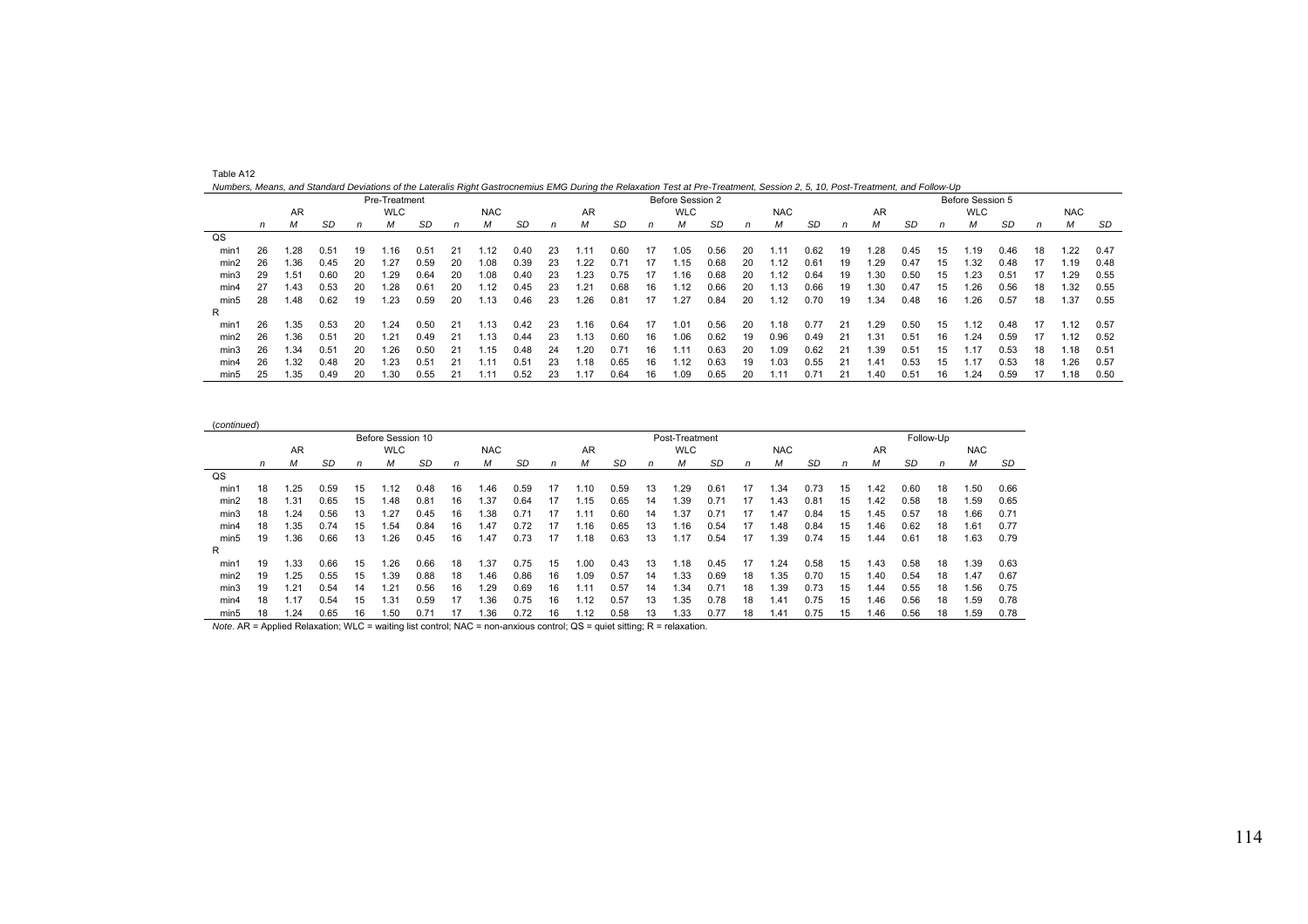| Table A13                                                                                                                                                                    |
|------------------------------------------------------------------------------------------------------------------------------------------------------------------------------|
| Numbers, Means, and Standard Deviations of the Lateralis Left Gastrocnemius EMG During the Relaxation Test at Pre-Treatment, Session 2, 5, 10, Post-Treatment, and Follow-Up |

|                |    |           |           |     | Pre-Treatment |      |    |            |      |    |      |      |    | Before Session 2 |      |    |            |      |    |           |      |    | Before Session 5 |      |    |            |      |
|----------------|----|-----------|-----------|-----|---------------|------|----|------------|------|----|------|------|----|------------------|------|----|------------|------|----|-----------|------|----|------------------|------|----|------------|------|
|                |    | <b>AR</b> |           |     | <b>WLC</b>    |      |    | <b>NAC</b> |      |    | AR   |      |    | <b>WLC</b>       |      |    | <b>NAC</b> |      |    | <b>AR</b> |      |    | <b>WLC</b>       |      |    | <b>NAC</b> |      |
|                | n  | м         | <b>SD</b> |     | М             | SD   | n  | м          | SD   | n  |      | SD   | n  | м                | SD   | n  | м          | SD   | n  | м         | SD   | n  | М                | -SD  |    | М          | SD   |
| $_{\text{QS}}$ |    |           |           |     |               |      |    |            |      |    |      |      |    |                  |      |    |            |      |    |           |      |    |                  |      |    |            |      |
| min1           | 27 | 1.20      | 0.44      | 18  | 1.32          | 0.49 | 20 | l.05       | 0.32 | 24 | 1.32 | 0.43 |    | 1.12             | 0.58 | 20 | 25. ا      | 0.73 | 19 | .31       | 0.63 | 16 | .25              | 0.58 | 18 | 1.29       | 0.35 |
| min2           | 28 | 1.22      | 0.49      | 19  | 1.41          | 0.56 | 20 | 1.05       | 0.32 | 24 | .38  | 0.53 | 17 | 1.32             | 0.66 | 20 | .24        | 0.71 | 18 | .15       | 0.54 | 15 | .27              | 0.55 | 18 | 1.29       | 0.39 |
| min3           | 29 | 1.32      | 0.54      | 19  | 43، ا         | 0.61 | 20 | 1.05       | 0.30 | 24 | .38  | 0.54 |    | 30،،             | 0.58 | 20 | 1.26       | 0.72 | 18 | 1.12      | 0.50 | 15 | .29              | 0.60 | 18 | 1.28       | 0.39 |
| min4           | 29 | 1.37      | 0.64      | 18  | .40           | 0.61 | 20 | 1.07       | 0.31 | 24 | .38  | 0.50 | 17 | 36،،             | 0.63 | 20 | 1.27       | 0.76 | 19 | 1.22      | 0.58 | 15 | .34              | 0.60 | 18 | 1.28       | 0.38 |
| min5           | 29 | 1.33      | 0.56      | 20  | 1.51          | 0.65 | 20 | 1.06       | 0.32 | 25 | .45  | 0.55 | 17 | .34              | 0.61 | 19 | 1.17       | 0.64 | 20 | 1.27      | 0.64 | 16 | .40              | 0.66 | 18 | 1.30       | 0.39 |
| R              |    |           |           |     |               |      |    |            |      |    |      |      |    |                  |      |    |            |      |    |           |      |    |                  |      |    |            |      |
| min1           | 28 | 1.29      | 0.48      | -20 | 1.39          | 0.56 | 21 | .14        | 0.39 | 24 | 1.58 | 0.71 | 16 | 1.10             | 0.51 | 20 | 1.33       | 0.89 | 19 | 1.27      | 0.60 | 16 | .30              | 0.64 | 18 | 1.26       | 0.37 |
| min2           | 28 | 1.28      | 0.50      | 20  | 1.39          | 0.60 | 21 | .14        | 0.40 | 23 | .45  | 0.56 |    | 1.14             | 0.52 | 19 | 1.13       | 0.66 | 20 | 1.32      | 0.64 | 16 | .31              | 0.64 | 18 | 1.38       | 0.47 |
| min3           | 27 | 1.26      | 0.46      | 19  | 1.32          | 0.55 | 21 | .16        | 0.40 | 24 | 1.47 | 0.55 |    | 1.17             | 0.55 | 19 | 1.12       | 0.64 | 20 | 1.23      | 0.60 | 15 | .28              | 0.59 | 18 | 1.34       | 0.41 |
| min4           | 29 | 1.34      | 0.55      | 19  | 34،،          | 0.62 |    | .17        | 0.44 | 25 | .57  | 0.64 |    | .24              | 0.66 | 19 | .13        | 0.65 | 20 | .26       | 0.65 | 16 | .48              | 0.74 |    | 1.33       | 0.41 |
| min5           | 28 | 1.34      | 0.58      |     | 1.33          | 0.61 | 21 | .18        | 0.44 | 23 | 1.44 | 0.53 |    | .22              | 0.62 | 19 | 1.16       | 0.68 |    | .32       | 0.70 |    | .39              | 0.71 | 18 | 1.33       | 0.41 |

|                  |    |       |      |    | Before Session 10 |      |    |            |           |    |      |           |    | Post-Treatment |           |    |            |           |              |      | Follow-Up |    |            |      |
|------------------|----|-------|------|----|-------------------|------|----|------------|-----------|----|------|-----------|----|----------------|-----------|----|------------|-----------|--------------|------|-----------|----|------------|------|
|                  |    | AR    |      |    | <b>WLC</b>        |      |    | <b>NAC</b> |           |    | AR   |           |    | <b>WLC</b>     |           |    | <b>NAC</b> |           |              | AR   |           |    | <b>NAC</b> |      |
|                  | n  | М     | SD   | n  | м                 | SD   | n  | М          | <b>SD</b> | n  | м    | <b>SD</b> | n  | М              | <b>SD</b> | n  | М          | <b>SD</b> | $\mathsf{n}$ |      | SD        | n  | М          | SD   |
| $_{\text{QS}}$   |    |       |      |    |                   |      |    |            |           |    |      |           |    |                |           |    |            |           |              |      |           |    |            |      |
| min1             | 19 | .25   | 0.54 | 16 | .20               | 0.43 | 13 | .24        | 0.60      | 16 | 1.06 | 0.39      | 14 | 1.34           | 0.73      | 17 | .49        | 0.48      | 13           | .35  | 0.54      | 19 | .56        | 0.48 |
| min2             | 19 | .30   | 0.56 | 15 | .21               | 0.40 | 14 | .29        | 0.57      | 16 | .14  | 0.55      | 14 | 1.35           | 0.75      | 18 | .67        | 0.64      | 14           | .40  | 0.57      | 19 | .64        | 0.53 |
| min3             | 19 | .28   | 0.58 | 15 | .24               | 0.46 | 14 | .31        | 0.57      | 16 | 1.11 | 0.45      | 14 | 1.32           | 0.75      | 18 | 1.76       | 0.72      | 15           | 1.37 | 0.66      | 18 | .60        | 0.53 |
| min4             | 18 | .36   | 0.65 | 15 | .26               | 0.44 | 16 | 1.48       | 0.72      | 16 | 11،  | 0.48      | 14 | 1.35           | 0.76      | 16 | .59        | 0.56      | 15           | 1.40 | 0.67      | 18 | 1.64       | 0.55 |
| min <sub>5</sub> | 18 | .41   | 0.69 | 15 | .29               | 0.48 | 16 | .49        | 0.71      | 16 | 0.08 | 0.45      | 14 | 1.33           | 0.76      | 16 | .59        | 0.56      | 15           | .39  | 0.66      | 18 | .63        | 0.57 |
| R                |    |       |      |    |                   |      |    |            |           |    |      |           |    |                |           |    |            |           |              |      |           |    |            |      |
| min1             | 18 | .29   | 0.60 | 16 | 1.21              | 0.42 | 17 | .35        | 0.70      | 17 | .15  | 0.44      | 15 | .27            | 0.72      | 17 | .58        | 0.59      | 15           | .32  | 0.66      | 18 | .66        | 0.52 |
| min2             | 18 | .28   | 0.58 | 16 | 1.25              | 0.45 | 17 | 1.37       | 0.71      |    | .15  | 0.43      | 14 | 1.33           | 0.76      | 17 | 1.60       | 0.57      | 15           | .32  | 0.66      | 18 | 1.69       | 0.54 |
| min3             | 19 | 1.32  | 0.63 | 16 | 1.31              | 0.50 | 17 | .41        | 0.74      | 17 | 1.12 | 0.41      | 14 | 1.29           | 0.73      | 17 | .62        | 0.58      | 15           | .33  | 0.65      | 18 | 75         | 0.59 |
| min4             | 19 | . .31 | 0.65 | 16 | 43، ،             | 0.55 |    | .41        | 0.74      |    | .11  | 0.42      | 14 | .36            | 0.78      | 17 | .64        | 0.58      | 15           | .33  | 0.65      | 18 | .74        | 0.58 |
| min5             | 19 | 1.33  | 0.69 | 16 | .50               | 0.61 |    | 1.43       | 0.72      |    | 1.11 | 0.43      | 14 | 1.37           | 0.80      |    | .64        | 0.56      | 15           | .34  | 0.67      | 18 | 1.74       | 0.60 |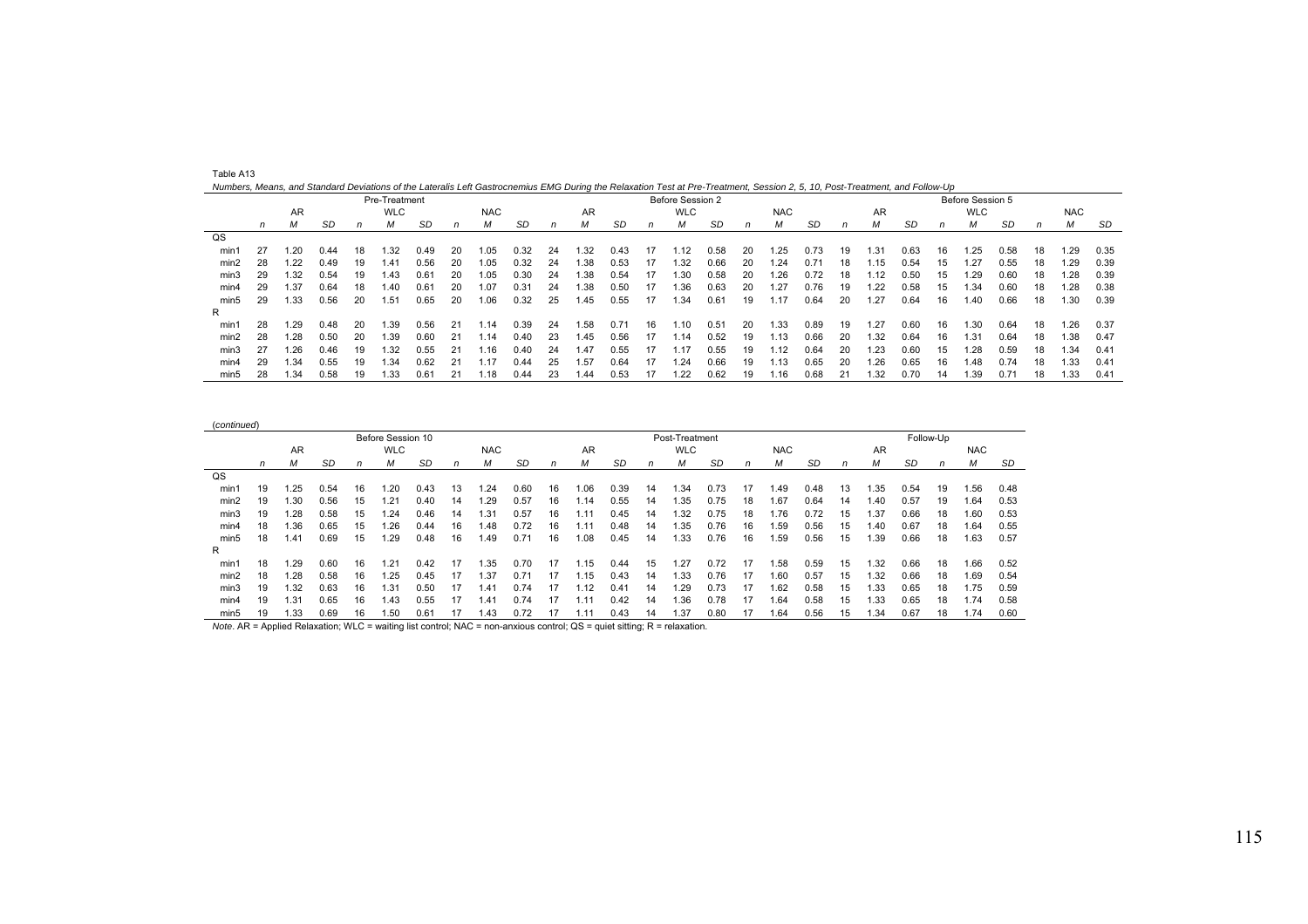|                |    |           |      |    | Pre-Treatment |      |    |            |      |    |      |      |    | Before Session 2 |      |    |            |      |    |      |      |    | Before Session 5 |      |    |            |      |
|----------------|----|-----------|------|----|---------------|------|----|------------|------|----|------|------|----|------------------|------|----|------------|------|----|------|------|----|------------------|------|----|------------|------|
|                |    | <b>AR</b> |      |    | <b>WLC</b>    |      |    | <b>NAC</b> |      |    | AR   |      |    | <b>WLC</b>       |      |    | <b>NAC</b> |      |    | AR   |      |    | <b>WLC</b>       |      |    | <b>NAC</b> |      |
|                | n  | м         | SD   | n  |               | SD   |    | м          | SD   |    | м    | SD   |    | м                | SD   |    | м          | SD   | n  | м    | SD   | n  | м                | SD   | n  | М          | SD   |
| $_{\text{QS}}$ |    |           |      |    |               |      |    |            |      |    |      |      |    |                  |      |    |            |      |    |      |      |    |                  |      |    |            |      |
| min1           | 29 | 2.37      | 1.06 | 20 | 2.07          | 0.80 | 18 | 2.09       | 0.67 | 26 | 2.54 | 1.26 | 17 | 2.33             | 0.88 | 17 | 95،،       | 0.92 | 20 | 2.35 | 1.09 | 16 | 2.21             | 0.75 | 14 | 2.19       | 1.04 |
| min2           | 29 | 2.36      | . 18 | 18 | 1.95          | 0.76 | 20 | 2.23       | 0.86 | 26 | 2.67 | 1.29 | 17 | 2.14             | 0.66 | 18 | 2.23       | 1.29 | 20 | 2.27 | 0.98 | 16 | 2.28             | 0.80 | 15 | 2.22       | 1.20 |
| min3           | 28 | 2.25      | .18  | 19 | 1.93          | 0.70 | 20 | 2.09       | 0.78 | 25 | 2.57 | 1.34 | 17 | .89              | 0.68 | 18 | 2.20       | 1.34 | 20 | 2.28 | 0.89 | 16 | 1.97             | 0.58 | 15 | 2.09       | 1.07 |
| min4           | 27 | 2.06      | 0.97 | 20 | 1.86          | 0.74 | 20 | 1.91       | 0.74 | 26 | 2.69 | 1.54 | 17 | . 91             | 0.72 | 17 | 2.13       | 1.43 | 20 | 2.18 | 0.87 | 16 | 1.89             | 0.70 | 15 | 88.1       | 0.89 |
| min5           | 29 | 2.19      | 1.23 | 19 | 1.91          | 0.78 | 21 | 2.08       | .14  | 25 | 2.34 | 1.11 | 16 | .96              | 0.81 | 19 | 98.        | 1.21 | 20 | 2.17 | 0.92 | 16 | 1.80             | 0.57 | 15 | 1.98       | 0.99 |
| R              |    |           |      |    |               |      |    |            |      |    |      |      |    |                  |      |    |            |      |    |      |      |    |                  |      |    |            |      |
| min1           | 28 | 2.02      | 0.97 | 20 | 2.13          | .10  | 18 | 2.02       | 0.76 | 25 | 2.23 | 1.02 | 17 | .93              | 1.01 |    | 2.17       | 0.85 | 19 | 2.54 | .12  | 15 | 2.06             | 0.75 | 17 | 2.28       | 0.96 |
| min2           | 29 | 2.11      | 0.95 | 20 | 2.13          | 1.03 | 18 | 1.91       | 0.78 | 25 | 2.32 | 1.06 | 16 | 1.70             | 0.67 | 17 | 2.16       | 1.04 | 18 | 2.30 | 0.98 | 16 | 2.07             | 0.92 |    | 2.26       | 1.01 |
| min3           | 29 | 2.01      | 0.93 | 19 | 2.05          | 0.90 | 17 | 1.74       | 0.66 | 25 | 2.23 | 1.04 | 16 | . 76             | 0.59 | 18 | 2.22       | 1.27 | 19 | 2.38 | 1.03 | 16 | 2.11             | 1.15 | 16 | 2.19       | 1.02 |
| min4           | 29 | 1.98      | 1.02 | 19 | 1.90          | 0.78 | 17 | 1.80       | 0.82 | 24 | 2.21 | 0.85 | 17 | 1.95             | 1.00 | 18 | 2.07       | 1.21 | 19 | 2.29 | 1.08 | 15 | 1.98             | 0.98 | 18 | 2.48       | 1.32 |
| min5           | 28 | 1.91      | 1.01 | 20 | 1.85          | 0.67 | 18 | 1.86       | 0.84 | 23 | 2.01 | 0.62 | 16 | 1.71             | 0.64 | 18 | 1.87       | 1.10 | 19 | 2.27 | 1.00 | 15 | 1.93             | 0.90 |    | 2.27       | 1.30 |

| Numbers, Means, and Standard Deviations of the Right Forearm EMG During the Relaxation Test at Pre-Treatment, Session 2, 5, 10, Post-Treatment, and Follow-Up |  |  |
|---------------------------------------------------------------------------------------------------------------------------------------------------------------|--|--|
|                                                                                                                                                               |  |  |

| (continued)      |    |      |      |    |                   |      |    |            |      |    |      |               |    |                |           |              |            |      |    |      |        |           |            |      |
|------------------|----|------|------|----|-------------------|------|----|------------|------|----|------|---------------|----|----------------|-----------|--------------|------------|------|----|------|--------|-----------|------------|------|
|                  |    |      |      |    | Before Session 10 |      |    |            |      |    |      |               |    | Post-Treatment |           |              |            |      |    |      |        | Follow-Up |            |      |
|                  |    | AR   |      |    | <b>WLC</b>        |      |    | <b>NAC</b> |      |    | AR   |               |    | <b>WLC</b>     |           |              | <b>NAC</b> |      |    | AR   |        |           | <b>NAC</b> |      |
|                  | n  | М    | SD   | n  | М                 | SD   | n  | м          | SD   | n  | М    | SD            | n  | M              | <b>SD</b> | $\mathsf{n}$ | M          | SD   | n  | М    | SD     | n         | М          | SD   |
| QS               |    |      |      |    |                   |      |    |            |      |    |      |               |    |                |           |              |            |      |    |      |        |           |            |      |
| min1             | 17 | 2.25 | 0.76 | 16 | 2.49              | 0.89 | 17 | 2.81       | .40  | 14 | 2.09 | 0.74          | 15 | 2.70           | 0.80      | 15           | 2.51       | 1.00 | 15 | 2.78 | .44    | 18        | 2.85       | 1.41 |
| min2             | 18 | 2.29 | .10  | 15 | 2.35              | 0.81 | 16 | 2.82       | .37  | 15 | 2.39 | $1.1^{\circ}$ | 15 | 2.49           | 0.78      | 15           | 2.52       | 1.06 | 14 | 2.48 | 1.13   | 18        | 2.88       | 1.46 |
| min3             | 17 | 98.1 | 0.83 | 15 | 2.17              | 0.82 | 15 | 2.60       | .16  | 14 | 2.34 | 1.10          | 15 | 2.48           | 0.71      | 16           | 2.47       | 1.08 | 14 | 2.49 | .23    |           | 2.79       | 1.17 |
| min4             | 18 | 2.16 | .04  | 15 | 2.09              | 0.81 | 15 | 2.45       | .05  | 14 | 2.13 | 0.84          | 15 | 2.19           | 0.69      | 15           | 2.19       | 0.94 | 14 | 2.45 | . . 30 |           | 2.91       | 1.29 |
| min <sub>5</sub> | 18 | 2.01 | .04  | 15 | 2.11              | 0.83 | 15 | 2.30       | .07  | 15 | 2.17 | .07           | 14 | 2.16           | 0.76      | 16           | 2.40       | 1.03 | 14 | 2.14 | 1.12   | 18        | 3.00       | 1.35 |
| R                |    |      |      |    |                   |      |    |            |      |    |      |               |    |                |           |              |            |      |    |      |        |           |            |      |
| min1             | 16 | 2.11 | 0.75 | 16 | 2.21              | 0.52 | 15 | 2.21       | 0.96 | 15 | 2.06 | 0.61          | 15 | 1.90           | 0.85      | 17           | 2.48       | 0.91 | 12 | 2.58 | .24    | 18        | 2.80       | 1.43 |
| min2             | 16 | 2.03 | 0.81 | 16 | 2.04              | 0.56 | 16 | 2.31       | .00  | 15 | 2.01 | 0.65          | 15 | 1.85           | 0.89      | 18           | 2.55       | 0.93 | 13 | 2.88 | 1.49   | 18        | 2.73       | 1.43 |
| min3             | 16 | 2.06 | 0.94 | 15 | .95               | 0.51 | 17 | 2.40       | 0.98 | 15 | .93  | 0.73          | 15 | 1.78           | 0.89      | 18           | 2.47       | 0.93 | 13 | 271  | 1.31   | 16        | 2.30       | 1.05 |
| min4             | 16 | 1.97 | 0.82 | 15 | .88               | 0.50 | 17 | 2.35       | 0.84 | 15 | .80  | 0.79          | 15 | 1.66           | 0.78      | 17           | 2.36       | 0.98 | 12 | 2.40 | .21    | 18        | 2.64       | 1.45 |
| min <sub>5</sub> | 17 | 2.10 | 0.92 | 16 | 1.92              | 0.74 | 17 | 2.35       | 0.91 | 14 | 1.60 | 0.53          | 15 | 1.76           | 0.76      | 17           | 2.23       | 0.87 | 12 | 2.35 | 1.27   |           | 2.46       | 1.13 |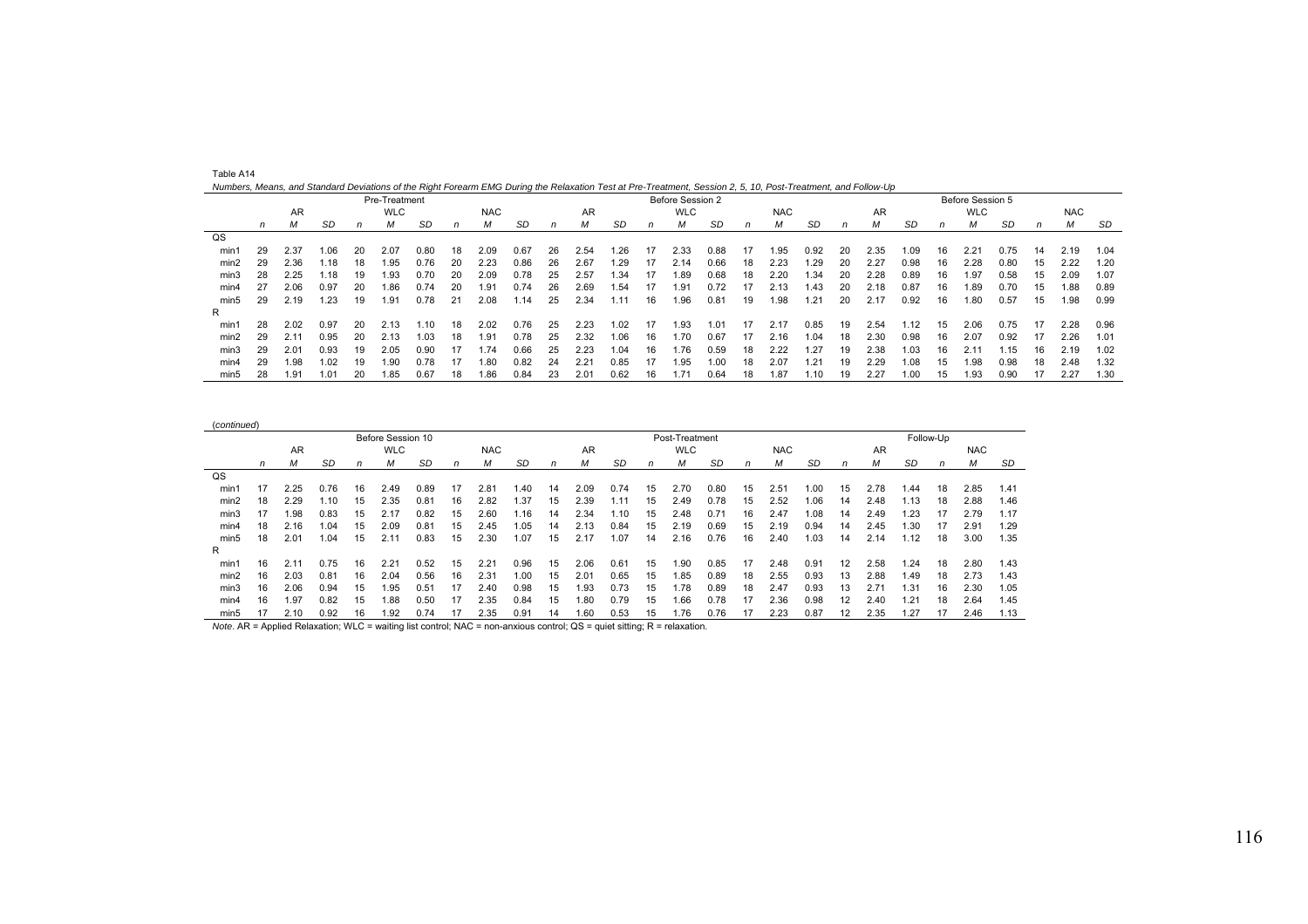|      |    |           |       |    | Pre-Treatment |      |    | numbers, means, and clandard Deviations of the Left Forearm Livio Danny the Neidxation Fest at Fre-Freatment, Cession 2, O, TO, Fost-Heatment, and Follow-Op |      |    |      |      |    | Before Session 2 |      |    |            |      |    |      |      |    | Before Session 5 |      |    |            |      |
|------|----|-----------|-------|----|---------------|------|----|--------------------------------------------------------------------------------------------------------------------------------------------------------------|------|----|------|------|----|------------------|------|----|------------|------|----|------|------|----|------------------|------|----|------------|------|
|      |    | <b>AR</b> |       |    | <b>WLC</b>    |      |    | <b>NAC</b>                                                                                                                                                   |      |    | AR   |      |    | <b>WLC</b>       |      |    | <b>NAC</b> |      |    | AR   |      |    | <b>WLC</b>       |      |    | <b>NAC</b> |      |
|      | n  | М         | SD    | n  | м             | SD   | n  | М                                                                                                                                                            | SD   | n  | м    | SD   | n  | м                | SD   | n  | М          | SD   | n  | м    | SD   | n  | М                | SD   | n  | М          | SD   |
| QS   |    |           |       |    |               |      |    |                                                                                                                                                              |      |    |      |      |    |                  |      |    |            |      |    |      |      |    |                  |      |    |            |      |
| min1 | 29 | 2.72      | 1.40  | 19 | 2.09          | 0.79 | 21 | 2.59                                                                                                                                                         | 09،، | 24 | 2.19 | 1.00 | 16 | 2.12             | 0.80 | 20 | 2.82       | 1.07 | 21 | 2.65 | 1.32 | 15 | 2.40             | 1.26 |    | 2.62       | 1.24 |
| min2 | 28 | 2.68      | 44. ، | 19 | 2.25          | .10  | 20 | 2.35                                                                                                                                                         | 0.79 | 24 | 2.41 | .26  | 16 | 2.16             | 0.73 | 19 | 2.65       | 1.10 | 20 | 2.47 | 1.20 | 15 | 2.23             | 1.11 | 18 | 2.63       | 1.29 |
| min3 | 28 | 2.61      | 1.38  | 18 | 1.91          | 0.94 | 20 | 2.37                                                                                                                                                         | 0.82 | 24 | 2.56 | 1.60 | 16 | 2.22             | 0.90 | 19 | 2.34       | 1.17 | 18 | 2.29 | 0.97 | 16 | 2.17             | 0.79 | 16 | 2.37       | 1.18 |
| min4 | 25 | 2.36      | 1.02  | 19 | 1.92          | 0.82 | 21 | 2.45                                                                                                                                                         | 0.88 | 24 | 2.38 | 1.37 | 16 | 2.40             | 1.33 | 20 | 2.28       | 1.10 | 19 | 2.67 | 1.21 | 16 | 2.00             | 0.65 | 16 | 2.48       | 1.19 |
| min5 | 25 | 2.16      | 0.95  | 19 | 1.95          | 0.89 | 21 | 2.35                                                                                                                                                         | 0.78 | 25 | 2.27 | .38  | 15 | 2.05             | 0.98 | 20 | 2.18       | 1.13 | 20 | 2.62 | 1.28 | 16 | 2.11             | 0.88 | 16 | 2.48       | 1.45 |
| R    |    |           |       |    |               |      |    |                                                                                                                                                              |      |    |      |      |    |                  |      |    |            |      |    |      |      |    |                  |      |    |            |      |
| min1 |    | 2.39      | .30   | 19 | 2.40          | .26  | 20 | 2.74                                                                                                                                                         | .20  | 23 | 2.20 | 1.08 | 16 | 1.91             | 0.85 | 20 | 2.55       | 1.01 | 20 | 2.24 | 0.89 | 14 | 2.23             | 0.69 | 16 | 2.34       | 1.16 |
| min2 | 28 | 2.33      | 1.30  | 19 | 2.27          | 1.14 | 20 | 2.66                                                                                                                                                         | 1.06 | 23 | 2.18 | 1.00 | 16 | 1.92             | 0.94 | 20 | 2.32       | 0.94 | 21 | 2.30 | 0.94 | 14 | 2.09             | 0.79 | 15 | 1.93       | 0.76 |
| min3 | 27 | 2.14      | 1.09  | 19 | 2.02          | 0.85 | 20 | 2.49                                                                                                                                                         | 0.94 | 22 | 1.96 | 0.90 | 17 | 1.93             | 1.08 | 20 | 2.30       | 1.01 | 21 | 2.37 | .14  | 14 | 2.02             | 0.89 | 16 | 2.14       | 0.96 |
| min4 | 28 | 2.27      | 1.25  | 20 | 2.12          | .19  | 21 | 2.51                                                                                                                                                         | .15  | 22 | 1.87 | 0.93 | 17 | 1.81             | 0.82 | 20 | 2.27       | 1.24 | 21 | 2.31 | 1.20 | 14 | .96              | 0.89 | 16 | 2.19       | 1.05 |
| min5 | 26 | 1.99      | 1.08  | 20 | 2.09          | 1.08 | 21 | 2.39                                                                                                                                                         | 1.06 | 22 | 1.79 | 0.97 |    | 1.78             | 0.80 | 19 | 2.11       | 1.09 | 21 | 2.26 | 1.18 | 16 | 2.26             | 1.28 | 16 | 2.10       | 1.20 |

| Table A15                                                                                                                                                    |  |
|--------------------------------------------------------------------------------------------------------------------------------------------------------------|--|
| Numbers, Means, and Standard Deviations of the Left Forearm EMG During the Relaxation Test at Pre-Treatment, Session 2, 5, 10, Post-Treatment, and Follow-Up |  |

| (continued)      |    |      |      |    |                   |      |    |            |      |    |      |      |    |                |           |    |            |      |    |      |      |           |            |      |
|------------------|----|------|------|----|-------------------|------|----|------------|------|----|------|------|----|----------------|-----------|----|------------|------|----|------|------|-----------|------------|------|
|                  |    |      |      |    | Before Session 10 |      |    |            |      |    |      |      |    | Post-Treatment |           |    |            |      |    |      |      | Follow-Up |            |      |
|                  |    | AR   |      |    | <b>WLC</b>        |      |    | <b>NAC</b> |      |    | AR   |      |    | <b>WLC</b>     |           |    | <b>NAC</b> |      |    | AR   |      |           | <b>NAC</b> |      |
|                  | n  | М    | SD   | n  | М                 | SD   | n  | м          | SD   | n  | М    | SD   | n  | M              | <b>SD</b> | n  | М          | SD   | n  | М    | SD   | n         | М          | SD   |
| QS               |    |      |      |    |                   |      |    |            |      |    |      |      |    |                |           |    |            |      |    |      |      |           |            |      |
| min1             | 18 | 3.13 | .70  | 16 | 2.88              | 1.72 | 17 | 3.24       | .69  |    | 2.59 | 1.05 | 14 | 2.82           | 1.15      | 16 | 2.47       | 1.02 | 14 | 2.77 | 10،، | 17        | 2.65       | 0.96 |
| min2             | 18 | 2.96 | .62  | 15 | 2.89              | 1.63 | 16 | 2.83       | .52  |    | 2.67 | 1.18 | 13 | 2.59           | 1.07      | 15 | 2.26       | 0.97 | 15 | 3.05 | .65  | 17        | 2.71       | 1.03 |
| min3             | 18 | 2.99 | .58  | 15 | 2.66              | 1.55 | 16 | 2.58       | .38  | 16 | 2.36 | 0.98 | 13 | 2.52           | 0.91      | 15 | 2.08       | 0.86 | 15 | 2.76 | 1.56 |           | 2.62       | 1.15 |
| min4             | 18 | 3.08 | .65  | 15 | 2.58              | 1.47 | 16 | 2.52       | .39  | 16 | 2.31 | 0.99 | 14 | 2.71           | 0.99      | 14 | 1.94       | 0.69 | 15 | 2.60 | 1.58 |           | 2.59       | 1.07 |
| min <sub>5</sub> | 18 | 2.82 | .48  | 15 | 2.63              | 1.41 | 16 | 2.60       | .49  | 15 | 2.15 | 0.94 | 14 | 2.39           | 0.88      | 16 | 2.29       | 1.11 | 14 | 2.30 | 1.14 | 17        | 2.28       | 0.76 |
| R                |    |      |      |    |                   |      |    |            |      |    |      |      |    |                |           |    |            |      |    |      |      |           |            |      |
| min1             | 18 | 2.65 | 1.11 | 16 | 2.52              | 0.89 | 16 | 2.29       | 0.89 | 16 | 2.48 | 1.06 | 14 | 2.42           | 1.21      | 16 | 2.77       | 1.17 | 13 | 2.46 | 1.02 | 18        | 2.57       | 1.17 |
| min2             | 18 | 2.42 | .04  | 15 | 2.26              | 0.88 | 15 | 2.25       | 0.88 | 15 | 2.1  | 1.02 | 14 | 2.31           | 1.10      | 17 | 2.83       | 1.31 | 14 | 2.64 | .35  | 18        | 2.57       | 1.23 |
| min3             | 17 | 2.13 | 0.86 | 16 | 2.23              | 0.87 | 16 | 2.08       | 0.83 | 15 | 2.06 | 0.95 | 14 | 2.21           | 1.03      | 16 | 2.57       | .14  | 14 | 2.50 | .25  | 18        | 2.51       | 1.20 |
| min4             | 17 | 1.94 | 0.83 | 16 | 2.28              | 0.90 | 17 | 2.20       | .00  | 15 | 1.97 | 0.08 | 14 | 2.01           | 0.89      | 17 | 2.70       | 1.41 | 13 | 2.31 | .20  |           | 2.30       | 0.99 |
| min <sub>5</sub> | 18 | 2.07 | 1.02 | 15 | 2.17              | 0.72 | 17 | 2.15       | .05  | 15 | 1.94 | 1.09 | 15 | 2.10           | 1.14      | 16 | 2.34       | 1.05 | 14 | 2.22 | 1.14 |           | 2.29       | 0.97 |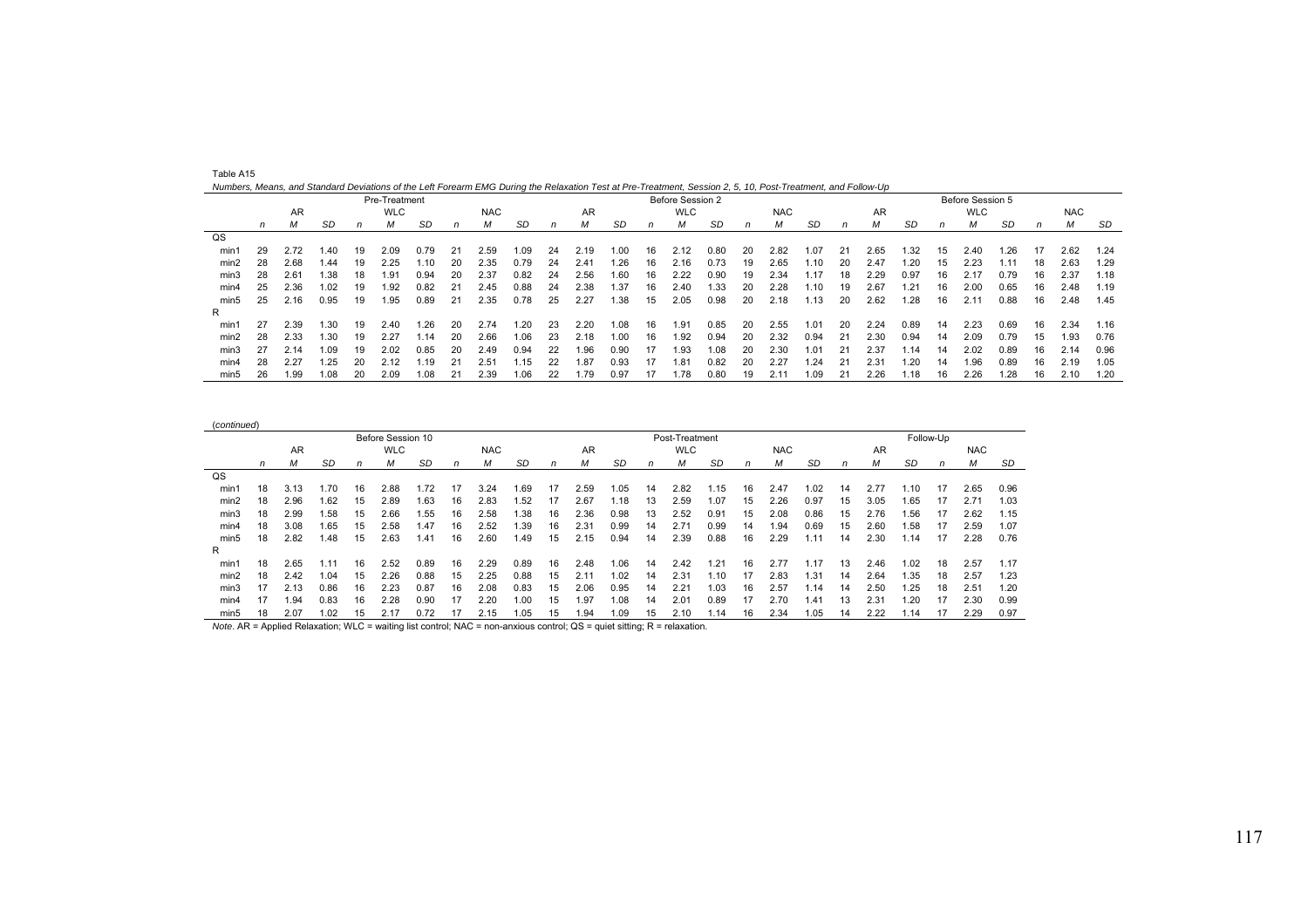| ,,,,,,,,,,,<br>Numbers, Means, and Standard Deviations of the Upper Trapezius EMG (Non-Dominant Side) During the Relaxation Test at Pre-Treatment, Session 2, 5, 10, Post-Treatment, and Follow-Up |    |      |      |    |               |      |    |            |      |    |      |      |    |                  |      |    |            |      |    |      |      |    |                  |      |    |            |      |
|----------------------------------------------------------------------------------------------------------------------------------------------------------------------------------------------------|----|------|------|----|---------------|------|----|------------|------|----|------|------|----|------------------|------|----|------------|------|----|------|------|----|------------------|------|----|------------|------|
|                                                                                                                                                                                                    |    |      |      |    | Pre-Treatment |      |    |            |      |    |      |      |    | Before Session 2 |      |    |            |      |    |      |      |    | Before Session 5 |      |    |            |      |
|                                                                                                                                                                                                    |    | AR   |      |    | <b>WLC</b>    |      |    | <b>NAC</b> |      |    | AR   |      |    | <b>WLC</b>       |      |    | <b>NAC</b> |      |    | AR   |      |    | <b>WLC</b>       |      |    | <b>NAC</b> |      |
|                                                                                                                                                                                                    | n  | М    | SD   | n  | М             | SD   | n  | М          | SD   |    | М    | SD   | n  | м                | SD   | n  | м          | SD   | n  | м    | SD   | n  | м                | SD   | n  | M          | SD   |
| QS                                                                                                                                                                                                 |    |      |      |    |               |      |    |            |      |    |      |      |    |                  |      |    |            |      |    |      |      |    |                  |      |    |            |      |
| min1                                                                                                                                                                                               | 29 | 6.87 | 3.00 | 19 | 5.90          | 2.32 | 21 | 6.08       | 2.04 | 25 | 6.02 | 2.16 | 17 | 6.02             | 3.01 | 19 | 5.20       | 1.61 | 19 | 6.20 | 2.40 | 16 | 5.50             | 2.02 | 17 | 6.25       | 2.57 |
| min2                                                                                                                                                                                               | 29 | 6.86 | 2.84 | 19 | 5.93          | 2.32 | 21 | 6.47       | 2.85 | 25 | 6.06 | 2.28 | 17 | 5.94             | 2.41 | 19 | 5.12       | 1.57 | 19 | 6.21 | 2.33 | 16 | 5.67             | 2.12 |    | 5.93       | 1.97 |
| min3                                                                                                                                                                                               | 29 | 6.74 | 2.73 | 19 | 5.73          | 2.35 | 21 | 6.02       | 2.12 | 25 | 6.00 | 2.14 | 17 | 5.79             | 2.17 | 19 | 5.06       | .59  | 20 | 6.70 | 3.01 | 16 | 5.74             | 2.11 |    | 5.62       | 2.08 |
| min4                                                                                                                                                                                               | 29 | 6.74 | 2.67 | 19 | 5.64          | 2.36 | 21 | 5.76       | .96  | 25 | 6.11 | 2.82 | 17 | 5.87             | 2.27 | 19 | 5.04       | 1.59 | 20 | 6.26 | 2.22 | 16 | 5.80             | 2.16 |    | 5.43       | 2.14 |
| min5                                                                                                                                                                                               | 29 | 6.69 | 2.71 | 19 | 5.51          | 2.27 | 21 | 5.52       | .54  | 25 | 6.25 | 3.15 | 17 | 5.99             | 2.35 | 19 | 5.06       | 1.64 | 20 | 6.13 | 2.36 | 16 | 5.80             | 2.19 | 18 | 6.06       | 3.05 |
| R                                                                                                                                                                                                  |    |      |      |    |               |      |    |            |      |    |      |      |    |                  |      |    |            |      |    |      |      |    |                  |      |    |            |      |
| min1                                                                                                                                                                                               | 28 | 6.35 | 2.78 | 19 | 5.29          | 2.25 | 20 | 5.30       | 2.05 | 24 | 5.90 | 2.02 | 16 | 5.26             | 1.98 | 18 | 5.93       | 2.06 | 21 | 6.19 | 2.54 | 15 | 5.65             | 2.05 | 16 | 5.63       | 2.09 |
| min2                                                                                                                                                                                               | 28 | 6.24 | 2.39 | 19 | 5.23          | 2.25 | 19 | 4.88       | .35  | 24 | 5.89 | 2.05 | 16 | 5.50             | 2.05 | 19 | 5.61       | .59  | 21 | 6.33 | 2.54 | 15 | 5.77             | 2.17 | 16 | 5.65       | 2.72 |
| min3                                                                                                                                                                                               | 28 | 6.23 | 2.40 | 19 | 5.58          | 2.43 | 19 | 4.91       | .36  | 24 | 5.94 | 2.07 | 16 | 5.56             | 2.25 | 19 | 5.51       | 1.66 | 21 | 6.44 | 2.74 | 15 | 5.75             | 2.17 | 16 | 5.54       | 2.53 |
| min4                                                                                                                                                                                               | 28 | 6.11 | 2.36 | 19 | 5.74          | 2.71 | 21 | 5.58       | 2.65 | 24 | 6.04 | 2.19 | 16 | 5.67             | 2.37 | 19 | 5.91       | 2.27 | 20 | 6.30 | 2.50 | 15 | 5.75             | 2.24 | 16 | 5.15       | 2.00 |
| min5                                                                                                                                                                                               |    | 5.99 | 2.37 | 18 | 5.59          | 2.78 |    | 5.30       | 2.13 | 23 | 6.18 | 2.21 |    | 6.12             | 3.11 | 19 | 5.87       | 2.18 | 20 | 6.36 | 2.62 | 15 | 5.79             | 2.25 | 16 | 5.09       | 2.02 |

| (continued)      |    |      |      |    |                   |      |    |            |      |    |      |      |    |                |      |    |            |      |    |           |           |    |            |      |
|------------------|----|------|------|----|-------------------|------|----|------------|------|----|------|------|----|----------------|------|----|------------|------|----|-----------|-----------|----|------------|------|
|                  |    |      |      |    | Before Session 10 |      |    |            |      |    |      |      |    | Post-Treatment |      |    |            |      |    |           | Follow-Up |    |            |      |
|                  |    | AR   |      |    | <b>WLC</b>        |      |    | <b>NAC</b> |      |    | AR   |      |    | <b>WLC</b>     |      |    | <b>NAC</b> |      |    | <b>AR</b> |           |    | <b>NAC</b> |      |
|                  | n  | М    | SD   | n  | м                 | SD   | n  | М          | SD   | n  | М    | SD   | n  | м              | SD   | n  | M          | SD   | n  | М         | SD        | n  | М          | SD   |
| QS               |    |      |      |    |                   |      |    |            |      |    |      |      |    |                |      |    |            |      |    |           |           |    |            |      |
| min1             | 19 | 5.82 | 2.41 | 15 | 5.06              | 1.62 | 17 | 5.52       | 2.19 | 15 | 6.07 | 2.17 | 15 | 6.64           | 2.98 | 17 | 6.02       | 2.93 | 14 | 6.43      | .90       | 18 | 5.20       | 2.04 |
| min2             | 19 | 5.84 | 2.42 | 14 | 5.11              | .28  | 15 | 5.39       | .89  | 16 | 6.53 | 2.70 | 14 | 6.01           | 2.22 | 17 | 5.98       | 2.44 | 14 | 6.47      | 2.00      | 18 | 5.36       | 2.06 |
| min3             | 19 | 5.86 | 2.34 | 14 | 5.04              | .39  | 15 | 5.19       | .58  | 16 | 6.3' | 2.52 | 14 | 5.89           | 2.16 |    | 5.89       | 2.50 | 14 | 6.66      | 2.11      | 18 | 5.28       | 2.03 |
| min4             | 19 | 5.88 | 2.33 | 14 | 4.99              | .49  | 17 | 6.49       | 3.47 | 16 | 6.12 | 2.23 | 15 | 6.25           | 2.70 | 17 | 5.98       | 2.05 | 14 | 6.59      | 2.54      | 18 | 5.33       | 2.03 |
| min <sub>5</sub> | 19 | 5.76 | 2.45 | 14 | 5.02              | .55  | 17 | 6.09       | 3.24 | 16 | 5.94 | 2.19 | 15 | 6.19           | 2.97 | 17 | 5.66       | .88  | 14 | 6.77      | 2.57      | 18 | 5.31       | 2.15 |
| R                |    |      |      |    |                   |      |    |            |      |    |      |      |    |                |      |    |            |      |    |           |           |    |            |      |
| min1             | 19 | 5.87 | 2.54 | 15 | 4.86              | 1.41 | 18 | 5.89       | 3.49 | 16 | 6.32 | 2.86 | 14 | 5.79           | 2.27 | 18 | 5.31       | .86  | 14 | 5.83      | 2.10      | 19 | 5.62       | 2.17 |
| min2             | 19 | 6.14 | 2.85 | 15 | 5.07              | 1.66 | 18 | 5.98       | 3.60 | 16 | 6.35 | 2.76 | 14 | 5.87           | 2.26 | 18 | 5.33       | 1.95 | 13 | 5.51      | 1.78      | 19 | 5.79       | 2.20 |
| min3             | 19 | 5.97 | 2.62 | 15 | 4.99              | 1.66 | 18 | 6.05       | 3.52 | 16 | 6.28 | 2.69 | 15 | 6.15           | 2.49 | 18 | 5.56       | 2.05 | 14 | 5.85      | 2.22      | 19 | 5.93       | 2.33 |
| min4             | 19 | 5.80 | 2.48 | 15 | 4.96              | 1.72 | 18 | 5.89       | 3.19 | 16 | 6.27 | 2.71 | 15 | 5.92           | 2.16 |    | 5.46       | .93  | 14 | 5.81      | 2.26      | 18 | 5.84       | 2.51 |
| min <sub>5</sub> | 19 | 5.65 | 2.21 | 15 | 4.82              | 1.59 | 18 | 5.94       | 3.17 | 16 | 6.13 | 2.42 | 15 | 5.74           | 2.23 | 17 | 5.37       | 2.06 | 15 | 6.08      | 2.43      | 18 | 5.93       | 2.56 |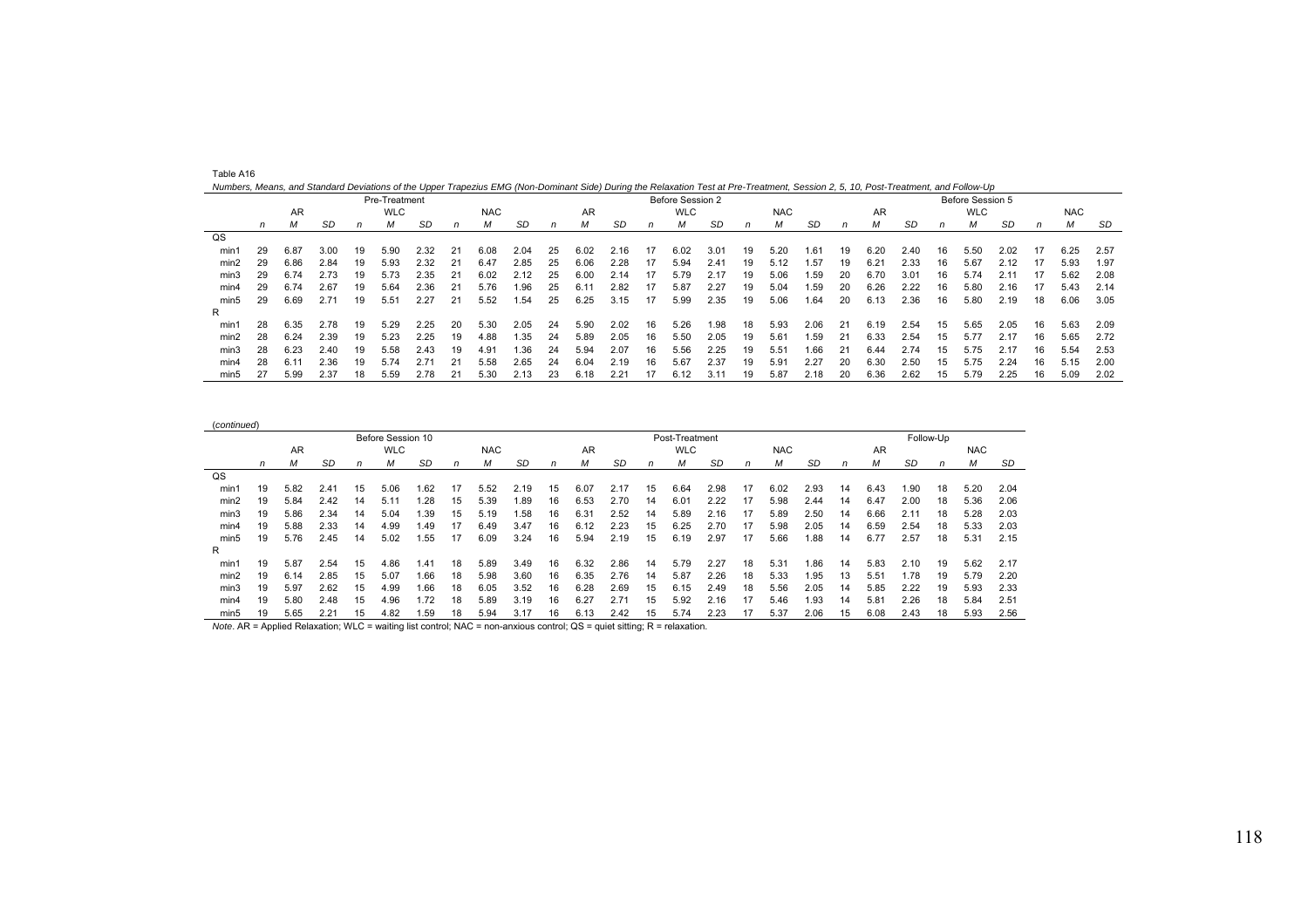| Table A1 |
|----------|
|----------|

*Numbers, Means, and Standard Deviations of the Lateralis Frontalis EMG (Non-Dominant Side) During the Relaxation Test at Pre-Treatment, Session 2, 5, 10, Post-Treatment, and Follow-Up* 

|                |    |           |      |    | Pre-Treatment |      |    |            |      |     |      |      |    | Before Session 2 |      |    |            |      |    |      |      |    | Before Session 5 |      |     |            |      |
|----------------|----|-----------|------|----|---------------|------|----|------------|------|-----|------|------|----|------------------|------|----|------------|------|----|------|------|----|------------------|------|-----|------------|------|
|                |    | <b>AR</b> |      |    | <b>WLC</b>    |      |    | <b>NAC</b> |      |     | AR   |      |    | <b>WLC</b>       |      |    | <b>NAC</b> |      |    | AR   |      |    | <b>WLC</b>       |      |     | <b>NAC</b> |      |
|                | n  | М         | SD   | n  | М             | SD   | n  | М          | SD   | n   | м    | SD   | n  | м                | SD   | n  | М          | SD   | n  | м    | SD   | n  | М                | SD   | n   | М          | SD   |
| $_{\text{QS}}$ |    |           |      |    |               |      |    |            |      |     |      |      |    |                  |      |    |            |      |    |      |      |    |                  |      |     |            |      |
| min1           | 25 | 6.65      | 5.27 | 18 | 7.51          | 4.43 | 19 | 5.77       | 4.83 | 22  | 6.43 | 4.62 | 16 | 7.47             | 4.81 | 16 | 6.28       | 4.58 | 21 | 5.87 | 4.80 | 15 | 6.62             | 4.77 | 16  | 6.87       | 5.09 |
| min2           | 24 | 7.01      | 5.56 | 18 | 7.89          | 4.70 | 21 | 7.33       | 5.74 | 22  | 6.57 | 4.55 | 16 | 7.33             | 4.80 | 17 | 6.80       | 5.02 | 21 | 6.24 | 5.49 | 15 | 7.39             | 5.05 | 16  | 7.00       | 4.96 |
| min3           | 23 | 6.60      | 5.07 | 18 | 8.06          | 4.55 | 21 | 6.98       | 5.09 | 22  | 6.96 | 4.48 | 15 | 7.29             | 4.87 |    | 6.71       | 4.47 | 20 | 6.10 | 5.22 | 15 | 7.37             | 5.48 |     | 8.22       | 5.77 |
| min4           | 24 | 7.55      | 5.75 | 17 | 7.00          | 2.90 | 21 | 7.15       | 5.11 | 21  | 6.56 | 4.08 | 16 | 8.47             | 5.55 | 18 | 7.79       | 5.59 | 20 | 6.01 | 4.81 | 14 | 7.75             | 5.97 | 16  | 7.96       | 4.53 |
| min5           | 24 | 7.83      | 5.93 | 18 | 7.83          | 4.05 | 21 | 7.23       | 4.80 | 22  | 7.23 | 4.89 | 16 | 8.81             | 5.57 | 18 | 8.45       | 5.71 | 20 | 6.13 | 5.14 | 14 | 7.91             | 5.21 | 16  | 7.76       | 4.70 |
| R              |    |           |      |    |               |      |    |            |      |     |      |      |    |                  |      |    |            |      |    |      |      |    |                  |      |     |            |      |
| min1           | 24 | 5.29      | 3.98 | 19 | 6.59          | 4.06 | 21 | 5.74       | 4.54 | 20  | 4.67 | 2.68 | 16 | 5.12             | 2.89 | 17 | 5.26       | 2.95 | 20 | 4.78 | 3.95 | 15 | 4.73             | 3.58 | -17 | 6.01       | 4.04 |
| min2           | 24 | 6.27      | 4.71 | 19 | 6.38          | 3.96 | 21 | 6.17       | 4.25 | 20  | 5.19 | 3.22 | 16 | 5.67             | 3.09 | 18 | 5.79       | 3.05 | 20 | 4.15 | 3.29 | 15 | 5.29             | 3.84 |     | 6.70       | 4.48 |
| min3           | 22 | 5.73      | 4.16 | 19 | 6.73          | 4.14 | 21 | 6.10       | 3.64 | -21 | 5.80 | 3.67 | 16 | 6.28             | 3.09 | 18 | 6.64       | 3.68 | 20 | 4.80 | 4.02 | 15 | 5.00             | 3.15 | 15  | 5.74       | 3.34 |
| min4           | 22 | 5.85      | 4.03 | 19 | 7.13          | 4.57 | 21 | 6.68       | 4.26 | 21  | 6.01 | 3.75 | 16 | 6.68             | 3.52 | 17 | 6.90       | 4.21 | 19 | 4.85 | 4.47 | 15 | 5.74             | 4.38 |     | 7.52       | 5.22 |
| min5           | 22 | 6.13      | 4.24 | 19 | 7.50          | 4.76 | 20 | 6.16       | 3.54 | 20  | 6.59 | 4.39 |    | 8.45             | 4.71 | 18 | 7.60       | 4.40 | 19 | 5.46 | 5.07 | 15 | 6.01             | 4.35 | 16  | 7.10       | 4.24 |

| (continued)      |    |      |      |    |                   |      |    |                 |      |    |               |      |    |                |      |    |            |      |    |           |      |           |            |      |
|------------------|----|------|------|----|-------------------|------|----|-----------------|------|----|---------------|------|----|----------------|------|----|------------|------|----|-----------|------|-----------|------------|------|
|                  |    |      |      |    | Before Session 10 |      |    |                 |      |    |               |      |    | Post-Treatment |      |    |            |      |    |           |      | Follow-Up |            |      |
|                  |    | AR   |      |    | <b>WLC</b>        |      |    | <b>NAC</b>      |      |    | AR            |      |    | <b>WLC</b>     |      |    | <b>NAC</b> |      |    | <b>AR</b> |      |           | <b>NAC</b> |      |
|                  | n  | M    | SD   | n  | М                 | SD   | n  | М               | SD   | n  | М             | SD   | n  | M              | SD   | n  | Μ          | SD   | n  | М         | SD   | n         | M          | SD   |
| $_{\text{QS}}$   |    |      |      |    |                   |      |    |                 |      |    |               |      |    |                |      |    |            |      |    |           |      |           |            |      |
| min1             | 17 | 7.11 | 6.07 | 13 | 4.97              | 3.98 | 16 | 5.67            | 4.93 | 12 | 4.29          | 2.39 | 12 | 4.92           | 2.70 | 13 | 4.18       | 2.23 | 12 | 4.64      | 3.30 | 13        | 6.14       | 3.87 |
| min2             | 17 | 7.76 | 6.42 | 12 | 6.16              | 5.56 | 15 | $^{\prime}$ .38 | 6.18 | 13 | 5.18          |      |    | 4.87           | 2.73 | 13 | 4.81       | 2.67 | 12 | 4.67      | 3.23 | 14        | 6.68       | 4.27 |
| min3             | 17 | 8.24 | 6.88 |    | 5.67              | 3.08 | 15 | '.22            | 6.06 | 14 | 5.94          | 3.14 |    | 5.16           | 2.65 | 13 | 5.62       | 3.14 | 12 | 5.27      | 3.10 | 13        | 6.06       | 3.76 |
| min4             | 17 | 8.42 | 6.67 |    | 5.86              | 3.04 | 15 | 7.31            | 5.65 | 14 | 6.33          | 3.44 |    | 5.73           | 2.61 | 13 | 6.08       | 3.21 |    | 4.72      | .89  | 14        | 7.70       | 4.28 |
| min <sub>5</sub> | 16 | 7.70 | 6.14 |    | 6.42              | 3.88 | 15 | 01.'            | 5.04 | 13 | 6.41          | 3.38 |    | 5.59           | 2.66 | 13 | 6.45       | 3.57 |    | 4.75      | 2.04 | 14        | 8.07       | 4.54 |
| R                |    |      |      |    |                   |      |    |                 |      |    |               |      |    |                |      |    |            |      |    |           |      |           |            |      |
| min1             | 17 | 6.35 | 5.89 | 13 | 5.87              | 5.13 | 16 | 5.08            | 3.49 | 11 | 3.52          | 2.22 | 12 | 2.94           | 2.04 | 14 | 3.76       | 2.15 | 10 | 2.78      | 0.81 | 14        | 4.63       | 2.79 |
| min2             | 17 | 6.62 | 6.45 | 12 | 4.74              | 3.23 | 16 | 5.26            | 3.60 | 12 | 4.37          | 3.57 | 12 | $3.4^{\circ}$  | 2.36 | 14 | 4.33       | 1.87 | 10 | 2.93      | .10  | 13        | 5.06       | 2.85 |
| min3             | 17 | 7.07 | 7.06 | 12 | 4.56              | 2.77 | 17 | 6.27            | 4.94 | 12 | 4.82          | 3.92 |    | 3.20           | 0.98 | 14 | 5.05       | 2.10 | 10 | 3.27      | .12  | 12        | 5.26       | 2.55 |
| min4             |    | 7.03 | 6.97 | 12 | 5.03              | 3.69 |    | 6.57            | 5.06 | 12 | $5.0^{\circ}$ | 3.97 |    | 3.62           | 1.49 | 14 | 5.65       | 2.03 | 10 | 3.23      | .22  | 14        | 6.76       | 3.64 |
| min <sub>5</sub> | 17 | 6.97 | 6.72 | 13 | 6.15              | 5.77 | 17 | 6.64            | 4.86 | 12 | 5.39          | 4.06 |    | 3.99           | 1.74 | 14 | 5.76       | 1.81 | 10 | 3.22      | .28  | 14        | 7.17       | 3.84 |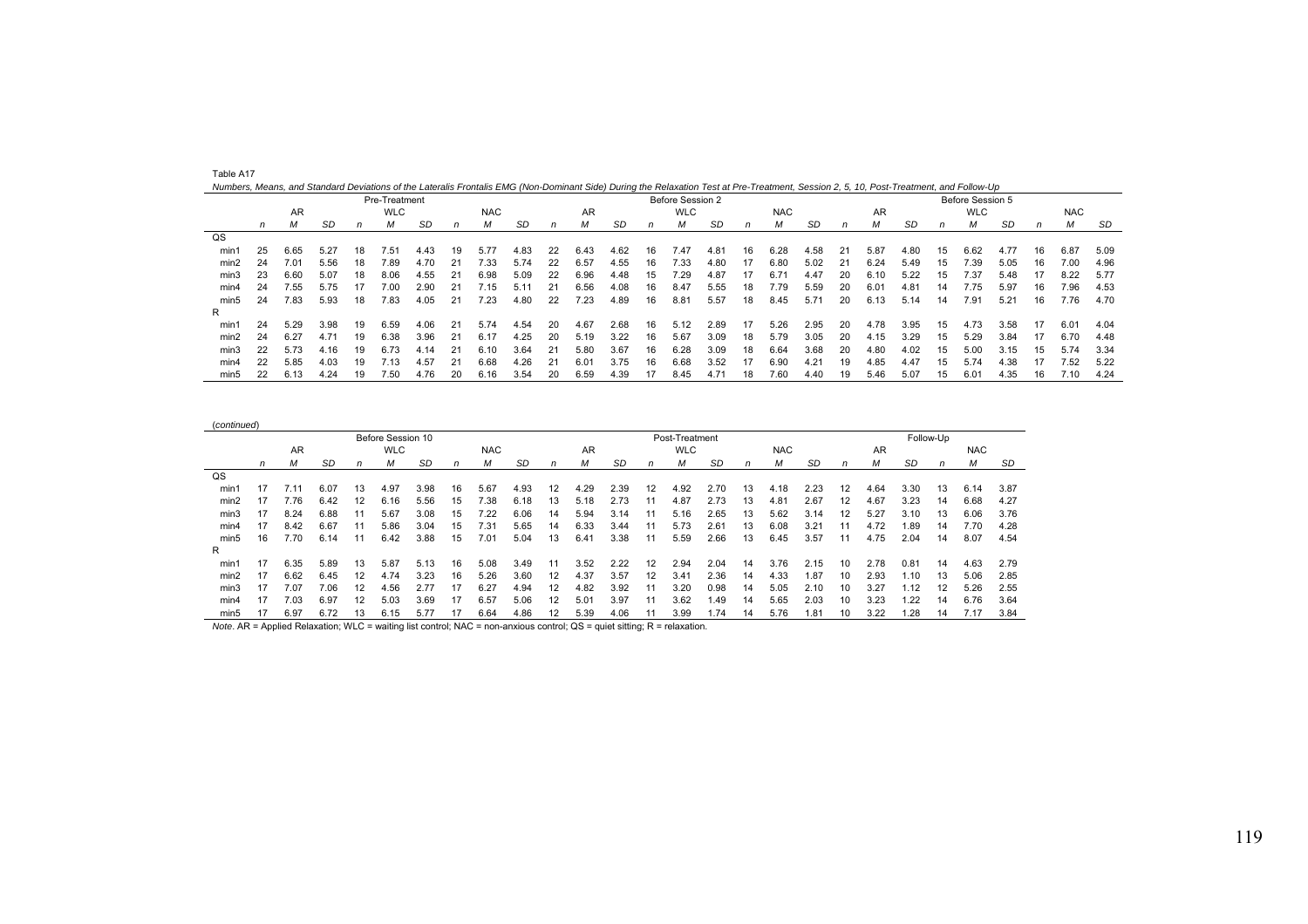| Table A18                                                                                                                                          |  |  |
|----------------------------------------------------------------------------------------------------------------------------------------------------|--|--|
| Numbers, Means, and Standard Deviations of Heart Rate During the Relaxation Test at Pre-Treatment, Session 2, 5, 10, Post-Treatment, and Follow-Up |  |  |

| $1.4$ and $1.5$ and $1.6$ and $1.6$ and $1.6$ and $1.6$ and $1.6$ and $1.6$ and $1.6$ and $1.6$ and $1.6$ and $1.6$ and $1.6$ and $1.6$ and $1.6$ and $1.6$ and $1.6$ and $1.6$ and $1.6$ and $1.6$ and $1.6$ and $1.6$ and | Pre-Treatment |       |      |    |            |               |    |            |      |    |       |       |    | Before Session 2 |                |    |            |      |    |       |           |    | Before Session 5 |                   |    |                |       |
|-----------------------------------------------------------------------------------------------------------------------------------------------------------------------------------------------------------------------------|---------------|-------|------|----|------------|---------------|----|------------|------|----|-------|-------|----|------------------|----------------|----|------------|------|----|-------|-----------|----|------------------|-------------------|----|----------------|-------|
|                                                                                                                                                                                                                             |               | AR    |      |    | <b>WLC</b> |               |    | <b>NAC</b> |      |    | AR    |       |    | <b>WLC</b>       |                |    | <b>NAC</b> |      |    | AR    |           |    | <b>WLC</b>       |                   |    | <b>NAC</b>     |       |
|                                                                                                                                                                                                                             | n             | M     | SD   | n  | м          | <b>SD</b>     | n  | М          | SD   | n  | М     | SD    | n  | М                | SD             | n  | М          | SD   | n  | М     | <b>SD</b> | n  | М                | <b>SD</b>         |    | M              | SD    |
| QS                                                                                                                                                                                                                          |               |       |      |    |            |               |    |            |      |    |       |       |    |                  |                |    |            |      |    |       |           |    |                  |                   |    |                |       |
| bsp min1                                                                                                                                                                                                                    | 26            | 74.22 | 7.75 | 16 | 75.41      | 8.27          | 19 | 68.33      | 8.48 | 22 | 74.94 | 10.21 | 14 | 76.30            | 10.75          | 19 | 71.59      | 8.08 | 18 | 76.75 | 12.80     | 13 | 79.43            | 16.34             |    | 75.72          | 13.36 |
| sp min1                                                                                                                                                                                                                     | 26            | 74.63 | 9.13 |    | 75.51      | 8.93          | 20 | 68.85      | 9.96 | 22 | 74.79 | 9.98  | 14 | 76.78            | 10.75          | 19 | 71.65      | 8.21 |    | 76.93 | 13.22     |    | 75.84            | 12.20             |    | 72.16          | 8.90  |
| sp min2                                                                                                                                                                                                                     | 26            | 73.81 | 8.32 |    | 74.32      | 8.81          | 20 | 67.9'      | 8.16 | 22 | 74.36 | 9.76  |    | 77.31            | 8.64           | 19 | 71.57      | 8.07 | 18 | 76.91 | 13.33     |    | 75.95            | 12.39             | 14 | 71.41          | 8.86  |
| min1                                                                                                                                                                                                                        | 27            | 70.12 | 8.32 |    | 69.30      | 7.89          | 20 | 63.86      | 9.26 | 21 | 70.22 | 8.72  | 14 | 71.87            | 9.61           | 19 | 66.87      | 6.89 | 19 | 72.14 | 10.53     | 14 | 72.74            | 10.7 <sup>7</sup> | 15 | 67.40          | 8.06  |
| min2                                                                                                                                                                                                                        | 27            | 70.23 | 8.90 |    | 70.68      | 8.30          | 20 | 64.58      | 8.68 | 21 | 70.14 | 9.28  | 14 | 72.83            | 9.77           | 19 | 68.47      | 7.61 |    | 71.83 | 10.95     | 14 | 75.01            | 14.16             | 15 | $68.5^{\circ}$ | 8.30  |
| min3                                                                                                                                                                                                                        | 26            | 69.42 | 7.17 |    | 70.70      | 8.25          | 20 | 64.52      | 7.76 | 22 | 1.89  | 10.30 | 15 | 73.11            | 10.74          | 19 | 67.94      | 7.78 |    | 70.22 | 8.38      | 14 | 74.38            | 12.90             | 15 | 68.35          | 8.70  |
| min4                                                                                                                                                                                                                        | 27            | 70.60 | 8.68 |    | 70.33      | $8.4^{\circ}$ | 20 | 63.7'      | 8.51 | 22 | 71.34 | 10.08 | 15 | 72.92            | 11.31          | 19 | 67.78      | 7.37 | 18 | 70.31 | 8.34      | 14 | 75.20            | 13.52             | 15 | 68.32          | 9.44  |
| min5                                                                                                                                                                                                                        |               | 70.75 | 8.80 | 17 | 71.67      | 8.62          | 20 | 63.74      | 8.10 | 21 | 70.13 | 9.05  | 15 | 73.59            | 10.69          | 19 | 67.19      | 7.50 | 18 | 70.22 | 8.91      | 14 | 75.30            | 14.01             | 15 | 68.50          | 8.83  |
| R                                                                                                                                                                                                                           |               |       |      |    |            |               |    |            |      |    |       |       |    |                  |                |    |            |      |    |       |           |    |                  |                   |    |                |       |
| bsp min                                                                                                                                                                                                                     | 25            | 73.79 | 8.10 | 16 | 76.80      | 8.23          |    | 68.07      | 9.18 | 21 | 74.24 | 9.00  | 15 | 78.61            | $11.1^{\circ}$ | 19 | 71.17      | 8.41 |    | 74.01 | 10.09     |    | 77.05            | 11.95             | 13 | 74.17          | 10.62 |
| sp min1                                                                                                                                                                                                                     | 25            | 73.76 | 6.56 | 16 | 76.48      | 8.72          | 20 | 68.90      | 9.01 | 21 | 74.33 | 8.91  | 15 | 77.85            | 10.88          | 19 | 71.75      | 8.54 | 18 | 74.58 | 9.46      | 12 | 76.07            | 12.58             | 14 | 71.74          | 10.19 |
| sp min2                                                                                                                                                                                                                     | 25            | 74.14 | 7.57 | 16 | 74.54      | 8.64          | 18 | 68.32      | 9.19 | 22 | 75.06 | 9.29  | 14 | 79.79            | 11.13          | 18 | 71.29      | 7.89 | 18 | 74.21 | 8.30      |    | 76.51            | $12.4^{\circ}$    |    | 71.68          | 8.86  |
| min1                                                                                                                                                                                                                        | 25            | 69.22 | 6.82 | 16 | 69.83      | 7.06          | 20 | 63.38      | 9.03 | 21 | 71.78 | 8.97  | 15 | 73.09            | 10.50          | 19 | 66.78      | 8.14 | 18 | 70.36 | 9.01      | 13 | 71.67            | 10.22             | 15 | 66.90          | 8.40  |
| min2                                                                                                                                                                                                                        | 25            | 69.97 | 7.18 | 16 | 70.44      | 7.37          | 19 | 64.53      | 7.87 |    | 72.47 | 9.11  | 15 | 74.09            | 11.28          | 19 | 67.79      | 7.87 | 18 | 70.78 | 9.19      | 13 | 72.51            | 10.36             | 15 | 67.83          | 8.53  |
| min3                                                                                                                                                                                                                        | 26            | 70.60 | 7.77 | 16 | 70.51      | 8.00          | 19 | 64.50      | 7.88 | 21 | 72.17 | 9.85  | 15 | 73.31            | 10.28          | 19 | 67.58      | 7.70 | 18 | 70.43 | 8.49      | 13 | 72.07            | 10.95             | 15 | 66.96          | 8.23  |
| min4                                                                                                                                                                                                                        | 26            | 70.57 | 8.07 | 16 | 70.62      | 8.54          | 20 | 63.64      | 8.11 | 21 | 72.27 | 9.69  | 15 | 73.85            | 10.56          | 19 | 66.89      | 7.77 | 18 | 70.70 | 9.13      | 13 | 72.32            | 10.94             | 15 | 67.38          | 8.72  |
| min <sub>5</sub>                                                                                                                                                                                                            | 25            | 70.25 | 8.00 | 16 | 70.45      | 8.61          | 19 | 64.64      | 8.26 | 21 | 73.09 | 10.32 | 15 | 73.42            | 10.75          | 19 | 66.91      | 8.20 | 18 | 70.15 | 8.90      | 13 | 72.23            | 11.18             | 15 | 67.26          | 8.62  |

| (continued)    |    |           |           |    |                   |           |    |            |               |    |           |           |    |                |       |    |            |           |    |           |           |           |            |       |
|----------------|----|-----------|-----------|----|-------------------|-----------|----|------------|---------------|----|-----------|-----------|----|----------------|-------|----|------------|-----------|----|-----------|-----------|-----------|------------|-------|
|                |    |           |           |    | Before Session 10 |           |    |            |               |    |           |           |    | Post-Treatment |       |    |            |           |    |           |           | Follow-Up |            |       |
|                |    | <b>AR</b> |           |    | <b>WLC</b>        |           |    | <b>NAC</b> |               |    | <b>AR</b> |           |    | <b>WLC</b>     |       |    | <b>NAC</b> |           |    | <b>AR</b> |           |           | <b>NAC</b> |       |
|                | n  | М         | <b>SD</b> | n  | м                 | <b>SD</b> | n  | М          | SD            | n  | М         | <b>SD</b> | n  | м              | SD    | n  | М          | <b>SD</b> | n  | М         | <b>SD</b> | n         | м          | SD    |
| $_{\text{QS}}$ |    |           |           |    |                   |           |    |            |               |    |           |           |    |                |       |    |            |           |    |           |           |           |            |       |
| bsp min1       | 18 | 76.26     | 10.87     | 15 | 76.77             | 11.35     | 12 | 71.65      | 9.70          | 15 | 76.32     | 8.07      | 12 | 74.69          | 10.62 | 14 | 72.45      | 8.76      | 13 | 77.20     | 5.85      | 13        | 72.46      | 12.82 |
| sp min1        | 17 | 75.87     | 8.27      | 15 | 76.91             | 11.04     | 14 | 73.75      | $8.4^{\circ}$ | 16 | 76.17     | 6.59      | 12 | 78.16          | 10.05 | 15 | 73.93      | 8.52      | 14 | 78.29     | 6.33      | 16        | 73.51      | 12.00 |
| sp min2        | 17 | 75.70     | 7.08      | 13 | 75.96             | 10.91     | 14 | 75.40      | 8.99          | 16 | 75.41     | 6.33      | 12 | 78.62          | 9.94  | 15 | 74.16      | 9.14      | 14 | 78.28     | 6.31      | 16        | 72.85      | 11.51 |
| min1           | 18 | 73.17     | 9.36      | 12 | 73.38             | 8.11      | 13 | 71.06      | 6.78          | 16 | 71.25     | 7.83      | 14 | 74.48          | 9.70  | 15 | 70.16      | 8.92      | 14 | 74.76     | 5.82      | 17        | 69.00      | 10.21 |
| min2           | 18 | 73.30     | 8.87      | 14 | 73.09             | 10.33     | 13 | 72.05      | 8.22          | 16 | 73.08     | 8.62      | 14 | 74.46          | 9.97  | 15 | 70.33      | 8.66      | 14 | 74.30     | 5.69      | 16        | 68.22      | 9.31  |
| min3           | 18 | 73.36     | 8.62      | 12 | 73.13             | 8.05      | 13 | 71.38      | 7.87          | 15 | 71.65     | 7.95      | 14 | 73.30          | 9.79  | 15 | 70.00      | 9.18      | 14 | 74.53     | 6.07      | 16        | 68.14      | 10.23 |
| min4           | 18 | 73.47     | 9.03      | 13 | 74.33             | 8.81      | 13 | 71.03      | 7.65          | 16 | 72.60     | 8.24      | 14 | 73.97          | 10.11 | 15 | 69.24      | 9.75      | 14 | 74.28     | 5.84      | 17        | 69.25      | 10.81 |
| min5           | 18 | 72.31     | 9.46      | 13 | 73.45             | 8.72      | 13 | 70.56      | 7.79          | 16 | 72.06     | 8.41      | 14 | 73.38          | 9.49  | 14 | 70.71      | 8.39      | 14 | 74.18     | 6.03      |           | 68.13      | 10.09 |
| R              |    |           |           |    |                   |           |    |            |               |    |           |           |    |                |       |    |            |           |    |           |           |           |            |       |
| bsp min1       | 17 | 74.95     | 8.59      | 13 | 76.98             | 12.44     | 13 | 71.13      | 9.37          | 16 | 75.26     | 7.93      | 12 | 78.63          | 8.81  | 13 | 74.88      | 8.09      | 13 | 76.98     | 6.91      | 12        | 72.56      | 11.11 |
| sp min1        | 16 | 74.28     | 6.81      | 14 | 77.62             | 11.14     | 15 | 71.68      | 9.15          | 16 | 75.06     | 7.13      | 13 | 79.73          | 9.16  | 14 | 75.67      | 7.79      | 14 | 77.91     | 7.50      | 16        | 72.62      | 11.57 |
| sp min2        | 16 | 73.81     | 6.61      | 14 | 77.46             | 12.35     | 15 | 71.43      | 9.62          | 16 | 75.48     | 6.42      | 13 | 79.79          | 9.42  | 15 | 74.32      | 7.87      | 14 | 78.20     | 6.67      | 15        | 73.02      | 10.28 |
| min1           | 16 | 70.78     | 7.85      | 14 | 71.92             | 9.74      | 13 | 69.53      | 7.56          | 16 | 70.48     | 7.99      | 13 | 74.92          | 7.54  | 15 | 69.23      | 8.23      | 14 | 73.35     | 6.09      | 17        | 68.44      | 9.72  |
| min2           | 16 | 71.04     | 7.13      | 14 | 72.02             | 10.57     | 13 | 70.12      | 8.40          | 16 | 71.08     | 7.98      | 13 | 75.23          | 7.81  | 15 | 70.71      | 8.68      | 14 | 73.54     | 5.94      |           | 68.62      | 10.62 |
| min3           | 16 | 71.10     | 6.90      | 14 | 73.05             | 9.88      | 13 | 69.57      | $8.4^{\circ}$ | 16 | 70.90     | 8.21      | 14 | 73.20          | 9.55  | 15 | 69.88      | 9.02      | 14 | 74.55     | 6.64      |           | 68.60      | 9.64  |
| min4           | 16 | 70.84     | 7.23      | 13 | 71.26             | 9.71      | 13 | 69.38      | 7.97          | 16 | 70.86     | 8.51      | 14 | 73.19          | 9.37  | 15 | 69.78      | 8.62      | 14 | 74.16     | 5.79      |           | 68.39      | 10.02 |
| min5           | 16 | 71.17     | 6.76      | 13 | 74.48             | 8.93      | 13 | 69.71      | 8.14          | 16 | 71.04     | 7.78      | 14 | 72.77          | 9.63  | 15 | 69.84      | 8.68      | 14 | 75.03     | 6.24      | 17        | 68.97      | 11.44 |

*Note*. AR = Applied Relaxation; WLC = waiting list control; NAC = non-anxious control; QS = quiet sitting; R = relaxation; bsp = before speech; sp = speech.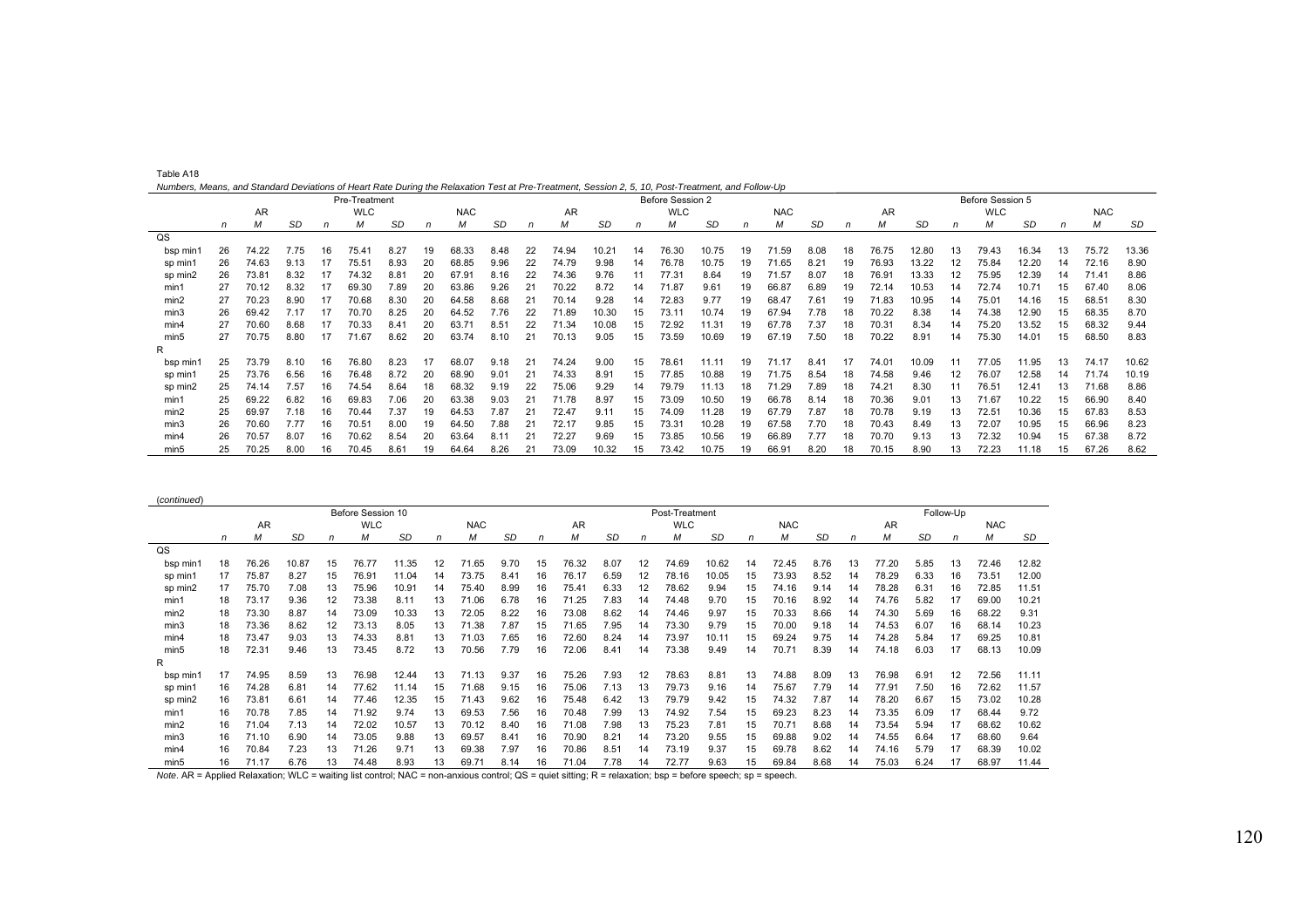| Numbers, Means, and Standard Deviations of Transfer-Function Respiratory Sinus Arrhythmia During the Relaxation Test at Pre-Treatment, Session 2, 5, 10, Post-Treatment, and Follow-Up |    |               |      |    |               |      |    |            |      |    |      |      |    |                  |      |    |            |      |    |      |      |   |                  |      |     |            |      |
|----------------------------------------------------------------------------------------------------------------------------------------------------------------------------------------|----|---------------|------|----|---------------|------|----|------------|------|----|------|------|----|------------------|------|----|------------|------|----|------|------|---|------------------|------|-----|------------|------|
|                                                                                                                                                                                        |    |               |      |    | Pre-Treatment |      |    |            |      |    |      |      |    | Before Session 2 |      |    |            |      |    |      |      |   | Before Session 5 |      |     |            |      |
|                                                                                                                                                                                        |    | AR            |      |    | <b>WLC</b>    |      |    | <b>NAC</b> |      |    | AR   |      |    | <b>WLC</b>       |      |    | <b>NAC</b> |      |    | AR   |      |   | <b>WLC</b>       |      |     | <b>NAC</b> |      |
|                                                                                                                                                                                        | n  | М             | SD   | n  | M             | SD   | n  | М          | SD   | n  | М    | SD   | n  | м                | SD   | n  | М          | SD   | n  | М    | SD   | n | М                | SD   | n   | М          | SD   |
| $_{\text{QS}}$                                                                                                                                                                         |    |               |      |    |               |      |    |            |      |    |      |      |    |                  |      |    |            |      |    |      |      |   |                  |      |     |            |      |
| min1                                                                                                                                                                                   | 27 | 0.13          | 0.07 | 15 | 0.10          | 0.05 | 14 | 0.15       | 0.09 | 20 | 0.12 | 0.07 | 13 | $0.1^{\circ}$    | 0.06 | 15 | 0.12       | 0.07 | 12 | 0.14 | 0.07 | 9 | 0.08             | 0.05 | 8   | 0.20       | 0.09 |
| min2                                                                                                                                                                                   | 28 | 0.13          | 0.09 | 16 | 0.10          | 0.06 | 14 | 0.13       | 0.08 | 20 | 0.12 | 0.07 |    | $0.1^{\circ}$    | 0.05 | 14 | 0.12       | 0.06 |    | 0.17 | 0.09 |   | 0.09             | 0.04 |     | 0.17       | 0.09 |
| min3                                                                                                                                                                                   | 28 | 0.14          | 0.08 | 16 | 0.10          | 0.07 | 14 | 0.14       | 0.11 | 18 | 0.12 | 0.08 | 12 | 0.14             | 0.10 | 14 | 0.14       | 0.07 | 13 | 0.16 | 0.08 |   | 0.08             | 0.05 |     | 0.15       | 0.08 |
| min4                                                                                                                                                                                   | 28 | 0.15          | 0.09 | 16 | 0.12          | 0.09 | 14 | 0.14       | 0.09 | 20 | 0.13 | 0.07 | 12 | 0.12             | 0.08 | 15 | 0.13       | 0.07 | 12 | 0.14 | 0.07 | 9 | 0.08             | 0.05 |     | 0.15       | 0.07 |
| min <sub>5</sub>                                                                                                                                                                       | 27 | 0.13          | 0.09 | 16 | 0.14          | 0.11 | 13 | 0.13       | 0.09 | 17 | 0.12 | 0.05 | 12 | 0.13             | 0.09 | 13 | 0.12       | 0.06 | 14 | 0.14 | 0.06 | 9 | 0.08             | 0.06 |     | 0.14       | 0.05 |
| R                                                                                                                                                                                      |    |               |      |    |               |      |    |            |      |    |      |      |    |                  |      |    |            |      |    |      |      |   |                  |      |     |            |      |
| min'                                                                                                                                                                                   | 26 | 0.13          | 0.08 | 15 | 0.12          | 0.08 | 15 | 0.09       | 0.06 | 16 | 0.13 | 0.10 | 13 | $0.1^{\circ}$    | 0.05 | 16 | 0.12       | 0.07 | 14 | 0.16 | 0.09 | 9 | 0.08             | 0.04 | 10. | 0.16       | 0.10 |
| min2                                                                                                                                                                                   | 26 | 0.14          | 0.09 | 16 | 0.12          | 0.08 | 15 | 0.13       | 0.10 | 18 | 0.10 | 0.07 | 14 | $0.1^{\circ}$    | 0.06 | 15 | 0.14       | 0.08 | 14 | 0.14 | 0.07 | 8 | 0.11             | 0.05 | 12  | 0.14       | 0.05 |
| min3                                                                                                                                                                                   | 25 | 0.10          | 0.06 | 16 | 0.13          | 0.09 | 15 | 0.12       | 0.09 | 15 | 0.11 | 0.07 | 14 | $0.1^{\circ}$    | 0.07 | 15 | 0.13       | 0.08 | 14 | 0.17 | 0.06 |   | 0.08             | 0.03 |     | 0.16       | 0.07 |
| min4                                                                                                                                                                                   | 24 | $0.1^{\circ}$ | 0.07 | 16 | 0.14          | 0.10 | 15 | 0.13       | 0.10 | 20 | 0.11 | 0.08 | 14 | 0.12             | 0.06 | 15 | 0.14       | 0.07 | 14 | 0.14 | 0.06 | h | 0.07             | 0.03 | 13  | 0.15       | 0.06 |
| min5                                                                                                                                                                                   | 24 | 0.12          | 0.08 | 16 | 0.13          | 0.10 | 14 | 0.15       | 0.08 |    | 0.14 | 0.12 | 10 | $0.1^{\circ}$    | 0.07 |    | 0.19       | 0.12 |    | 0.16 | 0.07 |   | 0.09             | 0.05 | 10. | 0.13       | 0.03 |

| (continued)      |    |               |           |    |                   |           |    |            |           |    |      |      |    |                |           |    |            |           |              |           |           |    |            |      |
|------------------|----|---------------|-----------|----|-------------------|-----------|----|------------|-----------|----|------|------|----|----------------|-----------|----|------------|-----------|--------------|-----------|-----------|----|------------|------|
|                  |    |               |           |    | Before Session 10 |           |    |            |           |    |      |      |    | Post-Treatment |           |    |            |           |              |           | Follow-Up |    |            |      |
|                  |    | AR            |           |    | <b>WLC</b>        |           |    | <b>NAC</b> |           |    | AR   |      |    | <b>WLC</b>     |           |    | <b>NAC</b> |           |              | <b>AR</b> |           |    | <b>NAC</b> |      |
|                  | n  | М             | <b>SD</b> | n  | M                 | <b>SD</b> | n  | М          | <b>SD</b> | n  | м    | SD   | n  | м              | <b>SD</b> | n  | М          | <b>SD</b> | $\mathsf{n}$ |           | SD        | n  | М          | SD   |
| QS               |    |               |           |    |                   |           |    |            |           |    |      |      |    |                |           |    |            |           |              |           |           |    |            |      |
| min1             | 13 | 0.10          | 0.06      | 8  | 0.10              | 0.04      | 5  | 0.17       | 0.10      | 12 | 0.16 | 0.09 | 9  | 0.09           | 0.09      | 9  | 0.12       | 0.05      | 10           | 0.15      | 0.08      | 12 | 0.11       | 0.07 |
| min2             | 15 | $0.1^{\circ}$ | 0.07      | 9  | 0.11              | 0.04      |    | 0.22       | 0.09      | 14 | 0.14 | 0.10 | 11 | 0.08           | 0.04      | 13 | 0.12       | 0.09      | 11           | 0.12      | 0.10      | 16 | 0.14       | 0.08 |
| min3             | 15 | $0.1^{\circ}$ | 0.07      | 11 | 0.13              | 0.10      | 9  | 0.16       | 0.13      | 12 | 0.13 | 0.08 | 11 | 0.11           | 0.08      | 13 | 0.13       | 0.09      | 9            | 0.12      | 0.08      | 14 | 0.12       | 0.07 |
| min4             | 12 | 0.11          | 0.07      | 11 | 0.15              | 0.09      | 10 | 0.17       | 0.12      | 14 | 0.12 | 0.09 | 9  | 0.10           | 0.07      | 12 | 0.14       | 0.07      | 11           | 0.12      | 0.08      | 15 | 0.13       | 0.08 |
| min <sub>5</sub> | 11 | 0.11          | 0.07      | 11 | 0.1               | 0.04      | 5  | 0.20       | 0.09      | 14 | 0.15 | 0.09 | 9  | 0.07           | 0.04      | 11 | 0.13       | 0.05      | 10           | 0.15      | 0.09      | 14 | 0.13       | 0.09 |
| R                |    |               |           |    |                   |           |    |            |           |    |      |      |    |                |           |    |            |           |              |           |           |    |            |      |
| min1             | 9  | 0.16          | 0.10      | 11 | 0.12              | 0.05      | 8  | 0.18       | 0.13      | 10 | 0.17 | 0.09 | 9  | 0.10           | 0.05      | 12 | 0.13       | 0.06      | 8            | 0.14      | 0.12      | 14 | 0.13       | 0.07 |
| min2             | 9  | 0.18          | 0.13      | 10 | 0.16              | 0.10      | 10 | 0.13       | 0.1'      | 12 | 0.17 | 0.10 | 9  | 0.10           | 0.05      | 10 | 0.14       | 0.09      | 10           | 0.17      | 0.10      | 14 | 0.12       | 0.06 |
| min3             | 14 | 0.15          | 0.10      | 8  | 0.09              | 0.05      | 10 | 0.16       | 0.12      | 12 | 0.13 | 0.08 | 10 | 0.10           | 0.05      | 13 | 0.14       | 0.07      | 10           | 0.16      | 0.13      | 3  | 0.11       | 0.05 |
| min4             | 15 | 0.16          | 0.12      | 10 | 0.13              | 0.09      |    |            | 0.15      |    |      | 0.07 |    | 0.10           | 0.06      |    | 0.13       | 0.05      | 9            | 0.17      | 0.12      | 15 | 0.15       | 0.12 |
| min <sub>5</sub> | 14 | 0.15          | 0.13      | 11 | 0.12              | 0.06      |    | 0.16       | 0.09      | 13 | 0.17 | 0.13 | 10 | 0.09           | 0.05      | 10 | 0.14       | 0.09      | 8            | 0.22      | 0.12      | 15 | 0.13       | 0.06 |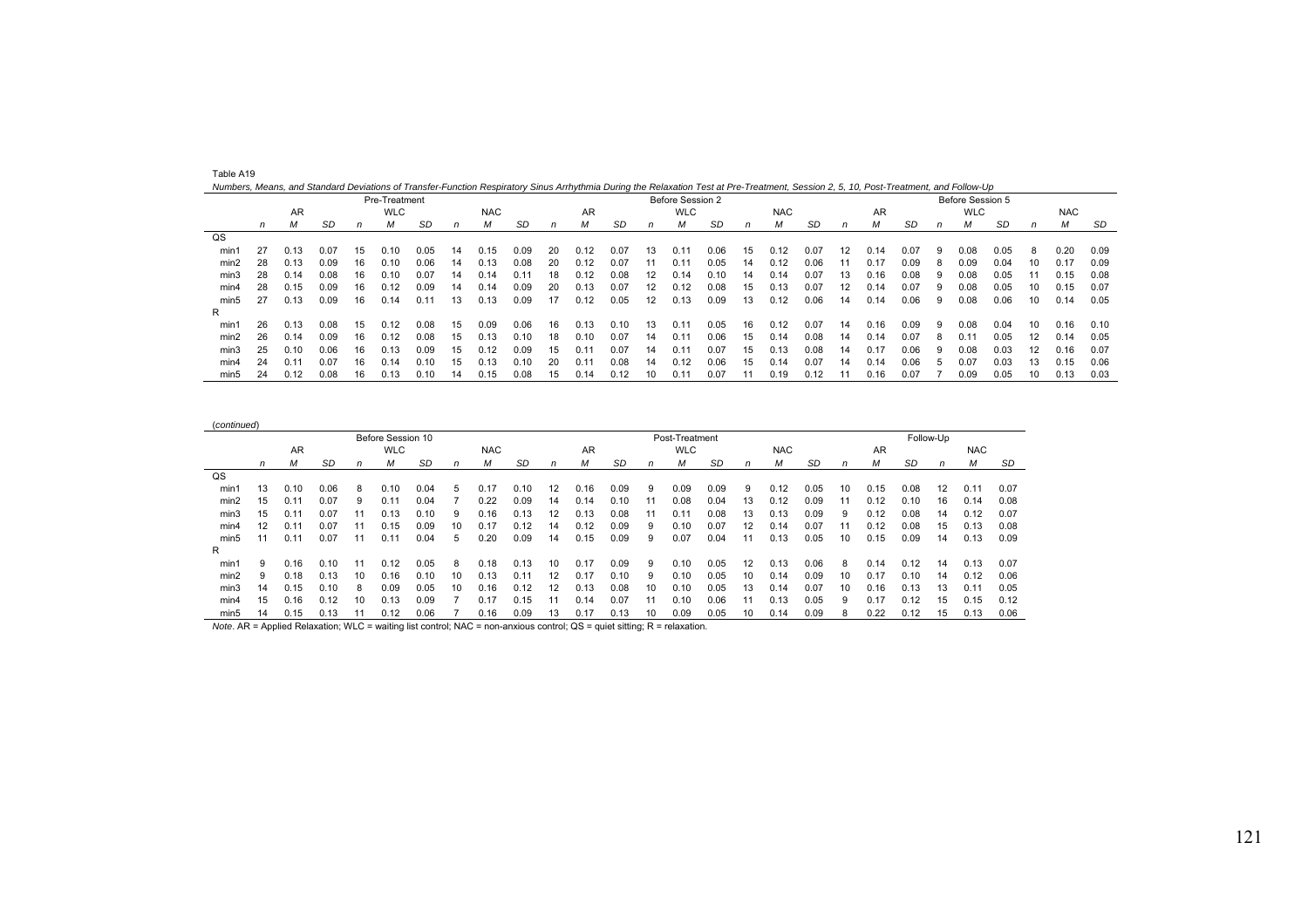| Table A20                                                                                                                                                          |  |  |
|--------------------------------------------------------------------------------------------------------------------------------------------------------------------|--|--|
| Numbers, Means, and Standard Deviations of end-tidal pCO <sub>2</sub> During the Relaxation Test at Pre-Treatment, Session 2, 5, 10, Post-Treatment, and Follow-Up |  |  |

|                  |    |           |      |    | Pre-Treatment |      |    |            |      |    |       |      |    | Before Session 2 |      |    |            |      |    |       |      |    | Before Session 5 |      |    |            |      |
|------------------|----|-----------|------|----|---------------|------|----|------------|------|----|-------|------|----|------------------|------|----|------------|------|----|-------|------|----|------------------|------|----|------------|------|
|                  |    | <b>AR</b> |      |    | <b>WLC</b>    |      |    | <b>NAC</b> |      |    | AR    |      |    | <b>WLC</b>       |      |    | <b>NAC</b> |      |    | AR    |      |    | <b>WLC</b>       |      |    | <b>NAC</b> |      |
|                  | n  | М         | SD   |    |               | SD   |    | Μ          | SD   | n  | м     | SD   | n  | м                | SD   |    | М          | SD   | n  | м     | SD   | n  | М                | SD   |    | М          | SD   |
| QS               |    |           |      |    |               |      |    |            |      |    |       |      |    |                  |      |    |            |      |    |       |      |    |                  |      |    |            |      |
| min1             | 26 | 34.38     | 2.91 | 20 | 34.39         | 3.03 | 21 | 35.89      | 2.71 | 24 | 36.98 | 3.20 | 16 | 36.23            | 3.05 | 20 | 37.72      | 2.91 | 19 | 35.37 | 3.48 | 15 | 36.62            | 2.50 | 16 | 37.52      | 3.02 |
| min2             | 27 | 35.14     | 3.53 | 18 | 35.39         | 2.47 | 21 | 36.71      | 3.34 | 24 | 37.24 | 3.45 | 17 | 37.18            | 2.94 | 19 | 37.77      | 2.44 | 19 | 36.25 | 3.31 | 16 | 37.82            | 2.96 | 16 | 37.74      | 3.02 |
| min3             | 27 | 34.98     | 2.78 | 20 | 35.30         | 3.07 | 20 | 37.37      | 2.38 | 23 | 37.53 | 3.18 | 17 | 37.57            | 2.79 | 20 | 37.93      | 2.71 | 19 | 36.57 | 2.78 | 16 | 38.17            | 2.83 | 16 | 37.86      | 2.69 |
| min4             | 28 | 35.26     | 3.23 | 19 | 35.13         | 2.66 | 20 | 37.53      | 2.30 | 23 | 38.36 | 2.81 | 17 | 37.54            | 2.82 | 20 | 38.16      | 2.34 | 19 | 36.79 | 3.05 | 15 | 37.52            | 2.49 | 16 | 38.00      | 2.54 |
| min5             | 27 | 35.58     | 3.33 | 20 | 34.98         | 3.42 | 20 | 37.45      | 3.01 | 22 | 37.80 | 2.80 | 17 | 37.55            | 2.62 | 20 | 38.07      | 2.39 | 19 | 36.84 | 2.68 | 16 | 38.00            | 2.49 | 16 | 37.95      | 2.48 |
| R                |    |           |      |    |               |      |    |            |      |    |       |      |    |                  |      |    |            |      |    |       |      |    |                  |      |    |            |      |
| min1             | 28 | 33.53     | 3.92 | 20 | 33.73         | 2.96 | 21 | 36.34      | 2.86 | 25 | 36.26 | 3.43 | 16 | 35.74            | 2.95 | 19 | 36.88      | 2.64 | 18 | 36.12 | 3.23 | 16 | 36.81            | 2.48 | 17 | 36.86      | 2.98 |
| min2             | 28 | 33.60     | 3.91 | 20 | 35.38         | 3.30 | 20 | 37.54      | 3.14 | 24 | 36.63 | 3.32 | 16 | 36.58            | 3.36 | 20 | 37.66      | 3.33 | 18 | 36.56 | 3.32 | 16 | 37.25            | 2.66 | 18 | 38.07      | 3.41 |
| min <sub>3</sub> | 26 | 34.17     | 3.79 | 20 | 35.32         | 3.12 | 21 | 37.42      | 4.23 | 24 | 36.98 | 3.38 | 16 | 36.75            | 3.30 | 20 | 37.76      | 3.30 | 18 | 36.58 | 3.48 | 16 | 37.74            | 2.27 | 18 | 38.05      | 3.27 |
| min4             | 28 | 34.98     | 4.40 | 20 | 35.83         | 2.81 | 21 | 37.60      | 3.77 | 24 | 37.34 | 3.29 | 16 | 37.14            | 3.16 | 20 | 37.94      | 3.39 | 18 | 36.87 | 3.18 | 16 | 37.95            | 2.38 | 18 | 38.19      | 3.23 |
| min <sub>5</sub> | 26 | 34.89     | 4.02 | 20 | 35.47         | 2.83 | 21 | 37.39      | 3.91 | 23 | 37.13 | 3.60 | 16 | 37.14            | 3.23 | 19 | 38.24      | 2.83 | 18 | 36.89 | 3.19 | 16 | 38.07            | 2.58 | 18 | 38.23      | 3.32 |

(*continued*)

|                |    |                          |      |    | Before Session 10 |      |    |            |      |                      |       |        |    | Post-Treatment |      |    |            |      |    |       |           | Follow-Up |            |      |
|----------------|----|--------------------------|------|----|-------------------|------|----|------------|------|----------------------|-------|--------|----|----------------|------|----|------------|------|----|-------|-----------|-----------|------------|------|
|                |    | AR                       |      |    | <b>WLC</b>        |      |    | <b>NAC</b> |      |                      | AR    |        |    | <b>WLC</b>     |      |    | <b>NAC</b> |      |    | AR    |           |           | <b>NAC</b> |      |
|                | n  | М                        | SD   | n  | м                 | SD   | n  | м          | SD   | n                    | м     | SD     | n  | М              | SD   | n  | M          | SD   | n  | М     | <b>SD</b> | n         | М          | SD   |
| $_{\text{QS}}$ |    |                          |      |    |                   |      |    |            |      |                      |       |        |    |                |      |    |            |      |    |       |           |           |            |      |
| min'           | 18 | 35.70                    | 3.01 | 15 | 36.54             | 2.86 | 16 | 35.82      | 3.31 | 15                   | 35.96 | 2.76   | 13 | 36.77          | 2.53 | 18 | 38.13      | 2.41 | 15 | 34.74 | 3.43      | 18        | 37.71      | 2.52 |
| min2           | 18 | 36.10                    | 2.97 | 15 | 37.41             | 3.30 | 15 | 37.29      | 2.33 | 15                   | 36.82 | 2.70   | 14 | 37.77          | 2.42 | 18 | 38.01      | 2.95 | 14 | 35.67 | 3.10      | 18        | 38.20      | 2.98 |
| min3           | 18 | 36.70                    | 3.14 | 14 | 37.17             | 2.54 | 16 | 37.24      | 2.56 | 16                   | 37.81 | 3.14   | 14 | 38.26          | 2.71 | 18 | 37.98      | 3.03 | 14 | 36.86 | 2.35      | 18        | 38.57      | 2.96 |
| min4           | 18 | 36.72                    | 3.07 | 15 | 37.68             | 2.63 | 15 | 37.44      | 2.43 | 16                   | 38.06 | 3.06   | 13 | 38.02          | 2.06 | 18 | 38.40      | 2.82 | 14 | 37.13 | 2.37      | 18        | 38.55      | 2.86 |
| min5           | 18 | 36.49                    | 3.08 | 14 | 37.54             | 2.55 | 16 | 37.29      | 2.36 | 16                   | 38.23 | 3.21   | 14 | 38.37          | 2.70 | 18 | 38.33      | 2.73 | 14 | 37.26 | 2.49      | 18        | 38.55      | 2.40 |
| R              |    |                          |      |    |                   |      |    |            |      |                      |       |        |    |                |      |    |            |      |    |       |           |           |            |      |
| min1           | 18 | 35.21                    | 3.01 | 15 | 35.17             | 2.90 | 16 | 36.43      | 3.01 | 15                   | 35.83 | 3.04   | 15 | 37.12          | 3.06 | 17 | 36.81      | 2.40 | 15 | 35.11 | 3.15      | 18        | 37.76      | 2.97 |
| min2           | 17 | 36.59                    | 3.12 | 15 | 36.53             | 2.77 | 17 | 37.26      | 3.75 | 16                   | 37.20 | 3.37   | 14 | 37.09          | 1.76 | 18 | 37.50      | 3.28 | 15 | 35.71 | 3.43      | 18        | 38.14      | 3.23 |
| min3           | 18 | 36.88                    | 3.33 | 15 | 37.10             | 2.90 | 17 | 37.15      | 3.19 | 16                   | 37.41 | 3.33   | 14 | 37.51          | 1.59 | 18 | 37.93      | 3.25 | 15 | 36.08 | 3.68      | 18        | 38.40      | 3.30 |
| min4           | 18 | 37.03                    | 3.29 | 16 | 37.51             | 3.03 |    | 37.16      | 3.24 | 16                   | 37.57 | 3.14   | 14 | 38.05          | 1.96 | 18 | 38.05      | 3.16 | 15 | 36.40 | 3.29      | 18        | 38.55      | 3.27 |
| min5           | 18 | 36.99                    | 3.28 | 16 | 37.48             | 3.05 |    | 37.49      | 3.21 | 16                   | 37.65 | 2.98   | 14 | 38.47          | 2.32 |    | 38.08      | 2.31 | 15 | 36.56 | 3.32      | 18        | 38.78      | 3.37 |
| .              |    | $\overline{\phantom{a}}$ |      |    |                   |      | .  |            |      | $\sim$ $\sim$ $\sim$ |       | $\sim$ |    |                |      |    |            |      |    |       |           |           |            |      |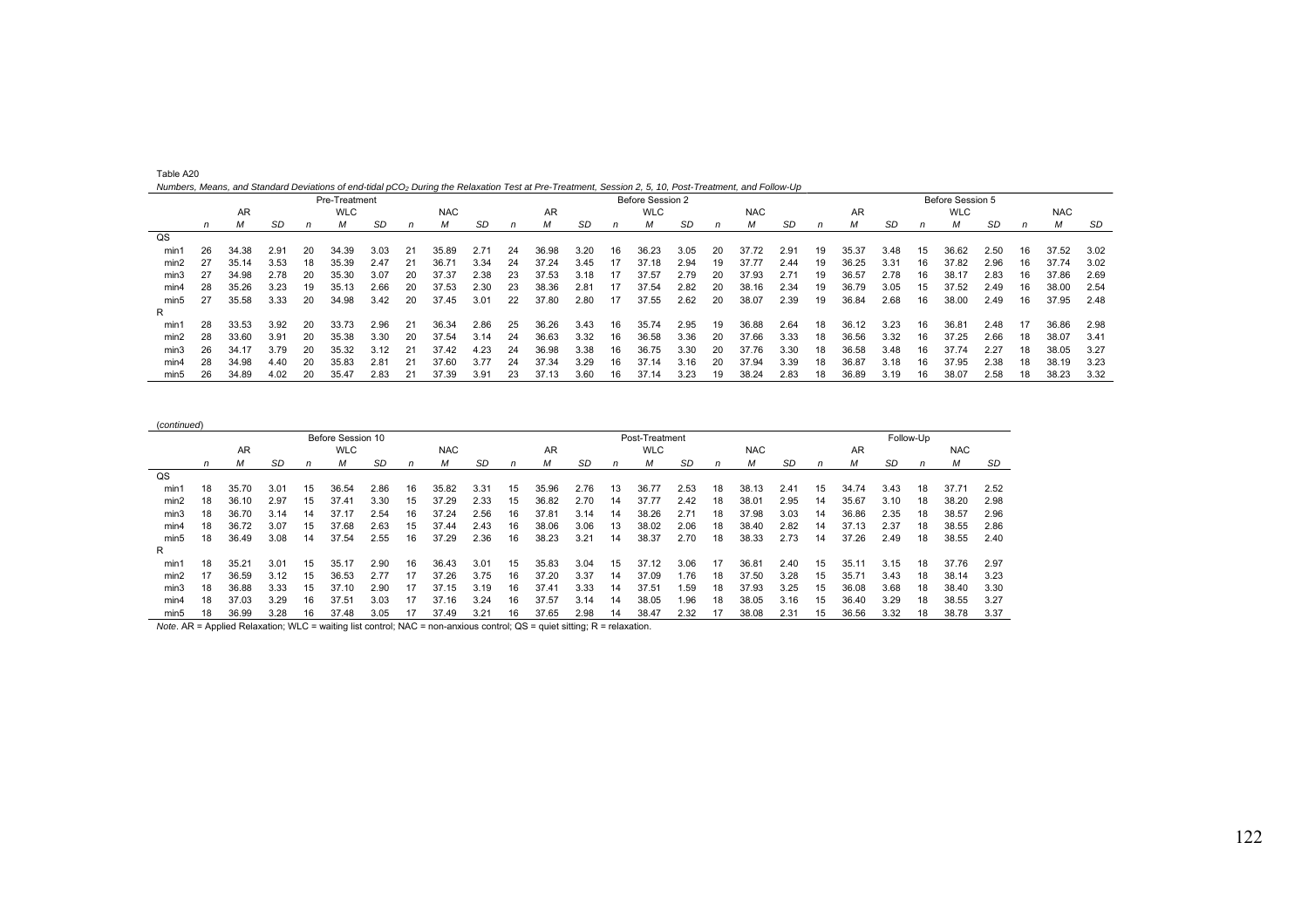| Table A21                                                                                                                                                |  |  |
|----------------------------------------------------------------------------------------------------------------------------------------------------------|--|--|
| Numbers, Means, and Standard Deviations of Respiratory Rate During the Relaxation Test at Pre-Treatment, Session 2, 5, 10, Post-Treatment, and Follow-Up |  |  |

|                  |    |       |      |    | Pre-Treatment |      |    |            |      |    |       |      |    | Before Session 2 |      |    |            |      |    |       |      |    | Before Session 5 |      |    |            |      |
|------------------|----|-------|------|----|---------------|------|----|------------|------|----|-------|------|----|------------------|------|----|------------|------|----|-------|------|----|------------------|------|----|------------|------|
|                  |    | AR    |      |    | <b>WLC</b>    |      |    | <b>NAC</b> |      |    | AR    |      |    | <b>WLC</b>       |      |    | <b>NAC</b> |      |    | AR    |      |    | <b>WLC</b>       |      |    | <b>NAC</b> |      |
|                  | n  | М     | SD   | n  | м             | SD   | n  | м          | SD   | n  | м     | SD   | n  | м                | SD   | n  | М          | SD   | n  | м     | SD   | n  | M                | SD   | n  | M          | SD   |
| $_{\text{QS}}$   |    |       |      |    |               |      |    |            |      |    |       |      |    |                  |      |    |            |      |    |       |      |    |                  |      |    |            |      |
| min1             | 27 | 11.37 | 3.85 | 20 | 12.25         | 3.80 | 17 | 10.53      | 3.49 | 25 | 13.01 | 4.25 | 17 | 12.91            | 4.03 | 20 | 12.90      | 4.10 | 20 | 12.61 | 4.21 | 15 | 13.12            | 3.98 | 15 | 13.19      | 4.12 |
| min2             | 28 | 12.74 | 4.08 | 20 | 12.39         | 4.34 | 17 | 10.81      | 3.41 | 24 | 14.04 | 4.12 | 17 | 13.75            | 4.41 | 20 | 14.75      | 4.10 | 20 | 13.96 | 4.04 | 15 | 13.63            | 3.80 | 15 | 13.40      | 4.56 |
| min3             | 29 | 13.65 | 4.04 | 20 | 11.73         | 4.66 | 17 | 11.26      | 4.22 | 25 | 14.37 | 4.09 | 17 | 14.35            | 3.61 | 20 | 15.16      | 4.16 | 20 | 14.01 | 4.13 | 15 | 13.86            | 4.37 | 15 | 13.57      | 4.23 |
| min4             | 29 | 13.54 | 4.15 | 20 | 12.44         | 4.47 | 17 | 10.68      | 3.73 | 24 | 15.07 | 3.63 | 16 | 15.07            | 2.81 | 20 | 14.88      | 3.99 | 20 | 14.08 | 3.55 | 15 | 14.78            | 3.10 | 15 | 13.41      | 4.86 |
| min <sub>5</sub> | 29 | 12.97 | 4.14 | 20 | 12.55         | 4.98 |    | 11.15      | 3.24 | 24 | 15.58 | 3.72 | 17 | 15.14            | 3.16 | 20 | 15.00      | 3.81 | 20 | 14.91 | 3.73 | 15 | 14.77            | 3.39 | 14 | 14.02      | 4.46 |
| R                |    |       |      |    |               |      |    |            |      |    |       |      |    |                  |      |    |            |      |    |       |      |    |                  |      |    |            |      |
| min1             | 27 | 9.86  | 3.26 | 20 | 10.27         | 3.37 | 18 | 9.36       | 2.72 | 25 | 11.91 | 4.07 | 16 | 11.11            | 3.98 | 20 | 11.69      | 4.10 | 19 | 11.17 | 3.94 | 15 | 10.15            | 3.64 | 16 | 12.47      | 5.63 |
| min2             | 29 | 10.83 | 4.20 | 20 | 10.86         | 4.73 | 19 | 10.97      | 3.55 | 24 | 12.55 | 4.19 | 17 | 12.14            | 4.80 | 20 | 13.11      | 5.22 | 20 | 12.42 | 4.47 | 15 | 11.59            | 4.97 | 16 | 12.23      | 5.22 |
| min3             | 28 | 10.72 | 3.76 | 19 | 10.61         | 4.26 | 19 | 10.20      | 3.01 | 25 | 13.23 | 4.23 | 16 | 12.99            | 4.87 | 20 | 13.85      | 4.35 | 19 | 12.39 | 3.29 | 15 | 11.24            | 4.47 | 15 | 11.41      | 4.27 |
| min4             | 28 | 10.8  | 4.18 | 20 | 10.85         | 4.41 | 20 | 11.06      | 3.51 | 25 | 13.62 | 4.26 | 16 | 12.65            | 4.13 | 20 | 13.36      | 4.57 | 20 | 13.14 | 3.37 | 15 | 11.71            | 4.31 | 14 | 11.62      | 4.38 |
| min5             | 28 | 10.78 | 3.97 | 20 | 1.24          | 4.74 | 20 | 11.05      | 3.42 | 24 | 13.31 | 4.16 | 16 | 13.06            | 4.22 | 20 | 14.04      | 4.53 | 20 | 13.18 | 3.51 | 15 | 12.04            | 4.96 | 16 | 12.88      | 4.38 |

(*continued*)

|                  |    |                          |      |    | Before Session 10 |      |    |            |      |                      |       |        |    | Post-Treatment |      |    |            |      |    |       |           | Follow-Up |            |      |
|------------------|----|--------------------------|------|----|-------------------|------|----|------------|------|----------------------|-------|--------|----|----------------|------|----|------------|------|----|-------|-----------|-----------|------------|------|
|                  |    | AR                       |      |    | <b>WLC</b>        |      |    | <b>NAC</b> |      |                      | AR    |        |    | <b>WLC</b>     |      |    | <b>NAC</b> |      |    | AR    |           |           | <b>NAC</b> |      |
|                  | n  | М                        | SD   | n  | М                 | SD   | n  | м          | SD   | n                    | м     | SD     | n  | М              | SD   | n  | М          | SD   | n  | М     | <b>SD</b> | n         | М          | SD   |
| $_{\text{QS}}$   |    |                          |      |    |                   |      |    |            |      |                      |       |        |    |                |      |    |            |      |    |       |           |           |            |      |
| min'             | 18 | 13.61                    | 3.42 | 14 | 14.16             | 3.10 | 15 | 13.29      | 3.15 | 17                   | 11.68 | 3.38   | 12 | 13.19          | 3.50 | 15 | 11.20      | 2.91 | 15 | 11.94 | 3.53      | 19        | 13.25      | 4.26 |
| min2             |    | 15.33                    | 2.93 | 14 | 15.62             | 2.91 | 15 | 14.31      | 3.04 | 17                   | 13.38 | 3.62   | 11 | 14.18          | 3.53 | 17 | 14.18      | 3.97 | 15 | 12.99 | 3.80      | 19        | 15.26      | 5.26 |
| min3             |    | 15.11                    | 2.40 | 14 | 15.71             | 2.24 | 14 | 14.59      | 3.61 | 17                   | 13.78 | 3.02   | 12 | 15.40          | 3.30 | 16 | 14.65      | 3.50 | 14 | 14.10 | 3.17      | 18        | 15.51      | 4.55 |
| min4             | 16 | 16.34                    | 2.20 | 14 | 16.34             | 2.25 | 15 | 15.57      | 2.70 | 17                   | 14.54 | 2.95   |    | 14.40          | 2.49 | 17 | 14.64      | 4.30 | 15 | 14.45 | 4.12      | 19        | 16.14      | 4.97 |
| min5             | 18 | 15.44                    | 3.14 | 14 | 16.30             | 1.87 | 15 | 15.36      | 3.40 | 16                   | 14.25 | 2.45   | 12 | 15.71          | 2.14 | 15 | 14.92      | 3.52 | 15 | 14.29 | 4.09      | 19        | 15.34      | 3.79 |
| R                |    |                          |      |    |                   |      |    |            |      |                      |       |        |    |                |      |    |            |      |    |       |           |           |            |      |
| min <sup>-</sup> | 17 | 11.99                    | 3.44 | 14 | 12.31             | 3.88 | 17 | 11.35      | 3.38 | 17                   | 10.19 | 3.31   | 13 | 10.31          | 3.95 | 14 | 10.77      | 3.23 | 14 | 9.80  | 3.17      | 19        | 11.98      | 5.36 |
| min2             | 17 | 11.33                    | 3.42 | 15 | 12.52             | 4.97 | 16 | 12.06      | 3.52 | 17                   | 10.58 | 3.23   | 13 | 11.13          | 4.68 | 14 | 12.63      | 3.97 | 15 | 11.77 | 4.62      | 17        | 12.69      | 4.96 |
| min3             | 18 | 12.21                    | 3.54 | 14 | 14.20             | 4.57 | 17 | 13.12      | 4.07 | 17                   | 11.44 | 3.85   | 12 | 12.46          | 3.89 | 16 | 13.71      | 5.08 | 15 | 12.12 | 4.55      | 18        | 14.78      | 4.96 |
| min4             | 18 | 12.41                    | 3.40 | 13 | 14.36             | 4.05 |    | 14.00      | 3.75 | 17                   | 12.09 | 4.07   | 13 | 12.08          | 4.95 | 16 | 13.82      | 4.72 | 15 | 11.91 | 3.98      | 19        | 15.24      | 5.37 |
| min5             | 18 | 13.15                    | 3.56 | 14 | 15.42             | 3.67 |    | 14.43      | 3.67 |                      | 11.94 | 3.94   |    | 13.73          | 4.06 | 16 | 14.48      | 4.45 | 15 | 12.38 | 4.30      | 19        | 15.60      | 5.29 |
| .                |    | $\overline{\phantom{a}}$ |      |    |                   |      | .  |            |      | $\sim$ $\sim$ $\sim$ |       | $\sim$ |    |                |      |    |            |      |    |       |           |           |            |      |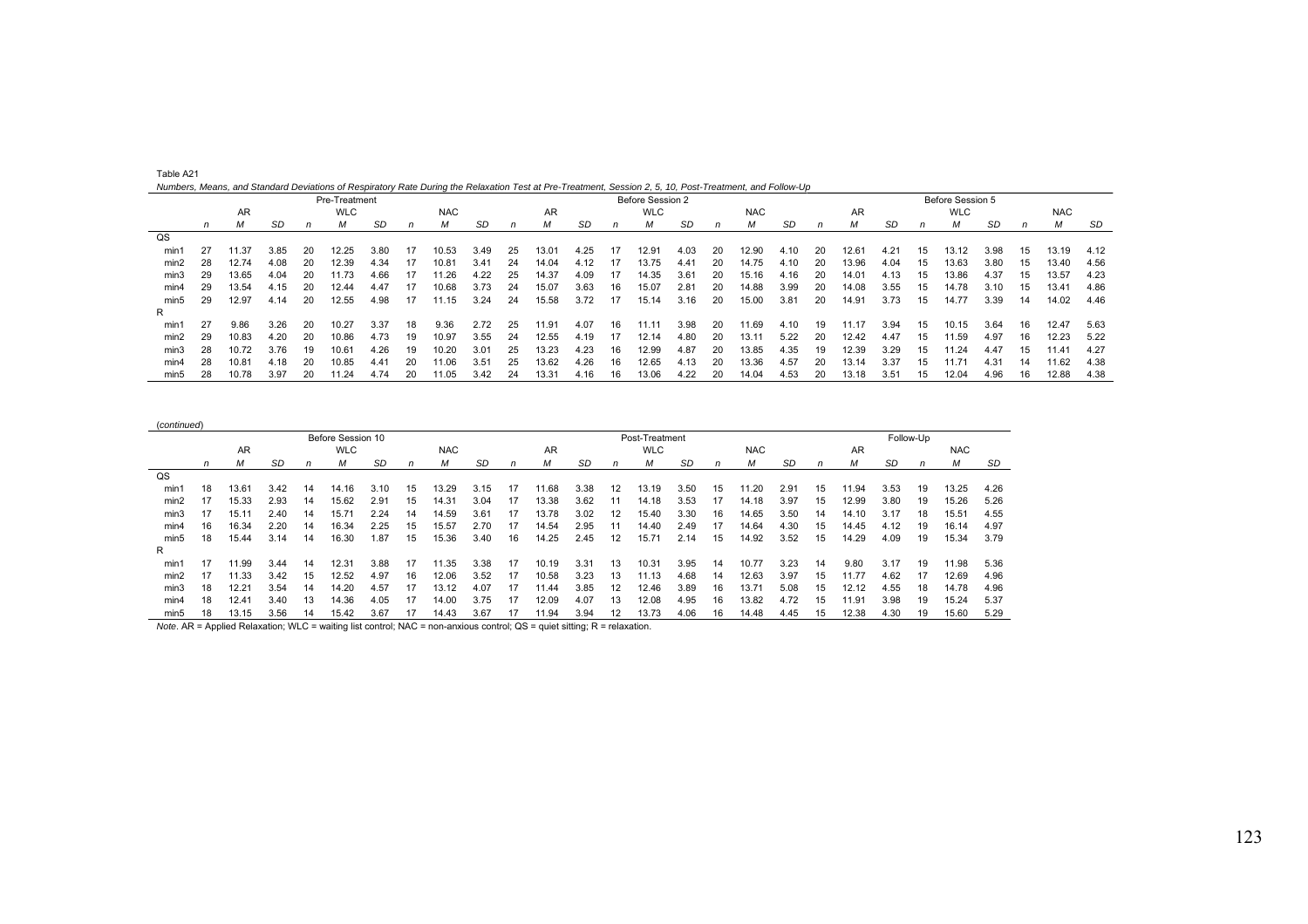| Numbers, Means, and Standard Deviations of Respiratory Rate Instability During the Relaxation Test at Pre-Treatment, Session 2, 5, 10, Post-Treatment, and Follow-Up |    |      |      |    |               |      |    |            |      |    |      |      |    |                  |      |    |            |      |    |               |      |    |                  |           |    |            |      |
|----------------------------------------------------------------------------------------------------------------------------------------------------------------------|----|------|------|----|---------------|------|----|------------|------|----|------|------|----|------------------|------|----|------------|------|----|---------------|------|----|------------------|-----------|----|------------|------|
|                                                                                                                                                                      |    |      |      |    | Pre-Treatment |      |    |            |      |    |      |      |    | Before Session 2 |      |    |            |      |    |               |      |    | Before Session 5 |           |    |            |      |
|                                                                                                                                                                      |    | AR   |      |    | <b>WLC</b>    |      |    | <b>NAC</b> |      |    | AR   |      |    | <b>WLC</b>       |      |    | <b>NAC</b> |      |    | AR            |      |    | <b>WLC</b>       |           |    | <b>NAC</b> |      |
|                                                                                                                                                                      | n  | М    | SD   | n  | М             | SD   | n  | М          | SD   | n  | м    | SD   | n  | М                | SD   | n  | М          | SD   | n  | м             | SD   | n  | М                | <b>SD</b> | n  | М          | SD   |
| QS                                                                                                                                                                   |    |      |      |    |               |      |    |            |      |    |      |      |    |                  |      |    |            |      |    |               |      |    |                  |           |    |            |      |
| min1                                                                                                                                                                 | 29 | 2.57 | .46  | 19 | 2.46          | 0.90 | 17 | 2.88       | .19  | 24 | 2.73 | 1.42 | 16 | 2.75             | .29  | 20 | 2.80       | 0.85 | 20 | 2.66          | 1.53 | 15 | 2.74             | 0.90      | 15 | 3.57       | 1.60 |
| min2                                                                                                                                                                 | 29 | 2.36 | 1.05 | 18 | 2.66          | 1.03 | 17 | 2.65       | 1.10 | 25 | 2.32 | 1.09 | 16 | 2.36             | 0.92 | 20 | 2.70       | 0.99 | 20 | 2.62          | 1.32 | 15 | 2.71             | 1.36      | 15 | 2.95       | 1.45 |
| min3                                                                                                                                                                 | 29 | 2.26 | 1.03 | 18 | 2.41          | 0.78 | 17 | 2.71       | 1.18 | 25 | 2.37 | 1.08 | 17 | 2.91             | .02  | 20 | 2.52       | .12  | 20 | 2.41          | 1.01 | 15 | 2.88             | 1.36      | 15 | 2.63       | 1.05 |
| min4                                                                                                                                                                 | 29 | 2.33 | 1.05 | 18 | 2.54          | 0.85 | 17 | 2.46       | 0.82 | 24 | 2.40 | 1.07 | 17 | 2.82             | .21  | 19 | 2.94       | .24  | 20 | 2.31          | 1.13 | 15 | 2.81             | 1.29      | 15 | 2.80       | 1.22 |
| min5                                                                                                                                                                 | 29 | 2.31 | 1.12 | 19 | 2.31          | .16  |    | 2.76       | 0.63 | 25 | 2.66 | 1.22 | 16 | 2.68             | 1.01 | 20 | 2.47       | 1.00 | 19 | 2.20          | 0.93 | 15 | 2.78             | 1.04      | 14 | 2.54       | 0.78 |
| R                                                                                                                                                                    |    |      |      |    |               |      |    |            |      |    |      |      |    |                  |      |    |            |      |    |               |      |    |                  |           |    |            |      |
| min1                                                                                                                                                                 | 26 | 1.84 | 1.21 | 20 | 2.24          | .41  | 20 | 2.53       | 1.40 | 24 | 2.59 | 1.85 | 17 | 2.21             | .05  | 20 | 2.56       | 1.23 | 20 | 2.39          | 1.75 | 15 | 2.52             | 1.54      | 16 | 2.73       | 1.83 |
| min2                                                                                                                                                                 | 27 | 1.69 | 0.86 | 20 | 1.92          | 1.04 | 18 | 2.44       | 0.94 | 24 | 2.64 | 1.77 | 17 | 2.10             | .25  | 20 | 2.34       | .14  | 20 | 2.08          | 1.09 | 15 | 2.65             | 1.78      | 16 | 2.70       | 1.69 |
| min3                                                                                                                                                                 | 29 | 2.03 | 1.02 | 20 | .95           | 0.92 | 19 | 2.33       | 0.86 | 24 | 2.56 | 1.52 | 17 | 2.20             | .37  | 20 | 2.58       | 1.06 | 20 | $2.1^{\circ}$ | 1.12 | 15 | 2.32             | 1.52      | 16 | 2.43       | 1.35 |
| min4                                                                                                                                                                 | 28 | 1.60 | 0.86 | 18 | 1.61          | 0.78 | 19 | 2.54       | 0.75 | 24 | 2.49 | 1.34 | 17 | 2.07             | .21  | 20 | 2.28       | 1.06 | 20 | 2.20          | 1.20 | 15 | 2.20             | 1.18      | 16 | 2.34       | 1.28 |
| min5                                                                                                                                                                 | 26 | 1.85 | 0.98 | 19 | .82           | 0.83 | 19 | 2.33       | 0.66 | 23 | 2.63 | 1.17 |    | .96              | 0.97 | 20 | 2.52       | 0.98 | 20 | 2.20          | 1.22 | 15 | 2.27             | 1.35      | 16 | 2.39       | 1.11 |

| (continued)      |    |      |      |    |                   |      |    |            |      |    |      |      |    |                |      |    |            |      |    |      |      |           |            |      |
|------------------|----|------|------|----|-------------------|------|----|------------|------|----|------|------|----|----------------|------|----|------------|------|----|------|------|-----------|------------|------|
|                  |    |      |      |    | Before Session 10 |      |    |            |      |    |      |      |    | Post-Treatment |      |    |            |      |    |      |      | Follow-Up |            |      |
|                  |    | AR   |      |    | <b>WLC</b>        |      |    | <b>NAC</b> |      |    | AR   |      |    | <b>WLC</b>     |      |    | <b>NAC</b> |      |    | AR   |      |           | <b>NAC</b> |      |
|                  | n  | М    | SD   | n  | м                 | SD   | n  | М          | SD   | n  | м    | SD   | n  | М              | SD   | n  | М          | SD   | n  | М    | SD   | n         | М          | SD   |
| $_{\text{QS}}$   |    |      |      |    |                   |      |    |            |      |    |      |      |    |                |      |    |            |      |    |      |      |           |            |      |
| min1             | 17 | 2.42 | .18  | 14 | 2.42              | 0.77 | 14 | 2.32       | 0.81 | 16 | 2.20 | .09  | 12 | 2.81           | 1.08 | 15 | 2.63       | 0.69 | 14 | 3.18 | .49  | 19        | 2.87       | 1.08 |
| min2             | 18 | l.99 | 0.97 | 14 | 2.43              | 1.15 | 15 | 2.45       | 0.94 | 16 | 2.14 | 0.95 |    | 2.76           | 0.68 | 16 | 3.02       | 0.94 | 13 |      | .58  | 19        | 2.63       | 0.85 |
| min3             | 18 | 1.65 | 0.63 | 14 | 2.17              | 0.76 | 14 | 2.16       | 0.90 | 15 | 2.17 | 0.92 |    | 2.60           | 1.02 | 16 | 3.06       | 0.60 | 14 | 2.69 | 1.41 | 18        | 2.58       | 0.73 |
| min4             |    | .89  | 0.94 | 14 | 2.22              | 0.84 | 14 | 2.17       | 0.95 | 15 | 1.95 | 0.67 |    | 2.38           | 0.79 | 17 | 2.77       | 0.97 | 13 | 2.19 | 1.00 | 19        | 2.62       | 1.00 |
| min <sub>5</sub> | 17 | .81  | 0.76 | 13 | 2.38              | 0.63 | 14 | 2.32       | .13  | 16 | .83  | 0.68 |    | 2.43           | 0.79 | 16 | 2.83       | 0.69 | 14 | .45  | .37  | 19        | 2.83       | 1.11 |
| R                |    |      |      |    |                   |      |    |            |      |    |      |      |    |                |      |    |            |      |    |      |      |           |            |      |
| min1             | 17 | 2.37 | .16  | 14 | 2.15              | 0.94 | 16 | .85        | 0.80 | 17 | 1.86 | . 57 | 13 | 2.16           | .29  | 16 | 2.67       | .28  | 15 | 2.41 | .80  | 19        | 2.81       | 1.51 |
| min2             | 17 | .88  | .12  | 15 | 2.04              | 0.95 | 16 | 2.04       | 0.97 | 17 | .49  | 0.88 | 13 | .66            | 0.92 | 15 | 2.72       | 1.00 | 13 | .82  | 1.15 | 19        | 2.52       | 1.01 |
| min3             | 17 | 1.41 | 0.76 | 15 | .97               | 1.16 | 16 | 2.14       | 0.84 | 17 | 1.80 | .02  |    | .81            | .12  | 16 | 2.51       | 0.80 | 15 | 2.13 | .20  | 19        | 2.58       | 0.92 |
| min4             | 18 | 1.65 | 0.89 | 15 | 2.09              | 1.11 | 15 | .95        | 0.65 |    | .84  | .14  | 13 | .84            | 1.07 | 16 | 2.17       | 0.73 | 15 | 2.14 | 1.11 | 19        | 2.52       | 0.97 |
| min <sub>5</sub> |    | 1.71 | 0.85 | 14 | 1.93              | 0.86 | 16 | 2.22       | 0.77 | 17 | 1.83 | 1.18 | 13 | 1.91           | 0.99 | 17 | 2.59       | 0.81 | 15 | 2.00 | 1.03 | 18        | 2.40       | 0.95 |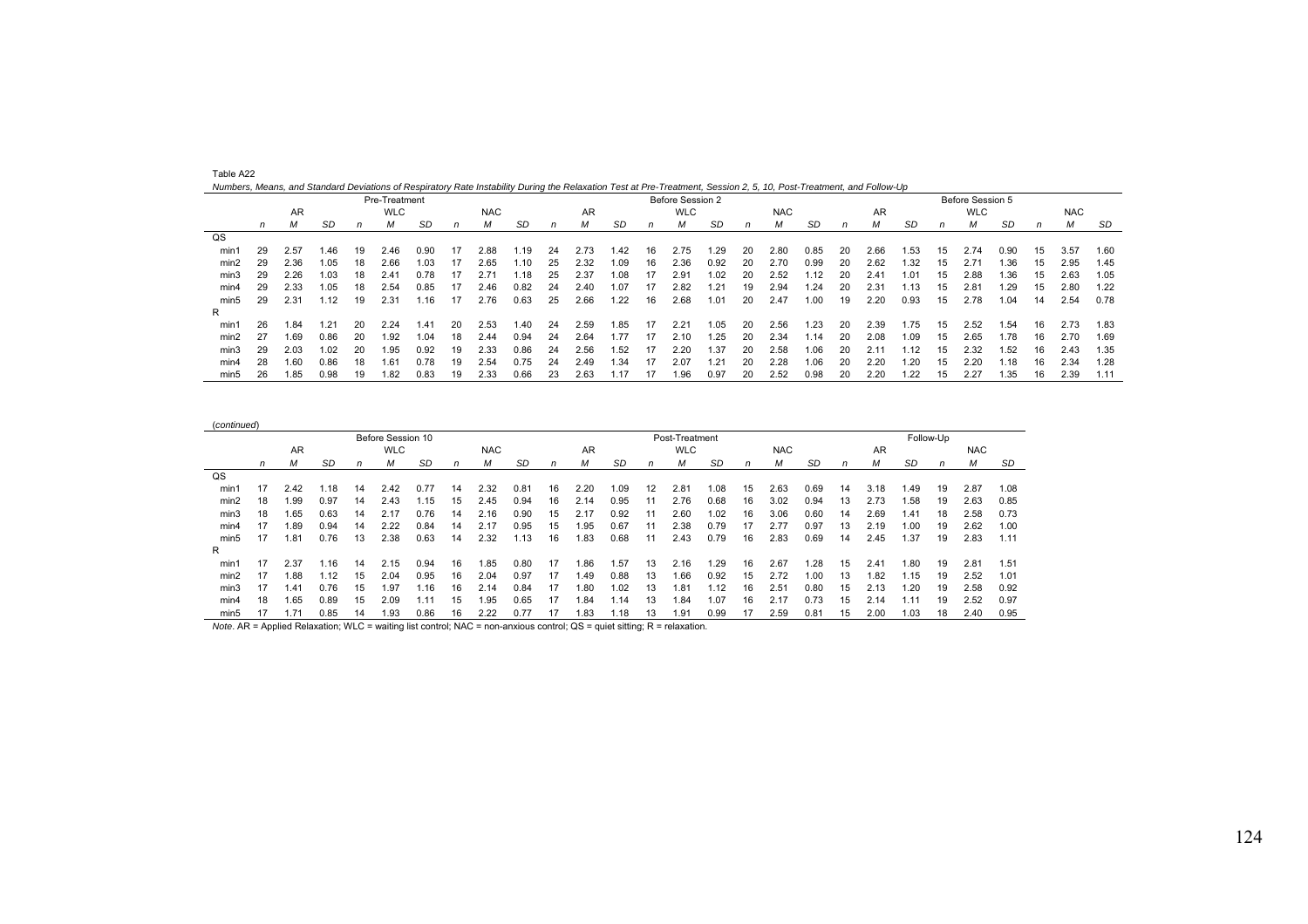| Table A23                                                                                                                                            |
|------------------------------------------------------------------------------------------------------------------------------------------------------|
| Numbers, Means, and Standard Deviations of Tidal Volume During the Relaxation Test at Pre-Treatment, Session 2, 5, 10, Post-Treatment, and Follow-Up |

|                  |    |        |        |    | Pre-Treatment |        |     |            |        |    |        |        |     | Before Session 2 |        |     |            |        |     |        |        |    | Before Session 5 |        |     |            |        |
|------------------|----|--------|--------|----|---------------|--------|-----|------------|--------|----|--------|--------|-----|------------------|--------|-----|------------|--------|-----|--------|--------|----|------------------|--------|-----|------------|--------|
|                  |    | AR     |        |    | <b>WLC</b>    |        |     | <b>NAC</b> |        |    | AR     |        |     | <b>WLC</b>       |        |     | <b>NAC</b> |        |     | AR     |        |    | <b>WLC</b>       |        |     | <b>NAC</b> |        |
|                  |    |        | SD     |    |               | SD     |     | м          | SD     |    |        | SD     |     |                  | SD     |     | м          | SD     |     | м      | SD     |    |                  | SD     |     | М          | SD     |
| QS               |    |        |        |    |               |        |     |            |        |    |        |        |     |                  |        |     |            |        |     |        |        |    |                  |        |     |            |        |
| min'             |    | 407.93 | 261.40 | 19 | 443.09        | 244.22 |     | 394.64     | 234.63 | 25 | 484.91 | 361.60 | 16. | 427.64           | 251.85 | 19. | 384.61     | 229.59 | 19  | 409.71 | 158.77 | 14 | 391.49           | 217.05 | 16. | 347.88     | 181.31 |
| min2             |    | 367.60 | 217.62 | 19 | 425.28        | 224.07 |     | 382.95     | 240.82 | 25 | 445.99 | 328.00 | 16  | 390.48           | 293.08 | 20  | 361.50     | 232.37 | 19  | 365.16 | 157.88 | 14 | 372.13           | 182.15 | 16. | 342.55     | 180.50 |
| min3             | 28 | 384.63 | 244.09 | 19 | 515.76        | 290.68 |     | 398.96     | 252.43 | 23 | 408.71 | 234.91 | 16  | 326.91           | 210.21 | -20 | 357.76     | 199.94 | 19  | 354.94 | 163.65 | 14 | 343.57           | 186.56 |     | 344.45     | 166.54 |
| min4             | 28 | 390.92 | 234.85 | 18 | 400.75        | 191.83 |     | 346.14     | 211.01 | 23 | 377.16 | 229.58 | 16  | 331.45           | 228.91 | 20  | 353.84     | 199.74 | -19 | 376.40 | 172.63 |    | 384.18           | 215.09 | 16. | 338.10     | 169.80 |
| min <sub>5</sub> |    | 389.50 | 205.35 | 18 | 411.23        | 216.42 | 16  | 315.58     | 159.87 | 22 | 313.44 | 148.49 | 16  | 324.60           | 170.33 | 20  | 342.82     | 197.20 |     | 327.97 | 160.98 |    | 359.73           | 186.93 |     | 349.31     | 215.47 |
| R                |    |        |        |    |               |        |     |            |        |    |        |        |     |                  |        |     |            |        |     |        |        |    |                  |        |     |            |        |
| min              |    | 577.11 | 378.49 | 19 | 542.46        | 363.61 | 19. | 508.48     | 373.42 | 24 | 577.81 | 338.65 | 16  | 553.70           | 405.93 | 19  | 486.69     | 328.74 | -19 | 529.59 | 270.64 |    | 648.21           | 313.38 | -17 | 508.51     | 361.19 |
| min2             | 29 | 574.07 | 347.63 | 19 | 538.14        | 384.58 | 19. | 422.14     | 284.08 | 24 | 509.99 | 291.83 | 14  | 403.65           | 162.67 | -20 | 461.95     | 391.62 | 19  | 451.78 | 236.75 | 14 | 493.96           | 218.68 |     | 423.49     | 285.00 |
| min3             | 28 | 523.74 | 293.03 | 19 | 492.17        | 294.02 | 19  | 414.44     | 278.97 | 24 | 450.70 | 263.49 | 15  | 444.30           | 327.31 | 20  | 421.23     | 264.95 | 19  | 444.96 | 238.56 | 14 | 489.37           | 241.55 |     | 425.64     | 238.89 |
| min4             |    | 483.23 | 274.12 | 19 | 544.75        | 359.88 | 19. | 384.12     | 216.26 | 24 | 445.62 | 261.87 | 15  | 445.82           | 230.79 | 20  | 411.12     | 268.78 | 19  | 413.70 | 183.61 |    | 497.48           | 239.76 |     | 341.37     | 196.01 |
| min5             | 25 | 468.91 | 251.63 | 18 | 480.06        | 337.44 | 19. | 365.22     | 210.76 | 23 | 476.36 | 289.88 | 16. | 475.32           | 333.75 | -20 | 390.43     | 282.20 |     | 400.24 | 179.91 | 14 | 462.00           | 278.80 |     | 358.66     | 237.69 |

(*continued*)

|      |    |           |        |    | Before Session 10 |        |    |            |        |    |        |        |    | Post-Treatment |        |    |            |        |    |        | Follow-Up |    |            |        |
|------|----|-----------|--------|----|-------------------|--------|----|------------|--------|----|--------|--------|----|----------------|--------|----|------------|--------|----|--------|-----------|----|------------|--------|
|      |    | <b>AR</b> |        |    | <b>WLC</b>        |        |    | <b>NAC</b> |        |    | AR     |        |    | <b>WLC</b>     |        |    | <b>NAC</b> |        |    | AR     |           |    | <b>NAC</b> |        |
|      | n  | М         | SD     |    |                   | SD     | n  | М          | SD     |    | М      | SD     | n  | М              | SD     | n  | М          | SD     |    | м      | SD        | n  |            | SD     |
| QS   |    |           |        |    |                   |        |    |            |        |    |        |        |    |                |        |    |            |        |    |        |           |    |            |        |
| min  | 18 | 654.05    | 529.99 | 14 | 359.10            | 167.62 | 15 | 350.15     | 192.04 | 17 | 518.39 | 213.12 | 10 | 499.86         | 315.36 | 17 | 385.04     | 204.34 | 15 | 458.16 | 258.48    | 18 | 473.76     | 232.24 |
| min2 | 18 | 606.77    | 657.73 | 14 | 317.00            | 152.21 | 15 | 314.65     | 191.41 | 16 | 431.51 | 169.08 | 10 | 394.59         | 172.71 |    | 361.64     | 184.18 | 15 | 391.77 | 187.74    | 18 | 375.48     | 179.16 |
| min3 | 18 | 637.91    | 717.66 | 14 | 329.47            | 153.50 | 15 | 319.00     | 155.43 |    | 467.47 | 193.45 |    | 403.65         | 182.19 |    | 336.72     | 164.39 | 14 | 348.33 | 179.69    | 19 | 429.89     | 237.33 |
| min4 | 18 | 630.53    | 770.40 | 14 | 299.59            | 124.18 | 15 | 280.22     | 158.73 | 16 | 420.01 | 170.93 | 10 | 403.61         | 169.78 |    | 341.05     | 175.56 | 14 | 323.16 | 152.46    | 18 | 384.94     | 199.34 |
| min5 | 18 | 585.65    | 584.65 | 14 | 309.04            | 128.74 | 15 | 296.07     | 186.43 | 16 | 431.05 | 159.71 | 12 | 424.91         | 198.69 |    | 311.29     | 143.81 | 14 | 330.19 | 186.47    |    | 362.03     | 171.20 |
| R    |    |           |        |    |                   |        |    |            |        |    |        |        |    |                |        |    |            |        |    |        |           |    |            |        |
| min  | 18 | 664.60    | 563.32 | 15 | 427.1             | 252.77 | 16 | 525.32     | 430.12 |    | 642.37 | 274.92 | 12 | 614.31         | 306.68 | 16 | 426.38     | 307.62 | 15 | 479.86 | 253.18    | 17 | 533.48     | 275.71 |
| min2 | 18 | 627.44    | 501.91 | 15 | 405.23            | 234.41 | 16 | 390.67     | 267.03 |    | 550.19 | 245.05 | 12 | 559.12         | 286.51 |    | 373.55     | 224.32 | 15 | 425.02 | 223.81    | 18 | 437.55     | 217.95 |
| min3 | 18 | 554.22    | 425.84 | 15 | 354.83            | 220.55 | 16 | 398.96     | 251.67 |    | 569.27 | 291.06 | 12 | 509.46         | 369.11 |    | 386.46     | 252.09 | 15 | 420.97 | 280.27    | 18 | 416.08     | 204.29 |
| min4 | 18 | 617.76    | 453.48 | 15 | 404.81            | 346.32 | 16 | 380.54     | 256.51 | 16 | 490.13 | 226.21 |    | 408.79         | 201.44 |    | 370.05     | 226.14 | 15 | 406.70 | 257.92    | 18 | 415.12     | 205.47 |
| min5 | 18 | 612.18    | 468.24 | 15 | 364.70            | 183.73 | 16 | 320.41     | 182.50 |    | 556.70 | 261.53 |    | 419.33         | 208.19 |    | 333.29     | 178.56 | 13 | 348.60 | 229.83    | 19 | 437.28     | 234.81 |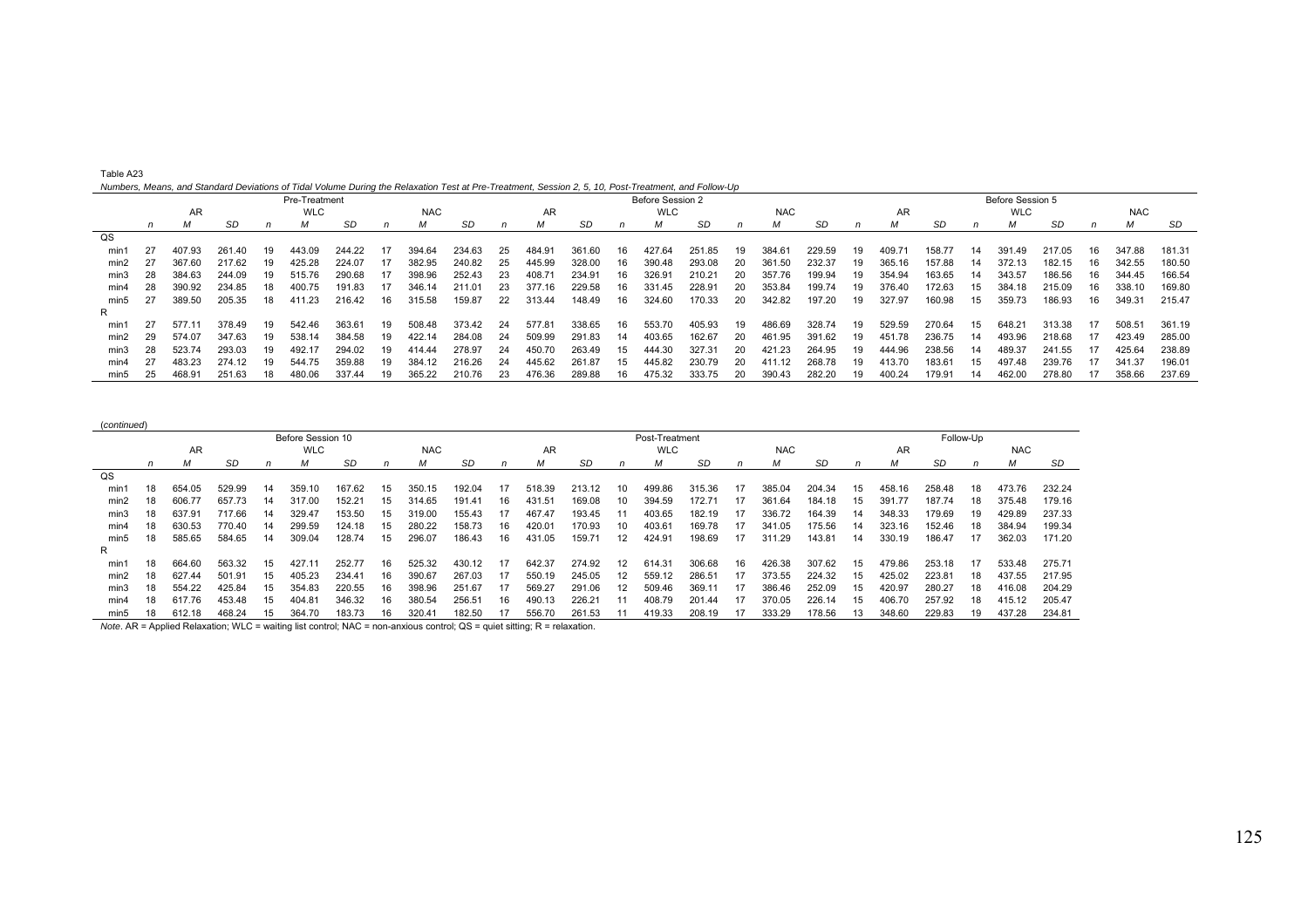| Table A24                                                                                                                                                        |  |
|------------------------------------------------------------------------------------------------------------------------------------------------------------------|--|
| Numbers, Means, and Standard Deviations of Tidal Volume Instability During the Relaxation Test at Pre-Treatment, Session 2, 5, 10, Post-Treatment, and Follow-Up |  |

|      |    |           |       |    | Pre-Treatment  |       |    |            |       |    |           |           |    | Before Session 2 |       |    |            |       |     |       |           |    | Before Session 5 |       |     |            |       |
|------|----|-----------|-------|----|----------------|-------|----|------------|-------|----|-----------|-----------|----|------------------|-------|----|------------|-------|-----|-------|-----------|----|------------------|-------|-----|------------|-------|
|      |    | <b>AR</b> |       |    | <b>WLC</b>     |       |    | <b>NAC</b> |       |    | <b>AR</b> |           |    | <b>WLC</b>       |       |    | <b>NAC</b> |       |     | AR    |           |    | <b>WLC</b>       |       |     | <b>NAC</b> |       |
|      | n  | М         | SD    | n  | м              | SD    | n  | М          | SD    | n  | м         | <b>SD</b> | n  | M                | SD    | n  | м          | SD    | n   | м     | <b>SD</b> | n  | М                | SD    |     | м          | SD    |
| QS   |    |           |       |    |                |       |    |            |       |    |           |           |    |                  |       |    |            |       |     |       |           |    |                  |       |     |            |       |
| min1 | 27 | 48.56     | 30.98 | 19 | 43.95          | 30.64 |    | 48.64      | 39.45 | 26 | 61.55     | 53.42     | 16 | 50.01            | 31.42 | 19 | 45.95      | 34.56 | 18  | 52.80 | 34.56     | 15 | 57.22            | 52.95 | 15  | 46.69      | 34.31 |
| min2 | 29 | 43.42     | 31.26 | 17 | 41.63          | 28.17 | 17 | 37.82      | 24.74 | 26 | 36.90     | 29.08     | 16 | 38.90            | 32.43 | 20 | 41.69      | 30.41 | 17  | 42.43 | 36.02     | 14 | 35.92            | 25.06 | 16. | 40.71      | 29.61 |
| min3 | 29 | 38.35     | 37.68 | 18 | 62.91          | 51.28 |    | 38.28      | 24.65 | 24 | 54.22     | 48.25     | 16 | 30.60            | 28.99 | 19 | 42.37      | 38.95 | 20  | 48.14 | 44.52     | 14 | 38.91            | 29.76 | 16  | 46.72      | 42.25 |
| min4 | 26 | 32.78     | 23.08 | 18 | 51.95          | 34.21 |    | 30.33      | 26.55 | 25 | 45.44     | 46.49     | 15 | 34.94            | 31.73 | 19 | 46.75      | 48.15 | 18  | 43.34 | 37.98     | 15 | 42.32            | 38.66 | 16  | 37.70      | 30.53 |
| min5 | 27 | 39.93     | 28.66 | 19 | 41.53          | 30.08 | 17 | 33.12      | 27.15 | 25 | 39.38     | 30.40     | 16 | 43.67            | 35.71 | 19 | 38.74      | 31.28 | 18  | 34.48 | 29.44     | 14 | 38.32            | 29.95 | 16  | 35.26      | 30.99 |
| R    |    |           |       |    |                |       |    |            |       |    |           |           |    |                  |       |    |            |       |     |       |           |    |                  |       |     |            |       |
| min1 | 27 | 51.65     | 32.76 | 19 | 56.67          | 40.26 |    | 46.96      | 33.06 | 24 | 71.30     | 49.89     | 16 | 58.00            | 45.32 | 20 | 69.47      | 54.24 | 18  | 58.58 | 34.16     | 14 | 79.50            | 68.79 |     | 74.22      | 51.85 |
| min2 | 29 | 44.04     | 28.22 | 18 | 35.78          | 25.56 | 17 | 29.93      | 21.36 | 24 | 45.09     | 38.58     | 16 | 51.05            | 49.27 | 20 | 52.25      | 45.60 | 19  | 44.08 | 30.99     | 13 | 39.80            | 32.79 | 16  | 31.15      | 19.90 |
| min3 | 28 | 48.55     | 31.79 | 18 | 41.52          | 34.32 | 18 | 35.94      | 31.88 | 23 | 47.17     | 33.47     | 16 | 40.32            | 43.17 | 20 | 51.51      | 44.01 | 19  | 55.98 | 58.47     | 13 | 36.88            | 33.15 |     | 53.62      | 42.82 |
| min4 | 28 | 39.17     | 27.90 | 19 | 53.83          | 41.23 | 19 | 38.93      | 28.35 | 24 | 44.52     | 34.78     | 17 | 46.50            | 34.86 | 19 | 34.49      | 29.44 | 18  | 57.03 | 48.10     | 15 | 45.99            | 31.42 |     | 35.89      | 19.43 |
| min5 | 25 | 39.81     | 29.05 | 19 | $52.2^{\circ}$ | 44.67 |    | 38.85      | 32.73 |    | 57.55     | 53.78     |    | 43.94            | 34.78 | 20 | 37.94      | 40.03 | 19. | 53.06 | 52.26     |    | 32.84            | 22.25 |     | 43.77      | 35.69 |

(*continued*) Before Session 10 **Post-Treatment** Post-Treatment **Post-Treatment** Follow-Up AR WLC NAC AR WLC NAC AR NAC **NAC** *n M SD n M SD n M SD n M SD n M SD n M SD n M SD n M SD* SD QS min1 18 108.97 117.11 14 65.30 71.00 15 67.81 60.17 16 61.90 38.92 10 55.58 37.37 17 45.49 27.00 13 46.78 29.85 18 57.51 37.07 37.07 min2 18 66.19 63.78 14 36.02 21.97 15 57.33 55.41 16 32.89 24.35 11 31.13 27.73 16 35.19 28.62 13 36.20 28.55 18 32.32 21.2621.26 min3 18 60.22 57.34 14 40.35 33.86 15 47.59 42.79 15 39.60 36.44 12 35.22 29.45 16 32.40 32.71 14 34.82 25.10 18 51.78 40.95j min4 18 65.86 59.39 14 33.86 21.88 15 51.79 54.35 16 31.63 29.71 12 49.77 34.33 16 34.51 27.09 15 38.11 36.97 18 43.02 40.51 min5 18 74.17 51.16 14 43.36 52.14 15 49.93 45.92 16 32.32 30.93 12 40.31 32.21 17 37.12 39.22 14 28.90 21.25 18 55.85 46.5446.54 R min1 18 83.70 70.91 15 73.02 38.07 16 58.14 38.66 16 44.30 21.96 13 52.40 27.89 14 40.43 29.38 14 31.09 14.35 18 72.95 49.9949.99<br>27.66 min2 18 71.93 80.40 15 48.84 30.59 16 44.37 37.69 17 35.17 23.09 13 46.97 26.60 16 33.01 23.82 14 27.25 19.60 18 38.67 27.6627.97 min3 18 39.86 29.14 15 34.83 19.96 16 60.85 51.73 16 31.03 18.84 13 44.96 27.44 15 26.15 21.48 14 25.48 21.65 18 42.27 27.97 min4 18 68.85 72.41 15 45.59 49.19 16 62.27 50.05 15 32.24 23.77 13 36.62 24.33 16 28.64 21.33 13 28.85 22.98 18 31.77 18.0518.05 min5 18 71.62 87.54 15 45.96 47.54 16 52.06 49.90 16 39.35 27.63 13 47.34 30.16 17 34.43 33.26 13 18.08 10.59 18 30.05 25.3025.30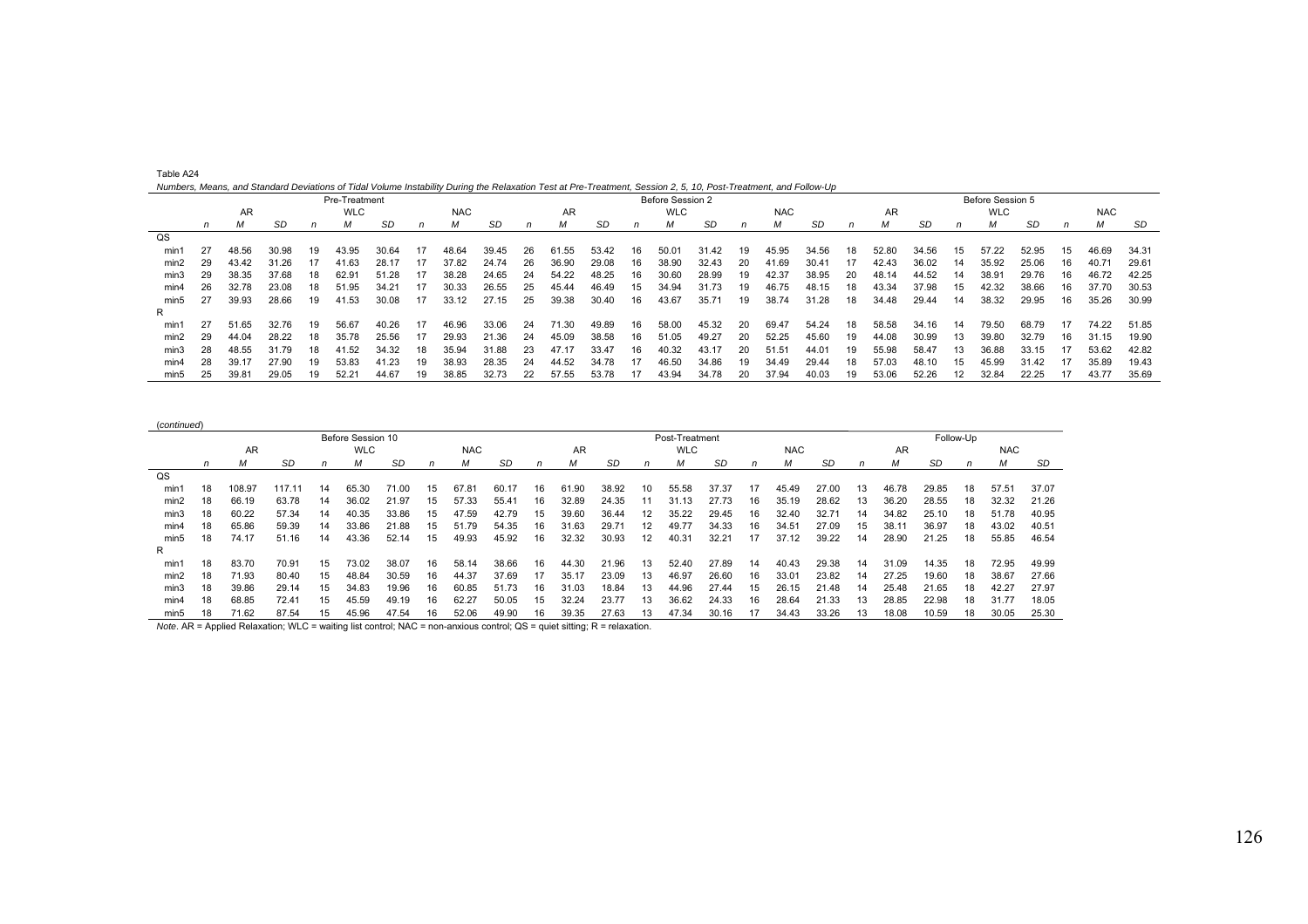| Table A25                                                                                                                                                |  |
|----------------------------------------------------------------------------------------------------------------------------------------------------------|--|
| Numbers, Means, and Standard Deviations of Skin Conductance During the Relaxation Test at Pre-Treatment, Session 2, 5, 10, Post-Treatment, and Follow-Up |  |

|          |    |      |      |    | Pre-Treatment |           |    |            |           |    |      |      |    | Before Session 2 |           |    | $\frac{1}{2}$ $\frac{1}{2}$ $\frac{1}{2}$ $\frac{1}{2}$ $\frac{1}{2}$ $\frac{1}{2}$ $\frac{1}{2}$ $\frac{1}{2}$ $\frac{1}{2}$ $\frac{1}{2}$ $\frac{1}{2}$ $\frac{1}{2}$ $\frac{1}{2}$ $\frac{1}{2}$ $\frac{1}{2}$ $\frac{1}{2}$ $\frac{1}{2}$ $\frac{1}{2}$ $\frac{1}{2}$ $\frac{1}{2}$ $\frac{1}{2}$ $\frac{1}{2}$ |           |    |      |      |    | Before Session 5 |           |    |            |      |
|----------|----|------|------|----|---------------|-----------|----|------------|-----------|----|------|------|----|------------------|-----------|----|---------------------------------------------------------------------------------------------------------------------------------------------------------------------------------------------------------------------------------------------------------------------------------------------------------------------|-----------|----|------|------|----|------------------|-----------|----|------------|------|
|          |    | AR   |      |    | <b>WLC</b>    |           |    | <b>NAC</b> |           |    | AR   |      |    | <b>WLC</b>       |           |    | <b>NAC</b>                                                                                                                                                                                                                                                                                                          |           |    | AR   |      |    | <b>WLC</b>       |           |    | <b>NAC</b> |      |
|          | n  | м    | SD   | n  | М             | <b>SD</b> | n  | м          | <b>SD</b> | n  | м    | SD   | n  | M                | <b>SD</b> | n  | М                                                                                                                                                                                                                                                                                                                   | <b>SD</b> | n  | М    | SD   | n  | M                | <b>SD</b> | n  | M          | SD   |
| QS       |    |      |      |    |               |           |    |            |           |    |      |      |    |                  |           |    |                                                                                                                                                                                                                                                                                                                     |           |    |      |      |    |                  |           |    |            |      |
| bsp min1 | 25 | 5.15 | 3.17 | 16 | 5.30          | 2.86      | 20 | 4.48       | 3.26      | 24 | 4.32 | 2.62 | 14 | 6.62             | 3.45      | 18 | 4.34                                                                                                                                                                                                                                                                                                                | 2.68      | 19 | 3.80 | 2.56 | 12 | 4.59             | 2.52      |    | 5.06       | 2.77 |
| sp min1  | 25 | 5.39 | 3.17 | 16 | 5.63          | 3.09      | 19 | 4.36       | 2.12      | 24 | 4.52 | 2.72 | 14 | 6.70             | 3.44      | 18 | 4.72                                                                                                                                                                                                                                                                                                                | 2.39      | 19 | 4.03 | 2.58 | 13 | 5.15             | 3.09      |    | 5.39       | 2.56 |
| sp min2  | 25 | 5.25 | 3.06 | 16 | 5.47          | 3.14      | 19 | 4.26       | 2.00      | 24 | 4.46 | 2.81 |    | 6.87             | 3.19      | 19 | 4.75                                                                                                                                                                                                                                                                                                                | 2.72      | 18 | 4.01 | 2.73 | 13 | 5.08             | 3.02      |    | 5.16       | 2.39 |
| min1     | 24 | 4.6' | 2.51 | 16 | 4.94          | 2.86      | 19 | 3.93       | l.89      | 24 | 4.20 | 2.71 | 13 | 5.49             | 2.87      | 18 | 3.83                                                                                                                                                                                                                                                                                                                | 1.97      | 18 | 3.39 | 1.77 | 13 | 5.10             | 3.59      | 18 | 4.58       | 2.34 |
| min2     | 25 | 4.54 | 2.66 | 16 | 4.59          | 2.79      | 19 | 3.64       | 1.82      | 24 | 3.83 | 2.47 | 13 | 4.99             | 2.61      | 18 | 3.45                                                                                                                                                                                                                                                                                                                | 1.77      | 18 | 3.12 | 1.60 | 12 | 4.24             | 2.92      | 18 | 4.22       | 2.28 |
| min3     | 25 | 4.25 | 2.42 | 16 | 4.31          | 2.69      | 20 | 3.67       | 2.26      | 24 | 3.67 | 2.38 | 13 | 4.65             | 2.44      | 18 | 3.12                                                                                                                                                                                                                                                                                                                | 1.60      | 18 | 2.96 | .44  | 12 | 3.95             | 2.71      | 18 | 3.75       | 2.08 |
| min4     | 25 | 4.06 | 2.30 | 16 | 4.21          | 2.73      | 20 | 3.37       | 2.11      | 24 | 3.43 | 2.10 | 13 | 4.46             | 2.44      | 17 | 2.81                                                                                                                                                                                                                                                                                                                | 1.47      | 18 | 2.80 | 1.36 | 12 | 3.80             | 2.44      | 18 | 3.53       | 2.04 |
| min5     | 25 | 3.81 | 2.10 | 15 | 3.68          | 2.17      | 20 | 3.21       | 2.08      | 24 | 3.26 | 1.96 | 12 | 3.86             | 1.97      | 17 | 2.65                                                                                                                                                                                                                                                                                                                | 1.37      | 18 | 2.64 | 1.23 | 12 | 3.69             | 2.20      | 18 | 3.25       | 1.93 |
| R        |    |      |      |    |               |           |    |            |           |    |      |      |    |                  |           |    |                                                                                                                                                                                                                                                                                                                     |           |    |      |      |    |                  |           |    |            |      |
| bsp min1 | 25 | 4.81 | 2.95 | 16 | 5.79          | 3.53      | 19 | 4.47       | 2.84      | 24 | 4.18 | 2.53 | 15 | 6.30             | 3.14      | 18 | 4.58                                                                                                                                                                                                                                                                                                                | 2.87      | 18 | 3.43 | 2.21 | 13 | 5.26             | 3.80      |    | 5.57       | 3.12 |
| sp min1  | 25 | 4.96 | 2.96 | 16 | 5.98          | 3.45      | 19 | 4.62       | 2.66      | 24 | 4.32 | 2.52 | 15 | 6.39             | 3.29      | 18 | 4.68                                                                                                                                                                                                                                                                                                                | 2.80      | 18 | 3.48 | 2.19 | 12 | 4.77             | 3.06      |    | 5.58       | 2.89 |
| sp min2  | 24 | 4.84 | 3.01 | 15 | 5.33          | 2.88      | 18 | 4.56       | 2.50      | 24 | 4.12 | 2.44 | 14 | 6.11             | 3.40      | 18 | 4.85                                                                                                                                                                                                                                                                                                                | 2.77      | 18 | 3.32 | 2.03 | 12 | 4.64             | 3.06      | 16 | 5.28       | 2.81 |
| min1     | 25 | 4.51 | 2.65 | 16 | 5.31          | 3.07      | 20 | 4.50       | 2.95      | 23 | 3.87 | 2.32 | 15 | 5.78             | 3.21      | 18 | 4.13                                                                                                                                                                                                                                                                                                                | 2.24      | 18 | 3.13 | 1.92 | 13 | 4.94             | 3.51      | 18 | 4.63       | 2.61 |
| min2     | 25 | 4.24 | 2.50 | 16 | 4.79          | 2.73      | 19 | 3.67       | 2.07      | 23 | 3.55 | 2.13 | 15 | 5.41             | 3.06      | 18 | 3.68                                                                                                                                                                                                                                                                                                                | 2.10      | 18 | 2.89 | 1.77 | 13 | 4.72             | 3.32      | 18 | 4.14       | 2.40 |
| min3     | 25 | 3.93 | 2.28 | 16 | 4.44          | 2.50      | 19 | 3.29       | 1.90      | 23 | 3.28 | 1.97 | 13 | 4.40             | 2.50      | 18 | 3.29                                                                                                                                                                                                                                                                                                                | 1.89      | 18 | 2.74 | 1.61 | 12 | 4.06             | 2.83      | 18 | 3.73       | 2.25 |
| min4     | 25 | 3.70 | 2.14 | 16 | 4.28          | 2.49      | 20 | 3.37       | 2.35      | 23 | 3.08 | 1.85 | 13 | 4.13             | 2.33      | 18 | 3.02                                                                                                                                                                                                                                                                                                                | 1.72      | 18 | 2.62 | 1.52 | 13 | 4.22             | 2.93      | 18 | 3.52       | 2.27 |
| min5     | 25 | 3.51 | 2.03 | 15 | 4.12          | 2.73      | 20 | 3.18       | 2.32      | 22 | 2.95 | 1.78 | 13 | 3.93             | 2.22      | 18 | 2.79                                                                                                                                                                                                                                                                                                                | 1.52      | 18 | 2.54 | 1.46 | 13 | 3.97             | 2.71      | 18 | 3.33       | 2.24 |

| (continued)      |    |           |           |              |                   |           |    |            |           |    |           |           |    |                |           |    |            |           |    |      |           |           |            |      |
|------------------|----|-----------|-----------|--------------|-------------------|-----------|----|------------|-----------|----|-----------|-----------|----|----------------|-----------|----|------------|-----------|----|------|-----------|-----------|------------|------|
|                  |    |           |           |              | Before Session 10 |           |    |            |           |    |           |           |    | Post-Treatment |           |    |            |           |    |      |           | Follow-Up |            |      |
|                  |    | <b>AR</b> |           |              | <b>WLC</b>        |           |    | <b>NAC</b> |           |    | <b>AR</b> |           |    | <b>WLC</b>     |           |    | <b>NAC</b> |           |    | AR   |           |           | <b>NAC</b> |      |
|                  | n  | M         | <b>SD</b> | $\mathsf{n}$ | м                 | <b>SD</b> | n  | М          | <b>SD</b> | n  | м         | <b>SD</b> | n  | М              | <b>SD</b> | n  | M          | <b>SD</b> | n  | М    | <b>SD</b> | n         | M          | SD   |
| $_{\text{QS}}$   |    |           |           |              |                   |           |    |            |           |    |           |           |    |                |           |    |            |           |    |      |           |           |            |      |
| bsp min1         | 17 | 4.02      | 2.42      | 12           | 4.02              | 2.07      | 16 | 4.14       | 2.70      | 16 | 3.18      | 1.79      | 11 | 3.22           | 2.19      | 18 | 4.50       | 3.11      | 14 | 2.62 | 1.52      | 18        | 4.12       | 2.50 |
| sp min1          | 17 | 4.15      | 2.62      | 13           | 4.88              | 2.69      | 16 | 4.46       | 2.79      | 16 | 3.23      | 1.66      | 11 | 3.51           | 2.46      | 18 | 5.08       | 3.03      | 14 | 3.00 | 1.83      | 18        | 4.72       | 2.63 |
| sp min2          | 17 | 4.21      | 2.87      | 12           | 4.86              | 2.71      | 17 | 4.65       | 2.98      | 16 | 3.07      | 1.50      | 12 | 4.06           | 3.05      | 18 | 5.16       | 2.96      | 14 | 2.97 | 1.86      | 18        | 4.65       | 2.54 |
| min1             | 17 | 3.85      | 2.58      | 12           | 4.34              | 2.57      | 16 | 4.42       | 2.60      | 16 | 2.89      | 1.37      | 11 | 3.29           | 2.27      | 18 | 4.75       | 2.85      | 14 | 2.83 | 1.67      | 18        | 4.29       | 2.36 |
| min2             | 17 | 3.54      | 2.31      | 12           | 3.89              | 2.38      | 15 | 3.70       | .96       | 16 | 2.74      | 1.23      | 11 | 3.08           | 2.14      | 18 | 4.14       | 2.57      | 14 | 2.63 | 1.51      | 18        | 3.94       | 2.11 |
| min3             | 17 | 3.31      | 2.10      | 12           | 3.54              | 2.19      | 15 | 3.36       | 1.76      | 16 | 2.65      | 1.15      | 11 | 2.89           | 2.03      | 18 | 3.76       | 2.45      | 14 | 2.52 | 1.56      | 18        | 3.63       | 1.94 |
| min4             | 17 | 3.24      | 2.11      | 12           | 3.29              | 2.03      | 15 | 3.19       | 1.72      | 16 | 2.54      | 1.11      | 11 | 2.75           | 1.95      | 17 | 3.27       | 2.13      | 14 | 2.40 | 1.45      | 18        | 3.40       | 1.85 |
| min5             | 16 | 2.82      | 1.64      | 12           | 3.08              | 1.87      | 15 | 3.10       | .64       | 16 | 2.45      | 1.05      | 11 | 2.64           | 1.88      | 17 | 3.09       | 2.02      | 14 | 2.28 | 1.39      | 17        | 3.00       | 1.63 |
| R                |    |           |           |              |                   |           |    |            |           |    |           |           |    |                |           |    |            |           |    |      |           |           |            |      |
| bsp min1         | 16 | 4.12      | 2.71      | 12           | 4.15              | 2.38      | 16 | 4.17       | 2.43      | 16 | 3.15      | 1.62      | 11 | 3.34           | 2.33      | 18 | 5.06       | 3.16      | 14 | 2.74 | .64       | 17        | 4.37       | 2.54 |
| sp min1          | 17 | 4.31      | 2.85      | 13           | 5.00              | 3.07      | 17 | 4.61       | 3.07      | 16 | 3.21      | 1.73      | 11 | 3.46           | 2.48      | 18 | 5.21       | 3.33      | 14 | 2.96 | 1.81      | 18        | 4.76       | 2.82 |
| sp min2          | 17 | 4.14      | 2.75      | 13           | 4.84              | 3.02      | 17 | 4.35       | 2.90      | 16 | 3.04      | 1.59      | 11 | 3.38           | 2.49      | 18 | 5.12       | 3.22      | 14 | 2.89 | .81       | 17        | 4.31       | 2.63 |
| min1             | 17 | 3.97      | 2.64      | 12           | 3.98              | 2.35      | 17 | 3.98       | 2.63      | 16 | 2.90      | 1.44      | 11 | 3.18           | 2.22      | 17 | 4.29       | 2.75      | 14 | 2.77 | 1.73      | 18        | 4.15       | 2.45 |
| min2             | 17 | 3.63      | 2.37      | 12           | 3.62              | 2.11      | 17 | 3.65       | 2.40      | 16 | 2.64      | 1.31      | 11 | 2.99           | 2.08      | 17 | 3.87       | 2.68      | 14 | 2.52 | 1.55      | 18        | 3.79       | 2.24 |
| min3             | 17 | 3.35      | 2.14      | 12           | 3.33              | 1.92      | 16 | 3.05       | 1.79      | 16 | 2.44      | 1.22      | 11 | 2.80           | 1.92      | 18 | 3.84       | 2.74      | 14 | 2.33 | 1.44      | 17        | 3.20       | 1.78 |
| min4             | 17 | 3.11      | 1.92      | 12           | 3.13              | 1.76      | 16 | 2.91       | .66       | 16 | 2.32      | 1.16      | 11 | 2.66           | 1.77      | 18 | 3.57       | 2.56      | 14 | 2.19 | 1.34      | 17        | 2.98       | 1.72 |
| min <sub>5</sub> | 17 | 2.93      | 1.77      | 13           | 3.30              | 2.00      | 16 | 2.81       | .59       | 16 | 2.26      | 1.10      | 11 | 2.54           | 1.69      | 18 | 3.40       | 2.41      | 13 | 2.18 | 1.34      |           | 2.81       | 1.66 |

*Note*. AR = Applied Relaxation; WLC = waiting list control; NAC = non-anxious control; QS = quiet sitting; R = relaxation; bsp = before speech; sp = speech.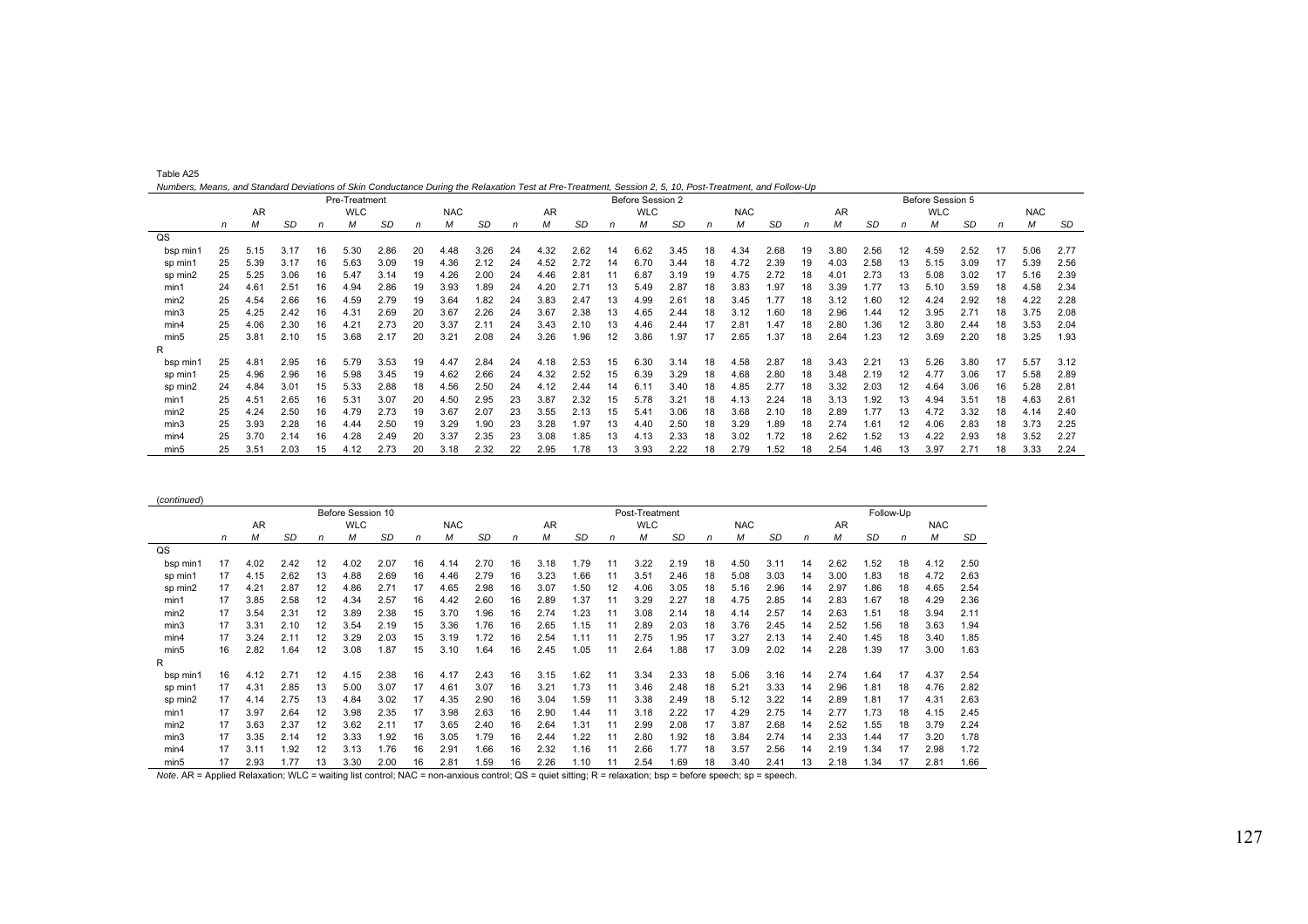| Table A26                                                                                                                                                         |  |  |
|-------------------------------------------------------------------------------------------------------------------------------------------------------------------|--|--|
| Numbers, Means, and Standard Deviations of Non-Specific Fluctuations During the Relaxation Test at Pre-Treatment, Session 2, 5, 10, Post-Treatment, and Follow-Up |  |  |

|          | Pre-Treatment |      |           |    |            |               |    |            |           |              |      |      |    | Before Session 2 |           |    |            | Before Session 5 |    |      |           |    |            |           |    |            |      |
|----------|---------------|------|-----------|----|------------|---------------|----|------------|-----------|--------------|------|------|----|------------------|-----------|----|------------|------------------|----|------|-----------|----|------------|-----------|----|------------|------|
|          |               | AR   |           |    | <b>WLC</b> |               |    | <b>NAC</b> |           |              | AR   |      |    | <b>WLC</b>       |           |    | <b>NAC</b> |                  |    | AR   |           |    | <b>WLC</b> |           |    | <b>NAC</b> |      |
|          | n             | M    | <b>SD</b> | n  | М          | <b>SD</b>     | n  | м          | <b>SD</b> | $\mathsf{n}$ | М    | SD   | n  | M                | <b>SD</b> | n  | M          | <b>SD</b>        | n  | М    | <b>SD</b> | n  | м          | <b>SD</b> | n  | M          | SD   |
| QS       |               |      |           |    |            |               |    |            |           |              |      |      |    |                  |           |    |            |                  |    |      |           |    |            |           |    |            |      |
| bsp min1 | 25            | 5.80 | 2.84      | 18 | 6.50       | 3.49          | 20 | 6.65       | 4.18      | 24           | 5.13 | 3.13 | 15 | 6.47             | 2.33      | 20 | 5.90       | 3.57             | 19 | 5.68 | 2.89      | 14 | 6.50       | 2.82      | 15 | 5.93       | 2.58 |
| sp min1  | 25            | 6.04 | 3.45      |    | 6.82       | 4.54          | 21 | 6.71       | 3.74      | 24           | 5.33 | 3.50 | 15 | 7.33             | 3.87      | 20 | 5.80       | 3.58             | 19 | 5.74 | 3.62      | 14 | 6.07       | 4.03      |    | 6.53       | 2.24 |
| sp min2  | 25            | 5.16 | 3.21      |    | 4.82       | 3.88          | 19 | 3.95       | 2.74      | 24           | 4.88 | 3.42 | 14 | 3.71             | 3.38      | 20 | 3.30       | 3.13             | 18 | 5.00 | 3.51      | 13 | 4.92       | 3.62      |    | 5.59       | 3.50 |
| min1     | 24            | 3.04 | 1.76      | 16 | 2.31       | 2.09          | 21 | 3.14       | 2.33      | 22           | 2.27 | 2.33 | 15 | 1.67             | 1.99      | 19 | 2.79       | 2.49             | 17 |      | 1.96      | 14 | 1.86       | 2.38      |    | 2.65       | 2.57 |
| min2     | 24            | 1.79 | 1.61      | 16 | .44        | 2.13          | 20 | 1.10       | 1.37      | 22           | 1.05 | 1.40 | 14 | 1.14             | 1.79      |    | 1.47       | 2.04             | 18 | .61  | 1.82      | 13 | 1.54       | 1.85      |    | 1.82       | 2.38 |
| min3     | 23            | 1.00 | 1.31      | 16 | 1.06       | .61           | 19 | 0.74       | 1.10      | 23           | i.48 | 1.81 | 15 | 1.27             | .44       |    | 1.11       | 1.59             |    | .24  | 1.71      | 14 | 1.29       | 1.94      |    | 1.41       | 2.03 |
| min4     | 23            | 0.91 | 1.31      |    | 1.47       | .97           | 21 | 1.10       | 1.84      | 21           |      | 1.51 | 14 | 1.79             | 2.15      | 20 | 0.95       | 1.19             | 19 | 1.79 | 2.53      | 12 | 0.92       | 1.38      |    | 0.94       | 1.68 |
| min5     | 24            | 1.29 | 1.33      | 16 | 0.75       | 0.77          | 19 | 0.47       | 0.77      | 22           | 1.14 | 1.55 | 15 | 1.47             | 2.13      | 19 | 0.68       | 1.00             | 19 | .21  | 1.62      | 13 | 1.31       | 2.18      | 17 | 0.88       | 1.45 |
| R        |               |      |           |    |            |               |    |            |           |              |      |      |    |                  |           |    |            |                  |    |      |           |    |            |           |    |            |      |
| bsp min1 | 24            | 5.96 | 3.41      | 18 | 6.78       | $3.4^{\circ}$ | 21 | 6.48       | 3.37      | 23           | 4.91 | 2.71 | 15 | 6.47             | 2.88      | 20 | 6.25       | 3.48             | 19 | 4.89 | 3.56      | 14 | 6.29       | 3.50      | 15 | 5.73       | 3.17 |
| sp min1  | 25            | 6.00 | 3.18      | 16 | 7.25       | 3.82          | 21 | 6.05       | 3.61      | 24           | 4.71 | 3.00 | 15 | 5.40             | 3.31      | 18 | 4.94       | 3.19             | 19 | 4.95 | 3.82      | 13 | 5.00       | 3.37      | 17 | 5.18       | 3.84 |
| sp min2  | 25            | 4.28 | 3.14      | 16 | 4.25       | 3.09          | 21 | 3.00       | 2.66      | 23           | 4.30 | 3.47 | 15 | 4.67             | 3.04      | 19 | 3.37       | 2.73             | 19 | 3.84 | 3.02      | 13 | 3.85       | 3.29      | 16 | 4.31       | 3.14 |
| min1     | 24            | 2.54 | 1.61      | 16 | 2.19       | .97           | 20 | 2.05       | 1.70      | 21           | .52  | 1.78 | 15 | 1.47             | 1.55      | 19 | 2.47       | 1.98             | 19 | .68  | 2.24      | 12 | 1.08       | 2.02      |    | 2.35       | 2.64 |
| min2     | 25            | 1.40 | 1.53      | 16 | 0.75       | .18           | 19 | 0.74       | 1.28      | 20           | 0.60 | 0.82 | 15 | 1.07             | 1.58      | 18 | 00. ا      | 1.33             | 18 | .22  | 2.02      | 12 | 1.08       | 1.83      |    | 1.24       | 1.79 |
| min3     | 24            | 1.00 | 1.25      | 16 | 0.75       | .18           | 19 | 0.63       | 1.16      | 22           | 0.91 | 1.41 | 15 | 0.73             | 0.88      | 19 | 1.05       | 1.58             | 17 | 0.76 | 1.25      | 12 | 0.75       | .29       |    | 1.71       | 2.49 |
| min4     | 24            | 0.67 | 1.09      | 16 | 0.81       | .47           | 19 | 0.16       | 0.37      | 21           | 0.71 | 1.06 | 15 | 0.47             | 0.83      | 17 | 0.41       | 0.87             | 18 | .28  | 1.81      | 13 | 1.15       | 1.91      |    | 1.12       | 1.90 |
| min5     | 24            | 0.71 | 1.16      | 15 | 0.80       | .15           | 19 | 0.47       | 0.84      | 21           | 0.86 | 1.24 | 15 | 0.93             | 1.22      | 18 | 0.78       | 1.17             |    | .47  | 2.03      | 14 | 0.86       | 1.17      |    | 1.06       | 1.95 |

|                | Before Session 10 |      |      |            |      |      |    |            |           |    |      |      |    | Post-Treatment | Follow-Up |            |      |           |           |      |           |    |            |      |
|----------------|-------------------|------|------|------------|------|------|----|------------|-----------|----|------|------|----|----------------|-----------|------------|------|-----------|-----------|------|-----------|----|------------|------|
|                | AR                |      |      | <b>WLC</b> |      |      |    | <b>NAC</b> |           |    | AR   |      |    | <b>WLC</b>     |           | <b>NAC</b> |      |           | <b>AR</b> |      |           |    | <b>NAC</b> |      |
|                | n                 | М    | SD   | n          | м    | SD   | n  | М          | <b>SD</b> | n  | м    | SD   | n  | М              | SD        | n          | М    | <b>SD</b> | n         | М    | <b>SD</b> | n  | М          | SD   |
| $_{\text{QS}}$ |                   |      |      |            |      |      |    |            |           |    |      |      |    |                |           |            |      |           |           |      |           |    |            |      |
| bsp min1       | 17                | 4.12 | 3.04 | 12         | 5.92 | 3.63 | 17 | 5.59       | 3.32      | 16 | 5.19 | 4.10 | 13 | 4.54           | 3.15      | 18         | 5.61 | 3.27      | 14        | 4.50 | 2.53      | 17 | 4.88       | 2.29 |
| sp min1        |                   | 5.24 | 3.91 | 14         | 5.71 | 3.77 | 17 | 5.29       | 4.13      | 16 | 4.38 | 4.26 | 13 | 3.85           | 3.05      | 17         | 6.82 | 3.97      | 14        | 4.79 | 3.33      | 19 | 6.16       | 3.22 |
| sp min2        | 17                | 4.94 | 3.34 | 13         | 5.31 | 3.99 | 17 | 4.06       | 3.63      | 15 | 3.60 | 3.72 | 13 | 3.92           | 3.80      | 17         | 6.00 | 3.84      | 14        | 4.00 | 3.14      | 18 | 4.83       | 3.49 |
| min1           | 17                | 1.82 | 1.81 | 14         | 1.21 | 1.85 | 15 | .60        | 2.10      | 15 | 1.40 | 2.32 | 13 | .46            | 2.18      | 16         | 1.81 | 2.26      | 14        | 2.00 | 1.66      | 17 | 2.06       | 2.08 |
| min2           | 17                | .29  | 1.40 | 12         | 0.08 | 0.29 | 15 | 0.93       | 1.10      | 15 | 1.27 | 2.31 | 13 | 1.00           | 1.87      | 17         | 1.18 | 1.81      | 14        | 1.21 | 1.53      | 16 | 1.00       | 1.46 |
| min3           | 16                | 1.13 | .89  | 14         | 0.93 | 1.59 | 16 | .06        | 1.53      | 14 | 0.93 | 1.86 | 13 | 0.23           | 0.44      | 16         | 0.75 | 1.57      | 14        | 1.21 | 1.37      | 17 | 0.94       | 1.25 |
| min4           | 16                | 1.19 | .56  | 14         | 0.71 | 1.33 | 17 | .41        | 2.09      | 14 | 0.71 | 1.64 | 12 | 0.08           | 0.29      | 16         | 0.81 | 1.68      | 14        | 1.07 | 1.49      | 18 | 1.33       | 1.75 |
| min5           | 16                | .38  | .82  | 14         | 0.93 | 2.20 | 17 | 1.41       | 1.91      | 15 | 1.13 | 2.13 | 13 | 0.38           | 0.87      | 16         | 0.75 | .44       | 14        | 1.29 | 1.98      | 17 | 1.00       | 1.66 |
| R              |                   |      |      |            |      |      |    |            |           |    |      |      |    |                |           |            |      |           |           |      |           |    |            |      |
| bsp min1       | 17                | 4.47 | 2.96 | 14         | 5.43 | 3.61 | 17 | 5.29       | 3.26      | 16 | 3.88 | 3.50 | 13 | 4.54           | 3.48      | 17         | 5.35 | 3.20      | 14        | 3.86 | 2.60      | 18 | 5.11       | 2.83 |
| sp min1        | 16                | 4.56 | 3.33 | 13         | 5.31 | 3.90 | 17 | 4.41       | 3.47      | 16 | 3.63 | 4.11 | 13 | 3.62           | 3.93      | 18         | 5.00 | 3.88      | 14        | 4.71 | 3.95      | 19 | 4.95       | 3.64 |
| sp min2        | 16                | 4.50 | 3.61 | 14         | 4.93 | 3.50 | 17 | 3.71       | 3.24      | 16 | 3.50 | 4.03 | 13 | 3.46           | 3.57      | 16         | 3.56 | 3.12      | 14        | 3.71 | 3.02      | 18 | 3.61       | 3.52 |
| min1           | 17                | 2.00 | 2.09 | 14         | 1.50 | 1.74 | 14 | 0.64       | 0.84      | 15 | 1.33 | 1.35 | 13 | 0.85           | 1.57      | 16         | 1.13 | 1.45      | 14        | 1.71 | 1.68      | 17 | 2.12       | 2.34 |
| min2           | 16                | 1.06 | 1.53 | 14         | 1.07 | 1.33 | 16 | .06        | 1.73      | 15 | 0.67 | 1.11 | 13 | .23            | 2.31      | 16         | 1.06 | 1.53      | 14        | 0.86 | 1.41      | 17 | 0.82       | 1.38 |
| min3           | 17                | 1.12 | 1.69 | 13         | 0.62 | 1.19 | 15 | 1.00       | 1.41      | 15 | 0.53 | 1.13 | 13 | 0.69           | 1.03      | 16         | 0.81 | 1.28      | 14        | 0.71 | 0.99      | 18 | 0.67       | 1.24 |
| min4           | 16                | 0.81 | 1.28 | 14         | 1.07 | 1.49 | 15 | 0.93       | 1.49      | 16 | 0.56 | 1.36 | 13 | 0.92           | 1.61      | 15         | 0.27 | 0.59      | 13        | 0.31 | 0.75      | 18 | 0.78       | 1.31 |
| min5           | 16                | 0.56 | 0.81 | 13         | 0.62 | 1.19 | 16 | .31        | .78       | 16 | .31  | 2.12 | 13 | 0.77           | .36       | 16         | 0.63 | .71       | 13        | 0.46 | .39       | 18 | 0.83       | .25  |

*Note*. AR = Applied Relaxation; WLC = waiting list control; NAC = non-anxious control; QS = quiet sitting; R = relaxation; bsp = before speech; sp = speech.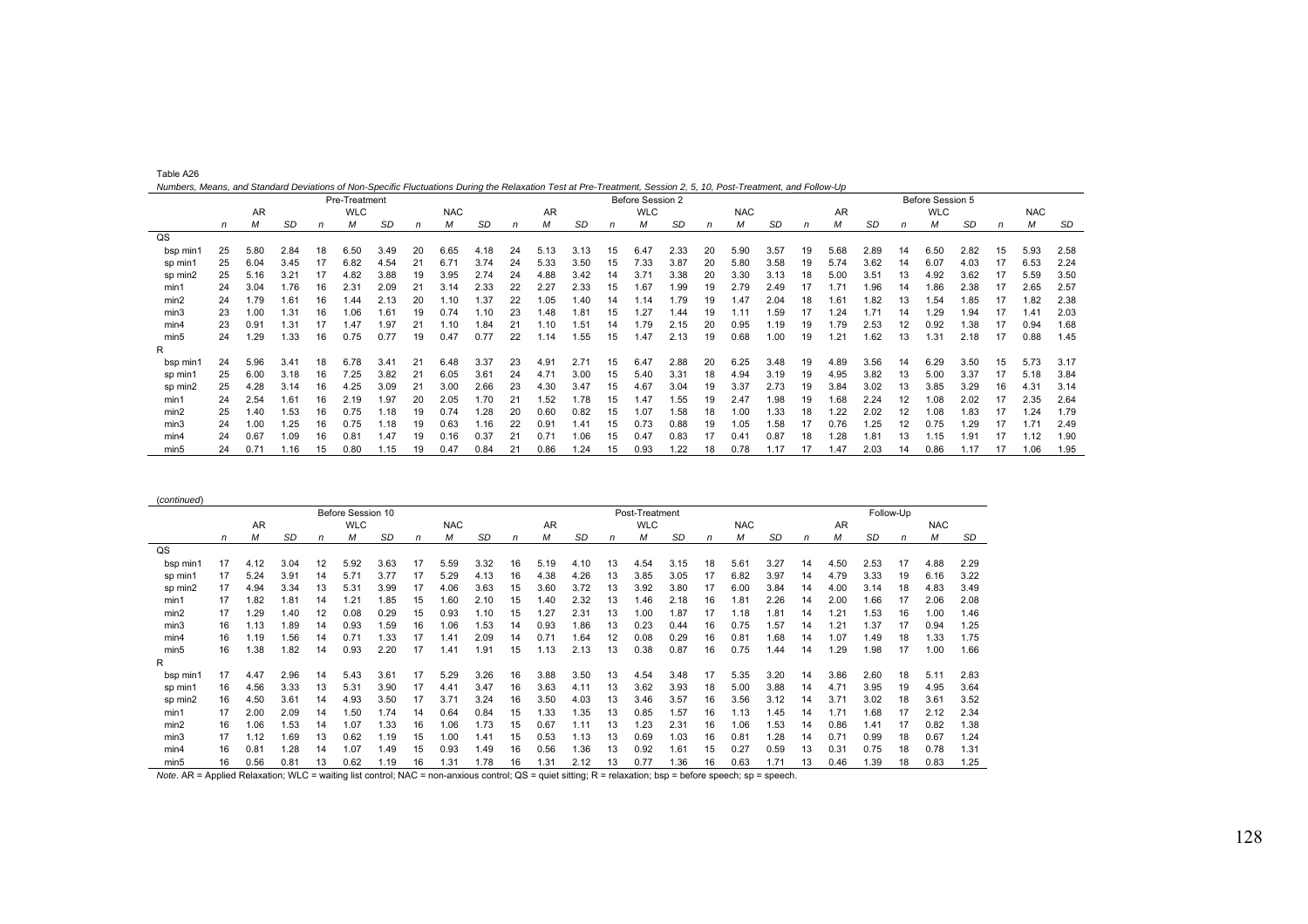| Table A27                                                                                                                                                   |                                |               |                                                              |                 |                  |  |  |
|-------------------------------------------------------------------------------------------------------------------------------------------------------------|--------------------------------|---------------|--------------------------------------------------------------|-----------------|------------------|--|--|
| Numbers, Means, and Standard Deviations of the Therapeutic Quality Measures After Session 1, 4, 8, and 12 of Applied Relaxation Participants and Therapists |                                |               |                                                              |                 |                  |  |  |
|                                                                                                                                                             | After Session 1                |               | After Session 4                                              | After Session 8 | After Session 12 |  |  |
| <b>AF</b>                                                                                                                                                   | The compositor to the <b>T</b> | $\sim$ $\sim$ | The concept of contract and the <b>The contract of the T</b> | アレーションジェキュー     |                  |  |  |

|                  |              |       | After Session 1 |    |            |      | After Session 4 |       |      |    |            |      |    | After Session 8 |       |    |            |      |    |       | After Session 12 |            |       |      |  |  |
|------------------|--------------|-------|-----------------|----|------------|------|-----------------|-------|------|----|------------|------|----|-----------------|-------|----|------------|------|----|-------|------------------|------------|-------|------|--|--|
|                  | <b>AR</b>    |       |                 |    | Therapists |      |                 | AR    |      |    | Therapists |      |    | AR              |       |    | Therapists |      | AR |       |                  | Therapists |       |      |  |  |
|                  | $\mathsf{n}$ | м     | SD              | n  | M          | SD   |                 | м     | SD   | n  | М          | SD   | n  | м               | SD    |    |            | SD   | n  |       | SD               | n          | м     | SD   |  |  |
| <b>RI</b>        |              |       |                 |    |            |      |                 |       |      |    |            |      |    |                 |       |    |            |      |    |       |                  |            |       |      |  |  |
| Congruence       | 25           | 9.43  | 9.04            | 25 | 15.44      | 4.72 | 21              | 12.83 | 8.13 | 22 | 16.90      | 4.87 | 19 | 12.96           | 10.02 | 19 | 17.15      | 5.24 | 19 | 15.85 | .57              | 19         | 17.23 | 6.34 |  |  |
| Empathy          | 25           | 12.94 | 8.88            | 25 | 18.86      | 5.04 | 21              | 17.69 | 7.70 | 22 | 20.97      | 3.85 | 19 | 18.07           | 7.64  | 19 | 21.22      | 3.50 | 19 | 19.69 | 6.67             | 19         | 22.31 | 3.67 |  |  |
| Level of regard  | 25           | 13.40 | 8.07            | 25 | 18.72      | 3.95 | 21              | 15.10 | 8.95 | 22 | 20.23      | 4.03 | 19 | 17.37           | 8.97  | 19 | 20.15      | 4.00 | 19 | 19.15 | .16              | 19         | 19.92 | 3.21 |  |  |
| Unconditionality | 25           | 7.20  | 8.15            | 25 | 20.50      | 3.87 | 21              | 10.52 | 7.74 | 22 | 20.57      | 5.96 | 19 | 13.15           | 7.78  | 19 | 21.93      | 5.70 | 19 | 13.27 | 70.              | 19         | 21.85 | 6.64 |  |  |
| WAI              |              |       |                 |    |            |      |                 |       |      |    |            |      |    |                 |       |    |            |      |    |       |                  |            |       |      |  |  |
| Bonds            | 24           | 20.62 | 4.57            | 24 | 21.17      | 2.68 | 21              | 21.72 | 4.32 | 22 | 23.27      | 2.64 | 18 | 22.19           | 4.28  | 19 | 24.04      | 1.89 | 19 | 22.85 | 5.27             | 18         | 24.36 | 2.14 |  |  |
| Goals            | 24           | 23.04 | 3.96            | 24 | 21.83      | 2.58 | 21              | 23.33 | 3.95 | 22 | 22.27      | 2.85 | 18 | 24.28           | 3.08  | 19 | 22.16      | 2.50 | 19 | 24.74 | 3.41             | 18         | 22.22 | 2.71 |  |  |
| Tasks            | 24           | 22.32 | 4.44            | 24 | 20.80      | 3.00 | 21              | 22.59 | 4.34 |    | 21.97      | 3.09 | 18 | 23.62           | 2.84  | 19 | 21.67      | 3.27 | 19 | 24.58 | 2.96             |            | 22.80 | 2.77 |  |  |

*Note.* AR = Applied Relaxation; RI = Relationship Inventory; WAI = Working Alliance Inventory.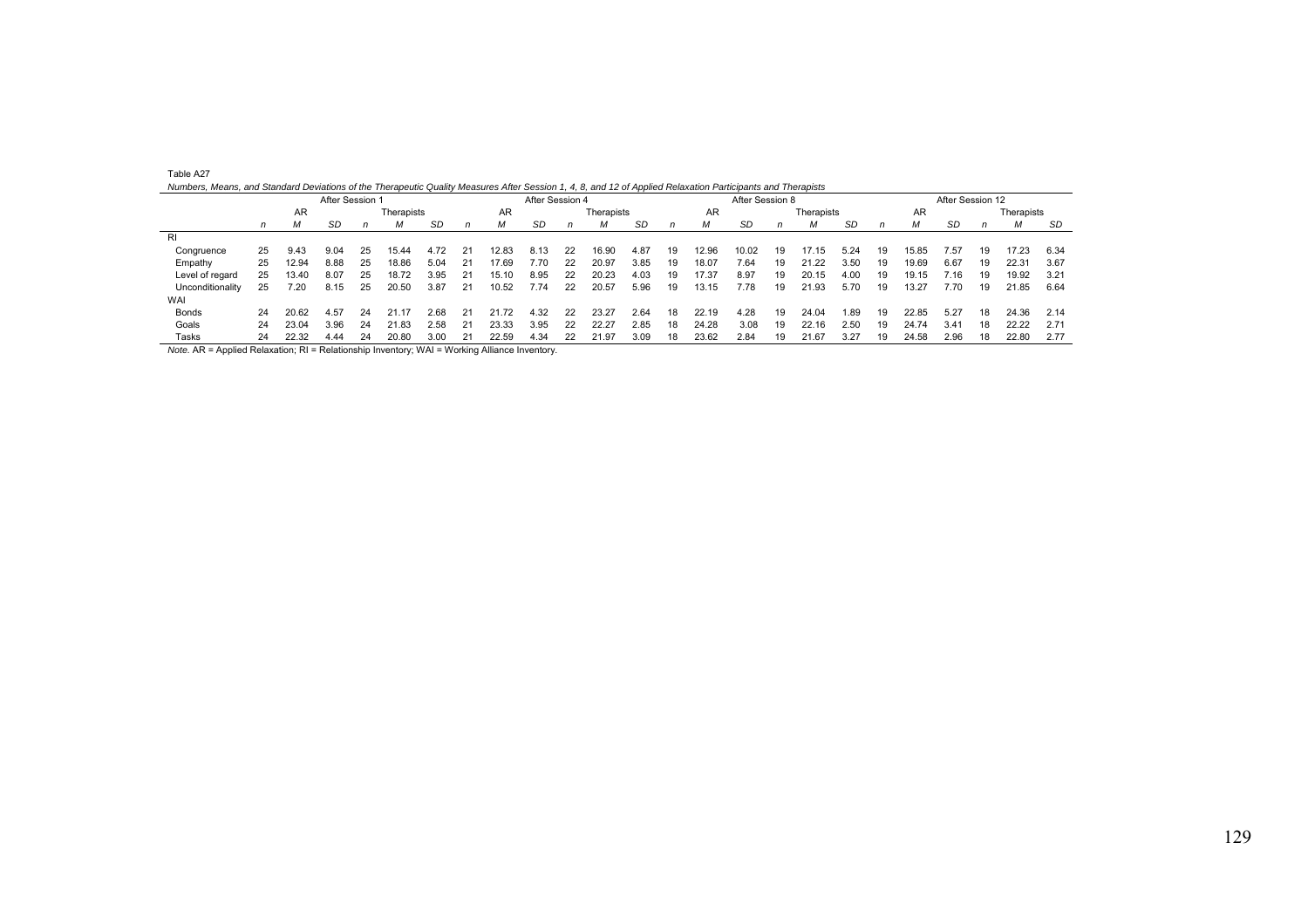*Results of Independent Samples t-Tests (Generalized Anxiety Disorder, Non-Anxious Control) of the Psychometric Outcome Data at Pre-Treatment* 

|                           |         | G     |      |
|---------------------------|---------|-------|------|
|                           | t       | df    | р    |
| Primary measures          | 13.18   | 68.00 | 0.00 |
| Self-rating of anxiety    | 11.47   | 68.00 | 0.00 |
| Self-rating of worry      | $-8.76$ | 68.00 | 0.00 |
| Self-rating of relaxation | 9.18    | 63.41 | 0.00 |
| BAI                       | 18.29   | 67.00 | 0.00 |
| <b>PSWO</b>               | 14.46   | 63.00 | 0.00 |
| PSS                       | 13.18   | 68.00 | 0.00 |
| Secondary measures        |         |       |      |
| <b>BDI</b>                | 13.79   | 58.67 | 0.00 |
| CSAI - cognitive subscale | 15.42   | 65.35 | 0.00 |
| CSAI - somatic subscale   | 11.44   | 67.73 | 0.00 |
| <b>RRA</b>                | 12.25   | 64.93 | 0.00 |
| WW-II - total             | 3.03    | 68.00 | 0.00 |

*Note*. G = group (Generalized Anxiety Disorder, nonanxious control); BAI = Beck Anxiety Inventory; PSWQ = Penn State Worry Questionnaire; PSS = Perceived Stress Scale; BDI = Beck Depression Inventory; CSAI = Cognitive and Somatic Anxiety Questionnaire; RRA = Reaction to Relaxation and Arousal Questionnaire; WW-II = Why Worry Scale.

Table A29 *Results of Independent Samples t-Tests (Applied Relaxation, Waiting List Control) of the Psychometric Outcome Data at Pre-Treatment* 

|                           |         | G     |      |
|---------------------------|---------|-------|------|
|                           | t       | df    | р    |
| Primary measures          | 1.08    | 47.00 | 0.29 |
| Self-rating of anxiety    | 0.88    | 47.00 | 0.38 |
| Self-rating of worry      | 0.37    | 47.00 | 0.71 |
| Self-rating of relaxation | 1.62    | 38.13 | 0.11 |
| BAI                       | 0.63    | 46.00 | 0.53 |
| <b>PSWO</b>               | 0.96    | 44.00 | 0.34 |
| <b>PSS</b>                | 1.08    | 47.00 | 0.29 |
| Secondary measures        |         |       |      |
| <b>BDI</b>                | 0.90    | 47.00 | 0.37 |
| CSAI - cognitive subscale | $-0.03$ | 47.00 | 0.98 |
| CSAI - somatic subscale   | 0.57    | 47.00 | 0.57 |
| <b>RRA</b>                | 0.23    | 47.00 | 0.82 |
| WW-II - total             | 1.19    | 47.00 | 0.24 |

*Note*. G = group (Applied Relaxation, waiting list control); BAI = Beck Anxiety Inventory; PSWQ = Penn State Worry Questionnaire; PSS = Perceived Stress Scale; BDI = Beck Depression Inventory; CSAI = Cognitive and Somatic Anxiety Questionnaire; RRA = Reaction to Relaxation and Arousal Questionnaire; WW-II = Why Worry Scale.

# Table A30

|                           | G |       |      |      | P |        |       | GxP  |   |        |      |      |
|---------------------------|---|-------|------|------|---|--------|-------|------|---|--------|------|------|
|                           |   | df    | F    | D    |   | df     | F     |      |   | df     | F    | D    |
| Primary measures          |   |       |      |      |   |        |       |      |   |        |      |      |
| Self-rating of anxiety    |   | 57.63 | 1.96 | 0.17 | 4 | 139.56 | 8.57  | 0.00 | 4 | 139.56 | 2.99 | 0.02 |
| Self-rating of worry      |   | 54.66 | 3.09 | 0.08 | 4 | 137.03 | 6.81  | 0.00 | 4 | 137.03 | 2.58 | 0.04 |
| Self-rating of relaxation |   | 56.60 | 5.21 | 0.03 | 4 | 136.53 | 3.04  | 0.02 | 4 | 136.53 | 2.01 | 0.10 |
| BAI                       |   | 48.91 | 0.94 | 0.34 | 4 | 138.93 | 3.42  | 0.01 | 4 | 138.93 | 1.46 | 0.22 |
| <b>PSWO</b>               |   | 50.21 | 0.42 | 0.52 | 4 | 137.59 | 8.13  | 0.00 | 4 | 137.59 | 1.41 | 0.23 |
| <b>PSS</b>                |   | 53.37 | 0.00 | 0.96 | 4 | 137.87 | 2.47  | 0.05 | 4 | 137.87 | 4.59 | 0.00 |
| Secondary measures        |   |       |      |      |   |        |       |      |   |        |      |      |
| <b>BDI</b>                |   | 45.68 | 0.06 | 0.81 |   | 42.33  | 3.13  | 0.08 |   | 42.33  | 0.80 | 0.38 |
| CSAI - cognitive subscale |   | 48.77 | 0.45 | 0.50 |   | 32.83  | 9.72  | 0.00 |   | 32.83  | 1.36 | 0.25 |
| CSAI - somatic subscale   |   | 47.51 | 0.11 | 0.75 |   | 30.42  | 11.46 | 0.00 |   | 30.42  | 0.30 | 0.59 |
| <b>RRA</b>                |   | 48.36 | 1.43 | 0.24 |   | 31.73  | 19.85 | 0.00 |   | 31.73  | 7.67 | 0.01 |
| WW-II - total             |   | 48.82 | 0.02 | 0.89 |   | 29.89  | 3.46  | 0.07 |   | 29.89  | 6.74 | 0.01 |

 $\frac{WW-II - total}{Note. G = group (Applied Relaxation, waiting list control); P = progress (presentent, before. G = group) (Applied Relaxation) and (Method 1) of the G = group (Appplied Relaxation). The G = group (Appplied Relaxation) is 1.5, 10, post-reatement, 10, 11.6, 12.7, 13.7, 14.7, 15.7, 16.7, 17.7, 18.7, 19.7, 19.7, 19.7, 19.7, 19.7, 19.7, 19.7, 19.7, 19.7, 19.7, 19.7, 19.7, 19.7, 19.$ Scale.

| Table A31                                                                                               |  |
|---------------------------------------------------------------------------------------------------------|--|
| Results of the Mixed-Effects Models of the Intention-To-Treat Analysis of the Psychometric Outcome Data |  |

|                           | G     |      |      |   | P      |       |      |   | GxP    |      |      |
|---------------------------|-------|------|------|---|--------|-------|------|---|--------|------|------|
|                           | df    | F    | D    |   | df     |       | D    |   | df     | F    | D    |
| Primary measures          |       |      |      |   |        |       |      |   |        |      |      |
| Self-rating of anxiety    | 58.70 | 0.01 | 0.91 | 4 | 177.45 | 6.52  | 0.00 | 4 | 177.45 | 1.19 | 0.32 |
| Self-rating of worry      | 56.93 | 0.21 | 0.65 | 4 | 177.00 | 4.85  | 0.00 | 4 | 177.00 | 1.19 | 0.32 |
| Self-rating of relaxation | 59.49 | 0.58 | 0.45 | 4 | 175.02 | 3.32  | 0.01 | 4 | 175.02 | 1.03 | 0.39 |
| BAI                       | 51.27 | 1.54 | 0.22 | 4 | 186.65 | 2.44  | 0.05 | 4 | 186.65 | 1.14 | 0.34 |
| <b>PSWQ</b>               | 51.27 | 0.03 | 0.87 | 4 | 181.88 | 6.79  | 0.00 | 4 | 181.88 | 0.78 | 0.54 |
| <b>PSS</b>                | 54.33 | 0.49 | 0.49 | 4 | 171.46 | 2.22  | 0.07 | 4 | 171.46 | 4.05 | 0.00 |
| Secondary measures        |       |      |      |   |        |       |      |   |        |      |      |
| <b>BDI</b>                | 48.28 | 0.47 | 0.49 |   | 47.86  | 2.35  | 0.13 | 1 | 47.86  | 0.25 | 0.62 |
| CSAI - cognitive subscale | 49.08 | 0.11 | 0.74 |   | 46.76  | 8.97  | 0.00 |   | 46.76  | 0.58 | 0.45 |
| CSAI - somatic subscale   | 48.47 | 0.37 | 0.55 |   | 46.00  | 11.59 | 0.00 |   | 46.00  | 0.00 | 0.96 |
| <b>RRA</b>                | 48.20 | 0.23 | 0.64 |   | 45.90  | 14.36 | 0.00 |   | 45.90  | 3.08 | 0.09 |
| WW-II - total             | 48.66 | 0.34 | 0.56 |   | 45.21  | 2.59  | 0.11 |   | 45.21  | 4.96 | 0.03 |

WW-II – total 1 and 56 and 1 and 66 and 10.56 and 5.21 and 5.21 and 5.21 and 5.21 and 5.21 and 5.21 4.96 and 5.03 and 5.21 and 5.21 and 5.21 and 5.21 and 5.21 and 5.21 and 5.21 and 5.21 and 5.03 and 5.03 and 5.03 and 5.21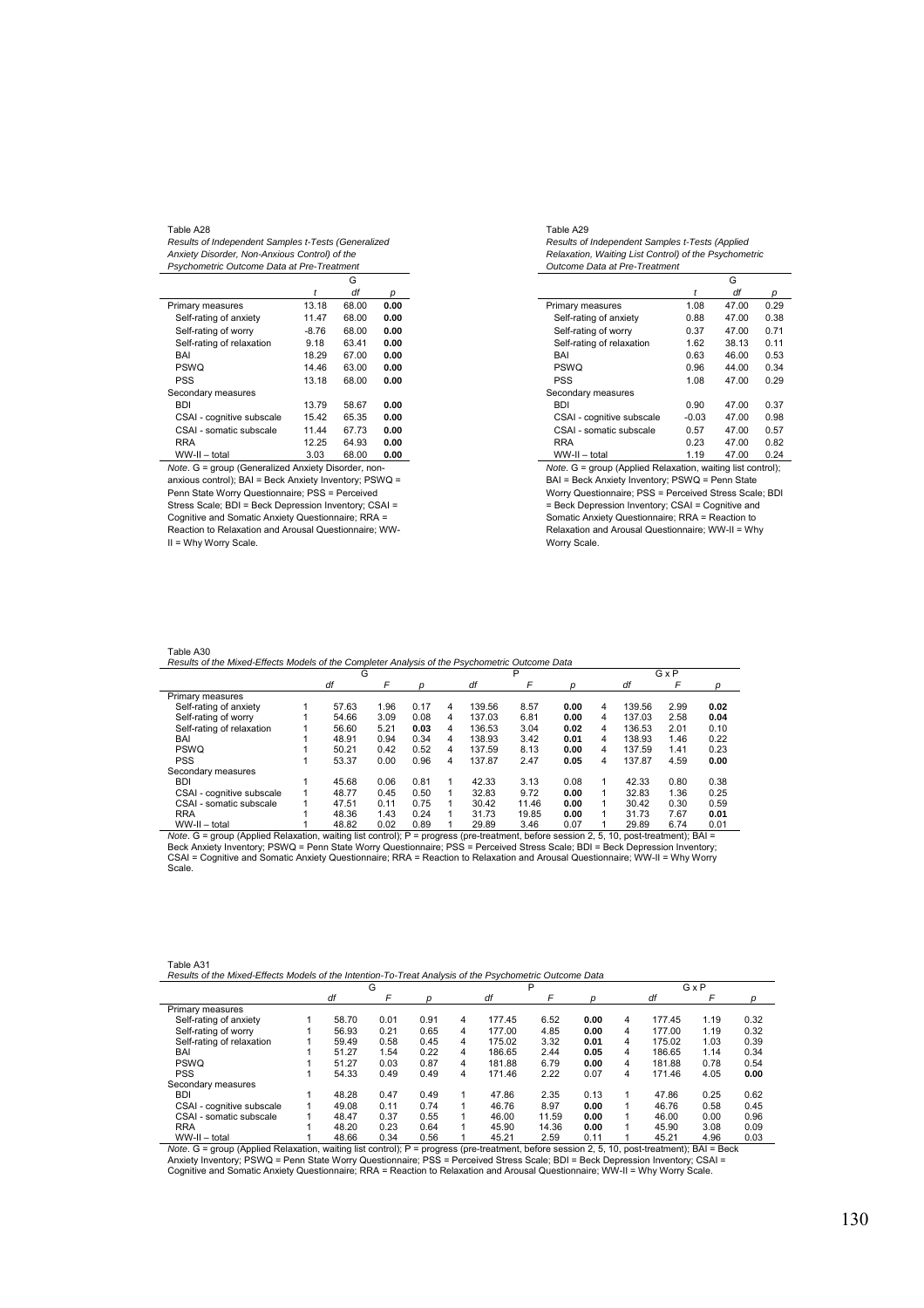*Results of the Mixed-Effects Models of the Completer Analysis of the Psychometric Outcome Data at Pre-Treatment, Before Session 2, 5, 10, Post-Treatment, and Follow-Up in the Applied Relaxation Group* 

|                           |                | df    | F     | n    |  |
|---------------------------|----------------|-------|-------|------|--|
| Primary measures          |                |       |       |      |  |
| Self-rating of anxiety    | 5              | 89.38 | 9.73  | 0.00 |  |
| Self-rating of worry      | 5              | 86.54 | 6.94  | 0.00 |  |
| Self-rating of relaxation | 5              | 88.15 | 3.04  | 0.01 |  |
| <b>BAI</b>                | 5              | 93.26 | 2.77  | 0.02 |  |
| <b>PSWO</b>               | 5              | 90.16 | 5.63  | 0.00 |  |
| <b>PSS</b>                | 5              | 88.67 | 4.99  | 0.00 |  |
| Secondary measures        |                |       |       |      |  |
| <b>BDI</b>                | 2              | 41.75 | 2.64  | 0.08 |  |
| CSAI - cognitive subscale | 2              | 34.59 | 6.58  | 0.00 |  |
| CSAI - somatic subscale   | $\overline{2}$ | 32.03 | 6.02  | 0.01 |  |
| <b>RRA</b>                | 2              | 36.30 | 12.03 | 0.00 |  |
| WW-II - total             | $\overline{2}$ | 28.44 | 5.21  | 0.01 |  |

(*continued, post-treatment vs. follow-up analysis if main or interaction effects for Progress were significant*)

|                           | P     |      |      |  |  |
|---------------------------|-------|------|------|--|--|
|                           | df    | F    |      |  |  |
| Primary measures          |       |      |      |  |  |
| Self-rating of anxiety    | 16.89 | 4.87 | 0.04 |  |  |
| Self-rating of worry      | 13.47 | 4.28 | 0.06 |  |  |
| Self-rating of relaxation | 15.04 | 0.00 | 0.95 |  |  |
| BAI                       | 13.10 | 1.78 | 0.21 |  |  |
| <b>PSWO</b>               | 13.23 | 3.22 | 0.10 |  |  |
| <b>PSS</b>                | 13.92 | 0.00 | 0.96 |  |  |
| Secondary measures        |       |      |      |  |  |
| <b>BDI</b>                |       |      |      |  |  |
| CSAI - cognitive subscale | 13.51 | 0.87 | 0.37 |  |  |
| CSAI - somatic subscale   | 12.96 | 0.35 | 0.56 |  |  |
| <b>RRA</b>                | 13.52 | 0.32 | 0.58 |  |  |
| WW-II - total             |       |      |      |  |  |

WW-II – total<br>*Note.* Dash indicates that analyses were not computed for that measure. P<br>= progress (first analysis: pre-treatment, before session 2, 5, 10, post-<br>treatment, follow-up; second analysis: post-treatment, foll

| Table A33                                                                     |
|-------------------------------------------------------------------------------|
| Results of the Mixed-Effects Models of the Intention-To-Treat Analysis of the |
| Psychometric Outcome Data at Pre-Treatment, Before Session 2, 5, 10, Post-    |
| Treatment, and Follow-Up in the Applied Relaxation Group                      |

|                           |                | P      |       |      |
|---------------------------|----------------|--------|-------|------|
|                           |                | df     | F     |      |
| Primary measures          |                |        |       |      |
| Self-rating of anxiety    | 5              | 128.63 | 6.18  | 0.00 |
| Self-rating of worry      | 5              | 128.19 | 5.14  | 0.00 |
| Self-rating of relaxation | 5              | 125.00 | 2.09  | 0.07 |
| BAI                       | 5              | 137.83 | 2.42  | 0.04 |
| <b>PSWQ</b>               | 5              | 130.63 | 4.83  | 0.00 |
| <b>PSS</b>                | 5              | 124.73 | 5.03  | 0.00 |
| Secondary measures        |                |        |       |      |
| <b>BDI</b>                | $\overline{2}$ | 88.67  | 2.06  | 0.13 |
| CSAI - cognitive subscale | $\overline{2}$ | 86.30  | 7.96  | 0.00 |
| CSAI - somatic subscale   | $\overline{2}$ | 84.80  | 6.48  | 0.00 |
| <b>RRA</b>                | $\overline{2}$ | 87.79  | 10.60 | 0.00 |
| WW-II - total             | 2              | 82.63  | 3.09  | 0.05 |

(*continued, post-treatment vs. follow-up analysis if main or interaction effects for Progress were significant*)

|                           | P     |      |      |
|---------------------------|-------|------|------|
|                           | df    | F    |      |
| Primary measures          |       |      |      |
| Self-rating of anxiety    | 28.51 | 4.71 | 0.04 |
| Self-rating of worry      | 27.87 | 3.60 | 0.07 |
| Self-rating of relaxation |       |      |      |
| BAI                       | 27.89 | 1.14 | 0.29 |
| <b>PSWO</b>               | 27.16 | 2.95 | 0.10 |
| <b>PSS</b>                | 27.94 | 0.03 | 0.86 |
| Secondary measures        |       |      |      |
| <b>BDI</b>                |       |      |      |
| CSAI - cognitive subscale | 28.08 | 0.96 | 0.34 |
| CSAI - somatic subscale   | 27.85 | 0.16 | 0.69 |
| <b>RRA</b>                | 27.63 | 0.27 | 0.61 |
| WW-II - total             |       |      |      |

*Note*. Dash indicates that analyses were not computed for that measure. P = progress (first analysis: pre-treatment, before session 2, 5, 10, post-treatment, follow-up; second analysis: post-treatment, follow-up).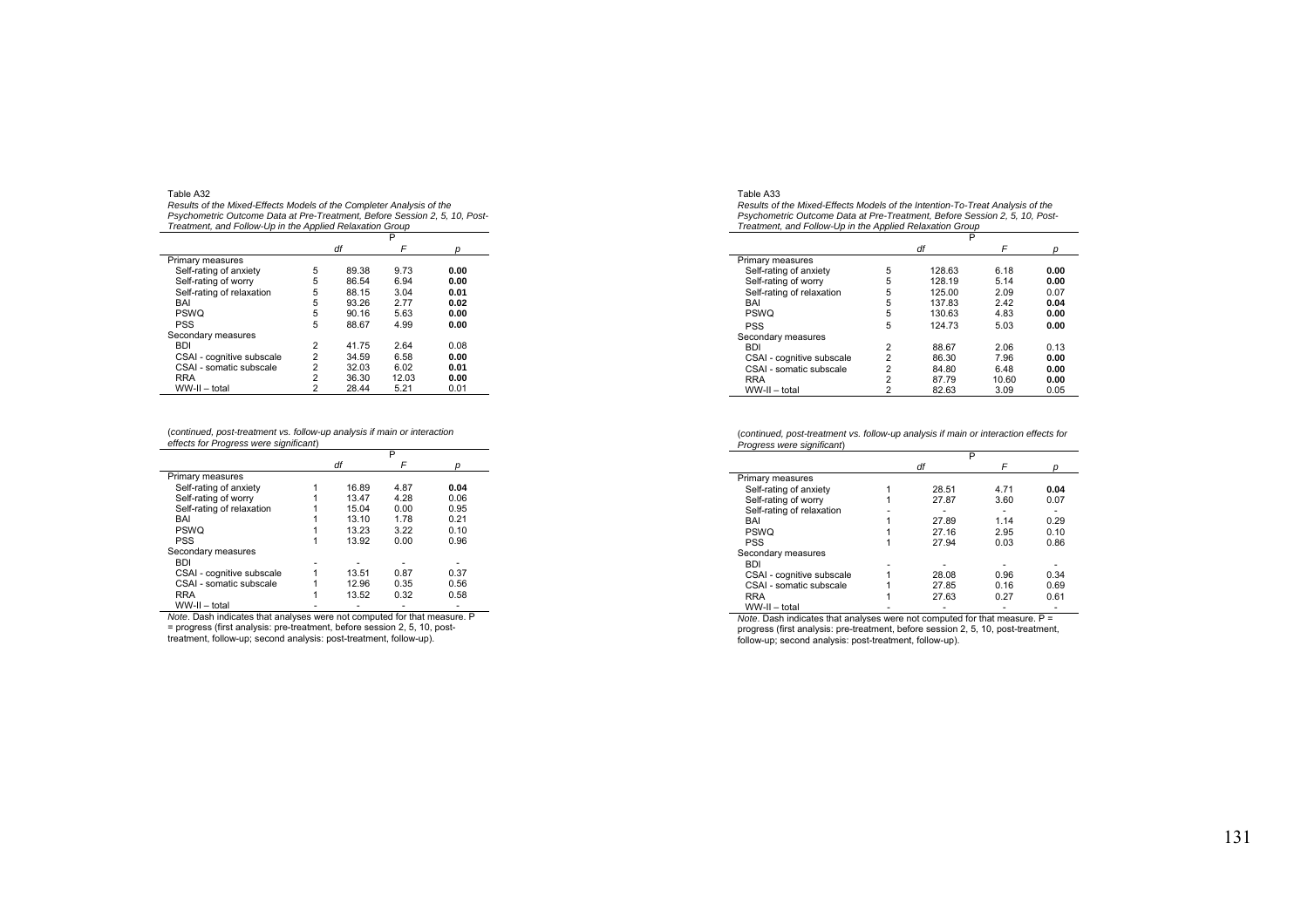| Table A34                                                                              |  |
|----------------------------------------------------------------------------------------|--|
| Effect Sizes for the Psychometric Outcome Measures (Pre- to Post-Treatment Comparison) |  |

|                                   |    |            |                |                  | <b>Completer Analysis</b> |                |               |         |    |            |                |                  | Intention-To-Treat Analysis |             |               |         |
|-----------------------------------|----|------------|----------------|------------------|---------------------------|----------------|---------------|---------|----|------------|----------------|------------------|-----------------------------|-------------|---------------|---------|
|                                   |    | <b>AR</b>  |                |                  | <b>WLC</b>                |                |               |         |    | <b>AR</b>  |                |                  | <b>WLC</b>                  |             |               |         |
|                                   | n  | $\Delta M$ | $\triangle$ SD | $\boldsymbol{n}$ | $\Delta M$                | $\triangle$ SD | $SD_{pooled}$ | d       | n  | $\Delta M$ | $\triangle$ SD | $\boldsymbol{n}$ | $\Delta M$                  | $\Delta SD$ | $SD_{pooled}$ | d       |
| Primary measures                  | 17 | 3.35       | 1.62           | 15               | 1.53                      | 2.50           | 2.08          | 0.88    | 28 | 2.50       | 2.08           | 20               | .30                         | 2.36        | 2.20          | 0.54    |
| Self-rating of anxiety            | 17 | 3.82       | 2.35           | 15               | 1.33                      | 2.02           | 2.20          | 1.13    | 28 | 2.64       | 3.07           | 20               | 0.95                        | 1.88        | 2.64          | 0.64    |
| Self-rating of worry              | 17 | $-1.88$    | 2.00           | 15               | $-0.33$                   | 2.64           | 2.32          | $-0.67$ | 28 | $-1.32$    | 2.16           | 20               | $-0.40$                     | 2.35        | 2.24          | $-0.41$ |
| Self-rating of relaxation         | 17 | 7.41       | 9.21           | 15               | 5.27                      | 7.98           | 8.66          | 0.25    | 28 | 5.54       | 9.06           | 20               | 3.50                        | 7.66        | 8.51          | 0.24    |
| BAI                               | 16 | 14.44      | 11.63          | 15               | 5.93                      | 6.91           | 9.65          | 0.88    | 27 | 9.63       | 12.79          | 20               | 4.50                        | 6.46        | 10.59         | 0.48    |
| <b>PSWQ</b>                       | 15 | 6.27       | 6.15           | 15               | 0.27                      | 4.80           | 5.52          | 1.09    | 26 | 4.50       | 6.48           | 19               | 0.58                        | 4.73        | 5.81          | 0.67    |
| <b>PSS</b>                        | 17 | 3.35       | 1.62           | 15               | 1.53                      | 2.50           | 2.08          | 0.88    | 28 | 2.50       | 2.08           | 20               | .30                         | 2.36        | 2.20          | 0.54    |
| Secondary measures                |    |            |                |                  |                           |                |               |         |    |            |                |                  |                             |             |               |         |
| <b>BDI</b>                        | 17 | 3.35       | 9.42           | 15               | 1.53                      | 9.40           | 9.41          | 0.19    | 28 | 2.04       | 7.44           | 20               | 1.15                        | 8.10        | 7.72          | 0.11    |
| CSAI - cognitive subscale         | 17 | 4.00       | 6.07           | 13               | 2.00                      | 4.16           | 5.34          | 0.37    | 28 | 2.43       | 5.08           | 18               | 1.44                        | 3.62        | 4.57          | 0.22    |
| <b>CSAI</b><br>- somatic subscale | 17 | 2.82       | 4.03           | 13               | 2.69                      | 4.55           | 4.26          | 0.03    | 28 | 1.71       | 3.41           | 18               | .94                         | 4.02        | 3.66          | $-0.06$ |
| <b>RRA</b>                        | 17 | 7.00       | 6.34           | 13               | 2.46                      | 4.67           | 5.69          | 0.80    | 28 | 4.25       | 6.00           | 18               | 1.78                        | 4.08        | 5.34          | 0.46    |
| WW-II - total                     | 16 | 8.81       | 12.62          | 13               | $-1.23$                   | 7.37           | 10.62         | 0.95    | 27 | 5.22       | 10.56          | 18               | $-0.89$                     | 6.22        | 9.09          | 0.67    |

*Note.* AR = Applied Relaxation; WLC = waiting list control; BAI = Beck Anxiety Inventory; PSWQ = Penn State Worry Questionnaire; PSS = Perceived Stress Scale; BDI = Beck Depression Inventory; CSAI = Cognitive and Somatic Anxiety Questionnaire; RRA = Reaction to Relaxation and Arousal Questionnaire; WW-II = Why Worry Scale.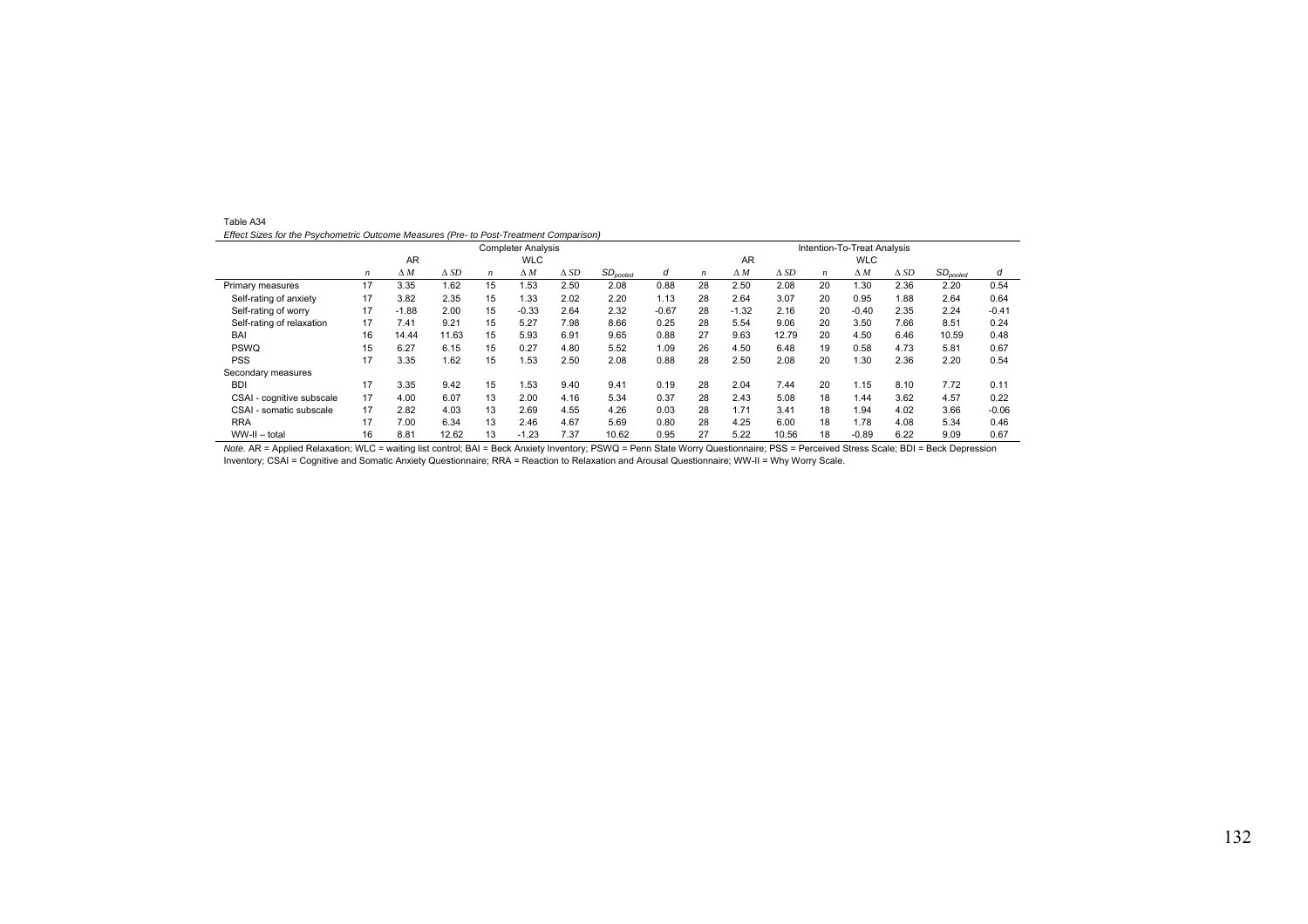|  |  | "able A35 |
|--|--|-----------|
|--|--|-----------|

 *Results of the Mixed-Effects of the Psychometric Data of the Speech Segments of the Relaxation Test at Pre-Treatment (Generalized Anxiety Disorder, Non-Anxious Control)* 

|                    |   |       | G     |      |       | С    |      |   |       | GxC  |      |
|--------------------|---|-------|-------|------|-------|------|------|---|-------|------|------|
|                    |   | df    | F     | D    | df    | F    | р    |   | df    | F    | p    |
| Primary measures   |   |       |       |      |       |      |      |   |       |      |      |
| Anxiety            |   | 70.00 | 22.10 | 0.00 | 70.00 | 0.61 | 0.44 | 1 | 70.00 | 0.01 | 0.91 |
| Worry              |   | 70.00 | 23.56 | 0.00 | 70.00 | 1.34 | 0.25 | 1 | 70.00 | 1.34 | 0.25 |
| Relaxation         | 1 | 70.00 | 7.65  | 0.01 | 70.00 | 0.74 | 0.39 | 1 | 70.00 | 0.01 | 0.94 |
| Secondary measures |   |       |       |      |       |      |      |   |       |      |      |
| Boredom            | 1 | 70.00 | 0.01  | 0.91 | 70.00 | 1.40 | 0.24 |   | 70.00 | 0.53 | 0.47 |
| <b>Distress</b>    | 1 | 70.00 | 16.62 | 0.00 | 70.00 | 0.12 | 0.73 | 1 | 70.00 | 0.12 | 0.73 |
| Pleasantness       | 1 | 70.00 | 3.52  | 0.06 | 70.00 | 1.56 | 0.22 | 1 | 70.00 | 0.11 | 0.74 |
| Sadness            | 1 | 70.00 | 10.00 | 0.00 | 70.00 | 1.22 | 0.27 | 1 | 70.00 | 1.22 | 0.27 |
| Sleepiness         |   | 70.00 | 3.32  | 0.07 | 70.00 | 0.72 | 0.40 |   | 70.00 | 3.20 | 0.08 |

*Note*. G = group (Generalized Anxiety Disorder, non-anxious control); C = condition (quiet sitting, relaxation).

Table A36

*Results of the Mixed-Effects Models of the Psychometric Data of the Quiet Sitting and Relaxation Segments of the Relaxation Test at Pre-Treatment (Generalized Anxiety Disorder, Non-Anxious Control)* 

|                    |       | G     |      |        |       |      |        |      |      | G x 1  |      |      |        | GxC  |      |        | ГхC  |      |        | GxTxC |      |
|--------------------|-------|-------|------|--------|-------|------|--------|------|------|--------|------|------|--------|------|------|--------|------|------|--------|-------|------|
|                    | df    |       |      |        |       |      | dt     |      |      | dt     |      |      | dt     |      |      |        |      |      |        |       |      |
| Primary measures   |       |       |      |        |       |      |        |      |      |        |      |      |        |      |      |        |      |      |        |       |      |
| Anxiety            | 74.28 | 26.9' | 0.00 | 312.63 | 2.19  | 0.11 | 375.42 | 0.46 | 0.50 | 312.63 | 0.24 | 0.79 | 375.42 | 0.27 | 0.60 | 283.88 | 0.05 | 0.95 | 283.88 | 0.30  | 0.74 |
| Worry              | 73.76 | 24.95 | 0.00 | 312.53 | 0.79  | 0.46 | 371.94 | 0.00 | 0.96 | 312.53 | 0.79 | 0.46 | 371.94 | 0.00 | 0.96 | 284.04 | 0.44 | 0.64 | 284.04 | 0.44  | 0.64 |
| Relaxation         | 75.60 | 13.82 | 0.00 | 309.79 | 3.15  | 0.04 | 374.80 | 0.09 | 0.76 | 309.79 | 2.16 | 0.12 | 374.80 | 0.91 | 0.34 | 282.65 | 0.51 | 0.60 | 282.65 | 0.11  | 0.90 |
| Secondary measures |       |       |      |        |       |      |        |      |      |        |      |      |        |      |      |        |      |      |        |       |      |
| Boredom            | 74.25 | 1.99  | 0.16 | 312.88 | 5.21  | 0.01 | 372.26 | 0.02 | 0.90 | 312.88 | 1.28 | 0.28 | 372.26 | 0.72 | 0.40 | 284.42 | 2.31 | 0.10 | 284.42 | 0.41  | 0.66 |
| Distress           | 74.97 | 12.01 | 0.00 | 311.09 | 0.59  | 0.55 | 375.90 | 0.89 | 0.35 | 311.09 | 0.58 | 0.56 | 375.90 | 0.21 | 0.64 | 282.98 | 0.00 | .00  | 282.98 | 0.00  | 1.00 |
| Pleasantness       | 75.86 | 9.32  | 0.00 | 314.04 | 0.24  | 0.79 | 367.63 | 1.87 | 0.17 | 314.04 | 0.04 | 0.96 | 367.63 | 2.90 | 0.09 | 286.99 | 0.52 | 0.60 | 286.99 | 0.05  | 0.96 |
| Sadness            | 73.07 | 10.50 | 0.00 | 314.37 | 0.07  | 0.93 | 368.07 | 2.32 | 0.13 | 314.37 | 0.07 | 0.93 | 368.07 | 2.32 | 0.13 | 286.80 | 0.12 | 0.89 | 286.80 | 0.12  | 0.89 |
| Sleepiness         | 77.75 | 7.15  | 0.01 |        | 13.31 | 0.00 | 373.85 | 3.86 | 0.05 | 310.77 | 0.16 | 0.85 | 373.85 | 2.68 | 0.10 | 284.36 | 2.24 |      | 284.36 | .93   | 0.15 |

*Note*. G = group (Generalized Anxiety Disorder, non-anxious control); T = time (min 1 before speech, speech min 1, 2); C = condition (quiet sitting, relaxation).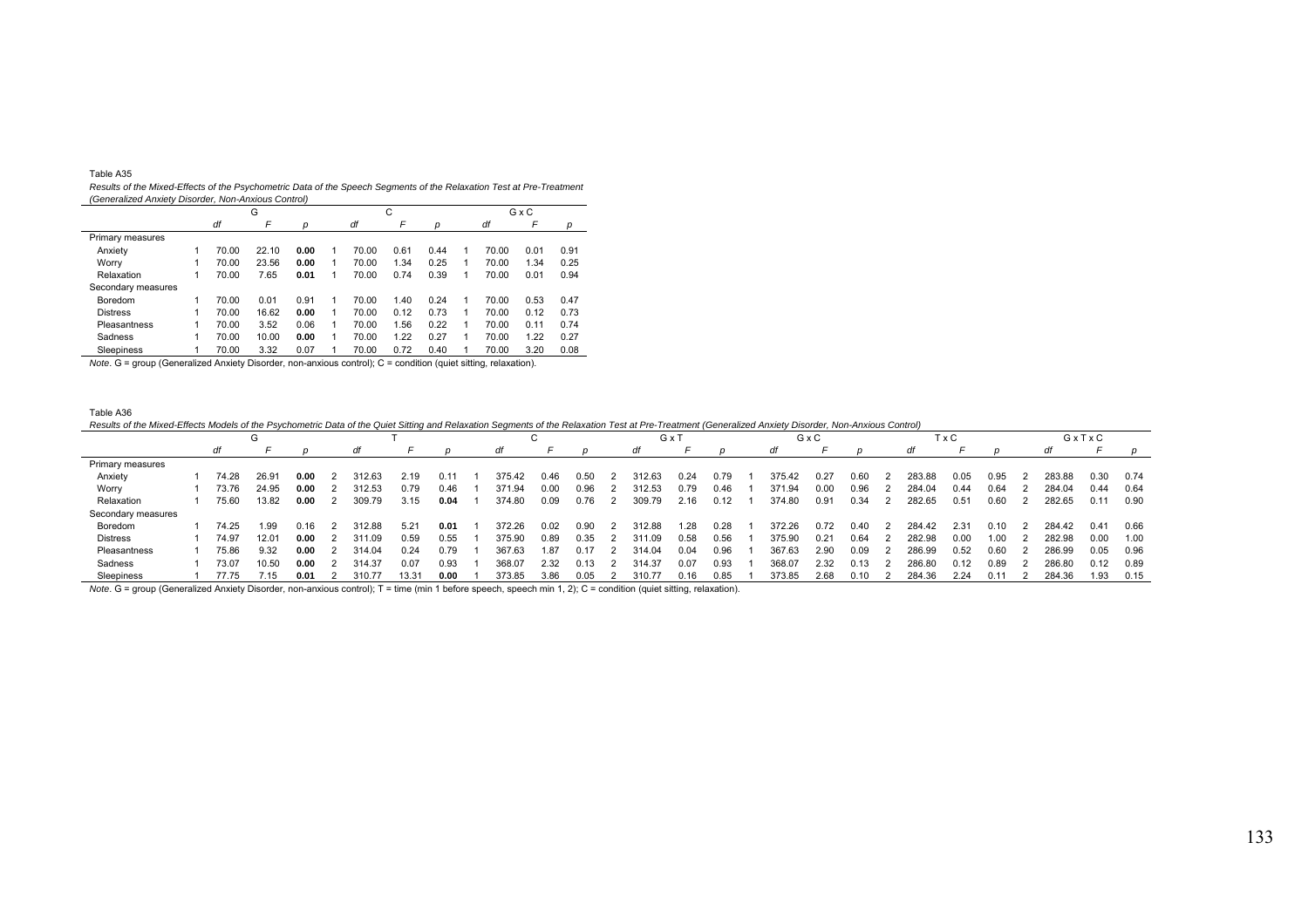| `able A37 |  |
|-----------|--|
|-----------|--|

 *Results of the Mixed-Effects of the Psychometric Data of the Speech Segments of the Relaxation Test at Pre-Treatment (Applied Relaxation, Waiting List Control)*   $\overline{\phantom{a}}$ 

| $\cdots$           |   |       | G    |      |       | С    |      |   |       | GxC  |      |
|--------------------|---|-------|------|------|-------|------|------|---|-------|------|------|
|                    |   | df    | F    | р    | df    | F    | р    |   | df    | F    | р    |
| Primary measures   |   |       |      |      |       |      |      |   |       |      |      |
| Anxiety            |   | 49.00 | 3.31 | 0.08 | 49.00 | 0.69 | 0.41 | 1 | 49.00 | 2.58 | 0.11 |
| Worry              |   | 49.00 | 1.43 | 0.24 | 49.00 | 3.12 | 0.08 | 1 | 49.00 | 0.02 | 0.88 |
| Relaxation         |   | 49.00 | 0.02 | 0.89 | 49.00 | 0.87 | 0.36 | 1 | 49.00 | 0.06 | 0.81 |
| Secondary measures |   |       |      |      |       |      |      |   |       |      |      |
| Boredom            | 1 | 49.00 | 0.01 | 0.93 | 49.00 | 0.13 | 0.72 | 1 | 49.00 | 0.13 | 0.72 |
| <b>Distress</b>    |   | 49.00 | 1.43 | 0.24 | 49.00 | 0.11 | 0.74 | 1 | 49.00 | 3.26 | 0.08 |
| Pleasantness       |   | 49.00 | 0.45 | 0.51 | 49.00 | 2.12 | 0.15 | 1 | 49.00 | 0.09 | 0.77 |
| Sadness            |   | 49.00 | 0.36 | 0.55 | 49.00 | 2.15 | 0.15 | 1 | 49.00 | 1.32 | 0.26 |
| Sleepiness         |   | 49.00 | 0.34 | 0.56 | 49.00 | 0.91 | 0.35 | 1 | 49.00 | 0.67 | 0.42 |

*Note*. G = group (Applied Relaxation, waiting list control; C = condition (quiet sitting, relaxation).

Table A38

*Results of the Mixed-Effects Models of the Psychometric Data of the Quiet Sitting and Relaxation Segments of the Relaxation Test at Pre-Treatment (Applied Relaxation, Waiting List Control)* 

|                    |       | G    |      |        |       |      |        | ◡    |      |        | G x 1 |      |        | GxC   |      |        | TxC  |      |        | GxTxC |      |
|--------------------|-------|------|------|--------|-------|------|--------|------|------|--------|-------|------|--------|-------|------|--------|------|------|--------|-------|------|
|                    | df    |      |      |        |       |      |        |      |      | at     |       |      | dt     |       |      |        |      |      | at     |       |      |
| Primary measures   |       |      |      |        |       |      |        |      |      |        |       |      |        |       |      |        |      |      |        |       |      |
| Anxiety            | 50.96 | 3.99 | 0.05 | 213.32 | 2.06  | 0.13 | 256.09 | 0.57 | 0.45 | 213.32 | 3.37  | 0.04 | 256.09 | .23   | 0.27 | 193.93 | 0.41 | 0.66 | 193.93 | 1.42  | 0.24 |
| Worry              | 51.81 | 5.81 | 0.02 | 212.75 | 2.64  | 0.07 | 255.27 | 0.02 | 0.89 | 212.75 | 3.60  | 0.03 | 255.27 | 41، ، | 0.24 | 193.68 | 0.92 | 0.40 | 193.68 | 0.54  | 0.58 |
| Relaxation         | 55.87 | .68  | 0.20 | 208.41 | .45   | 0.24 | 249.48 | 0.44 | 0.51 | 208.41 | 2.07  | 0.13 | 249.48 | 0.04  | 0.85 | 194.52 | 0.78 | 0.46 | 194.52 | 0.63  | 0.53 |
| Secondary measures |       |      |      |        |       |      |        |      |      |        |       |      |        |       |      |        |      |      |        |       |      |
| Boredom            | 51.74 | .66  | 0.20 | 213.04 | 5.32  | 0.01 | 254.46 | 0.87 | 0.35 | 213.04 | 0.86  | 0.43 | 254.46 | 0.07  | 0.79 | 194.03 | 0.63 | 0.54 | 94.03  | 0.51  | 0.60 |
| Distress           | 53.13 | 5.02 | 0.03 | 211.96 | .91   | 0.15 | 257.59 | 0.18 | 0.67 | 211.96 | 1.56  | 0.21 | 257.59 | 0.03  | 0.86 | 193.65 | 0.07 | 0.94 | 193.65 | 1.01  | 0.37 |
| Pleasantness       | 55.09 | 0.30 | 0.59 | 215.10 | 0.25  | 0.78 | 257.98 | 0.07 | 0.80 | 215.10 | .54   | 0.22 | 257.98 | 0.05  | 0.82 | 196.78 | 0.48 | 0.62 | 96.78  | .10   | 0.33 |
| Sadness            | 51.65 | 19   | 0.28 | 214.97 | 0.28  | 0.75 | 252.34 | 4.07 | 0.04 | 214.97 | .41   | 0.25 | 252.34 | .78   | 0.18 | 196.64 | 0.14 | 0.87 | 96.64  | 0.37  | 0.69 |
| Sleepiness         | 52.58 | .04  | 0.01 | 212.69 | 12.87 | 0.00 | 256.70 | 0.32 | 0.57 | 212.69 | 0.77  | 0.46 | 256.7  | .63   | 0.20 | 193.94 | 0.15 | 0.86 | 193.94 | 0.33  | 0.72 |

*Note*. G = group (Applied Relaxation, waiting list control); T = time (min 1 before speech, speech min 1, 2); C = condition (quiet sitting, relaxation).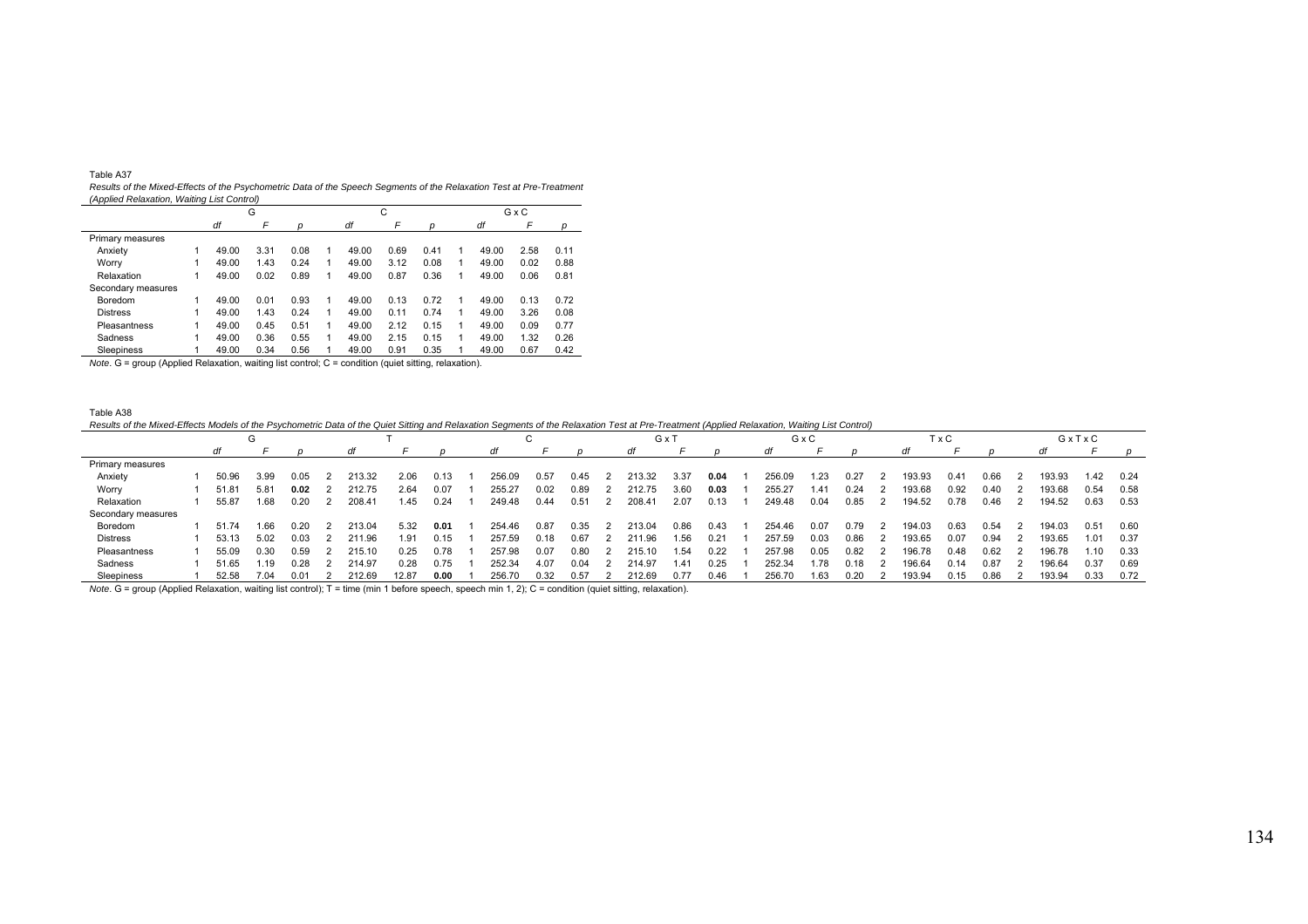| Table A39                                                                                                                                                                                          |  |
|----------------------------------------------------------------------------------------------------------------------------------------------------------------------------------------------------|--|
| Results of the Mixed-Effects Models of the Completer Analysis of the Psychometric Data of the Speech Segments of the Relaxation Test at Pre-Treatment. Before Session 2, 5, 10, and Post-Treatment |  |

|                    | G |       |      |      |  |        |      |      |        |      | GxC  |        |      | GxP           |        |      | CxP  |        |      | GxCxP |        |      |      |
|--------------------|---|-------|------|------|--|--------|------|------|--------|------|------|--------|------|---------------|--------|------|------|--------|------|-------|--------|------|------|
|                    |   | df    |      |      |  | αı     |      |      | di     |      |      | dt     |      |               | dt     |      |      | dt     |      |       |        |      |      |
| Primary measures   |   |       |      |      |  |        |      |      |        |      |      |        |      |               |        |      |      |        |      |       |        |      |      |
| Anxiety            |   | 64.51 | 0.19 | 0.66 |  | 334.21 | 2.80 | 0.09 | 293.92 | .26  | 0.29 | 334.21 | 0.01 | 0.92          | 293.92 | 2.30 | 0.06 | 320.78 | 0.34 | 0.85  | 320.78 | 0.98 | 0.42 |
| Worry              |   | 66.81 | 2.04 | 0.16 |  | 331.72 | 6.29 | 0.01 | 294.15 | .10  | 0.36 | 331.72 | 0.38 | 0.54          | 294.15 | .18  | 0.32 | 323.36 | 0.72 | 0.58  | 323.36 | 0.31 | 0.87 |
| Relaxation         |   | 63.07 | 0.02 | 0.90 |  | 337.59 | 0.61 | 0.44 | 294.90 | 0.90 | 0.47 | 337.59 | 0.03 | 0.86          | 294.90 | 2.64 | 0.03 | 320.09 | 1.46 | 0.22  | 320.09 | 0.77 | 0.54 |
| Secondary measures |   |       |      |      |  |        |      |      |        |      |      |        |      |               |        |      |      |        |      |       |        |      |      |
| Boredom            |   | 73.84 | 0.44 | 0.51 |  | 297.36 | 3.06 | 0.08 | 282.98 | 1.87 | 0.12 | 297.36 | 0.43 | $0.5^{\circ}$ | 282.98 | 0.32 | 0.86 | 321.33 | 0.94 | 0.44  | 321.33 | 0.78 | 0.54 |
| Distress           |   | 71.91 | 1.79 | 0.18 |  | 314.49 | 3.03 | 0.08 | 289.69 | 0.41 | 0.80 | 314.49 | 4.45 | 0.04          | 289.69 | 0.40 | 0.81 | 322.34 | 0.15 | 0.96  | 322.34 | 0.96 | 0.43 |
| Pleasantness       |   | 59.16 | 0.06 | 0.81 |  | 366.97 | 0.69 | 0.41 | 310.57 | 0.46 | 0.77 | 366.97 | 0.75 | 0.39          | 310.57 | 1.93 | .10  | 322.67 | 1.64 | 0.16  | 322.67 | 0.41 | 0.80 |
| Sadness            |   | 76.70 | 0.01 | 0.92 |  | 306.12 | 0.03 | 0.87 | 289.22 | 2.90 | 0.02 | 306.12 | 0.13 | 0.72          | 289.22 | 0.17 | 0.96 | 324.34 | 0.58 | 0.68  | 324.34 | 0.48 | 0.75 |
| Sleepiness         |   | 66.80 | 3.22 | 0.08 |  | 315.22 | 0.05 | 0.83 | 285.68 | 2.10 | 0.08 | 315.22 | 0.37 | 0.54          | 285.68 | 0.94 | 0.44 | 320.05 | 0.77 | 0.54  | 320.05 | 0.49 | 0.74 |

*Note*. G= group (Applied Relaxation, waiting list control); C = condition (quiet sitting, relaxation); P = progress (pre-treatment, before session 2, 5, 10, post-treatment).

#### Table A40

(*continued*)

| Results of the Mixed-Effects Models of the Completer Analysis of the Psychometric Data of the Quiet Sitting and Relaxation Segments of the Relaxation Test at Pre-Treatment, Before Session 2, 5, 10, and Post-Treatment |
|--------------------------------------------------------------------------------------------------------------------------------------------------------------------------------------------------------------------------|
|--------------------------------------------------------------------------------------------------------------------------------------------------------------------------------------------------------------------------|

| Results of the Mixed-Enects Models of the Completer Analysis of the Psychometric Data of the Quiet Situng and Relaxation Segments of the Relaxation Test at Pre-Treatment, Before Session 2, 5, 10, and Post-Treatment |        |       |      |        |       |      |         |       |      |        |      |      |         |       |      |                  |                 |      |        |      |      |        |      |      |
|------------------------------------------------------------------------------------------------------------------------------------------------------------------------------------------------------------------------|--------|-------|------|--------|-------|------|---------|-------|------|--------|------|------|---------|-------|------|------------------|-----------------|------|--------|------|------|--------|------|------|
|                                                                                                                                                                                                                        |        |       |      |        |       |      |         |       |      |        |      |      | G x "   |       |      |                  | GxC             |      |        | GxP  |      |        | TxC  |      |
|                                                                                                                                                                                                                        | dt     |       |      | df     |       |      |         |       |      | dt     |      |      | df      |       |      | dt               |                 |      | dt     |      |      |        |      |      |
| Primary measures                                                                                                                                                                                                       |        |       |      |        |       |      |         |       |      |        |      |      |         |       |      |                  |                 |      |        |      |      |        |      |      |
| Anxiety                                                                                                                                                                                                                | 103.77 | 2.15  |      | 946.92 | 4.03  | 0.02 | 1100.25 | 4.43  | 0.04 | 296.80 | .18  | 0.32 | 946.92  | 0.79  | 0.46 | 1100.25          | 0.63            | 0.43 | 296.80 | 1.31 | 0.27 | 926.83 | 0.46 | 0.63 |
| Worry                                                                                                                                                                                                                  | 79.29  |       | 06.۱ | 030.56 | 3.37  | 0.03 | 1002.93 | 0.59  | 0.44 | 355.11 | ว.61 | 0.66 | 1030.56 | 0.06  | 0.94 | 002.93           | 0.00            |      | 355.1' | 0.58 | 0.68 | 946.48 | 2.32 | 0.10 |
| Relaxation                                                                                                                                                                                                             | 103.47 | 0.01  | 0.92 | 956.18 | 15.31 | 0.00 | 1098.51 | 2.99  | 0.08 | 302.96 | 0.50 | 0.74 | 956.18  | 0.60  | 0.55 | $1098.5^{\circ}$ | $^{\prime}$ .22 | 0.27 | 302.96 | 2.95 | 0.02 | 930.26 | 2.09 | 0.12 |
| Secondary measures                                                                                                                                                                                                     |        |       |      |        |       |      |         |       |      |        |      |      |         |       |      |                  |                 |      |        |      |      |        |      |      |
| Boredom                                                                                                                                                                                                                | 85.75  | 5.91  | 1.02 | 1012.3 | 20.36 | 0.00 | 1051.62 | 12.80 | 0.00 | 331.75 | 0.88 | 0.48 | 1012.31 | 3.14  | 0.04 | 1051.62          | 0.20            | 0.65 | 331.75 | 0.88 | 0.48 | 938.51 | 0.92 | 0.40 |
| Distress                                                                                                                                                                                                               | 101.79 | 5.70  | 0.02 | 960.96 | 1.46  | 0.23 | 1096.83 | 0.71  | 0.40 | 304.24 | 0.63 | 0.64 | 960.96  | 1.98  | 0.14 | 1096.83          | .81             | .18  | 304.24 | 0.37 | 0.83 | 930.51 | 0.54 | 0.59 |
| Pleasantness                                                                                                                                                                                                           | 84.00  | 0.07  | 0.79 | 026.4  | 5.84  | 0.00 | 1026.94 | 2.26  | 0.13 | 352.15 | 1.48 | 0.21 | 1026.47 | 0.58  | 0.56 | 1026.94          | .31             | 0.25 | 352.15 | 2.39 | 0.05 | 947.19 | 1.10 | 0.33 |
| Sadness                                                                                                                                                                                                                | 89.51  |       | 0.91 | 018.39 | 0.82  | 0.44 | 1053.39 | 0.98  | 0.32 | 344.19 | 2.64 | 0.03 | 1018.39 | -3.18 | 0.04 | 1053.39          | 0.01            | J.93 | 344.19 | 0.89 | 0.47 | 94681  | 0.53 | 0.59 |
| Sleepiness                                                                                                                                                                                                             | 88.20  | 17.26 | 0.00 | 998.25 | 76.33 | 0.00 | 1068.41 | 2.90  | 0.09 | 318.29 | . 15 | 0.33 | 998.25  | 5.95  | 0.00 | 068.4            | 0.05            | ა.83 | 318.29 | 0.61 | 0.66 | 933.36 | 1.15 | 0.32 |

| ( <i>commen)</i>   |         |      |      |        |      |      |        |                  |      |         |      |      |        |      |      |        |        |       |      |   |        |         |      |
|--------------------|---------|------|------|--------|------|------|--------|------------------|------|---------|------|------|--------|------|------|--------|--------|-------|------|---|--------|---------|------|
|                    |         | TxP  |      |        | CxP  |      |        | GxTxC            |      | GxTxP   |      |      | GxCxP  |      |      |        |        | TxCxP |      |   |        | GxTxCxP |      |
|                    |         |      |      |        |      |      |        |                  |      |         |      |      |        |      |      |        |        |       |      |   |        |         |      |
| Primary measures   |         |      |      |        |      |      |        |                  |      |         |      |      |        |      |      |        |        |       |      |   |        |         |      |
| Anxiety            | 1002.14 | 0.59 | 0.79 | 889.89 | 0.65 | 0.63 | 926.83 | .12              | 0.33 | 1002.14 | 1.77 | 0.08 | 889.89 | 1.33 | 0.26 | -8     | 958.95 | 0.99  | 0.45 | 8 | 958.95 | 0.13    | 1.00 |
| Worry              | 1020.59 | 0.63 | 0.75 | 977.18 | 0.41 | 0.81 | 946.48 | 0.26             | 0.77 | 1020.59 | .24  | 0.27 | 977.18 | 0.90 | 0.46 | -8     | 972.36 | 0.61  | 0.77 |   | 972.36 | 0.44    | 0.89 |
| Relaxation         | 1004.49 | 1.92 | 0.05 | 898.41 | 1.42 | 0.23 | 930.26 | 0.34             | 0.71 | 1004.49 | 0.87 | 0.54 | 898.41 | 0.43 | 0.79 | -8     | 961.98 | 0.98  | 0.45 | 8 | 961.98 | 0.20    | 0.99 |
| Secondary measures |         |      |      |        |      |      |        |                  |      |         |      |      |        |      |      |        |        |       |      |   |        |         |      |
| Boredom            | 1012.10 | 0 71 | 0.69 | 949.04 | 0.97 | 0.42 | 938.51 | 0.1 <sup>4</sup> | 0.90 | 1012.10 | 0.36 | 0.94 | 949.04 | 1.57 | 0.18 | -8     | 967.62 | 0.35  | 0.95 | 8 | 967.62 | 0.28    | 0.97 |
| Distress           | 1004.75 | 0.50 | 0.86 | 902.06 | 1.45 | 0.21 | 930.51 | 0.85             | 0.43 | 1004.75 | .70  | 0.09 | 902.06 | 0.48 | 0.75 | -8     | 962.26 | 0.20  | 0.99 | 8 | 962.26 | 0.46    | 0.88 |
| Pleasantness       | 1019.06 | 0.66 | 0.73 | 969.28 | 0.26 | 0.90 | 947.19 | 0.06             | 0.95 | 1019.06 | 0.78 | 0.62 | 969.28 | 0.21 | 0.93 | - 21   | 973.87 | 0.23  | 0.99 | 8 | 973.87 | 0.52    | 0.84 |
| Sadness            | 1017.39 | .17  | 0.32 | 956.88 | 0.52 | 0.72 | 946.81 | 0.26             | 0.77 | 1017.39 | 0.47 | 0.88 | 956.88 | 0.40 | 0.81 | -8     | 974.84 | 0.25  | 0.98 | 8 | 974.84 | 0.41    | 0.91 |
| Sleepiness         | 1007.26 | 0.24 | 0.98 | 932.80 | 0.09 | 0.98 | 933.36 | 0.15             | 0.86 | 1007.26 | 0.19 | 0.99 | 932.80 | 0.95 | 0.43 | $\sim$ | 964.04 | 0.15  | .00  | 8 | 964.04 | 0.28    | 0.97 |

Note. G= group (Applied Relaxation, waiting list control); T = time (at the beginning, during, at the end); C = condition (quiet sitting, relaxation); P = progress (pre-treatment, before session 2, 5, 10, post-treatment).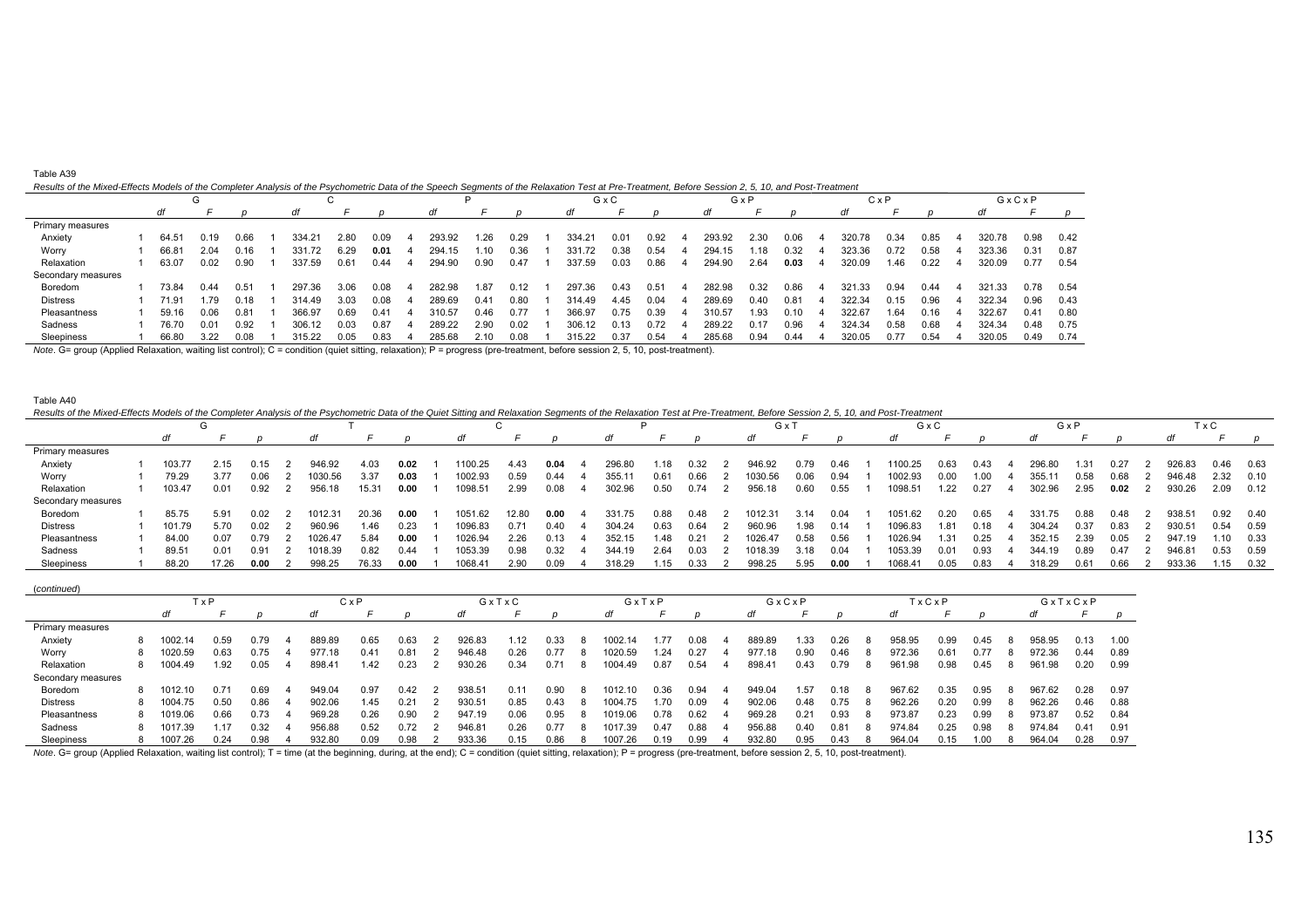| Results of the Mixed-Effects Models of the Intention-To-Treat Analysis of the Psychometric Data of the Speech Segments of the Relaxation Test at Pre-Treatment, Before Session 2, 5, 10, and Post-Treatment. |  |  |
|--------------------------------------------------------------------------------------------------------------------------------------------------------------------------------------------------------------|--|--|
|                                                                                                                                                                                                              |  |  |

| Results of the Mixed-Effects Models of the Internion-TO-Treat Analysis of the Esychometric Data of the Speech Segments of the Relaxation Test at FT |                   |      |      |        |       |      |   |        |      |      |        |      |      |    | re-Treament, belore Session 2, 9, |      |      | <i>to, and Fost-Headment.</i> |              |      |        |       |      |
|-----------------------------------------------------------------------------------------------------------------------------------------------------|-------------------|------|------|--------|-------|------|---|--------|------|------|--------|------|------|----|-----------------------------------|------|------|-------------------------------|--------------|------|--------|-------|------|
|                                                                                                                                                     |                   |      |      |        | ι.    |      |   |        |      |      |        | GxC  |      |    |                                   | GxP  |      |                               | $C \times P$ |      |        | GxCxP |      |
|                                                                                                                                                     | di                |      |      | dt     |       |      |   | dt     |      |      |        |      |      |    |                                   |      |      |                               |              |      |        |       |      |
| Primary measures                                                                                                                                    |                   |      |      |        |       |      |   |        |      |      |        |      |      |    |                                   |      |      |                               |              |      |        |       |      |
| Anxiety                                                                                                                                             | 70.36             | 0.39 | 0.54 | 430.96 | 0.49  | 0.48 | Δ | 353.03 | 1.18 | 0.32 | 430.96 | 0.55 | 0.46 |    | 353.03                            | 2.36 | 0.05 | 405.83                        | 0.48         | 0.75 | 405.83 | 1.43  | 0.22 |
| Worry                                                                                                                                               | 73.65             | 2.67 | 0.11 | 424.55 | 11.81 | 0.00 |   | 351.95 | 0.88 | 0.48 | 424.55 | 0.02 | 0.88 |    | 351.95                            | 0.79 | 0.53 | 408.48                        | 0.47         | 0.75 | 408.48 | .13   | 0.97 |
| Relaxation                                                                                                                                          | 66.26             | 0.63 | 0.43 | 445.48 | 3.05  | 0.08 |   | 358.95 | 0.67 | 0.62 | 445.48 | 4.81 | 0.03 |    | 358.95                            | 1.55 | 0.19 | 404.75                        | 1.48         | 0.21 | 404.75 | 0.70  | 0.59 |
| Secondary measures                                                                                                                                  |                   |      |      |        |       |      |   |        |      |      |        |      |      |    |                                   |      |      |                               |              |      |        |       |      |
| Boredom                                                                                                                                             | 85.32             | 0.32 | 0.57 | 369.85 | 7.98  | 0.00 |   | 334.83 | 1.48 | 0.21 | 369.85 | 0.61 | 0.44 | -4 | 334.83                            | 0.28 | 0.89 | 406.03                        | 0.52         | 0.72 | 406.03 | 0.85  | 0.50 |
| <b>Distress</b>                                                                                                                                     | 77.1 <sup>.</sup> | 2.11 | 0.15 | 415.48 | 3.80  | 0.05 |   | 350.64 | 0.35 | 0.85 | 415.48 | 2.85 | 0.09 |    | 350.64                            | 0.37 | 0.83 | 408.39                        | 0.33         | 0.85 | 408.39 | i.18  | 0.32 |
| Pleasantness                                                                                                                                        | 62.15             | 0.95 | 0.33 | 473.22 | 3.91  | 0.05 |   | 382.23 | 0.25 | 0.91 | 473.22 | 4.22 | 0.04 |    | 382.23                            | 0.88 | 0.48 | 408.50                        | 2.14         | 0.08 | 408.50 | 0.62  | 0.65 |
| Sadness                                                                                                                                             | 80.61             | 0.04 | 0.85 | 413.24 | 0.54  | 0.46 |   | 352.43 | 2.09 | 0.08 | 413.24 | 0.54 | 0.46 |    | 352.43                            | 0.26 | 0.90 | 411.02                        | 0.28         | 0.89 | 411.02 | 0.38  | 0.82 |
| Sleepiness                                                                                                                                          | 72.42             | 1.24 | 0.27 | 434.95 | 0.85  | 0.36 |   | 357.32 | 1.52 | 0.20 | 434.95 | . 37 | 0.24 |    | 357.32                            | 0.83 | 0.51 | 409.49                        | 0.47         | 0.76 | 409.49 | 0.59  | 0.67 |

*Note*. G= group (Applied Relaxation, waiting list control); C = condition (quiet sitting, relaxation); P = progress (pre-treatment, before session 2, 5, 10, post-treatment).

#### Table A42

Table A41

| Results of the Mixed-Effects Models of the Intention-To-Treat Analysis of the Psychometric Data of the Quiet Sitting and Relaxation Segments of the Relaxation Test at Pre-Treatment, Before Session 2, 5, 10, and Post-Treatm |  |  |
|--------------------------------------------------------------------------------------------------------------------------------------------------------------------------------------------------------------------------------|--|--|
|                                                                                                                                                                                                                                |  |  |

|                  |        |       |      |         |       |      |         |       |      |        |      |      | G x     |      |      | GxC     |      |      | GxP    |      |      |         | ГxС  |      |
|------------------|--------|-------|------|---------|-------|------|---------|-------|------|--------|------|------|---------|------|------|---------|------|------|--------|------|------|---------|------|------|
|                  | dt     |       |      |         |       |      | df      |       |      |        |      |      |         |      |      |         |      |      |        |      |      |         |      |      |
| Primary measures |        |       |      |         |       |      |         |       |      |        |      |      |         |      |      |         |      |      |        |      |      |         |      |      |
| Anxiety          | 123.19 | 4.33  | 0.04 | 1173.56 | 2.95  | 0.05 | 1352.05 | 8.41  | 0.00 | 358.07 | 0.74 | 0.56 | 1173.56 | .01  | 0.36 | 1352.05 | 0.28 | 0.60 | 358.07 | 0.90 | 0.47 | 1145.12 | 0.03 | 0.98 |
| Worry            | 94.69  | 5.3C  | 0.02 | 1261.30 | 4.96  | 0.01 | 257.21  | 0.03  | 0.87 | 401.23 | 0.61 | 0.65 | 1261.30 | .22  | 0.30 | 1257.2  | 0.60 | 0.44 | 401.23 | 0.69 | 0.60 | 162.24  | .76  | 0.17 |
| Relaxation       | 109.56 | 1.17  | 0.28 | 1222.07 | 17.16 | 0.00 | 1325.96 | 0.62  | 0.43 | 376.48 | 0.16 | 0.96 | 1222.07 | .75  | 0.17 | 1325.96 | 0.11 | 0.74 | 376.48 | 1.23 | 0.30 | 1153.57 | 1.37 | 0.25 |
| Secondary        |        |       |      |         |       |      |         |       |      |        |      |      |         |      |      |         |      |      |        |      |      |         |      |      |
| measures         |        |       |      |         |       |      |         |       |      |        |      |      |         |      |      |         |      |      |        |      |      |         |      |      |
| Boredom          | 93.91  | 7.37  | 0.01 | 269.95  | 27.21 | 0.00 | 1238.30 | 13.50 | 0.00 | 415.38 | 1.01 | 0.40 | 1269.95 | 4.30 | 0.01 | 1238.30 | 0.34 | 0.56 | 415.38 | 0.60 | 0.67 | 1168.99 | 1.04 | 0.35 |
| <b>Distress</b>  | 122.0  | 7.51  | 0.01 | 1178.56 | 2.86  | 0.06 | 1350.59 | 0.83  | 0.36 | 359.97 | 0.71 | 0.59 | 1178.56 | 8.48 | 0.00 | 1350.59 | 2.15 | 0.14 | 359.97 | 0.49 | 0.74 | 1146.11 | 0.59 | 0.55 |
| Pleasantness     | 91.33  | 1.60  | 0.21 | 1278.76 | 5.47  | 0.00 | 1204.96 | 0.00  | 0.98 | 432.45 | 1.07 | 0.37 | 1278.76 | 0.71 | 0.49 | 1204.96 | 0.30 | 0.59 | 432.45 | 1.31 | 0.27 | 1177.16 | 0.78 | 0.46 |
| Sadness          | 110.80 | 0.03  | 0.87 | 1232.58 | 2.52  | 0.08 | 1320.92 | 0.57  | 0.45 | 388.65 | !.91 | 0.11 | 1232.58 | 7.92 | 0.00 | 1320.92 | 0.29 | 0.59 | 388.65 | 1.02 | 0.40 | 160.64  | 0.59 | 0.55 |
| Sleepiness       | 99.0   | 13.78 | 0.00 | 1254.36 | 105.6 | 0.00 | 1279.59 | 0.78  | 0.38 | 396.9  | 0.83 |      | 1254.36 | 4.05 | 0.02 | 1279.59 | 0.62 | 0.43 | 396.91 | 0.58 | 0.68 | 1162.03 | 1.19 | 0.30 |

| (continued)      |   |         |       |      |         |      |      |         |      |      |    |         |      |      |         |      |      |   |         |      |      |         |      |      |
|------------------|---|---------|-------|------|---------|------|------|---------|------|------|----|---------|------|------|---------|------|------|---|---------|------|------|---------|------|------|
|                  |   |         | í x P |      | CxP     |      |      | GxTxC   |      |      |    | GxTxP   |      |      | GxCxP   |      |      |   | TxCxP   |      |      | GxTxCxP |      |      |
|                  |   | df      |       |      |         |      |      |         |      |      |    |         |      |      |         |      |      |   |         |      |      |         |      | D    |
| Primary measures |   |         |       |      |         |      |      |         |      |      |    |         |      |      |         |      |      |   |         |      |      |         |      |      |
| Anxiety          |   | 1246.24 | 0.55  | 0.82 | 1078.85 | 0.48 | 0.75 | 145.12  | .55  | 0.21 | 8  | 1246.24 | 1.79 | 0.08 | 1078.85 | 0.68 | 0.60 |   | 184.63  | 0.64 | 0.74 | 184.63  | 0.11 | 1.00 |
| Worry            |   | 1267.76 | 0.58  | 0.80 | 149.32  | 0.21 | 0.93 | 162.24  | 0.41 | 0.67 | -8 | 1267.76 | 0.89 | 0.52 | 149.32  | 0.51 | ነ.73 |   | 198.02  | 0.45 | 0.89 | 198.02  | 0.22 | 0.99 |
| Relaxation       | 8 | 1253.07 | 1.96  | 0.05 | 114.11  | 0.84 | 0.50 | 1153.57 | 0.18 | 0.84 | 8  | 1253.07 | 0.73 | 0.67 | 1114.11 | 0.23 | 0.92 |   | 1192.74 | 0.74 | 0.66 | 192.74  | 0.32 | 0.96 |
| Secondary        |   |         |       |      |         |      |      |         |      |      |    |         |      |      |         |      |      |   |         |      |      |         |      |      |
| measures         |   |         |       |      |         |      |      |         |      |      |    |         |      |      |         |      |      |   |         |      |      |         |      |      |
| Boredom          | 8 | 1274.24 | 0.46  | 0.88 | 162.17  | 1.03 | 0.39 | 1168.99 | 0.08 | 0.92 | -8 | 1274.24 | 0.41 | 0.92 | 162.17  | .17  | 0.32 | 8 | 1203.03 | 0.28 | 0.97 | 203.03  | 0.20 | 0.99 |
| <b>Distress</b>  |   | 1247.00 | 0.43  | 0.90 | 1082.66 | 1.23 | 0.30 | 1146.11 | 0.52 | 0.60 | -8 | 1247.00 | 0.91 | 0.51 | 1082.66 | 0.50 | 0.73 |   | 1185.68 | 0.16 | 1.00 | 185.68  | 0.36 | 0.94 |
| Pleasantness     |   | 1280.50 | 0.56  | 0.81 | 178.19  | 0.04 | 0.00 | 1177.16 | 0.24 | 0.79 | -8 | 1280.50 | 0.69 | 0.70 | 1178.19 | 0.12 | 0.97 | 8 | 1208.94 | 0.25 | 0.98 | 1208.94 | 0.46 | 0.88 |
| Sadness          | 8 | 1257.91 | 0.73  | 0.67 | 125.58  | 0.51 | 0.73 | 160.64  | 0.12 | 0.89 | -8 | 1257.9  | 0.26 | 0.98 | 125.58  | 0.23 | 0.92 |   | 1198.60 | 0.16 | 00.1 | 198.60  | 0.28 | 0.97 |
| Sleepiness       |   | 1264.42 | 0.23  | 0.99 | 142.02  | 0.04 | .00  | 1162.03 | 0.69 | 0.50 | -8 | 1264.42 | 0.16 | .00  | 142.02  | ነ 73 | ა.57 |   | 1198.54 | 0.08 | 1.00 | 198.54  | 0.32 | 0.96 |

Note. G= group (Applied Relaxation, waiting list control); T = time (at the beginning, during, at the end); C = condition (quiet sitting, relaxation); P = progress (pre-treatment, before session 2, 5, 10, post-treatment).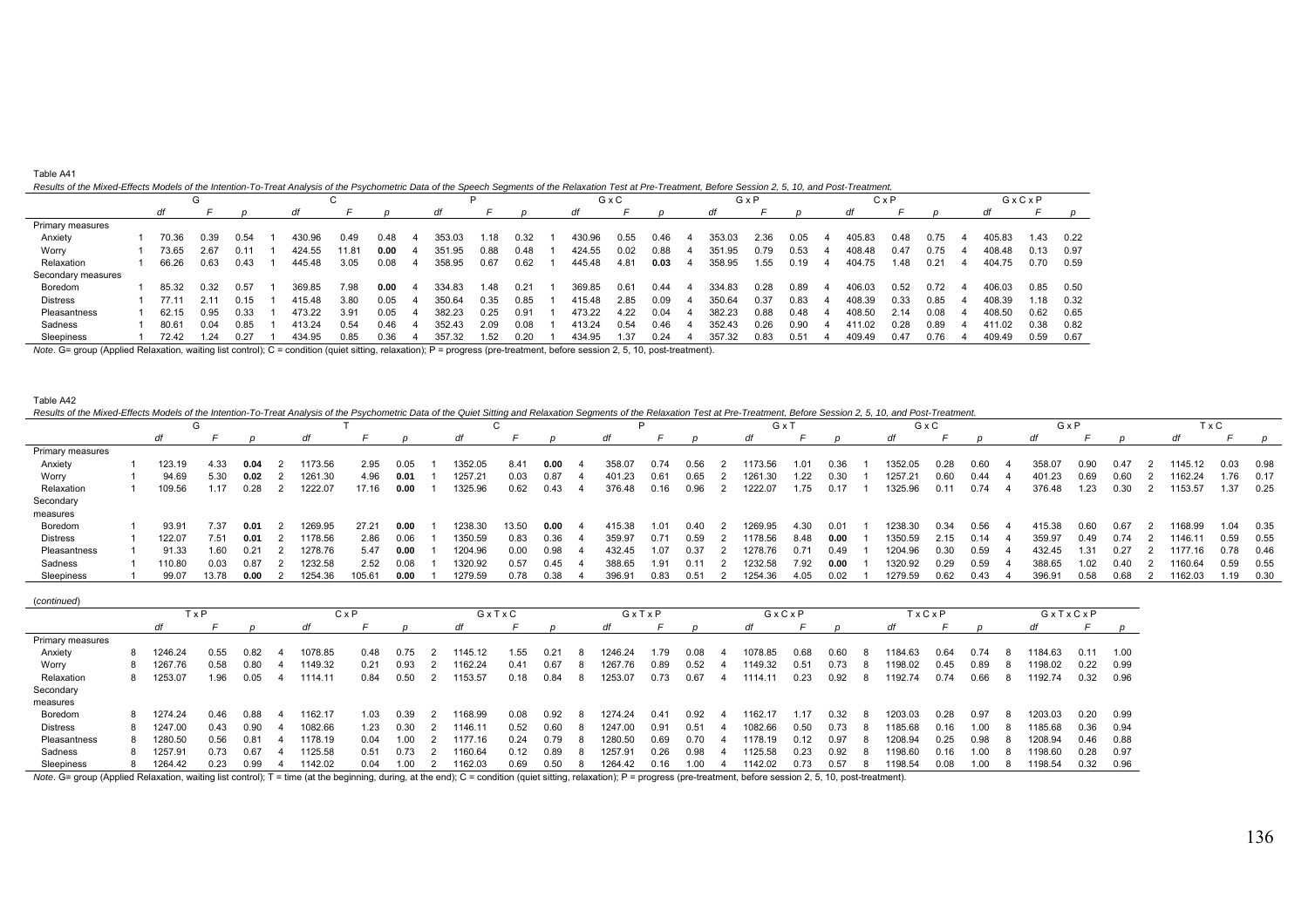| Table A43                                                                                                                                             |
|-------------------------------------------------------------------------------------------------------------------------------------------------------|
| Results of the Mixed-Effects Models of the Completer Analysis of the Psychometric Data of the Quiet Sitting and Relaxation Segments of the Relaxation |
| Test at Pre-Treatment, Before Session 2, 5, 10, Post-Treatment, and Follow-Up in the Applied Relaxation Group                                         |

|                    |        | ι,   |      |   |        |      |      |   |        | $C \times P$ |      |
|--------------------|--------|------|------|---|--------|------|------|---|--------|--------------|------|
|                    | df     |      |      |   | df     |      |      |   | df     |              |      |
| Primary measures   |        |      |      |   |        |      |      |   |        |              |      |
| Anxiety            | 222.40 | 0.02 | 0.88 | 5 | 186.66 | 2.80 | 0.02 | 5 | 211.60 | 1.82         | 0.11 |
| Worry              | 186.85 | 1.39 | 0.24 | 5 | 175.11 | 1.10 | 0.36 | 5 | 208.48 | 0.45         | 0.81 |
| Relaxation         | 232.61 | 0.17 | 0.68 | 5 | 194.04 | 1.62 | 0.16 | 5 | 212.61 | 0.62         | 0.68 |
| Secondary measures |        |      |      |   |        |      |      |   |        |              |      |
| Boredom            | 217.84 | 0.02 | 0.89 | 5 | 186.14 | 1.20 | 0.31 | 5 | 212.61 | 2.49         | 0.03 |
| <b>Distress</b>    | 208.78 | 0.36 | 0.55 | 5 | 183.26 | 0.66 | 0.66 | 5 | 212.37 | 0.53         | 0.75 |
| Pleasantness       | 239.87 | 0.16 | 0.69 | 5 | 197.55 | 1.05 | 0.39 | 5 | 213.31 | 0.51         | 0.77 |
| Sadness            | 192.43 | 0.56 | 0.46 | 5 | 177.66 | 1.28 | 0.28 | 5 | 209.07 | 0.95         | 0.45 |
| Sleepiness         | 194.66 | 0.52 | 0.47 | 5 | 173.18 | 1.11 | 0.36 | 5 | 206.45 | 0.37         | 0.87 |

(*continued, post-treatment vs. follow-up analysis if main or interaction effects for Progress were significant*)

| (continued, post-treatment vs. follow-up analysis if main or interaction effects for Progress were significant) |          |       |      |                          |   |       |      |      |   |       |              |      |
|-----------------------------------------------------------------------------------------------------------------|----------|-------|------|--------------------------|---|-------|------|------|---|-------|--------------|------|
|                                                                                                                 |          |       | u    |                          |   |       |      |      |   |       | $C \times P$ |      |
|                                                                                                                 |          | df    |      |                          |   | df    |      |      |   | df    |              |      |
| Primary measures                                                                                                |          |       |      |                          |   |       |      |      |   |       |              |      |
| Anxiety                                                                                                         |          | 48.48 | 3.84 | 0.06                     |   | 60.54 | 6.51 | 0.01 |   | 40.36 | 3.45         | 0.07 |
| Worry                                                                                                           | <b>.</b> | ۰     | -    | $\overline{\phantom{a}}$ | - |       | -    | -    |   |       |              |      |
| Relaxation                                                                                                      |          | -     |      |                          |   |       |      |      |   |       |              |      |
| Secondary measures                                                                                              |          |       |      |                          |   |       |      |      |   |       |              |      |
| Boredom                                                                                                         |          | -     | -    | $\overline{\phantom{a}}$ |   |       |      |      |   |       |              |      |
| <b>Distress</b>                                                                                                 |          | -     | -    | -                        | - | -     | -    | -    | - |       |              |      |
| Pleasantness                                                                                                    | -        | -     | -    | $\overline{\phantom{a}}$ | - |       | -    |      |   |       |              |      |
| Sadness                                                                                                         | -        | -     | -    | -                        | - | -     | -    | -    | - |       |              |      |
| Sleepiness                                                                                                      |          |       |      |                          |   |       |      |      |   |       |              |      |

\_Sleepiness<br>Note. Dash indicates that analyses were not computed for that measure. T = time (at the beginning, during, at the end); C = condition (quiet sitting,<br>relaxation); P = progress (first analysis: pre-treatment, be

| Table A44                                                                                                                                                                                                                      |  |
|--------------------------------------------------------------------------------------------------------------------------------------------------------------------------------------------------------------------------------|--|
| Results of the Mixed-Effects Models of the Completer Analysis of the Psychometric Data of the Quiet Sitting and Relaxation Segments of the Relaxation Test at Pre-Treatment, Before Session 2, 5, 10, Post-Treatment, and Foll |  |

|                    |        |       |                  |        |      |      |                 |      |       |            | ∣x C |               |        | хP   |      | <b>UX</b> | $\overline{ }$ |      |    |        | <b>xCxP</b> |      |
|--------------------|--------|-------|------------------|--------|------|------|-----------------|------|-------|------------|------|---------------|--------|------|------|-----------|----------------|------|----|--------|-------------|------|
|                    |        |       |                  |        |      |      |                 |      |       |            |      |               |        |      |      |           |                |      |    |        |             |      |
| Primary measures   |        |       |                  |        |      |      |                 |      |       |            |      |               |        |      |      |           |                |      |    |        |             |      |
| Anxiety            | 594.32 | 2.16  | 0.12             | 717 R. | 2.35 | 0.13 | $183.8^{\circ}$ | .46  | 0.20  | 60<br>1.49 | 0.67 | 0.51          | 638.23 | .73  |      | 574.1t    | .56            | :3.1 |    | 619.55 | 0.63        | 0.79 |
| Worry              | 650.55 | 2.24  | 0.1 <sup>4</sup> | 698.47 | 0.63 | 0.43 | 204.34          | .04  | .ነ 4Ր | 608.38     | .84  |               | 650.9  |      |      | 612.33    | 0.24           | 0.94 |    | 626.55 | 0.61        | 0.80 |
| Relaxation         | 642.95 | 13.96 | 0.00             | 708.33 | 0.07 | 0.80 | 203.23          | 2.03 | 0.08  | 610.00     | 2.32 | 0.10          | 652.04 | 0.82 | J.61 |           | 25.(           | 0.94 |    | 628.6' | 0.57        | 0.84 |
| Secondary measures |        |       |                  |        |      |      |                 |      |       |            |      |               |        |      |      |           |                |      |    |        |             |      |
| Boredom            | 622.61 | 14.72 | 0.00             | 715.76 | 6.40 | 0.00 | 195.86          | 0.89 | 0.49  | 607.10     | 0.91 | 0.40          | 648.01 | 0.58 | 83.ر | 595.00    | 0.83           | 0.53 |    | 626.28 | 0.45        | 0.92 |
| <b>Distress</b>    | 612.79 | 0.80  | 0.4              | 716.88 | 0.26 | 0.61 | 190.42          | 0.59 |       | 604.03     | 0.24 | 0.79          | 644.58 |      |      | 587.57    | 0.66           | 0.65 |    | 623.47 | 0.30        | 0.98 |
| Pleasantness       | 674.83 | 6.3C  | 0.00             | 657.84 | 0.30 | 0.58 | 234.81          | .40  | 1.23  | 622.5      | 0.78 | 0.46          | 660.29 | 0.66 |      | 639.54    | 25             | 0.92 |    | 636.96 | 0.33        | 0.97 |
| Sadness            | 654.42 | 4.12  | 0.02             | 699.19 | 0.53 | 0.47 | 209.83          | 0.97 | 1.44  | 612.73     | 0.40 | $0.6^{\circ}$ | 654.22 | 0.85 |      | 616.20    | 0.70           | 0.63 |    | 630.44 | 0.39        | 0.95 |
| Sleepiness         | 636.00 | 43.56 | 0.00             | 711 19 | .00  | 0.32 | 198.32          | 0.69 | 0.63  | 607.45     | 0.31 | 0.73          | 649.96 | 0.45 | ገ.92 | 602.55    | ገ 71           | 0.62 | 10 | 626.57 | 0.27        | 0.99 |

### (*continued, post-treatment vs. follow-up analysis if main or interaction effects for Progress were significant*)

| Note Doob indicates that analyses were not computed for that meseure $T = \text{time of the homomion}$ during during during of the analy $C =$ condition (quick eitting relayation); $D =$ pregrape (first analysis; are tractment, before account |
|----------------------------------------------------------------------------------------------------------------------------------------------------------------------------------------------------------------------------------------------------|

Note. Dash indicates that analyses were not computed for that measure. T = time (at the beginning, during, at the end); C = condition (quiet sitting, relaxation); P = progress (first analysis: pre-treatment, before session second analysis: post-treatment, follow-up).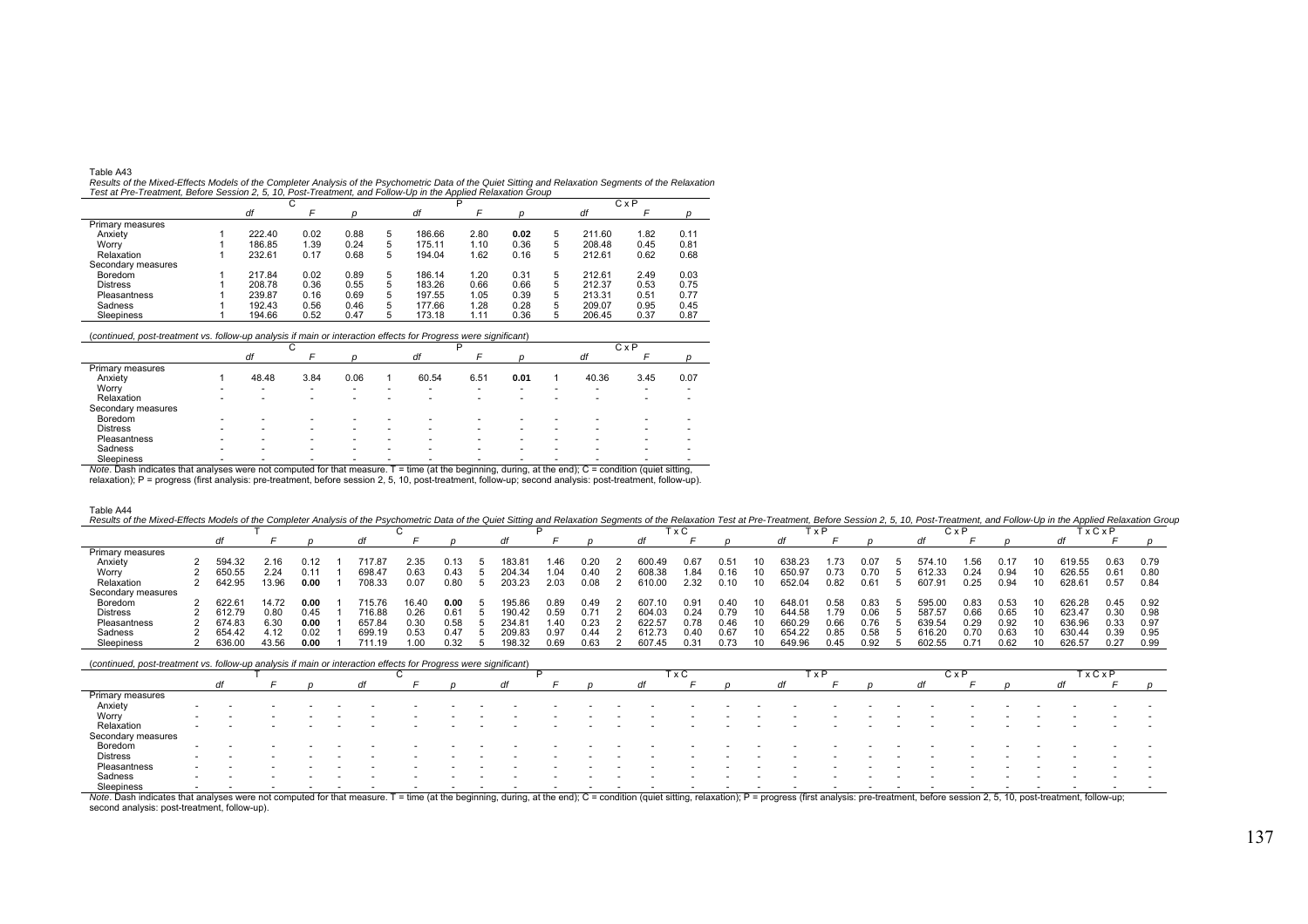| Table A45                                                                                                                                           |
|-----------------------------------------------------------------------------------------------------------------------------------------------------|
| Results of the Mixed-Effects Models of the Intention-To-Treat Analysis of the Psychometric Data of the Quiet Sitting and Relaxation Segments of the |
| Relaxation Test at Pre-Treatment. Before Session 2. 5. 10. Post-Treatment. and Follow-Up in the Applied Relaxation Group                            |

|                         |        |      |      |   |        |      |      |   |        | CxP  |      |
|-------------------------|--------|------|------|---|--------|------|------|---|--------|------|------|
|                         | df     |      |      |   | df     |      |      |   | df     |      |      |
| <b>Primary measures</b> |        |      |      |   |        |      |      |   |        |      |      |
| Anxiety                 | 325.77 | 0.03 | 0.86 | 5 | 242.33 | 2.31 | 0.04 | 5 | 292.79 | 1.64 | 0.15 |
| Worry                   | 267.93 | 6.31 | 0.01 | 5 | 222.25 | 0.89 | 0.49 | 5 | 291.12 | 0.35 | 0.88 |
| Relaxation              | 339.38 | 0.20 | 0.65 | 5 | 260.16 | 1.10 | 0.36 | 5 | 295.67 | 0.43 | 0.83 |
| Secondary measures      |        |      |      |   |        |      |      |   |        |      |      |
| Boredom                 | 304.40 | 2.48 | 0.12 | 5 | 233.10 | 0.91 | 0.47 | 5 | 292.94 | 1.52 | 0.18 |
| <b>Distress</b>         | 295.76 | 0.06 | 0.81 | 5 | 231.50 | 0.45 | 0.81 | 5 | 293.65 | 0.73 | 0.60 |
| Pleasantness            | 344.23 | 0.14 | 0.71 | 5 | 268.26 | 0.49 | 0.78 | 5 | 296.61 | 0.62 | 0.69 |
| Sadness                 | 281.42 | 3.09 | 0.08 | 5 | 226.70 | 1.24 | 0.29 | 5 | 291.53 | 0.64 | 0.67 |
| Sleepiness              | 308.97 | 3.92 | 0.05 | 5 | 236.77 | 0.86 | 0.51 | 5 | 294.39 | 0.22 | 0.95 |

(*continued, post-treatment vs. follow-up analysis if main or interaction effects for Progress were significant*)

|                    |   |       | ι,                       |                          |   |        |                          |                          |   |                          | $C \times P$ |      |
|--------------------|---|-------|--------------------------|--------------------------|---|--------|--------------------------|--------------------------|---|--------------------------|--------------|------|
|                    |   | df    |                          |                          |   | df     |                          |                          |   | df                       |              |      |
| Primary measures   |   |       |                          |                          |   |        |                          |                          |   |                          |              |      |
| Anxiety            |   | 90.89 | 3.08                     | 0.08                     |   | 106.16 | 3.47                     | 0.07                     |   | 74.75                    | 2.73         | 0.10 |
| Worry              | - | -     | $\overline{\phantom{a}}$ | $\,$                     | - | $\,$   | $\overline{\phantom{a}}$ | $\overline{\phantom{a}}$ | ۰ | $\overline{\phantom{a}}$ |              |      |
| Relaxation         |   |       |                          |                          |   |        |                          |                          |   |                          |              |      |
| Secondary measures |   |       |                          |                          |   |        |                          |                          |   |                          |              |      |
| <b>Boredom</b>     |   |       |                          |                          |   |        | -                        |                          |   |                          |              |      |
| <b>Distress</b>    |   |       |                          | $\overline{\phantom{a}}$ |   | -      | $\overline{\phantom{a}}$ | -                        | - |                          |              |      |
| Pleasantness       |   |       |                          |                          |   | -      | $\overline{\phantom{a}}$ | $\overline{\phantom{a}}$ | - |                          |              |      |
| Sadness            |   |       |                          |                          |   |        |                          | -                        | - |                          |              |      |
| Sleepiness         |   |       |                          |                          |   |        |                          |                          |   |                          |              |      |

\_Sleepiness<br>Note. Dash indicates that analyses were not computed for that measure. T = time (at the beginning, during, at the end); C = condition (quiet sitting,<br>relaxation); P = progress (first analysis: pre-treatment, be

Table A46

Results of the Mixed-Effects Models of the Intention-To-Treat Analysis of the Psychometric Data of the Quiet Sitting and Relaxation Segments of the Relaxation Test at Pre-Treatment, Before Session 2, 5, 10, Post-Treatment, *Relaxation Group.*

|                    |        |                |      |        |       |      |        |      |      |        | " x C |       | i x P         |      |      | C x I  |      |      |     |        | <b>xCxP</b> |      |
|--------------------|--------|----------------|------|--------|-------|------|--------|------|------|--------|-------|-------|---------------|------|------|--------|------|------|-----|--------|-------------|------|
|                    |        |                |      |        |       |      |        |      |      |        |       |       |               |      |      |        |      |      |     |        |             |      |
| Primary measures   |        |                |      |        |       |      |        |      |      |        |       |       |               |      |      |        |      |      |     |        |             |      |
| Anxiety            | 791.49 | 42، ،          | 0.24 | 974.00 | 5.59  | 0.02 | 232.13 | 0.85 | 0.51 | 16.2   | 0.94  | 39. ( | 365.62        | 52   |      | 740.49 | 1.75 | 0.59 | 10  | 848.02 | 0.41        | 0.94 |
| Worry              | 865.25 | 6.38           | 0.00 | 959.34 | J.30  | 0.58 | 244.43 | 0.86 | 0.51 | 822.7  | 2.30  | .10   | 384.78        | 0.39 | 0.95 | 779.88 | 0.21 | 0.96 | 10  | 850.97 | 0.30        | 0.98 |
| Relaxation         | 893.77 | 16.49          | 0.00 | 939.81 | 0.04  | 0.84 | 263.17 | 0.78 | 0.57 | 835.29 | .46   | 0.23  | 891.57        | 0.60 | 0.82 | 797.30 | 0.22 | 0.96 | 10  | 861.02 | 0.38        | 0.96 |
| Secondary measures |        |                |      |        |       |      |        |      |      |        |       |       |               |      |      |        |      |      |     |        |             |      |
| Boredom            |        | 23.95          | 0.00 | 972.63 | 19.67 | 0.00 | 243.03 | 0.65 | 0.66 | 823.68 | 0.86  | 0.42  | 380.6         | 0.30 | 0.98 | 768.52 | 0.6C | 0.70 |     |        | 0.35        | 0.97 |
| <b>Distress</b>    | 812.17 | 9.32           | 0.00 | 973.73 | .14F  | 0.50 | 237.45 | 0.47 | 0.80 | 319.95 | 0.07  | 0.93  | 979.29        | 0.87 | 0.56 | 755.9  | 0.46 | 0.81 |     | 848.70 | 0.16        | 1.00 |
| Pleasantness       | 921.17 | 5.78           | 0.00 | 808.56 | ) 49  | 0.48 | 309.54 | 0.54 | 0.75 | 856.16 | 0.24  | .79   | 901.81        | 0.43 | 0.93 | 933.54 | 0.1' | 0.99 | 10  | 874.46 | 0.24        | 0.99 |
| Sadness            | 852.84 | $12.5^{\circ}$ | 0.00 | 968.37 | 0.69  | 0.41 | 247.14 | 0.87 | 0.50 | 926.14 | 0.45  | 0.63  | <b>984.96</b> | 0.35 | 0.97 | 778.94 | 0.61 | 0.69 | 10  | 854.05 | 0.22        | 0.99 |
| Sleepiness         | 878.35 |                | 0.00 | 957.00 |       | 0.96 | 258.19 | ገ 76 |      | 832.80 | .30   | N 27  | 891.92        | 0.30 | 0.98 | 792.00 | 0.33 | 0.90 | 10. | 859.5  | 0.18        | 1.00 |

(*continued, post-treatment vs. follow-up analysis if main or interaction effects for Progress were significant*)

Sleepiness<br>Note. Dash indicates that analyses were not computed for that measure. T = time (at the beginning, during, at the end); C = condition (quiet sitting, relaxation); P = progress (first analysis: pre-treatment, bef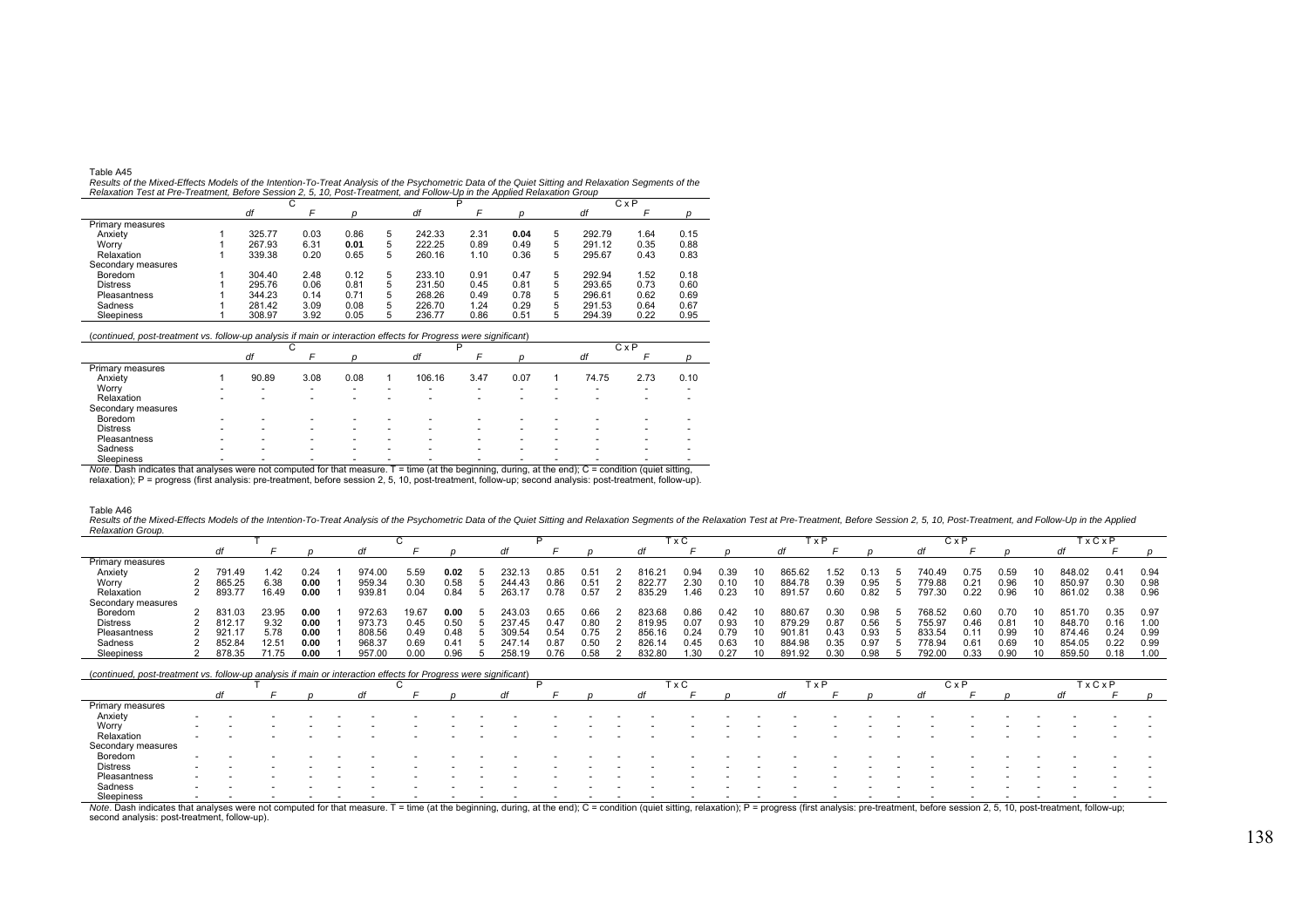| Table A47                                                                                                                                                                         |  |  |
|-----------------------------------------------------------------------------------------------------------------------------------------------------------------------------------|--|--|
| Results of the Mixed-Effects Models of the Physiological Data of the Speech Segments of the Relaxation Test at Pre-Treatment ( Generalized Anxiety Disorder, Non-Anxious Control) |  |  |

|                    |       |      |      |        |       |      |        |      |      | G x    |      |      |        | GxC  |      |        | 'x C |      |        | GxTxC |      |
|--------------------|-------|------|------|--------|-------|------|--------|------|------|--------|------|------|--------|------|------|--------|------|------|--------|-------|------|
|                    |       |      |      |        |       |      |        |      |      |        |      |      | dt     |      |      |        |      |      |        |       |      |
| Control measures   |       |      |      |        |       |      |        |      |      |        |      |      |        |      |      |        |      |      |        |       |      |
| <b>ACCM</b>        | 79.48 | 0.07 | 0.79 | 355.13 | 1.85  | 0.16 | 413.89 | 0.01 | 0.90 | 355.13 | 0.50 | 0.61 | 413.89 | 0.33 | 0.56 | 325.46 | 0.24 | 0.79 | 325.46 | 0.04  | 0.96 |
| Secondary measures |       |      |      |        |       |      |        |      |      |        |      |      |        |      |      |        |      |      |        |       |      |
| <b>HR</b>          | 67.83 | 8.72 | 0.00 | 310.63 | 4.47  | 0.01 | 351.98 | 0.16 | 0.69 | 310.63 | 0.14 | 0.87 | 351.98 | 0.13 | 0.71 | 286.95 | 0.02 | 0.99 | 286.95 | 0.05  | 0.96 |
| SCL                | 62.26 | 0.43 | 0.52 | 304.21 | 5.26  | 0.01 | 329.46 | 0.18 | 0.67 | 304.21 | 0.01 | 0.99 | 329.46 | 0.97 | 0.33 | 286.44 | 0.49 | 0.62 | 286.44 | 0.09  | 0.92 |
| <b>NSF</b>         | 80.47 | 0.23 | 0.63 | 299.32 | 41.03 | 0.00 | 324.01 | 1.07 | 0.30 | 299.32 | 2.70 | 0.07 | 324.01 | 0.61 | 0.44 | 292.65 | 1.34 | 0.26 | 292.65 | 0.07  | 0.93 |

Note. G = group (Generalized Anxiety Disorder, non-anxious control); T = time (min 1 before speech, speech min 1, 2); C = condition (quiet sitting, relaxation); ACCM = accelerometer; HR = heart rate; SCL = skin conductance fluctuations.

| Table A48                                                                                                                                                                                              |        |       |      |        |       |               |        |      |      |        |      |      |        |      |      |        |       |               |        |       |      |
|--------------------------------------------------------------------------------------------------------------------------------------------------------------------------------------------------------|--------|-------|------|--------|-------|---------------|--------|------|------|--------|------|------|--------|------|------|--------|-------|---------------|--------|-------|------|
| Results of the Mixed-Effects Models of the Physiological Data of the Quiet Sitting and Relaxation Segments of the Relaxation Test at Pre-Treatment (Generalized Anxiety Disorder, Non-Anxious Control) |        |       |      |        |       |               |        |      |      |        |      |      |        |      |      |        |       |               |        |       |      |
|                                                                                                                                                                                                        |        | G     |      |        |       |               |        | ◡    |      | GxT    |      |      |        | GxC  |      |        | T x C |               |        | GxTxC |      |
|                                                                                                                                                                                                        | df     |       |      | df     |       |               | d      |      |      |        |      |      | di     |      |      | đ      |       |               | d      |       |      |
| Control measures                                                                                                                                                                                       |        |       |      |        |       |               |        |      |      |        |      |      |        |      |      |        |       |               |        |       |      |
| <b>ACCM</b>                                                                                                                                                                                            | 83.58  | 0.39  | 0.54 | 593.17 | 0.16  | 0.96          | 492.36 | 0.19 | 0.67 | 593.17 | 0.06 | 0.99 | 492.36 | 0.09 | 0.76 | 593.60 | 0.43  | 0.79          | 593.60 | 0.41  | 0.80 |
| Coherence                                                                                                                                                                                              | 127.51 | 0.96  | 0.33 | 460.15 | 2.84  | 0.02          | 227.77 | 0.04 | 0.84 | 460.15 | 0.85 | 0.50 | 227.77 | 0.05 | 0.83 | 445.87 | 0.94  | 0.44          | 445.87 | 0.24  | 0.91 |
| Primary measures                                                                                                                                                                                       |        |       |      |        |       |               |        |      |      |        |      |      |        |      |      |        |       |               |        |       |      |
| Lat. R. Gastric. EMG                                                                                                                                                                                   | 74.57  | 3.85  | 0.05 | 595.14 | 0.39  | 0.81          | 654.85 | 0.26 | 0.61 | 595.14 | 0.56 | 0.69 | 654.85 | 0.43 | 0.51 | 575.57 | 0.67  | 0.61          | 575.57 | 0.96  | 0.43 |
| Lat. L. Gastric. EMG                                                                                                                                                                                   | 76.76  | 3.96  | 0.05 | 605.30 | 0.68  | 0.60          | 662.15 | 0.46 | 0.50 | 605.30 | 0.11 | 0.98 | 662.15 | 1.14 | 0.29 | 586.68 | 0.25  | 0.91          | 586.68 | 0.24  | 0.91 |
| R. Forearm EMG                                                                                                                                                                                         | 80.83  | 0.18  | 0.67 | 562.57 | 2.69  | 0.03          | 490.68 | 1.45 | 0.23 | 562.57 | 0.18 | 0.95 | 490.68 | 0.01 | 0.90 | 560.93 | 0.39  | 0.82          | 560.93 | 0.28  | 0.89 |
| L. Forearm EMG                                                                                                                                                                                         | 81.63  | 0.65  | 0.42 | 573.65 | 3.91  | 0.00          | 541.57 | 0.06 | 0.80 | 573.65 | 0.17 | 0.95 | 541.57 | 0.93 | 0.33 | 566.36 | 0.15  | 0.96          | 566.36 | 0.70  | 0.59 |
| Up. Trap. EMG, ND                                                                                                                                                                                      | 75.58  | 0.72  | 0.40 | 599.1  | 1.43  | 0.22          | 635.48 | 3.78 | 0.05 | 599.11 | 0.98 | 0.42 | 635.48 | 0.20 | 0.66 | 582.83 | 1.90  | 0.11          | 582.83 | 0.43  | 0.78 |
| Lat. Front. EMG, ND                                                                                                                                                                                    | 68.97  | 0.26  | 0.61 | 554.19 | 3.92  | 0.00          | 602.27 | 5.98 | 0.01 | 554.19 | 0.59 | 0.67 | 602.27 | 0.13 | 0.72 | 537.30 | 0.36  | 0.84          | 537.30 | 0.07  | 0.99 |
| Secondary measures                                                                                                                                                                                     |        |       |      |        |       |               |        |      |      |        |      |      |        |      |      |        |       |               |        |       |      |
| <b>HR</b>                                                                                                                                                                                              | 67.13  | 10.22 | 0.00 | 562.51 | 3.30  | 0.01          | 617.82 | 0.10 | 0.76 | 562.51 | 0.54 | 0.70 | 617.82 | 0.23 | 0.63 | 545.39 | 0.31  | 0.87          | 545.39 | 0.76  | 0.55 |
| RSA <sub>TE</sub>                                                                                                                                                                                      | 75.45  | 0.16  | 0.69 | 469.88 | 0.35  | 0.85          | 357.71 | 0.01 | 0.90 | 469.88 | 0.79 | 0.54 | 357.71 | 0.09 | 0.76 | 470.13 | 1.69  | 0.15          | 470.13 | 0.57  | 0.69 |
| end-tidal $pCO2$                                                                                                                                                                                       | 84.25  | 10.05 | 0.00 | 574.17 | 7.43  | 0.00          | 487.80 | 0.00 | 1.00 | 574.17 | 0.47 | 0.76 | 487.80 | 1.36 | 0.24 | 572.64 | 0.49  | 0 74          | 572.64 | 0.38  | 0.82 |
| <b>RR</b>                                                                                                                                                                                              | 85.28  | 1.08  | 0.30 | 565.55 | 3.40  | 0.01          | 497.14 | 5.09 | 0.02 | 565.55 | 0.34 | 0.85 | 497.14 | 4.21 | 0.04 | 564.39 | 0.89  | 0.47          | 564.39 | 1.65  | 0.16 |
| <b>RRI</b>                                                                                                                                                                                             | 94.32  | 7.50  | 0.01 | 516.54 | 0.99  | $0.4^{\circ}$ | 285.19 | 7.55 | 0.01 | 516.54 | 0.27 | 0.90 | 285.19 | 1.13 | 0.29 | 510.90 | 0.34  | 0.85          | 510.90 | 3.85  | 0.00 |
| TV                                                                                                                                                                                                     | 80.51  | 2.44  | 0.12 | 541.99 | 2.95  | 0.02          | 461.46 | 6.33 | 0.01 | 541.99 | 0.47 | 0.76 | 461.46 | 1.21 | 0.27 | 540.17 | 1.53  | 0.19          | 540.17 | 0.56  | 0.69 |
| <b>TVI</b>                                                                                                                                                                                             | 109.64 | 2.66  | 0.11 | 478.28 | 4.39  | 0.00          | 240.86 | 0.35 | 0.55 | 478.28 | 0.52 | 0.72 | 240.86 | 0.02 | 0.89 | 465.54 | 0.89  | 0.47          | 465.54 | 0.17  | 0.95 |
| SCL                                                                                                                                                                                                    | 63.42  | 0.76  | 0.39 | 546.60 | 30.85 | 0.00          | 596.93 | 0.09 | 0.77 | 546.60 | 0.40 | 0.81 | 596.93 | 0.43 | 0.51 | 530.71 | 0.25  | $0.9^{\circ}$ | 530.71 | 0.16  | 0.96 |
| <b>NSF</b>                                                                                                                                                                                             | 84.79  | 1.61  | 0.21 | 441.80 | 41.52 | 0.00          | 211.57 | 7.30 | 0.01 | 441.80 | 0.84 | 0.50 | 211.57 | 0.36 | 0.55 | 430.15 | 0.88  | 0.48          | 430.15 | 1.00  | 0.41 |

Note. G = group (Generalized Anxiety Disorder, non-anxious control); T = time (min 1 before speech, speech min 1, 2); C = condition (quiet sitting, relaxation); ACCM = accelerometer; EMG = electromyogram; ND = nondominant RSA<sub>TF</sub> = transfer-function respiratory sinus arrhythmia; RR = respiratory rate; RRI = respiratory rate instability; TV = Tidal Volume; TVI = tidal volume instability; SCL = skin conductance level; NSF = non-specific fluct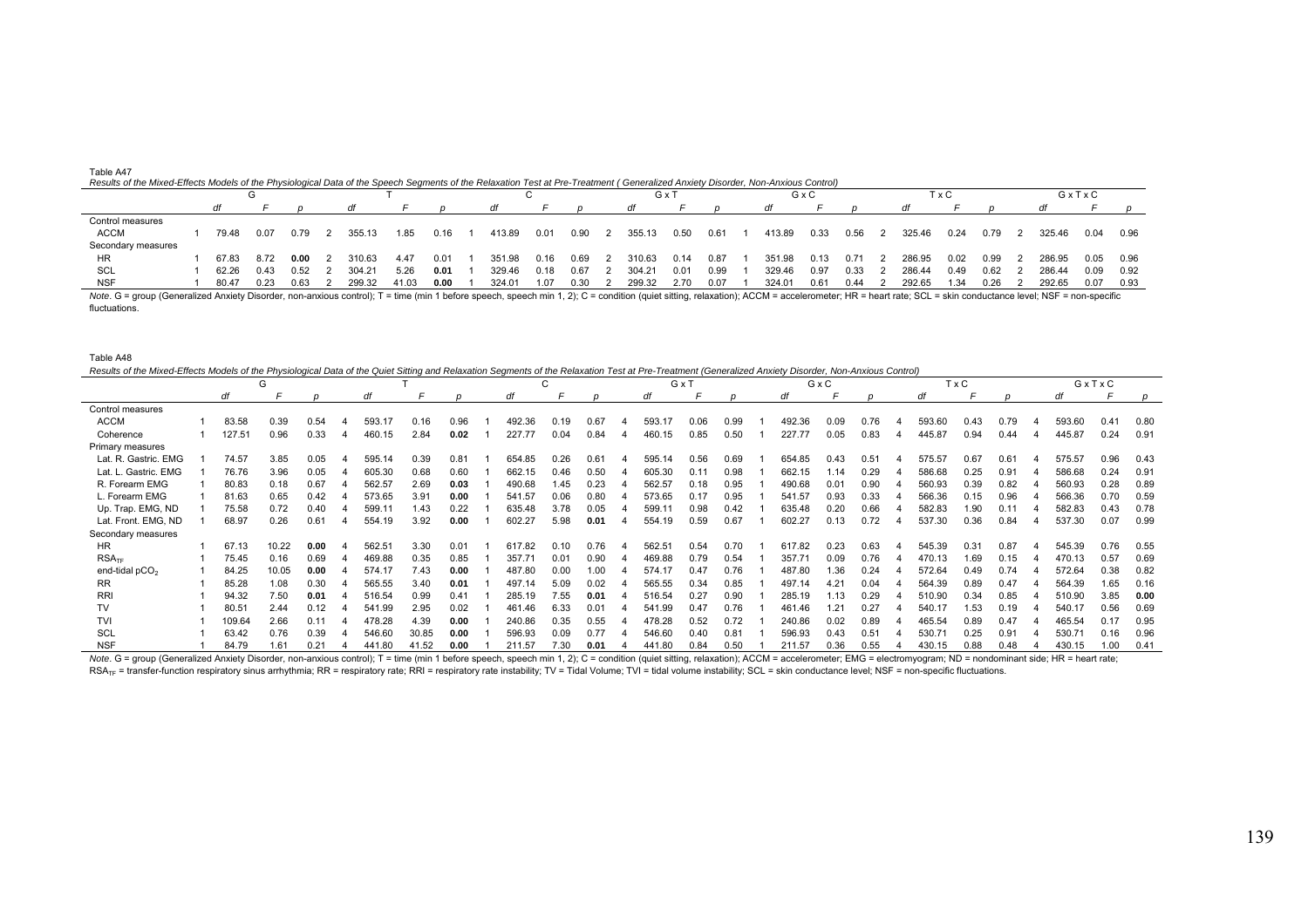| Table A49                                                                                                                                                               |  |
|-------------------------------------------------------------------------------------------------------------------------------------------------------------------------|--|
| Results of the Mixed-Effects Models of the Physiological Data of the Speech Segments of the Relaxation Test at Pre-Treatment (Applied Relaxation, Waiting List Control) |  |

|                    |       |      |      |        |       |      |        |      |      | G x    |      |      |        | GxC  |      |        | ГxС  |      |        | GxTxC |      |
|--------------------|-------|------|------|--------|-------|------|--------|------|------|--------|------|------|--------|------|------|--------|------|------|--------|-------|------|
|                    |       |      |      |        |       |      |        |      |      | dt     |      |      | dt     |      |      |        |      |      |        |       |      |
| Control measures   |       |      |      |        |       |      |        |      |      |        |      |      |        |      |      |        |      |      |        |       |      |
| <b>ACCM</b>        | 55.91 | 1.59 | 0.21 | 248.58 | 0.60  | 0.55 | 289.86 | 0.28 | 0.60 | 248.58 | 0.26 | 0.77 | 289.86 | 0.56 | 0.46 | 228.24 | 0.34 | 0.71 | 228.24 | 0.04  | 0.96 |
| Secondary measures |       |      |      |        |       |      |        |      |      |        |      |      |        |      |      |        |      |      |        |       |      |
| <b>HR</b>          | 46.59 | 0.08 | 0.78 | 213.65 | 4.06  | 0.02 | 243.46 | 0.61 | 0.44 | 213.65 | 1.36 | 0.26 | 243.46 | 0.26 | 0.61 | 196.81 | 0.22 | 0.80 | 196.81 | 1.16  | 0.32 |
| SCL                | 42.54 | 0.40 | 0.53 | 208.22 | 4.29  | 0.01 | 223.71 | 0.00 | 0.96 | 208.22 | 0.10 | 0.90 | 223.71 | 4.39 | 0.04 | 197.18 | 0.19 | 0.83 | 197.18 | 0.03  | 0.97 |
| <b>NSF</b>         | 54.79 | 0.84 | 0.36 | 203.64 | 22.19 | 0.00 | 222.03 | 0.02 | 0.88 | 203.64 | 2.47 | 0.09 | 222.03 | 0.08 | 0.78 | 197.53 | .31  | 0.27 | 197.53 | 0.14  | 0.87 |

Note. G = group (Applied Relaxation, waiting list control); T = time (min 1 before speech, speech min 1, 2); C = condition (quiet sitting, relaxation); ACCM = accelerometer; HR = heart rate; SCL = skin conductance level; N fluctuations.

| Table A50                                                                                                                                                                                     |  |
|-----------------------------------------------------------------------------------------------------------------------------------------------------------------------------------------------|--|
| Results of the Mixed-Effects Models of the Physiological Data of the Quiet Sitting and Relaxation Segments of the Relaxation Test at Pre-Treatment (Applied Relaxation, Waiting List Control, |  |

|                      |       | G    |      |        |       |      |        | C     |      |        | GxT  |      |        | GxC  |      |        | T x C |      |        | GxTxC |      |
|----------------------|-------|------|------|--------|-------|------|--------|-------|------|--------|------|------|--------|------|------|--------|-------|------|--------|-------|------|
|                      | df    |      |      |        |       |      |        |       |      |        |      |      |        |      |      |        |       |      |        |       |      |
| Control measures     |       |      |      |        |       |      |        |       |      |        |      |      |        |      |      |        |       |      |        |       |      |
| <b>ACCM</b>          | 63.19 | 0.01 | 0.92 | 410.12 | 0.19  | 0.94 | 294.82 | 0.02  | 0.88 | 410.12 | 0.15 | 0.96 | 294.82 | 7.10 | 0.01 | 412.08 | 0.25  | 0.91 | 412.08 | 0.81  | 0.52 |
| Coherence            | 92.91 | 0.75 | 0.39 | 326.59 | 0.76  | 0.55 | 161.01 | 0.02  | 0.90 | 326.59 | 0.50 | 0.74 | 161.01 | 0.38 | 0.54 | 315.29 | 0.39  | 0.82 | 315.29 | 2.54  | 0.04 |
| Primary measures     |       |      |      |        |       |      |        |       |      |        |      |      |        |      |      |        |       |      |        |       |      |
| Lat. R. Gastric. EMG | 52.42 | 1.79 | 0.19 | 409.36 | 1.07  | 0.37 | 444.13 | 0.74  | 0.39 | 409.36 | 0.24 | 0.92 | 444.13 | 0.35 | 0.55 | 397.16 | 1.18  | 0.32 | 397.16 | 0.45  | 0.77 |
| Lat. L. Gastric. EMG | 54.45 | 0.42 | 0.52 | 421.15 | 0.63  | 0.64 | 456.12 | 0.24  | 0.63 | 421.15 | 0.24 | 0.91 | 456.12 | 1.10 | 0.29 | 408.78 | 0.46  | 0.77 | 408.78 | 0.52  | 0.72 |
| R. Forearm EMG       | 62.90 | 0.66 | 0.42 | 408.33 | 1.85  | 0.12 | 334.83 | 0.93  | 0.34 | 408.33 | 0.05 | 0.99 | 334.83 | 1.79 | 0.18 | 407.95 | 0.13  | 0.97 | 407.95 | 0.06  | 0.99 |
| L. Forearm EMG       | 58.1  | 1.05 | 0.31 | 398.12 | 3.33  | 0.01 | 375.03 | 0.10  | 0.75 | 398.12 | 1.59 | 0.18 | 375.03 | 2.55 | 0.1' | 392.93 | 0.70  | 0.59 | 392.93 | 0.17  | 0.95 |
| Up. Trap. EMG, ND    | 50.61 | 1.90 | 0.17 | 421.95 | 0.15  | 0.96 | 462.16 | 1.71  | 0.19 | 421.95 | 0.26 | 0.90 | 462.16 | 0.09 | 0.77 | 408.19 | 0.88  | 0.48 | 408.19 | 0.65  | 0.63 |
| Lat. Front. EMG, ND  | 46.47 | 0.08 | 0.78 | 371.04 | 3.21  | 0.01 | 407.19 | 6.24  | 0.01 | 371.04 | 1.37 | 0.24 | 407.19 | 0.09 | 0.76 | 359.17 | 0.23  | 0.92 | 359.17 | 0.81  | 0.52 |
| Secondary measures   |       |      |      |        |       |      |        |       |      |        |      |      |        |      |      |        |       |      |        |       |      |
| <b>HR</b>            | 46.42 | 0.09 | 0.76 | 384.29 | 3.70  | 0.01 | 420.10 | 0.00  | 0.99 | 384.29 | 1.23 | 0.30 | 420.10 | 0.70 | 0.40 | 373.53 | 1.30  | 0.27 | 373.53 | 1.52  | 0.20 |
| RSA <sub>TF</sub>    | 55.86 | 0.02 | 0.89 | 346.28 | 0.67  | 0.61 | 236.48 | 0.24  | 0.62 | 346.28 | 0.36 | 0.84 | 236.48 | 1.90 | 0.17 | 347.37 | 0.82  | 0.51 | 347.37 | 1.93  | 0.10 |
| end-tidal $pCO2$     | 58.61 | 0.44 | 0.51 | 398.14 | 6.70  | 0.00 | 333.99 | 0.70  | 0.40 | 398.14 | 2.73 | 0.03 | 333.99 | 1.50 | 0.22 | 397.44 | 1.39  | 0.24 | 397.44 | 0.50  | 0.74 |
| <b>RR</b>            | 59.39 | 0.10 | 0.75 | 414.10 | 2.81  | 0.03 | 374.39 | 15.02 | 0.00 | 414.10 | 1.77 | 0.13 | 374.39 | 0.53 | 0.47 | 41177  | 0.30  | 0.88 | 411.77 | 1.40  | 0.23 |
| <b>RRI</b>           | 66.29 | 0.13 | 0.72 | 376.30 | 1.41  | 0.23 | 215.84 | 12.31 | 0.00 | 376.30 | 0.49 | 0.74 | 215.84 | 0.05 | 0.83 | 373.11 | 2.28  | 0.06 | 373.11 | 0.59  | 0.67 |
| TV                   | 56.04 | 0.12 | 0.73 | 389.16 | 0.85  | 0.49 | 331.38 | 9.39  | 0.00 | 389.16 | 0.57 | 0.68 | 331.38 | 0.89 | 0.35 | 387.17 | 2.29  | 0.06 | 387.17 | 2.17  | 0.07 |
| <b>TVI</b>           | 83.1  | 1.67 | 0.20 | 347.64 | 1.75  | 0.14 | 177.15 | 0.30  | 0.58 | 347.64 | 0.95 | 0.44 | 177.15 | 0.20 | 0.66 | 338.15 | 0.97  | 0.42 | 338.15 | 2.32  | 0.06 |
| <b>SCL</b>           | 42.26 | 0.23 | 0.63 | 369.18 | 24.32 | 0.00 | 397.73 | 0.23  | 0.63 | 369.18 | 0.81 | 0.52 | 397.73 | 3.58 | 0.06 | 359.89 | 0.32  | 0.87 | 359.89 | 0.32  | 0.86 |
| <b>NSF</b>           | 60.07 | 0.03 | 0.87 | 296.63 | 21.13 | 0.00 | 142.39 | 3.37  | 0.07 | 296.63 | 1.16 | 0.33 | 142.39 | 0.05 | 0.83 | 288.64 | 0.60  | 0.67 | 288.64 | 0.89  | 0.47 |

Note. G = group (Applied Relaxation, waiting list control); T = time (min 1 before speech, speech min 1, 2); C = condition (quiet sitting, relaxation); ACCM = accelerometer; EMG = electromyogram; ND = nondominant side; HR RSA<sub>TF</sub> = transfer-function respiratory sinus arrhythmia; RR = respiratory rate; RRI = respiratory rate; RRI = respiratory rate instability; TV = Tidal Volume; TVI = tidal volume instability; SCL = skin conductance level;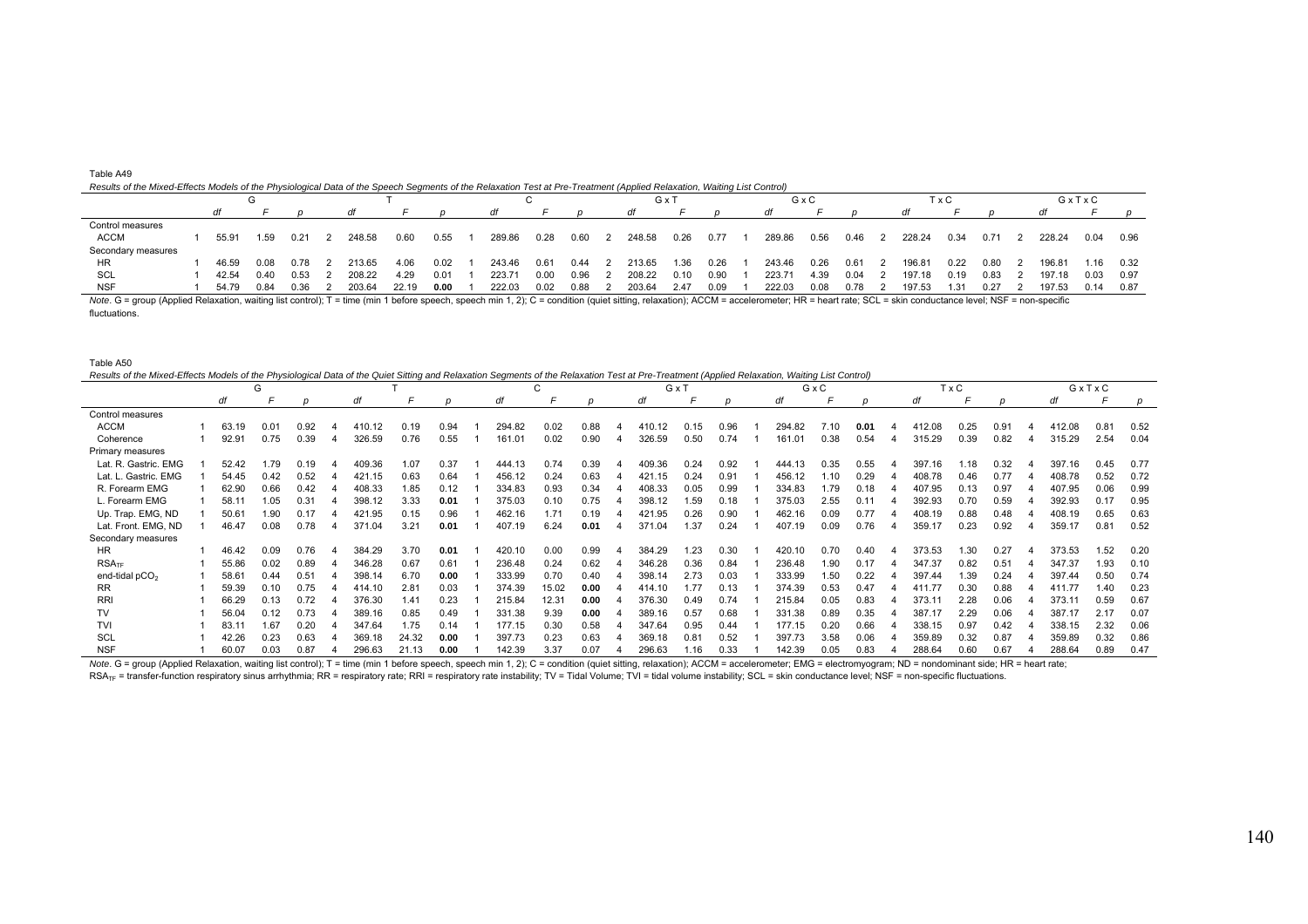## *Results of the Mixed-Effects Models of the Completer Analysis of the Physiological Data of the Speech Segments of the Relaxation Test at Pre-Treatment, Before Session 2, 5, 10, and Post-Treatment*

|                    |  |        |      |      |         |       |      |         |      |      |        |      | G x  |         |      | GxC  |         |      | GxP  |        |      |      | ГхС    |             |      |
|--------------------|--|--------|------|------|---------|-------|------|---------|------|------|--------|------|------|---------|------|------|---------|------|------|--------|------|------|--------|-------------|------|
|                    |  |        |      |      |         |       |      |         |      |      |        |      |      |         |      |      |         |      |      |        |      |      |        |             |      |
| Control measures   |  |        |      |      |         |       |      |         |      |      |        |      |      |         |      |      |         |      |      |        |      |      |        |             |      |
| <b>ACCM</b>        |  | 96.45  | 2.80 | 0.10 | 1054.97 | 7.37  | 0.00 | 1128.14 | 0.02 | 0.89 | 325.95 | 3.60 | 0.01 | 1054.97 | 1.60 | 0.20 | 1128.14 | 0.29 | 0.59 | 325.95 | 1.31 | 0.26 | 997.72 | 0.63 0.53   |      |
| Secondary measures |  |        |      |      |         |       |      |         |      |      |        |      |      |         |      |      |         |      |      |        |      |      |        |             |      |
| нк                 |  | 57.36  | 0.21 | 0.65 | 889.71  | 1.74  | 0.18 | 682.35  | 0.03 | 0.86 | 501.68 | 0.93 | 0.45 | 889.71  | 0.02 | 0.98 | 682.35  | 1.45 | 0.23 | 501.68 | 0.29 | 0.88 | 889.45 | $0.15$ 0.86 |      |
| SCL                |  | 56.56  | 4.18 | 0.05 | 889.08  | 5.69  | 0.00 | 680.76  | 1.82 | 0.18 | 469.24 | 4.60 | 0.00 | 889.08  | 0.27 | 0.77 | 680.76  | 0.25 | 0.62 | 469.24 | 2.73 | 0.03 | 888.74 | 0.81        | 0.44 |
| <b>NSF</b>         |  | 117.29 | 183  | 0.18 | 815.74  | 29.84 | 0.00 | 1026.79 | 7.28 | 0.01 | 259.66 | 2.33 | 0.06 | 815.74  | 5.21 | 0.01 | 1026.79 | 0.06 | 0.81 | 259.66 | 0.23 | 0.92 | 865.78 | 0.54        | 0.58 |

| (continued)        |            |         |      |      |  |        |      |      |  |        |      |      |         |      |      |     |        |      |      |    |         |      |      |     |         |         |      |
|--------------------|------------|---------|------|------|--|--------|------|------|--|--------|------|------|---------|------|------|-----|--------|------|------|----|---------|------|------|-----|---------|---------|------|
|                    | CxP<br>TxP |         |      |      |  |        |      |      |  | GxTxC  |      |      | GxTxP   |      |      |     | GxCxP  |      |      |    | TxCxP   |      |      |     |         | GxTxCxP |      |
|                    |            |         |      |      |  | dt     |      |      |  |        |      |      |         |      |      |     |        |      |      |    | dt      |      |      |     |         |         | D.   |
| Control measures   |            |         |      |      |  |        |      |      |  |        |      |      |         |      |      |     |        |      |      |    |         |      |      |     |         |         |      |
| <b>ACCM</b>        |            | 1067.37 | 1.88 | 0.06 |  | 954.61 | 0.14 | 0.97 |  | 997.72 | 0.08 | 0.92 | 1067.37 |      | 0.04 | - 4 | 954.61 | 0.44 | 0.78 |    | 1030.26 | 0.39 | 0.93 | - 8 | 1030.26 | 0.25    | 0.98 |
| Secondary measures |            |         |      |      |  |        |      |      |  |        |      |      |         |      |      |     |        |      |      |    |         |      |      |     |         |         |      |
| HR                 |            | 936.39  | 0.54 | 0.83 |  | 978.63 | 0.97 | 0.43 |  | 889.45 | 0.48 | 0.62 | 936.39  | 0.77 | 0.63 |     | 978.63 | 0.71 | 0.58 | -8 | 897.88  | 0.22 | 0.99 | -8  | 897.88  | 0.31    | 0.96 |
| SCL                |            | 939.12  | 0.20 | 0.99 |  | 972.81 | 0.62 | 0.65 |  | 888.74 | 0.08 | 0.92 | 939.12  | 0.20 | 0.99 |     | 972.81 | 0.73 | 0.57 |    | 897.56  | 0.16 | 1.00 | - 8 | 897.56  | 0.05    | 1.00 |
| <b>NSF</b>         |            | 908.62  | 3.17 | 0.00 |  | 760.89 | 0.45 | 0.77 |  | 865.78 | 0.07 | 0.93 | 908.62  | 1.17 | 0.32 |     | 760.89 | 0.10 | 0.98 |    | 889.37  | í.18 | 0.31 |     | 889.37  | 0.77    | 0.63 |

Note. G = group (Applied Relaxation, waiting list control); T = time (min 1 before speech, speech min 1, 2); C = condition (quiet sitting, relaxation); P = progress (pre-treatment, before session 2, 5, 10, post-treatment);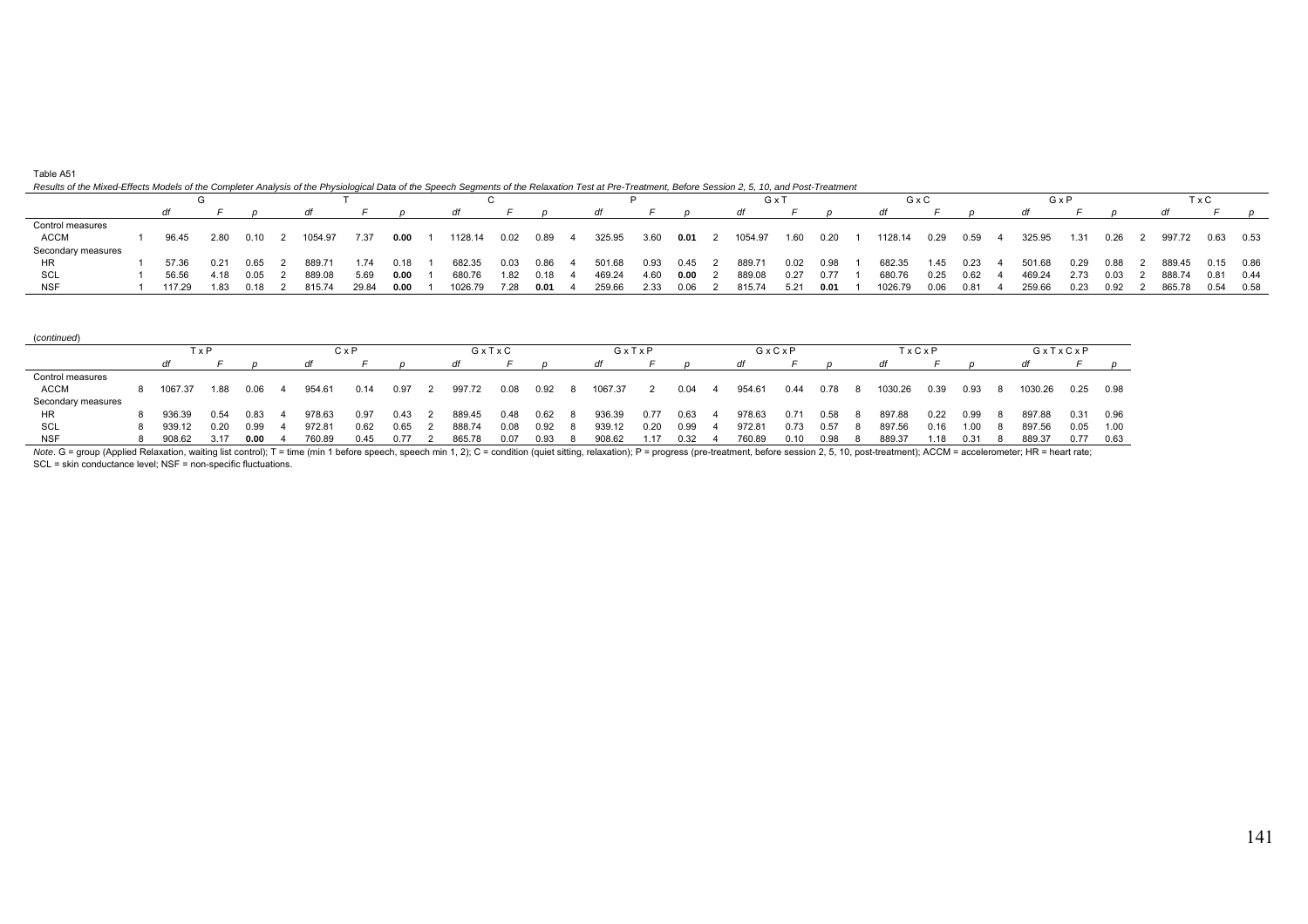|  | ıhlı<br>۹ | ж. |
|--|-----------|----|
|--|-----------|----|

| Results of the Mixed-Effects Models of the Completer Analysis of the Physiological Data of the Quiet Sitting and Relaxation Segments of the Relaxation Test at Pre-Treatment, Before Session 2, 5, 10, and Post-Treatment |  |  |  |
|---------------------------------------------------------------------------------------------------------------------------------------------------------------------------------------------------------------------------|--|--|--|
|                                                                                                                                                                                                                           |  |  |  |

|                      | G      |      |      |                  |       |      |         |        |      |        |       |      | GxT              |      |               | GxC     |      |      | GxP    |      |      | T x C   |      |      |
|----------------------|--------|------|------|------------------|-------|------|---------|--------|------|--------|-------|------|------------------|------|---------------|---------|------|------|--------|------|------|---------|------|------|
|                      | di     |      |      |                  |       |      |         |        |      |        |       |      |                  |      |               |         |      |      |        |      |      |         |      |      |
| Control measures     |        |      |      |                  |       |      |         |        |      |        |       |      |                  |      |               |         |      |      |        |      |      |         |      |      |
| <b>ACCM</b>          | 153.05 | 3.05 | 0.08 | 1724.17          | 0.46  | 0.77 | 1628.9  | 0.13   | 0.72 | 310.50 | 1.48  | 0.21 | 1724.17          | 0.29 | 0.88          | 1628.9  | 0.17 | 0.68 | 310.50 | 2.25 | 0.06 | 1728.92 | 0.20 | 0.94 |
| Coherence            | 317.90 | 0.16 | 0.69 | 1273.73          | 7.04  | 0.00 | 831.89  | 0.08   | 0.77 | 383.30 | 1.64  | 0.16 | 1273.73          | 0.53 | $0.7^{\circ}$ | 831.89  | 0.19 | 0.67 | 383.30 | 0.42 | 0.80 | 1232.60 | 0.13 | 0.97 |
| Primary measures     |        |      |      |                  |       |      |         |        |      |        |       |      |                  |      |               |         |      |      |        |      |      |         |      |      |
| Lat. R. Gastric. EMG | 86.00  | 0.03 | 0.87 | 1696.45          | 2.98  | 0.02 | 1305.72 | 4.18   | 0.04 | 348.46 | 0.97  | 0.42 | 1696.45          | 0.69 | 0.60          | 1305.72 | 0.09 | 0.76 | 348.46 | 0.78 | 0.54 | 1667.78 | .33  | 0.25 |
| Lat. L. Gastric. EMG | 83.97  | 0.22 | 0.64 | 1719.04          | 5.22  | 0.00 | 1235.93 | 0.02   | 0.89 | 386.40 | 0.38  | 0.82 | 1719.04          | 2.24 | 0.06          | 1235.93 | 3.75 | 0.05 | 386.40 | 2.78 | 0.03 | 1718.63 | 0.68 | 0.60 |
| R. Forearm EMG       | 126.35 | 2.16 | 0.14 | 1671.15          | 12.71 | 0.00 | 1575.96 | 17.09  | 0.00 | 299.73 | 0.36  | 0.84 | 1671.15          | 1.64 | 0.16          | 1575.96 | 0.12 |      | 299.73 | 0.64 | 0.63 | 1655.65 | 0.40 | 0.81 |
| L. Forearm EMG       | 93.41  | 0.83 | 0.36 | 1701.89          | 16.02 | 0.00 | 1413.19 | 29.11  | 0.00 | 332.31 | 0.90  | 0.47 | 1701.89          | 0.49 | 0.74          | 1413.19 | 5.78 | 0.02 | 332.31 | 0.25 | 0.91 | 1657.26 | 0.73 | 0.57 |
| Up. Trap. EMG, ND    | 70.62  | 1.29 | 0.26 | 1625.89          | 0.75  | 0.56 | 987.30  | 1.50   | 0.22 | 434.38 | 1.48  | 0.21 | 1625.89          | 1.10 | 0.36          | 987.30  | 0.01 | 0.91 | 434.38 | 0.56 | 0.69 | 1730.38 | 0.47 | 0.76 |
| Lat. Front. EMG, ND  | 80.43  | 0.04 | 0.83 | 1529.64          | 19.85 | 0.00 | 1169.82 | 41.21  | 0.00 | 344.23 | 3.26  | 0.01 | 1529.64          | 0.32 | 0.87          | 1169.82 | 0.01 | 0.91 | 344.23 | 0.53 | 0.71 | 1508.41 | 0.30 | 0.88 |
| Secondary measures   |        |      |      |                  |       |      |         |        |      |        |       |      |                  |      |               |         |      |      |        |      |      |         |      |      |
| HR.                  | 59.42  | 0.03 | 0.87 | 1334.37          | 5.02  | 0.00 | 715.92  | 2.79   | 0.10 | 643.97 | 1.66  | 0.16 | 1334.37          | 0.96 | 0.43          | 715.92  | 0.01 | 0.92 | 643.97 | 1.17 | 0.32 | 1601.74 | 0.26 | 0.90 |
| RSA <sub>TF</sub>    | 102.52 | 2.64 |      | 1186.89          | 0.41  | 0.80 | 1273.72 | 0.99   | 0.32 | 249.37 | 0.28  | 0.89 | 186.89           | 0.90 | 0.46          | 1273.72 | 0.90 | 0.34 | 249.37 | 3.19 | 0.01 | 1187.24 | 2.23 | 0.06 |
| end-tidal $pCO2$     | 94.73  | 0.77 | 0.38 | 1703.86          | 49.70 | 0.00 | 1410.40 | 3.72   | 0.05 | 331.40 | 10.08 | 0.00 | 1703.86          | 1.17 | 0.32          | 1410.40 |      | 0.68 | 331.40 | 0.58 | 0.68 | 1662.53 | 0.94 | 0.44 |
| RR                   | 115.17 | 0.00 | 0.99 | 1673.33          | 45.47 | 0.00 | 1546.83 | 107.65 | 0.00 | 303.49 | 4.51  | 0.00 | 1673.33          | 0.91 | 0.46          | 1546.83 | 0.11 | 0.74 | 303.49 | 0.27 | 0.89 | 1644.50 | 1.47 | 0.21 |
| <b>RRI</b>           | 175.05 | 1.82 | 0.18 | 1517.03          | 6.24  | 0.00 | 1421.38 | 35.26  | 0.00 | 291.76 | 3.21  | 1.01 | 1517.03          | 0.57 | 0.69          | 1421.38 | 3.08 | 0.08 | 291.76 | 0.69 | 0.60 | 1549.41 | 0.28 | 0.89 |
| TV                   | 106.86 | 0.59 | 0.44 | 1637.16          | 15.17 | 0.00 | 1485.20 | 36.54  | 0.00 | 309.34 | 0.66  | 0.62 | 1637.16          | 0.28 | 0.89          | 1485.20 | 0.39 | 0.53 | 309.34 | 3.38 | 0.01 | 1601.03 | .57  | 0.18 |
| <b>TVI</b>           | 300.68 | 2.08 | 0.15 | 1328.46          | 18.97 | 0.00 | 908.13  | 1.48   | 0.22 | 372.07 | 3.32  | 0.01 | 1328.46          | 0.10 | 0.98          | 908.13  | 0.31 | 0.58 | 372.07 | 3.33 | 0.01 | 1296.22 | 0.98 | 0.42 |
| <b>SCL</b>           | 55.57  | 4.48 | 0.04 | 1301.23          | 64.18 | 0.00 | 698.43  | 2.95   | 0.09 | 548.10 | 3.30  | D.O1 | 1301.23          | 0.35 | 0.85          | 698.43  | .46  | 0.23 | 548.10 | 4.19 | 0.00 | 1533.56 | 0.29 | 0.89 |
| <b>NSF</b>           | 163.95 | 1.49 | 0.22 | $1300.1^{\circ}$ | 29.15 | 0.00 | 1157.62 | 7.97   | 0.00 | 250.30 | 1.37  | 0.24 | $1300.1^{\circ}$ | 1.62 | 0.17          | 1157.62 | 0.34 | 0.56 | 250.30 | 0.36 | 0.83 | 1330.67 |      | 0.96 |

| (continued)                |    |            |      |      |         |              |      |         |       |      |    |         |       |      |         |       |      |    |         |      |      |    |         |              |      |
|----------------------------|----|------------|------|------|---------|--------------|------|---------|-------|------|----|---------|-------|------|---------|-------|------|----|---------|------|------|----|---------|--------------|------|
|                            |    | <b>TxP</b> |      |      |         | $C \times P$ |      |         | GxTxC |      |    |         | GxTxP |      |         | GxCxP |      |    | TxCxP   |      |      |    | GxTxCxP |              |      |
|                            |    | df         |      |      |         |              |      |         |       |      |    |         |       |      |         |       |      |    |         |      |      |    |         |              |      |
| Control measures           |    |            |      |      |         |              |      |         |       |      |    |         |       |      |         |       |      |    |         |      |      |    |         |              |      |
| <b>ACCM</b>                | 16 | 1703.39    | 0.46 | 0.97 | 893.51  | 0.44         | 0.78 | 1728.92 | 0.63  | 0.64 | 16 | 1703.39 | 0.19  | .00  | 893.51  | 4.02  | 0.00 | 16 | 1710.90 | 0.36 | 0.99 | 16 | 1710.90 | 0.52         | 0.94 |
| Coherence                  | 16 | 1324.64    | 1.13 | 0.32 | 599.10  | 0.04         | 0.00 | 1232.60 | 0.53  | 0.71 | 16 | 1324.64 | 0.38  | 0.99 | 599.10  | 0.53  | 0.71 | 16 | 1276.90 | 0.52 | 0.94 | 16 | 1276.90 | 1.65         | 0.05 |
| Primary measures           |    |            |      |      |         |              |      |         |       |      |    |         |       |      |         |       |      |    |         |      |      |    |         |              |      |
| Lat. R. Gastric. EMG       | 16 | 1635.37    | 0.35 | 0.99 | 1156.93 | 0.18         | 0.95 | 1667.78 | 0.26  | 0.91 | 16 | 1635.37 | 0.54  | 0.93 | 156.93  | 0.46  | 0.77 | 16 | 1683.77 | 0.47 | 0.96 | 16 | 1683.77 | 0.28         | 1.00 |
| Lat. L. Gastric. EMG       | 16 | 1684.29    | 0.51 | 0.94 | 1256.83 | 0.27         | 0.90 | 1718.63 | 0.35  | 0.84 | 16 | 1684.29 | 0.35  | 0.99 | 1256.83 | 0.68  | 0.61 |    | 1734.89 | 0.54 | 0.93 | 16 | 1734.89 | 0.43         | 0.98 |
| R. Forearm EMG             | 16 | 1629.12    | 0.55 | 0.92 | 931.40  | 2.08         | 0.08 | 1655.65 | 0.69  | 0.60 | 16 | 1629.12 | 0.49  | 0.95 | 931.40  | 0.88  | 0.48 |    | 1652.61 | 0.37 | 0.99 |    | 1652.61 | 0.50         | 0.95 |
| L. Forearm EMG             | 16 | 1626.65    | 0.85 | 0.63 | 1098.71 | 1.94         | 0.10 | 1657.26 | 0.34  | 0.85 | 16 | 1626.65 | 0.60  | 0.89 | 1098.7  | 0.65  | 0.63 | 16 | 1671.26 | 0.6  | 0.88 |    | 1671.26 | 0.62         | 0.87 |
| Up. Trap. EMG, ND          | 16 | 1728.50    | 0.51 | 0.94 | 1402.64 | 0.24         | 0.92 | 1730.38 | 0.72  | 0.58 | 16 | 1728.50 | 0.21  | 0.00 | 1402.64 | 0.37  | 0.83 | 16 | 1745.41 | 0.40 | 0.98 | 16 | 1745.41 | 0.39         | 0.99 |
| Lat. Front. EMG, ND        | 16 | 1480.64    | 0.25 | 1.00 | 1113.84 | 0.15         | 0.96 | 1508.41 | 0.07  | 0.99 | 16 | 1480.64 | 0.55  | 0.92 | 1113.84 | 0.18  | 0.95 | 16 | 1523.74 | 0.45 | 0.97 |    | 1523.74 | 0.31         | 1.00 |
| Secondary measures         |    |            |      |      |         |              |      |         |       |      |    |         |       |      |         |       |      |    |         |      |      |    |         |              |      |
| HR                         | 16 | 1616.24    | 0.71 | 0.79 | 1597.53 | 0.82         | 0.51 | 1601.74 | 0.89  | 0.47 | 16 | 1616.24 | 0.78  | 0.70 | 1597.53 | 0.45  | 0.78 | 16 | 1607.89 | 0.74 | 0.76 | 16 | 1607.89 | 0.48         | 0.96 |
| RSA <sub>TE</sub>          |    | 1196.26    | 1.42 | 0.13 | 809.80  | 1.51         | 0.20 | 1187.24 | 0.26  | 0.91 | 16 | 1196.26 | 1.16  | 0.29 | 809.80  | 1.42  | 0.23 |    | 192.46  | 0.42 | 0.98 |    | 1192.46 | $.0^{\circ}$ | 0.44 |
| end-tidal pCO <sub>2</sub> | 16 | 1626.52    | 0.84 | 0.64 | 1088.74 | 0.65         | 0.63 | 1662.53 | 0.31  | 0.87 | 16 | 1626.52 | 1.02  | 0.43 | 1088.74 | 0.53  | 0.71 | 16 | 1675.55 | 0.57 | 0.91 | 16 | 1675.55 | 0.25         | 1.00 |
| RR                         | 16 | 1612.60    | 0.88 | 0.59 | 972.06  | 0.51         | 0.73 | 1644.50 | 0.50  | 0.74 | 16 | 1612.60 | 0.88  | 0.59 | 972.06  | 0.79  | 0.53 |    | 1650.09 | 0.97 | 0.49 |    | 1650.09 | 0.52         | 0.94 |
| <b>RRI</b>                 |    | 1553.21    | 0.88 | 0.59 | 753.31  | 0.67         | 0.61 | 1549.41 | 0.20  | 0.94 | 16 | 1553.21 | 0.71  | 0.79 | 753.31  | 0.59  | 0.67 |    | 1530.15 | 0.92 | 0.55 |    | 1530.15 | 0.46         | 0.97 |
| TV                         | 16 | 1572.38    | 0.57 | 0.91 | 1003.22 | 1.09         | 0.36 | 1601.03 | 0.53  | 0.71 | 16 | 1572.38 | 0.33  | 0.99 | 1003.22 | 0.42  | 0.80 |    | 1608.45 | 0.84 | 0.64 | 16 | 1608.45 | 0.63         | 0.86 |
| <b>TVI</b>                 | 16 | 1392.80    | 1.36 | 0.15 | 617.12  | 0.51         | 0.73 | 1296.22 | 0.50  | 0.73 | 16 | 1392.80 | 1.08  | 0.37 | 617.12  | 0.53  | 0.71 |    | 1340.17 | 0.80 | 0.69 |    | 1340.17 | 0.78         | 0.71 |
| SCL                        |    | 1544.57    | 0.42 | 0.98 | 1482.40 | 0.27         | 0.90 | 1533.56 | 0.11  | 0.98 | 16 | 1544.57 | 0.19  | .00  | 1482.40 | 0.35  | 0.84 |    | 1540.69 |      | 1.00 |    | 1540.69 | 0.21         | 1.00 |
| <b>NSF</b>                 | 16 | 1352.05    | 2.28 | 0.00 | 593.47  | .11          | 0.35 | 1330.67 | 0.17  | 0.95 | 16 | 1352.05 | 0.60  | 0.89 | 593.47  | 0.45  | 0.77 |    | 1320.21 | 0.74 | 0.76 | 16 | 1320.21 | .13          | 0.32 |

Note. G = group (Applied Relaxation, waiting list control); T = time (min 1 before speech, speech min 1, 2); C = condition (quiet sitting, relaxation); P = progress (pre-treatment, before session 2, 5, 10, post-treatment); HR = heart rate; RSA<sub>TF</sub> = transfer-function respiratory sinus arrhythmia; RR = respiratory rate; RRI = respiratory rate instability; TV = Tidal Volume; TVI = tidal volume instability; SCL = skin conductance level; NSF =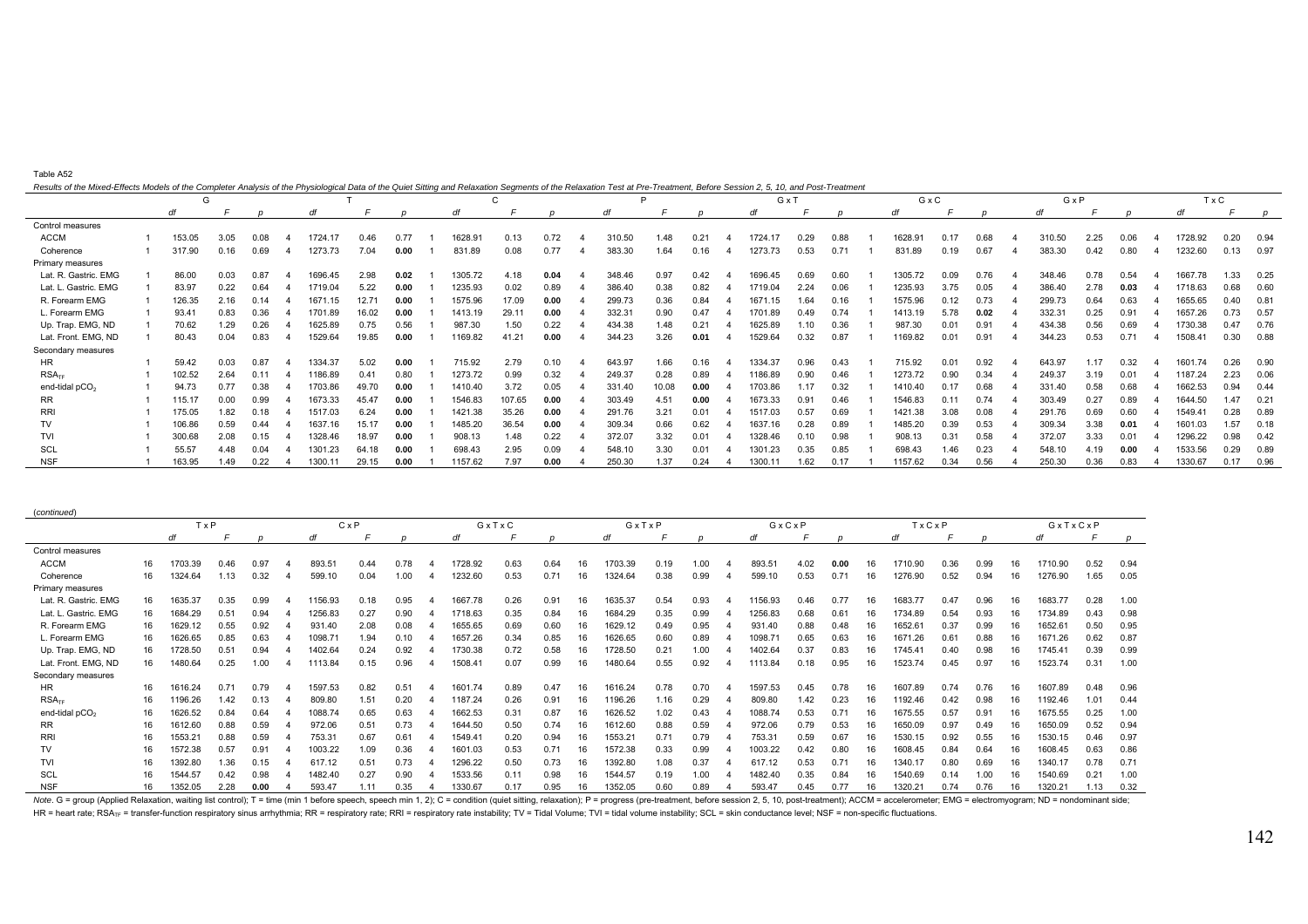|  | Table A53 |  |
|--|-----------|--|
|--|-----------|--|

## *Results of the Mixed-Effects Models of the Intention-To-Treat Analysis of the Physiological Data of the Speech Segments of the Relaxation Test at Pre-Treatment, Before Session 2, 5, 10, and Post-Treatment*

|                    |  |        |      |      |  |         |       |      |         |        |      |        | Gx   |      |         | GxC  |      |         | GxF  |      |        | ТхC  |      |         |             |            |
|--------------------|--|--------|------|------|--|---------|-------|------|---------|--------|------|--------|------|------|---------|------|------|---------|------|------|--------|------|------|---------|-------------|------------|
|                    |  |        |      |      |  |         |       |      |         |        |      |        |      |      |         |      |      |         |      |      |        |      |      |         |             |            |
| Control measures   |  |        |      |      |  |         |       |      |         |        |      |        |      |      |         |      |      |         |      |      |        |      |      |         |             |            |
| <b>ACCM</b>        |  | 105.96 | 5.88 | 0.02 |  | 1348.39 | 13.55 | 0.00 | 1353.39 | 1.60   | 0.21 | 406.28 | 2.53 | 0.04 | 1348.39 | 1.79 | 0.17 | 1353.39 | 3.13 | 0.08 | 406.28 | 0.88 | 0.48 | 1258.69 | $0.32$ 0.72 |            |
| Secondary measures |  |        |      |      |  |         |       |      |         |        |      |        |      |      |         |      |      |         |      |      |        |      |      |         |             |            |
| HR                 |  | 61.53  | 0.14 | 0.71 |  | 057.30  | 341   | 0.03 | 784.64  | 1.22   | 0.27 | 648.18 | 1.06 | 0.38 | 1057.30 | 2.23 | 0.11 | 784.64  | 0.99 | 0.32 | 648.18 | 0.22 | 0.93 | 1101.23 | $0.82$ 0.44 |            |
| SCL                |  | 58.60  | 4.74 | 0.03 |  | 1040.88 | 7.92  | 0.00 | 758.53  | 0.10   | 0.76 | 578.34 | 2.53 | 0.04 | 1040.88 | 1.21 | 0.30 | 758.53  | 2.47 | 0.12 | 578.34 | 2.18 | 0.07 | 1086.01 |             | 1.18  0.31 |
| <b>NSF</b>         |  | 135.66 | 5.18 | 0.02 |  | 999.89  | 47.30 | 0.00 | 1243.71 | - 3.51 | 0.06 | 305.61 | 0.79 | 0.53 | 999.89  | 8.24 | 0.00 | 1243.71 | 1.58 | 0.21 | 305.61 | 0.22 | 0.93 | 1055.40 | .49         | 0.23       |

| (continued)        |           |      |              |         |      |       |         |      |       |         |      |      |       |         |      |       |         |      |         |         |      |      |
|--------------------|-----------|------|--------------|---------|------|-------|---------|------|-------|---------|------|------|-------|---------|------|-------|---------|------|---------|---------|------|------|
|                    | TxP       |      | $C \times P$ |         |      | GxTxC |         |      | GxTxP |         |      |      | GxCxP |         |      | TXCXP |         |      | GxTxCxP |         |      |      |
|                    |           |      |              | dt      |      |       |         |      |       |         |      |      |       |         |      |       | dt      |      |         |         |      |      |
| Control measures   |           |      |              |         |      |       |         |      |       |         |      |      |       |         |      |       |         |      |         |         |      |      |
| <b>ACCM</b>        | 1347.70   | 1.48 | 0.16         | 1179.37 | 0.01 | 1.00  | 1258.69 | 0.48 | 0.62  | 1347.70 | 1.58 | 0.13 | 4     | 1179.37 | 0.06 | 0.99  | 1297.90 | 0.29 | 0.97    | 1297.90 | 0.26 | 0.98 |
| Secondary measures |           |      |              |         |      |       |         |      |       |         |      |      |       |         |      |       |         |      |         |         |      |      |
| HR                 | 8 1144.95 | 0.57 | 0.80         | 1182.19 | 0.60 | 0.66  | 1101.23 | 1.08 | 0.34  | 1144.95 | 0.62 | 0.76 |       | 1182.19 | 0.64 | 0.64  | 1109.30 | 0.16 | 1.00    | 1109.30 | 0.38 | 0.93 |
| SCL                | 8 1131.33 | 0.14 | 1.00         | 1157.51 | 0.55 | 0.70  | 1086.01 | 0.01 | 0.99  | 1131.33 | 0.27 | 0.97 |       | 1157.51 | 0.45 | 0.77  | 1095.80 | 0.11 | 1.00    | 1095.80 | 0.04 | 1.00 |
| <b>NSF</b>         | 1115.14   | 2.02 | 0.04         | 902.34  | 0.19 | 0.94  | 1055.40 | 0.56 | 0.57  | 1115.14 | 0.61 | 0.77 |       | 902.34  | 0.12 | 0.98  | 1081.02 | 0.88 | 0.53    | 1081.02 | 0.56 | 0.81 |

Note. G = group (Applied Relaxation, waiting list control); T = time (min 1 before speech, speech min 1, 2); C = condition (quiet sitting, relaxation); P = progress (pre-treatment, before session 2, 5, 10, post-treatment);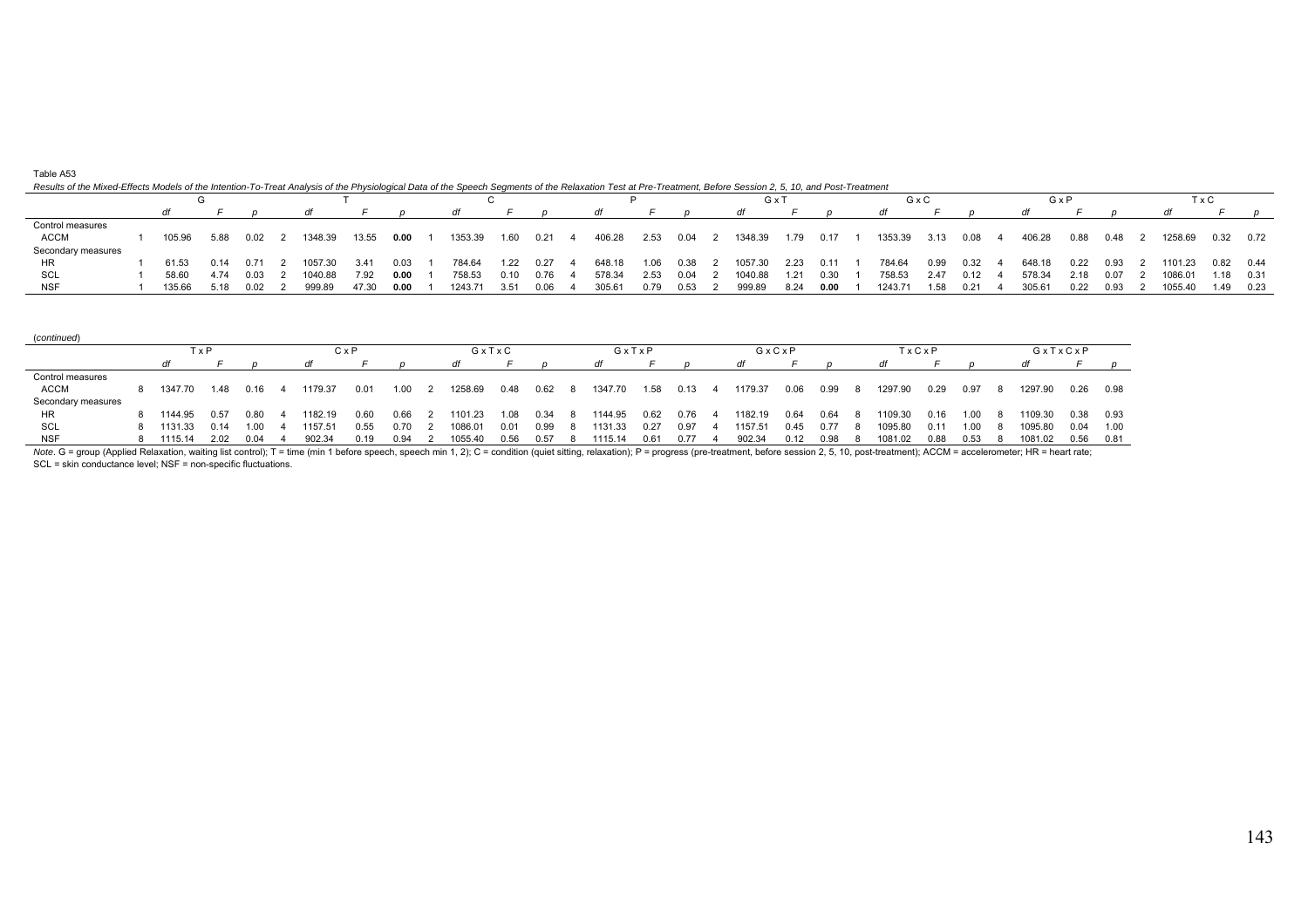| Table A54                                                                                                                                                                                                                      |  |
|--------------------------------------------------------------------------------------------------------------------------------------------------------------------------------------------------------------------------------|--|
| Results of the Mixed-Effects Models of the Intention-To-Treat Analysis of the Physiological Data of the Quiet Sitting and Relaxation Segments of the Relaxation Test at Pre-Treatment. Before Session 2, 5, 10, and Post-Treat |  |

(*continued*)

| nesuns or the mixed-Lheuts models or the mierition-To-Treat Analysis or the Fhysiological Data or the Quiet citumg and neiaxation ceginemis or the neiaxation Test at Fre-Heathem, Denore clession 2, 0, 10, and Fost-Heathem | G       |      |      |         |       |      |         | C      |      | P       |      |      | GxT     |      |      | GxC     |      |      | GxP     |      |      | TxC     |      |                  |
|-------------------------------------------------------------------------------------------------------------------------------------------------------------------------------------------------------------------------------|---------|------|------|---------|-------|------|---------|--------|------|---------|------|------|---------|------|------|---------|------|------|---------|------|------|---------|------|------------------|
|                                                                                                                                                                                                                               | df      |      |      |         |       |      |         |        |      |         |      |      | αı      |      |      |         |      |      |         |      |      | di      |      | $\boldsymbol{p}$ |
| Control measures                                                                                                                                                                                                              |         |      |      |         |       |      |         |        |      |         |      |      |         |      |      |         |      |      |         |      |      |         |      |                  |
| <b>ACCM</b>                                                                                                                                                                                                                   | 178.34  | 4.15 | 0.04 | 2148.69 | 0.58  | 0.67 | 1998.42 | 0.20   | 0.65 | 368.46  | 1.75 |      | 2148.69 | 0.96 | 0.43 | 1998.42 | 3.52 | 0.06 | 368.46  | 2.12 | 0.08 | 2150.66 | 0.78 | 0.54             |
| Coherence                                                                                                                                                                                                                     | 368.34  | 1.49 | 0.22 | 1542.66 | 3.13  | 0.01 | 1026.45 | 0.04   | 0.84 | 450.80  | 1.07 | 0.37 | 1542.66 | 0.48 | 0.75 | 1026.45 | 0.18 | 0.67 | 450.80  | 0.72 | 0.58 | 1495.71 | 0.48 | 0.75             |
| Primary measures                                                                                                                                                                                                              |         |      |      |         |       |      |         |        |      |         |      |      |         |      |      |         |      |      |         |      |      |         |      |                  |
| Lat. R. Gastric. EMG                                                                                                                                                                                                          | 2292.00 | 1.58 | 0.21 | 2292.00 | 1.75  | 0.14 | 2292.00 | 1.42   | 0.23 | 2292.00 | 4.72 | 0.00 | 2292.00 | 0.33 | 0.86 | 2292.00 | 0.40 | 0.53 | 2292.00 | 4.67 | 0.00 | 2292.00 | 0.20 | 0.94             |
| Lat. L. Gastric. EMG                                                                                                                                                                                                          | 90.71   | 0.20 | 0.65 | 2085.17 | 5.32  | 0.00 | 1367.20 | 0.04   | 0.83 | 478.73  | 0.05 | 0.99 | 2085.17 | 2.12 | 0.08 | 1367.20 | 5.46 | 0.02 | 478.73  | 2.09 | 0.08 | 2141.76 | 0.33 | 0.86             |
| R. Forearm EMG                                                                                                                                                                                                                | 153.74  | 1.86 |      | 2086.93 | 15.10 | 0.00 | 1945.74 | 25.20  | 0.00 | 356.59  | 0.45 | 0.77 | 2086.93 | 0.88 | 0.48 | 1945.74 | 0.08 | 0.78 | 356.59  | 0.37 | 0.83 | 2070.40 | 0.63 | 0.64             |
| L. Forearm EMG                                                                                                                                                                                                                | 114.76  | 1.98 | 0.16 | 2105.11 | 14.98 | 0.00 | 1775.89 | 20.36  | 0.00 | 377.88  | 0.46 | 0.76 | 2105.11 | 2.88 | 0.02 | 1775.89 | 4.23 | 0.04 | 377.88  | 0.10 | 0.98 | 2050.64 | 1.53 | 0.19             |
| Up. Trap. EMG, ND                                                                                                                                                                                                             | 77.37   | 2.68 | 0.11 | 2000.62 | 1.26  | 0.28 | 1140.84 | 0.42   | 0.52 | 502.45  |      | 0.35 | 2000.62 | .28  | 0.28 | 1140.84 | 0.01 | 0.93 | 502.45  | 0.40 | 0.81 | 2168.64 | 2.27 | 0.06             |
| Lat. Front. EMG, ND                                                                                                                                                                                                           | 88.68   | 0.33 | 0.57 | 1926.77 | 32.53 | 0.00 | 1357.31 | 35.22  | 0.00 | 421.26  | 2.01 | 0.09 | 1926.77 | 0.46 | 0.77 | 1357.31 | 0.51 | 0.48 | 421.26  | 0.48 | 0.75 | 1932.18 | 0.83 | 0.50             |
| Secondary measures                                                                                                                                                                                                            |         |      |      |         |       |      |         |        |      |         |      |      |         |      |      |         |      |      |         |      |      |         |      |                  |
| HR                                                                                                                                                                                                                            | 62.83   | 0.00 | 0.95 | 1577.59 | 10.06 | 0.00 | 814.05  | 0.28   | 0.60 | 819.68  | 1.61 | 0.17 | 1577.59 | 0.82 | 0.51 | 814.05  | 0.31 | 0.58 | 819.68  | 1.01 | 0.40 | 1959.87 | 0.24 | 0.91             |
| RSA <sub>TE</sub>                                                                                                                                                                                                             | 131.70  | 2.51 | 0.12 | 1420.87 | 3.08  | 0.02 | 1524.35 | 2.90   | 0.09 | 291.69  | 0.29 | 0.88 | 1420.87 | 4.66 | 0.00 | 1524.35 | 0.06 | 0.81 | 291.69  | 1.95 | 0.10 | 1437.08 | 2.32 | 0.06             |
| end-tidal $pCO2$                                                                                                                                                                                                              | 105.78  | 0.08 | 0.78 | 2135.80 | 62.99 | 0.00 | 1658.15 | 10.99  | 0.00 | 401.54  | 8.79 | 0.00 | 2135.80 | 4.49 | 0.00 | 1658.15 | 0.42 | 0.52 | 401.54  | 0.44 | 0.78 | 2095.8  | 3.05 | 0.02             |
| RR.                                                                                                                                                                                                                           | 126.03  | 0.10 | 0.75 | 2120.93 | 40.39 | 0.00 | 1851.68 | 127.53 | 0.00 | 373.22  | 3.16 | 0.01 | 2120.93 | 0.66 | 0.62 | 1851.68 | 0.23 | 0.63 | 373.22  | 0.22 | 0.93 | 2073.46 | 1.61 | 0.17             |
| RRI                                                                                                                                                                                                                           | 221.72  | 0.49 | 0.48 | 1897.54 | 3.90  | 0.00 | 1731.51 | 50.61  | 0.00 | 360.15  | 2.12 | 0.08 | 1897.54 | 0.86 | 0.49 | 1731.51 | 5.78 | 0.02 | 360.15  | 0.29 | 0.89 | 1935.13 | 2.27 | 0.06             |
| TV                                                                                                                                                                                                                            | 122.20  | 0.00 | 0.96 | 2036.59 | 9.79  | 0.00 | 1793.43 | 66.02  | 0.00 | 365.85  | 0.35 | 0.84 | 2036.59 | 2.06 | 0.08 | 1793.43 | 1.09 | 0.30 | 365.85  | 1.99 | 0.10 | 1990.39 | 4.22 | 0.00             |
| <b>TVI</b>                                                                                                                                                                                                                    | 366.11  | 0.02 | 0.88 | 1675.17 | 11.17 | 0.00 | 1165.73 | 6.73   | 0.01 | 459.13  | 1.63 | 0.17 | 1675.17 | 0.35 | 0.84 | 1165.73 | 1.43 | 0.23 | 459.13  | 1.10 | 0.35 | 1636.88 | 3.1' | 0.01             |
| SCL                                                                                                                                                                                                                           | 61.47   | 6.71 | 0.01 | 1577.69 | 75.09 | 0.00 | 837.54  | 0.16   | 0.69 | 557.41  | 1.63 | 0.16 | 1577.69 | .42  | 0.23 | 837.54  | 5.58 | 0.02 | 557.41  | 2.62 | 0.03 | 1833.68 | 0.25 | 0.91             |
| <b>NSF</b>                                                                                                                                                                                                                    | 196.29  | 0.80 | 0.37 | 1585.30 | 31.59 | 0.00 | 1448.36 | 9.53   | 0.00 | 307.30  | 0.44 | 0.78 | 1585.30 | 4.20 | 0.00 | 1448.36 | 0.00 | 0.99 | 307.30  | 0.50 | 0.73 | 1625.02 | 1.15 | 0.33             |

| (continued)          |                |             |       |      |              |      |      |         |       |      |    |         |      |      |         |      |      |    |         |      |      |    |         |      |      |
|----------------------|----------------|-------------|-------|------|--------------|------|------|---------|-------|------|----|---------|------|------|---------|------|------|----|---------|------|------|----|---------|------|------|
|                      |                | <b>T</b> xP |       |      | $C \times P$ |      |      |         | GxTxC |      |    | GxTxP   |      |      | GxCxP   |      |      |    | TxCxP   |      |      |    | GxTxCxP |      |      |
|                      |                |             |       |      |              |      |      |         |       |      |    |         |      |      |         |      |      |    |         |      |      |    |         |      |      |
| Control measures     |                |             |       |      |              |      |      |         |       |      |    |         |      |      |         |      |      |    |         |      |      |    |         |      |      |
| <b>ACCM</b>          | 16             | 2108.36     | 0.46  | 0.96 | 1070.42      | 0.47 | 0.76 | 2150.66 | 1.64  | 0.16 | 16 | 2108.36 | 0.25 | 1.00 | 1070.42 | 3.48 | 0.01 | 16 | 2121.60 | 0.40 | 0.98 |    | 2121.60 | 0.46 | 0.96 |
| Coherence            | 16             | 1590.32     | 0.77  | 0.72 | 711.79       | 0.05 | 1.00 | 1495.71 | 0.81  | 0.52 | 16 | 1590.32 | 0.28 | 1.00 | 711.79  | 0.33 | 0.86 | 16 | 1548.33 | 0.33 | 0.99 |    | 1548.33 | 1.40 | 0.13 |
| Primary measures     |                |             |       |      |              |      |      |         |       |      |    |         |      |      |         |      |      |    |         |      |      |    |         |      |      |
| Lat. R. Gastric. EMG | 16             | 2292.00     | 0.10  | 0.00 | 2292.00      | 0.10 | 0.98 | 2292.00 | 0.56  | 0.69 | 16 | 2292.00 | 0.15 | 1.00 | 2292.00 | 0.47 | 0.76 | 16 | 2292.00 | 0.25 | 1.00 |    | 2292.00 | 0.17 | 1.00 |
| Lat. L. Gastric. EMG | 16             | 2098.56     | 0.44  | 0.97 | 1549.56      | 0.18 | 0.95 | 2141.76 | 1.17  | 0.32 | 16 | 2098.56 | 0.28 | 1.00 | 1549.56 | 0.38 | 0.82 | 16 | 2162.13 | 0.43 | 0.97 |    | 2162.13 | 0.41 | 0.98 |
| R. Forearm EMG       | 16             | 2033.06     | 0.46  | 0.97 | 1101.95      | 1.50 | 0.20 | 2070.40 | 1.38  | 0.24 |    | 2033.06 | 0.39 | 0.99 | 1101.95 | 1.02 | 0.40 |    | 2056.31 | 0.31 | 1.00 |    | 2056.31 | 0.44 | 0.97 |
| L. Forearm EMG       | 16             | 2012.25     | 0.48  | 0.96 | 1259.36      | 1.03 | 0.39 | 2050.64 | 1.08  | 0.37 |    | 2012.25 | 0.25 | 1.00 | 1259.36 | 0.31 | 0.87 | 16 | 2062.64 | 0.36 | 0.99 |    | 2062.64 | 0.45 | 0.97 |
| Up. Trap. EMG, ND    | 16             | 2115.72     | 0.36  | 0.99 | 1642.99      | 0.42 | 0.79 | 2168.64 | 2.63  | 0.03 | 16 | 2115.72 | 0.23 | .00  | 1642.99 | 0.33 | 0.86 | 16 | 2188.63 | 0.30 | 1.00 |    | 2188.63 | 0.31 | 1.00 |
| Lat. Front. EMG, ND  | 16             | 1912.78     | 0.20  | 1.00 | 1375.90      | 0.08 | 0.99 | 1932.18 | 0.62  | 0.65 |    | 1912.78 | 0.45 | 0.97 | 1375.90 | 0.39 | 0.82 | 16 | 1949.88 | 0.34 | 0.99 |    | 1949.88 | 0.24 | 1.00 |
| Secondary measures   |                |             |       |      |              |      |      |         |       |      |    |         |      |      |         |      |      |    |         |      |      |    |         |      |      |
| HR.                  | 16             | 1964.73     | 0.49  | 0.95 | 1922.0       | 0.42 | 0.80 | 1959.87 | 1.68  | 0.15 | 16 | 1964.73 | 0.76 | 0.73 | 1922.01 | 0.24 | 0.91 | 16 | 1966.56 | 0.69 | 0.81 |    | 1966.56 | 0.43 | 0.97 |
| RSA <sub>TF</sub>    | 16             | 1447.15     | 0.72  | 0.78 | 906.96       | 0.77 | 0.54 | 1437.08 | 2.49  | 0.04 | 16 | 1447.15 | 0.88 | 0.59 | 906.96  | 0.86 | 0.49 | 16 | 1438.03 | 0.26 | 1.00 |    | 1438.03 | 0.79 | 0.70 |
| end-tidal $pCO2$     | 16             | 2051.83     | 0.64  | 0.85 | 332.0        | 0.42 | 0.79 | 2095.81 | 1.52  | 0.19 |    | 2051.83 | 0.76 | 0.73 | 332.07  | 0.60 | 0.66 | 16 | 2112.29 | 0.43 | 0.98 |    | 2112.29 |      | 1.00 |
| RR.                  | 16             | 2027.04     | 0.54  | 0.93 | 1221.32      | 0.19 | 0.95 | 2073.46 | 0.53  | 0.71 | 16 | 2027.04 | 0.68 | 0.81 | 1221.32 | 0.52 | 0.72 | 16 | 2078.95 | 0.84 | 0.64 |    | 2078.95 | 0.41 | 0.98 |
| <b>RRI</b>           | 16             | 1944.08     | 0.77  | 0.72 | 888.33       | 0.41 | 0.80 | 1935.13 | 0.24  | 0.92 |    | 1944.08 | 0.47 | 0.96 | 888.33  | 0.69 | 0.60 | 16 | 1909.23 | 0.62 | 0.87 |    | 1909.23 | 0.41 | 0.98 |
| <b>TV</b>            | 16             | 1956.54     | 0.33  | 0.99 | 1200.43      | 0.66 | 0.62 | 1990.39 | 2.58  | 0.04 |    | 1956.54 | 0.33 | 0.99 | 1200.43 | 0.49 | 0.74 |    | 1996.96 | 0.57 | 0.91 |    | 996.96  | 0.39 | 0.99 |
| <b>TVI</b>           | 16             | 1738.84     | 0.94  | 0.52 | 761.41       | 0.31 | 0.87 | 1636.88 | 1.18  | 0.32 |    | 1738.84 | 0.72 | 0.78 | 761.41  | 0.38 | 0.82 | 16 | 1694.73 | 0.59 | 0.89 |    | 1694.73 | 0.70 | 0.80 |
| SCL                  | 16             | 1816.12     | 0.18  | 0.00 | 1617.80      | 0.19 | 0.94 | 1833.68 | 0.12  | 0.97 |    | 1816.12 | 0.16 | 1.00 | 1617.80 | 0.15 | 0.96 | 16 | 1844.70 | 0.07 | 1.00 |    | 1844.70 | 0.09 | 1.00 |
| <b>NICE</b>          | 1 <sup>2</sup> | 1610.11     | 1 9 2 | 0.02 | 721 0G       | n es | 0.64 | 162502  | 26    | 0.94 |    | 161011  | 0.60 | 0.91 | 721.06  | 0.11 | 0.09 |    | 160760  | 0.47 | 0.06 | 16 | 160760  | 0.79 | Q 71 |

NSF 1690,000 16 1640.41 1.83 0.02 4 731.06 0.63 0.64 4 1625.02 0.36 0.84 16 1640.41 0.69 0.81 4 731.06 0.11 0.98 16 1607.69 0.47 0.96 16 1607.69 0.78 0.78 0.78 0.71 0.98 16 1607.69 1.640.41 1697.69 0.78 0.71 0.98 16 1607.6 HR = heart rate; RSA<sub>TF</sub> = transfer-function respiratory sinus arrhythmia; RR = respiratory rate; RRI = respiratory rate instability; TV = Tidal Volume; TVI = tidal volume instability; SCL = skin conductance level; NSF = n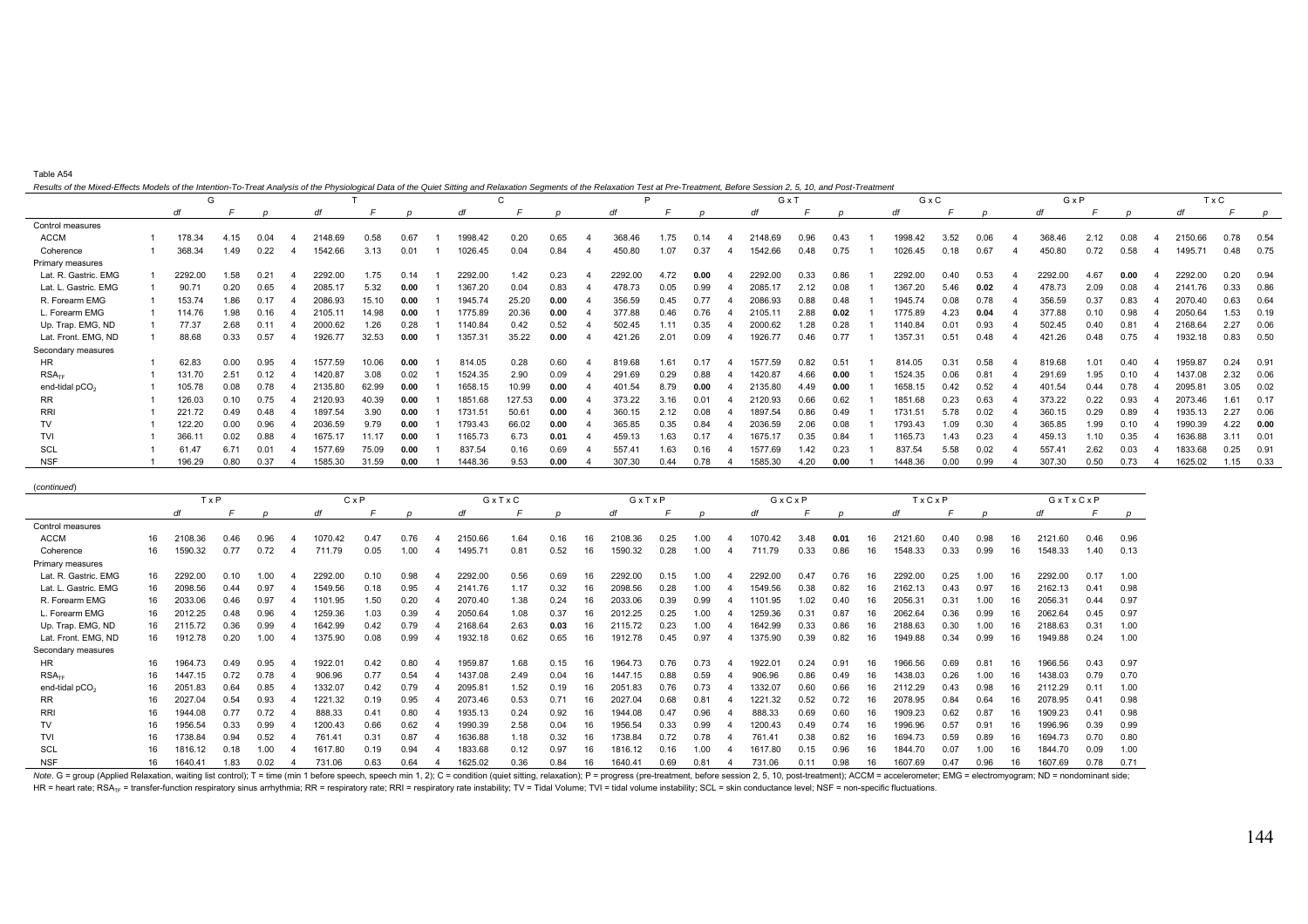Results of the Mixed-Effects Models of the Completer Analysis of the Physiological Data of the Speech Segments of the Relaxation Test at Pre-Treatment, Before Session 2, 5, 10, Post-Treatment, and Follow-Up in the Applied

|                    |        |      |      |        |      |      |        |      |      |        | TxC  |      |    |        | TxP           |      |        | CxP  |      |     |        | TxCxP |      |
|--------------------|--------|------|------|--------|------|------|--------|------|------|--------|------|------|----|--------|---------------|------|--------|------|------|-----|--------|-------|------|
|                    |        |      |      |        |      |      |        |      |      |        |      |      |    |        |               |      |        |      |      |     | dt     |       |      |
| Control measures   |        |      |      |        |      |      |        |      |      |        |      |      |    |        |               |      |        |      |      |     |        |       |      |
| ACCM               | 704.76 | 2.13 | 0.12 | 711.34 | 0.00 | 0.95 | 229.04 | 1.14 | 0.34 | 657.84 | 0.03 | 0.97 | 10 | 692.03 | $0.4^{\circ}$ | 0.94 | 645.73 | 0.19 | 0.97 | 10  | 674.44 | 0.31  | 0.98 |
| Secondary measures |        |      |      |        |      |      |        |      |      |        |      |      |    |        |               |      |        |      |      |     |        |       |      |
| <b>HR</b>          | 607.13 | 1.08 | 0.34 | 478.19 | 1.31 | 0.25 | 269.65 | 0.86 | 0.51 | 589.78 | 0.17 | 0.84 | 10 | 623.31 | 0.25          | 0.99 | 639.07 | 0.71 | 0.62 | 10  | 597.57 | 0.23  | 0.99 |
| SCL                | 625.99 | 3.15 | 0.04 | 493.77 | 2.05 | 0.15 | 252.93 | 3.77 | 0.00 | 606.18 | 0.39 | 0.68 | 10 | 635.41 | 0.16          | 1.00 | 531.05 | 0.25 | 0.94 | 10. | 615.25 | 0.10  | 1.00 |
| <b>NSF</b>         | 559.11 | 9.48 | 0.00 | 682.59 | 6.61 | 0.01 | 172.29 | 0.76 | 0.58 | 580.42 | 0.16 | 0.85 | 10 | 605.76 | 1.08          | 0.37 | 528.54 | 0.25 | 0.94 | 10. | 595.46 | 0.42  | 0.94 |

(*continued, post-treatment vs. follow-up analysis if main or interaction effects for Progress were significant*)

|                    |          |      |      |        |      |      |        |      |      |     |        | TxC  |      |   | TxP    |      |      |        | CxP  |      |                                                                                                                 | TxCxP |      |
|--------------------|----------|------|------|--------|------|------|--------|------|------|-----|--------|------|------|---|--------|------|------|--------|------|------|-----------------------------------------------------------------------------------------------------------------|-------|------|
|                    |          |      |      |        |      |      |        |      |      |     |        |      |      |   |        |      |      |        |      |      |                                                                                                                 |       |      |
| Control measures   |          |      |      |        |      |      |        |      |      |     |        |      |      |   |        |      |      |        |      |      |                                                                                                                 |       |      |
| <b>ACCM</b>        |          |      |      |        |      |      |        |      |      |     |        |      |      |   |        |      |      |        |      |      |                                                                                                                 |       |      |
| Secondary measures |          |      |      |        |      |      |        |      |      |     |        |      |      |   |        |      |      |        |      |      |                                                                                                                 |       |      |
| HR                 |          |      |      |        |      |      |        |      |      |     |        |      |      |   |        |      |      |        |      |      |                                                                                                                 |       |      |
| SCL                | 2 163.16 | 1.92 | 0.15 | 158.55 | 0.00 | 0.97 | 118.84 | 0.83 | 0.36 | - 2 | 150.85 | 0.08 | 0.92 | 2 | 160.59 | 1.09 | 0.34 | 179.68 | 0.06 | 0.81 | 153.05                                                                                                          | 0.09  | 0.92 |
| <b>NSF</b>         |          |      |      |        |      |      |        |      |      |     |        |      |      |   |        |      |      |        |      |      |                                                                                                                 |       |      |
|                    |          |      |      |        |      |      |        |      | .    |     |        |      |      |   |        |      |      |        |      |      | the contract of the contract of the contract of the contract of the contract of the contract of the contract of |       |      |

Note. Dash indicates that analyses were not computed for that measure. T = time (min 1 before speech, speech min 1, 2); C = condition (quiet sitting, relaxation); P = progress (first analysis: pre-treatment, before session follow-up; second analysis: post-treatment, follow-up); ACCM = accelerometer; HR = heart rate; SCL = skin conductance level; NSF = non-specific fluctuations.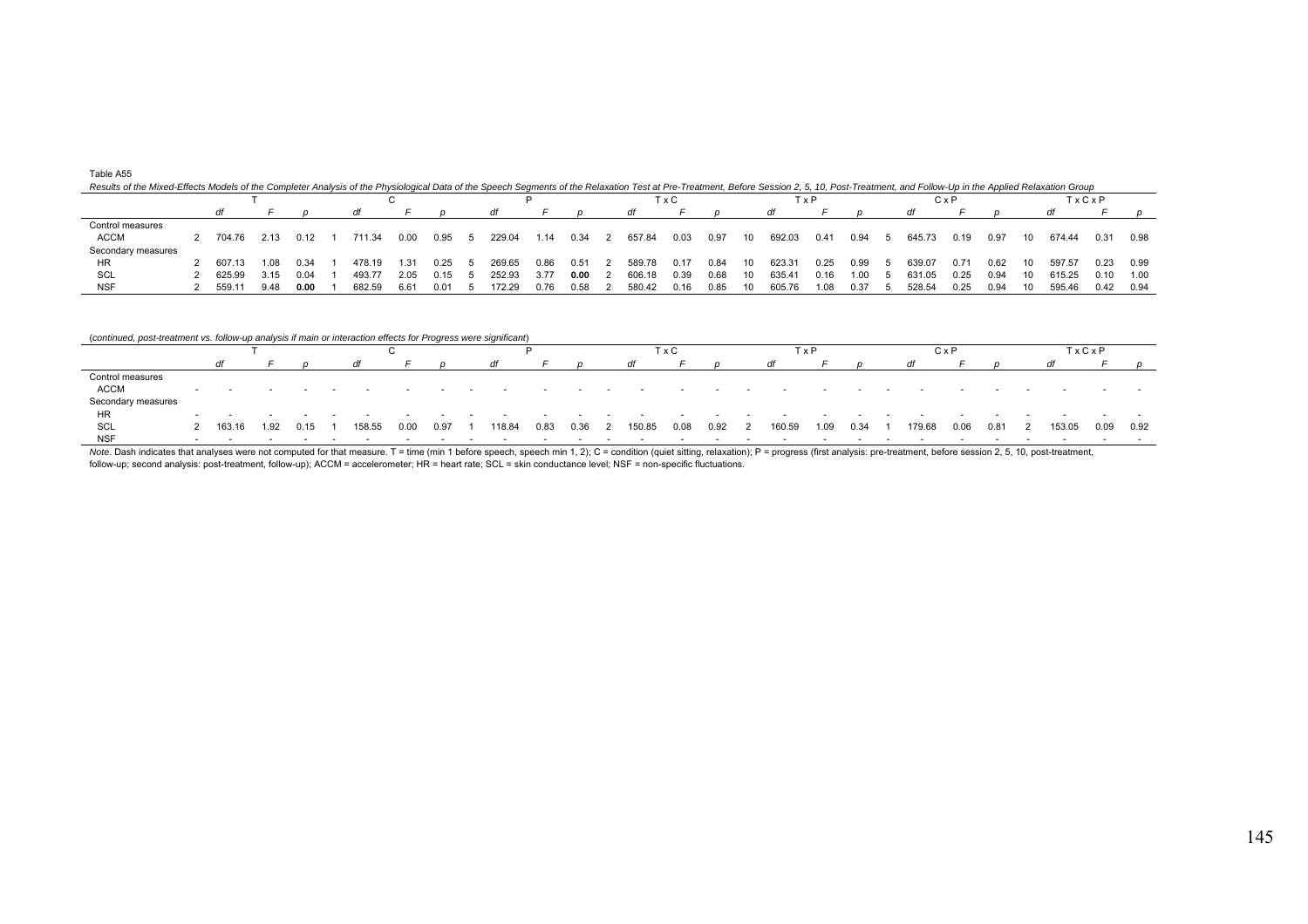|  |  | Results of the Mixed-Effects Models of the Completer Analysis of the Physiological Data of the Quiet Sitting and Relaxation Segments of the Relaxation Test at Pre-Treatment, Before Session 2, 5, 10, Post-Treatment, and Fol |
|--|--|--------------------------------------------------------------------------------------------------------------------------------------------------------------------------------------------------------------------------------|
|  |  |                                                                                                                                                                                                                                |

|                      |         |       |      |         | ◡     |      |        | D    |      |         | T x C |      |    | <b>T</b> x P |      |                  |        | $C \times P$ |      |    | TxCxP   |      |      |
|----------------------|---------|-------|------|---------|-------|------|--------|------|------|---------|-------|------|----|--------------|------|------------------|--------|--------------|------|----|---------|------|------|
|                      | df      |       |      |         |       |      |        |      |      |         |       |      |    |              |      |                  |        |              |      |    |         |      |      |
| Control measures     |         |       |      |         |       |      |        |      |      |         |       |      |    |              |      |                  |        |              |      |    |         |      |      |
| <b>ACCM</b>          | 085.54  | 0.57  | 0.69 | 1053.50 | 1.53  | 0.22 | 189.12 | .21  | 0.31 | 098.99  | 0.63  | 0.64 | 20 | 1086.57      | 0.55 | 0.95             | 558.90 | 2.07         | 0.07 | 20 | 1085.01 | 0.42 | 0.99 |
| Coherence            | 845.42  | 4.80  | 0.00 | 564.15  | 0.03  | 0.87 | 246.41 | 0.91 | 0.47 | 819.57  | 0.74  | 0.56 | 20 | 883.56       | 0.90 | 0.59             | 400.64 | 0.15         | 0.98 | 20 | 851.11  | 1.37 | 0.13 |
| Primary measures     |         |       |      |         |       |      |        |      |      |         |       |      |    |              |      |                  |        |              |      |    |         |      |      |
| Lat. R. Gastric. EMG | 109.62  | 0.63  | 0.64 | 877.21  | 3.34  | 0.07 | 226.83 | 1.61 | 0.16 | 088.32  | 1.47  | 0.21 | 20 | 1059.24      | 0.31 | 0.0 <sup>c</sup> | 777.48 | 0.49         | 0.79 | 20 | 1098.80 | 0.39 | 0.99 |
| Lat. L. Gastric. EMG | 1125.21 | 0.81  | 0.52 | 858.94  | 2.08  | 0.15 | 239.02 | 2.19 | 0.06 | 112.62  | 0.48  | 0.75 | 20 | 1080.66      | 0.32 | 1.00             | 803.04 | 0.26         | 0.93 | 20 | 1122.82 | 0.50 | 0.97 |
| R. Forearm EMG       | 1064.31 | 4.97  | 0.00 | 1031.15 | 5.90  | 0.02 | 93.60  | .19  | 0.32 | 1050.23 | 0.24  | 0.92 | 20 | 1041.99      | 0.59 | 0.92             | 647.04 | 0.75         | 0.58 | 20 | 1052.55 | 0.35 | 1.00 |
| L. Forearm EMG       | 1103.07 | 11.24 | 0.00 | 911.41  | 34.03 | 0.00 | 218.14 | 0.70 | 0.63 | 1074.37 | 1.09  | 0.36 | 20 | 1047.69      | 0.96 | 0.51             | 744.54 | 1.00         | 0.42 | 20 | 1084.33 | 0.57 | 0.93 |
| Up. Trap. EMG, ND    | 1097.69 | 0.71  | 0.58 | 741.97  | 1.49  | 0.22 | 262.32 | 0.98 | 0.43 | 122.23  | 0.11  | 0.98 | 20 | 1096.14      | 0.48 | 0.97             | 873.18 | 0.26         | 0.93 | 20 | 1131.75 | 0.35 | 1.00 |
| Lat. Front. EMG, ND  | 961.56  | 8.09  | 0.00 | 716.56  | 32.38 | 0.00 | 242.79 | 2.52 | 0.03 | 959.48  | 0.06  | 0.99 | 20 | 943.06       | 0.51 | 0.96             | 767.76 | 0.21         | 0.96 | 20 | 966.79  | 0.36 | 1.00 |
| Secondary measures   |         |       |      |         |       |      |        |      |      |         |       |      |    |              |      |                  |        |              |      |    |         |      |      |
| <b>HR</b>            | 890.49  | 1.22  | 0.30 | 471.39  | 2.29  | 0.13 | 360.04 | 1.86 | 0.10 | 1054.35 | 0.31  | 0.87 | 20 | 1057.18      | 0.66 | 0.87             | 999.76 | 1.04         | 0.39 | 20 | 1058.90 | 0.55 | 0.95 |
| RSA <sub>TF</sub>    | 797.00  | 0.64  | 0.63 | 873.39  | 2.54  | 0.11 | 169.38 | 1.37 | 0.24 | 794.02  | 1.40  | 0.23 | 20 | 805.86       | 0.96 | 0.51             | 579.20 | 1.77         | 0.12 | 20 | 799.25  | 0.86 | 0.64 |
| end-tidal $pCO2$     | 1096.48 | 30.82 | 0.00 | 922.41  | 3.61  | 0.06 | 207.27 | 5.20 | 0.00 | 1067.40 | 0.46  | 0.77 | 20 | 1036.42      | 1.13 | 0.31             | 714.04 | 0.65         | 0.66 | 20 | 1076.55 | 0.44 | 0.98 |
| <b>RR</b>            | 084.27  | 30.29 | 0.00 | 1068.92 | 69.06 | 0.00 | 86.70  | 2.26 | 0.05 | 079.63  | 1.08  | 0.37 | 20 | 1063.24      | 0.60 | 0.91             | 612.35 | 0.66         | 0.65 | 20 | 1077.96 | 0.84 | 0.66 |
| <b>RRI</b>           | 1007.75 | 8.52  | 0.00 | 1005.36 | 17.18 | 0.00 | 184.56 | 2.67 | 0.02 | 1031.87 | 0.23  | 0.92 | 20 | 1032.08      | 1.00 | 0.46             | 530.82 | 0.86         | 0.51 | 20 | 1020.55 | 0.73 | 0.79 |
| TV                   | 1097.73 | 11.46 | 0.00 | 1028.86 | 17.01 | 0.00 | 99.11  | 2.64 | 0.02 | 1074.25 | 0.66  | 0.62 | 20 | 1049.51      | 0.37 | 1.00             | 671.08 | 0.96         | 0.44 | 20 | 1078.63 | 0.49 | 0.97 |
| <b>TVI</b>           | 888.60  | 10.90 | 0.00 | 643.16  | 0.02  | 0.88 | 238.76 | 7.03 | 0.00 | 874.40  | 0.84  | 0.50 | 20 | 946.13       | 1.36 | 0.13             | 422.33 | .16          | .33  |    | 901.54  | 0.82 | 0.69 |
| SCL                  | 961.61  | 42.28 | 0.00 | 552.09  | 6.26  | 0.01 | 261.21 | 4.54 | 0.00 | 1050.82 | 0.16  | 0.96 | 20 | 1027.37      | 0.30 | 1.00             | 841.74 | 0.29         | 0.92 | 20 | 1058.29 | 0.06 | 1.00 |
| <b>NSF</b>           | 841.26  | 26.13 | 0.00 | 730.86  | 9.09  | 0.00 | 170.72 | 0.49 | 0.78 | 859.17  | 0.18  | 0.95 | 20 | 889.58       | 1.61 | 0.04             | 393.83 | 0.19         | 0.97 | 20 | 855.08  | 0.53 | 0.96 |

| (continued, post-treatment vs. follow-up analysis if main or interaction effects for Progress were significant) |                          |                          |                          |                          |                          | C                        |                          |                          |                          | P      |                          |          |                          | T x C                    |                          |        |                          | T x P                    |                          |                          |                          | CxP                      |                          |                          | TxCxP                    |      |
|-----------------------------------------------------------------------------------------------------------------|--------------------------|--------------------------|--------------------------|--------------------------|--------------------------|--------------------------|--------------------------|--------------------------|--------------------------|--------|--------------------------|----------|--------------------------|--------------------------|--------------------------|--------|--------------------------|--------------------------|--------------------------|--------------------------|--------------------------|--------------------------|--------------------------|--------------------------|--------------------------|------|
|                                                                                                                 |                          | df                       |                          |                          | df                       |                          |                          |                          | df                       |        |                          |          | dt                       |                          |                          |        | df                       |                          |                          |                          | df                       |                          |                          | dt                       |                          |      |
| Control measures                                                                                                |                          |                          |                          |                          |                          |                          |                          |                          |                          |        |                          |          |                          |                          |                          |        |                          |                          |                          |                          |                          |                          |                          |                          |                          |      |
| <b>ACCM</b>                                                                                                     |                          |                          |                          |                          |                          |                          |                          |                          |                          |        |                          |          |                          |                          |                          |        |                          |                          |                          |                          |                          |                          |                          |                          |                          |      |
| Coherence                                                                                                       |                          |                          |                          |                          |                          |                          |                          |                          |                          |        |                          |          |                          |                          |                          |        |                          |                          |                          |                          |                          |                          |                          |                          |                          |      |
| Primary measures                                                                                                |                          |                          |                          |                          |                          |                          |                          |                          |                          |        |                          |          |                          |                          |                          |        |                          |                          |                          |                          |                          |                          |                          |                          |                          |      |
| Lat. R. Gastric. EMG                                                                                            |                          |                          |                          |                          |                          |                          |                          |                          |                          |        |                          |          |                          |                          |                          |        |                          |                          |                          |                          |                          |                          |                          |                          |                          |      |
| Lat. L. Gastric. EMG                                                                                            |                          |                          |                          |                          |                          |                          |                          |                          |                          |        |                          |          |                          |                          |                          |        |                          |                          |                          |                          |                          |                          |                          |                          |                          |      |
| R. Forearm EMG                                                                                                  |                          |                          |                          |                          |                          |                          |                          |                          |                          |        |                          |          |                          |                          |                          |        |                          |                          |                          |                          |                          |                          |                          |                          |                          |      |
| L. Forearm EMG                                                                                                  |                          |                          |                          |                          |                          |                          |                          |                          |                          |        |                          |          |                          |                          |                          |        |                          |                          |                          |                          |                          |                          |                          |                          |                          |      |
| Up. Trap. EMG, ND                                                                                               |                          |                          |                          |                          |                          |                          |                          |                          |                          |        |                          |          |                          |                          |                          |        |                          |                          |                          |                          |                          |                          |                          |                          |                          |      |
| Lat. Front. EMG, ND                                                                                             | $\Delta$                 | 202.06                   | 3.20                     | 0.01                     | 163.26                   | 14.80                    | 0.00                     |                          | 104.31                   | 0.00   | 0.98                     | $\Delta$ | 204.07                   | 0.16                     | 0.96                     |        | 208.50                   | 1.03                     | 0.39                     |                          | 222.38                   | 0.00                     | 0.98                     | 205.65                   | 0.04                     | 1.00 |
| Secondary measures                                                                                              |                          |                          |                          |                          |                          |                          |                          |                          |                          |        |                          |          |                          |                          |                          |        |                          |                          |                          |                          |                          |                          |                          |                          |                          |      |
| <b>HR</b>                                                                                                       |                          |                          |                          |                          |                          |                          |                          |                          |                          |        |                          |          |                          |                          |                          |        |                          |                          |                          |                          |                          |                          |                          |                          |                          |      |
| RSA <sub>TF</sub>                                                                                               |                          |                          |                          |                          |                          |                          |                          |                          |                          |        |                          |          |                          |                          |                          |        |                          |                          |                          |                          |                          |                          |                          |                          |                          |      |
| end-tidal $pCO2$                                                                                                | 4                        | 260.40                   | 11.95                    | 0.00                     | 185.44                   | 0.85                     | 0.36                     |                          | 110.62                   | 1.83   | 0.18                     | 4        | 270.32                   | 0.78                     | 0.54                     |        | 273.66                   | 0.61                     | 0.66                     |                          | 272.31                   | 0.02                     | 0.88                     | 272.72                   | 0.12                     | 0.98 |
| <b>RR</b>                                                                                                       |                          |                          |                          |                          |                          |                          |                          |                          |                          |        |                          |          |                          |                          |                          |        |                          |                          |                          |                          |                          |                          |                          |                          |                          |      |
| <b>RRI</b>                                                                                                      |                          |                          |                          |                          |                          |                          |                          |                          |                          |        |                          |          |                          |                          |                          |        |                          |                          |                          |                          |                          |                          |                          |                          |                          |      |
| TV                                                                                                              |                          |                          |                          |                          |                          |                          |                          |                          |                          |        |                          |          |                          |                          |                          |        |                          |                          |                          |                          |                          |                          |                          |                          |                          |      |
| TVI                                                                                                             |                          | 212.16                   | 4.89                     | 0.00                     | 123.21                   | 3.62                     | 0.06                     |                          | 71.01                    | 3.23   | 0.08                     |          | 205.14                   | 0.78                     | 0.54                     |        | 215.57                   | 1.22                     | 0.30                     |                          | 94.03                    | 1.28                     | 0.26                     | 211.28                   | 0.41                     | 0.80 |
| SCL                                                                                                             |                          | 260.12                   | 7.32                     | 0.00                     | 190.98                   | 0.86                     | 0.36                     |                          | 126.46                   | 0.40   | 0.53                     |          | 269.66                   | 0.25                     | 0.91                     |        | 273.97                   | 0.01                     | 1.00                     |                          | 281.50                   | 0.05                     | 0.82                     | 271.60                   | 0.02                     | 1.00 |
| <b>NSF</b>                                                                                                      | $\overline{\phantom{a}}$ | $\overline{\phantom{a}}$ | $\overline{\phantom{a}}$ | $\overline{\phantom{a}}$ | $\overline{\phantom{a}}$ | $\overline{\phantom{a}}$ | $\overline{\phantom{a}}$ | $\overline{\phantom{a}}$ | $\overline{\phantom{a}}$ | $\sim$ | $\overline{\phantom{a}}$ |          | $\overline{\phantom{a}}$ | $\overline{\phantom{a}}$ | $\overline{\phantom{a}}$ | $\sim$ | $\overline{\phantom{a}}$ | $\overline{\phantom{a}}$ | $\overline{\phantom{a}}$ | $\overline{\phantom{a}}$ | $\overline{\phantom{a}}$ | $\overline{\phantom{a}}$ | $\overline{\phantom{a}}$ | $\overline{\phantom{a}}$ | $\overline{\phantom{a}}$ |      |

Note. Dash indicates that analyses were not computed for that measure. T = time (min 1 before speech, speech min 1, 2); C = condition (quiet sitting, relaxation); P = progress (first analysis: pre-treatment, before session second analysis: post-treatment, follow-up); ACCM = accelerometer; EMG = electromyogram; ND = nondominant side; HR = heart rate; RSA<sub>TF</sub> = transfer-function respiratory sinus arrhythmia; RR = respiratory rate; RRI = respir Volume; TVI = tidal volume instability; SCL = skin conductance level; NSF = non-specific fluctuations.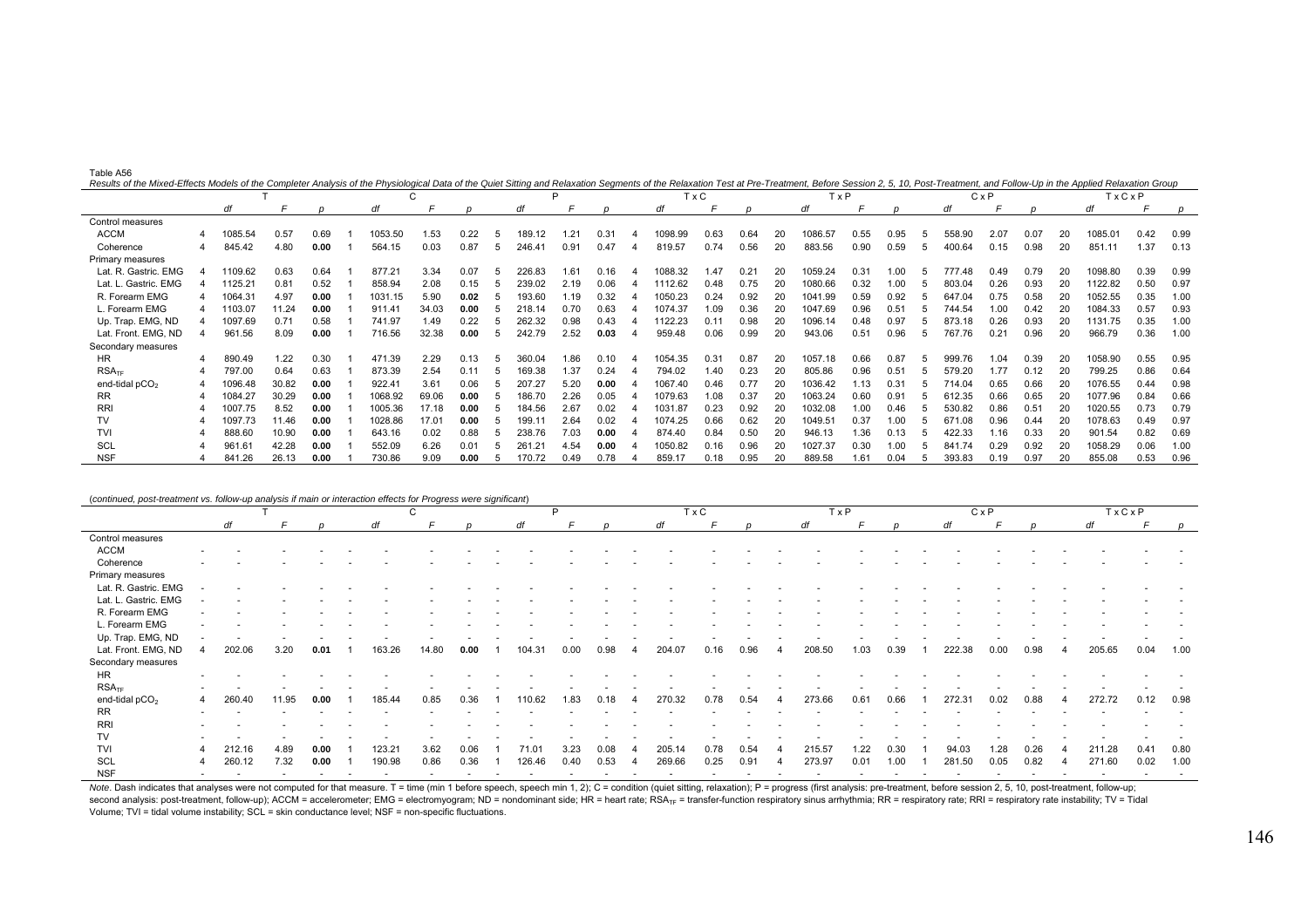| Results of the Mixed-Effects Models of the Intention-To-Treat Analysis of the Physiological Data of the Speech Segments of the Relaxation Test at Pre-Treatment, Before Session 2, 5, 10, Post-Treatment, and Follow-Up in the |        |       |      |        |      |       |        |      |      |        |      |      |    |            |      |      |        |      |      |     |        |       |      |
|--------------------------------------------------------------------------------------------------------------------------------------------------------------------------------------------------------------------------------|--------|-------|------|--------|------|-------|--------|------|------|--------|------|------|----|------------|------|------|--------|------|------|-----|--------|-------|------|
|                                                                                                                                                                                                                                |        |       |      |        |      |       |        |      |      |        | 「x C |      |    | <b>TxP</b> |      |      |        | СхF  |      |     |        | TxCxP |      |
|                                                                                                                                                                                                                                |        |       |      |        |      |       | dt     |      |      | αt     |      |      |    |            |      |      |        |      |      |     |        |       |      |
| Control measures                                                                                                                                                                                                               |        |       |      |        |      |       |        |      |      |        |      |      |    |            |      |      |        |      |      |     |        |       |      |
| <b>ACCM</b>                                                                                                                                                                                                                    | 964.66 | 8.58  | 0.00 | 954.72 | 0.58 | 0.45  | 276.89 | 1.60 | 0.16 | 898.71 | 1.21 | 0.30 | 10 | 936.95     | 0.60 | 0.82 | 826 22 | 0.06 | 1.00 | 10  | 924.31 | 0.23  | 0.99 |
| Secondary measures                                                                                                                                                                                                             |        |       |      |        |      |       |        |      |      |        |      |      |    |            |      |      |        |      |      |     |        |       |      |
| <b>HR</b>                                                                                                                                                                                                                      | 766.05 | 2.05  | 0.13 | 527.21 | 0.03 | 0.87  | 459.79 | 0.89 | 0.49 | 849.03 | 0.11 | 0.90 | 10 | 884.86     | 0.18 |      | 885.44 | 0.32 | 0.90 | 10. | 854.32 | 0.37  | 0.96 |
| SCL                                                                                                                                                                                                                            | 745.87 | 4.04  | 0.02 | 519.22 | 2.75 | 0. 10 | 338.05 | 2.83 | 0.02 | 783.35 | 0.88 | 0.42 | 10 | 809.17     | 0.13 |      | 790.96 | 0.28 | 0.92 | 10. | 792.31 | 0.08  | 1.00 |
| <b>NSF</b>                                                                                                                                                                                                                     | 706.71 | 14.45 | 0.00 | 870.68 | 8.29 | 0.00  | 207.00 | 0.41 | 0.84 | 741.82 | 0.91 | 0.40 |    | 774.65     | 0.81 | 0.62 | 646.98 | 0.20 | 0.96 | 10. | 766.93 | 0.31  | 0.98 |

## (*continued, post-treatment vs. follow-up analysis if main or interaction effects for Progress were significant*)

|                    |                          |                          |        |                          |  |        |  |                          |                          |        |        | ГхС                      |                          | T x P  |                          |                          |                          | C x P                    |                          |        |                          | <b>TxCxP</b> |                          |
|--------------------|--------------------------|--------------------------|--------|--------------------------|--|--------|--|--------------------------|--------------------------|--------|--------|--------------------------|--------------------------|--------|--------------------------|--------------------------|--------------------------|--------------------------|--------------------------|--------|--------------------------|--------------|--------------------------|
|                    |                          |                          |        |                          |  |        |  |                          |                          |        |        |                          |                          |        |                          |                          |                          |                          |                          |        |                          |              |                          |
| Control measures   |                          |                          |        |                          |  |        |  |                          |                          |        |        |                          |                          |        |                          |                          |                          |                          |                          |        |                          |              |                          |
| <b>ACCM</b>        |                          | $\overline{\phantom{a}}$ |        |                          |  |        |  |                          |                          | $\sim$ |        |                          |                          |        |                          |                          |                          |                          |                          |        | $\overline{\phantom{a}}$ | $\sim$       | $\overline{\phantom{a}}$ |
| Secondary measures |                          |                          |        |                          |  |        |  |                          |                          |        |        |                          |                          |        |                          |                          |                          |                          |                          |        |                          |              |                          |
| HR                 | $\sim$                   | $\overline{\phantom{a}}$ |        |                          |  |        |  |                          |                          |        |        |                          |                          |        |                          |                          |                          |                          |                          |        |                          |              |                          |
| SCL                | $\overline{\phantom{a}}$ | $\overline{\phantom{a}}$ | $\sim$ | $\overline{\phantom{a}}$ |  | $\sim$ |  | $\overline{\phantom{a}}$ | $\overline{\phantom{a}}$ | $\sim$ | $\sim$ | $\overline{\phantom{a}}$ | $\overline{\phantom{a}}$ | $\sim$ | $\overline{\phantom{a}}$ | $\overline{\phantom{a}}$ | $\overline{\phantom{a}}$ | $\overline{\phantom{a}}$ | $\overline{\phantom{a}}$ | $\sim$ | $\sim$                   | $\sim$       |                          |
| <b>NSF</b>         | $\sim$                   | $\overline{\phantom{a}}$ |        |                          |  |        |  |                          |                          |        |        |                          |                          |        |                          |                          |                          |                          |                          |        | $\overline{\phantom{a}}$ |              |                          |

Note. Dash indicates that analyses were not computed for that measure. T = time (min 1 before speech, speech min 1, 2); C = condition (quiet sitting, relaxation); P = progress (first analysis: pre-treatment, before session follow-up; second analysis: post-treatment, follow-up); ACCM = accelerometer; HR = heart rate; SCL = skin conductance level; NSF = non-specific fluctuations.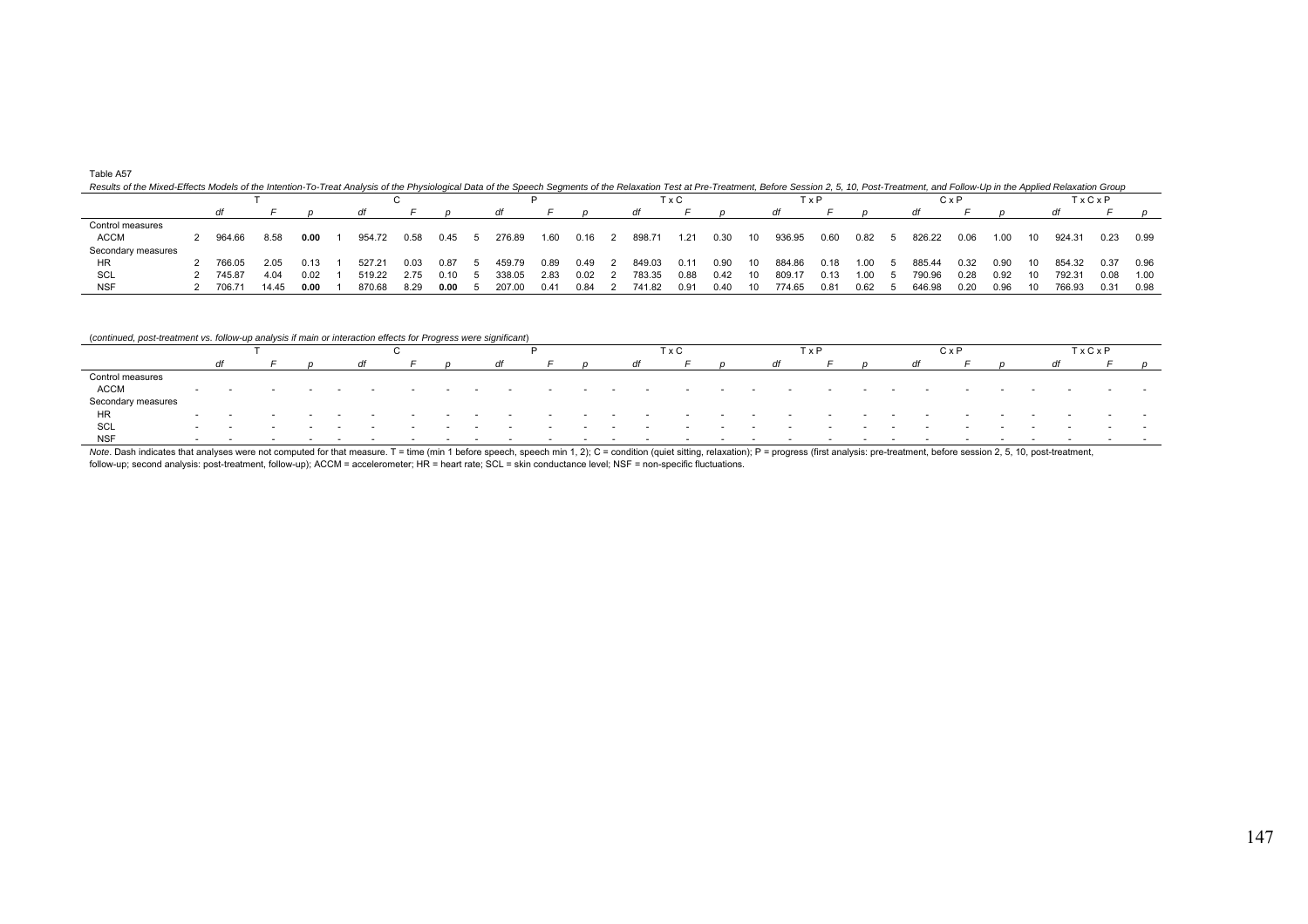|  | Results of the Mixed-Effects Models of the Intention-to-Treat Analysis of the Physiological Data of the Quiet Sitting and Relaxation Segments of the Relaxation Test at Pre-Treatment, Before Session 2, 5, 10, Post-Treatment |  |  |  |
|--|--------------------------------------------------------------------------------------------------------------------------------------------------------------------------------------------------------------------------------|--|--|--|
|--|--------------------------------------------------------------------------------------------------------------------------------------------------------------------------------------------------------------------------------|--|--|--|

|                      |         |       |      |         | C     |      |                    | P    |      |         | T x C |      |    | <b>T</b> x P |      |      |    |            | $C \times P$ |      |    | TxCxP   |      |      |
|----------------------|---------|-------|------|---------|-------|------|--------------------|------|------|---------|-------|------|----|--------------|------|------|----|------------|--------------|------|----|---------|------|------|
|                      | df      |       |      | df      |       |      | dt                 |      |      |         |       |      |    | df           |      |      |    |            |              |      |    | di      |      |      |
| Control measures     |         |       |      |         |       |      |                    |      |      |         |       |      |    |              |      |      |    |            |              |      |    |         |      |      |
| <b>ACCM</b>          | 1483.25 | 0.73  | 0.57 | 1442.29 | 6.18  | 0.01 | 240.6 <sup>.</sup> | .37  | 0.24 | 1500.38 | 2.07  | 0.08 | 20 | 1475.03      | 0.52 | 0.96 |    | 727.85     | .85          | 0.10 | 20 | 1478.73 | 0.47 | 0.98 |
| Coherence            | 1164.30 | 5.80  | 0.00 | 864.00  | 0.01  | 0.91 | 296.03             | 0.55 | 0.74 | 1152.92 | 0.73  | 0.57 | 20 | 1212.17      | 0.70 | 0.83 | .5 | 532.33     | 0.09         | 0.99 | 20 | 1180.63 | 1.17 | 0.27 |
| Primary measures     |         |       |      |         |       |      |                    |      |      |         |       |      |    |              |      |      |    |            |              |      |    |         |      |      |
| Lat. R. Gastric. EMG | 1455.27 | 1.83  | 0.12 | 950.93  | 1.45  | 0.23 | 319.33             | .26  | 0.28 | 494.34  | 2.57  | 0.04 | 20 | 1464.01      | 0.29 | .00  |    | 1067<br>14 | 0.38         | 0.86 |    | 1508.08 | 0.33 | 1.00 |
| Lat. L. Gastric. EMG | 1495.16 | 1.12  | 0.35 | 1030.84 | 2.77  | 0.10 | 313.53             | .25  | 0.29 | 1510.88 | 1.75  | 0.14 | 20 | 1465.97      | 0.22 | 1.00 |    | 1048.91    | 0.13         | 0.99 | 20 | 1525.26 | 0.34 | 1.00 |
| R. Forearm EMG       | 1453.86 | 9.09  | 0.00 | 1418.1' | 14.89 | 0.00 | 239.04             | 0.77 | 0.57 | 1445.26 | 1.06  | 0.37 | 20 | 1418.97      | 0.52 | 0.96 |    | 799.47     | 0.40         | 0.85 |    | 1440.07 | 0.28 | 1.00 |
| L. Forearm EMG       | 1480.46 | 14.40 | 0.00 | 1274.51 | 27.54 | 0.00 | 262.19             | 0.23 | 0.95 | 1438.02 | 2.50  | 0.04 | 20 | 1400.12      | 0.40 | 0.99 |    | 914.44     | 0.24         | 0.95 |    | 1450.03 | 0.35 | 1.00 |
| Up. Trap. EMG, ND    | 1437.59 | 1.16  | 0.33 | 827.66  | 0.75  | 0.39 | 338.16             | 0.61 | 0.70 | 1549.80 | 0.21  | 0.93 | 20 | 1518.91      | 0.43 | 0.99 |    | 122.35     | 0.47         | 0.80 |    | 1563.44 | 0.32 | 1.00 |
| Lat. Front. EMG, ND  | 1325.04 | 29.85 | 0.00 | 864.52  | 39.69 | 0.00 | 324.53             | .37  | 0.23 | 368.59  | 0.21  | 0.93 | 20 | 1340.20      | 0.30 | 1.00 |    | 1038.84    | 0.15         | 0.98 | 20 | 1379.72 | 0.23 | 1.00 |
| Secondary measures   |         |       |      |         |       |      |                    |      |      |         |       |      |    |              |      |      |    |            |              |      |    |         |      |      |
| <b>HR</b>            | 1148.99 | 8.90  | 0.00 | 551.82  | 0.00  | 0.98 | 531.99             | .53  | 0.18 | 1465.91 | 1.56  | 0.18 | 20 | 1459.26      | 0.48 | 0.97 |    | 367.37     | 0.50         | 0.78 | 20 | 1470.93 | 0.46 | 0.98 |
| RSA <sub>TE</sub>    | 1084.21 | 1.46  | 0.21 | 1164.51 | 4.73  | 0.03 | 214.17             | 0.87 | 0.50 | 1076.45 | 4.90  | 0.00 | 20 | 1083.65      | 0.63 | 0.89 |    | 739.76     | 1.38         | 0.23 | 20 | 1085.21 | 0.66 | 0.86 |
| end-tidal $pCO2$     | 1489.30 | 44.33 | 0.00 | 1105.47 | 11.88 | 0.00 | 280.59             | 4.61 | 0.00 | 1472.07 | 1.55  | 0.18 | 20 | 1422.73      | 0.91 | 0.58 |    | 957.25     | 0.49         | 0.79 |    | 1486.29 | 0.30 | 1.00 |
| <b>RR</b>            | 1502.76 | 36.55 | 0.00 | 1432.66 | 85.90 | 0.00 | 244.38             | .68  | 0.14 | 1481.29 | 1.71  | 0.15 | 20 | 1444.02      | 0.53 | 0.95 |    | 833.88     | 0.30         | 0.92 |    | 1479.60 | 0.52 | 0.96 |
| <b>RRI</b>           | 1360.05 | 3.74  | 0.00 | 1322.97 | 17.40 | 0.00 | 247.64             | .61  | 0.16 | 398.8   | 1.52  | 0.19 | 20 | 394.40       | 0.64 | 0.89 |    | 656.66     | 0.50         | 0.78 | 20 | 1381.78 | 0.47 | 0.98 |
| <b>TV</b>            | 1479.40 | 15.39 | 0.00 | 1345.52 | 35.23 | 0.00 | 247.53             | .63  | 0.15 | 1445.67 | 3.58  | 0.01 | 20 | 1405.95      | 0.27 | 1.00 |    | 856.11     | 0.73         | 0.60 |    | 1451.35 | 0.42 | 0.99 |
| TVI                  | 1231.46 | 9.61  | 0.00 | 963.23  | 0.68  | 0.41 | 303.91             | 2.65 | 0.02 | 1231.10 | 2.01  | 0.09 | 20 | 1283.28      | .30  | 0.17 |    | 566.77     | 0.35         | 0.88 |    | 1255.95 | 0.75 | 0.77 |
| <b>SCL</b>           | 1189.33 | 61.70 | 0.00 | 649.16  | 8.07  | 0.00 | 288.53             | 3.82 | 0.00 | 1317.45 | 0.11  | 0.98 | 20 | 1293.45      | 0.30 | 1.00 |    | 962.97     | 0.38         | 0.87 |    | 1328.36 | 0.04 | 1.00 |
| <b>NSF</b>           | 1079.38 | 27.38 | 0.00 | 994.92  | 6.71  | 0.01 | 216.05             | 0.45 | 0.81 | 109.26  | 0.40  | 0.81 | 20 | 1121.51      | 1.39 | 0.12 |    | 505.48     | 0.15         | 0.98 | 20 | 1106.33 | 0.43 | 0.99 |

|                      |                          |                          |        |                          |        |        | C      |                          |        |        | P                        |        |        |        | T x C  |        |        | TxP    |                          |        |                          |        | CxP                      |      |        |        | TxCxP                    |                          |
|----------------------|--------------------------|--------------------------|--------|--------------------------|--------|--------|--------|--------------------------|--------|--------|--------------------------|--------|--------|--------|--------|--------|--------|--------|--------------------------|--------|--------------------------|--------|--------------------------|------|--------|--------|--------------------------|--------------------------|
|                      |                          | df                       |        |                          |        | dt     |        |                          |        | dt     |                          |        |        | di     |        |        |        | df     |                          |        |                          |        |                          |      |        | df     |                          |                          |
| Control measures     |                          |                          |        |                          |        |        |        |                          |        |        |                          |        |        |        |        |        |        |        |                          |        |                          |        |                          |      |        |        |                          |                          |
| <b>ACCM</b>          |                          |                          |        |                          |        |        |        |                          |        |        |                          |        |        |        |        |        |        |        |                          |        |                          |        |                          |      |        |        |                          |                          |
| Coherence            |                          |                          |        |                          |        |        |        |                          |        |        |                          |        |        |        |        |        |        |        |                          |        |                          |        |                          |      |        |        |                          |                          |
| Primary measures     |                          |                          |        |                          |        |        |        |                          |        |        |                          |        |        |        |        |        |        |        |                          |        |                          |        |                          |      |        |        |                          |                          |
| Lat. R. Gastric. EMG |                          |                          |        |                          |        |        |        |                          |        |        |                          |        |        |        |        |        |        |        |                          |        |                          |        |                          |      |        |        |                          |                          |
| Lat. L. Gastric. EMG |                          |                          |        |                          |        |        |        |                          |        |        |                          |        |        |        |        |        |        |        |                          |        |                          |        |                          |      |        |        |                          |                          |
| R. Forearm EMG       |                          |                          |        |                          |        |        |        |                          |        |        |                          |        |        |        |        |        |        |        |                          |        |                          |        |                          |      |        |        |                          |                          |
| L. Forearm EMG       |                          |                          |        |                          |        |        |        |                          |        |        |                          |        |        |        |        |        |        |        |                          |        |                          |        |                          |      |        |        |                          |                          |
| Up. Trap. EMG, ND    |                          |                          |        |                          |        |        |        |                          |        |        |                          |        |        |        |        |        |        |        |                          |        |                          |        |                          |      |        |        |                          |                          |
| Lat. Front. EMG, ND  |                          |                          |        |                          |        |        |        |                          |        |        |                          |        |        |        |        |        |        |        |                          |        |                          |        |                          |      |        |        |                          |                          |
| Secondary measures   |                          |                          |        |                          |        |        |        |                          |        |        |                          |        |        |        |        |        |        |        |                          |        |                          |        |                          |      |        |        |                          |                          |
| <b>HR</b>            |                          |                          |        |                          |        |        |        |                          |        |        |                          |        |        |        |        |        |        |        |                          |        |                          |        |                          |      |        |        |                          |                          |
| RSA <sub>TF</sub>    |                          |                          |        |                          |        |        |        |                          |        |        |                          |        |        |        |        |        |        |        |                          |        |                          |        |                          |      |        |        |                          |                          |
| end-tidal $pCO2$     | 4                        | 461.18                   | 15.16  | 0.00                     |        | 337.64 | 4.32   | 0.04                     |        | 232.48 | 0.32                     | 0.57   |        | 478.52 | 0.62   | 0.65   |        | 486.97 | 0.29                     | 0.88   |                          | 512.17 | 0.11                     | 0.74 |        | 482.17 | 0.08                     | 0.99                     |
| <b>RR</b>            | $\overline{\phantom{a}}$ |                          |        |                          |        |        |        |                          |        |        |                          |        |        |        |        |        |        |        |                          |        |                          |        |                          |      |        |        |                          |                          |
| RRI                  |                          |                          |        |                          |        |        |        |                          |        |        |                          |        |        |        |        |        |        |        |                          |        |                          |        |                          |      |        |        |                          |                          |
| <b>TV</b>            |                          |                          |        |                          |        |        |        |                          |        |        |                          |        |        |        |        |        |        |        |                          |        |                          |        |                          |      |        |        |                          |                          |
| TVI                  |                          |                          |        |                          |        |        |        |                          |        |        |                          |        |        |        |        |        |        |        |                          |        |                          |        |                          |      |        |        |                          |                          |
| SCL                  | 4                        | 404.03                   | 13.50  | 0.00                     |        | 290.95 | 1.11   | 0.29                     |        | 202.34 | 0.33                     | 0.56   |        | 422.96 | 0.18   | 0.95   |        | 430.11 | 0.00                     | 1.00   |                          | 450.87 | 0.00                     | 0.97 |        | 426.08 | 0.01                     | 1.00                     |
| <b>NSF</b>           | $\sim$                   | $\overline{\phantom{a}}$ | $\sim$ | $\overline{\phantom{a}}$ | $\sim$ | $\sim$ | $\sim$ | $\overline{\phantom{a}}$ | $\sim$ | $\sim$ | $\overline{\phantom{a}}$ | $\sim$ | $\sim$ | $\sim$ | $\sim$ | $\sim$ | $\sim$ | $\sim$ | $\overline{\phantom{a}}$ | $\sim$ | $\overline{\phantom{a}}$ | $\sim$ | $\overline{\phantom{a}}$ |      | $\sim$ | $\sim$ | $\overline{\phantom{a}}$ | $\overline{\phantom{a}}$ |

Note. Dash indicates that analyses were not computed for that measure. T = time (min 1 before speech, speech min 1, 2); C = condition (quiet sitting, relaxation); P = progress (first analysis: pre-treatment, before session second analysis: post-treatment, follow-up); ACCM = accelerometer; EMG = electromyogram; ND = nondominant side; HR = heart rate; RSA<sub>TF</sub> = transfer-function respiratory sinus arrhythmia; RR = respiratory rate; RRI = respir Volume; TVI = tidal volume instability; SCL = skin conductance level; NSF = non-specific fluctuations.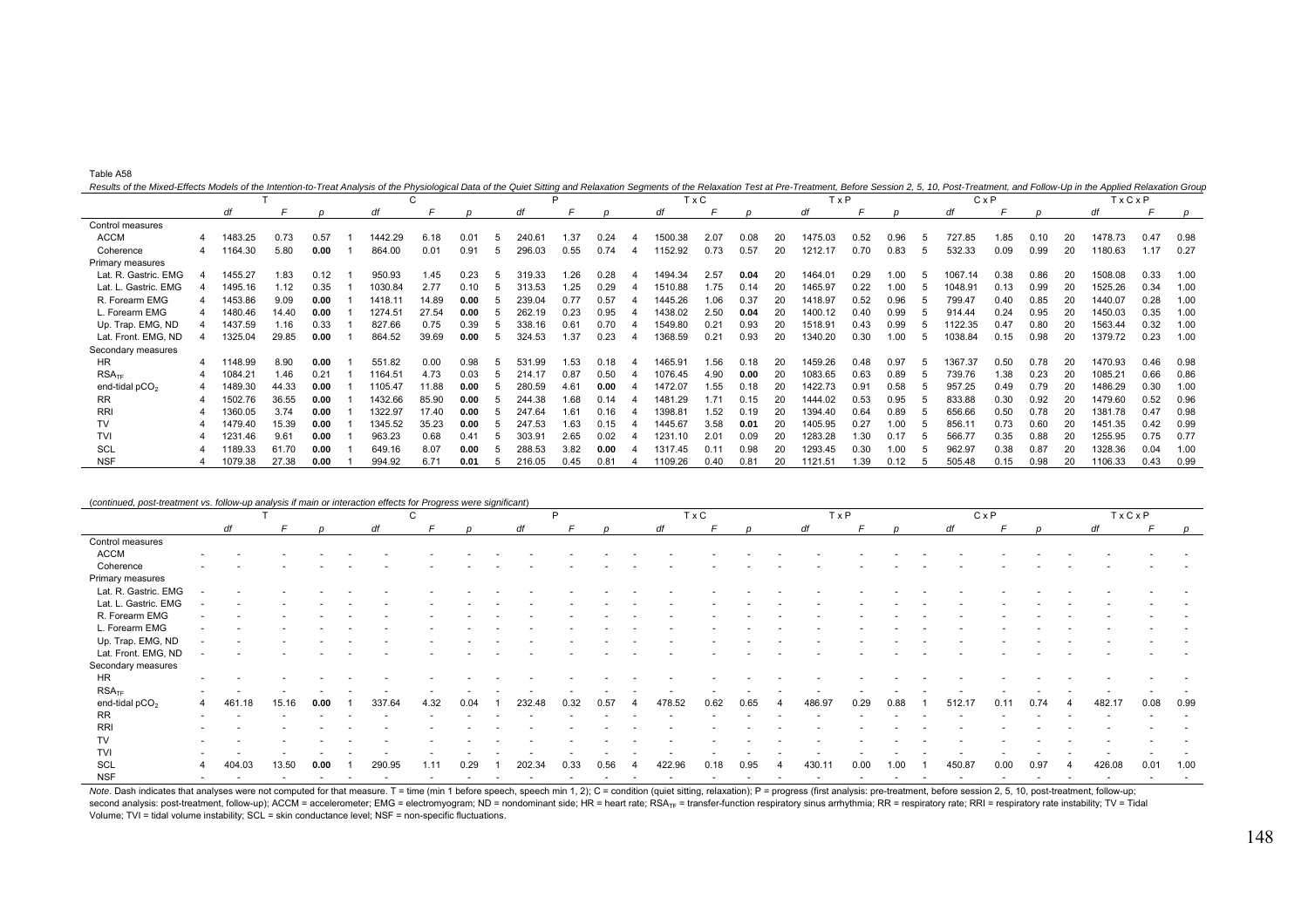| Table A59                                                                        |
|----------------------------------------------------------------------------------|
| Results of the Mixed-Effects Models of the Completer Analysis on the Therapeutic |
|                                                                                  |
| Quality Data in Applied Relaxation Patients and Therapists                       |

|                  |   | P     |      |      |
|------------------|---|-------|------|------|
|                  |   | df    | F    | р    |
| <b>AR</b>        |   |       |      |      |
| RI               |   |       |      |      |
| Congruence       | 3 | 59.26 | 2.92 | 0.04 |
| Empathy          | 3 | 60.74 | 3.05 | 0.04 |
| Level of regard  | 3 | 61.24 | 2.43 | 0.07 |
| Unconditionality | 3 | 58.43 | 2.63 | 0.06 |
| WAI              |   |       |      |      |
| <b>Bonds</b>     | 3 | 56.77 | 1.13 | 0.34 |
| Goals            | 3 | 55.79 | 1.06 | 0.37 |
| Tasks            | 3 | 51.62 | 1.83 | 0.15 |
| Therapists       |   |       |      |      |
| RI               |   |       |      |      |
| Congruence       | 3 | 59.56 | 1.25 | 0.30 |
| Empathy          | 3 | 56.04 | 4.17 | 0.01 |
| Level of regard  | 3 | 60.00 | 1.49 | 0.23 |
| Unconditionality | 3 | 65.30 | 0.94 | 0.42 |
| WAI              |   |       |      |      |
| <b>Bonds</b>     | 3 | 55.41 | 8.78 | 0.00 |
| Goals            | 3 | 57.07 | 0.13 | 0.94 |
| Tasks            | 3 | 58.35 | 1.72 | 0.17 |

| Table A60                                                                     |  |
|-------------------------------------------------------------------------------|--|
| Results of the Mixed-Effects Models of the Intention-To-Treat Analysis on the |  |
| Therapeutic Quality Data in Applied Relaxation Patients and Therapists        |  |
|                                                                               |  |
|                                                                               |  |

|                                                | Р |                            |                                                                            |      |
|------------------------------------------------|---|----------------------------|----------------------------------------------------------------------------|------|
|                                                |   | df                         | F                                                                          | р    |
| AR.                                            |   |                            |                                                                            |      |
| <b>RI</b>                                      |   |                            |                                                                            |      |
| Congruence                                     | 3 | 78.15                      | 2.41                                                                       | 0.07 |
| Empathy                                        | 3 | 77.64                      | 2.50                                                                       | 0.07 |
| Level of regard                                | 3 | 78.52                      | 1.91                                                                       | 0.13 |
| Unconditionality                               | 3 | 75.13                      | 2.89                                                                       | 0.04 |
| WAI                                            |   |                            |                                                                            |      |
| <b>Bonds</b>                                   | 3 | 74.63                      | 0.96                                                                       | 0.42 |
| Goals                                          | 3 | 75.10                      | 0.46                                                                       | 0.71 |
| Tasks                                          | 3 | 73.94                      | 1.17                                                                       | 0.33 |
| Therapists                                     |   |                            |                                                                            |      |
| <b>RI</b>                                      |   |                            |                                                                            |      |
| Congruence                                     | 3 | 74.73                      | 0.61                                                                       | 0.61 |
| Empathy                                        | 3 | 75.22                      | 2.29                                                                       | 0.09 |
| Level of regard                                | 3 | 77.54                      | 0.79                                                                       | 0.50 |
| Unconditionality                               | 3 | 76.60                      | 0.82                                                                       | 0.48 |
| WAI                                            |   |                            |                                                                            |      |
| <b>Bonds</b>                                   | 3 | 76.06                      | 6.38                                                                       | 0.00 |
| Goals                                          | 3 | 74.77                      | 0.23                                                                       | 0.88 |
| <b>Tasks</b>                                   | 3 | 74.94                      | 1.19                                                                       | 0.32 |
| $\sim$<br>$\overline{\phantom{a}}$<br>$\cdots$ |   | $\sim$<br>$\sim$<br>$\sim$ | $\cdots$<br>$\overline{\phantom{a}}$<br>$\sim$<br>$\overline{\phantom{a}}$ | - -  |

*Note.* P = progress (after session 1, 4, 8, 12); AR = Applied Relaxation; RI = Relationship Inventory; WAI = Working Alliance Inventory.

*Note.* P = progress (after session 1, 4, 8, 12); AR = Applied Relaxation; RI = Relationship Inventory; WAI = Working Alliance Inventory.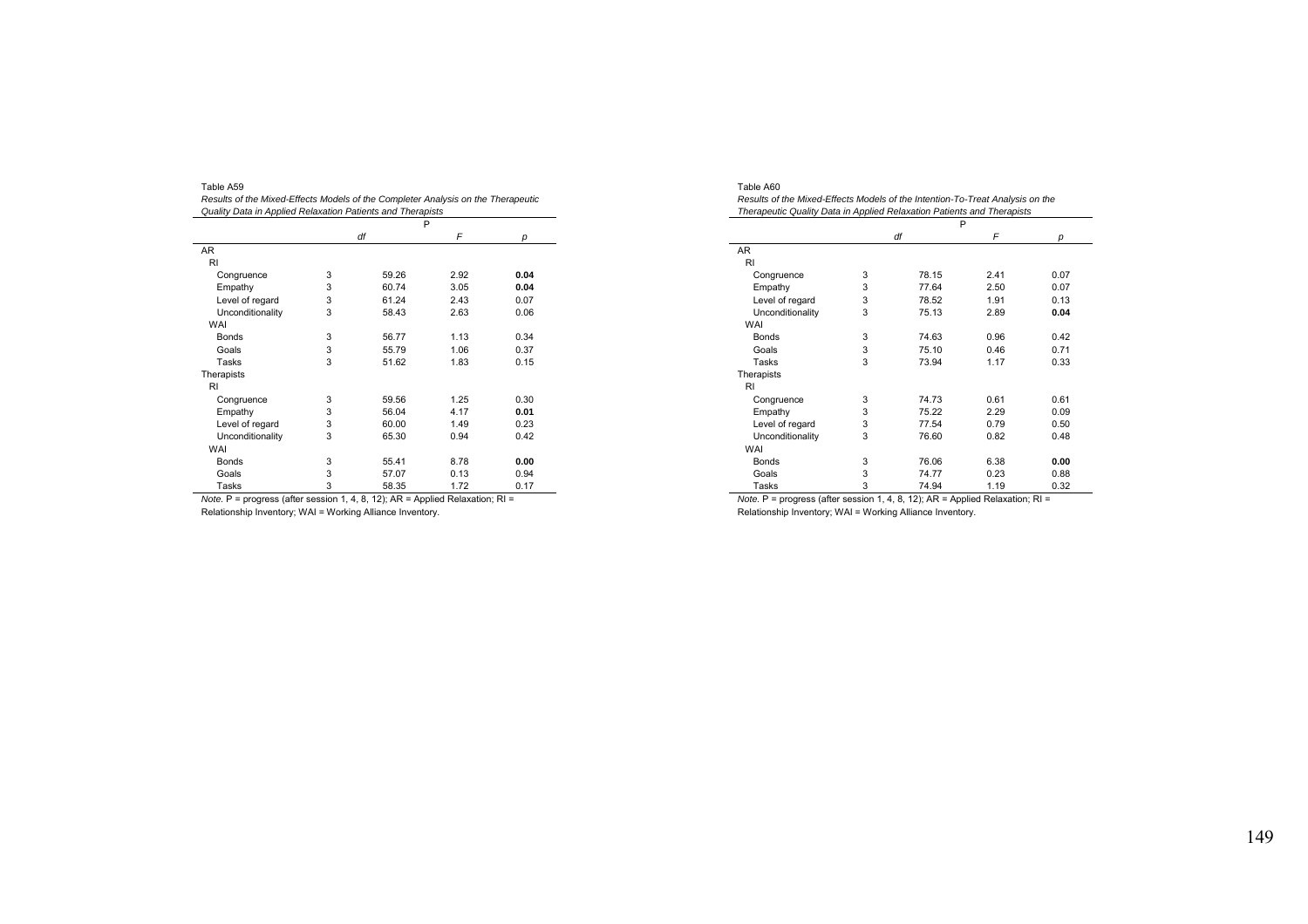| Annoy Disoruci Oroup       |              | Anxiety (Q) | Relaxation (Q) | Worry (Q) | Anxiety (P) | Relaxation (P) | Worry (P) |
|----------------------------|--------------|-------------|----------------|-----------|-------------|----------------|-----------|
| lat. r. gastroc. EMG       | $r_{\rm s}$  | 0.01        | 0.06           | $-0.17$   | $-0.23$     | 0.10           | $-0.20$   |
|                            | р            | 0.95        | 0.71           | 0.26      | 0.16        | 0.53           | 0.24      |
|                            | $\mathsf{n}$ | 47          | 47             | 47        | 38          | 38             | 38        |
| lat. I. gastroc. EMG       | $r_{\rm s}$  | 0.07        | $-0.04$        | 0.02      | $-0.01$     | 0.23           | 0.00      |
|                            | р            | 0.62        | 0.78           | 0.89      | 0.97        | 0.16           | 0.98      |
|                            | n            | 49          | 49             | 49        | 40          | 40             | 40        |
| r. forearm EMG             | $r_{\rm s}$  | $-0.12$     | $-0.18$        | $-0.22$   | 0.04        | $-0.30$        | 0.02      |
|                            | р            | 0.40        | 0.22           | 0.14      | 0.79        | 0.06           | 0.91      |
|                            | n            | 49          | 49             | 49        | 40          | 40             | 40        |
| I. forearm EMG             | $r_{\rm s}$  | $-0.01$     | $-0.13$        | $-0.09$   | 0.06        | $-0.32$        | $-0.03$   |
|                            | р            | 0.94        | 0.36           | 0.53      | 0.73        | 0.04           | 0.87      |
|                            | n            | 48          | 48             | 48        | 40          | 40             | 40        |
| up. trap. EMG, ND          | $r_{\rm s}$  | $-0.06$     | 0.13           | $-0.07$   | $-0.25$     | 0.23           | $-0.16$   |
|                            | р            | 0.67        | 0.39           | 0.64      | 0.12        | 0.16           | 0.32      |
|                            | n            | 47          | 47             | 47        | 39          | 39             | 39        |
| lat. front. EMG, ND        | $r_{\rm s}$  | $-0.15$     | 0.08           | $-0.07$   | 0.12        | 0.14           | $-0.05$   |
|                            | р            | 0.35        | 0.63           | 0.66      | 0.50        | 0.44           | 0.78      |
|                            | n            | 43          | 43             | 43        | 34          | 34             | 34        |
| <b>HR</b>                  | $r_{\rm s}$  | 0.04        | $-0.11$        | 0.03      | 0.15        | 0.15           | 0.16      |
|                            | р            | 0.80        | 0.50           | 0.84      | 0.39        | 0.38           | 0.37      |
|                            | n            | 42          | 42             | 42        | 35          | 35             | 35        |
| RSA <sub>TF</sub>          | $r_{\rm s}$  | 0.19        | $-0.11$        | 0.21      | $-0.02$     | $-0.17$        | $-0.03$   |
|                            | р            | 0.23        | 0.50           | 0.18      | 0.93        | 0.32           | 0.88      |
|                            | n            | 42          | 42             | 42        | 35          | 35             | 35        |
| end-tidal pCO <sub>2</sub> | $r_{\rm s}$  | $-0.07$     | $-0.09$        | 0.07      | $-0.08$     | 0.17           | 0.05      |
|                            | p            | 0.65        | 0.52           | 0.61      | 0.64        | 0.29           | 0.75      |
|                            | n            | 48          | 48             | 48        | 39          | 39             | 39        |
| <b>RR</b>                  |              | 0.18        | 0.03           | 0.06      | 0.00        | 0.17           | $-0.10$   |
|                            | $r_{\rm s}$  | 0.22        | 0.82           | 0.68      | 1.00        | 0.29           | 0.55      |
|                            | р            | 49          | 49             | 49        |             | 40             |           |
|                            | n            |             |                |           | 40          |                | 40        |
| <b>RRI</b>                 | $r_{\rm s}$  | 0.10        | $-0.08$        | $-0.03$   | 0.21        | $-0.06$        | 0.22      |
|                            | р            | 0.50        | 0.58           | 0.86      | 0.20        | 0.71<br>39     | 0.19      |
|                            | n            | 48          | 48             | 48        | 39          |                | 39        |
| TV                         | $r_{\rm s}$  | $-0.50$     | 0.01           | $-0.45$   | $-0.04$     | $-0.12$        | $-0.05$   |
|                            | р            | 0.00        | 0.93           | 0.00      | 0.83        | 0.47           | 0.76      |
|                            | n            | 47          | 47             | 47        | 39          | 39             | 39        |
| TVI                        | $r_{\rm s}$  | $-0.26$     | 0.09           | $-0.22$   | 0.23        | $-0.18$        | 0.18      |
|                            | р            | 0.07        | 0.55           | 0.13      | 0.15        | 0.26           | 0.27      |
|                            | n            | 49          | 49             | 49        | 40          | 40             | 40        |
| SCL                        | $r_{\rm s}$  | 0.01        | 0.39           | $-0.05$   | 0.20        | 0.22           | 0.02      |
|                            | р            | 0.94        | 0.01           | 0.75      | 0.25        | 0.20           | 0.92      |
|                            | n            | 41          | 41             | 41        | 34          | 34             | 34        |
| <b>NSF</b>                 | $r_{\rm s}$  | $-0.32$     | 0.26           | $-0.33$   | 0.16        | $-0.14$        | $-0.07$   |
|                            | р            | 0.04        | 0.09           | 0.03      | 0.34        | 0.42           | 0.70      |
|                            | n            | 42          | 42             | 42        | 35          | 35             | 35        |

Table A61 *Bivariate Correlations of the Psychometric and Physiological Measures (Intercepts) During Relaxation at Pre-Treatment in the Generalized Anxiety Disorder Group* 

| Table A62                                                                                                                       |
|---------------------------------------------------------------------------------------------------------------------------------|
| Bivariate Correlations of the Psychometric and Physiological Measures (Intercepts) During Quiet Sitting at Pre-Treatment in the |
| Generalized Anxiety Disorder Group                                                                                              |

| lat. r. gastroc. EMG<br>0.04<br>0.03<br>$-0.09$<br>$-0.33$<br>$-0.03$<br>$-0.13$<br>$r_{\rm s}$<br>0.86<br>0.78<br>0.56<br>0.04<br>0.86<br>0.44<br>р<br>39<br>48<br>48<br>48<br>39<br>39<br>n<br>0.04<br>0.10<br>$-0.06$<br>lat. I. gastroc. EMG<br>0.07<br>$-0.08$<br>$-0.02$<br>$r_{\rm s}$<br>0.59<br>0.87<br>0.82<br>0.53<br>0.72<br>0.64<br>р<br>40<br>40<br>40<br>49<br>49<br>49<br>n<br>r. forearm EMG<br>$-0.15$<br>0.05<br>$-0.18$<br>$-0.17$<br>0.01<br>$-0.09$<br>$r_{\rm s}$<br>0.31<br>0.71<br>0.22<br>0.28<br>0.94<br>0.58<br>р<br>40<br>40<br>49<br>49<br>49<br>40<br>n<br>I. forearm EMG<br>$-0.16$<br>$-0.06$<br>$-0.15$<br>$-0.14$<br>$-0.03$<br>$-0.13$<br>$r_{\rm s}$<br>0.26<br>0.31<br>0.39<br>0.86<br>0.66<br>0.43<br>р<br>49<br>49<br>49<br>40<br>40<br>40<br>n<br>up. Trap. EMG, ND<br>0.04<br>$-0.07$<br>$-0.06$<br>$-0.23$<br>$-0.04$<br>$-0.35$<br>$r_{\rm s}$<br>0.76<br>0.66<br>0.66<br>0.16<br>0.80<br>0.03<br>р<br>48<br>48<br>39<br>39<br>39<br>48<br>n<br>lat. front. EMG, ND<br>$-0.08$<br>0.03<br>$-0.05$<br>0.19<br>0.13<br>0.12<br>$r_{\rm s}$<br>0.29<br>0.46<br>0.61<br>0.84<br>0.75<br>0.51<br>р<br>42<br>42<br>42<br>34<br>34<br>34<br>n<br>$-0.04$<br>0.13<br>HR.<br>0.07<br>$-0.21$<br>$-0.22$<br>$-0.11$<br>$r_{\rm s}$<br>0.21<br>0.51<br>0.64<br>0.18<br>0.80<br>0.45<br>р<br>36<br>44<br>36<br>36<br>44<br>44<br>n<br>RSA <sub>TF</sub><br>0.13<br>0.03<br>0.18<br>$-0.07$<br>$-0.03$<br>$-0.01$<br>$r_{\rm s}$<br>0.40<br>0.86<br>0.24<br>0.67<br>0.87<br>0.94<br>р<br>37<br>44<br>44<br>44<br>37<br>37<br>n<br>end-tidal pCO <sub>2</sub><br>0.00<br>0.07<br>$-0.09$<br>0.39<br>$-0.08$<br>0.12<br>$r_{\rm s}$<br>0.98<br>0.62<br>0.59<br>0.02<br>0.61<br>0.43<br>р<br>39<br>48<br>48<br>48<br>39<br>39<br>n<br><b>RR</b><br>0.00<br>0.06<br>0.14<br>0.12<br>0.03<br>$-0.10$<br>$r_{\rm s}$<br>0.72<br>0.34<br>0.39<br>0.82<br>0.98<br>0.52<br>p<br>40<br>49<br>49<br>49<br>40<br>40<br>n<br><b>RRI</b><br>0.00<br>$-0.07$<br>$-0.20$<br>0.08<br>$-0.05$<br>0.01<br>$r_{\rm s}$<br>0.92<br>0.99<br>0.61<br>0.23<br>0.61<br>0.76<br>р<br>48<br>48<br>48<br>39<br>39<br>39<br>n<br>TV<br>$-0.41$<br>$-0.16$<br>$-0.41$<br>0.05<br>$-0.02$<br>0.07<br>$r_{\rm s}$<br>0.89<br>0.00<br>0.29<br>0.00<br>0.76<br>0.67<br>p<br>39<br>39<br>39<br>47<br>47<br>47<br>n<br>TVI<br>$-0.14$<br>$-0.14$<br>$-0.23$<br>0.17<br>$-0.25$<br>0.05<br>$r_{\rm s}$<br>0.34<br>0.35<br>0.12<br>0.29<br>0.12<br>0.74<br>р<br>40<br>40<br>40<br>49<br>49<br>49<br>n<br><b>SCL</b><br>0.04<br>0.27<br>$-0.01$<br>$-0.02$<br>0.37<br>$-0.13$<br>$r_{\rm s}$<br>0.80<br>0.09<br>0.95<br>0.90<br>0.03<br>0.47<br>р<br>34<br>34<br>34<br>41<br>41<br>41<br>n<br><b>NSF</b><br>$-0.23$<br>$-0.08$<br>$-0.23$<br>$-0.27$<br>0.18<br>$-0.33$<br>$r_{\rm s}$<br>0.08<br>0.27<br>0.20<br>0.64<br>0.19<br>0.04<br>р<br>$\overline{r}$ |  | Anxiety (Q) | Relaxation (Q) | Worry (Q) | Anxiety (P) | Relaxation (P) | Worry (P) |
|-------------------------------------------------------------------------------------------------------------------------------------------------------------------------------------------------------------------------------------------------------------------------------------------------------------------------------------------------------------------------------------------------------------------------------------------------------------------------------------------------------------------------------------------------------------------------------------------------------------------------------------------------------------------------------------------------------------------------------------------------------------------------------------------------------------------------------------------------------------------------------------------------------------------------------------------------------------------------------------------------------------------------------------------------------------------------------------------------------------------------------------------------------------------------------------------------------------------------------------------------------------------------------------------------------------------------------------------------------------------------------------------------------------------------------------------------------------------------------------------------------------------------------------------------------------------------------------------------------------------------------------------------------------------------------------------------------------------------------------------------------------------------------------------------------------------------------------------------------------------------------------------------------------------------------------------------------------------------------------------------------------------------------------------------------------------------------------------------------------------------------------------------------------------------------------------------------------------------------------------------------------------------------------------------------------------------------------------------------------------------------------------------------------------------------------------------------------------------------------------------------------------------------------------------------------------------------------------------------------------------------------------------------------------------------------------------------------------------------------------------------------------------------------------------------------------------------------------------------|--|-------------|----------------|-----------|-------------|----------------|-----------|
|                                                                                                                                                                                                                                                                                                                                                                                                                                                                                                                                                                                                                                                                                                                                                                                                                                                                                                                                                                                                                                                                                                                                                                                                                                                                                                                                                                                                                                                                                                                                                                                                                                                                                                                                                                                                                                                                                                                                                                                                                                                                                                                                                                                                                                                                                                                                                                                                                                                                                                                                                                                                                                                                                                                                                                                                                                                       |  |             |                |           |             |                |           |
|                                                                                                                                                                                                                                                                                                                                                                                                                                                                                                                                                                                                                                                                                                                                                                                                                                                                                                                                                                                                                                                                                                                                                                                                                                                                                                                                                                                                                                                                                                                                                                                                                                                                                                                                                                                                                                                                                                                                                                                                                                                                                                                                                                                                                                                                                                                                                                                                                                                                                                                                                                                                                                                                                                                                                                                                                                                       |  |             |                |           |             |                |           |
|                                                                                                                                                                                                                                                                                                                                                                                                                                                                                                                                                                                                                                                                                                                                                                                                                                                                                                                                                                                                                                                                                                                                                                                                                                                                                                                                                                                                                                                                                                                                                                                                                                                                                                                                                                                                                                                                                                                                                                                                                                                                                                                                                                                                                                                                                                                                                                                                                                                                                                                                                                                                                                                                                                                                                                                                                                                       |  |             |                |           |             |                |           |
|                                                                                                                                                                                                                                                                                                                                                                                                                                                                                                                                                                                                                                                                                                                                                                                                                                                                                                                                                                                                                                                                                                                                                                                                                                                                                                                                                                                                                                                                                                                                                                                                                                                                                                                                                                                                                                                                                                                                                                                                                                                                                                                                                                                                                                                                                                                                                                                                                                                                                                                                                                                                                                                                                                                                                                                                                                                       |  |             |                |           |             |                |           |
|                                                                                                                                                                                                                                                                                                                                                                                                                                                                                                                                                                                                                                                                                                                                                                                                                                                                                                                                                                                                                                                                                                                                                                                                                                                                                                                                                                                                                                                                                                                                                                                                                                                                                                                                                                                                                                                                                                                                                                                                                                                                                                                                                                                                                                                                                                                                                                                                                                                                                                                                                                                                                                                                                                                                                                                                                                                       |  |             |                |           |             |                |           |
|                                                                                                                                                                                                                                                                                                                                                                                                                                                                                                                                                                                                                                                                                                                                                                                                                                                                                                                                                                                                                                                                                                                                                                                                                                                                                                                                                                                                                                                                                                                                                                                                                                                                                                                                                                                                                                                                                                                                                                                                                                                                                                                                                                                                                                                                                                                                                                                                                                                                                                                                                                                                                                                                                                                                                                                                                                                       |  |             |                |           |             |                |           |
|                                                                                                                                                                                                                                                                                                                                                                                                                                                                                                                                                                                                                                                                                                                                                                                                                                                                                                                                                                                                                                                                                                                                                                                                                                                                                                                                                                                                                                                                                                                                                                                                                                                                                                                                                                                                                                                                                                                                                                                                                                                                                                                                                                                                                                                                                                                                                                                                                                                                                                                                                                                                                                                                                                                                                                                                                                                       |  |             |                |           |             |                |           |
|                                                                                                                                                                                                                                                                                                                                                                                                                                                                                                                                                                                                                                                                                                                                                                                                                                                                                                                                                                                                                                                                                                                                                                                                                                                                                                                                                                                                                                                                                                                                                                                                                                                                                                                                                                                                                                                                                                                                                                                                                                                                                                                                                                                                                                                                                                                                                                                                                                                                                                                                                                                                                                                                                                                                                                                                                                                       |  |             |                |           |             |                |           |
|                                                                                                                                                                                                                                                                                                                                                                                                                                                                                                                                                                                                                                                                                                                                                                                                                                                                                                                                                                                                                                                                                                                                                                                                                                                                                                                                                                                                                                                                                                                                                                                                                                                                                                                                                                                                                                                                                                                                                                                                                                                                                                                                                                                                                                                                                                                                                                                                                                                                                                                                                                                                                                                                                                                                                                                                                                                       |  |             |                |           |             |                |           |
|                                                                                                                                                                                                                                                                                                                                                                                                                                                                                                                                                                                                                                                                                                                                                                                                                                                                                                                                                                                                                                                                                                                                                                                                                                                                                                                                                                                                                                                                                                                                                                                                                                                                                                                                                                                                                                                                                                                                                                                                                                                                                                                                                                                                                                                                                                                                                                                                                                                                                                                                                                                                                                                                                                                                                                                                                                                       |  |             |                |           |             |                |           |
|                                                                                                                                                                                                                                                                                                                                                                                                                                                                                                                                                                                                                                                                                                                                                                                                                                                                                                                                                                                                                                                                                                                                                                                                                                                                                                                                                                                                                                                                                                                                                                                                                                                                                                                                                                                                                                                                                                                                                                                                                                                                                                                                                                                                                                                                                                                                                                                                                                                                                                                                                                                                                                                                                                                                                                                                                                                       |  |             |                |           |             |                |           |
|                                                                                                                                                                                                                                                                                                                                                                                                                                                                                                                                                                                                                                                                                                                                                                                                                                                                                                                                                                                                                                                                                                                                                                                                                                                                                                                                                                                                                                                                                                                                                                                                                                                                                                                                                                                                                                                                                                                                                                                                                                                                                                                                                                                                                                                                                                                                                                                                                                                                                                                                                                                                                                                                                                                                                                                                                                                       |  |             |                |           |             |                |           |
|                                                                                                                                                                                                                                                                                                                                                                                                                                                                                                                                                                                                                                                                                                                                                                                                                                                                                                                                                                                                                                                                                                                                                                                                                                                                                                                                                                                                                                                                                                                                                                                                                                                                                                                                                                                                                                                                                                                                                                                                                                                                                                                                                                                                                                                                                                                                                                                                                                                                                                                                                                                                                                                                                                                                                                                                                                                       |  |             |                |           |             |                |           |
|                                                                                                                                                                                                                                                                                                                                                                                                                                                                                                                                                                                                                                                                                                                                                                                                                                                                                                                                                                                                                                                                                                                                                                                                                                                                                                                                                                                                                                                                                                                                                                                                                                                                                                                                                                                                                                                                                                                                                                                                                                                                                                                                                                                                                                                                                                                                                                                                                                                                                                                                                                                                                                                                                                                                                                                                                                                       |  |             |                |           |             |                |           |
|                                                                                                                                                                                                                                                                                                                                                                                                                                                                                                                                                                                                                                                                                                                                                                                                                                                                                                                                                                                                                                                                                                                                                                                                                                                                                                                                                                                                                                                                                                                                                                                                                                                                                                                                                                                                                                                                                                                                                                                                                                                                                                                                                                                                                                                                                                                                                                                                                                                                                                                                                                                                                                                                                                                                                                                                                                                       |  |             |                |           |             |                |           |
|                                                                                                                                                                                                                                                                                                                                                                                                                                                                                                                                                                                                                                                                                                                                                                                                                                                                                                                                                                                                                                                                                                                                                                                                                                                                                                                                                                                                                                                                                                                                                                                                                                                                                                                                                                                                                                                                                                                                                                                                                                                                                                                                                                                                                                                                                                                                                                                                                                                                                                                                                                                                                                                                                                                                                                                                                                                       |  |             |                |           |             |                |           |
|                                                                                                                                                                                                                                                                                                                                                                                                                                                                                                                                                                                                                                                                                                                                                                                                                                                                                                                                                                                                                                                                                                                                                                                                                                                                                                                                                                                                                                                                                                                                                                                                                                                                                                                                                                                                                                                                                                                                                                                                                                                                                                                                                                                                                                                                                                                                                                                                                                                                                                                                                                                                                                                                                                                                                                                                                                                       |  |             |                |           |             |                |           |
|                                                                                                                                                                                                                                                                                                                                                                                                                                                                                                                                                                                                                                                                                                                                                                                                                                                                                                                                                                                                                                                                                                                                                                                                                                                                                                                                                                                                                                                                                                                                                                                                                                                                                                                                                                                                                                                                                                                                                                                                                                                                                                                                                                                                                                                                                                                                                                                                                                                                                                                                                                                                                                                                                                                                                                                                                                                       |  |             |                |           |             |                |           |
|                                                                                                                                                                                                                                                                                                                                                                                                                                                                                                                                                                                                                                                                                                                                                                                                                                                                                                                                                                                                                                                                                                                                                                                                                                                                                                                                                                                                                                                                                                                                                                                                                                                                                                                                                                                                                                                                                                                                                                                                                                                                                                                                                                                                                                                                                                                                                                                                                                                                                                                                                                                                                                                                                                                                                                                                                                                       |  |             |                |           |             |                |           |
|                                                                                                                                                                                                                                                                                                                                                                                                                                                                                                                                                                                                                                                                                                                                                                                                                                                                                                                                                                                                                                                                                                                                                                                                                                                                                                                                                                                                                                                                                                                                                                                                                                                                                                                                                                                                                                                                                                                                                                                                                                                                                                                                                                                                                                                                                                                                                                                                                                                                                                                                                                                                                                                                                                                                                                                                                                                       |  |             |                |           |             |                |           |
|                                                                                                                                                                                                                                                                                                                                                                                                                                                                                                                                                                                                                                                                                                                                                                                                                                                                                                                                                                                                                                                                                                                                                                                                                                                                                                                                                                                                                                                                                                                                                                                                                                                                                                                                                                                                                                                                                                                                                                                                                                                                                                                                                                                                                                                                                                                                                                                                                                                                                                                                                                                                                                                                                                                                                                                                                                                       |  |             |                |           |             |                |           |
|                                                                                                                                                                                                                                                                                                                                                                                                                                                                                                                                                                                                                                                                                                                                                                                                                                                                                                                                                                                                                                                                                                                                                                                                                                                                                                                                                                                                                                                                                                                                                                                                                                                                                                                                                                                                                                                                                                                                                                                                                                                                                                                                                                                                                                                                                                                                                                                                                                                                                                                                                                                                                                                                                                                                                                                                                                                       |  |             |                |           |             |                |           |
|                                                                                                                                                                                                                                                                                                                                                                                                                                                                                                                                                                                                                                                                                                                                                                                                                                                                                                                                                                                                                                                                                                                                                                                                                                                                                                                                                                                                                                                                                                                                                                                                                                                                                                                                                                                                                                                                                                                                                                                                                                                                                                                                                                                                                                                                                                                                                                                                                                                                                                                                                                                                                                                                                                                                                                                                                                                       |  |             |                |           |             |                |           |
|                                                                                                                                                                                                                                                                                                                                                                                                                                                                                                                                                                                                                                                                                                                                                                                                                                                                                                                                                                                                                                                                                                                                                                                                                                                                                                                                                                                                                                                                                                                                                                                                                                                                                                                                                                                                                                                                                                                                                                                                                                                                                                                                                                                                                                                                                                                                                                                                                                                                                                                                                                                                                                                                                                                                                                                                                                                       |  |             |                |           |             |                |           |
|                                                                                                                                                                                                                                                                                                                                                                                                                                                                                                                                                                                                                                                                                                                                                                                                                                                                                                                                                                                                                                                                                                                                                                                                                                                                                                                                                                                                                                                                                                                                                                                                                                                                                                                                                                                                                                                                                                                                                                                                                                                                                                                                                                                                                                                                                                                                                                                                                                                                                                                                                                                                                                                                                                                                                                                                                                                       |  |             |                |           |             |                |           |
|                                                                                                                                                                                                                                                                                                                                                                                                                                                                                                                                                                                                                                                                                                                                                                                                                                                                                                                                                                                                                                                                                                                                                                                                                                                                                                                                                                                                                                                                                                                                                                                                                                                                                                                                                                                                                                                                                                                                                                                                                                                                                                                                                                                                                                                                                                                                                                                                                                                                                                                                                                                                                                                                                                                                                                                                                                                       |  |             |                |           |             |                |           |
|                                                                                                                                                                                                                                                                                                                                                                                                                                                                                                                                                                                                                                                                                                                                                                                                                                                                                                                                                                                                                                                                                                                                                                                                                                                                                                                                                                                                                                                                                                                                                                                                                                                                                                                                                                                                                                                                                                                                                                                                                                                                                                                                                                                                                                                                                                                                                                                                                                                                                                                                                                                                                                                                                                                                                                                                                                                       |  |             |                |           |             |                |           |
|                                                                                                                                                                                                                                                                                                                                                                                                                                                                                                                                                                                                                                                                                                                                                                                                                                                                                                                                                                                                                                                                                                                                                                                                                                                                                                                                                                                                                                                                                                                                                                                                                                                                                                                                                                                                                                                                                                                                                                                                                                                                                                                                                                                                                                                                                                                                                                                                                                                                                                                                                                                                                                                                                                                                                                                                                                                       |  |             |                |           |             |                |           |
|                                                                                                                                                                                                                                                                                                                                                                                                                                                                                                                                                                                                                                                                                                                                                                                                                                                                                                                                                                                                                                                                                                                                                                                                                                                                                                                                                                                                                                                                                                                                                                                                                                                                                                                                                                                                                                                                                                                                                                                                                                                                                                                                                                                                                                                                                                                                                                                                                                                                                                                                                                                                                                                                                                                                                                                                                                                       |  |             |                |           |             |                |           |
|                                                                                                                                                                                                                                                                                                                                                                                                                                                                                                                                                                                                                                                                                                                                                                                                                                                                                                                                                                                                                                                                                                                                                                                                                                                                                                                                                                                                                                                                                                                                                                                                                                                                                                                                                                                                                                                                                                                                                                                                                                                                                                                                                                                                                                                                                                                                                                                                                                                                                                                                                                                                                                                                                                                                                                                                                                                       |  |             |                |           |             |                |           |
|                                                                                                                                                                                                                                                                                                                                                                                                                                                                                                                                                                                                                                                                                                                                                                                                                                                                                                                                                                                                                                                                                                                                                                                                                                                                                                                                                                                                                                                                                                                                                                                                                                                                                                                                                                                                                                                                                                                                                                                                                                                                                                                                                                                                                                                                                                                                                                                                                                                                                                                                                                                                                                                                                                                                                                                                                                                       |  |             |                |           |             |                |           |
|                                                                                                                                                                                                                                                                                                                                                                                                                                                                                                                                                                                                                                                                                                                                                                                                                                                                                                                                                                                                                                                                                                                                                                                                                                                                                                                                                                                                                                                                                                                                                                                                                                                                                                                                                                                                                                                                                                                                                                                                                                                                                                                                                                                                                                                                                                                                                                                                                                                                                                                                                                                                                                                                                                                                                                                                                                                       |  |             |                |           |             |                |           |
|                                                                                                                                                                                                                                                                                                                                                                                                                                                                                                                                                                                                                                                                                                                                                                                                                                                                                                                                                                                                                                                                                                                                                                                                                                                                                                                                                                                                                                                                                                                                                                                                                                                                                                                                                                                                                                                                                                                                                                                                                                                                                                                                                                                                                                                                                                                                                                                                                                                                                                                                                                                                                                                                                                                                                                                                                                                       |  |             |                |           |             |                |           |
|                                                                                                                                                                                                                                                                                                                                                                                                                                                                                                                                                                                                                                                                                                                                                                                                                                                                                                                                                                                                                                                                                                                                                                                                                                                                                                                                                                                                                                                                                                                                                                                                                                                                                                                                                                                                                                                                                                                                                                                                                                                                                                                                                                                                                                                                                                                                                                                                                                                                                                                                                                                                                                                                                                                                                                                                                                                       |  |             |                |           |             |                |           |
|                                                                                                                                                                                                                                                                                                                                                                                                                                                                                                                                                                                                                                                                                                                                                                                                                                                                                                                                                                                                                                                                                                                                                                                                                                                                                                                                                                                                                                                                                                                                                                                                                                                                                                                                                                                                                                                                                                                                                                                                                                                                                                                                                                                                                                                                                                                                                                                                                                                                                                                                                                                                                                                                                                                                                                                                                                                       |  |             |                |           |             |                |           |
|                                                                                                                                                                                                                                                                                                                                                                                                                                                                                                                                                                                                                                                                                                                                                                                                                                                                                                                                                                                                                                                                                                                                                                                                                                                                                                                                                                                                                                                                                                                                                                                                                                                                                                                                                                                                                                                                                                                                                                                                                                                                                                                                                                                                                                                                                                                                                                                                                                                                                                                                                                                                                                                                                                                                                                                                                                                       |  |             |                |           |             |                |           |
|                                                                                                                                                                                                                                                                                                                                                                                                                                                                                                                                                                                                                                                                                                                                                                                                                                                                                                                                                                                                                                                                                                                                                                                                                                                                                                                                                                                                                                                                                                                                                                                                                                                                                                                                                                                                                                                                                                                                                                                                                                                                                                                                                                                                                                                                                                                                                                                                                                                                                                                                                                                                                                                                                                                                                                                                                                                       |  |             |                |           |             |                |           |
|                                                                                                                                                                                                                                                                                                                                                                                                                                                                                                                                                                                                                                                                                                                                                                                                                                                                                                                                                                                                                                                                                                                                                                                                                                                                                                                                                                                                                                                                                                                                                                                                                                                                                                                                                                                                                                                                                                                                                                                                                                                                                                                                                                                                                                                                                                                                                                                                                                                                                                                                                                                                                                                                                                                                                                                                                                                       |  |             |                |           |             |                |           |
|                                                                                                                                                                                                                                                                                                                                                                                                                                                                                                                                                                                                                                                                                                                                                                                                                                                                                                                                                                                                                                                                                                                                                                                                                                                                                                                                                                                                                                                                                                                                                                                                                                                                                                                                                                                                                                                                                                                                                                                                                                                                                                                                                                                                                                                                                                                                                                                                                                                                                                                                                                                                                                                                                                                                                                                                                                                       |  |             |                |           |             |                |           |
|                                                                                                                                                                                                                                                                                                                                                                                                                                                                                                                                                                                                                                                                                                                                                                                                                                                                                                                                                                                                                                                                                                                                                                                                                                                                                                                                                                                                                                                                                                                                                                                                                                                                                                                                                                                                                                                                                                                                                                                                                                                                                                                                                                                                                                                                                                                                                                                                                                                                                                                                                                                                                                                                                                                                                                                                                                                       |  |             |                |           |             |                |           |
|                                                                                                                                                                                                                                                                                                                                                                                                                                                                                                                                                                                                                                                                                                                                                                                                                                                                                                                                                                                                                                                                                                                                                                                                                                                                                                                                                                                                                                                                                                                                                                                                                                                                                                                                                                                                                                                                                                                                                                                                                                                                                                                                                                                                                                                                                                                                                                                                                                                                                                                                                                                                                                                                                                                                                                                                                                                       |  |             |                |           |             |                |           |
|                                                                                                                                                                                                                                                                                                                                                                                                                                                                                                                                                                                                                                                                                                                                                                                                                                                                                                                                                                                                                                                                                                                                                                                                                                                                                                                                                                                                                                                                                                                                                                                                                                                                                                                                                                                                                                                                                                                                                                                                                                                                                                                                                                                                                                                                                                                                                                                                                                                                                                                                                                                                                                                                                                                                                                                                                                                       |  |             |                |           |             |                |           |
|                                                                                                                                                                                                                                                                                                                                                                                                                                                                                                                                                                                                                                                                                                                                                                                                                                                                                                                                                                                                                                                                                                                                                                                                                                                                                                                                                                                                                                                                                                                                                                                                                                                                                                                                                                                                                                                                                                                                                                                                                                                                                                                                                                                                                                                                                                                                                                                                                                                                                                                                                                                                                                                                                                                                                                                                                                                       |  |             |                |           |             |                |           |
|                                                                                                                                                                                                                                                                                                                                                                                                                                                                                                                                                                                                                                                                                                                                                                                                                                                                                                                                                                                                                                                                                                                                                                                                                                                                                                                                                                                                                                                                                                                                                                                                                                                                                                                                                                                                                                                                                                                                                                                                                                                                                                                                                                                                                                                                                                                                                                                                                                                                                                                                                                                                                                                                                                                                                                                                                                                       |  |             |                |           |             |                |           |
|                                                                                                                                                                                                                                                                                                                                                                                                                                                                                                                                                                                                                                                                                                                                                                                                                                                                                                                                                                                                                                                                                                                                                                                                                                                                                                                                                                                                                                                                                                                                                                                                                                                                                                                                                                                                                                                                                                                                                                                                                                                                                                                                                                                                                                                                                                                                                                                                                                                                                                                                                                                                                                                                                                                                                                                                                                                       |  | 41          | 41             | 41        | 34          | 34             | 34        |

*Note.* Q = during questionnaire assessment; P = during physiological assessment; r<sub>s</sub> = Spearman's rank correlation coefficient; EMG = electromyogram; ND = nondominant side; HR = heart rate;  $RSA_{TF}$  = transfer-function respiratory sinus arrhythmia; RR = respiratory rate; RRI = respiratory rate instability; TV = Tidal Volume; TVI = tidal volume instability; SCL = skin conductance level; NSF = nonspecific fluctuations.

*Note.* Q = during questionnaire assessment; P = during physiological assessment; r<sub>s</sub> = Spearman's rank correlation coefficient; EMG = electromyogram; ND = nondominant side; HR = heart rate;  $RSA_{TF}$  = transfer-function respiratory sinus arrhythmia; RR = respiratory rate; RRI = respiratory rate instability; TV = Tidal Volume; TVI = tidal volume instability; SCL = skin conductance level; NSF = nonspecific fluctuations.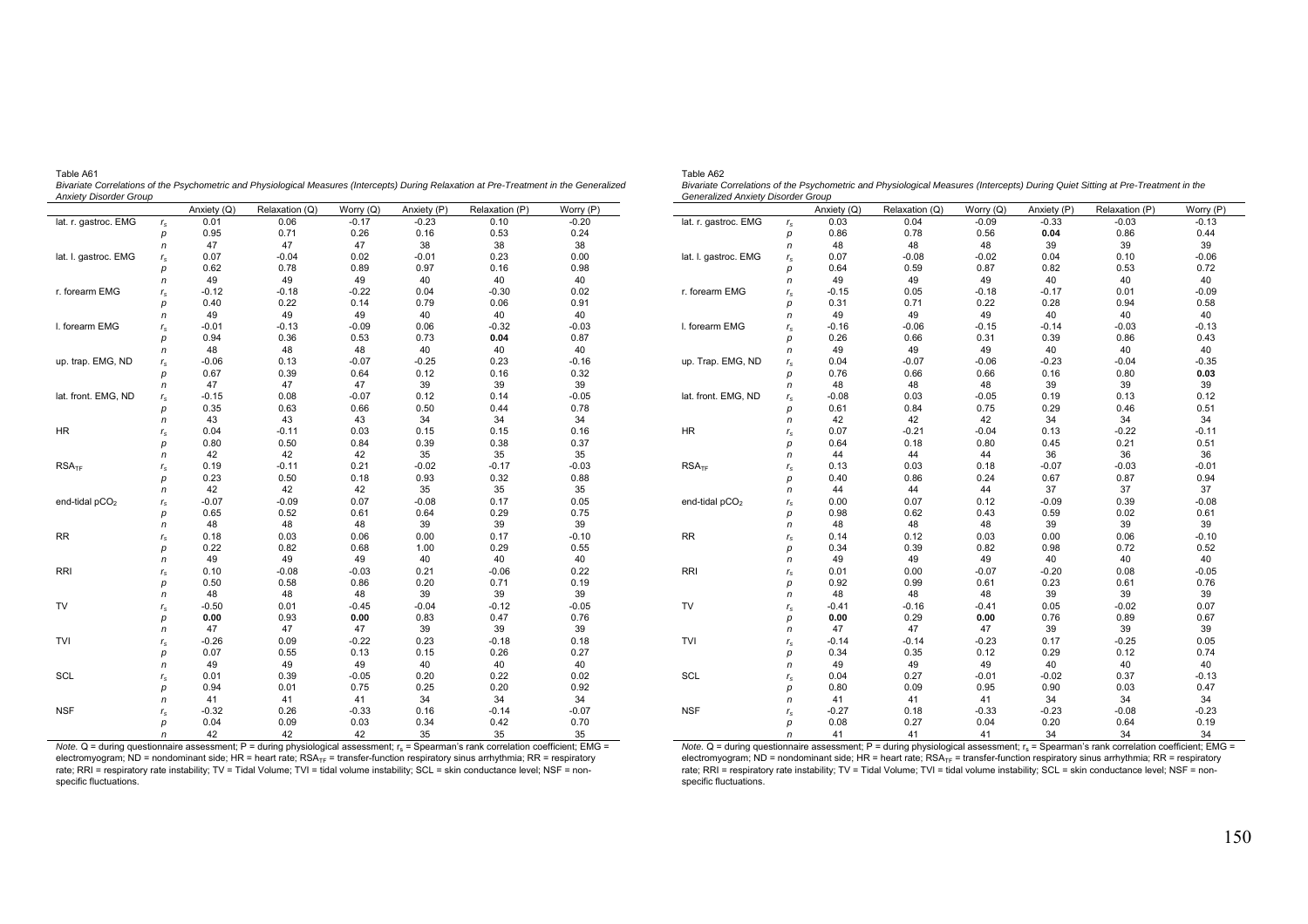| Lable Ab3                                                                                                                              |  |
|----------------------------------------------------------------------------------------------------------------------------------------|--|
| Bivariate Correlations of the Psychometric and Physiological Measures (Intercepts) During Relaxation From Pre-to Post-Treatment in the |  |
| Applied Relaxation Group                                                                                                               |  |

|                                     |             | $\Delta$ Anxiety (Q) | $\Delta$ Relaxation (Q) | $\Delta$ Worry (Q) | $\Delta$ Anxiety (P) | $\Delta$ Relaxation (P) | $\Delta$ Worry (P) |
|-------------------------------------|-------------|----------------------|-------------------------|--------------------|----------------------|-------------------------|--------------------|
| ∆ lat. r. gastroc. EMG              | $r_{\rm s}$ | $-0.23$              | $-0.03$                 | 0.04               | 0.19                 | 0.35                    | 0.40               |
|                                     | р           | 0.43                 | 0.91                    | 0.90               | 0.56                 | 0.26                    | 0.19               |
|                                     | $\sqrt{n}$  | 14                   | 14                      | 14                 | 12                   | 12                      | 12                 |
| Δ lat. I. gastroc. EMG              | $r_{\rm s}$ | $-0.37$              | 0.35                    | $-0.15$            | 0.31                 | 0.33                    | $-0.03$            |
|                                     | р           | 0.14                 | 0.17                    | 0.57               | 0.28                 | 0.25                    | 0.91               |
|                                     | $\sqrt{n}$  | 17                   | 17                      | 17                 | 14                   | 14                      | 14                 |
| Δ r. forearm EMG                    | $r_{\rm s}$ | $-0.67$              | 0.04                    | $-0.13$            | 0.32                 | 0.31                    | 0.09               |
|                                     | р           | 0.01                 | 0.88                    | 0.65               | 0.32                 | 0.33                    | 0.77               |
|                                     | n           | 15                   | 15                      | 15                 | 12                   | 12                      | 12                 |
| Δ I. forearm EMG                    | $r_{\rm s}$ | $-0.52$              | 0.32                    | $-0.29$            | 0.24                 | 0.01                    | $-0.36$            |
|                                     | p           | 0.05                 | 0.25                    | 0.29               | 0.46                 | 0.97                    | 0.25               |
|                                     | $\sqrt{n}$  | 15                   | 15                      | 15                 | 12                   | 12                      | 12                 |
| Δ up. trap. EMG, ND                 | $r_{\rm s}$ | $-0.05$              | 0.16                    | $-0.23$            | 0.15                 | $-0.07$                 | $-0.31$            |
|                                     | р           | 0.86                 | 0.56                    | 0.40               | 0.61                 | 0.81                    | 0.30               |
|                                     | $\sqrt{n}$  | 15                   | 15                      | 15                 | 13                   | 13                      | 13                 |
| Δ lat. front. EMG, ND               | $r_{\rm s}$ | 0.04                 | $-0.49$                 | $-0.28$            | $-0.55$              | $-0.81$                 | $-0.26$            |
|                                     | р           | 0.93                 | 0.21                    | 0.51               | 0.26                 | 0.05                    | 0.62               |
|                                     | $\sqrt{n}$  | 8                    | 8                       | 8                  | 6                    | 6                       | 6                  |
| $\Delta$ HR                         | $r_{\rm s}$ | $-0.07$              | $-0.41$                 | $-0.05$            | 0.19                 | 0.51                    | $-0.04$            |
|                                     | р           | 0.80                 | 0.13                    | 0.86               | 0.55                 | 0.09                    | 0.90               |
|                                     | $\sqrt{n}$  | 15                   | 15                      | 15                 | 12                   | 12                      | 12                 |
| RSA <sub>TF</sub>                   | $r_{\rm s}$ | 0.67                 | $-0.42$                 | 0.40               | 0.13                 | $-0.36$                 | 0.50               |
|                                     | p           | 0.01                 | 0.15                    | 0.18               | 0.71                 | 0.28                    | 0.12               |
|                                     | $\sqrt{n}$  | 13                   | 13                      | 13                 | 11                   | 11                      | 11                 |
| $\Delta$ end-tidal pCO <sub>2</sub> | $r_{\rm s}$ | $-0.06$              | $-0.10$                 | 0.43               | 0.09                 | 0.73                    | 0.31               |
|                                     | р           | 0.83                 | 0.72                    | 0.10               | 0.77                 | 0.00                    | 0.30               |
|                                     | n           | 16                   | 16                      | 16                 | 13                   | 13                      | 13                 |
| $\Delta$ RR                         | $r_{\rm s}$ | 0.05                 | $-0.06$                 | 0.13               | 0.13                 | 0.31                    | $-0.13$            |
|                                     | р           | 0.84                 | 0.83                    | 0.63               | 0.65                 | 0.28                    | 0.65               |
|                                     | n           | 17                   | 17                      | 17                 | 14                   | 14                      | 14                 |
| ∆ RRI                               | $r_{\rm s}$ | $-0.09$              | $-0.05$                 | 0.16               | 0.27                 | 0.02                    | 0.01               |
|                                     | р           | 0.74                 | 0.86                    | 0.55               | 0.37                 | 0.94                    | 0.99               |
|                                     | $\sqrt{n}$  | 16                   | 16                      | 16                 | 13                   | 13                      | 13                 |
| ΔTV                                 | $r_{\rm s}$ | $-0.37$              | 0.21                    | $-0.33$            | $-0.23$              | 0.04                    | $-0.14$            |
|                                     | p           | 0.16                 | 0.44                    | 0.21               | 0.44                 | 0.90                    | 0.65               |
|                                     | $\sqrt{n}$  | 16                   | 16                      | 16                 | 13                   | 13                      | 13                 |
| Δ TVI                               | $r_{\rm s}$ | $-0.29$              | $-0.10$                 | $-0.10$            | 0.14                 | $-0.22$                 | $-0.02$            |
|                                     | p           | 0.25                 | 0.70                    | 0.70               | 0.63                 | 0.44                    | 0.95               |
|                                     | n           | 17                   | 17                      | 17                 | 14                   | 14                      | 14                 |
| $\Delta$ SCL                        | $r_{\rm s}$ | 0.29                 | $-0.48$                 | 0.14               | 0.31                 | 0.19                    | 0.38               |
|                                     | p           | 0.28                 | 0.06                    | 0.61               | 0.30                 | 0.53                    | 0.20               |
|                                     | n           | 16                   | 16                      | 16                 | 13                   | 13                      | 13                 |
| $\Delta$ NSF                        | $r_{\rm s}$ | 0.52                 | $-0.13$                 | $-0.04$            | $-0.35$              | $-0.33$                 | $-0.35$            |
|                                     | р           | 0.04                 | 0.63                    | 0.88               | 0.24                 | 0.27                    | 0.24               |
|                                     | $\sqrt{n}$  | 16                   | 16                      | 16                 | 13                   | 13                      | 13                 |

| Table A64                                                                                                                                 |
|-------------------------------------------------------------------------------------------------------------------------------------------|
| Bivariate Correlations of the Psychometric and Physiological Measures (Intercepts) During Quiet Sitting From Pre-to Post-Treatment in the |
| <b>Applied Relaxation Group</b>                                                                                                           |

|                                     |             | $\Delta$ Anxiety (Q) | $\Delta$ Relaxation (Q) | $\Delta$ Worry (Q) | $\Delta$ Anxiety (P) | $\Delta$ Relaxation (P) | $\Delta$ Worry (P) |
|-------------------------------------|-------------|----------------------|-------------------------|--------------------|----------------------|-------------------------|--------------------|
| ∆ lat. r. gastroc. EMG              | $r_{\rm s}$ | $-0.02$              | 0.06                    | 0.11               | $-0.03$              | $-0.12$                 | 0.13               |
|                                     | р           | 0.95                 | 0.83                    | 0.68               | 0.92                 | 0.68                    | 0.66               |
|                                     | $\sqrt{n}$  | 17                   | 17                      | 17                 | 14                   | 14                      | 14                 |
| ∆ lat. I. gastroc. EMG              | $r_{\rm s}$ | $-0.29$              | 0.31                    | $-0.13$            | 0.48                 | $-0.15$                 | 0.03               |
|                                     | р           | 0.28                 | 0.24                    | 0.64               | 0.10                 | 0.62                    | 0.91               |
|                                     | $\sqrt{n}$  | 16                   | 16                      | 16                 | 13                   | 13                      | 13                 |
| Δ r. forearm EMG                    | $r_{\rm s}$ | $-0.03$              | 0.17                    | 0.26               | $-0.36$              | $-0.25$                 | 0.06               |
|                                     | р           | 0.92                 | 0.55                    | 0.35               | 0.25                 | 0.43                    | 0.86               |
|                                     | n           | 15                   | 15                      | 15                 | 12                   | 12                      | 12                 |
| Δ I. forearm EMG                    | $r_{\rm s}$ | $-0.04$              | 0.36                    | 0.00               | $-0.20$              | $-0.32$                 | 0.18               |
|                                     | р           | 0.87                 | 0.16                    | 0.99               | 0.50                 | 0.26                    | 0.54               |
|                                     | n           | 17                   | 17                      | 17                 | 14                   | 14                      | 14                 |
| Δ up. trap. EMG, ND                 | $r_{\rm s}$ | $-0.17$              | 0.02                    | $-0.01$            | $-0.09$              | $-0.56$                 | $-0.14$            |
|                                     | р           | 0.53                 | 0.93                    | 0.97               | 0.77                 | 0.05                    | 0.65               |
|                                     | n           | 16                   | 16                      | 16                 | 13                   | 13                      | 13                 |
| Δ lat. front. EMG, ND               | $r_{\rm s}$ | 0.38                 | $-0.48$                 | 0.02               | 0.18                 | $-0.50$                 | 0.20               |
|                                     | р           | 0.28                 | 0.16                    | 0.95               | 0.67                 | 0.21                    | 0.63               |
|                                     | $\sqrt{n}$  | 10                   | 10                      | 10                 | 8                    | 8                       | 8                  |
| $\Delta$ HR                         | $r_{\rm s}$ | 0.05                 | $-0.47$                 | 0.03               | 0.36                 | $-0.21$                 | $-0.51$            |
|                                     | р           | 0.85                 | 0.07                    | 0.91               | 0.23                 | 0.49                    | 0.08               |
|                                     | n           | 16                   | 16                      | 16                 | 13                   | 13                      | 13                 |
| Δ TF-RSA                            | $r_{\rm s}$ | 0.29                 | $-0.14$                 | 0.45               | $-0.21$              | $-0.09$                 | 0.41               |
|                                     | р           | 0.32                 | 0.63                    | 0.11               | 0.54                 | 0.80                    | 0.21               |
|                                     | $\sqrt{n}$  | 14                   | 14                      | 14                 | 11                   | 11                      | 11                 |
| $\Delta$ end-tidal pCO <sub>2</sub> | $r_{\rm s}$ | 0.30                 | 0.18                    | 0.01               | $-0.32$              | 0.35                    | $-0.04$            |
|                                     | р           | 0.26                 | 0.50                    | 0.96               | 0.29                 | 0.24                    | 0.91               |
|                                     | n           | 16                   | 16                      | 16                 | 13                   | 13                      | 13                 |
| $\Delta$ RR                         | $r_{\rm s}$ | 0.04                 | $-0.08$                 | 0.08               | $-0.13$              | $-0.36$                 | $-0.30$            |
|                                     | р           | 0.88                 | 0.77                    | 0.76               | 0.67                 | 0.20                    | 0.30               |
|                                     | n           | 17                   | 17                      | 17                 | 14                   | 14                      | 14                 |
| $\Delta$ RRI                        | $r_{\rm s}$ | 0.23                 | $-0.08$                 | 0.06               | $-0.38$              | $-0.18$                 | $-0.14$            |
|                                     | р           | 0.37                 | 0.77                    | 0.83               | 0.18                 | 0.54                    | 0.62               |
|                                     | n           | 17                   | 17                      | 17                 | 14                   | 14                      | 14                 |
| $\Delta$ TV                         | $r_{\rm s}$ | $-0.24$              | 0.09                    | $-0.29$            | 0.26                 | 0.53                    | $-0.22$            |
|                                     | р           | 0.38                 | 0.74                    | 0.28               | 0.39                 | 0.06                    | 0.47               |
|                                     | $\sqrt{n}$  | 16                   | 16                      | 16                 | 13                   | 13                      | 13                 |
| Δ TVI                               | $r_{\rm s}$ | $-0.62$              | 0.19                    | $-0.70$            | 0.09                 | $-0.41$                 | $-0.42$            |
|                                     | р           | 0.01                 | 0.49                    | 0.00               | 0.77                 | 0.16                    | 0.16               |
|                                     | $\sqrt{n}$  | 16                   | 16                      | 16                 | 13                   | 13                      | 13                 |
| $\Delta$ SCL                        | $r_{\rm s}$ | 0.31                 | $-0.44$                 | 0.24               | $-0.02$              | $-0.06$                 | $-0.26$            |
|                                     | р           | 0.25                 | 0.09                    | 0.37               | 0.94                 | 0.86                    | 0.40               |
|                                     | $\sqrt{n}$  | 16                   | 16                      | 16                 | 13                   | 13                      | 13                 |
| $\Delta$ NSF                        | $r_{\rm s}$ | 0.05                 | 0.33                    | $-0.32$            | $-0.18$              | 0.24                    | 0.17               |
|                                     | р           | 0.85                 | 0.23                    | 0.24               | 0.58                 | 0.46                    | 0.61               |

*Note.* Q = during questionnaire assessment; P = during physiological assessment; r<sub>s</sub> = Spearman's rank correlation coefficient; EMG =<br>electromyogram; ND = nondominant side; HR = heart rate; RSA<sub>TF</sub> = transfer-function re respiratory rate instability; TV = Tidal Volume; TVI = tidal volume instability; SCL = skin conductance level; NSF = non-specific fluctuations.

Note. Q = during questionnaire assessment; P = during physiological assessment; r<sub>s</sub> = Spearman's rank correlation coefficient; EMG =<br>electromyogram; ND = nondominant side; HR = heart rate; RSA<sub>TF</sub> = transfer-function resp respiratory rate instability; TV = Tidal Volume; TVI = tidal volume instability; SCL = skin conductance level; NSF = non-specific fluctuations.

*n* 15 15 15 12 12 12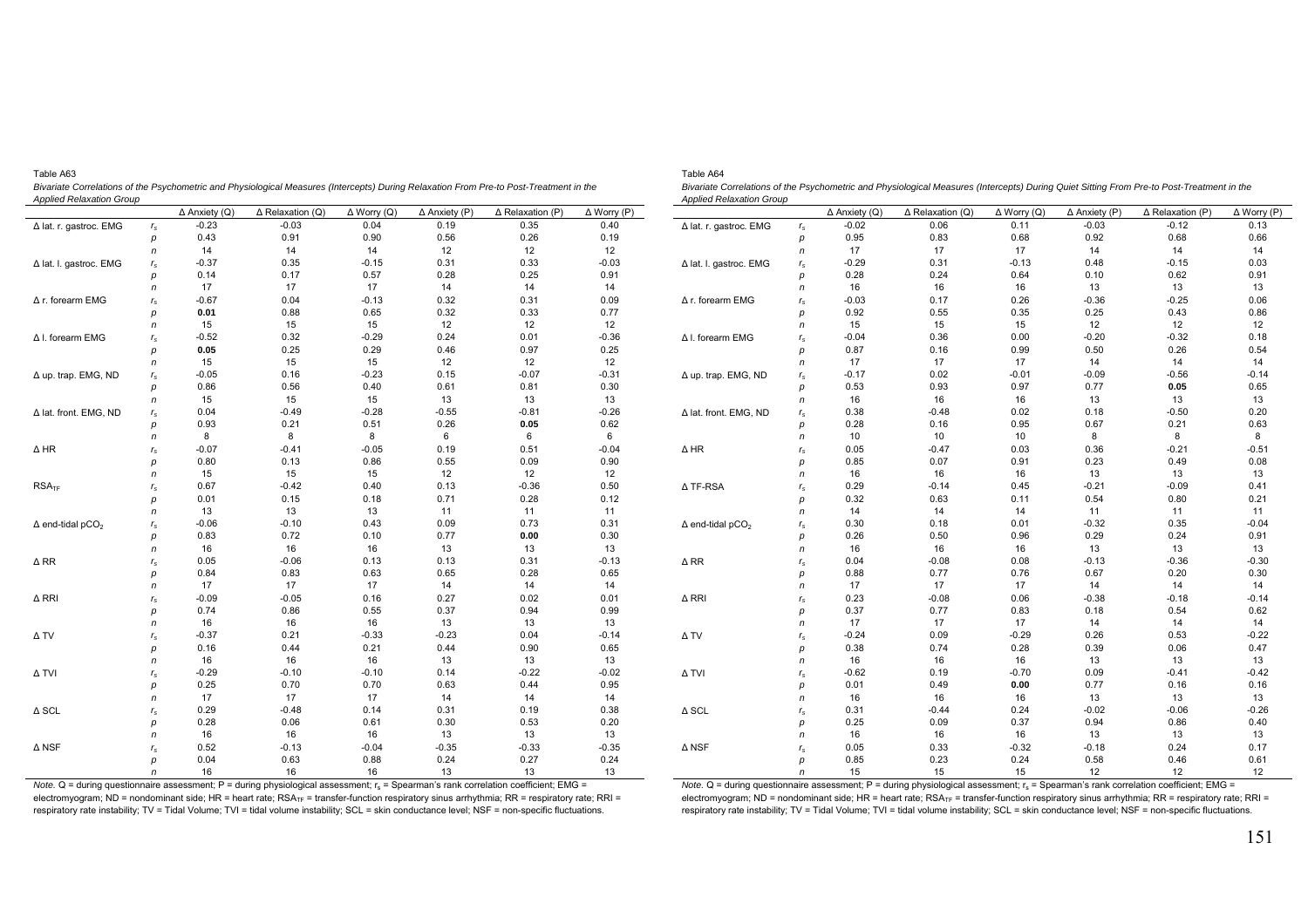|                                     |             | $\Delta$ Anxiety (Q) | $\Delta$ Relaxation (Q) | $\Delta$ Worry (Q) | $\Delta$ Anxiety (P) | $\Delta$ Relaxation (P) | $\Delta$ Worry (P) |             |
|-------------------------------------|-------------|----------------------|-------------------------|--------------------|----------------------|-------------------------|--------------------|-------------|
| Δ lat. r. gastroc. EMG              | $r_{\rm s}$ | 0.32                 | $-0.09$                 | $-0.12$            | 0.27                 | $-0.28$                 | 0.57               | $\Delta$ la |
|                                     | p           | 0.27                 | 0.75                    | 0.67               | 0.40                 | 0.37                    | 0.05               |             |
|                                     | n           | 14                   | 14                      | 14                 | 12                   | 12                      | 12                 |             |
| Δ lat. I. gastroc. EMG              | $r_{\rm s}$ | 0.28                 | $-0.31$                 | 0.50               | 0.32                 | 0.07                    | $-0.08$            | $\Delta$ la |
|                                     | p           | 0.27                 | 0.22                    | 0.04               | 0.26                 | 0.81                    | 0.78               |             |
|                                     | n           | 17                   | 17                      | 17                 | 14                   | 14                      | 14                 |             |
| Δ r. forearm EMG                    | $r_{\rm s}$ | 0.02                 | 0.37                    | 0.09               | $-0.25$              | 0.41                    | 0.01               | Δr.         |
|                                     | р           | 0.95                 | 0.17                    | 0.75               | 0.43                 | 0.18                    | 0.98               |             |
|                                     | n           | 15                   | 15                      | 15                 | 12                   | 12                      | 12                 |             |
| Δ I. forearm EMG                    | $r_{\rm s}$ | 0.57                 | $-0.46$                 | 0.53               | 0.52                 | 0.13                    | $-0.23$            | Δ I.        |
|                                     | p           | 0.03                 | 0.09                    | 0.04               | 0.08                 | 0.70                    | 0.47               |             |
|                                     | n           | 15                   | 15                      | 15                 | 12                   | 12                      | 12                 |             |
| $\Delta$ up. trap. EMG, ND          | $r_{\rm s}$ | 0.27                 | $-0.23$                 | 0.29               | 0.08                 | 0.00                    | 0.09               | Δu          |
|                                     | p           | 0.32                 | 0.41                    | 0.29               | 0.79                 | 1.00                    | 0.77               |             |
|                                     | n           | 15                   | 15                      | 15                 | 13                   | 13                      | 13                 |             |
| Δ lat. front. EMG, ND               | $r_{\rm s}$ | $-0.49$              | $-0.42$                 | $-0.35$            | $-0.14$              | 0.17                    | $-0.03$            | $\Delta$ la |
|                                     | р           | 0.22                 | 0.30                    | 0.40               | 0.79                 | 0.74                    | 0.95               |             |
|                                     | $\sqrt{n}$  | 8                    | 8                       | 8                  | 6                    | 6                       | 6                  |             |
| $\Delta$ HR                         | $r_{\rm s}$ | 0.38                 | $-0.32$                 | 0.29               | 0.40                 | 0.08                    | 0.16               | $\Delta$ H  |
|                                     | p           | 0.17                 | 0.25                    | 0.29               | 0.20                 | 0.80                    | 0.62               |             |
|                                     | n           | 15                   | 15                      | 15                 | 12                   | 12                      | 12                 |             |
| RSA <sub>TF</sub>                   | $r_{\rm s}$ | $-0.09$              | $-0.27$                 | 0.11               | 0.37                 | $-0.07$                 | $-0.20$            | $\Delta$ T  |
|                                     | p           | 0.76                 | 0.38                    | 0.72               | 0.26                 | 0.85                    | 0.55               |             |
|                                     | n           | 13                   | 13                      | 13                 | 11                   | 11                      | 11                 |             |
| $\Delta$ end-tidal pCO <sub>2</sub> | $r_{\rm s}$ | $-0.23$              | 0.31                    | $-0.07$            | $-0.23$              | 0.41                    | 0.21               | $\Delta$ e  |
|                                     | p           | 0.40                 | 0.24                    | 0.80               | 0.45                 | 0.17                    | 0.50               |             |
|                                     | n           | 16                   | 16                      | 16                 | 13                   | 13                      | 13                 |             |
| $\Delta$ RR                         | $r_{\rm s}$ | $-0.11$              | $-0.03$                 | 0.31               | 0.18                 | $-0.12$                 | $-0.02$            | $\Delta$ R  |
|                                     | р           | 0.67                 | 0.92                    | 0.22               | 0.53                 | 0.69                    | 0.95               |             |
|                                     | n           | 17                   | 17                      | 17                 | 14                   | 14                      | 14                 |             |
| $\Delta$ RRI                        | $r_{\rm s}$ | 0.36                 | $-0.32$                 | 0.40               | 0.47                 | $-0.01$                 | $-0.21$            | $\Delta$ R  |
|                                     | р           | 0.17                 | 0.23                    | 0.13               | 0.11                 | 0.98                    | 0.49               |             |
|                                     | n           | 16                   | 16                      | 16                 | 13                   | 13                      | 13                 |             |
| ΔTV                                 | $r_{\rm s}$ | 0.26                 | $-0.18$                 | 0.01               | $-0.25$              | $-0.19$                 | 0.40               | $\Delta$ T  |
|                                     | p           | 0.33                 | 0.50                    | 0.98               | 0.41                 | 0.53                    | 0.17               |             |
|                                     | $\sqrt{n}$  | 16                   | 16                      | 16                 | 13                   | 13                      | 13                 |             |
| Δ TVI                               | $r_{\rm s}$ | 0.10                 | $-0.13$                 | 0.25               | $-0.42$              | 0.17                    | $-0.01$            | ΔT          |
|                                     | р           | 0.71                 | 0.63                    | 0.32               | 0.13                 | 0.56                    | 0.97               |             |
|                                     | n           | 17                   | 17                      | 17                 | 14                   | 14                      | 14                 |             |
| $\Delta$ SCL                        | $r_{\rm s}$ | $-0.46$              | 0.45                    | $-0.36$            | $-0.22$              | 0.42                    | 0.10               | $\Delta$ S  |
|                                     | p           | 0.08                 | 0.08                    | 0.17               | 0.46                 | 0.15                    | 0.75               |             |
|                                     | n           | 16                   | 16                      | 16                 | 13                   | 13                      | 13                 |             |
| $\Delta$ NSF                        | $r_{\rm s}$ | 0.09                 | $-0.24$                 | 0.52               | 0.23                 | $-0.21$                 | 0.13               | $\Delta$ N  |
|                                     | р           | 0.74                 | 0.37                    | 0.04               | 0.46                 | 0.50                    | 0.67               |             |
|                                     | $\sqrt{n}$  | 16                   | 16                      | 16                 | 13                   | 13                      | 13                 |             |

Table A65 *Bivariate Correlations of the Psychometric and Physiological Measures (Slopes) During Relaxation From Pre-to Post-Treatment in the Applied Relaxation Group* 

Table A66 *Bivariate Correlations of the Psychometric and Physiological Measures (Slopes) During Quiet Sitting From Pre-to Post-Treatment in the Applied Relaxation Group* 

|                                     |                | $\Delta$ Anxiety (Q) | $\Delta$ Relaxation (Q) | $\Delta$ Worry (Q) | $\Delta$ Anxiety (P) | $\Delta$ Relaxation (P) | $\Delta$ Worry (P) |
|-------------------------------------|----------------|----------------------|-------------------------|--------------------|----------------------|-------------------------|--------------------|
| ∆ lat. r. gastroc. EMG              | $r_{\rm s}$    | 0.32                 | 0.02                    | $-0.19$            | 0.08                 | $-0.15$                 | 0.04               |
|                                     | p              | 0.22                 | 0.93                    | 0.47               | 0.79                 | 0.61                    | 0.88               |
|                                     | $\sqrt{n}$     | 17                   | 17                      | 17                 | 14                   | 14                      | 14                 |
| ∆ lat. I. gastroc. EMG              | $r_{\rm s}$    | $-0.41$              | 0.16                    | $-0.46$            | $-0.14$              | $-0.31$                 | $-0.10$            |
|                                     | p              | 0.11                 | 0.56                    | 0.07               | 0.64                 | 0.31                    | 0.74               |
|                                     | $\sqrt{n}$     | 16                   | 16                      | 16                 | 13                   | 13                      | 13                 |
| ∆ r. forearm EMG                    | $r_{\rm s}$    | $-0.26$              | 0.17                    | 0.14               | 0.36                 | 0.23                    | 0.10               |
|                                     | p              | 0.36                 | 0.55                    | 0.62               | 0.26                 | 0.47                    | 0.76               |
|                                     | n              | 15                   | 15                      | 15                 | 12                   | 12                      | 12                 |
| ∆ I. forearm EMG                    | $r_{\rm s}$    | $-0.25$              | 0.20                    | $-0.22$            | $-0.14$              | 0.56                    | 0.00               |
|                                     | p              | 0.33                 | 0.45                    | 0.39               | 0.63                 | 0.04                    | 1.00               |
|                                     | $\sqrt{n}$     | 17                   | 17                      | 17                 | 14                   | 14                      | 14                 |
| △ up. trap. EMG, ND                 | $r_{\rm s}$    | $-0.32$              | $-0.09$                 | $-0.04$            | 0.28                 | $-0.49$                 | 0.11               |
|                                     | p              | 0.23                 | 0.73                    | 0.87               | 0.36                 | 0.09                    | 0.72               |
|                                     | $\sqrt{n}$     | 16                   | 16                      | 16                 | 13                   | 13                      | 13                 |
| △ lat. front. EMG, ND               | $r_{\rm s}$    | $-0.12$              | $-0.03$                 | 0.04               | 0.16                 | 0.12                    | $-0.33$            |
|                                     | p              | 0.73                 | 0.95                    | 0.91               | 0.70                 | 0.77                    | 0.43               |
|                                     | $\sqrt{n}$     | 10                   | 10                      | 10                 | 8                    | 8                       | 8                  |
| $\Delta$ HR                         | $r_{\rm s}$    | $-0.17$              | $-0.36$                 | 0.09               | $-0.65$              | 0.23                    | $-0.31$            |
|                                     | p              | 0.53                 | 0.17                    | 0.74               | 0.02                 | 0.45                    | 0.31               |
|                                     | $\sqrt{n}$     | 16                   | 16                      | 16                 | 13                   | 13                      | 13                 |
| ∆ TF-RSA                            | $r_{\rm s}$    | $-0.08$              | 0.58                    | 0.08               | 0.15                 | $-0.04$                 | $-0.05$            |
|                                     | p              | 0.78                 | 0.03                    | 0.79               | 0.66                 | 0.90                    | 0.87               |
|                                     | $\sqrt{n}$     | 14                   | 14                      | 14                 | 11                   | 11                      | 11                 |
| $\Delta$ end-tidal pCO <sub>2</sub> | $r_{\rm s}$    | $-0.06$              | 0.54                    | 0.02               | $-0.13$              | 0.45                    | 0.05               |
|                                     | p              | 0.84                 | 0.03                    | 0.93               | 0.68                 | 0.13                    | 0.88               |
|                                     | $\sqrt{n}$     | 16                   | 16                      | 16                 | 13                   | 13                      | 13                 |
| $\Delta$ RR                         | $r_{\rm s}$    | 0.19                 | 0.05                    | 0.15               | $-0.24$              | 0.18                    | 0.02               |
|                                     | p              | 0.45                 | 0.85                    | 0.56               | 0.40                 | 0.54                    | 0.93               |
|                                     | $\overline{r}$ | 17                   | 17                      | 17                 | 14                   | 14                      | 14                 |
| ∆ RRI                               | $r_{\rm s}$    | $-0.04$              | $-0.32$                 | 0.08               | $-0.52$              | 0.52                    | $-0.30$            |
|                                     | p              | 0.88                 | 0.21                    | 0.77               | 0.05                 | 0.06                    | 0.30               |
|                                     | $\sqrt{n}$     | 17                   | 17                      | 17                 | 14                   | 14                      | 14                 |
| ΔTV                                 | $r_{\rm s}$    | 0.25                 | $-0.27$                 | $-0.12$            | 0.12                 | 0.30                    | $-0.07$            |
|                                     | p              | 0.36                 | 0.31                    | 0.66               | 0.70                 | 0.32                    | 0.83               |
|                                     | $\sqrt{n}$     | 16                   | 16                      | 16                 | 13                   | 13                      | 13                 |
| Δ TVI                               | $r_{\rm s}$    | 0.40                 | $-0.46$                 | $-0.01$            | $-0.31$              | 0.19                    | $-0.38$            |
|                                     | p              | 0.12                 | 0.07                    | 0.98               | 0.30                 | 0.53                    | 0.20               |
|                                     | $\sqrt{n}$     | 16                   | 16                      | 16                 | 13                   | 13                      | 13                 |
| $\triangle$ SCL                     | $r_{\rm s}$    | $-0.21$              | 0.50                    | $-0.30$            | $-0.21$              | 0.45                    | $-0.16$            |
|                                     | p              | 0.45                 | 0.05                    | 0.26               | 0.49                 | 0.12                    | 0.61               |
|                                     | $\sqrt{n}$     | 16                   | 16                      | 16                 | 13                   | 13                      | 13                 |
| $\Delta$ NSF                        | $r_{\rm s}$    | $-0.26$              | $-0.22$                 | 0.02               | 0.03                 | $-0.12$                 | 0.33               |
|                                     | p              | 0.36                 | 0.42                    | 0.95               | 0.93                 | 0.72                    | 0.30               |
|                                     | n              | 15                   | 15                      | 15                 | 12                   | $12 \overline{ }$       | 12                 |

*Note.* Q = during questionnaire assessment; P = during physiological assessment; r<sub>s</sub> = Spearman's rank correlation coefficient; EMG = electromyogram; ND = nondominant side; HR = heart rate;  $RSA<sub>TF</sub>$  = transfer-function respiratory sinus arrhythmia; RR = respiratory rate; RRI = respiratory rate instability; TV = Tidal Volume; TVI = tidal volume instability; SCL = skin conductance level; NSF = non-specific fluctuations.

*Note.* Q = during questionnaire assessment; P = during physiological assessment; r<sub>s</sub> = Spearman's rank correlation coefficient; EMG = electromyogram; ND = nondominant side; HR = heart rate; RSA<sub>TF</sub> = transfer-function respiratory sinus arrhythmia; RR = respiratory rate; RRI = respiratory rate instability; TV = Tidal Volume; TVI = tidal volume instability; SCL = skin conductance level; NSF = non-specific fluctuations.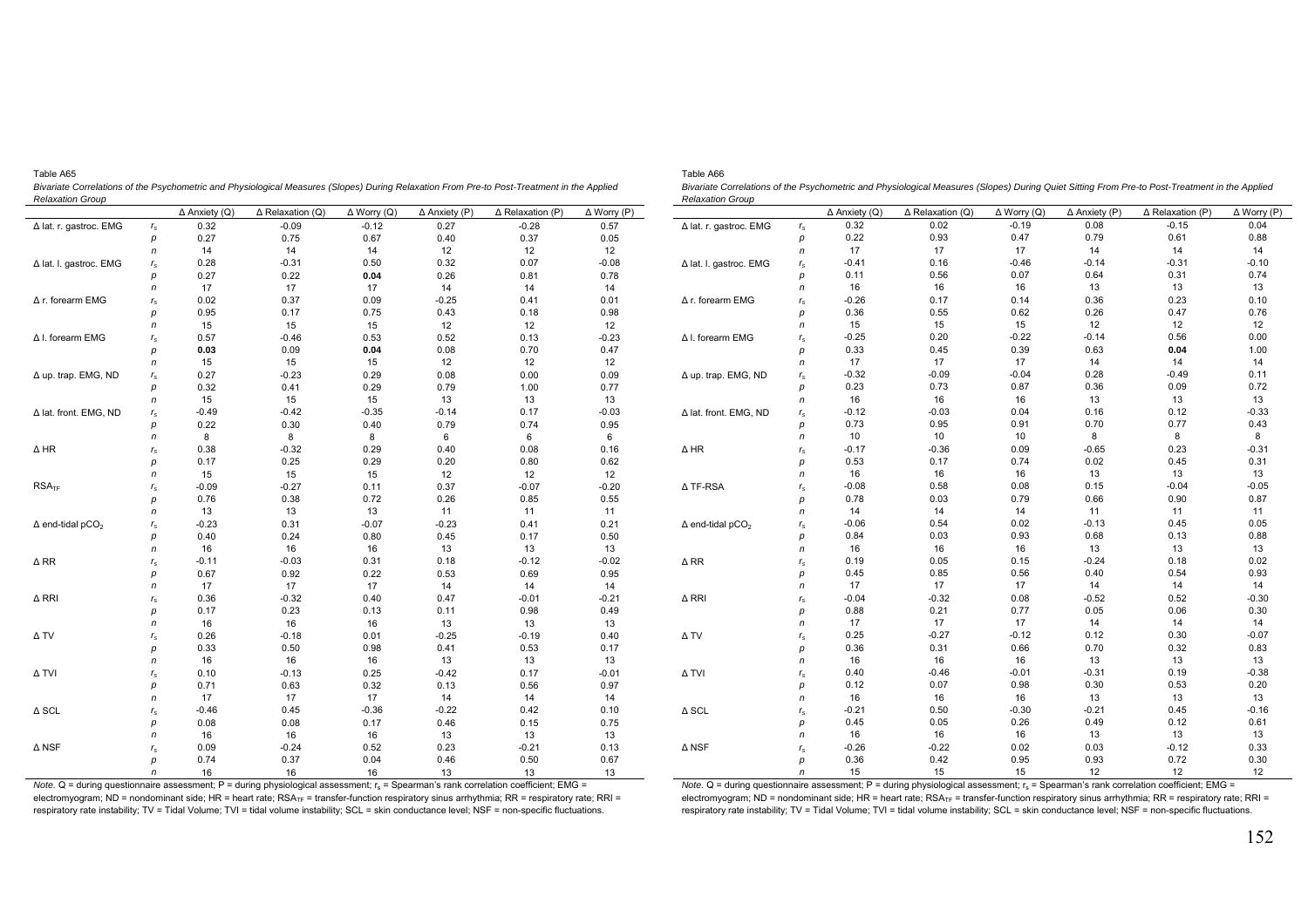| n                                   |             | $\Delta$ Anxiety (Q) | $\Delta$ Relaxation (Q) | $\Delta$ Worry (Q) | $\Delta$ Anxiety (P) | $\Delta$ Relaxation (P) | $\Delta$ Worry (P) |  |
|-------------------------------------|-------------|----------------------|-------------------------|--------------------|----------------------|-------------------------|--------------------|--|
| Δ lat. r. gastroc. EMG              | $r_{\rm s}$ | 0.37                 | $-0.19$                 | $-0.05$            | $-0.01$              | $-0.16$                 | $-0.17$            |  |
|                                     | р           | 0.24                 | 0.56                    | 0.87               | 0.97                 | 0.66                    | 0.65               |  |
|                                     | n           | 12                   | 12                      | 12                 | 10                   | 10                      | 10                 |  |
| Δ lat. I. gastroc. EMG              | $r_{\rm s}$ | 0.24                 | 0.02                    | $-0.20$            | 0.10                 | 0.40                    | 0.15               |  |
|                                     | p           | 0.40                 | 0.95                    | 0.49               | 0.75                 | 0.20                    | 0.65               |  |
|                                     | n           | 14                   | 14                      | 14                 | 12                   | 12                      | 12                 |  |
| Δ r. forearm EMG                    | $r_{\rm s}$ | $-0.03$              | $-0.05$                 | $-0.38$            | $-0.09$              | 0.27                    | 0.25               |  |
|                                     | p           | 0.92                 | 0.88                    | 0.23               | 0.80                 | 0.45                    | 0.48               |  |
|                                     | n           | 12                   | 12                      | 12                 | 10                   | 10                      | 10                 |  |
| Δ I. forearm EMG                    | $r_{\rm s}$ | 0.60                 | $-0.54$                 | 0.30               | 0.30                 | $-0.14$                 | 0.19               |  |
|                                     | р           | 0.03                 | 0.05                    | 0.32               | 0.38                 | 0.68                    | 0.57               |  |
|                                     | n           | 13                   | 13                      | 13                 | 11                   | 11                      | 11                 |  |
| Δ up. trap. EMG, ND                 | $r_{\rm s}$ | $-0.28$              | 0.47                    | $-0.40$            | $-0.42$              | 0.52                    | $-0.26$            |  |
|                                     | р           | 0.38                 | 0.13                    | 0.20               | 0.20                 | 0.10                    | 0.43               |  |
|                                     | n           | 12                   | 12                      | 12                 | 11                   | 11                      | 11                 |  |
| Δ lat. front. EMG, ND               | $r_{\rm s}$ | 0.09                 | $-0.31$                 | $-0.48$            | 0.09                 | $-0.83$                 | $-0.60$            |  |
|                                     | р           | 0.85                 | 0.50                    | 0.27               | 0.87                 | 0.04                    | 0.21               |  |
|                                     | n           | $\overline{7}$       | $\overline{7}$          | $\overline{7}$     | 6                    | 6                       | 6                  |  |
| $\Delta$ HR                         | $r_{\rm s}$ | 0.27                 | $-0.67$                 | 0.37               | 0.59                 | $-0.15$                 | 0.87               |  |
|                                     | р           | 0.40                 | 0.02                    | 0.24               | 0.07                 | 0.68                    | 0.00               |  |
|                                     | n           | 12                   | 12                      | 12                 | 10                   | 10                      | 10                 |  |
| RSA <sub>TF</sub>                   | $r_{\rm s}$ | 0.35                 | $-0.30$                 | 0.32               | 0.01                 | $-0.36$                 | $-0.03$            |  |
|                                     | р           | 0.29                 | 0.37                    | 0.33               | 0.97                 | 0.31                    | 0.93               |  |
|                                     | n           | 11                   | 11                      | 11                 | 10                   | 10                      | 10                 |  |
| $\Delta$ end-tidal pCO <sub>2</sub> | $r_{\rm s}$ | 0.12                 | 0.04                    | $-0.06$            | $-0.01$              | 0.33                    | 0.17               |  |
|                                     | p           | 0.69                 | 0.88                    | 0.83               | 0.98                 | 0.30                    | 0.60               |  |
|                                     | n           | 14                   | 14                      | 14                 | 12                   | 12                      | 12                 |  |
| $\Delta$ RR                         | $r_{\rm s}$ | 0.03                 | $-0.39$                 | 0.34               | $-0.04$              | $-0.44$                 | 0.03               |  |
|                                     | р           | 0.91                 | 0.17                    | 0.24               | 0.91                 | 0.15                    | 0.93               |  |
|                                     | n           | 14                   | 14                      | 14                 | 12                   | 12                      | 12                 |  |
| ∆ RRI                               | $r_{\rm s}$ | $-0.10$              | $-0.20$                 | $-0.12$            | 0.03                 | $-0.35$                 | $-0.22$            |  |
|                                     | р           | 0.74                 | 0.51                    | 0.70               | 0.93                 | 0.30                    | 0.51               |  |
|                                     | n           | 13                   | 13                      | 13                 | 11                   | 11                      | 11                 |  |
| $\Delta$ TV                         | $r_{\rm s}$ | $-0.26$              | 0.43                    | $-0.32$            | 0.37                 | 0.11                    | 0.07               |  |
|                                     | р           | 0.38                 | 0.14                    | 0.29               | 0.26                 | 0.75                    | 0.83               |  |
|                                     | n           | 13                   | 13                      | 13                 | 11                   | 11                      | 11                 |  |
| $\Delta$ TVI                        | $r_{\rm s}$ | 0.25                 | $-0.02$                 | 0.07               | 0.68                 | $-0.25$                 | 0.17               |  |
|                                     | р           | 0.38                 | 0.94                    | 0.81               | 0.02                 | 0.44                    | 0.60               |  |
|                                     | n           | 14                   | 14                      | 14                 | 12                   | 12                      | 12                 |  |
| $\Delta$ SCL                        | $r_{\rm s}$ | 0.55                 | $-0.34$                 | 0.49               | 0.03                 | 0.09                    | 0.38               |  |
|                                     | р           | 0.05                 | 0.26                    | 0.09               | 0.94                 | 0.79                    | 0.25               |  |
|                                     | n           | 13                   | 13                      | 13                 | 11                   | 11                      | 11                 |  |
| $\Delta$ NSF                        | $r_{\rm s}$ | 0.58                 | $-0.43$                 | 0.53               | 0.33                 | $-0.43$                 | 0.20               |  |
|                                     | р           | 0.04                 | 0.15                    | 0.06               | 0.32                 | 0.18                    | 0.56               |  |
|                                     | n           | 13                   | 13                      | 13                 | 11                   | 11                      | 11                 |  |

Table A67 *Bivariate Correlations of the Psychometric and Physiological Measures (Intercepts) During Relaxation From Pre-Treatment to Follow-Up in the Applied Relaxation Group* 

Table A68 *Bivariate Correlations of the Psychometric and Physiological Measures (Intercepts) During Quiet Sitting From Pre-Treatment to Follow-Up in the Applied Relaxation Group* 

|                                     |                | $\Delta$ Anxiety (Q) | $\Delta$ Relaxation (Q) | $\Delta$ Worry (Q) | $\Delta$ Anxiety (P) | $\Delta$ Relaxation (P) | $\Delta$ Worry (P) |
|-------------------------------------|----------------|----------------------|-------------------------|--------------------|----------------------|-------------------------|--------------------|
| ∆ lat. r. gastroc. EMG              | $r_{\rm s}$    | 0.14                 | 0.05                    | $-0.21$            | $-0.09$              | $-0.35$                 | $-0.23$            |
|                                     | р              | 0.62                 | 0.86                    | 0.47               | 0.79                 | 0.27                    | 0.48               |
|                                     | n              | 14                   | 14                      | 14                 | 12                   | 12                      | 12                 |
| ∆ lat. I. gastroc. EMG              | $r_{\rm s}$    | 0.22                 | $-0.06$                 | $-0.10$            | 0.44                 | 0.33                    | 0.63               |
|                                     | p              | 0.46                 | 0.83                    | 0.73               | 0.15                 | 0.29                    | 0.03               |
|                                     | n              | 14                   | 14                      | 14                 | 12                   | 12                      | $12 \overline{ }$  |
| ∆ r. forearm EMG                    | $r_{\rm s}$    | 0.16                 | $-0.35$                 | 0.39               | $-0.22$              | $-0.47$                 | $-0.12$            |
|                                     | р              | 0.61                 | 0.24                    | 0.19               | 0.52                 | 0.15                    | 0.73               |
|                                     | n              | 13                   | 13                      | 13                 | 11                   | 11                      | 11                 |
| ∆ I. forearm EMG                    | $r_{\rm s}$    | 0.20                 | 0.00                    | 0.38               | $-0.19$              | 0.23                    | $-0.15$            |
|                                     | p              | 0.49                 | 0.99                    | 0.18               | 0.55                 | 0.48                    | 0.65               |
|                                     | n              | 14                   | 14                      | 14                 | 12                   | 12                      | 12                 |
| ∆ up. trap. EMG, ND                 | $r_{\rm s}$    | $-0.34$              | 0.18                    | $-0.40$            | 0.06                 | 0.11                    | $-0.40$            |
|                                     | р              | 0.26                 | 0.56                    | 0.17               | 0.87                 | 0.75                    | 0.22               |
|                                     | n              | 13                   | 13                      | 13                 | 11                   | 11                      | 11                 |
| ∆ lat. front. EMG, ND               | $r_{\rm s}$    | 0.61                 | $-0.24$                 | $-0.17$            | 0.06                 | $-0.60$                 | 0.09               |
|                                     | р              | 0.11                 | 0.57                    | 0.69               | 0.91                 | 0.21                    | 0.87               |
|                                     | n              | 8                    | 8                       | 8                  | 6                    | 6                       | 6                  |
| $\Delta$ HR                         | $r_{\rm s}$    | 0.24                 | $-0.77$                 | 0.52               | 0.39                 | $-0.22$                 | 0.38               |
|                                     | р              | 0.44                 | 0.00                    | 0.07               | 0.24                 | 0.52                    | 0.25               |
|                                     | n              | 13                   | 13                      | 13                 | 11                   | 11                      | 11                 |
| $\Delta$ TF-RSA                     | $r_{\rm s}$    | $-0.27$              | 0.13                    | $-0.15$            | $-0.06$              | $-0.12$                 | $-0.20$            |
|                                     | р              | 0.40                 | 0.69                    | 0.64               | 0.87                 | 0.75                    | 0.57               |
|                                     | n              | 12                   | 12                      | 12                 | 10                   | 10                      | 10                 |
| $\Delta$ end-tidal pCO <sub>2</sub> | $r_{\rm s}$    | 0.12                 | 0.09                    | $-0.14$            | $-0.36$              | 0.21                    | $-0.33$            |
|                                     | р              | 0.71                 | 0.77                    | 0.65               | 0.27                 | 0.55                    | 0.32               |
|                                     | n              | 13                   | 13                      | 13                 | 11                   | 11                      | 11                 |
| $\Delta$ RR                         | $r_{\rm s}$    | $-0.16$              | 0.17                    | 0.05               | $-0.55$              | $-0.44$                 | $-0.69$            |
|                                     | р              | 0.59                 | 0.56                    | 0.86               | 0.07                 | 0.15                    | 0.01               |
|                                     | $\overline{r}$ | 14                   | 14                      | 14                 | 12                   | 12                      | 12                 |
| ∆ RRI                               | $r_{\rm s}$    | 0.19                 | $-0.20$                 | 0.47               | $-0.24$              | $-0.41$                 | 0.16               |
|                                     | р              | 0.53                 | 0.50                    | 0.11               | 0.48                 | 0.22                    | 0.64               |
|                                     | n              | 13                   | 13                      | 13                 | 11                   | 11                      | 11                 |
| ΔTV                                 | $r_{\rm s}$    | $-0.02$              | 0.26                    | $-0.35$            | 0.40                 | 0.40                    | $-0.03$            |
|                                     | р              | 0.94                 | 0.39                    | 0.25               | 0.22                 | 0.22                    | 0.93               |
|                                     | n              | 13                   | 13                      | 13                 | 11                   | 11                      | 11                 |
| Δ TVI                               | $r_{\rm s}$    | 0.23                 | $-0.02$                 | $-0.08$            | 0.52                 | 0.21                    | 0.52               |
|                                     | p              | 0.42                 | 0.95                    | 0.78               | 0.08                 | 0.51                    | 0.08               |
|                                     | n              | 14                   | 14                      | 14                 | 12                   | 12                      | 12                 |
| $\triangle$ SCL                     | $r_{\rm s}$    | 0.57                 | $-0.35$                 | 0.45               | 0.27                 | 0.08                    | 0.09               |
|                                     | р              | 0.04                 | 0.25                    | 0.13               | 0.42                 | 0.81                    | 0.80               |
|                                     | n              | 13                   | 13                      | 13                 | 11                   | 11                      | 11                 |
| $\Delta$ NSF                        | $r_{\rm s}$    | 0.47                 | 0.01                    | 0.10               | 0.37                 | 0.02                    | $-0.11$            |
|                                     | р              | 0.10                 | 0.97                    | 0.75               | 0.26                 | 0.95                    | 0.75               |
|                                     | n              | 13                   | 13                      | 13                 | 11                   | 11                      | 11                 |

*Note.* Q = during questionnaire assessment; P = during physiological assessment; r<sub>s</sub> = Spearman's rank correlation coefficient; EMG = electromyogram; ND = nondominant side; HR = heart rate;  $RSA<sub>TF</sub>$  = transfer-function respiratory sinus arrhythmia; RR = respiratory rate; RRI = respiratory rate instability; TV = Tidal Volume; TVI = tidal volume instability; SCL = skin conductance level; NSF = non-specific fluctuations.

*Note.* Q = during questionnaire assessment; P = during physiological assessment; r<sub>s</sub> = Spearman's rank correlation coefficient; EMG = electromyogram; ND = nondominant side; HR = heart rate;  $RSA<sub>TF</sub>$  = transfer-function respiratory sinus arrhythmia; RR = respiratory rate; RRI = respiratory rate instability; TV = Tidal Volume; TVI = tidal volume instability; SCL = skin conductance level; NSF = non-specific fluctuations.